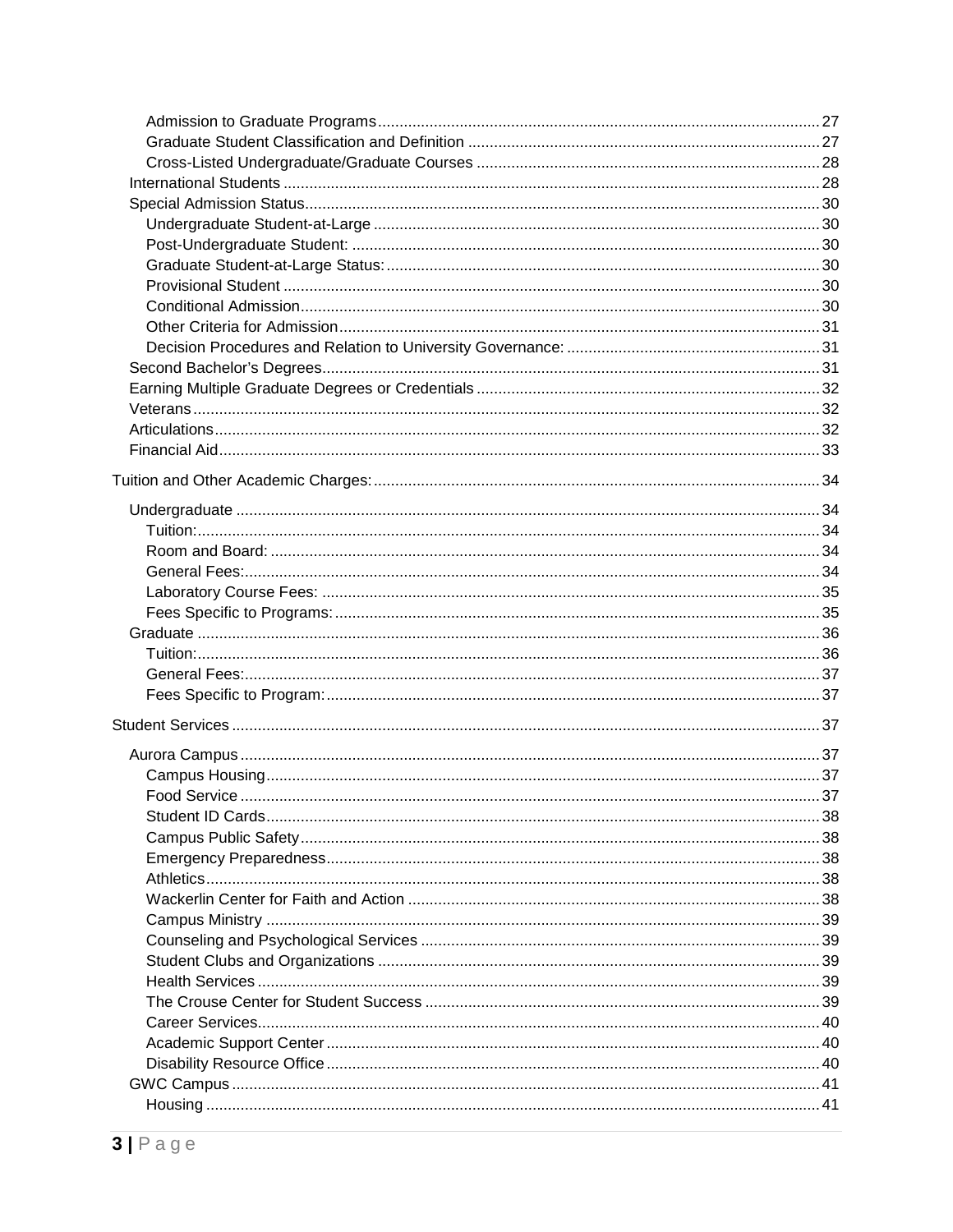| Second Baccalaureate Degrees and Majors - Graduates of Other Schools and 52                        |  |
|----------------------------------------------------------------------------------------------------|--|
|                                                                                                    |  |
|                                                                                                    |  |
|                                                                                                    |  |
|                                                                                                    |  |
|                                                                                                    |  |
|                                                                                                    |  |
|                                                                                                    |  |
|                                                                                                    |  |
|                                                                                                    |  |
|                                                                                                    |  |
| Policy Statement F2: Procedures to Follow When a Violation of Academic Integrity is Identified  54 |  |
|                                                                                                    |  |
| Policy Statement F3: Appeals Process for Academic Integrity Code Violations 56                     |  |
|                                                                                                    |  |
|                                                                                                    |  |
|                                                                                                    |  |
|                                                                                                    |  |
|                                                                                                    |  |
|                                                                                                    |  |
|                                                                                                    |  |
|                                                                                                    |  |
|                                                                                                    |  |
|                                                                                                    |  |
|                                                                                                    |  |
|                                                                                                    |  |
|                                                                                                    |  |
|                                                                                                    |  |
|                                                                                                    |  |
|                                                                                                    |  |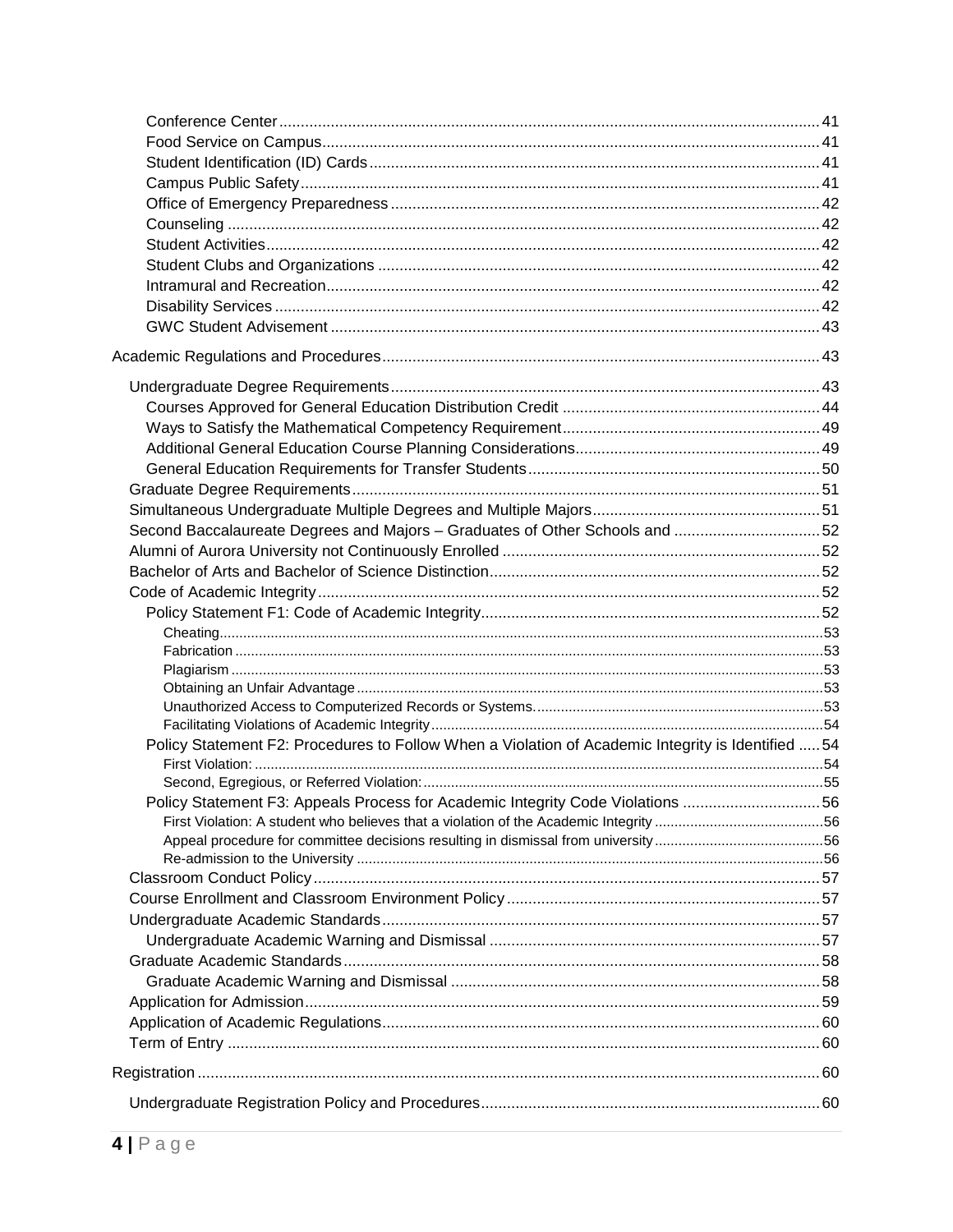| Definitions and Academic and Procedural Considerations Regarding Attendance71     |  |
|-----------------------------------------------------------------------------------|--|
|                                                                                   |  |
|                                                                                   |  |
|                                                                                   |  |
|                                                                                   |  |
|                                                                                   |  |
|                                                                                   |  |
|                                                                                   |  |
|                                                                                   |  |
|                                                                                   |  |
|                                                                                   |  |
|                                                                                   |  |
|                                                                                   |  |
|                                                                                   |  |
| Portfolio Process for Awarding Credit for Life and Vocational Experience (LVE) 85 |  |
|                                                                                   |  |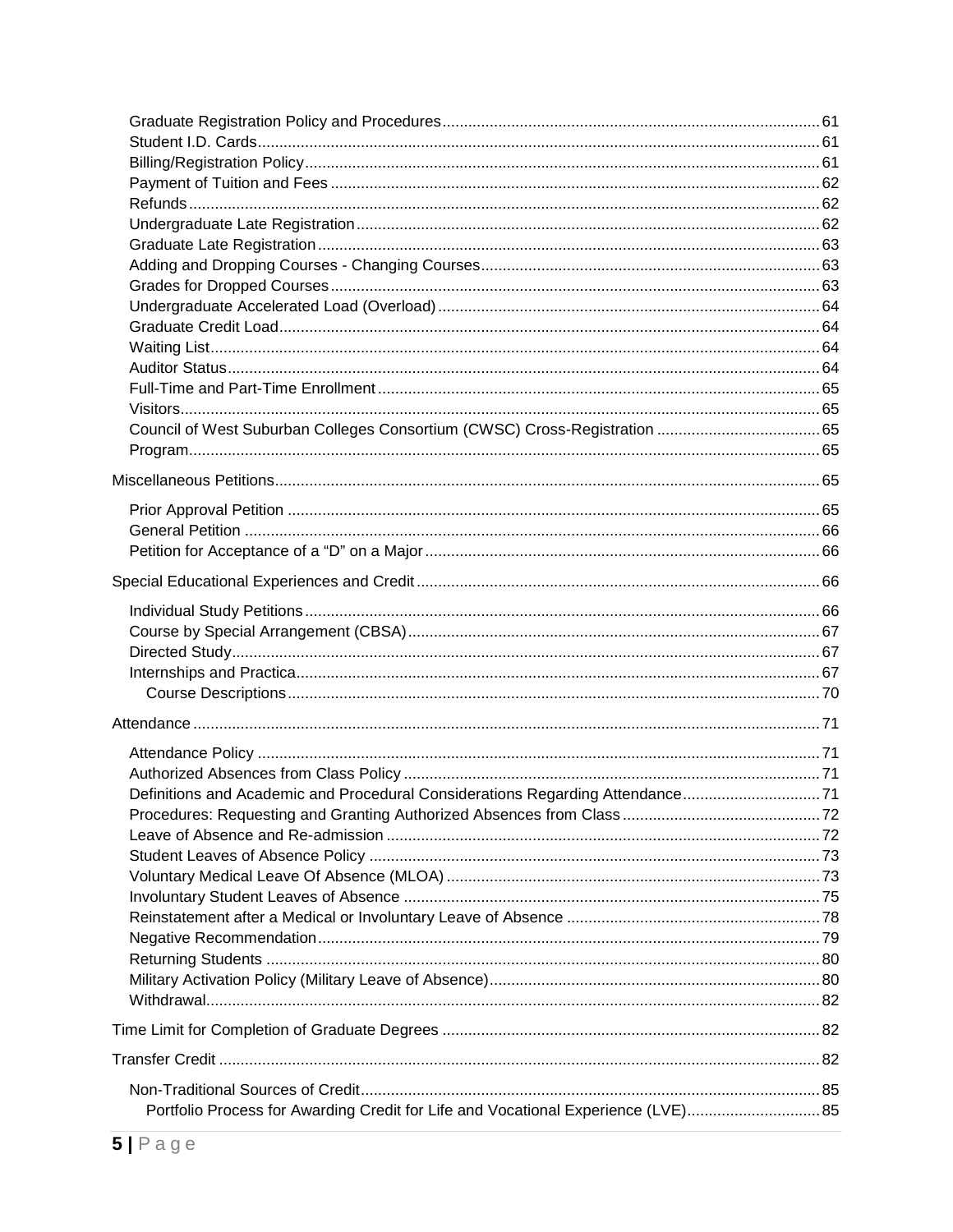| 1.<br>8. |  |
|----------|--|
|          |  |
|          |  |
|          |  |
|          |  |
|          |  |
|          |  |
|          |  |
|          |  |
|          |  |
|          |  |
|          |  |
|          |  |
|          |  |
|          |  |
|          |  |
|          |  |
|          |  |
|          |  |
|          |  |
|          |  |
|          |  |
|          |  |
|          |  |
|          |  |
|          |  |
|          |  |
| 1.       |  |
| 2.       |  |
|          |  |
|          |  |
|          |  |
|          |  |
|          |  |
|          |  |
|          |  |
|          |  |
|          |  |
|          |  |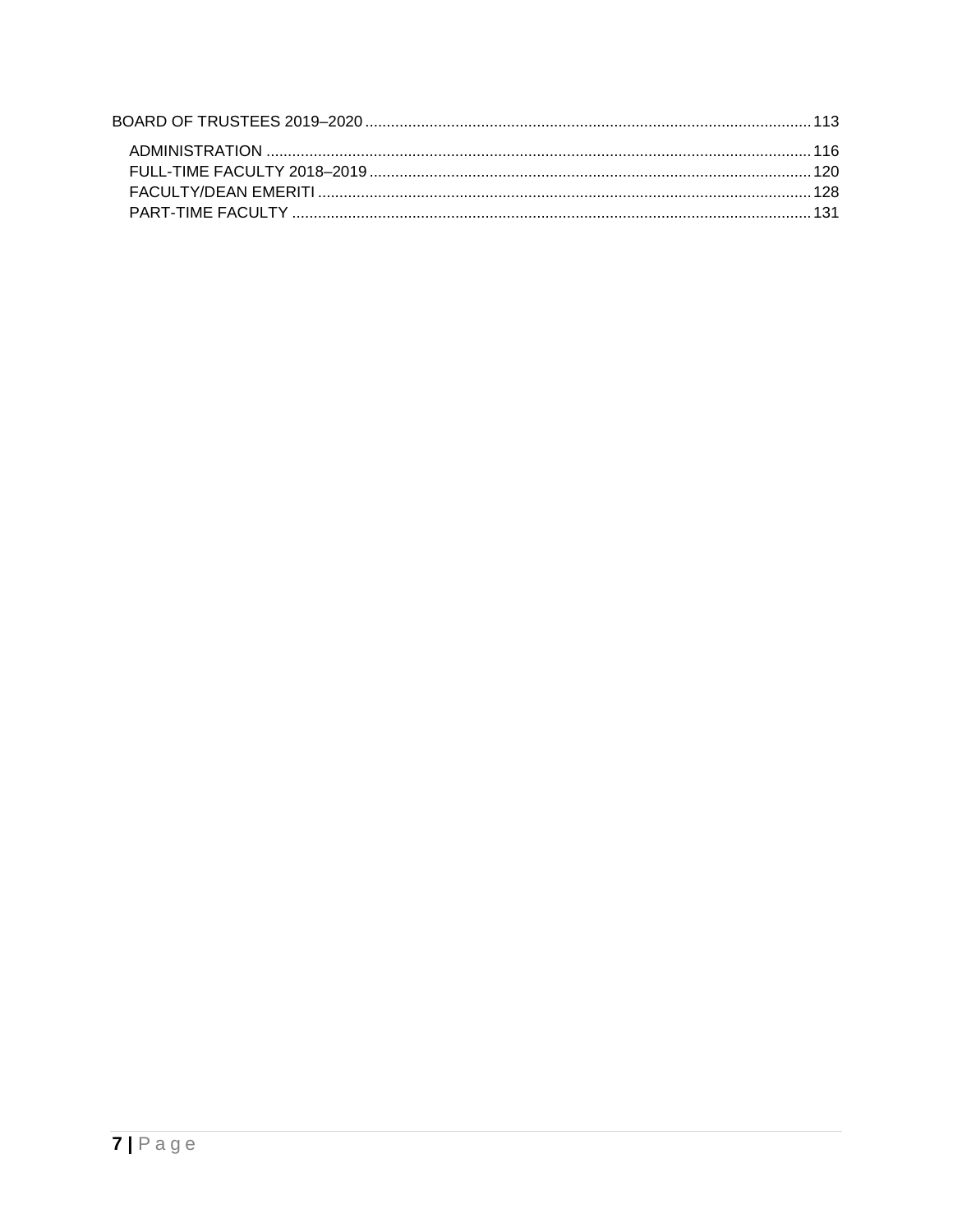#### <span id="page-7-0"></span>**History of Aurora University**

Aurora University traces its origins to the 1893 founding of a seminary in the small town of Mendota, Illinois. Though established initially to prepare graduates for ministry, the institution soon adopted a broader mission and moved to a new campus on the western edge of the nearby community of Aurora. With this change came a different name and a growing enrollment. When World War II ended, the campus population swelled again as veterans enrolled in the college's innovative evening degree program. The 1970s and 1980s saw an expansion of curricular offerings in a number of professional fields and the awarding of advanced degrees in selected disciplines. These changes culminated in the 1985 decision to rechristen the institution Aurora University.

#### **History of George Williams College**

The roots of George Williams College run deep in the YMCA movement of the 19<sup>th</sup> century. In 1884, leaders from America's "western" YMCAs gathered on the shores of Geneva Lake in Williams Bay, Wisconsin, to attend a summer training program. Two years later, the camp was incorporated, and the first parcel of the current Williams Bay campus was purchased. Since that time, "college camp" has been a source of inspiration, recreation, education and renewal for thousands of guests and students. In 1992, Aurora University and George Williams College traditions blended when the two institutions entered into an affiliation agreement that paved the way for a merger eight years later.

#### **Aurora University and George Williams College: A New Era**

Today, Aurora University is a private, independent, comprehensive institution with an enrollment of approximately 5,000 students. Aurora University is comprised of two campuses: a campus of 37 acres in Aurora, Illinois; and the 137.5-acre George Williams College on Geneva Lake in Williams Bay, Wisconsin. Programs are also offered at the Woodstock Center in downtown Woodstock, Illinois, and the Orchard Center near the interchange of I-88 and Orchard Road in Aurora. Aurora University is accredited by the Higher Learning Commission of the North Central Association to award degrees at the baccalaureate, master's and doctoral levels.

On the Aurora campus, AU offers more than 40 undergraduate academic programs and a wide variety of graduate degrees, certificates and endorsements. Undergraduate students participate in a wide range of on- and off-campus learning experiences. Students participate in more than 60 musical, literary, religious, social and service organizations and play active roles in campus governance. The university also fields 24 NCAA Division III intercollegiate athletic teams.

At AU, we believe that the educational needs of our students are served best through the formation of strategic partnerships with institutions of like vision, mission and values. Such collaborations also enhance the well-being of our communities around our campuses. For example, our innovative collaborations with area corporate, civic, nonprofit, business and education partners fostered the construction of the John C. Dunham STEM Partnership School, which serves elementary and middle school students from area school districts and be staffed via a unique professional model.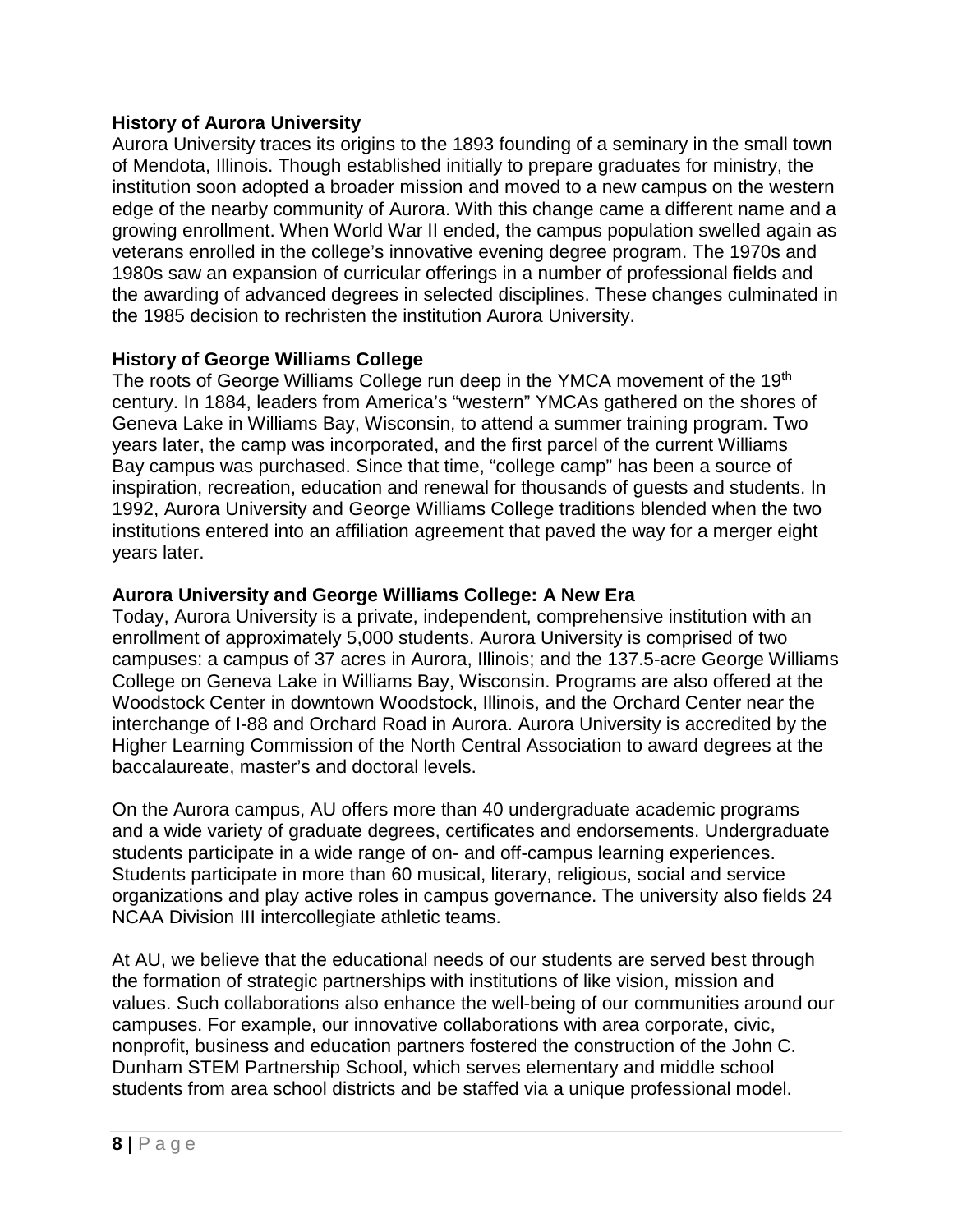George Williams College offers undergraduate, graduate and doctoral academic programs. The campus also boasts unique conference facilities and is home to the university's popular Music by the Lake summer festival. Aurora University draws upon the rich legacies and distinctive traditions of Aurora College and George Williams College. This history has helped shape Aurora University, which will continue to build upon its important past to help shape the future.

#### <span id="page-8-0"></span>**Mission Statement**

Aurora University — an inclusive community dedicated to the transformative power of learning.

#### <span id="page-8-1"></span>**Statement of Core Values**

Aurora University draws upon the rich legacies of Aurora College and George Williams College to welcome learners to our campuses in Illinois and Wisconsin. Here, all become members of an inclusive educational community dedicated to the development of mind, body and spirit. Today, as in the past, we prize the twin virtues of character and scholarship and affirm our commitment to the values of integrity, citizenship, continuous learning and excellence.

We will adhere to the highest standards of integrity in every aspect of institutional practice and operation. Through this proven dedication to honesty, fairness, and ethical conduct, we will lead by example and inspire our students to do the same. We will exercise the rights and responsibilities of citizenship in an educational community, founded upon the principles of mutual respect and open discourse. We will live within our means and manage our resources wisely, while creating an environment that fosters teamwork and promotes service to others.

We will work and live as an organization dedicated to continuous learning. We recognize that the university exists in a rapidly changing world and know that we will succeed in helping students achieve their full potential only if we realize our own. We will pursue excellence by embracing quality as a way of community life. Accordingly, we will set high expectations for ourselves, our students and our university and will work together to attain them.

The university's core values endure, even as our mission evolves and our vision for the future emerges. As members of the Aurora University community, we enter into a voluntary compact with one another to live and work in ways consistent with these ideals.

### <span id="page-8-2"></span>**Vision Statement**

Aurora University will be known and experienced as an exemplary institution of higher learning. We will draw upon the values of integrity, citizenship, continuous learning and excellence to provide our students with life-changing educational experiences. As an inclusive and vibrant community, inspired by the traditions of the past, we hope students will find what matters and build their life around it. In this way, we will help create a promising future for our university and our students.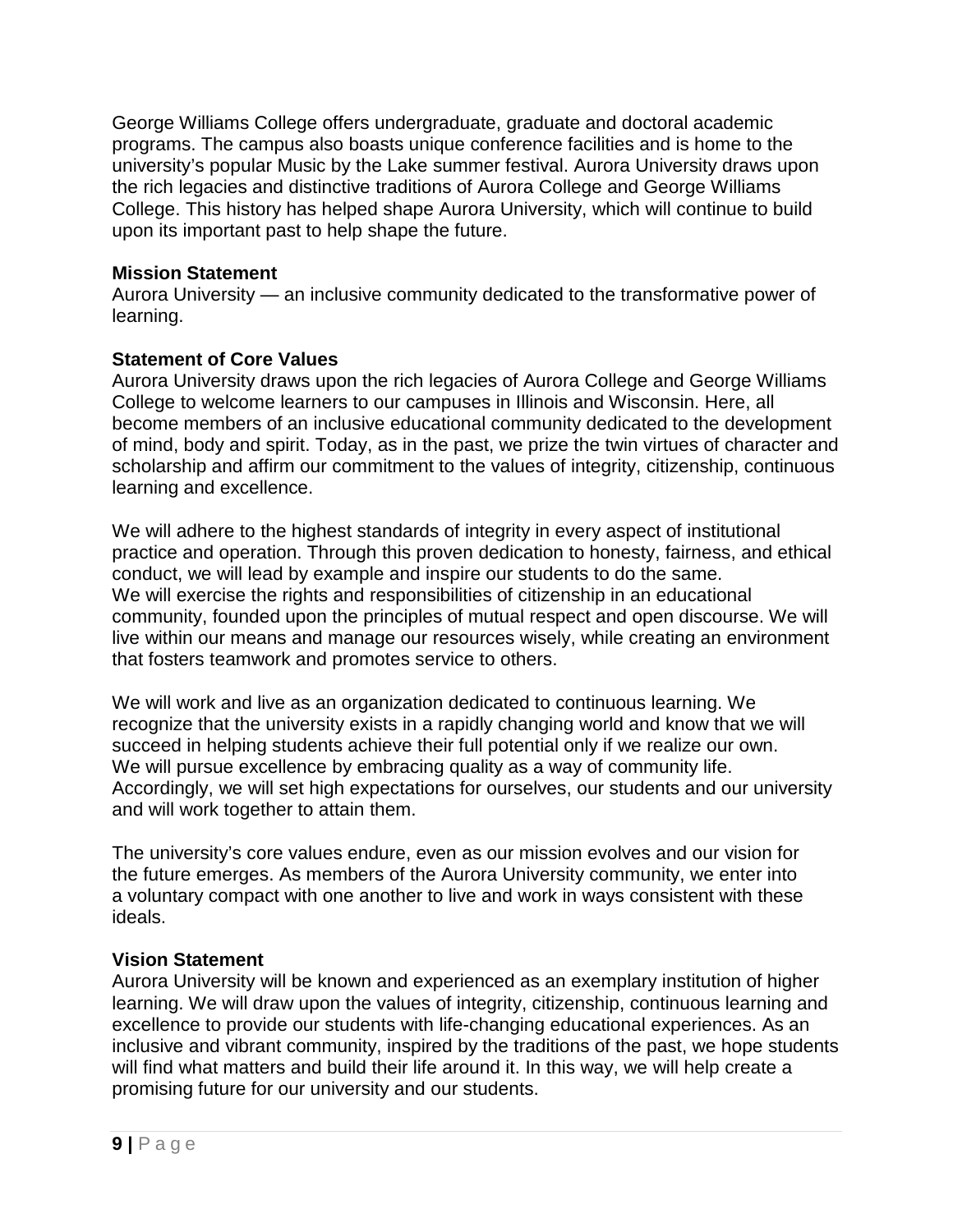Toward fulfillment of this vision, we will engage gifted faculty, staff and trustees in the work of the university and will recruit and graduate talented and dedicated students. Together, we will strengthen our educational programs and will improve the learning, living and working environments on our campuses. We will serve the needs of our students through strategic partnerships and will enhance the well-being of the communities around us. We will manage our resources effectively and will deepen the financial foundation upon which our aspirations rest.

Through these initiatives, we will invest in our university and will endow a new generation of Aurora University graduates with the knowledge, skills, and values to transform themselves and their world.

### <span id="page-9-0"></span>**Undergraduate General Education at Aurora University**

The university's approach to general education reflects a commitment to the transformative power of learning. Grounded in the university's core values of integrity, citizenship, continuous learning and excellence, the General Education program and the university's degree programs seek to develop and graduate responsible citizens who discover and reflect, communicate effectively, and think critically.

Students in their first year at Aurora University develop foundational academic skills in quantitative reasoning, argument-based writing, discussion and critical reading. Specifically, students satisfy the mathematical competency requirement through coursework or examination. They take the university's core composition course, ENG1000 Introduction to Academic Writing. They also take IDS1200 Discover What Matters and IDS1150 First Year Experience. While the IDS1200 course focuses on the development of the key academic skills of effective communication and critical thinking, the IDS1150 course encourages students to reflect upon their interests, skills, and values, and consider how these might inform career and life aspirations. It is also designed to help students make a successful transition to college. For this reason, the course is not a requirement for transfer students. Adult Degree Completion students engage in IDS3040 Global Justice, rather than the first year IDS courses, given the extensive life experience that they bring to their studies. The IDS courses set a tone of inquiry, careful reading, critical thinking, and the communication and application of ideas.

During their junior year, students participate in an assessment, advising and mentoring process. Students demonstrate their learning to this point in the curriculum through campus-wide assessment. They receive guidance in relation to their final two years of study, including ways they can broaden their experiences or strengthen their skill sets. Attention is given to the steps students need to take to pursue their interests beyond college, whether in their lives, careers or graduate study. Students also receive one-onone mentoring with major faculty where these conversations may best take place.

The university is committed to assessing within its General Education program six categories of learning outcomes. These include: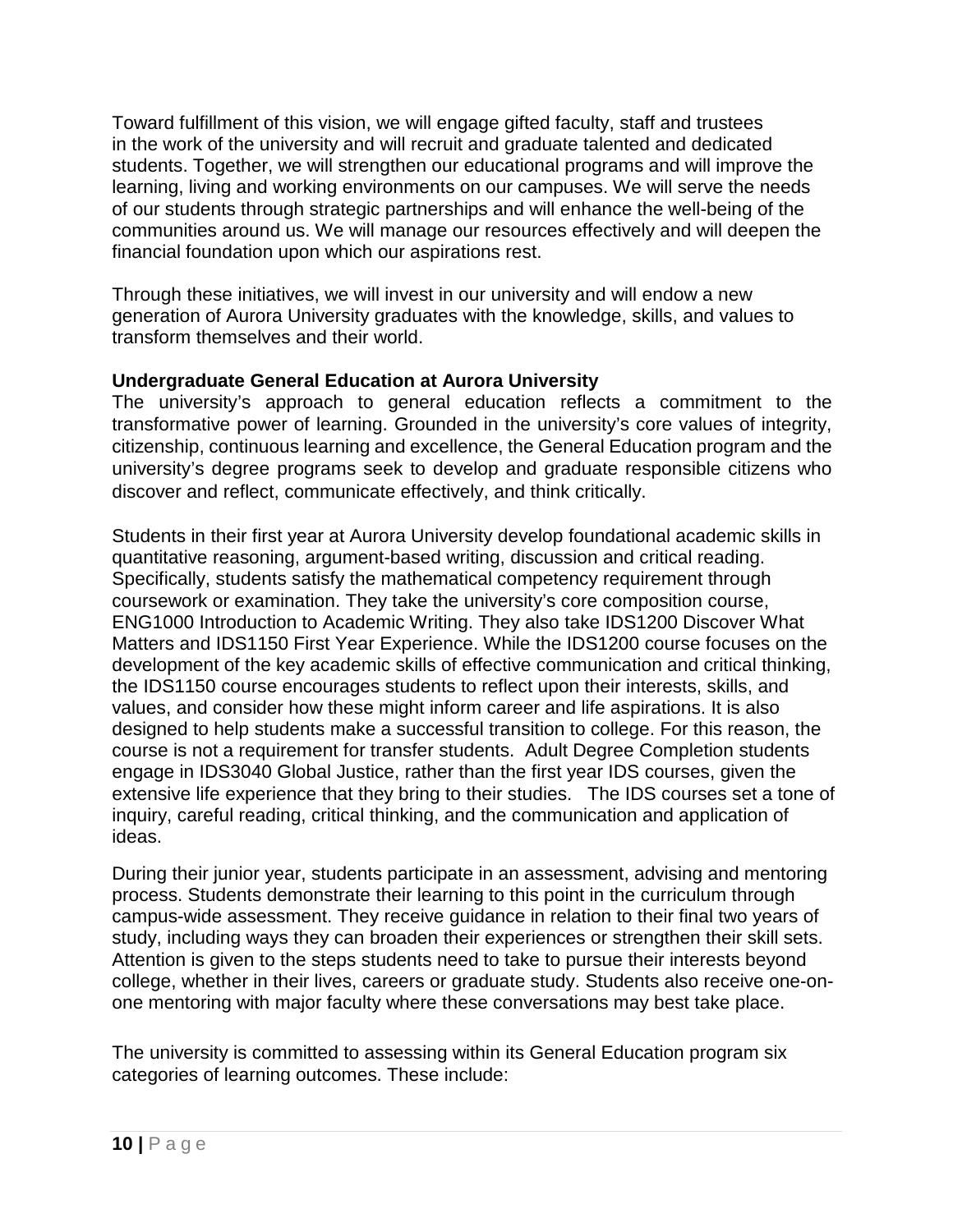- Creative Thinking
- Discovery and Reflection
- Quantitative Reasoning
- Intercultural Knowledge
- Social Scientific Inquiry and Analysis
- Scientific Reasoning

In addition, the university is committed to assessing the following two University Learning Outcomes in both the General Education program and the major programs:

- Effective Communication
- Critical Thinking

The university is committed to measuring the achievement of the program's outcomes and using assessment as a rationale for program revisions.

These six categories are a distillation and reflection of careful discussion among faculty and staff as to what skills and characteristics ought to represent an Aurora University graduate. What has emerged is a picture of a graduate who demonstrates intellectual and ethical integrity; who is well informed and seeks quality evidence; who reflects critically on values, actions and consequences; who engages with those holding values and perspectives different from his or her own and seeks out alternative perspectives; who participates responsibly in the community and world; and who contributes to a culture of compassion and respect for dignity. Students who demonstrate effective communication and critical thinking can be characterized as those who read and listen critically; who discuss ideas with respect and openness; who pose and pursue meaningful questions in a range of areas; who analyze, synthesize and evaluate information and arguments; who make connections among academic and nonacademic experiences; who use technology responsibly; who collaborate and exhibit creativity; and who write and speak with clarity and purpose.

Finally, there is a commitment within the core curriculum to engage with primary sources, i.e., original writings, research or productions by scholars, experts, artists or thinkers. Interaction with primary sources, rather than other people's interpretations of them only, marks the entry into the process of inquiry and critical thinking. The ultimate aim is a curriculum grounded in the university's core values, which provides the kind of transformative education articulated in the university's mission and vision statements.

### <span id="page-10-0"></span>**Governance**

An independent, nonsectarian institution organized under the laws of the State of Illinois, Aurora University is governed by a Board of Trustees representing the community at large and various constituencies of the university. Within the university, students are subject to the provisions of the "A-Book" (student handbook); faculty are governed under the provisions of the Aurora University Faculty Handbook; and all employees are subject to the university's HR Policy Manual. In common with all schools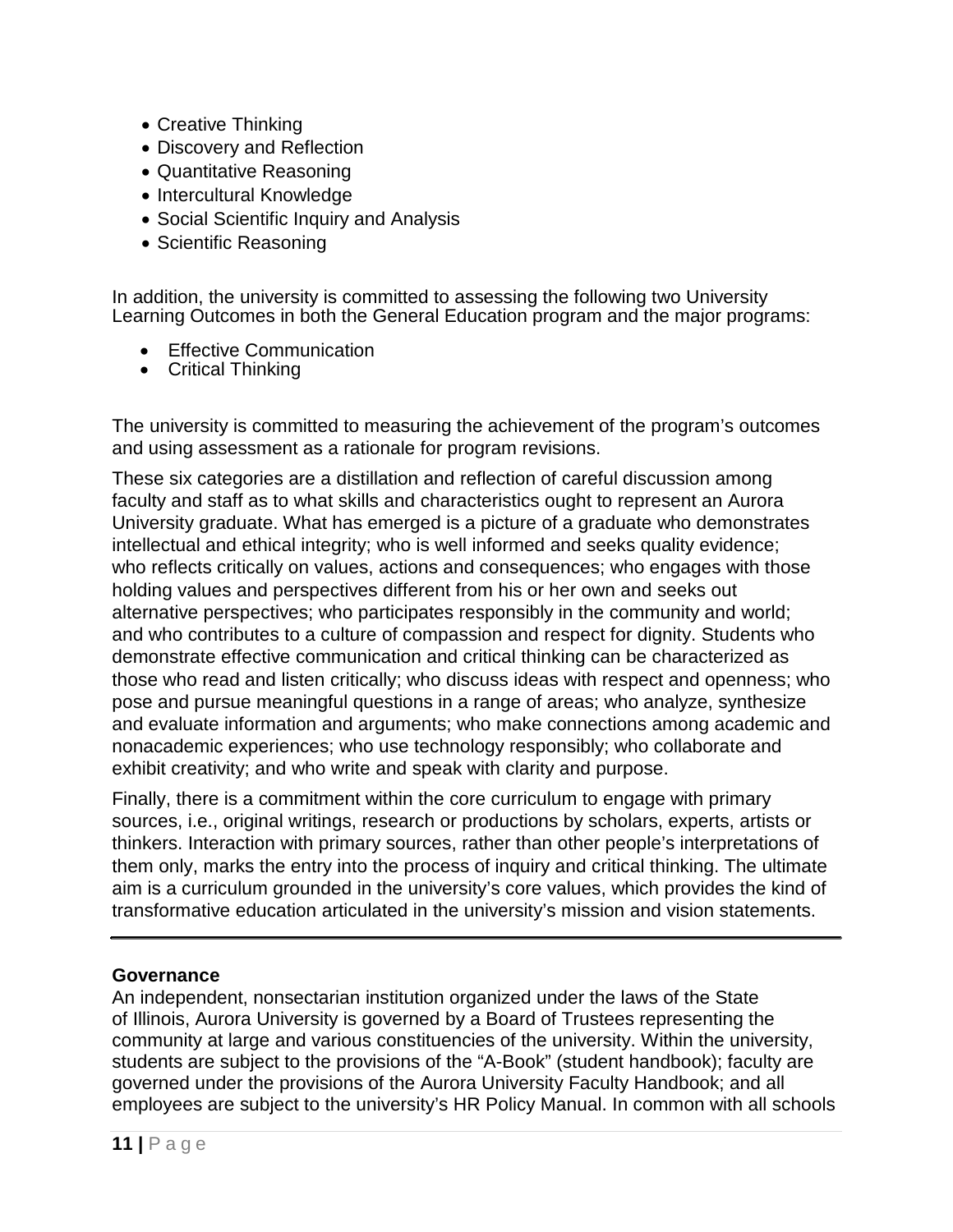and colleges in Illinois, public or private, Aurora University is subject to the oversight of the Illinois Board of Higher Education as provided by law. Graduate students are also subject to the provisions of their respective graduate program handbooks.

#### <span id="page-11-0"></span>**Accreditation**

The Higher Learning Commission of the North Central Association of Colleges and Schools accredits Aurora University at the bachelor, master's and doctoral levels. The following individual programs are accredited by the specific agencies listed below:

The baccalaureate degree program in nursing at Aurora University is accredited by the Commission on Collegiate Nursing Education, 655 K Street NW, Suite 750, Washington, D.C. 20001, 202-887-6791

The Bachelor of Social Work and Master of Social Work programs are accredited by the Council on Social Work Education, 1725 Duke St., Suite 500, Alexandria, VA 22314, 703-683-8080

The Bachelor of Science in Athletic Training is accredited by the Commission on Accreditation of Athletic Training Education Programs (CAATE), 6850 Austin Center Blvd. Suite 100, Austin, TX 78731-3184

Aurora University, as an Educator Preparation Provider (EPP), has 16 programs that are accredited by the Council for the Accreditation of Education Preparation (CAEP) 1140 19th Street NW. Suite 400 Washington, D.C. 20036 202-223-0077

### <span id="page-11-1"></span>**Approved Licensure Programs**

Aurora University has initial teacher licensure programs approved by the Illinois State Board of Education in early childhood special education, elementary education, English, mathematics, social studies, Spanish K-12, physical and special education offered through the School of Education. Post-MSW Illinois Professional Educator's License with School Social Work endorsement is offered through the School of Social Work. The Principal endorsement and Teacher Leader credentials are offered through the School of Education.

Aurora University offers approved licensure programs only in the areas listed above. The professional unit of Aurora University, under the governance of the Council on Licensure of School Professionals, is accredited by the National Council for Accreditation of Teacher Education (NCATE). This accreditation covers initial teacher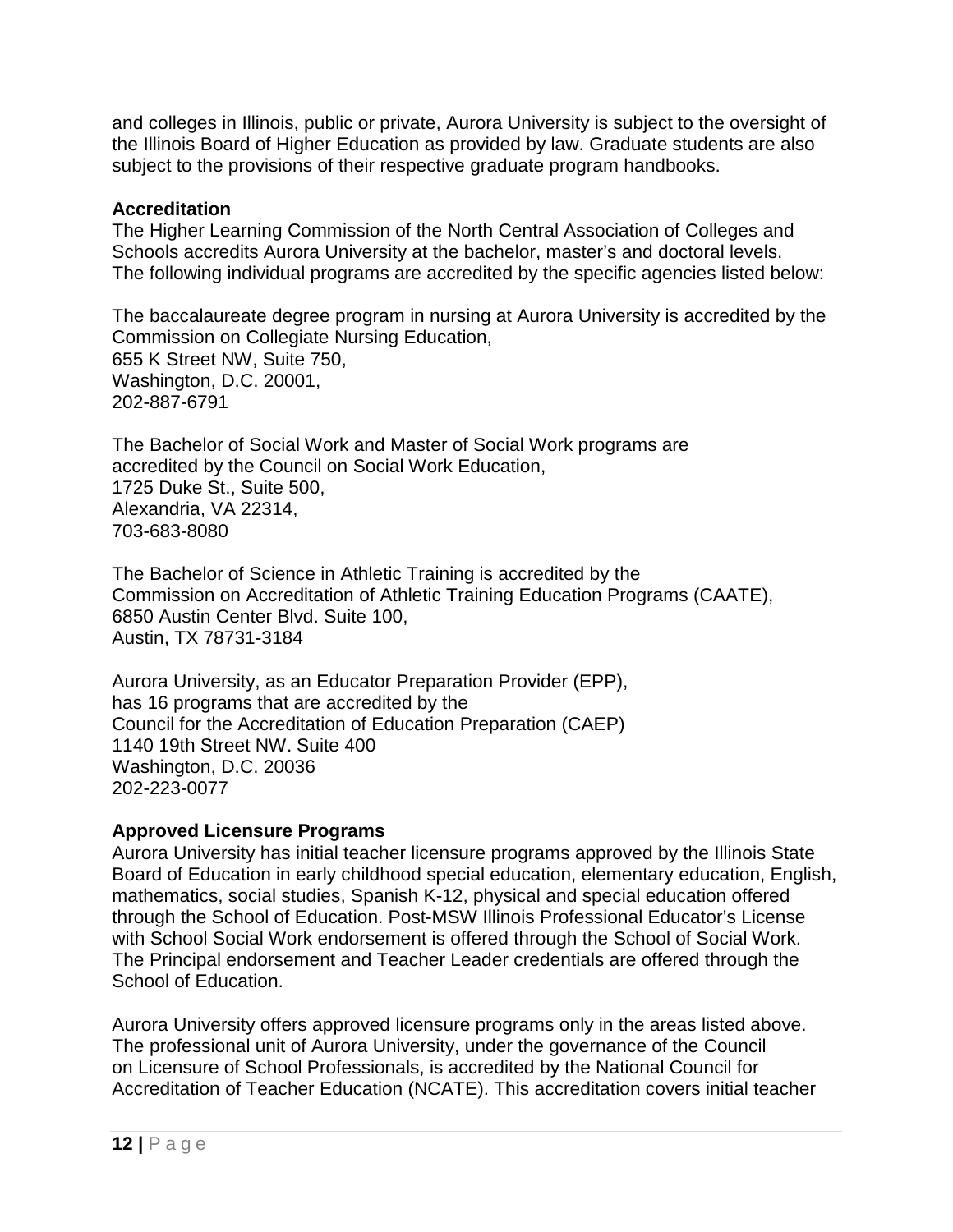preparation programs and advanced educator preparation programs. NCATE is recognized by the U.S. Department of Education and the Council for Higher Education Accreditation to accredit programs for the preparation of teachers and other professional school personnel.

### <span id="page-12-0"></span>**Nondiscrimination Policy**

Aurora University affirms its support for, and non-discrimination against, all qualified persons regardless of race, ethnicity, color, creed, national origin, sex, disability, sexual orientation, age, family relationship, or status as a veteran in its programs and activities. The following office has been designated to handle inquiries regarding the non-discrimination policies: Human Resources, 347 S. Gladstone Ave., Aurora, IL 60506.

#### <span id="page-12-1"></span>**Affirmative Action/Equal Opportunity Commitment**

In addition to pursuing a policy of nondiscrimination, Aurora University is committed to a process of affirmative action in all areas of recruitment and employment of individuals at all levels. This policy extends to all employment practices, including but not limited to recruitment, hiring and appointment, selection for training, upgrading, promotion, demotion, job classification, assignment, working conditions, employee treatment, hours, compensation, benefits, transfer, layoff, termination, and all other terms, conditions, and privileges of employment.

This policy extends to all individuals, both employed and potentially employed by Aurora University, and whether on full-time, part-time, student or temporary employee status. Questions, comments, inquiries, or complaints should be addressed to University Affirmative Action Officer, Aurora University, 347 S. Gladstone Ave., Aurora, IL 60506-4892.

### <span id="page-12-2"></span>**Sexual Misconduct Policy (Title IX)**

Aurora University is committed to providing a learning, working and living environment that promotes personal integrity, civility and mutual respect. Aurora University does not discriminate, or tolerate discrimination, against any member of its community on the basis of race, color, national origin, ancestry, sex/gender, age, religion, disability, pregnancy, veteran status, marital status, sexual orientation, or any other status protected by applicable federal, state or local law in matters of admissions, employment, or in any aspect of the educational programs or activities it offers.

Sex discrimination, sexual misconduct (including sexual harassment, sexual violence, and sexual exploitation), and interpersonal violence (including dating violence, domestic violence, and stalking) are serious offenses that have major consequences for the victim, the respondent, and campus community and are prohibited by Aurora University Policy Statement A in the student guidebook. Aurora University is committed to addressing sexual misconduct and will not tolerate any sexual misconduct in accordance with Title IX and other relevant federal legislation. For additional information regarding this policy, please visit aurora.edu/sexual-misconduct.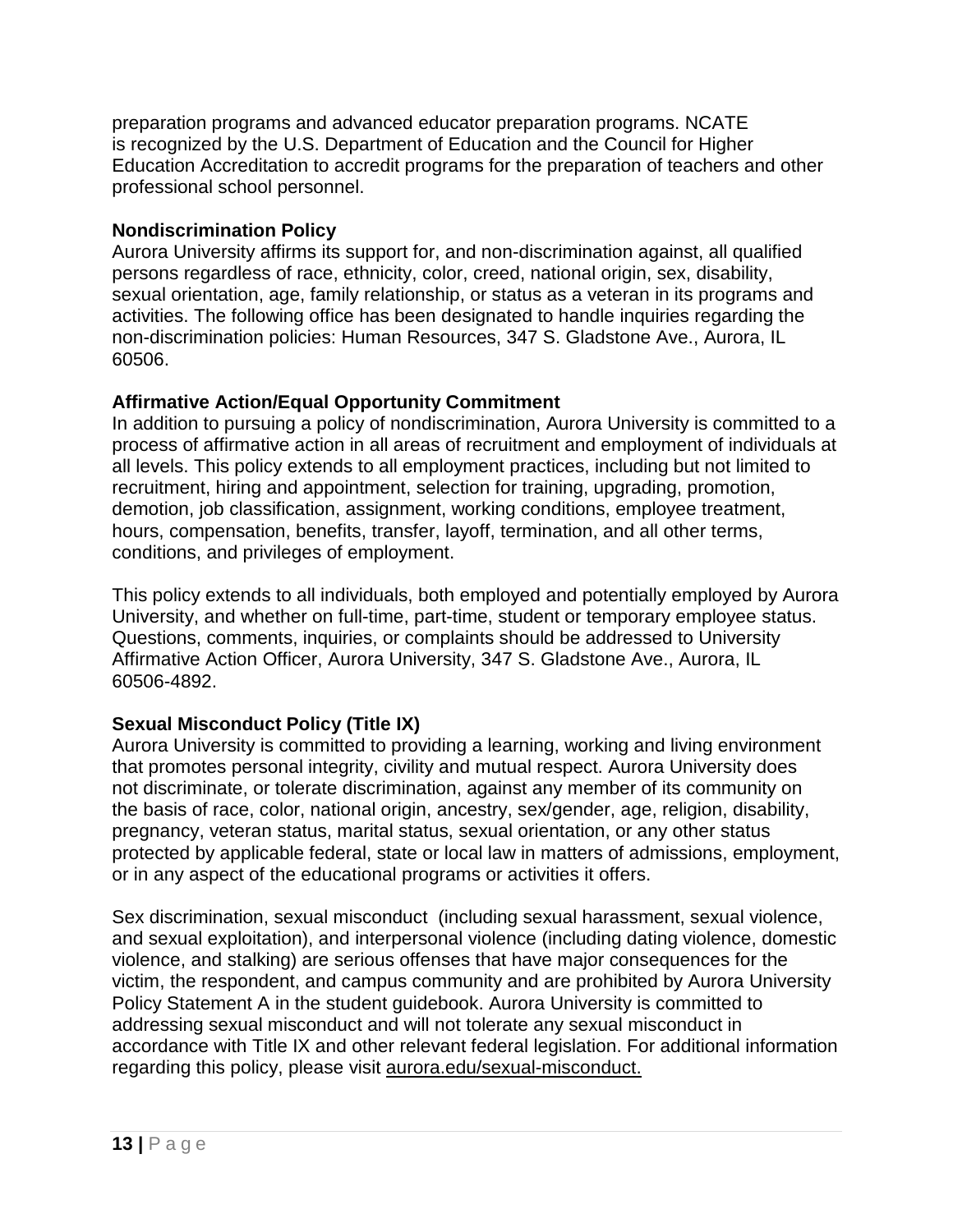#### <span id="page-13-0"></span>**Aurora Campus**

Located in an attractive residential neighborhood on the southwest side of Aurora, the 37-acre main campus contains 29 instructional, administrative and residence buildings. The distinctive, red-tiled roofs specified by Charles Eckhart in his donation for the original campus mark the major buildings (347 South Gladstone Avenue, Aurora, IL, 60506).

Phillips Library houses a collection of more than 92,000 books and 8,000 multimedia materials. Electronic resources include 148,000 eBooks and an online catalog networked with 80academic and research libraries in the state. More than 80 indexes and online databases provide current students, faculty and staff with access to 35,000 unique periodical titles. Over 80 online subject research guides are also available. The library is open 102 hours a week and provides reference service for 81 of those hours. Reference service is available in person, by telephone, by email, by live chat instant messaging or by SMS text messaging.

In addition to the main campus, Aurora University offers programs off campus for the convenience of students. The nursing and education programs offer bachelor's and graduate degrees at on-site hospitals, clinics and school districts throughout northern Illinois. The George Williams College campus offers undergraduate and graduate degree programs. Additional individual classes and degree programs are offered at numerous other sites in northern Illinois, including the Woodstock Center in downtown Woodstock, Illinois (222 Church Street, Woodstock, IL, 60098), and the Orchard Center near the interchange of I-88 and Orchard Road in Aurora (2245 Sequoia Drive, Aurora, IL, 60506). Online programs are also available (online.aurora.edu).

### <span id="page-13-1"></span>**George Williams College Campus**

George Williams College is a living learning lab — the ideal setting for an integrated, experiential education. Here students graduate with a resume, not just a diploma. The holistic, liberal arts curriculum gets students out of the classroom, learning by doing. The picturesque Williams Bay, Wisconsin, setting (just two hours from downtown Chicago and one hour from Milwaukee or Madison, Wisconsin) offers numerous opportunities for volunteerism, internships and field experiences ventures — key experiences sought by employers (350 Constance Blvd., Williams Bay, WI, 53191). Small class sizes and a close-knit community ensure personal attention from professors and staff members and a close bond with classmates. The George Williams community connects students with the networks and resources they need to achieve their personal and professional goals. In fulfilling the passions of each individual within the community, George Williams College works to advance creativity, global awareness, diversity of thought and societal well-being.

The historic buildings and student life on the GWC campus have been reinvigorated by the return of traditional first-year students to the campus in fall 2012. This represented the college's first class of traditional undergraduate students since the affiliation of GWC and AU. The buildings that were once used for camp have been given new purpose for academic and conference center use with the evolution from camp to campus.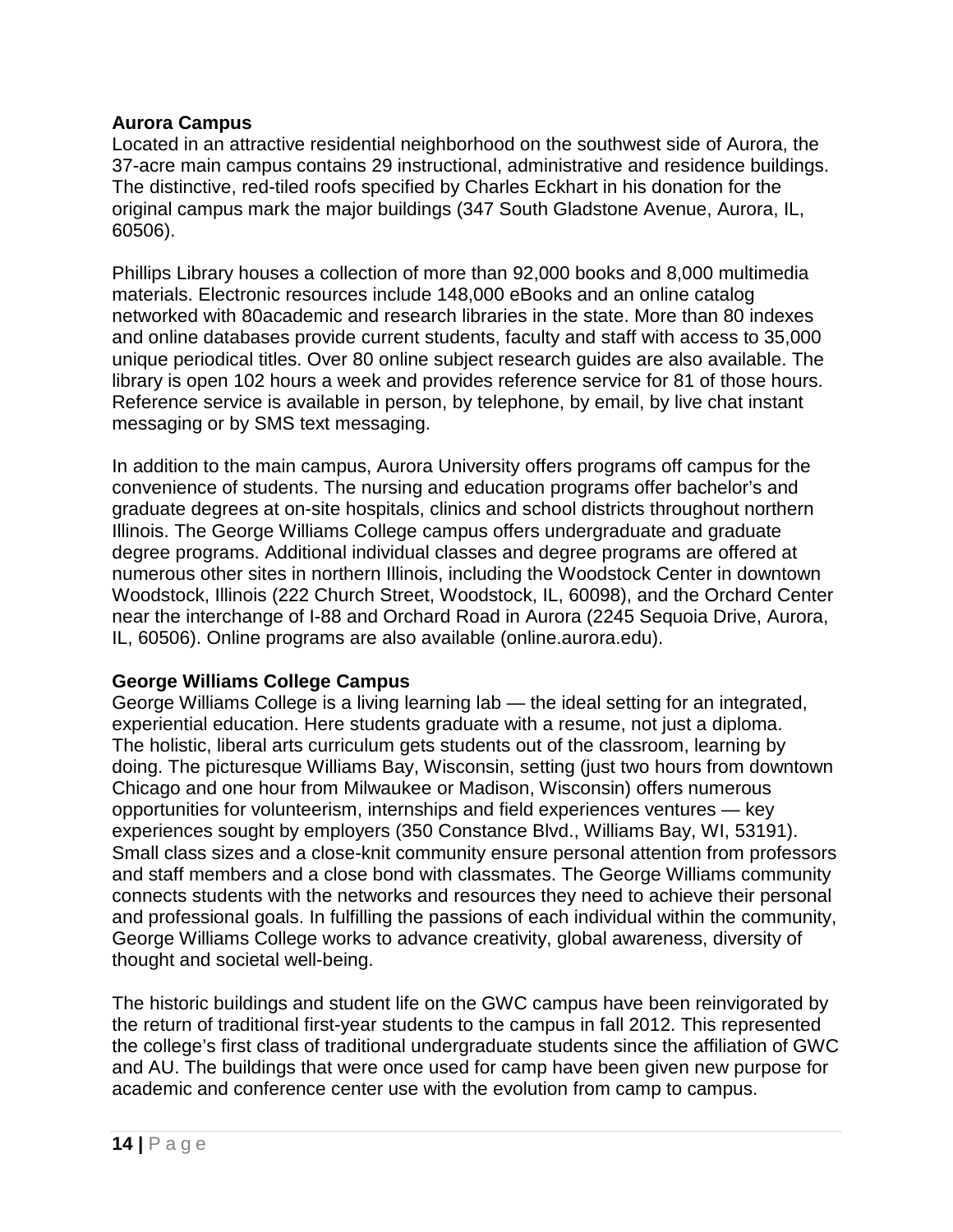### <span id="page-14-0"></span>**Special Study Opportunities**

In addition to study on campus and at regular university sites, AU offers its students an opportunity to advance their studies in several special programs in the United States and abroad. Through Travel in May travel/study courses, students can immerse themselves in another culture while studying with AU faculty.

#### <span id="page-14-1"></span>**Catalog Statements and Terms of Issue**

This catalog does not constitute a contract between Aurora University and its students. Where possible, Aurora University permits its students to graduate under the degree requirements in effect when they entered the university provided enrollment is continuous from time of matriculation to graduation, or as provided under the leave of absence policy. However, the university reserves the right to modify or eliminate academic programs and course offerings and to modify academic requirements for all students at any time without prior notice and without incurring obligation of any kind. The university also reserves the right to modify its academic and administrative policies, regulations, and procedures, as well as tuition, fees, and conditions of payment, without prior notice at any time.

While this catalog represents the best information available at the time of publication, all information contained herein, including statements of fees, course offerings, admission policies, and graduation requirements, is subject to change without notice.

#### <span id="page-14-2"></span>**Waivers and Exceptions to Academic Regulations**

No exceptions to academic regulations or waivers of academic requirements are recognized by the university except in those cases where a student has followed the university's procedures for obtaining such waiver or exception as published in the university's Academic Regulations. Individual advisors or faculty members are not authorized to grant waivers or exceptions. All waivers and exceptions granted by authorized university officials must be provided in writing.

#### <span id="page-14-3"></span>**Course Modalities**

Three course modalities are recognized at Aurora University: online, hybrid and faceto-face. These modalities may include online components aiming to enhance learning or substitute for face-to-face interactions (reduction in seat time) between instructors and students.

- **1.** Face-to-face: Face-to-face courses are the traditional type of courses where all or most of the class meetings take place in a classroom during an established schedule. A small percent (reduction in seat time up to 24.99%) of the course delivery and/or interactions between instructor and students may occur online. In addition, face-to-face courses may be web-enhanced, meaning that webbased tools and/or web-based activities (e.g., online quizzes, online videos) are used to supplement the course. A web-based component that enhances a course does not necessarily reduce face-to-face interactions.
- **2.** Hybrid courses: Hybrid courses involve online components that reduce seat time by 25-75%. These online components substitute the traditional face-to-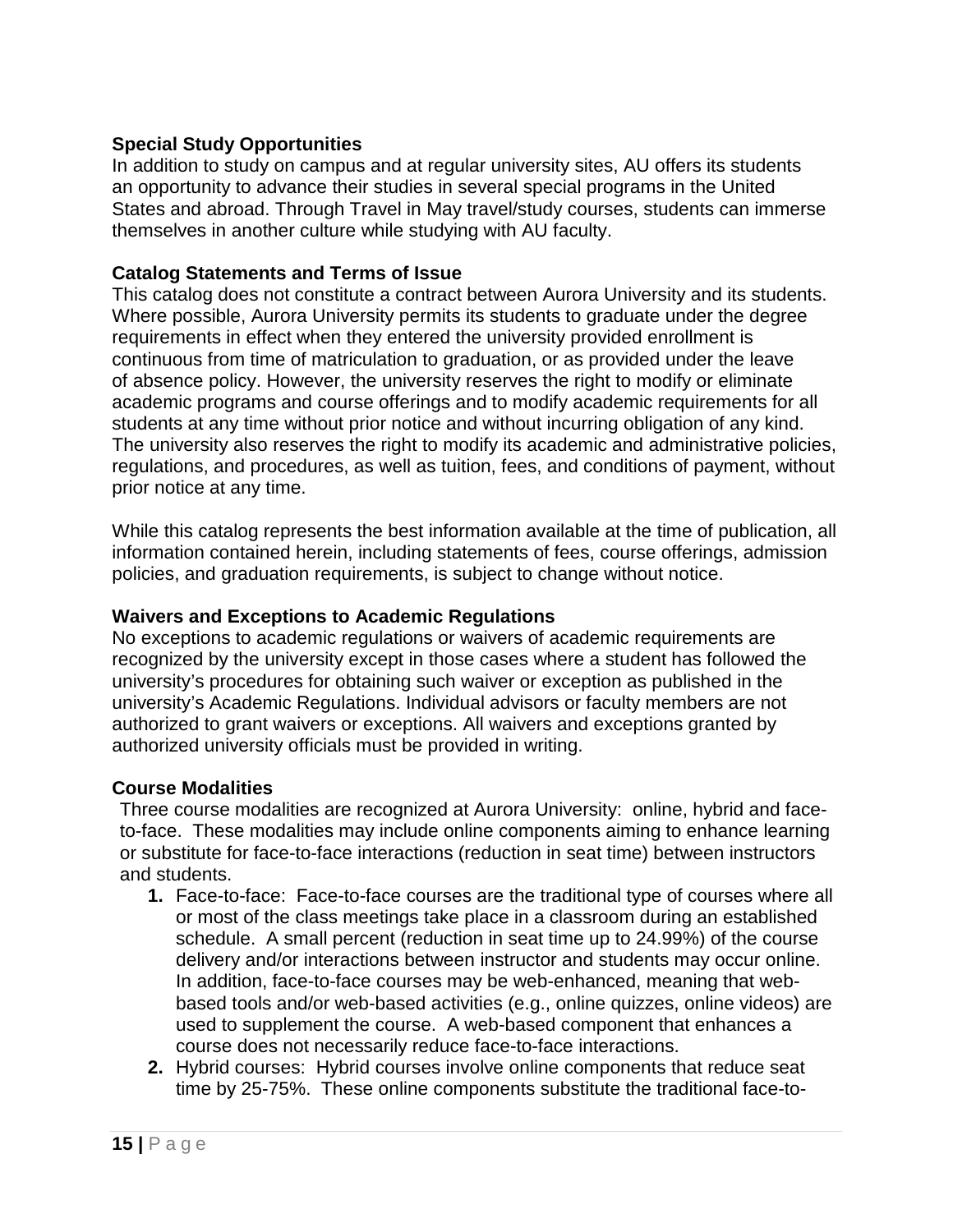face meetings.

**3.** Online courses: Online courses at Aurora University are fully delivered online with the exception of required fieldwork, internship, and clinical requirements, which must take place at approved sites.

\*Courses with 75-99% online component at Aurora University are not available.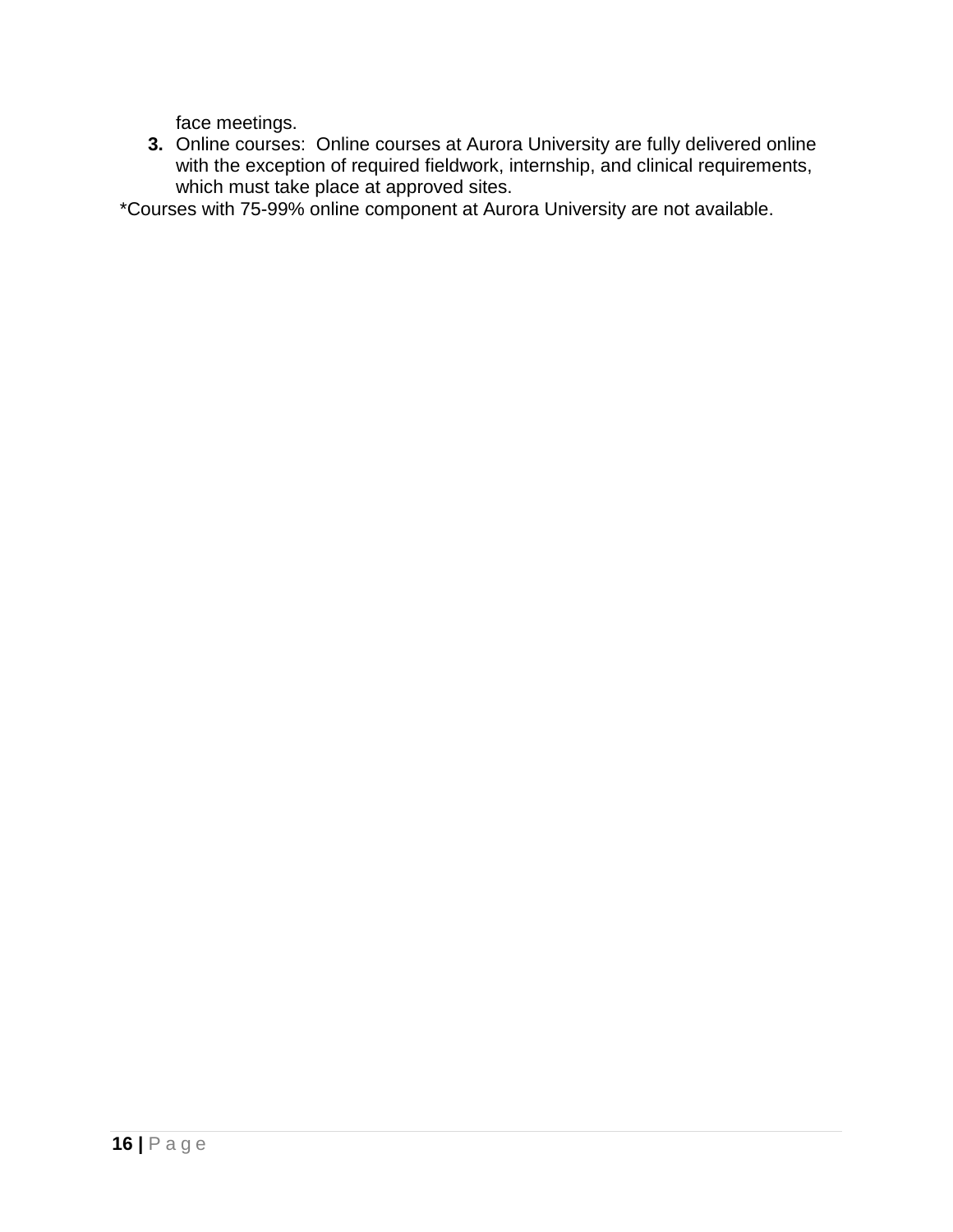#### <span id="page-16-0"></span>**Undergraduate Programs of Study**

*Suggested supplemental course listings are available for students wishing to pursue graduate study in chiropractic, dentistry, medicine, occupational therapy, optometry, pharmacy, physical therapy, physician's assistant, podiatry, and veterinary programs. Please see the program chair in your major for guidance.*

### <span id="page-16-1"></span>**Undergraduate Majors**

Accounting (BS) Actuarial Science (BS) Applied Psychology (BA) (GWC Only) Athletic Training (BS) Biology (BS) Biology/Secondary Education Licensure (BS) Business Administration (BA) Chemistry (BS) Communication and Media (BA) Computer Science (BS) Criminal Justice (BA) Disabilities Studies (BA) Early Childhood Special Education (BA) Elementary Education (BA) Engineering Science (BS) English (BA) English/Secondary Education Licensure (BA) Environmental Science (Sustainability) (BA) Exercise Science (BS) Finance (BS) General Studies (BA) Graphic Design (BA) Health Science (BS) History (BA) History/Secondary Education Licensure (BA) Human Animal Studies (BS) Marketing (BS) Mathematics (BS) Mathematics/Secondary Education Licensure (BS) Music (BA) Musical Theater (BA) Nursing (BSN) Parks and Recreation Leadership (BS) Physical Education Teacher Certification (K–12) (BA) Political Science and Public Policy (BA) Psychology (BA) Secondary Education (supplemental major) Social Work (BSW)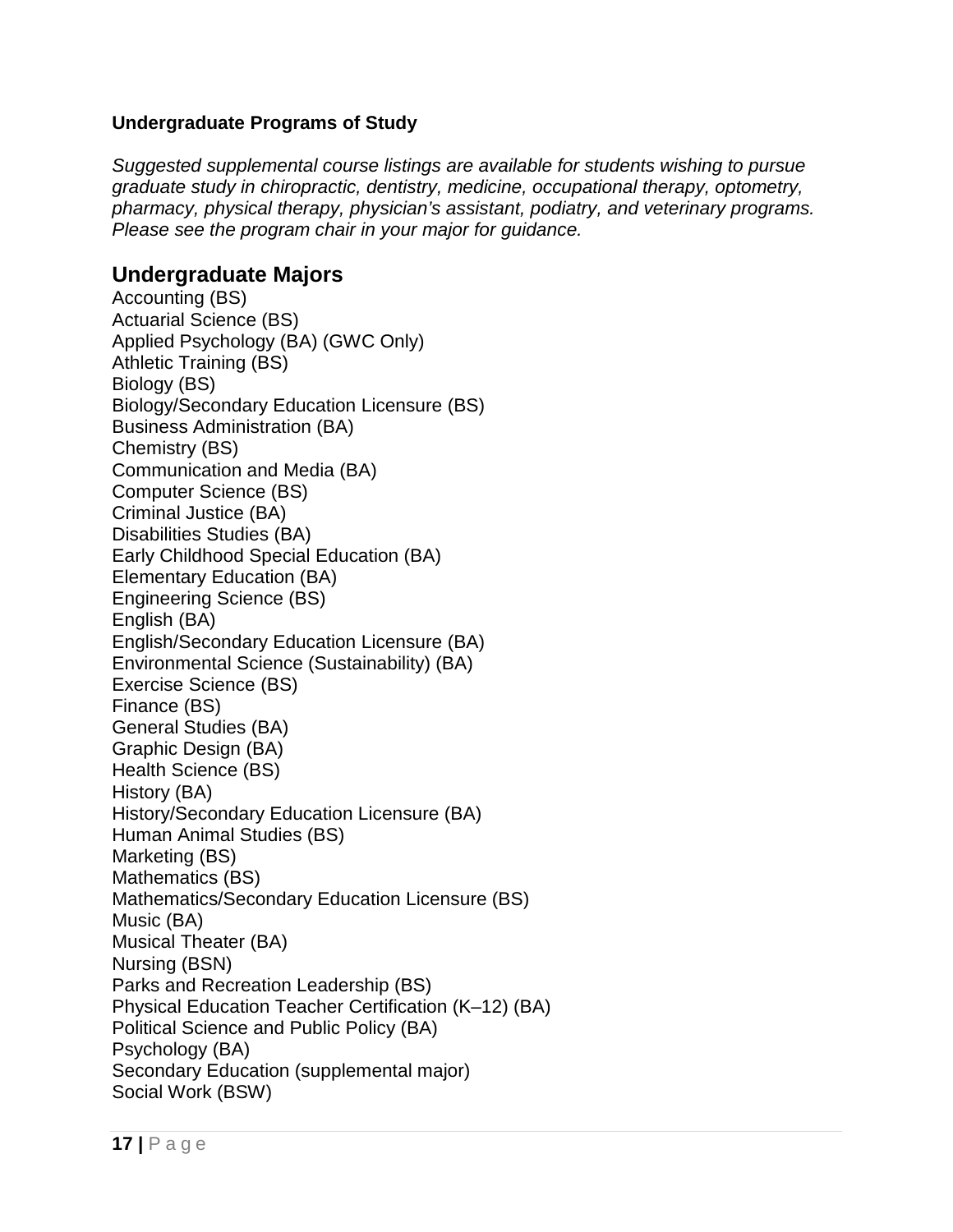Sociology (BA) Software Engineering (BS) Spanish (BA) Special Education (BA) Sport Management (BA) Theatre (BA) Therapeutic Recreation (BS)

## <span id="page-17-0"></span>**Undergraduate Adult Degree Completion Online Majors**

The following majors are offered to adults with relevant work experience. See AU Online for additional information. Business Administration (BA) Computer Science (BS) – Not accepting students at this time Cybersecurity (BS) – Not accepting students at this time Criminal Justice (BA) General Studies (BA) Social Work (BSW)

### <span id="page-17-1"></span>**Undergraduate Majors at George Williams Campus**

The following undergraduate majors are offered at the George Williams campus in Williams Bay, Wisconsin: Nursing (BSN) Psychology (BA) – minor offered as well Social Work (BSW)

### <span id="page-17-2"></span>**Undergraduate Minors**

Students pursuing bachelor's degrees at Aurora University have the opportunity to explore areas of learning outside of, or supportive of, their major fields by completing a minor. A minor is not required for graduation, but is strongly encouraged. At least nine semester hours included in the minor must be taken at Aurora University. All coursework presented for a minor must bear grades of "C" or better, and only one course taken on the CR/NCR (pass/fail) grading system may be applied. American Sign Language Bilingual and English as a Second Language Education **Biology** Biotechnology Black Studies **Chemistry** Coaching and Youth Sport Development Computer Science Criminal Justice Equine Studies French Gender Studies Homeland Security Latin American and Latino/a Studies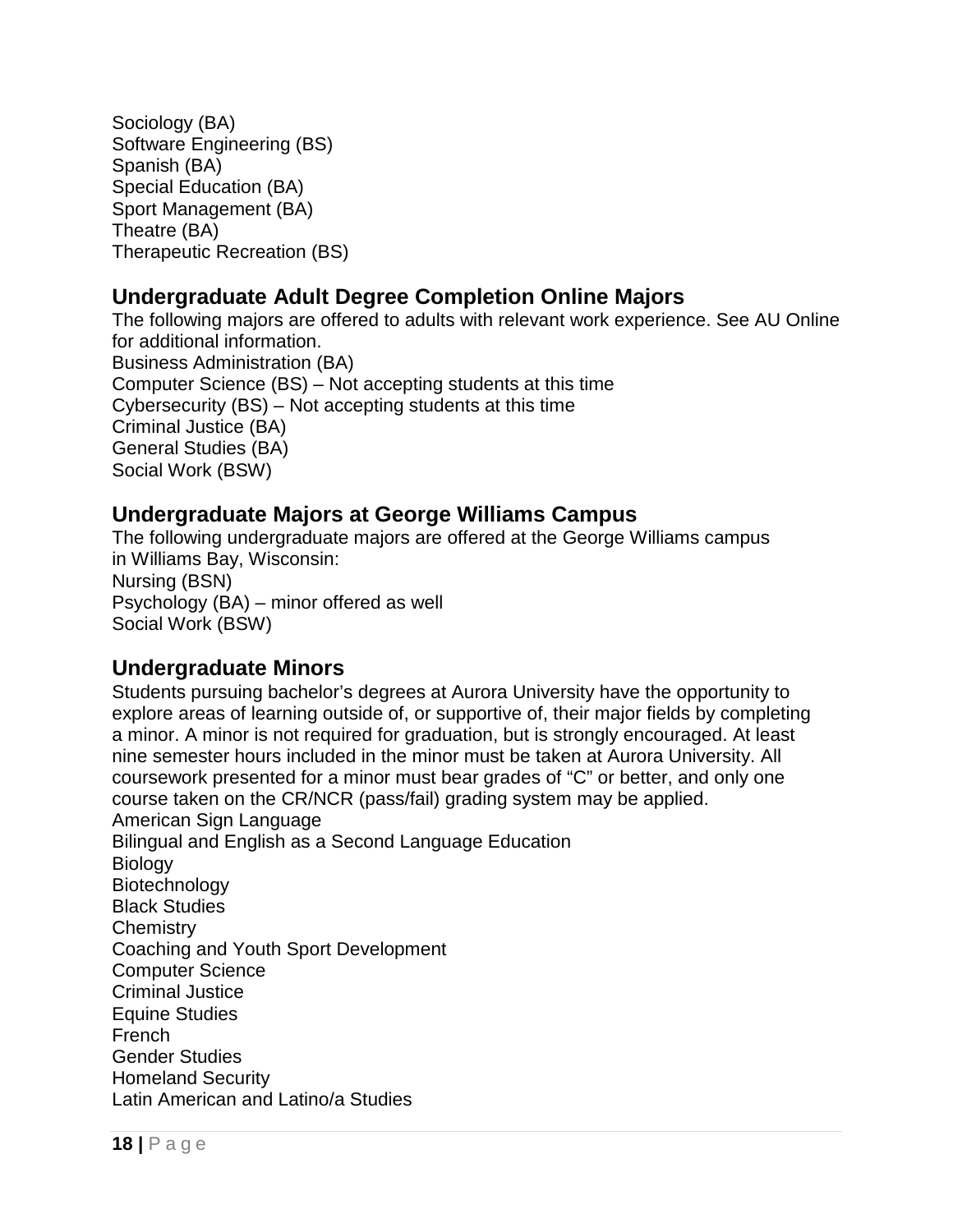**Mathematics** Museum Studies Music Physiology Psychology School Health Education **Spanish** Special Education **STEM** 

### <span id="page-18-0"></span>**Archived Programs**

*Not taking applications at this time* Applied Psychology (BA) – Minor offered as well (GWC) (Archived) Art (BA) (Archived) Cybersecurity (BS) (Archived) Leadership Studies (BA) (Archived) Nursing (RN to BSN) (Archived) Philosophy (BA) (Archived) Religion (BA) (Archived)

### <span id="page-18-1"></span>**Graduate Programs of Study**

Aurora University offers programs of graduate studies leading to the master's degree, master's-level post-baccalaureate credentials and the doctoral programs in education and social work. Since the establishment of the first graduate program, the Master of Science in Management in 1980, Aurora University has been dedicated to offering graduate study that promotes the career and professional success of its students.

Doctor of Education (EdD) Leadership in Adult and Higher Education Leadership in Curriculum and Instruction Leadership in Educational Administration Doctor of Social Work (DSW) Master of Arts in Curriculum and Instruction: Teaching Diverse Learners Master of Arts in Educational Leadership (MAEL) with Principal Endorsement Master of Arts in Educational Technology (MAET) Technology Specialist Endorsement Master of Arts in Homeland Security (MAHS)\* Master of Arts in Mathematics Education (MAME)\* Master of Arts in Reading Instruction (MARI) Reading Teacher Endorsement Master of Arts in Special Education (MASE) Master of Arts in Special Education with Licensure (MASE) Master of Business Administration (MBA)\* Master of Public Administration (MPA)\*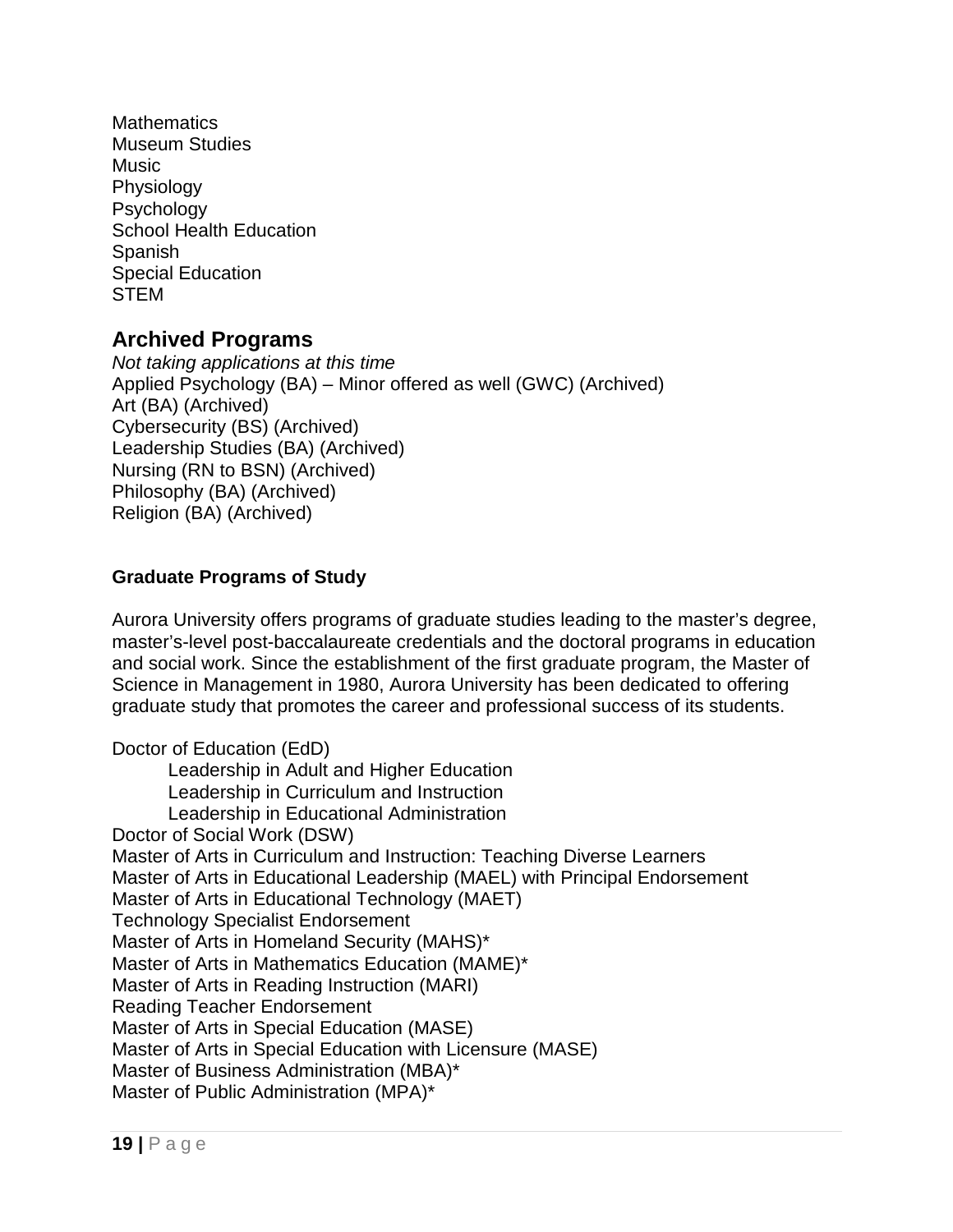Master of Science in Accountancy (MSA) Master of Science in Applied Behavior Analysis (ABA) Master of Science in Athletic Training (MSAT) *Available 2020/2021 Academic Year* Master of Science in Exercise Science (MSES)\* Master of Science in Mathematics (MSM) Master of Science in Nursing Leadership Master of Science in Recreation Administration Master of Social Work (MSW)\*

- Addictions Specialization/CODPI
- Child Welfare
- Faith-Based\*
- Forensic Social Work\*
- Gerontology
- Health Care\*
- Leadership Administration\*
- School Social Work Specialization\*
- Post-MSW: Graduate Addictions Certification

Post MSW: Illinois Professional Educator's License with School Social Work Endorsement

Master of Social Work/Master of Business Administration Dual Degree\*

Master of Social Work/Master of Public Administration Dual Degree\*

Bilingual/ESL Endorsement Courses\*

Director of Special Education Endorsement

Special Education Endorsement

*\*Programs offered online.*

### <span id="page-19-0"></span>**Graduate Programs at George Williams College**

Doctor of Social Work (DSW) Master of Social Work (MSW) Master of Social Work/Master of Business Administration Dual Degree

### <span id="page-19-1"></span>**Graduate Programs at Aurora University Woodstock Center**

Doctor of Education (EdD)

Leadership in Adult and Higher Education Leadership in Curriculum and Instruction Leadership in Educational Administration

Master of Arts in Curriculum and Instruction: Teaching Diverse Learners Master of Arts in Educational Leadership (MAEL) with Principal Endorsement Master of Arts in Educational Technology (MAET)

Technology Specialist Endorsement

Master of Arts in Reading Instruction (MARI)

Reading Teacher Endorsement

Master of Business Administration

Master of Public Administration (MPA)

Director of Special Education Endorsement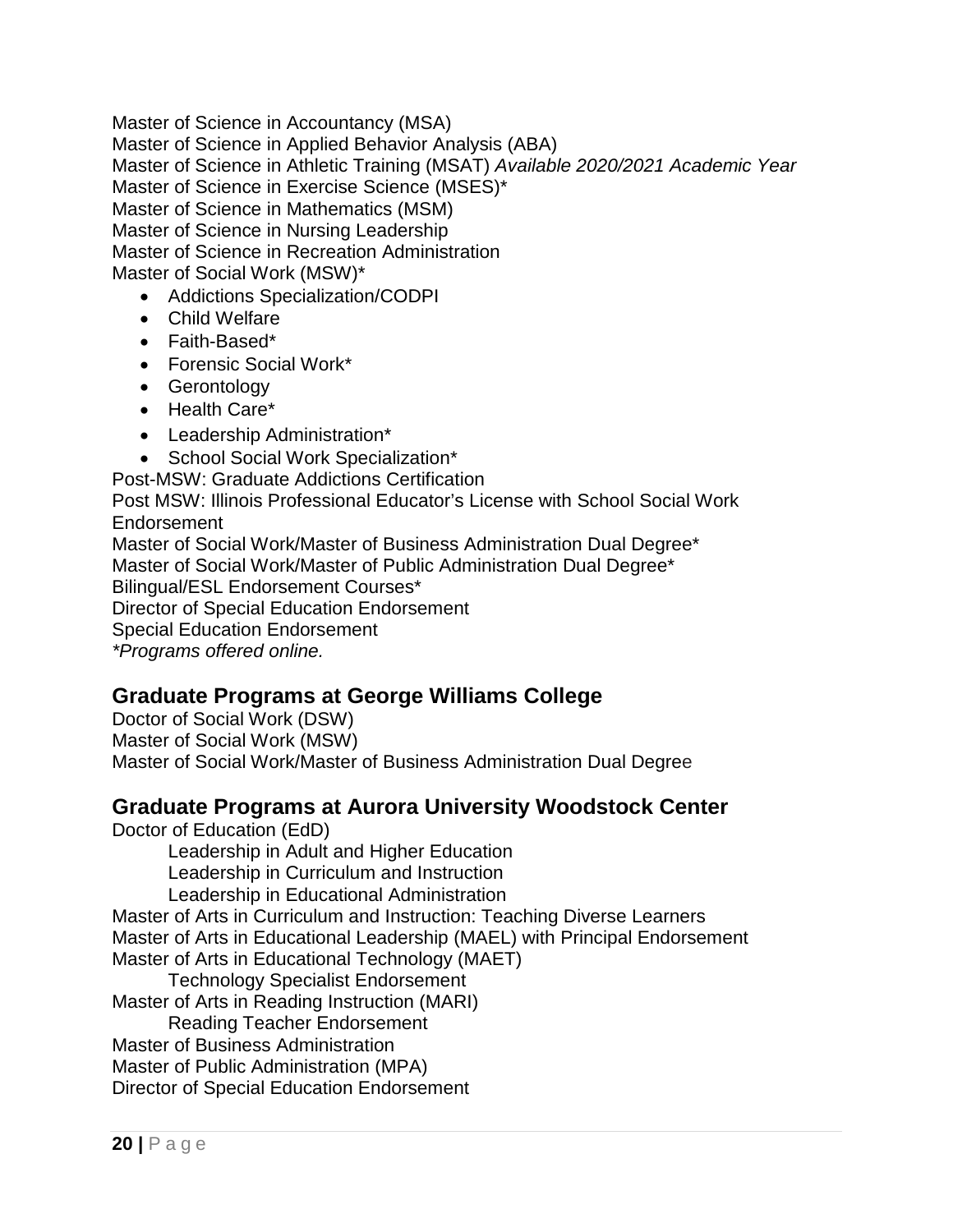# <span id="page-20-0"></span>**Archived Programs**

*Not taking applications at this time* Master of Arts in Communication Management (MACM) (Archived) Master of Arts in Curriculum and Instruction (MACI) with Bilingual/English as a Second Language Education (BL/ESL) (Archived) Master of Arts with Early Childhood and Special Education Endorsements (MA-ECSE) (Archived) Master of Arts in Educational Leadership (MAEL) with Teacher Leader Endorsement (Archived) Teacher Leader Endorsement (Archived) Master of Arts in Mathematics and Science Education for Elementary Teachers (MAMSE) (Archived) Master of Arts in School and Professional Counseling (MASPC) (Archived) School Counseling Endorsement (Archived) Master of Arts in Science Education (MASCE) (Archived) Master of Arts in Teaching with Licensure (MAT-Licensure) and Master's-Level Elementary Education Licensure (MLEE) (Archived) Post-Baccalaureate Licensure for Secondary Education Program (BPL-SE) (Archived) Master of Science in Criminal Justice (MSCJ) (Archived) Master of Science in Digital Marketing and Analytics (MSDMA) (Archived) Master of Science in Nursing – Administration Concentration\* (Archived) Master of Science in Nursing – Education Concentration\* (Archived) Master of Science in Nursing – Family Nurse Practitioner (Archived) Master of Science in Nursing Bridge Option\* (Archived) Post-graduate Nursing Administration Certificate\* (Archived) Post-graduate Nursing Education Certificate\* (Archived)

# <span id="page-20-1"></span>**Admission**

Aurora University admits qualified students from varied geographical, cultural, economic, racial and religious backgrounds. In each candidate, Aurora University looks for two general qualities: academic ability enabling a person to benefit from the university's excellent programs and a diversity of talents and interests that will make our campus community a better and richer place to learn. Applications will be considered on the basis of academic ability, character, activities and motivation. Please note that admission requirements to specific programs may be more rigorous and varied from those of the institution.

All correspondence about traditional undergraduate admission and campus visits should be addressed to the Office of Admission and Financial Aid, Aurora University, 347 S. Gladstone Ave., Aurora, IL 60506-4892. For further information about admission to the university, call 630-844-5533, email admission@aurora.edu or visit aurora.edu. All correspondence about graduate admission should be addressed to the Center for Adult and Graduate Studies, Aurora University, 347 S. Gladstone Ave., Aurora, IL 60506-4892. For further information about admission to the university, call 630-947- 8955, email AUadmission@aurora.edu or visit aurora.edu.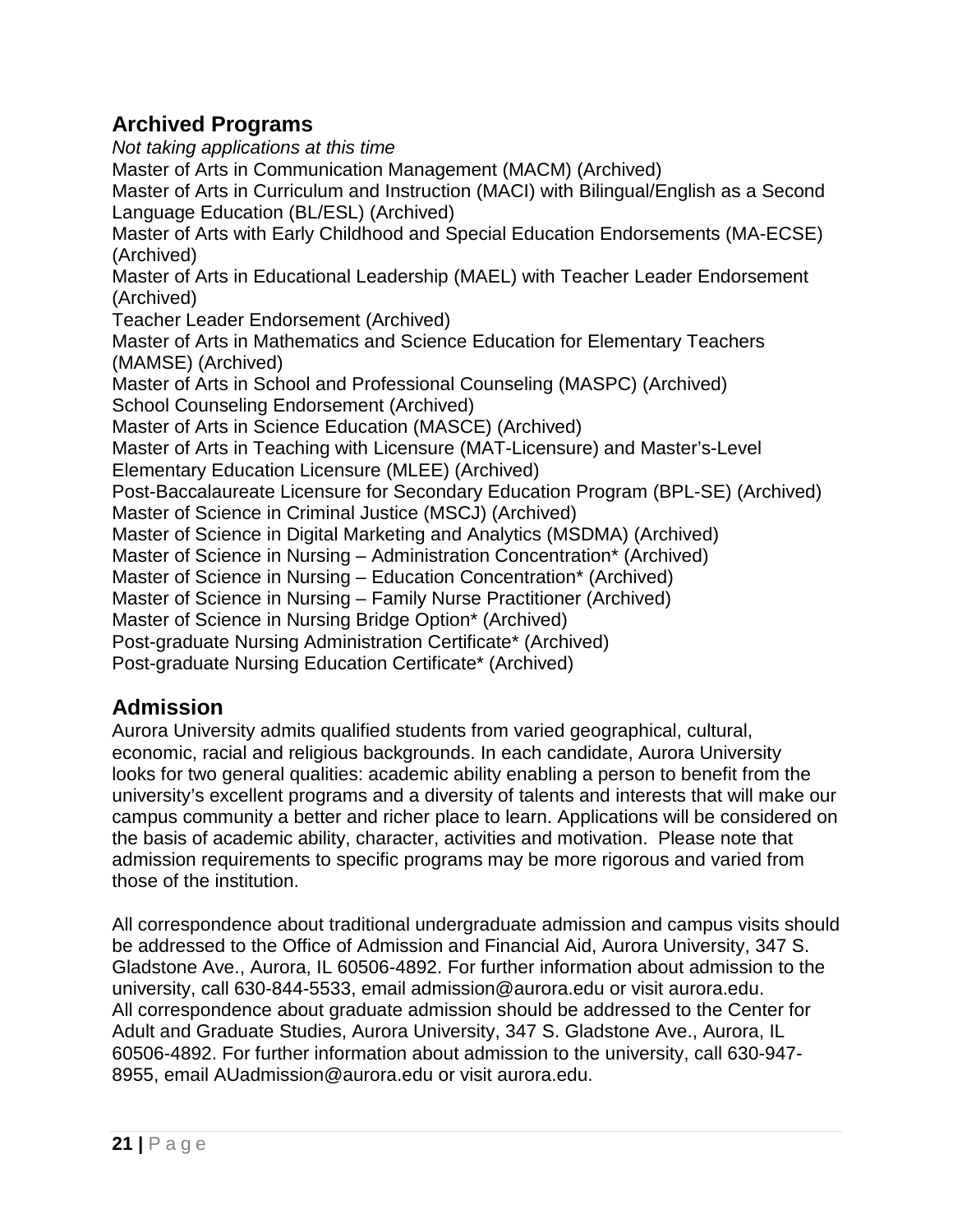### <span id="page-21-0"></span>**Entering Freshmen**

Students who have completed fewer than 15 semester hours or 22.5 quarter hours of college work are regarded as entering freshmen and are considered for regular admission on the basis of the following general expectations:

— Graduation from an accredited high school (in a college-preparatory curriculum)\* or completion of a GED certificate

\*Aurora University defines a college preparatory curriculum or its equivalent as totaling at least 16 academic units as specified below:

- English 4 years
- Mathematics 3 years
- Social Studies 3 years
- Science 3 years
- Electives 3 years

— One of the following:

- ACT composite score of at least 19; or,
- Equivalent combined SAT scores (Math and Critical Reading)

— Official transcripts of all high school and previous college work must be provided.

Final official high school transcripts, documenting date of graduation and GPA of 2.5 and above, must be submitted to the Office of Admission and Financial Aid prior to the beginning of the student's first semester of classes.

Students who have been enrolled in high school and have concurrently taken college courses should check with an admission counselor about their entry status. Conditional Admission may be granted in cases where the applicant fails to meet the stated requirements but shows other clear and strong evidence of ability and motivation necessary for academic success at Aurora University. The Vice President for Enrollment may grant conditional approval to applicants for admission who do not meet the minimum requirements but are deemed by the Vice President for Enrollment to warrant special consideration based on one or a combination of the following:

- a) Standardized test scores (ACT/SAT) that indicate a potential for academic success at Aurora University.
- b) Previous high school academic success (i.e., grade point average and class rank) that indicate a potential for academic success at Aurora University.
- c) Two references from teachers who can speak of the applicant's potential for success in college. It is preferred that one of these references be written by a current or former English teacher.
- d) A personal interview with the Vice President for Enrollment or a designate.
- e) A detailed, written, personal statement by the applicant to the Vice President for Enrollment explaining the applicant's previous academic performance, his/her academic/career goals and his/her interest in Aurora University.
- f) Other pertinent information that the Vice President for Enrollment deems sufficient and appropriate to warrant an admission decision.
- g) Any combination of the above upon which the Vice President for Enrollment may deem sufficient and appropriate to warrant an admission decision.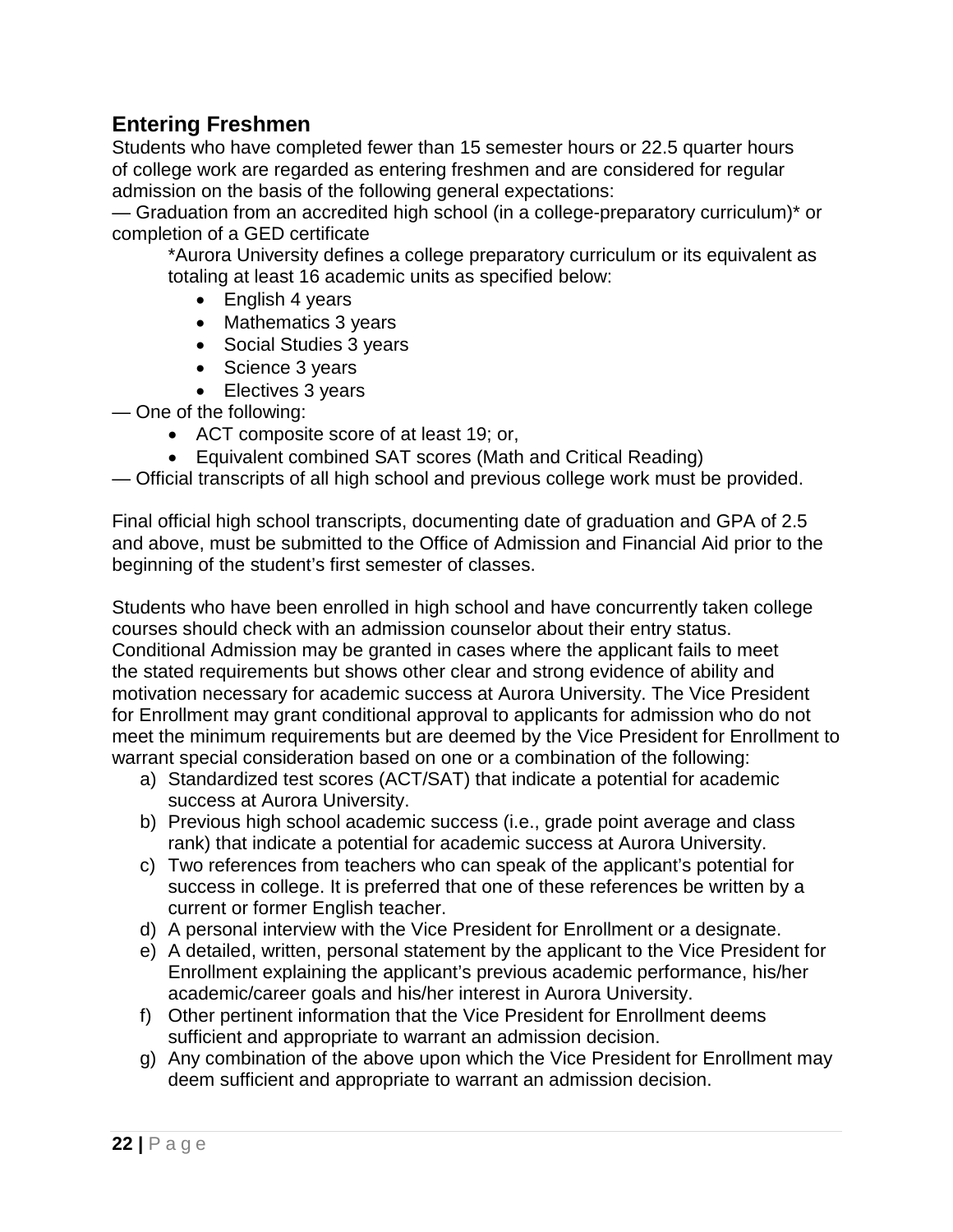### <span id="page-22-0"></span>**Transfer Students**

Any applicant for traditional undergraduate admission, who has completed at least 15 semester hours of transferable college coursework from a regionally accredited college or university, will be considered a transfer student. Applicants with less than 30 semester hours of transferable college coursework will be required to meet the academic qualifications for freshman applicants and provide official high school transcripts with proof of graduation and ACT/SAT test scores. All transfer applicants must present proof of graduation or satisfactory completion of the GED if not evident from college transcripts. Students who have been enrolled in high school and have concurrently taken college courses should check with an admission representative about their entry status.

The Vice President for Enrollment or a designate may grant full approval for admission to transfer applicants based upon the following criteria:

- 1. The student was in good academic standing (defined as a GPA of at least a 2.0 on a 4.0 scale) at the college or university last attended and whose overall college record yields a GPA of at least 2.0 on a 4.0 scale for coursework that could normally be considered applicable to degree programs at Aurora University. Individual programs may set stricter admission requirements, including requirements for proficiency in written and/or spoken English subject to the approval of the Chief Academic Officer.
- 2. The Vice President for Enrollment may admit an applicant for admission to Aurora University on academic warning if the applicant was on academic probation or had been dismissed from a college or university previously attended or whose overall college record yields a GPA of less than a 2.0 on a 4.0 scale for coursework that could normally be considered applicable to degree programs at Aurora University. The criteria upon which a transfer applicant may be approved for admission on warning will be identical to the criteria used in consideration of conditional freshmen applicants as noted above. Admission to programs with approved standards of their own is to be governed by the standards of those programs.

The Vice President for Enrollment should exercise extreme caution in considering the application for admission of students academically dismissed from another college or university. It has been recent practice to disallow an applicant for admission to gain approval for admission sooner than the second Aurora University term (excluding summer sessions) following the dismissal.

### <span id="page-22-1"></span>**Special Admission Requirements for Adult Degree Completion Students**

- Two years demonstrated work experience, military service or other relevant adult responsibilities
- 15 semester hours of transferable college or university credit from a regionally accredited institution with a minimum 2.0 GPA on a 4.0 scale\*
- Transcripts (official, sealed in envelope) from all previously attended colleges and/ or universities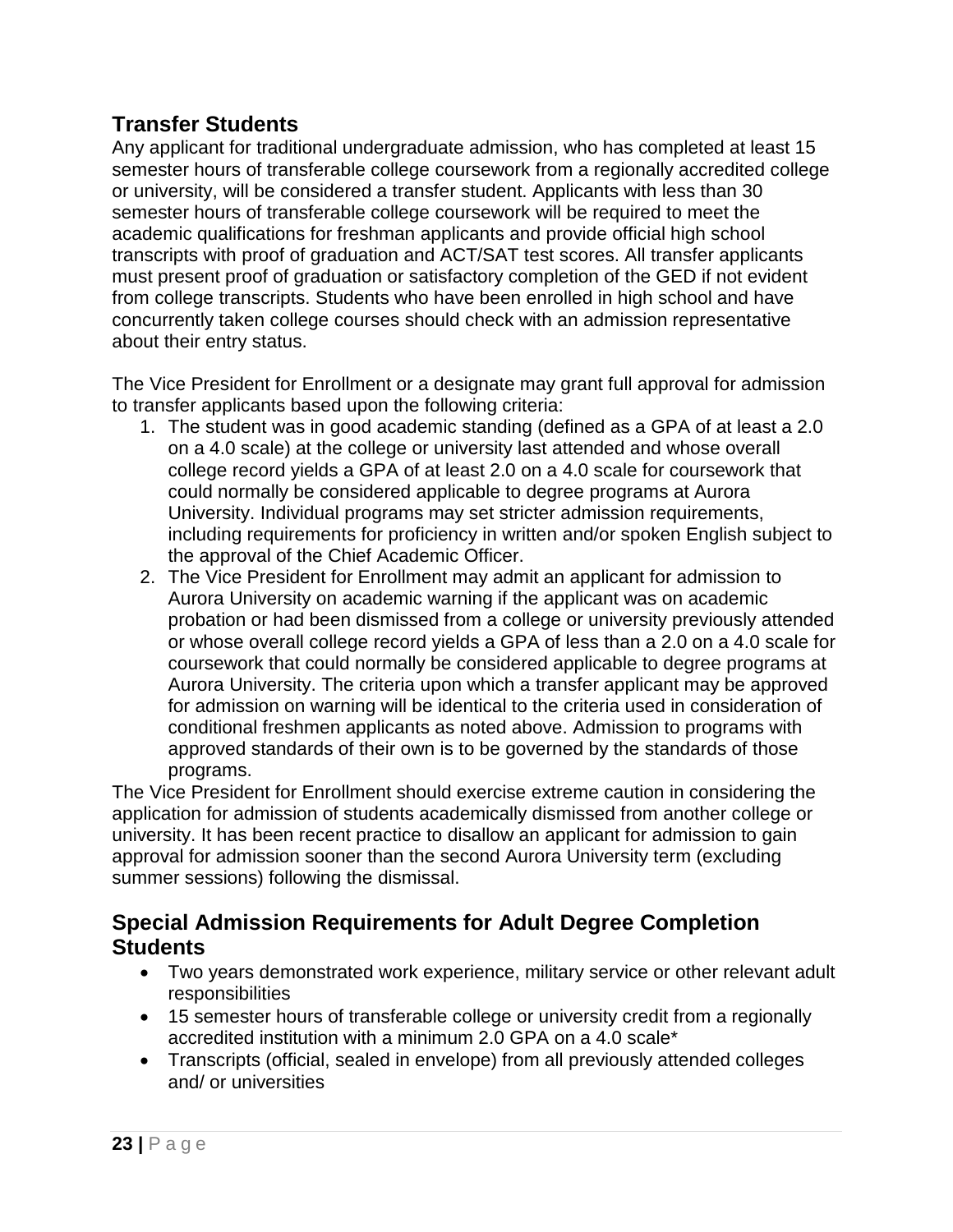\*Individual circumstances may be reviewed by the Dean of AU Online.

# <span id="page-23-0"></span>**Adult Student Admission**

Aurora University is proud of its long tradition of service to non-traditional, adult students. These students, known as Adult Degree Completion students, are considered for admission under guidelines established by the faculty. The university recognizes that many factors besides prior academic record may be important indicators of an adult student's potential for success in college. If a student has taken courses at other colleges, transcripts will be required; however, the university also considers such factors as career experience and community service in evaluating adult students for admission. Proof of high school graduation or completion of the GED may be required, but high school grades are not normally used as an admission criterion for adult students. A nontraditional age student may be required to show proficiency in written and/or spoken English.

# <span id="page-23-1"></span>**Undergraduate Transfer of Credit**

Credit earned at previous colleges with a grade of at least C- is transferable if it is nontechnical in nature, is comparable to credit offered at Aurora University, or is generally considered applicable to programs such as those offered by the university. Only credit earned at regionally accredited schools or at schools accredited by the Council for Higher Education Accreditation (CHEA) recognized accrediting bodies is considered for transfer through the normal process. Credit considered acceptable for transfer is listed in a separate section of the student's permanent record by the Registrar. Transfer credit is applied to general degree requirements with the approval of the Registrar and to the student's major with the approval of the Dean of Academic Administration in consultation with appropriate program faculty as needed, subject to the limitations of the university's residence requirement and in accordance with the Catalog Regulations. Students should be aware that some programs of the university have time limits for the transfer of credit into the major, although there is no general time limit for the university. Grades earned at other schools are used to determine transferability of credit, and as a criterion for transfer admission, but are not included in the student's Aurora University grade point average.

**Credit Transfer for Students Holding Associate Degrees:** Please see "General Education Requirements for Transfer Students" section.

<span id="page-23-2"></span>**Non-Traditional Sources of Credit:** Learning achieved through the military or in other organized training programs may be credited in those cases where it has been evaluated by the American Council on Education. In addition, Aurora University accepts credit earned based on qualified testing results through the CLEP, DANTES, and AP testing programs. A maximum of 68 semester hours of prior community college, CLEP, and AP credit is allowed for transfer students.

# <span id="page-23-3"></span>**Graduate Transfer of Credit**

Graduate-level credit earned at regionally accredited institutions of higher education may be transferred to Aurora University and applied toward a master's or doctoral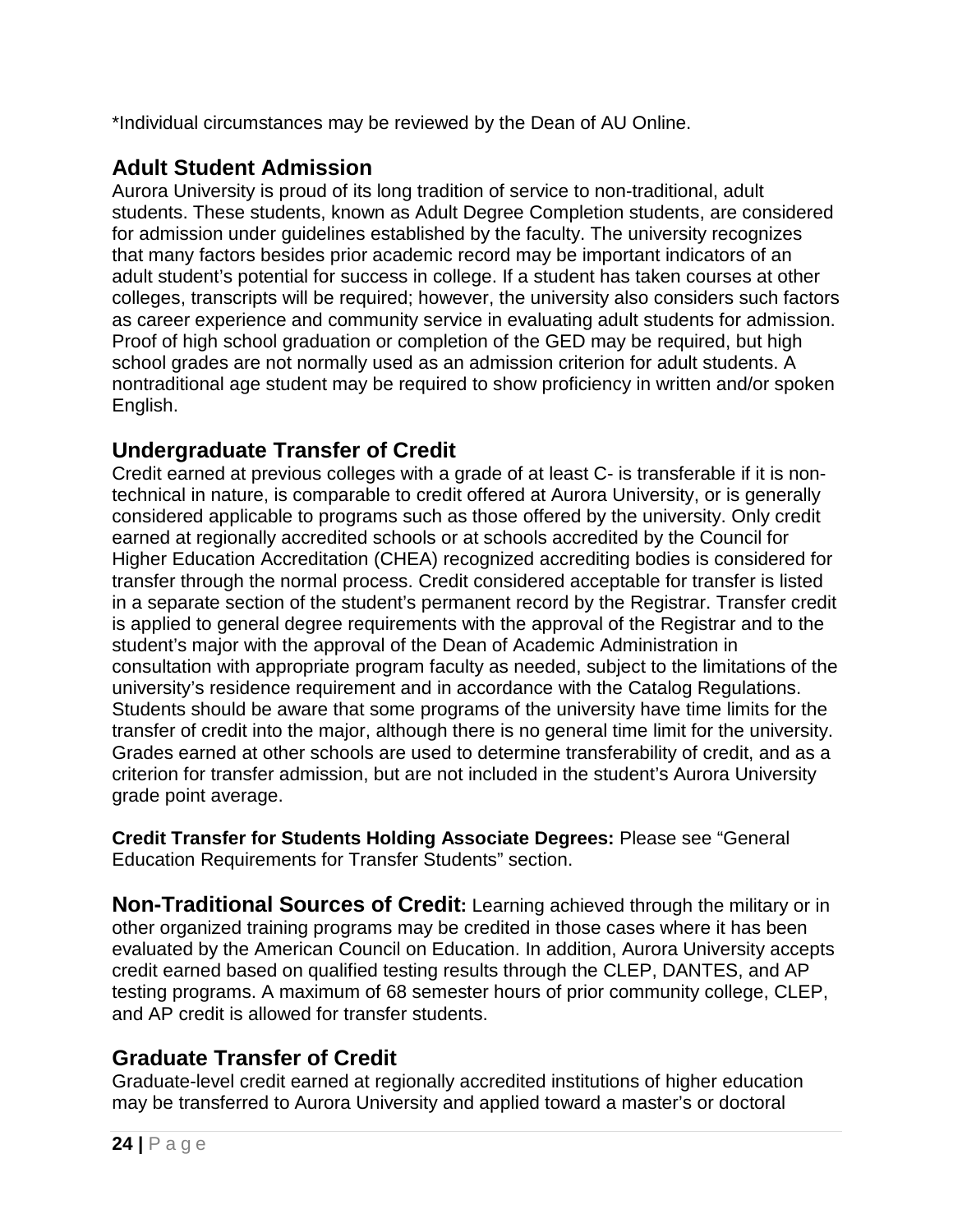degree or other post-baccalaureate programs with the approval of the director of the program to which the student is admitted. Each graduate program limits the amount of credit that can be applied toward an Aurora University degree.

- 1. Graduate credit graded "B" or better may be transferred and applied to graduate programs at Aurora University with the approval of the graduate program director. Coursework graded "Pass" or "Credit" may be transferred at the option of the graduate program director. The individual graduate program shall establish the minimum grades required for acceptance of undergraduate prerequisite courses.
- 2. Graduate credit is transferred for application only to a specific graduate program; in the event that a student is subsequently admitted to a different graduate program, any graduate work completed at other institutions will be re-evaluated by the director of the new graduate program and the transferred credit modified if necessary.
- 3. Transfer of credit once enrolled: Once the applicant has been accepted for enrollment in a graduate program at Aurora University, it is expected that he/she will complete all coursework for the degree or certificate at Aurora University. No coursework may be transferred to Aurora University after enrollment except upon prior, written approval of the graduate program director or school dean.

# <span id="page-24-0"></span>**Center for Adult and Graduate Studies**

The Center for Adult and Graduate Studies was established in 2004 to serve as a central location where adult and graduate students can obtain the information they need to make decisions about returning to school. It is an environment designed to make returning adults feel comfortable and confident when selecting Aurora University as their school of choice.

Specifically, the Center for Adult and Graduate Studies at Aurora University manages the enrollment processes for adult and graduate programs. This includes recruiting new adult and graduate students, communicating with current students, helping academic departments design new programs, and serving as liaisons between the student population and the university. The Center for Adult and Graduate Studies staff members understand the adult and graduate population. They are trained to provide unofficial evaluations of past college credits and to provide assistance to adults who want to return to school. The focus is on helping graduate students begin their programs, reach their goals and realize their full potential.

The adult students who are interested in completing an undergraduate degree, enhancing an undergraduate degree with a certificate or endorsement, changing careers, or pursuing a master's certificate or degree feel at home in the Center for Adult and Graduate Studies. AU's adult and graduate programs are designed to fit an adult's busy schedule with classes offered during the day, in the evening, on weekends or online. The high quality and relevant programs include small class sizes taught by professors dedicated to students and their fields of interest. The experiences adult and graduate students bring to the classroom enhance the learning environment.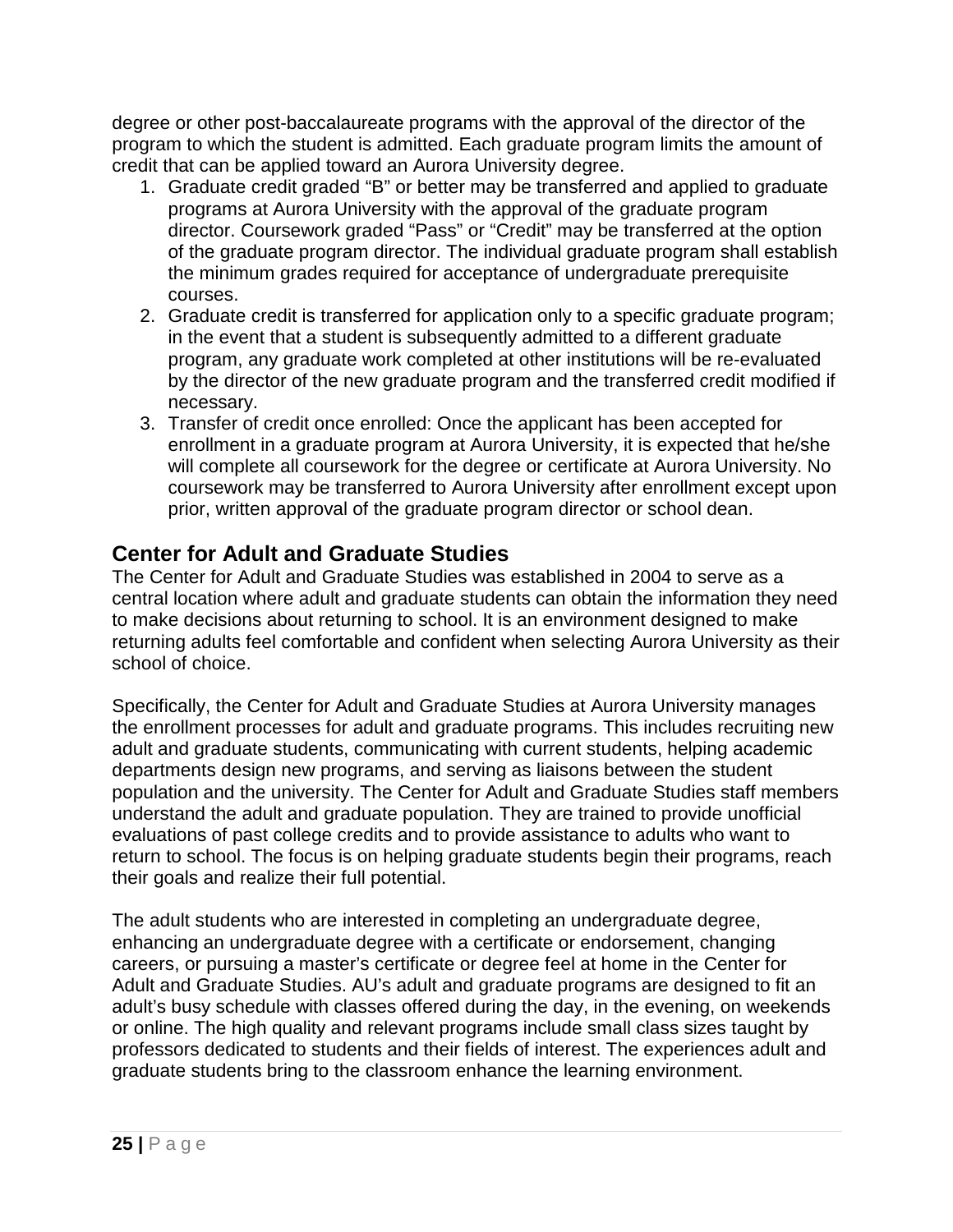The primary goal of the center is to provide comprehensive service to adult and graduate students. Committed to being as informative as possible when it comes to enrollment and academic information for students, enrollment representatives help adult and graduate students make the transition to academic life and understand the policies and procedures associated with returning to college. The center is also responsible for educational outreach to the corporate sector and the community, providing information about the opportunities available for adults at AU.

The center's mission is to provide adult and graduate students with the skills, resources, confidence and peace of mind to make informed decisions when selecting Aurora University for continuing their education. Because of the commitment to lifelong learning, staff members stay in close contact with students.

The enrollment process for adult and graduate students is facilitated by:

- Acting as liaisons between students and the university
- Communicating with prospective and current students regarding their academic and professional goals
- Recruiting students and assisting them with their educational plans
- Assisting students during the application and registration process

The Center for Adult and Graduate Studies is located at the Orchard Center near the interchange of I-88 and Orchard Road in Aurora (2245 Sequoia Dr.). Staff members can also be reached at 630-947-8955 or AUadmission@aurora.edu.

# <span id="page-25-0"></span>**Graduate Admission**

Aurora University admits qualified students from varied geographical, cultural, economic, racial and religious backgrounds. In each candidate, Aurora University looks for two general qualities: academic ability enabling a person to benefit from the university's excellent programs and a diversity of talents and interests that will make our campus community a better and richer place to learn. Applications will be considered on the basis of academic ability, character, activities and motivation.

All correspondence about admission should be addressed to the Center for Adult and Graduate Studies, Aurora University, 347 S. Gladstone Ave., Aurora, IL 60506-4892. For further information about admission to the university, call 630-844-5294, email AUadmission@aurora.edu or visit aurora.edu.

# <span id="page-25-1"></span>**General Graduate Admission Procedures**

Admission to Aurora University graduate programs requires that students meet general university requirements for graduate admission, as well as various specific requirements of the particular program the student wishes to enter. General university requirements are detailed below. Refer to the individual program sections that follow for the additional requirements specific to each graduate program.

All applicants for graduate admission must submit:

1. A completed Application for Graduate Admission to the Center for Adult and Graduate Studies. (Note: The application may be completed online at aurora.edu/apply.)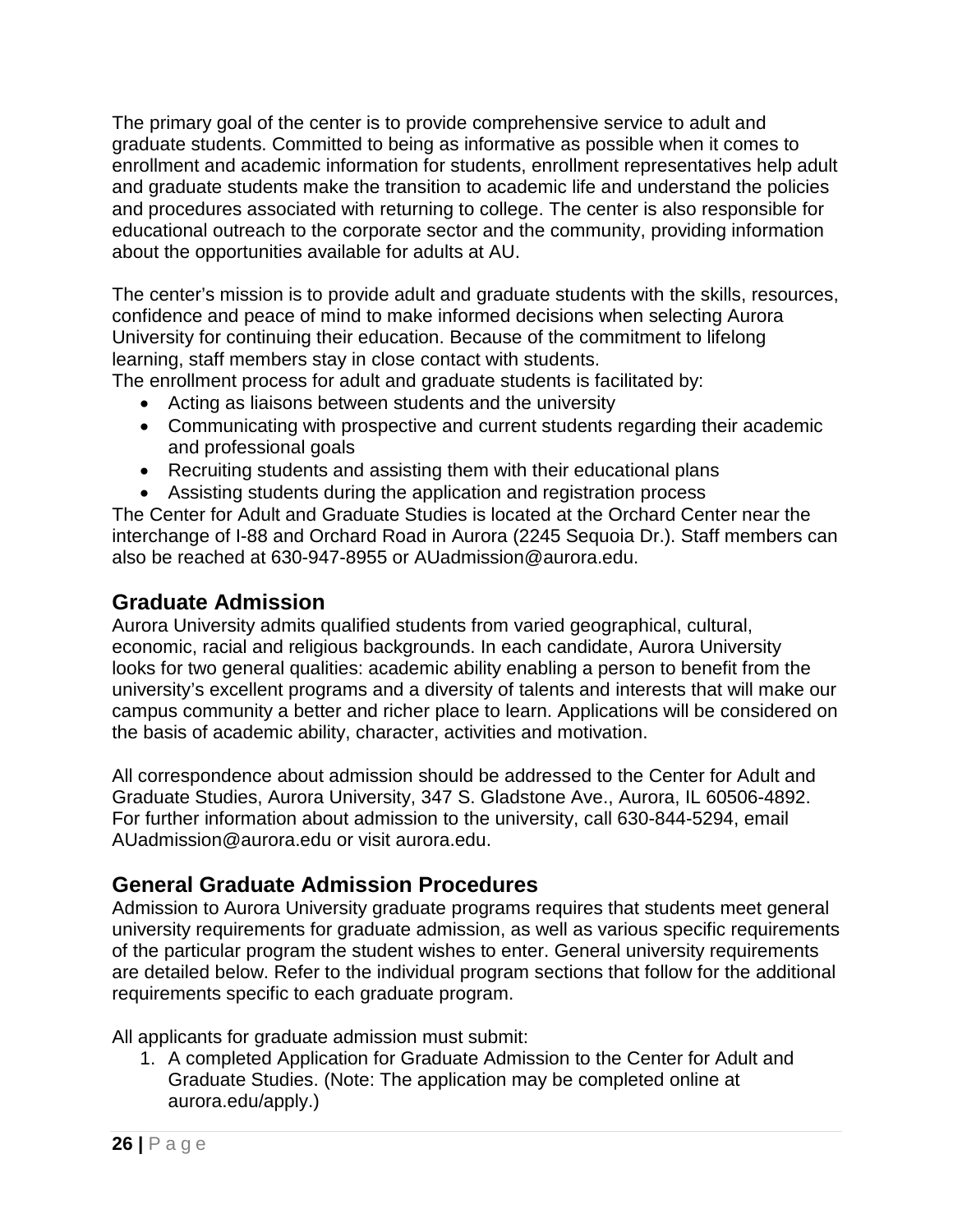- 2. Official sealed transcripts of all prior undergraduate and graduate work sent directly to the Center for Adult and Graduate Studies. Some programs may require only specific transcripts to be submitted. Aurora University accepts official transcripts at AUETranscripts@ aurora.edu.
- 3. Letters of recommendation from persons able to attest to the student's academic and/ or professional potential.
- 4.

See the specific requirements of the program you wish to enter; some programs require letters of recommendation from specific individuals or letters addressing specific areas of preparation or competence.

Upon submission of satisfactory credentials for admission to graduate study at the university, the student's file is referred to the graduate program for consideration of the student's application for admission to that program.

# <span id="page-26-0"></span>**General Graduate Academic Admission Requirements**

- 1. A bachelor's degree from a regionally accredited institution in a field providing appropriate background for master's study in the student's chosen program. Students whose undergraduate backgrounds are in fields other than those in which they are seeking to enter graduate study may be required to complete deficiency or prerequisite coursework before beginning master's or doctoral courses.
- 2. An academic record indicative of a high probability of success in graduate study. An applicant with an undergraduate GPA of less than 2.75 on a 4.0 scale must be reviewed by a committee of master's program faculty. Individual programs may have higher admission standards.

# <span id="page-26-1"></span>**Admission to Graduate Programs**

Students admitted to graduate study at the university may only enter a specific program of study upon the approval of the program. Individual programs may require submission of additional credentials specific to the requirements of study in the program, and program specific admission requirements may be more rigorous or varied than the general university requirements.

# <span id="page-26-2"></span>**Graduate Student Classification and Definition**

Each student who registers for a course at Aurora University will be classified. Classification will be made at the time of entry to the university and reclassification will be made each successive fall semester only, or if a student shifts from a non-degree classification to a degree or certificate classification.

- G1 First-year graduate student (less than 18 semester hours)
- G2 Second-year graduate student (18 or more semester hours)
- G3 First-year doctoral student
- G4 Second-year doctoral student
- PG Post Graduate (with master's or doctoral degree seeking second degree or certificate)
- GA Student-at-Large (not admitted and not seeking degree [may earn no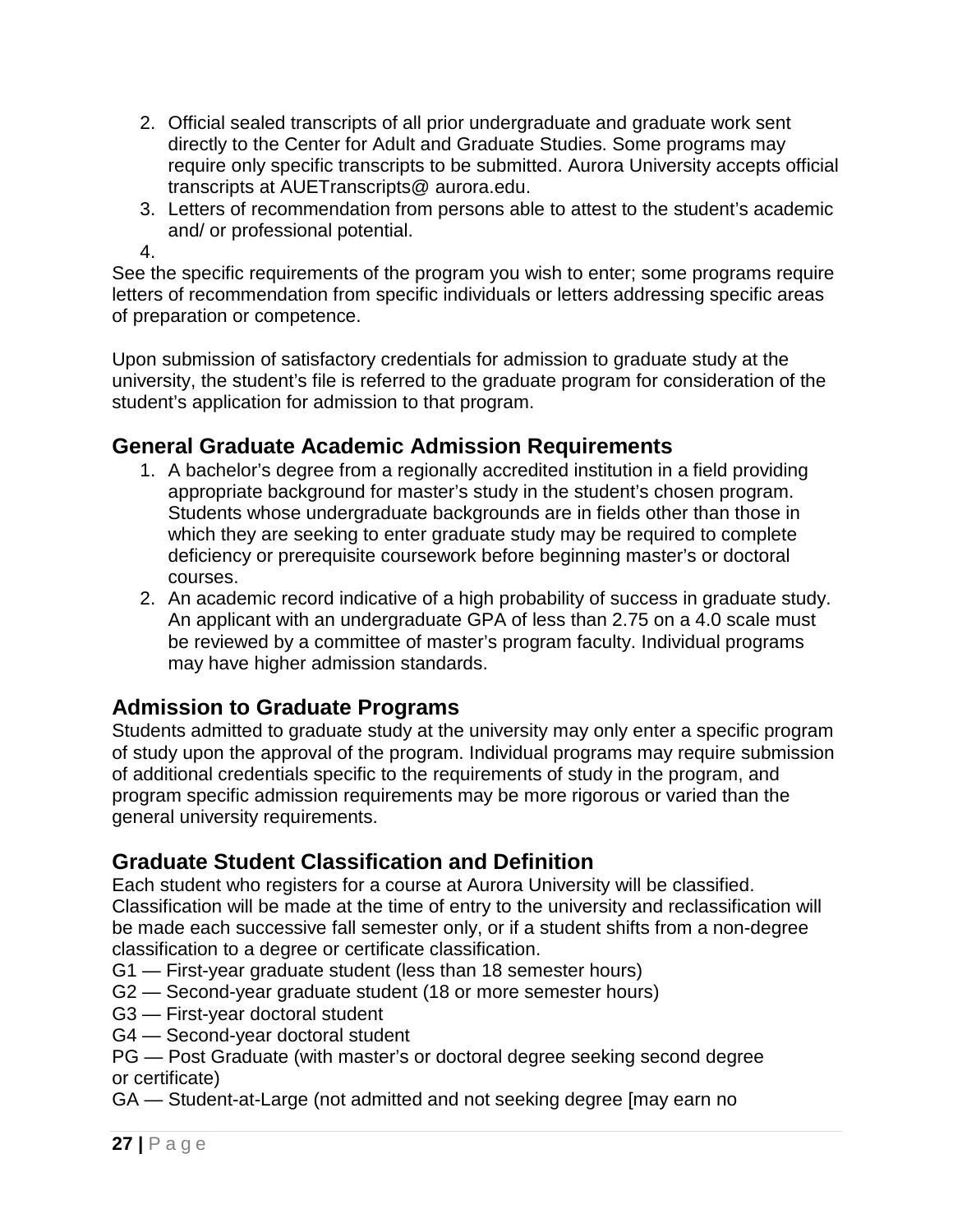more than six semester hours])

AU — Auditor (not admitted and taking courses without credit)

PR — Provisional (attending classes but admission procedures incomplete)

### <span id="page-27-0"></span>**Cross-Listed Undergraduate/Graduate Courses**

Courses with numbers in the 5000 series are offered both as advanced undergraduate and beginning graduate courses. Graduate or undergraduate credit is awarded based on whether the student is admitted to the university as a graduate or undergraduate student. Any exceptions require the written approval of the appropriate graduate program director or dean; this approval must be presented by the student at the time of registration in order for the student to be registered for credit differing from admission status. Courses with numbers in the 6000 series or above are open to graduate students only.

### <span id="page-27-1"></span>**International Students**

Aurora University welcomes students from countries outside the United States to earn undergraduate and graduate degrees. It is recommended that international students enroll at the beginning of the fall semester. Students who are not a U.S. citizen and do not hold a U.S. permanent resident visa (i.e., green card) must complete the international student admission process. Some programs may have additional requirements or deadlines. Please contact the Office of Admission for more information. Admission requirements are as follows:

### **Application Deadlines**

- Fall semester (August–December): June 1
- Spring semester (January–May): October 1

### **Application Process for International Students**

- 1. Apply online at aurora.edu/apply.
- 2. Official transcripts from schools attended in the United States must be sent directly to the Office of Admission as part of the admission process. Undergraduate applicants must request official transcripts from all secondary and/or post-secondary schools. Graduate applicants must request official transcripts from all post-secondary schools.
- 3. Certified copies of all official transcripts from international schools attended must be sent directly to the Office of Admission as part of the admission process.
- 4. Official certified evaluations of all non-English academic transcripts from international schools attended must be evaluated by one of the following companies: Educational Credential Evaluators, Inc. (ECE); World Education Service (WES); or the Center for Educational Documentation (CED). Evaluations must be sent directly to the Office of Admission.
- 5. Official English competency test results (non-native speaking countries) must be sent directly to the Office of Admission. The minimum scores required for admission are as follows:
	- a. TOEFL paper-based: 550 or higher
	- b. TOEFL computer-based: 213 or higher
	- c. TOEFL Internet-based: 79 or higher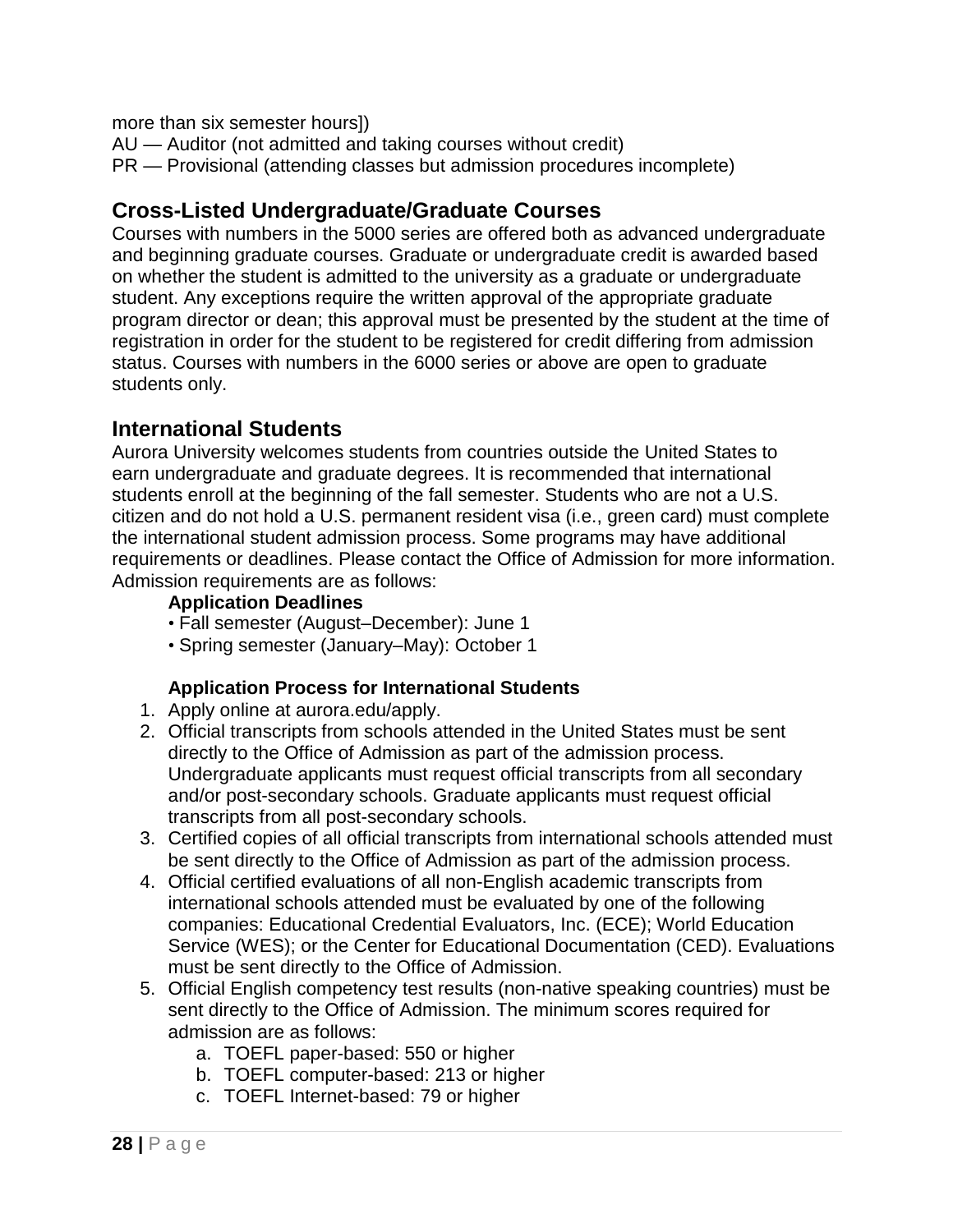- d. ELS level 109
- e. IELTS: 6.5 or higher
- 6. Students from English-speaking countries must submit an official score report from the American College Test (ACT) – minimum composite score of 19 (online college code = 0950); or equivalent Scholastic Aptitude Test (SAT).
- 7. References must be academic or professional based (All items are required). One letter of recommendation One personal statement Two references providing contact information (email preferred)
- 8. International students applying for an I-20 Student Visa must submit the Statement of Financial Resources form as required by Aurora University and the guidelines from the Student and Exchange Visitor Program. This form must be signed and notarized and be accompanied by an original letter from a bank official certifying the availability of funds for study at Aurora University.
- 9. Copy of current passport.
- 10.Copy of I-94.
- 11.Copy of visa only if applicants are currently in the U.S. or holding a valid U.S. visa.
- 12.Additional documentation for graduate applicants may be required. Please contact the Center for Adult and Graduate Studies at 630-844-5294 for more information.

*Note:* All materials must be received prior to the deadline date to be considered for admission to Aurora University.

*Note:* Students requiring an I-20 will not be eligible for need-based financial aid. After you are admitted to Aurora University, you will need to submit the following items before your I-20 will be issued:

- 1. Medical forms (including Immunization Records as required by the State of Illinois): All international students are required to submit a medical form (required by Illinois state law), with complete immunization records. Be sure to seek out medical insurance through a private vendor.
- 2. Proof of international medical insurance: A copy of your current medical insurance card is needed. If you do not have international medical insurance, contact the Office of Admission for assistance.
- 3. \$1,000 non-refundable admission deposit: The deposit will be applied to your first semester's tuition payment.

Once admitted and Aurora University receives the above required items:

- 1. Form I-20 will qualify the non-immigrant applicant for an F-1 student visa. The university will only issue an I-20 after the applicant has met all international application requirements; has been approved for admission to Aurora University, has submitted all required medical forms, provided proof of medical insurance, and submitted the non-refundable \$1,000 deposit. The official I-20 will be mailed to the student. It is the student's responsibility to schedule an appointment with their embassy to obtain a visa before coming to the United States.
- 2. There is no need-based financial aid available for international students requiring an I-20 visa.
- 3. Housing is limited to qualified undergraduate students. Graduate students must seek off-campus housing.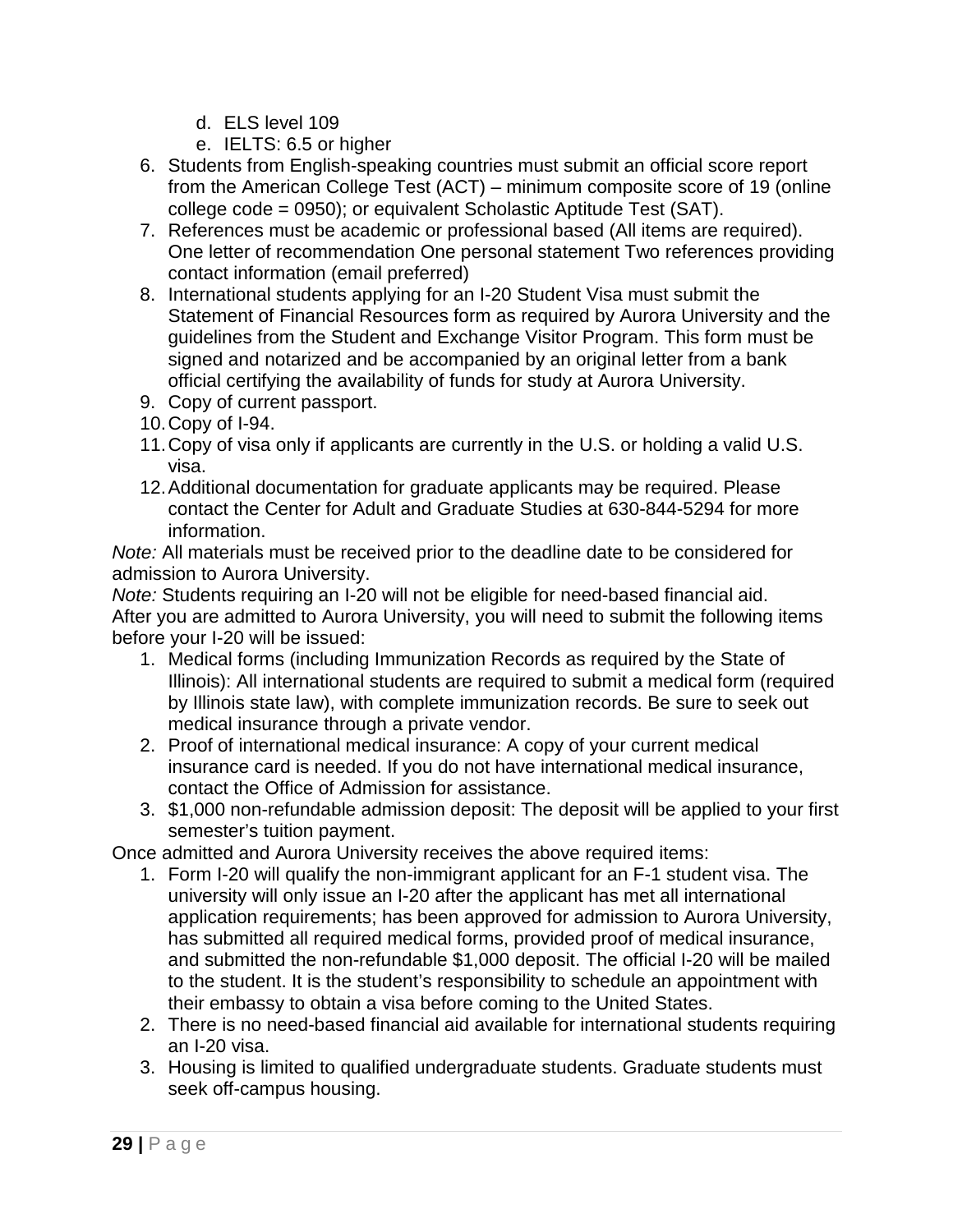### <span id="page-29-0"></span>**Special Admission Status**

#### <span id="page-29-1"></span>**Undergraduate Student-at-Large:**

A student who does not hold a bachelor's degree and is not seeking a degree or certificate from Aurora University, but wishes to enroll in a few courses for credit, is defined as a student-at-large. Prerequisites must be satisfied for the courses in which a person wishes to enroll. Only 15 semester hours can be taken as an undergraduate student-at-large. The standard tuition rate applies, and financial aid is not available. A \$100 nonrefundable tuition deposit is required with registration for students-at-large.

#### <span id="page-29-2"></span>**Post-Undergraduate Student:**

A student who holds a bachelor's degree from a

regionally accredited institution and wishes to enroll in undergraduate courses for credit, but is not seeking a second degree, may do so as a student-at-large. The standard tuition rate applies, and financial aid is not available. A \$100 nonrefundable tuition deposit is required with registration for students-at-large.

#### <span id="page-29-3"></span>**Graduate Student-at-Large Status**:

A student who wishes to enroll in a graduate-level course, but is not seeking a degree, certificate, or credential may do so as a student-at-large. A maximum of eight semester hours may be applied to master's degree programs at Aurora University. Enrollment in specific courses by students-at-large may be restricted by prerequisites or other requirements of individual graduate programs. The standard tuition rate applies, and financial aid is not available. A \$100 nonrefundable tuition deposit is required with registration for students-at-large.

#### <span id="page-29-4"></span>**Provisional Student:**

A student who has applied for regular admission but has been unable to supply all necessary documentation due to circumstances beyond the individual's control may be provisionally admitted to the university at the discretion of the Vice President for Enrollment. If provisionally admitted, a student may register for classes for one term at his/her own risk (since the records of the educational background are incomplete). An application file must be complete and approved before a student is allowed to register for a second term. Provisionally admitted students must sign an advisement agreement recording their understanding that they are registering for coursework at their own risk with respect to applicability to specific programs or requirements at Aurora University. Provisionally admitted students will not be enrolled in any future term at Aurora University unless fully accepted. Financial aid is not available.

### <span id="page-29-5"></span>**Conditional Admission:**

A student who has applied for regular admission but has an academic record that does not meet ordinary admission standards may be conditionally admitted to the university at the discretion of the Admission Review Committee (undergraduate) or graduate program director (graduate).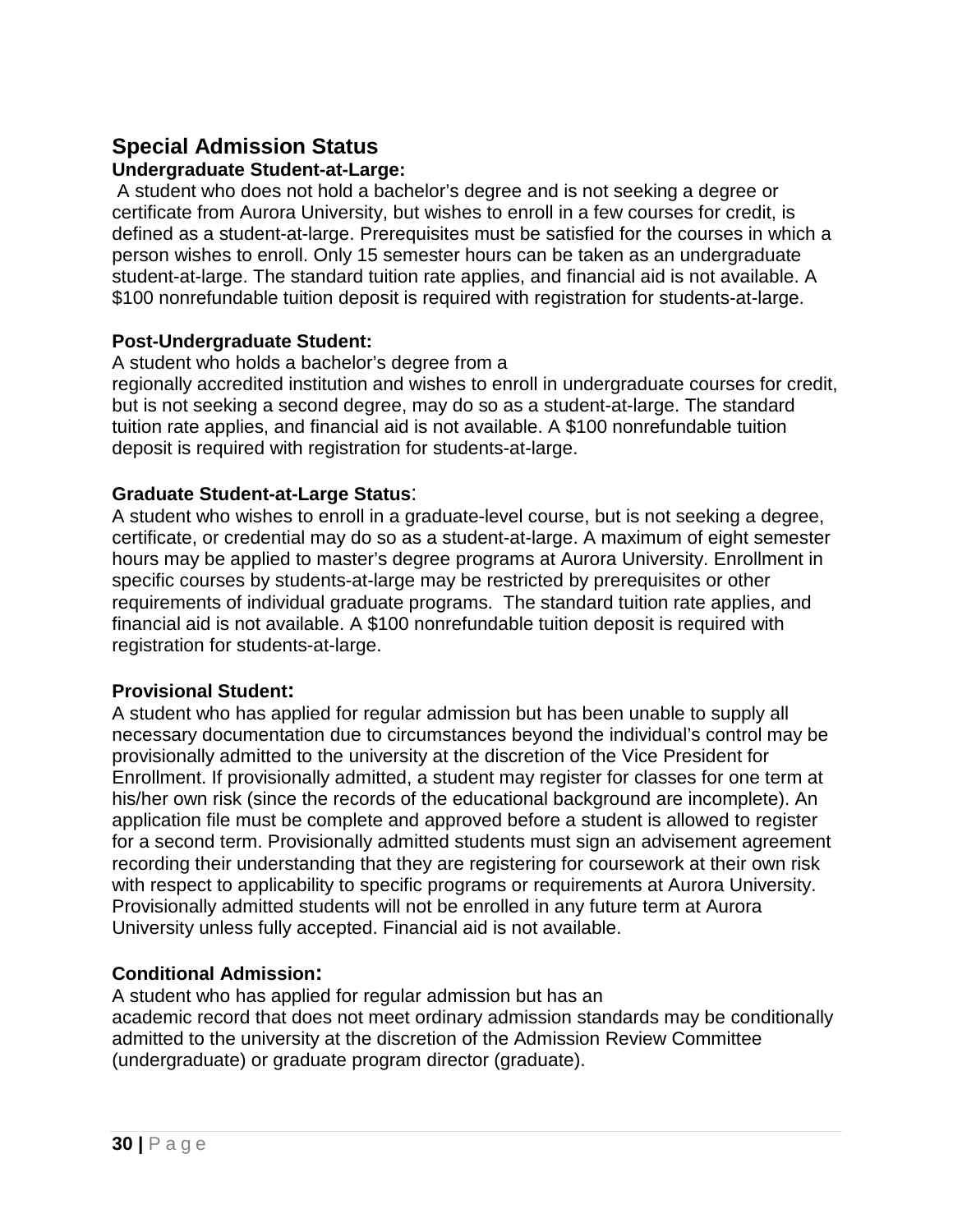Academic progress will be regularly reviewed. Undergraduate students in this admission status are required to participate in other remedial coursework and programs designed to help ensure academic success.

Traditional undergraduate students who are admitted conditionally are required to enroll in two first-year seminar courses designed to assist in the transition to college and provide additional support for their success.

<span id="page-30-0"></span>**Other Criteria for Admission:** In addition to the academic criteria above, the Vice President for Enrollment shall implement, where appropriate, strategies for recruitment and selection of students that promote general goals for shaping the nature and composition of the Aurora University student body. Students with special characteristics in the following areas, among others, may be especially sought from among those who meet academic criteria.

- 1. Students demonstrating unusual potential for benefiting from and contributing to the ongoing program of the university.
- 2. Students who will contribute to increasing the cultural, racial and ethnic diversity of the university.
- 3. Students who show distinction in extra-curricular activities such as student government, drama, music, athletics, etc.
- 4. Students whose experiential or career backgrounds bring unusual diversity of skills or knowledge to the classroom.
- 5. Other special characteristics as determined by the appropriate elements of the university governance units charged with overseeing campus life.

*Note:* Every aspect of the admission of students to Aurora University will be conducted in accordance with the intentions of the Academic Standards Committee, and the university policies and regulations relating to nondiscrimination, equal opportunity and affirmative action.

### <span id="page-30-1"></span>**Decision Procedures and Relation to University Governance:**

- 1. Applicants for admission who meet the academic qualifications outlined above may be approved for admission by the Vice President for Enrollment, or a designate.
- 2. Applicants for admission who do not meet the stated academic qualifications above will be reviewed and accepted or rejected by the Vice President for Enrollment on the basis of guidelines issued by the Academic Standards Committee (undergraduate) or by the graduate program director or designee on the basis of guidelines from the Graduate Affairs Committee (graduate).
- 3. Student-at-large and extended student applications are approved by the Vice President for Enrollment or a designate, in accordance with the criteria above.
- 4. Applicants with an incomplete application for admission may be approved on a provisional basis only by the Vice President for Enrollment or a designate (undergraduate) or by the graduate program director or designee (graduate).

# <span id="page-30-2"></span>**Second Bachelor's Degrees**

If a student already holds a bachelor's degree from a regionally accredited college or university and wishes to earn a second degree from Aurora University, he/she may do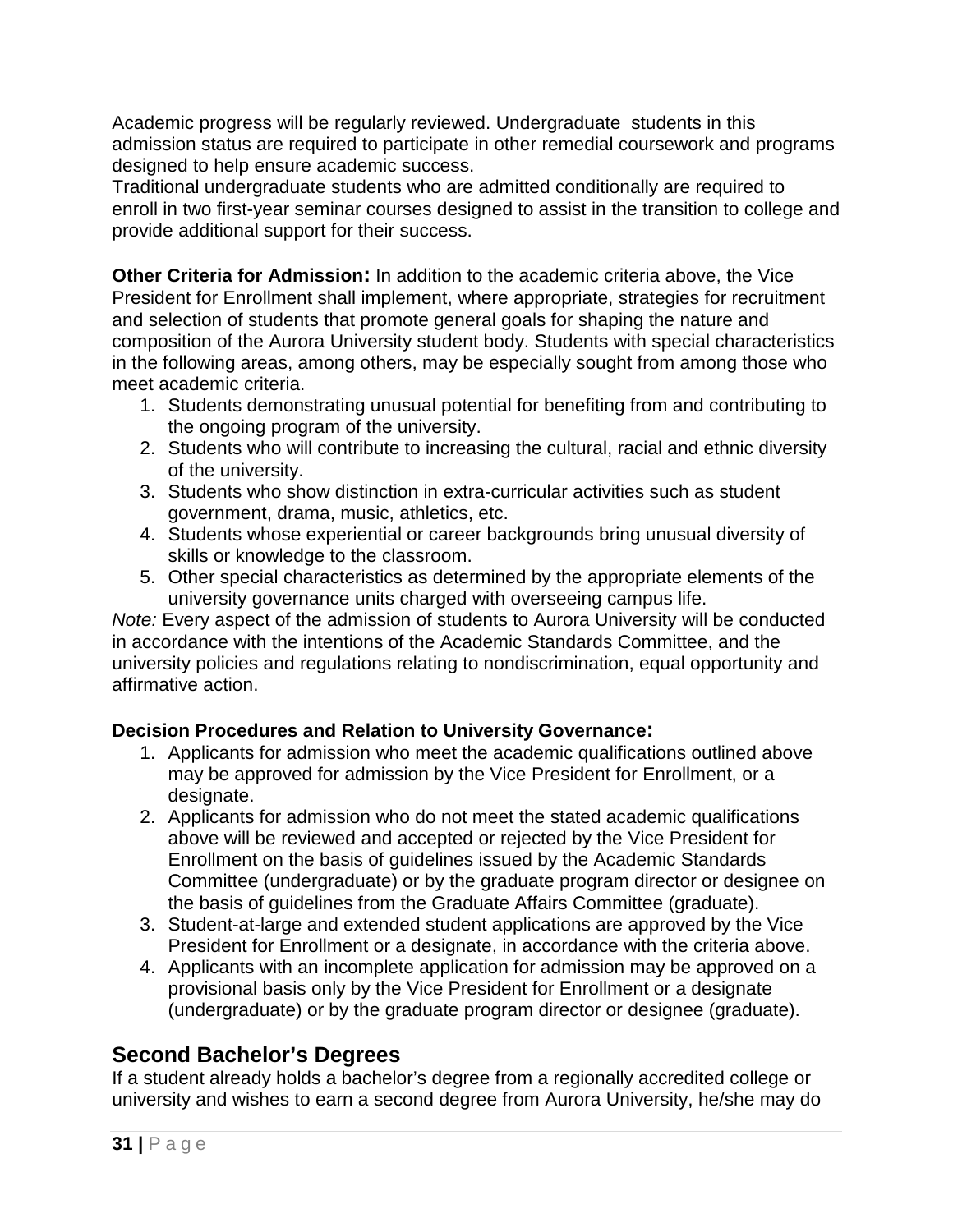so by meeting the university's residence requirement (30 semester hours, including the last 24 semester hours in the degree), and by completing an approved major that contains a minimum of 24 semester hours not included in the major of the first degree. Holders of bachelor's degrees from Aurora University may earn a second major by completing any approved major that contains at least 18 semester hours not present in the first major. Earning a second bachelor's degree requires completing the major requirements for that degree, including at least 24 semester hours not present in the major in the first degree.

For detailed information on the completion of a second degree at Aurora University, contact the Director of Transfer Admission.

### <span id="page-31-0"></span>**Earning Multiple Graduate Degrees or Credentials**

Credit earned in one post-baccalaureate program at Aurora University may be applied toward the requirements of a second program at the option of that program. In those cases where application of this policy results in a student meeting all specific coursework requirements of a program without having completed the total number of credits required for completion, the graduate program faculty shall determine additional coursework to be completed by the student in order to fulfill the total credit hours required for the program.

### <span id="page-31-1"></span>**Veterans**

Aurora University participates in the Yellow Ribbon Program as well as other federal GI Bill Benefits. The first step in utilizing veteran benefits is to apply through the Department of Veterans Affairs (VA). Every veteran student receiving benefits is required to submit a copy of his/her DD-214-Member 4 to the Office of Financial Aid, the certifying office for veteran benefits. Additionally, if the Certificate of Eligibility (COE) is available, a copy of this should be submitted as well. For more information on utilizing veteran benefits at AU, please contact the Office of Financial Aid.

A person who has served in the United States Armed Forces and wishes to use veterans' benefits to attend Aurora University must contact the university's Veterans Affairs Certifying Official in the Office of Financial Aid. Veterans must follow the admission requirements and procedures outlined in this catalog. For certification of eligibility for education benefits under one of the public laws, application for Veterans Administration benefits is made through the Veterans Affairs Certifying Official.

### <span id="page-31-2"></span>**Articulations**

#### **Waubonsee Community College – Joint Admission and Degree Completion Articulation**

The Aurora University and Waubonsee Community College (WCC) Joint Admissions Agreement is intended to better serve students in the WCC service area by providing a means for students to be simultaneously admitted to both AU and WCC. The agreement is designed to simplify the process of degree completion for students who wish to begin at WCC and continue at AU.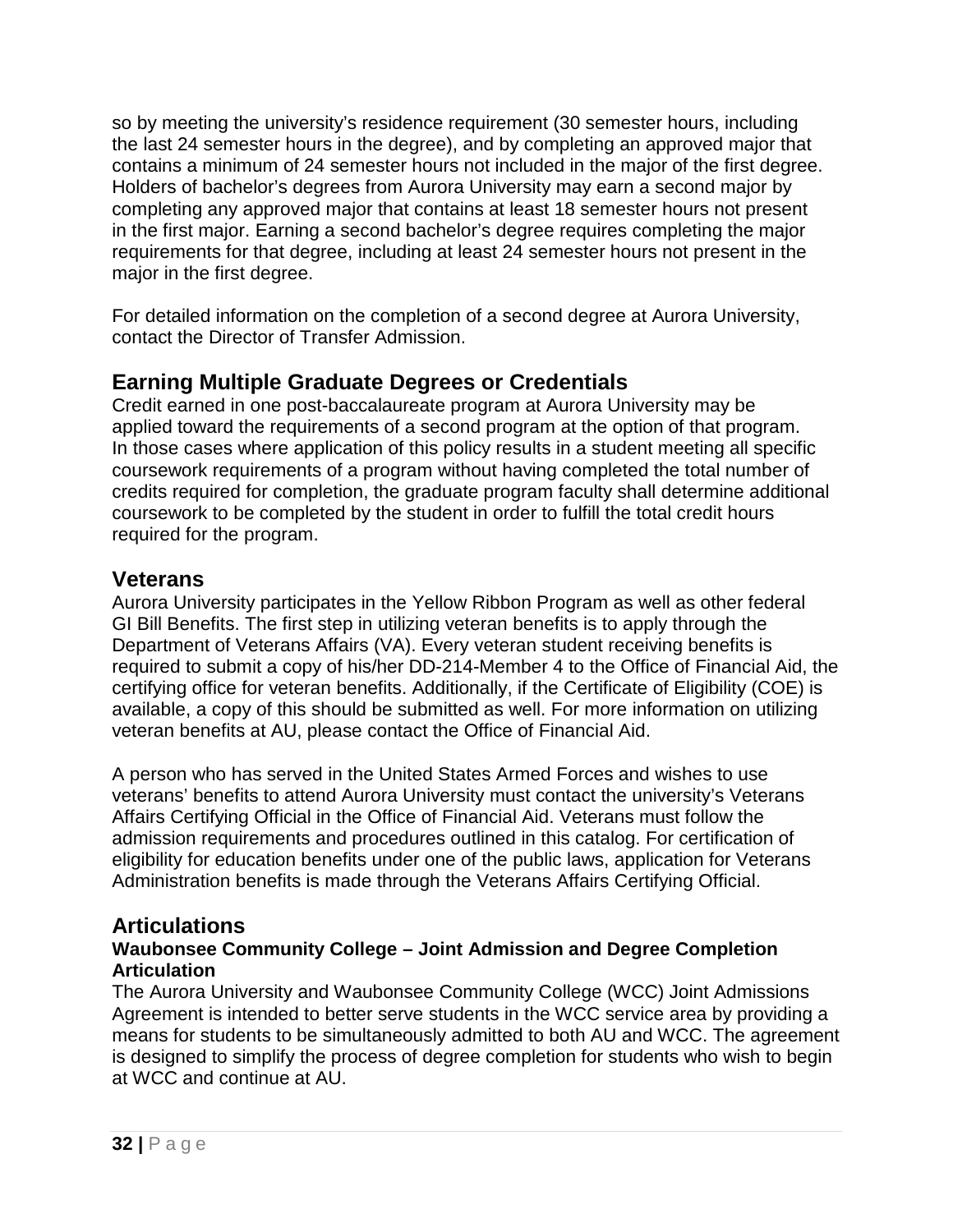When jointly admitted, a student will work with advisors at both WCC and Aurora University to plan courses for maximum transferability, and will be able to enter Aurora University after completing the WCC degree without going through any further admission process.

In order to be eligible for joint admission under this agreement, a student must meet all applicable admission requirements of both WCC and AU, at the time of joint admission. Students must agree in writing to the exchange of admission and advising information between WCC and AU. This program is open to any eligible student at WCC.

### **Illinois Articulation Initiative**

Aurora University participates in the Illinois Articulation Initiative (IAI), which eases the transfer process among many Illinois colleges and universities. The IAI is a major statewide, cooperative agreement among participating Illinois colleges and universities to facilitate successful transfer of course credits from one participating institution to another. A General Education core curriculum has been defined by IAI, and if students follow the prescribed curriculum, the credits will generally satisfy General Education requirements at participating Illinois colleges and universities. Lower division courses in some majors are also available through IAI.

Aurora University has articulation agreements with a number of community colleges. We encourage transfer students to refer to AU's website to review transfer guides and transferability of courses.

### **University of Wisconsin Colleges - George Williams College Degree Completion**

A student who has earned his/her Associate of Arts and Science degree from one of the 13 campuses in the University of Wisconsin colleges has met all lower-division general education requirements at George Williams College. Students must also successfully complete academic program requirements in the major. An admission counselor can provide information concerning requirements that still need to be met.

# <span id="page-32-0"></span>**Financial Aid**

Aurora University students may be eligible for financial aid from a variety of sources, including federal, state, institutional and private organizations, in the forms of grants, loans and work study. In 2018–2019, the Office of Financial Aid assisted more than 5,700 undergraduate and graduate students.

Aid is awarded on a first-come, first-served basis. To apply for financial aid, students must complete the Free Application for Federal Student Aid (FAFSA) as soon as possible beginning October 1 for maximum consideration of all financial aid programs. Financial aid must be awarded within the term of attendance.

The criteria used for awarding institutional financial aid are academic performance and financial need. Aid is available for both full-time and part-time undergraduate and graduate students (depending upon availability of funds). In addition to need-based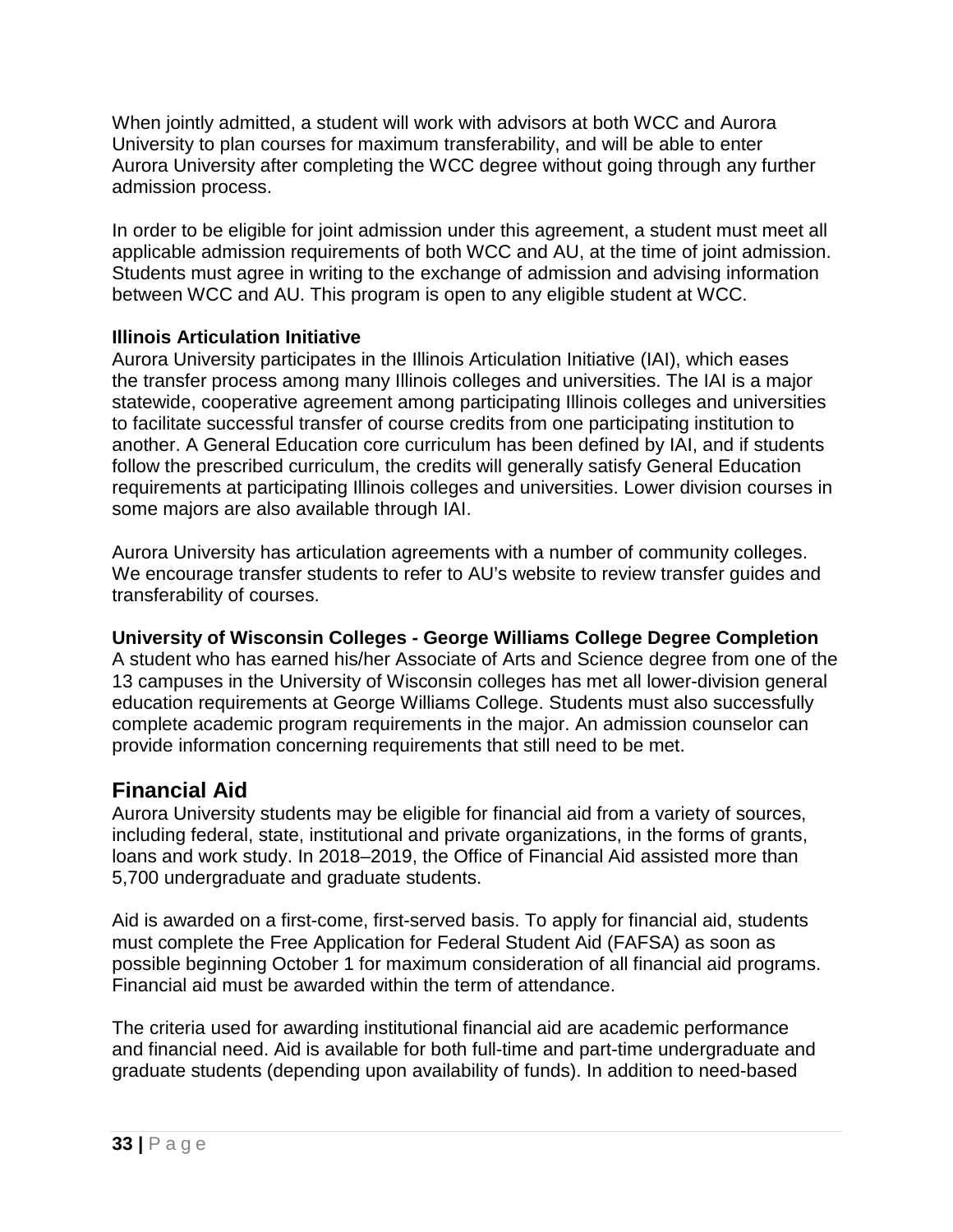financial aid, Aurora University offers several academic scholarships for both freshman and transfer undergraduate students.

The Career Services office assists in connecting students with on-campus employment and off-campus community service opportunities. Students working on-campus follow the current minimum wage guidelines with a maximum of 15 hours worked per week.

# <span id="page-33-0"></span>**Tuition and Other Academic Charges: 2019–2020 Academic Year**

# <span id="page-33-1"></span>**Undergraduate**

# <span id="page-33-2"></span>**Tuition:**

Full Time (12–17 semester hours) \$12,400 per semester Part Time (1–11 semester hours) \$710 per semester hour Over 17 Credit Hours \$585 per semester hour Summer Excluding May Session \$570 per semester hour Travel Study/May Session \$570 per semester hour Adult Degree Completion \$425 per semester hour AU Online \$425 per semester hour AU Online RN-BSN \$350 per semester hour

# <span id="page-33-3"></span>**Room and Board:**

2019-2020 Academic Year (fall and spring semesters): Aurora Board---

175 meals + \$150 points \$2,035 per semester 125 meals + \$400 points \$2,035 per semester 10 meals + \$100 points \$1,900 per semester 15 meals/week + \$275 points \$2,440 per semester 19 meals/week + \$275 points \$2,600 per semester Aurora Room--- Standard triples/quads (Centennial Hall) \$2,570 per semester Standard, non-air-conditioned (a/c) \$2,865 per semester Standard, air-conditioned and non-a/c singles \$3,250 per semester Deluxe suite and a/c singles \$3,505 per semester GWC Board--- 19 meals/week \$2,330 per semester 14 meals/week \$2,170 per semester 9 meals/week \$1,240 per semester GWC Room--- Single (limited availability) \$3,505 per semester Standard \$2,555 per semester Expanded \$1,805 per semester

# <span id="page-33-4"></span>**General Fees:**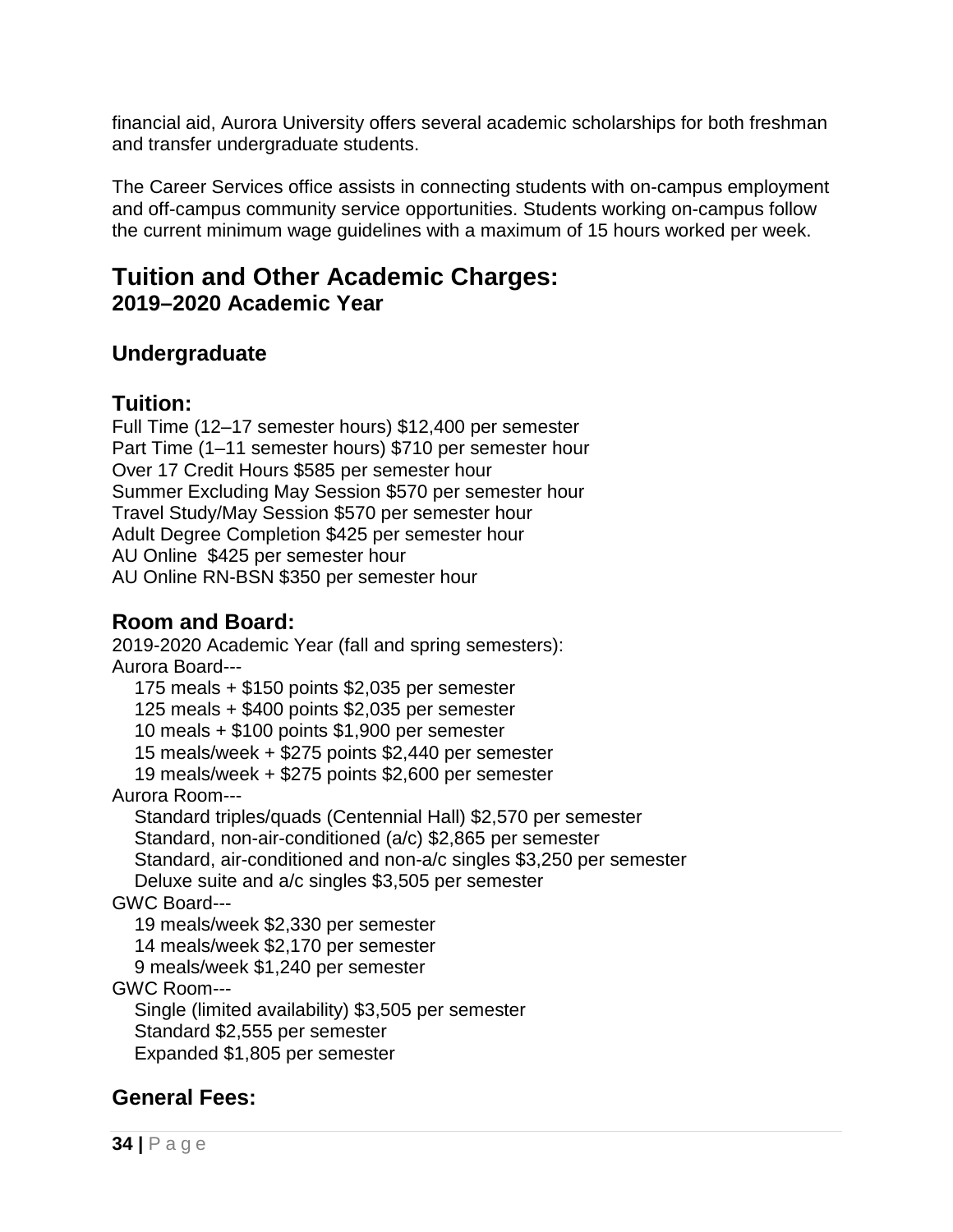Activity Fee \$50 Technology Fee \$80 Course by Special Arrangement (CBSA) \$130 per semester hour Deferred Payment Fee \$10 per semester hour Graduation Fee--- Bachelor's \$110 International Affiliate Program Transfer \$375 Parking Fine \$20-25 Parking Permit None Prior Approval Petition Fee \$30 *(assessed on late submissions only)* Non-resident Replacement I.D. Card Fee \$25 Resident Replacement I.D. Card Fee \$35 Residence Hall Deposit — new students \$100 Residence Hall Lost Room Key Fee Standard Room \$110 Suite - up to \$310 Returned Check Fee \$25 Transcript, Online Service \$5 Transcript, While-You-Wait Service \$25 Tuition Deposit \$100 Life and Vocational Assessment Fee \$375 per course CLEP Credit Recording Fee No charge Auditor Fee 50% of tuition

### <span id="page-34-0"></span>**Laboratory Course Fees:**

Applied Exercise Physiology (PED4010) \$50 Art \$50 Athletic Training Lab \$35 Athletic Training Practicum \$50 Biology \$50 Biomechanics (BIO3240) \$50 Business Golf \$90 Chemistry \$50 Education \$25 Exercise Physiology (PED3230/3225) \$50 Foundations K-12 PE (PED1510) \$80 Photography \$60 Physics \$50 Recreation Administration Practicum Fee \$485

### <span id="page-34-1"></span>**Fees Specific to Programs:**

BSW Watermark Subscription (BSW3140) \$133 Communications/Digital Marketing \$50 Lifeguard Certification (PED1400) \$55 Nursing Clinical Fee \$55 per semester hour Nursing Lab/Clinical Fee \$55 per semester hour *Nursing testing fees are determined by contract with vendor and will be added to*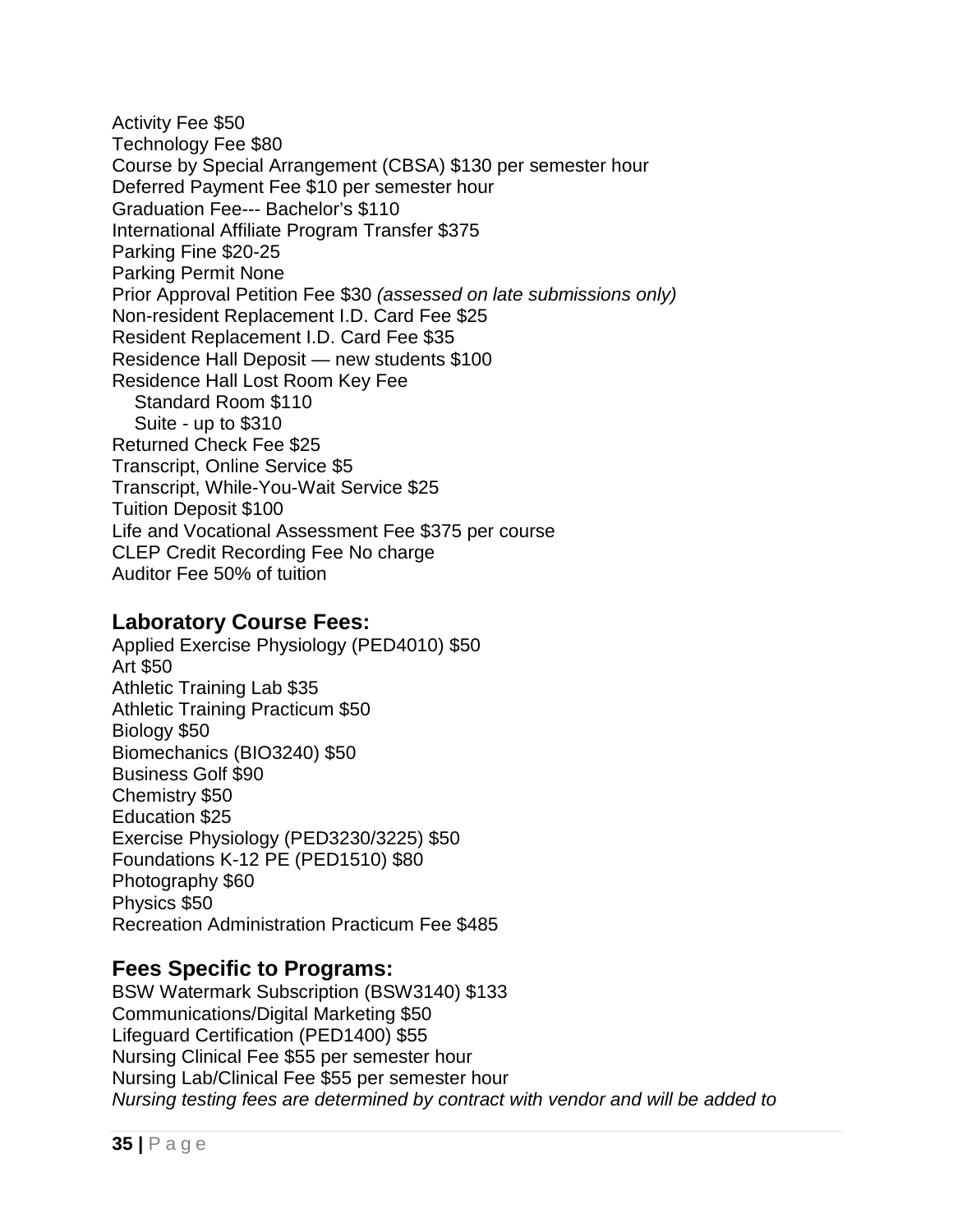*specific courses as outlined by the School of Nursing – Estimated \$600* Nursing Pinning Fee \$25 Outdoor Rec Skills (GWC REC3500/3510) \$275 Practicum in Outdoor Rec Skills (REC1750) \$485 Physical Education Lab Fee \$35 Sr. Capstone-Health Science (BIO4985) \$25 Sr. Capstone-Bio Science (BIO4990) \$25 Student-at-Large tuition Deposit (non-refundable) \$100 Student Teaching Fee (Aurora only) \$150 Sustainability (GWC) \$50

*Note:* Tuition and fees are subject to change without prior notice. Please contact the Student Accounts Office for questions or information on current tuition, fees, room, board and other rates.

*Note:* Tuition and housing deposits are refundable until May 1 for fall entrants. For spring entrants, tuition is refundable until the first day of the term and housing deposits are refundable until December 15<sup>th</sup>. Tuition deposits for Summer Session are refundable until the start date of the term.

# <span id="page-35-0"></span>**Graduate**

### <span id="page-35-1"></span>**Tuition:**

Aurora, George Williams College and Woodstock Center MBA Program \$695 per semester hour MSA Program \$695 per semester hour MS in Mathematics Program \$520 per semester hour MA in Mathematics Education Program \$520 per semester hour MA in Mathematics and Science Education Program \$520 per semester hour MA in Science Education Program \$520 per semester hour MS (ABA) Program \$650 per semester hour Education (non-cohort) \$485 per semester hour (GWC continuing students \$450) MSW Program \$600 per semester hour MS ATR Program \$700 per semester hour Graduate Addictions Certification \$600 per semester hour Doctoral (EdD) \$630 per semester hour Doctoral (DSW) \$750 per semester hour AU Online \$565 per semester hour MSW Online \$600 per semester hour MSW/ MBA Program \$600 per semester hour MSW/ MPA Program \$600 per semester hour Off-campus School District Cohort Programs /Master Education Cohorts \$485 per semester hour Graduate Plus One Programs \$9,800 per semester Student at Large \$600 per semester hour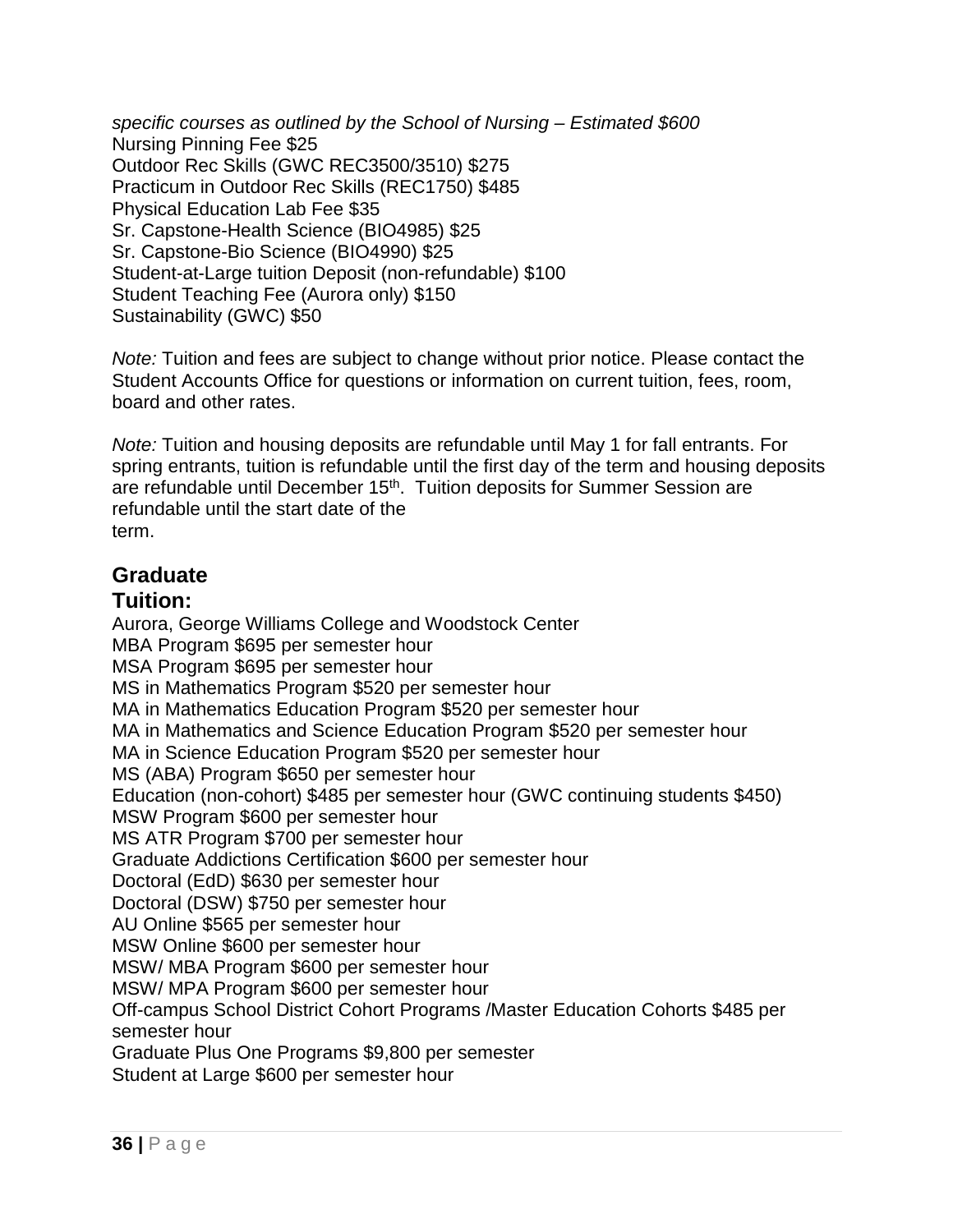#### **General Fees:**

Course by Special Arrangement (CBSA) (per semester hour) \$130 Deferred Payment Fee (per semester hour) \$10 Graduation Fee (master's/doctoral) \$135/\$160 Parking Fine \$20-25 Parking Permit None Replacement I.D. Card Fee \$25 Returned Check Fee \$25 Auditor Fee 50% of tuition Student-at-Large Tuition Deposit (non-refundable) \$100 Transcript, Online \$5 Transcript, While-You-Wait Service \$25 Live and Vocational Assessment Fee (per course) \$375 per course

#### **Fees Specific to Program:**

MSW Watermark subscription (MSW6140/6511) \$80 DSW Weekend Cohort Fee \$560 Recreation Administration Practicum Fee (revised annually) \$485

*Note:* Tuition and fees are subject to change without prior notice. Please contact the Office of Student Accounts for questions or information on current tuition, fees, room, board and other rates.

# **Student Services**

#### **Aurora Campus**

**Campus Housing** — Aurora University has six on-campus residence halls — Centennial, Davis, Jenks, Memorial, Watkins and Wilkinson — with accommodations for approximately 700 residents. Priority for residential accommodations is given to undergraduate students. Double, triple, and quad rooms are available, as well as suites. A limited number of single rooms are also available, with priority for these rooms given to returning residents. Some residence halls offer air conditioning. Medical housing accommodation requests should be made with the Disability Resource Office and will be awarded based on space availability. Laundry facilities, fitness centers, community printers and lounge areas with televisions are available in each residence hall.

**Food Service —** The university partners with Sodexo Food Service to provide service at four on-campus dining locations. Resident students can use their meal plan at any of these locations. The Student Dining Hall, located in Alumni Hall, serves breakfast, lunch and dinner during the week; brunch and dinner are served on the weekends and holidays. Dining at this location is offered in an unlimited-servings, cafeteria-style format. The Spartan Spot serves hot and cold menu items. Located in the lower level of Stephens Hall, the Spot is also a social gathering place and study area. Limited food and beverage service is also available at LaCarte in Dunham Hall. Jazzman's Cafe is located inside the Spartan Hideaway on the first floor of the Institute for Collaboration. Various specialty coffee drinks along with grab-and-go baked goods and sandwiches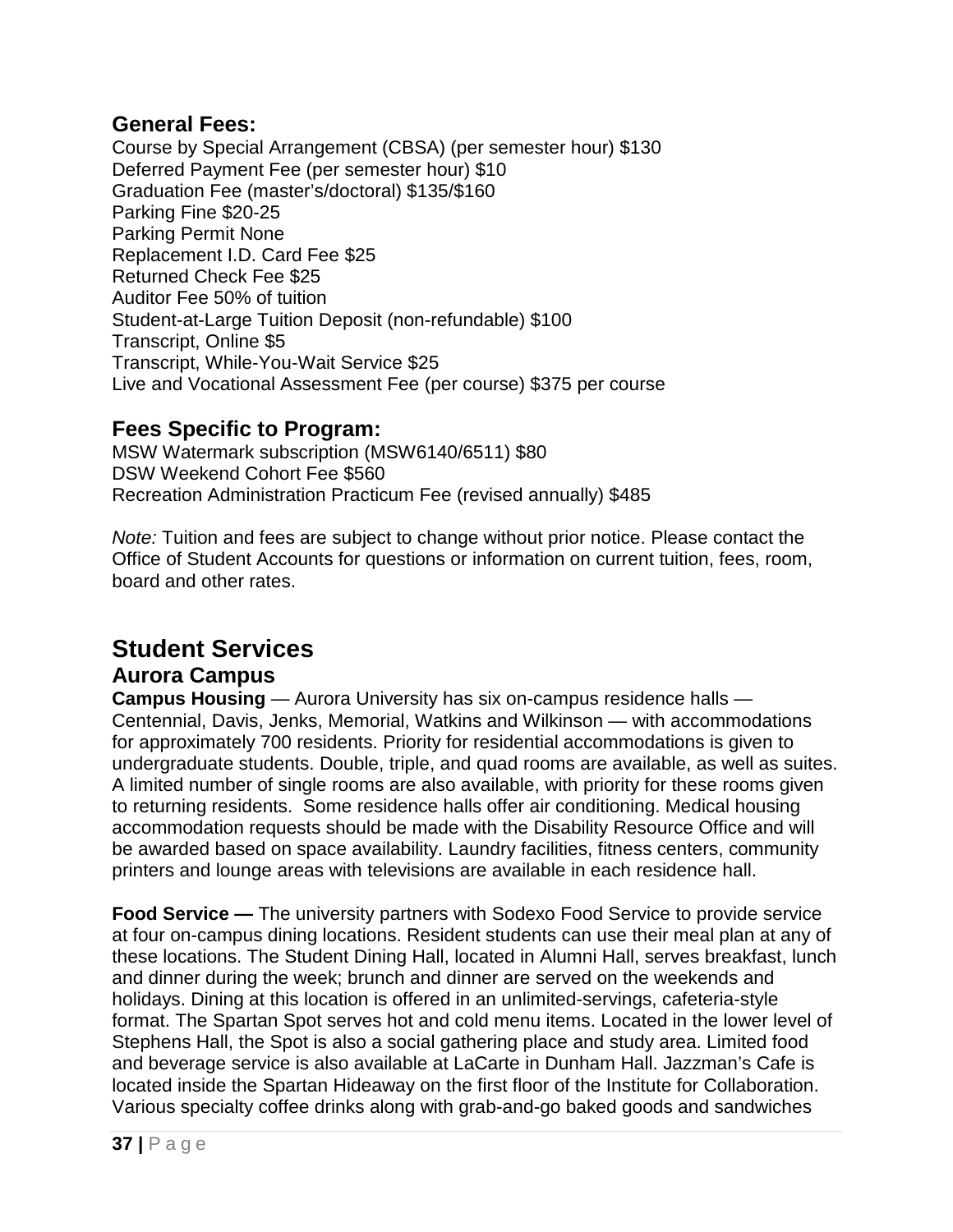are available at Jazzman's. Resident meal plan use is limited to meal plan points at Jazzman's.

**Student ID Cards** — Students are issued an Aurora University photo identification card after registration. The ID card is required for the use of university facilities and services. There is a fee for replacement of lost or damaged resident and commuter student ID cards. Student ID cards are available at the Campus Public Safety office.

**Campus Public Safety** — The safety and security needs of the Aurora University campus are addressed by Campus Public Safety, a sworn police department. Led by experienced professionals who are university employees, the office provides a variety of services including parking management and enforcement, distribution of safety information, safety training and a 24/7 on-campus presence. Through established relationships with local police and fire departments, the resources of these organizations are available to our campus community for safety preparedness.

**Emergency Preparedness** — In accordance with the 2008 federal Higher Education Act and the Illinois Campus Safety Enhancement Act, the Campus Emergency Operations Team, with representatives across various administrative areas, develops and implements a Campus Emergency Operations plan and regularly updates the plan to make changes necessary to protect the safety of the campus.

**Athletics** — Aurora University has a long history of excellence in intercollegiate athletics. A member of NCAA Division III, AU fields intercollegiate teams in football, men's and women's soccer, men's and women's tennis, men's and women's basketball, baseball, men's and women's volleyball, softball, men's and women's cross country, men's and women's indoor and outdoor track and field, men's and women's lacrosse, men's and women's golf, men's and women's ice hockey and women's bowling — often with championship results. About 40 percent of all resident students, and many commuters, participate in intercollegiate athletics.

**Wackerlin Center for Faith and Action** — The Wackerlin Center is the campus heart for service learning opportunities, leadership development programming and campus ministry. The center's mission is to support and cultivate a student's journey of discovering their vocation through serving, leading and believing. The Wackerlin Center serves as a connecting point for volunteer opportunities in the surrounding community through our bi-annual Morning of Service, Volunteer Fox Valley service sign-up initiative and alternative spring break service trips. Additionally, the Leadership Education and Development (LEAD) program at the center is an experiential leadership cohort designed to teach basic leadership principles to students. To support our students in other meaningful ways and practice the principles of servant leadership, the center is home to Libby's Place, an on-campus food pantry dedicated to serving students dealing with food insecurity, as well as the Spartan Attic for those students looking for professional clothing attire. We also work alongside students to foster the spiritual needs of all, and cultivate understanding and insight on matters of faith and religion.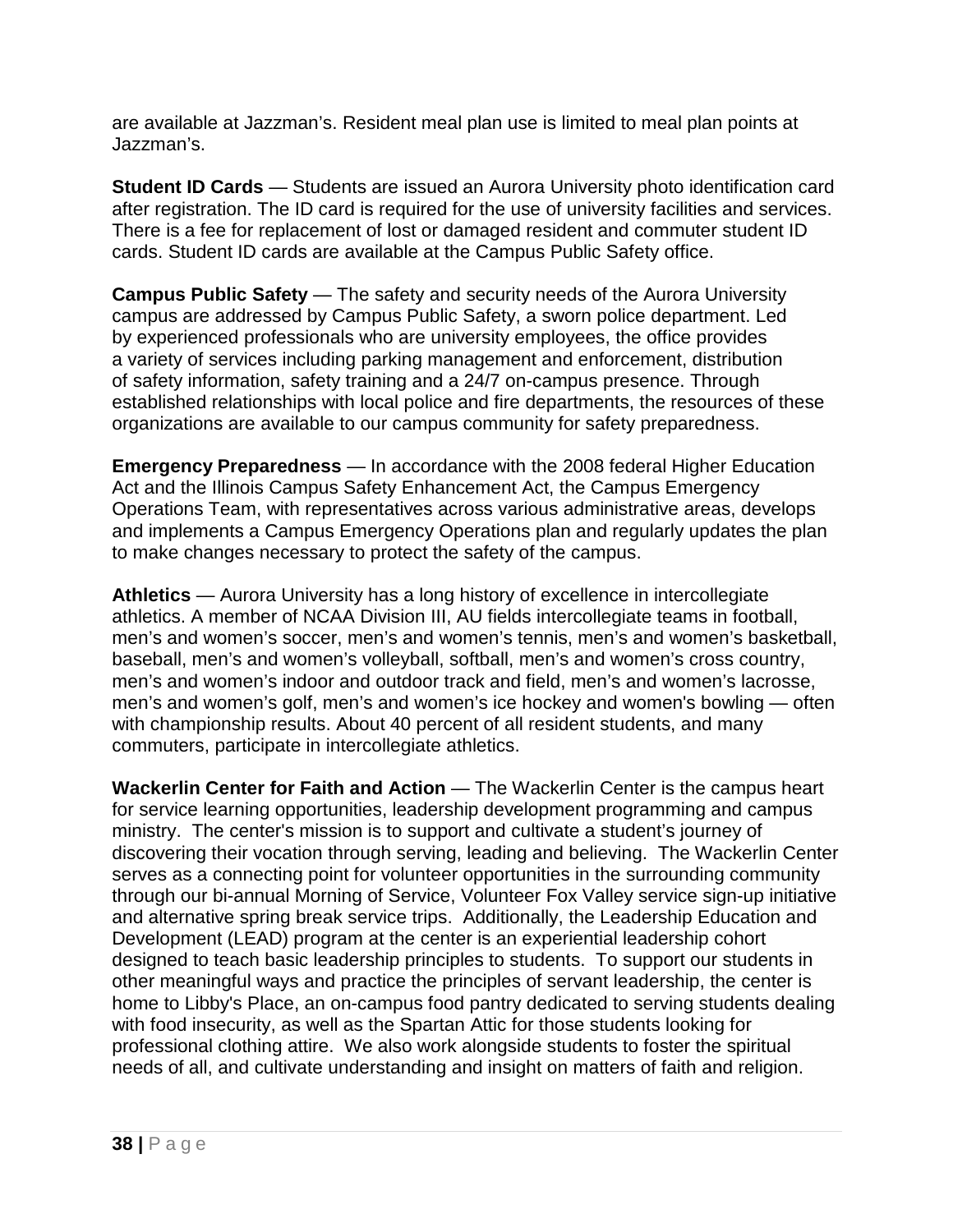Students of all faiths are equally welcomed in our common quest for meaning and purpose.

**Campus Ministry** — Campus ministries at AU are located in the Wackerlin Center for Faith and Action and coordinated through the University Chaplain. Student organizations that are reflective of campus ministry programming include Delight Ministries, Fellowship of Christian Athletes, InterVarsity Christian Fellowship and Xperience Ministries. The University Chaplain works with these organizations and others, alongside AU faculty and staff as well as local community leaders, to offer worship services, small group discussions and celebrations and observations of holy days for a variety of religious traditions. The chaplain is also available to talk with students about their spirituality through outreach events in the residence halls, common areas and social events throughout campus, including a vocation-themed film series and other various seasonal activities.

**Counseling and Psychological Services** — Counseling and Psychological Services helps students work through the occasional social and personal problems associated with orientation to college life. Some common concerns are depression, anxiety, stress management, family concerns, educational/academic concerns, substance abuse, interpersonal difficulties (e.g., conflict with friends, roommates, or romantic partners), or concerns related to gender, sexual orientation, race, ethnicity, or culture. Contact Counseling and Psychological Services for information on services available free of charge to students, as well as for referral information to services in the community.

**Student Clubs and Organizations** — Approximately 60 student clubs and organizations are established at Aurora University. Both undergraduate and graduate students, whether resident or commuting, are eligible to organize a student group and apply for recognition and funding.

**Health Services -** The mission of Health Services is to enhance student learning and success by promoting, protecting and restoring student health and well-being. Within the department, registered nurses are available on campus weekdays for clinical assessment and treatment, consultation and referral and immunization compliance. In addition, prevention and health education services are offered. All services are free and confidential.

# **The Crouse Center for Student Success**

This center is designed to assist students through the transitions of college life. The center promotes transformational learning by teaching students how to explore their academic opportunities and plan for future careers. The staff of professional academic advisors provides academic guidance to students throughout their enrollment at the university. Advisors work with the students to help them develop a thorough understanding of their program requirements. The advisors promote student development through mentoring and support. Professional advisors are the resource for students who have questions about their academic progress, including adding or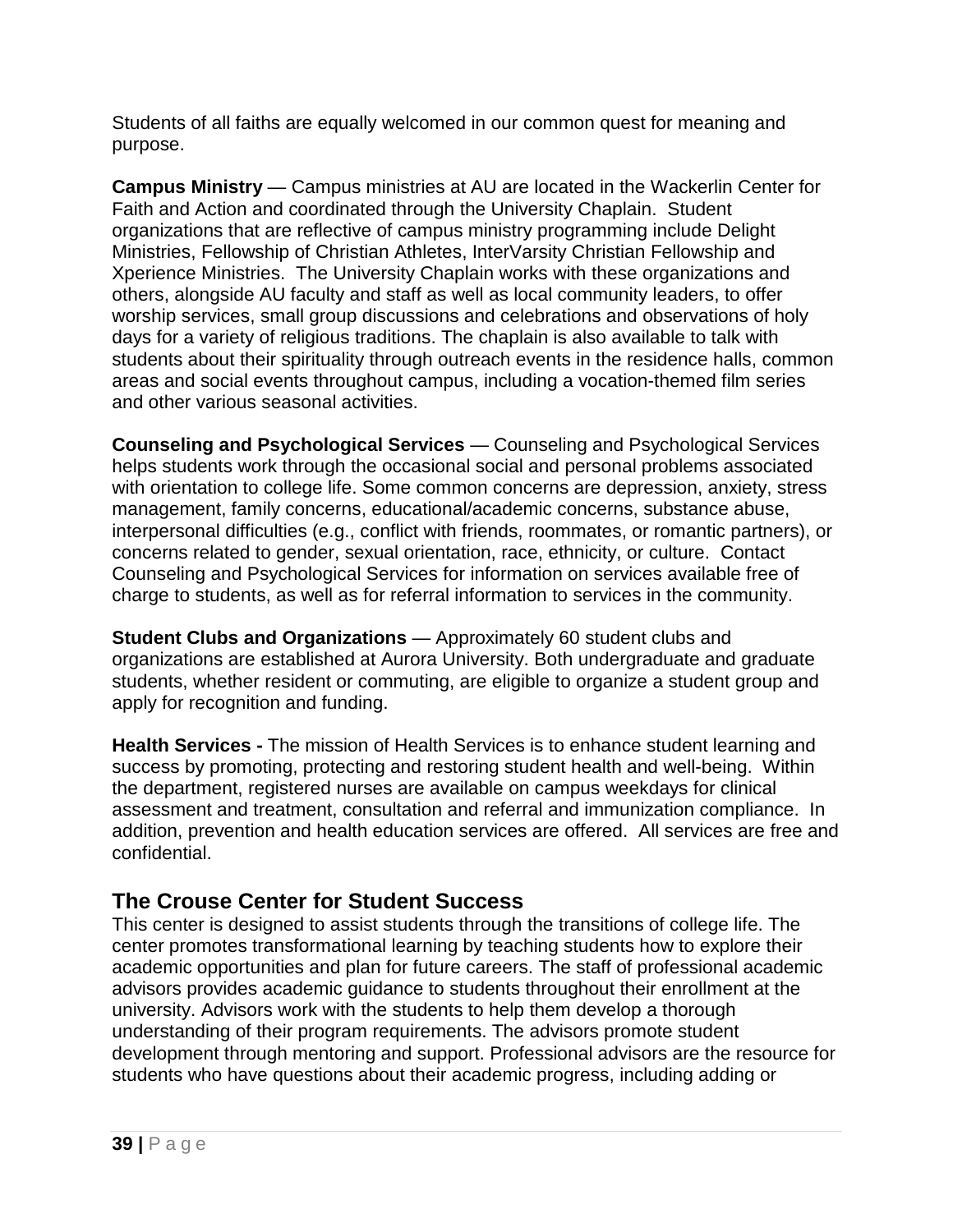dropping courses, clarification regarding university rules and regulations and graduation requirements.

# **Career Services**

Career Services provides a variety of programs and services to assist both students and alumni with career-related issues and employers with their recruitment needs. Students interested in working on campus and in the local community should inquire with Career Services. A variety of workshops, seminars and individual services are offered to assist students in identifying their career goals and working toward them in an organized and effective way. Assistance in writing resumes and sharpening interviewing skills is also available. Career events are offered both on campus and throughout Illinois in connection with the College Career Consortium of Illinois (CCCI).

#### **Academic Support Center**

The Academic Support Center (ASC) offers students a variety of instructional resources to improve student success by providing high quality, academic support to develop more engaged, confident and skillful learners.

Content-specific tutoring is available in a number of disciplines offered by professional staff and peer tutors supporting undergraduate classes. Weekly recitations, peer assisted study sessions, one-on-one appointments and drop-in programs are designed to help students achieve academic success. Writing specialists are available to consult with registered AU students at all levels. Through one-on-one, in-person or online appointments, staff members are available to guide students through the entire writing process (brainstorming, research, drafting, editing, proofreading, revision and documentation). All services provided by the Academic Support Center are free to all university students

# **Disability Resource Office**

The Disability Resource Office (DRO) is designated to ensure access to education at Aurora University for all students with disabilities as mandated by the American with Disabilities Act and Section 504 of the Rehabilitation Act of 1973. Our goal is to create learning environments that are accessible, equitable, inclusive, and empower students to participate in every aspect of academic and campus life. Aurora University is committed to compliance with all applicable federal laws regarding reasonable accommodation to address the environmental barriers.

Students are responsible for self-identifying, requesting accommodations, and providing required documentation to the Disability Resource Office to determine eligibility. If a student requires individualized assistance devices or private health care personnel or services the student is financially responsible.

Any student who believes the decisions related to the approval of accommodations are not reasonable, may appeal the determination following the Grievance Procedure below: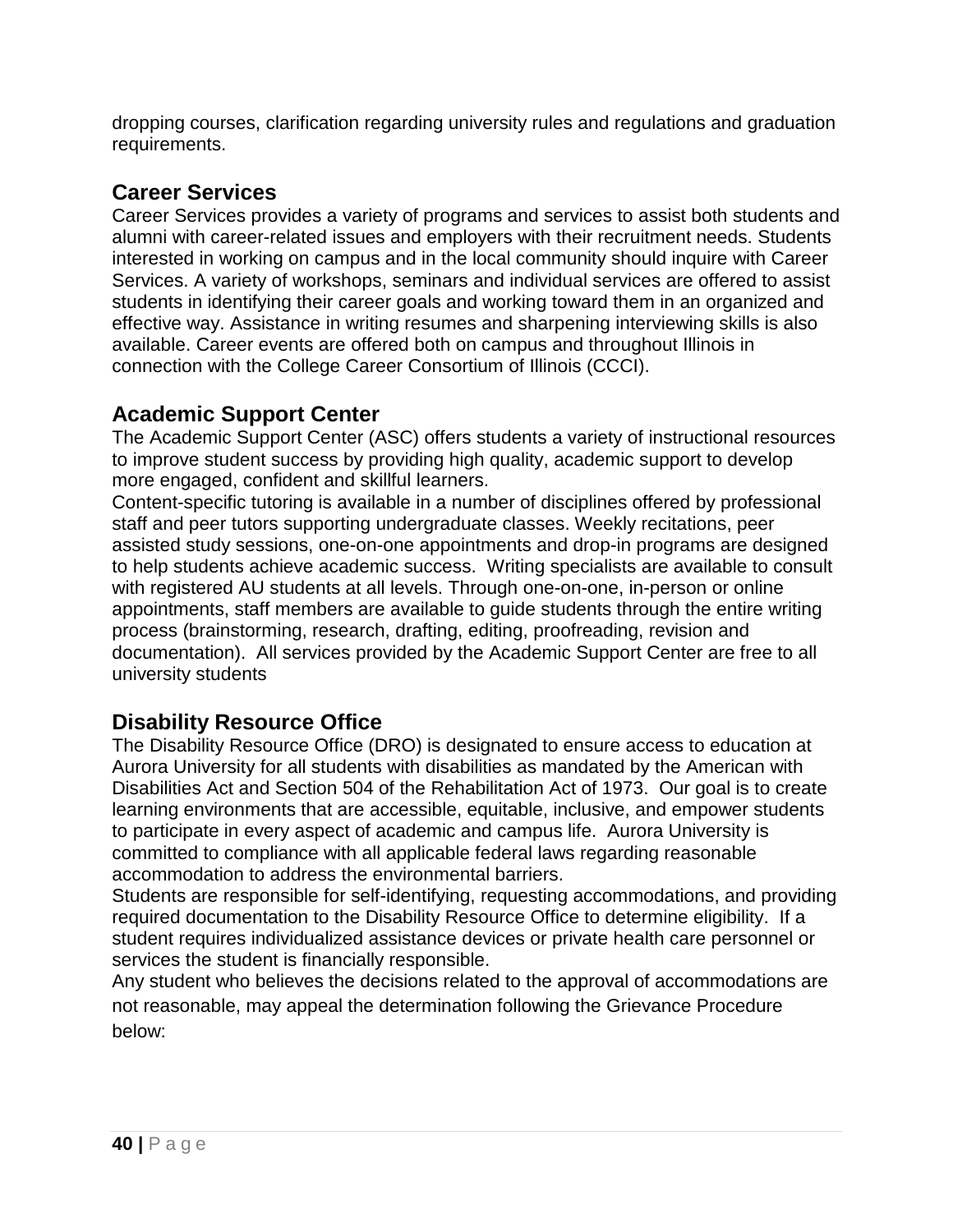- *Informal Review:* The dean of the school or college in which the student is majoring will review the student's complaint and work with the Disability Resource Office to resolve the complaint.
- *Formal Review:* If the informal review process does not resolve the issue, the student may request a formal review. The Provost will ask the Faculty Senate to appoint a three-person committee to investigate and make a recommendation for its final decision on the matter.

#### **GWC Campus**

Services — George Williams College students may access Aurora University services offered online and on the Aurora campus. AU Career Development and Health Services offer career search and self-improvement online programs. When visiting Aurora University, GWC students with a valid student ID can use the university weight room, fitness center and library. They are also welcome at non-tournament home athletic events.

**Housing** — George Williams College of Aurora University offers three on-campus residence halls (Emery Lodge, Hickory Lodge and Oak Lodge). All rooms are offered with in-room bathroom, air conditioning and hall common room. Each year, single rooms are provided on an as-able basis dependent upon enrollment and availability. Priority for on-campus housing in the residence halls is given to undergraduate students. Laundry facilities are available in Emery Lodge for a fee.

**Conference Center** — The Conference Center at George Williams College of Aurora University offers an ideal escape from everyday life and the perfect environment for rest and reflection. Bring a group for a day of executive planning or schedule an overnight, distraction-free retreat or business meeting. The Conference Center offers housing to weekend graduate students and campus guests. Contact the Conference Center to make reservations.

**Food Service on Campus** — The college partners with Sodexo Food Service to provide dining at two on-campus locations. Resident students can use their meal plan at either venue. Meals in the Beasley Dining Room are offered in an unlimited-serving, cafeteria-style format. The College Inn, usually referred to as the "CI," serves hot and cold al la carte items. Located in the lower level of Lewis Hall, the CI is also a social gathering place and study area. On-campus residents are required to have a meal plan. Contact Sodexo Food Services for accommodating specialized dietary needs.

**Student Identification (ID) Cards** — Students are issued a George Williams College of Aurora University photo identification card after registration. The ID card is required for the use of college facilities and services. There is a \$35 charge for replacement of lost or damaged student ID cards. Student ID cards are available in the Academic Services Office in Meyer Hall.

**Campus Public Safety** — The safety and security needs of George Williams College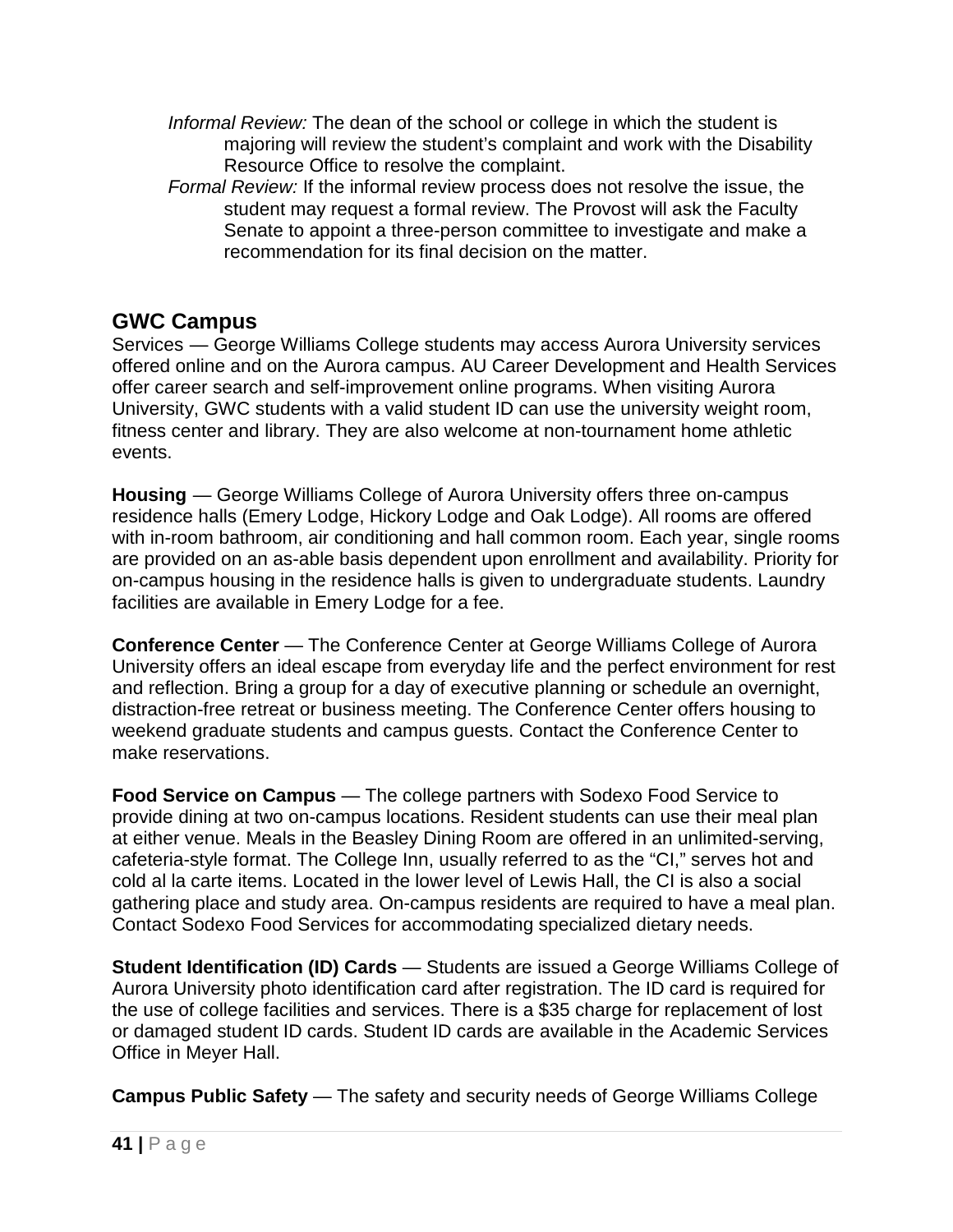campus are addressed by Campus Public Safety. Led by experienced professionals who are college employees, the office provides a variety of services including parking management and enforcement, distribution of safety information, safety training and a 24/7 on-campus presence. Through established relationships with local police and fire departments, the resources of these organizations are available to the campus community for safety preparedness.

**Office of Emergency Preparedness** — The mission of the Aurora University Office of Emergency Preparedness is to lessen the effects of disaster on the lives and property of the students, employees and visitors of GWC and AU through planning, coordination and support of emergency management preparation. In July of 2008, President Bush signed the Higher Education Act. Pursuant to that, campuses are mandated to enhance the safety and security of students, faculty and staff by implementing a Campus Emergency Operation Plan. Through the Office of Emergency Preparedness, George Williams College continues to update its plan to make the changes necessary to protect the safety of our campus.

**Counseling** — Counseling helps students work through the common social and personal problems associated with orientation to college life. Contact Academic Services for information on services available free of charge to students, as well as for referral information to services in the community.

**Student Activities** — Throughout the year, GWC sponsors events that provide opportunities for students to grow personally and intellectually, build a sense of self, increase tolerance for and appreciation of others, and develop social and ethical awareness and responsibilities. Both undergraduate and graduate students are eligible to participate in on-campus and off-campus programs.

**Student Clubs and Organizations** — George Williams College of Aurora University encourages and promotes participation in student clubs and organizations. Both undergraduate and graduate students, whether resident or commuting, are eligible to organize a student group and apply for recognition and funding. Contact the Office of Student Life for a current list of student clubs and organizations or the procedure to organize a new student club or organization.

**Intramural and Recreation** — George Williams College of Aurora University provides a variety of opportunities to foster the total development of the individual in the areas of health and fitness. The college tennis courts and the fitness center are available for use by all members of the student body. The George Williams College ID card will serve as your membership card for these programs and facilities.

**Disability Services** — George Williams College of Aurora University is committed to providing equal access, please contact the disability Resource Office (DRO) on the Aurora campus to engage in a confidential conversation about the process for requesting accommodations. More information can be obtained by contacting the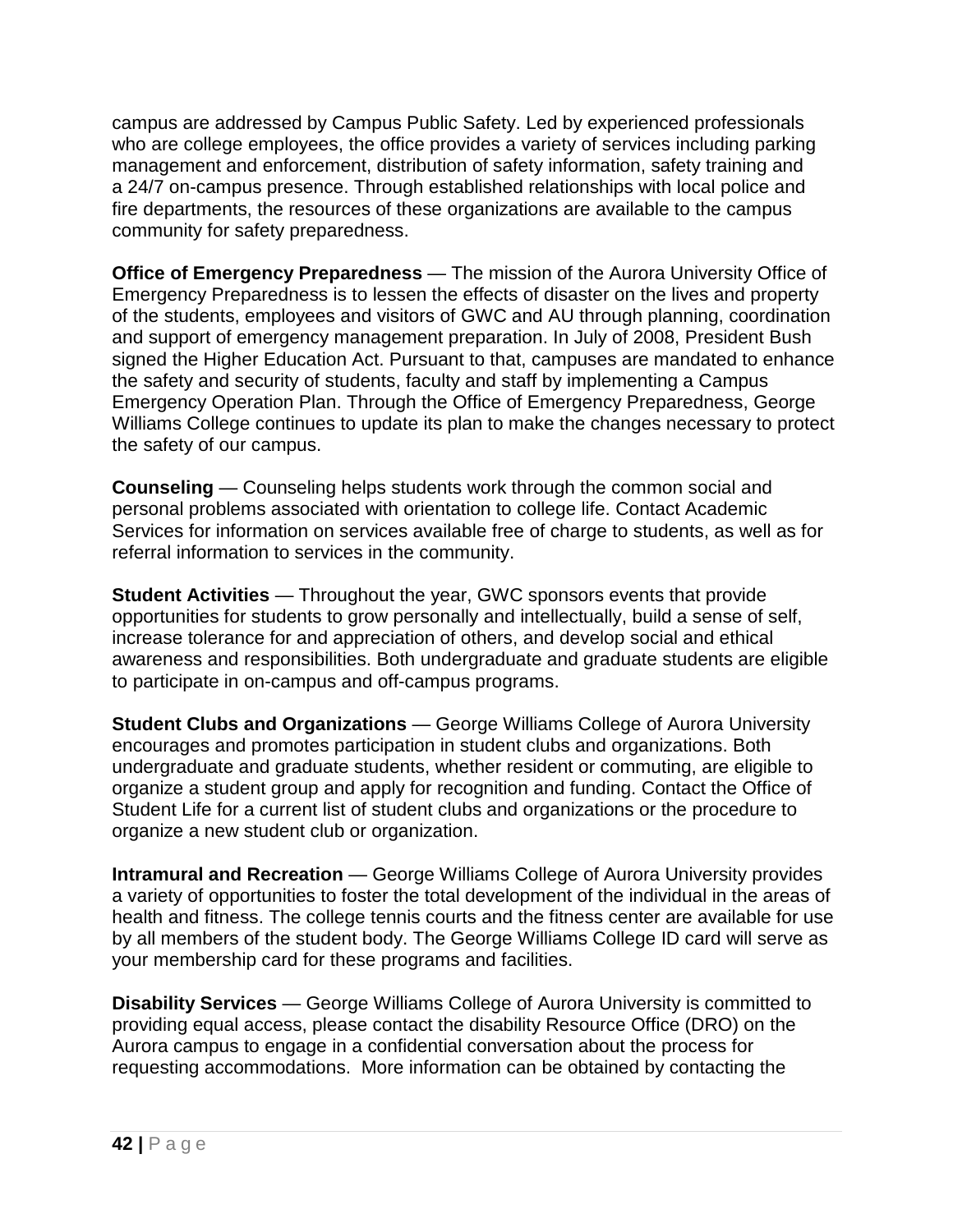Disability Office at 630-844-4225 or visiting their website www. Aurora.edu/dro. Once registered with the DRO, students will work with the GWC Academic Services Office.

**GWC Student Advisement** — All students are assigned an advisor while enrolled at George Williams College of Aurora University. The advisor assists students with choosing classes, changing class schedules and declaring majors and minors. All students must participate in the advisement process prior to registering for classes. The advisor helps students wishing to drop or add courses, helps clarify university rules and regulations for students concerned with graduation requirements, transfer work, majors and minors; advisors also perform graduation audits.

# **Academic Regulations and Procedures**

All undergraduate and graduate studies are governed by the university-wide academic policies, regulations and procedures described in this catalog. Specific undergraduate majors and graduate programs may have academic policies, regulations and procedures that are stricter than the overall university academic policies, regulations and procedures.

#### **Undergraduate Degree Requirements**

A student who graduates from Aurora University with a baccalaureate degree will have met the following requirements:

- 1. Completion of all requirements for an approved major (with no grades lower than "C").
- 2. Overall completion of at least 120 semester hours of coursework with a GPA of at least 2.0 on a 4.0 scale (a course may be utilized only once in application toward a degree requirement, unless otherwise noted in the academic regulations). The 120 semester hours of coursework must include:
	- a) At least 52 semester hours completed at a senior college.
	- b) Residency Requirement At least 30 semester hours completed at Aurora University, including the last 24 semester hours in the degree, and including at least 18 semester hours in the major. (Portfolio assessment credit, life and vocational experience credit, off-campus experience credit, examination credit, participation credit and block credit, shall not count toward the residency requirement).
	- c) Upper Division Requirement A minimum of 30 semester hours numbered 3000 or above. Of these 30 semester hours, 15 semester hours must lie within the major, and 15 semester hours must be completed at Aurora University.
- 3. Completion of all General Education requirements (with no grades lower than "C"), as follows:
- Mathematical competency requirement (see below)
- ENG1000: Introduction to Academic Writing
- IDS1200: Discover What Matters or GWC1000: GWC First Year Experience or IDS3040: Global Justice
- IDS1150\*\*: First Year Experience Program or GWC4000: GWC Senior Experience - *Not required for Transfer or AU Online students*)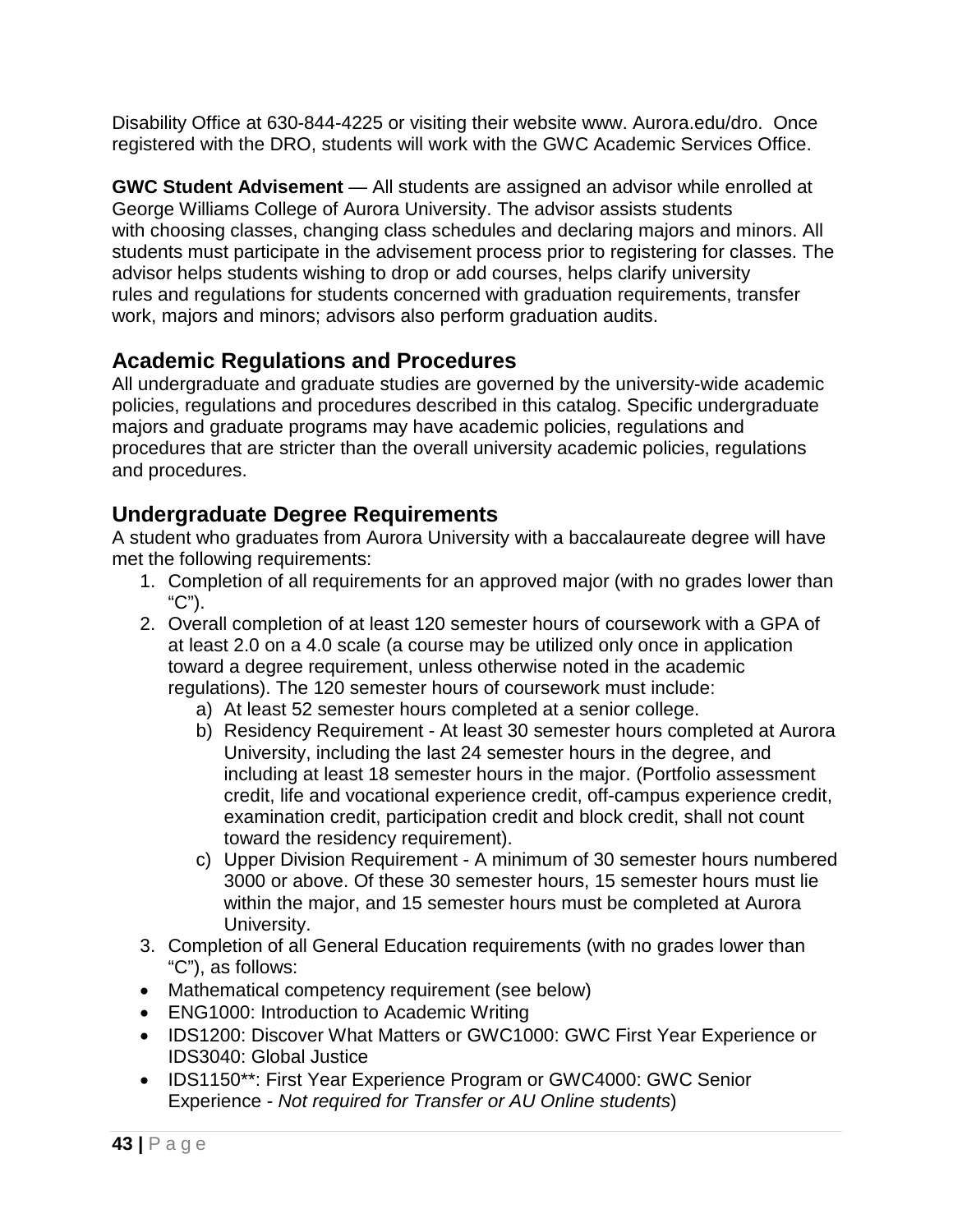- Satisfactory participation in the junior-year mentoring, and assessment process designed to guide students to successful completion of their degree and to encourage planning for next steps beyond graduation. (IDS3500 and IDS3550) - *Not required for ADC or AU Online students.*
- Distribution Requirements *Students will complete one approved course\* from each of the following categories (see course lists below):*

Creative & Artistic Expression Cultures & Civilizations Individual & Society Scientific Reasoning and Quantitative Analysis

*In addition to the above, ADC and Online students will also complete one approved course\* from the following category:* Integration and Application

**\***Only courses that are approved to meet the distribution requirement can be used toward this requirement. See the list of approved courses below for available options. Courses taken to meet distribution requirements are 4 semester hours apiece, with the following exceptions:

- An approved transfer course of at least 2.50 semester hours can be used to satisfy a distribution requirement.
- Multiple courses may be accumulated to satisfy the Creative and Artistic Expression category.
- EGR 1500 and EGR 2500, two semester hours apiece, may be taken in sequence to fulfill the Scientific Reasoning requirement.
- Courses with co-requisite lab components may be used to satisfy a distribution requirement, provided that the student successfully complete both the three-credit-hour course and the single-credithour lab component.

#### **Courses Approved for General Education Distribution Credit Catalog 2019–2020**

#### **Creative & Artistic Expression**

# **Art**

| ART1000 | Art Appreciation                     |
|---------|--------------------------------------|
| ART1020 | Around the World in 80 Masterpieces  |
| ART2100 | Introduction to Drawing              |
| ART2500 | Art History: Prehistoric to Medieval |
| ART2540 | Art and Power                        |
| ART2120 | <b>Figure Drawing</b>                |
|         |                                      |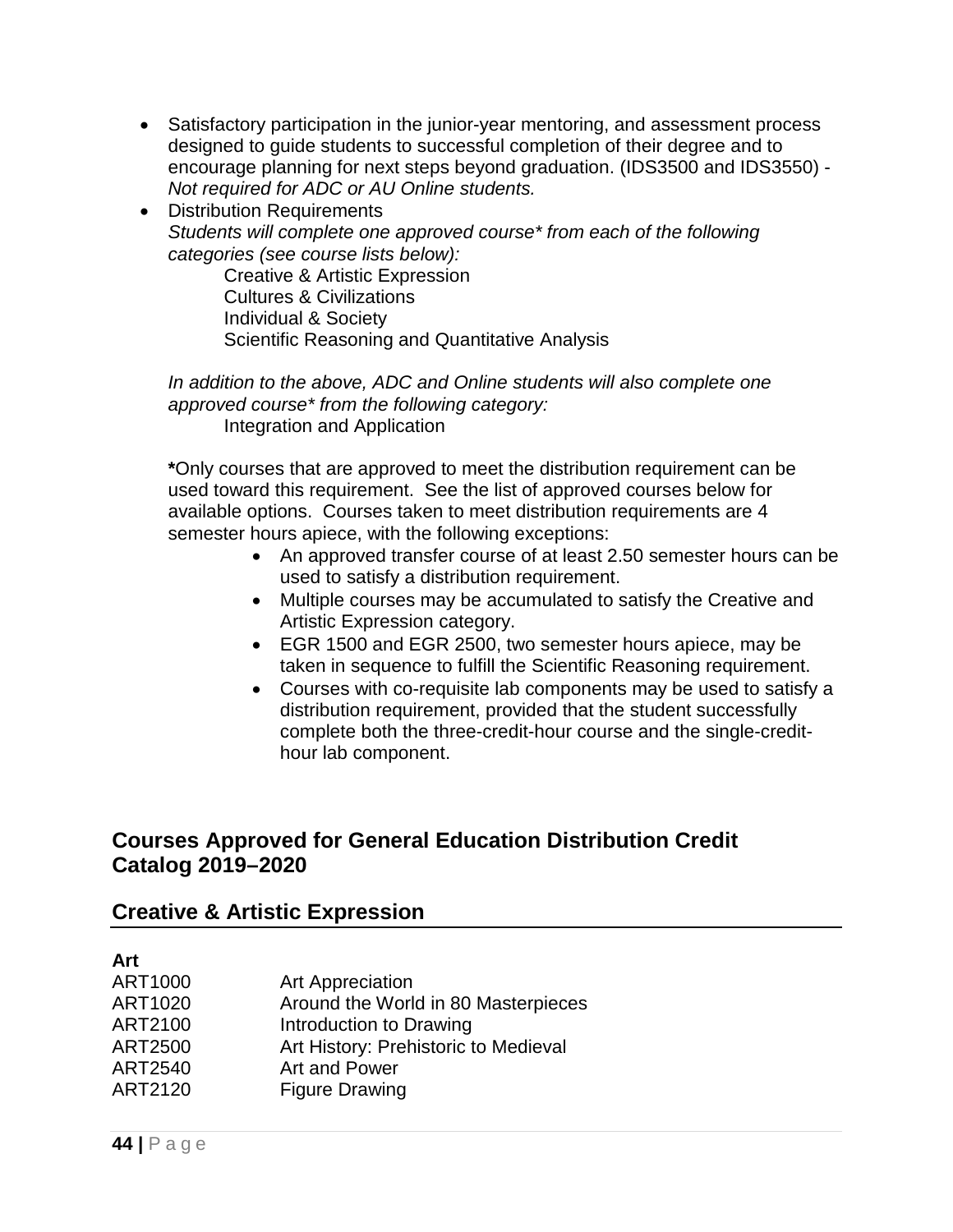| ART2510 | Introduction to Painting            |
|---------|-------------------------------------|
| ART2600 | Art History: Renaissance to Modern  |
| ART2620 | Art and Death                       |
| ART2610 | Introduction to Sculpture           |
| ART2670 | Introduction to Digital Photography |

# **Black Studies**

Survey of African American Literature

#### **English**

| <b>ENG1030</b> | The Grammar of Poetry                          |
|----------------|------------------------------------------------|
| <b>ENG2060</b> | Introduction to Creative Writing               |
| <b>ENG2200</b> | <b>The Novel</b>                               |
| <b>ENG2240</b> | Poetry                                         |
|                | ENG2410/SUS2400 Literature and the Environment |
| <b>ENG3180</b> | <b>Multicultural Children's Literature</b>     |
| <b>ENG3190</b> | <b>Multicultural Young Adult Literature</b>    |
|                |                                                |

#### **Humanities**

| <b>HUM2100</b> | The Arts and Human Experience |  |
|----------------|-------------------------------|--|
|                |                               |  |

#### **Museum Studies**

| <b>MST1110</b><br>Introduction to Museum Studies |
|--------------------------------------------------|
|--------------------------------------------------|

#### **Music**

| <b>MUS1910</b> | University Chorale (1 credit hour)               |
|----------------|--------------------------------------------------|
| <b>MUS1930</b> | Chamber Ensemble (0.5 credit hours)              |
| <b>MUS1520</b> | Exploring Music: World of Opera (2 credit hours) |
| <b>MUS1800</b> | Special Topics in Music (4 credit hours)         |

#### **Sustainability**

SUS2400/ENG2410 Literature and the Environment

#### **Theatre**

| <b>THE1200</b>      | Introduction to Theatre                           |
|---------------------|---------------------------------------------------|
| <b>THE1300</b>      | Introduction to Acting                            |
| <b>THE1500</b>      | Stagecraft I                                      |
| <b>THE2210</b>      | <b>Play Analysis</b>                              |
| <b>THE2300</b>      | Scene Study for the Actor                         |
| <b>THE2510</b>      | Design for the Stage                              |
| <b>THE/PED 3025</b> | <b>Enhancing Cultural Awareness through Dance</b> |
| <b>THE3600</b>      | History of Theatre: Antiquity to Renaissance      |
| <b>THE3610</b>      | History of Theatre: Restoration to Present        |
|                     |                                                   |

# **Cultures & Civilizations**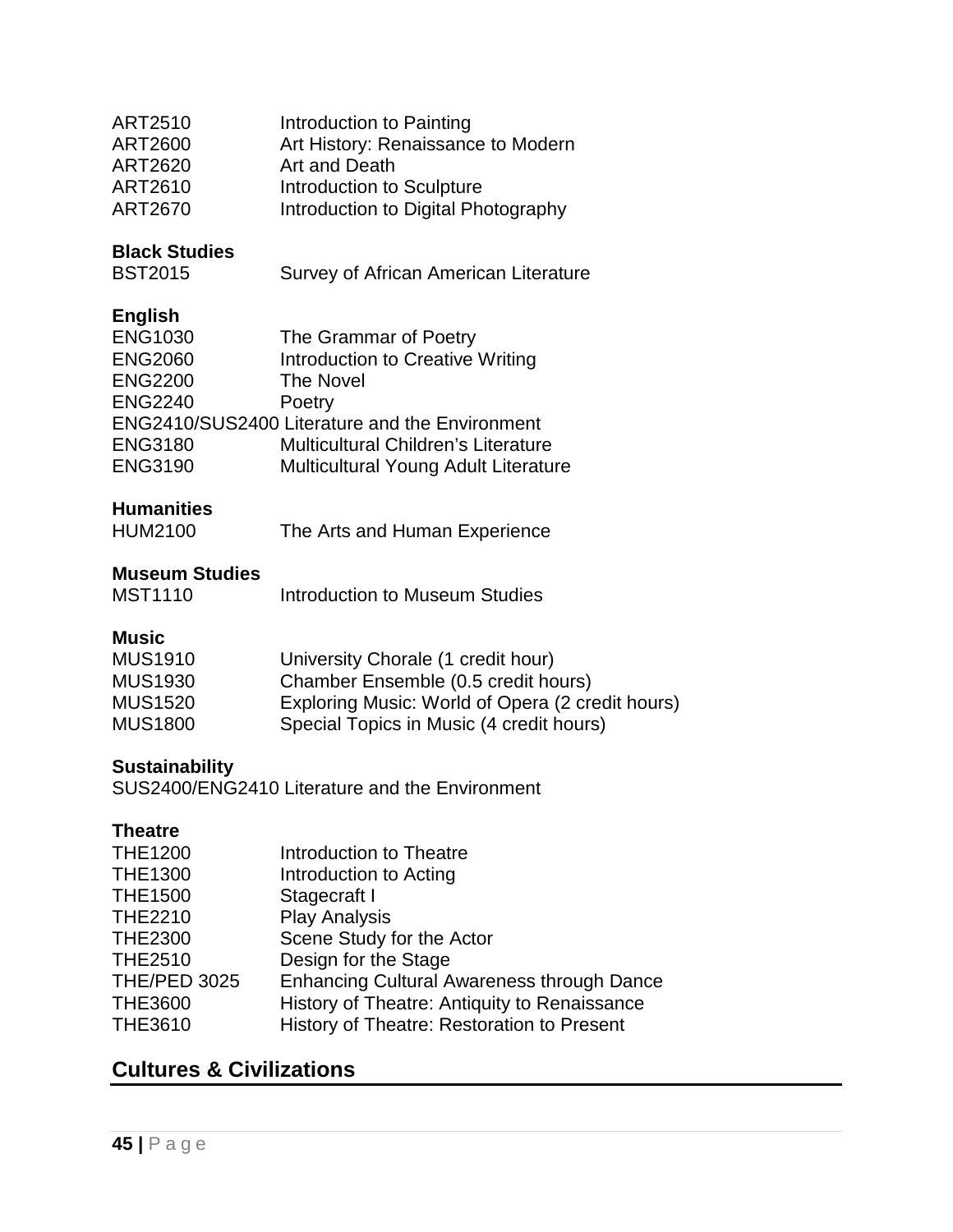| <b>Introduction to Black Studies</b>                                                                                                                                                                                                                                                                                                                                                                                                                                                                                                                                                                                                                                                                                                                         |
|--------------------------------------------------------------------------------------------------------------------------------------------------------------------------------------------------------------------------------------------------------------------------------------------------------------------------------------------------------------------------------------------------------------------------------------------------------------------------------------------------------------------------------------------------------------------------------------------------------------------------------------------------------------------------------------------------------------------------------------------------------------|
| <b>Communication Sciences and Disorders</b><br>Introduction to American Sign Language                                                                                                                                                                                                                                                                                                                                                                                                                                                                                                                                                                                                                                                                        |
| <b>Elementary French I</b><br><b>Elementary French II</b><br>Intermediate French<br><b>French Composition &amp; Conversation</b><br><b>French Film and Cultural Studies</b>                                                                                                                                                                                                                                                                                                                                                                                                                                                                                                                                                                                  |
| American History I (to 1877)<br>American History II (since 1877)<br>World History I (to 1500)<br>World History II (since 1500)<br>Africa in World History<br><b>Black Chicago</b><br>History of the Ancient Mediterranean World<br>Russian History to 1917<br><b>Russian and Soviet History since 1917</b><br><b>Special Topics in History</b><br><b>American Urban History</b><br>The African-American Experience<br><b>History of African-American Masculinity</b><br>Women in American History<br>United States History since the 1960s<br><b>Global Environmental History</b><br><b>Latin American History</b><br><b>Hitler and the Nazi Revolution</b><br>History of the Middle East<br><b>History of East Asia</b><br><b>Special Topics in History</b> |
| Professional Nursing, Culture, and Health Care                                                                                                                                                                                                                                                                                                                                                                                                                                                                                                                                                                                                                                                                                                               |
| Problems of Philosophy<br>Logic<br><b>Ethics</b><br>Ancient Philosophy: History of Philosophy I<br>Art and Philosophy<br>Philosophy of Religion                                                                                                                                                                                                                                                                                                                                                                                                                                                                                                                                                                                                              |
|                                                                                                                                                                                                                                                                                                                                                                                                                                                                                                                                                                                                                                                                                                                                                              |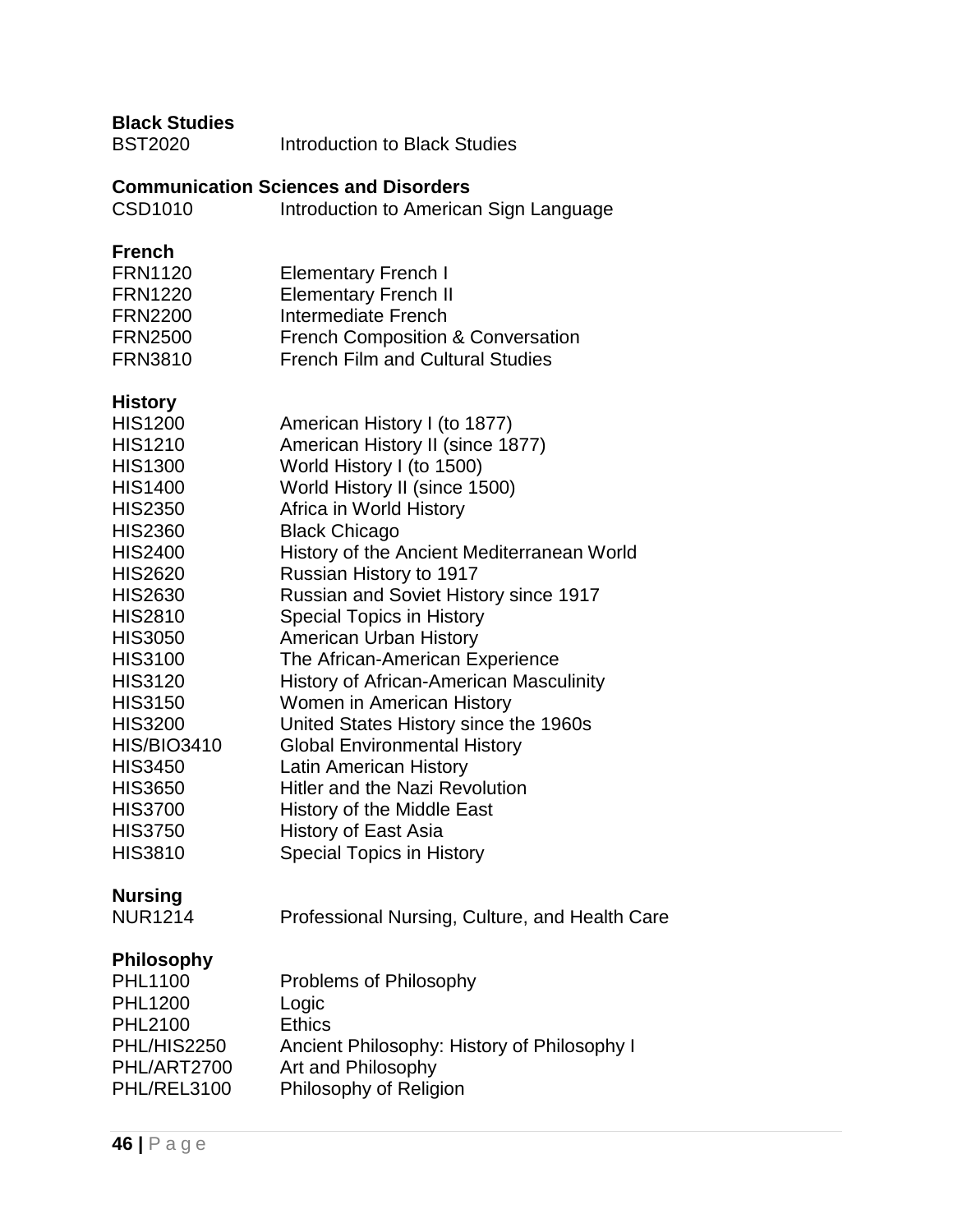| PHL3150<br><b>PHL3200</b><br><b>PHL3300</b><br><b>PHL3350</b><br>PHL3400<br><b>PHL3500</b>                                                                      | <b>Professional Ethics</b><br><b>Business Ethics</b><br>Modern Philosophy: History of Philosophy II<br>History of Philosophy III<br>The Good Life?<br>Philosophy of Love and Sex                                                      |
|-----------------------------------------------------------------------------------------------------------------------------------------------------------------|---------------------------------------------------------------------------------------------------------------------------------------------------------------------------------------------------------------------------------------|
| PHL3600                                                                                                                                                         | <b>Analytic Philosophy</b>                                                                                                                                                                                                            |
| <b>Religion</b><br><b>REL1050</b><br><b>REL1100</b><br><b>REL1400</b><br><b>REL2060</b><br><b>REL2200</b><br><b>REL2310</b><br><b>REL2320</b><br><b>REL2330</b> | Introduction to World Religions<br>The Christian Bible<br>Spirituality for Today's World<br><b>Exploring Religion</b><br>The Shaping of Christian Identity<br>The Faiths of Abraham<br>The Faiths of India<br>The Faiths of East Asia |
| REL/HIS2760                                                                                                                                                     | Religion in America                                                                                                                                                                                                                   |
| REL/PHL3100<br><b>REL3350</b><br><b>REL3360</b><br><b>REL3400</b><br><b>REL/HIS3800</b>                                                                         | Philosophy of Religion<br>Jesus<br>Jewish and Christian Responses to the Holocaust<br>Love the Stranger: Interfaith Dialogue<br><b>Reformation Europe</b>                                                                             |

# **Spanish**

| <b>SPN1120</b> | <b>Elementary Spanish I</b>             |
|----------------|-----------------------------------------|
| <b>SPN1220</b> | <b>Elementary Spanish II</b>            |
| <b>SPN2200</b> | Intermediate Spanish I                  |
| <b>SPN2300</b> | Intermediate Spanish II                 |
| <b>SPN3450</b> | Spanish Language Films                  |
| <b>SPN3500</b> | <b>Advanced Spanish Literature</b>      |
| <b>SPN3600</b> | Latin American Civilization and Culture |
|                |                                         |

# **Individual & Society**

# **Applied Behavior Analysis**

| ABA2100<br><b>Principles of Everyday Behavior</b> |  |
|---------------------------------------------------|--|
|                                                   |  |

# **Communication**

| COM2150 | <b>Interpersonal Communication</b> |
|---------|------------------------------------|
| COM3310 | <b>Media Criticism</b>             |
| COM3500 | Intercultural Communication        |
| COM3810 | ST: Centers of Power               |

#### **Criminal Justice**

| <b>CRJ1010</b> | Introduction to Criminal Justice System |
|----------------|-----------------------------------------|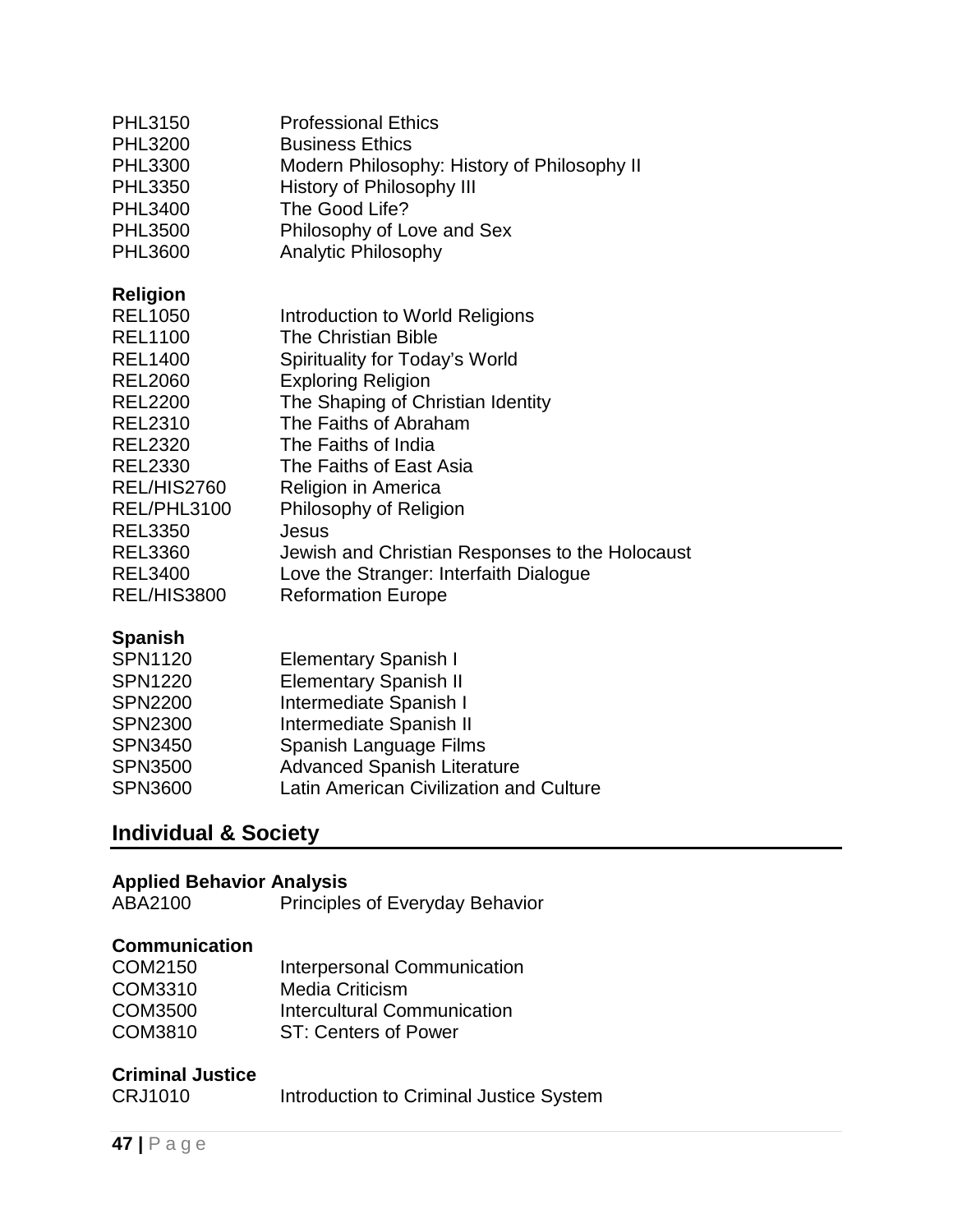| <b>CRJ/SOC 2300</b> | Criminology                           |
|---------------------|---------------------------------------|
| CRJ3350             | <b>Terrorism and Counterterrorism</b> |
| <b>CRJ3500</b>      | <b>Organized Crime</b>                |
| CRJ4400             | Introduction to Intelligence Policy   |

#### **Economics**

| ECN2030 | <b>Principles of Economics</b> |
|---------|--------------------------------|
|         |                                |

#### **Exercise Science**

| PED/PSY3480 | <b>Sport Psychology</b> |
|-------------|-------------------------|
|             |                         |

#### **Latino Studies**

| <b>LTS1200</b> | Introduction to Latino Cultural Studies  |
|----------------|------------------------------------------|
| <b>LTS1300</b> | Latinos and Latinas in the United States |

#### **Leadership Studies**

| LED1500 | Foundations of Leadership            |
|---------|--------------------------------------|
| LED2100 | <b>Leadership Ethics</b>             |
| LED2320 | Introduction to Nonprofit Leadership |

#### **Political Science**

| <b>PSC1050</b> | Introduction to Public Policy           |
|----------------|-----------------------------------------|
| <b>PSC1300</b> | Introduction to US Government           |
| <b>PSC1500</b> | Introduction to International Relations |
| <b>PSC2130</b> | Introduction to Comparative Politics    |
| <b>PSC2160</b> | <b>Economics for Public Policy</b>      |

#### **Psychology**

| <b>PSY1100</b> | <b>General Psychology</b>               |
|----------------|-----------------------------------------|
| <b>PSY3350</b> | <b>Child and Adolescent Development</b> |
| PSY/PED3480    | Sport Psychology                        |

#### **Recreation**

#### **Sociology**

| <b>Introduction to Society</b>         |
|----------------------------------------|
|                                        |
| <b>Cultural Anthropology</b>           |
|                                        |
| <b>Globalization and Social Change</b> |
|                                        |

# **Scientific Reasoning and Quantitative Analysis**

#### **Biology**

| <b>BIO1060</b><br>Human Biology |  |
|---------------------------------|--|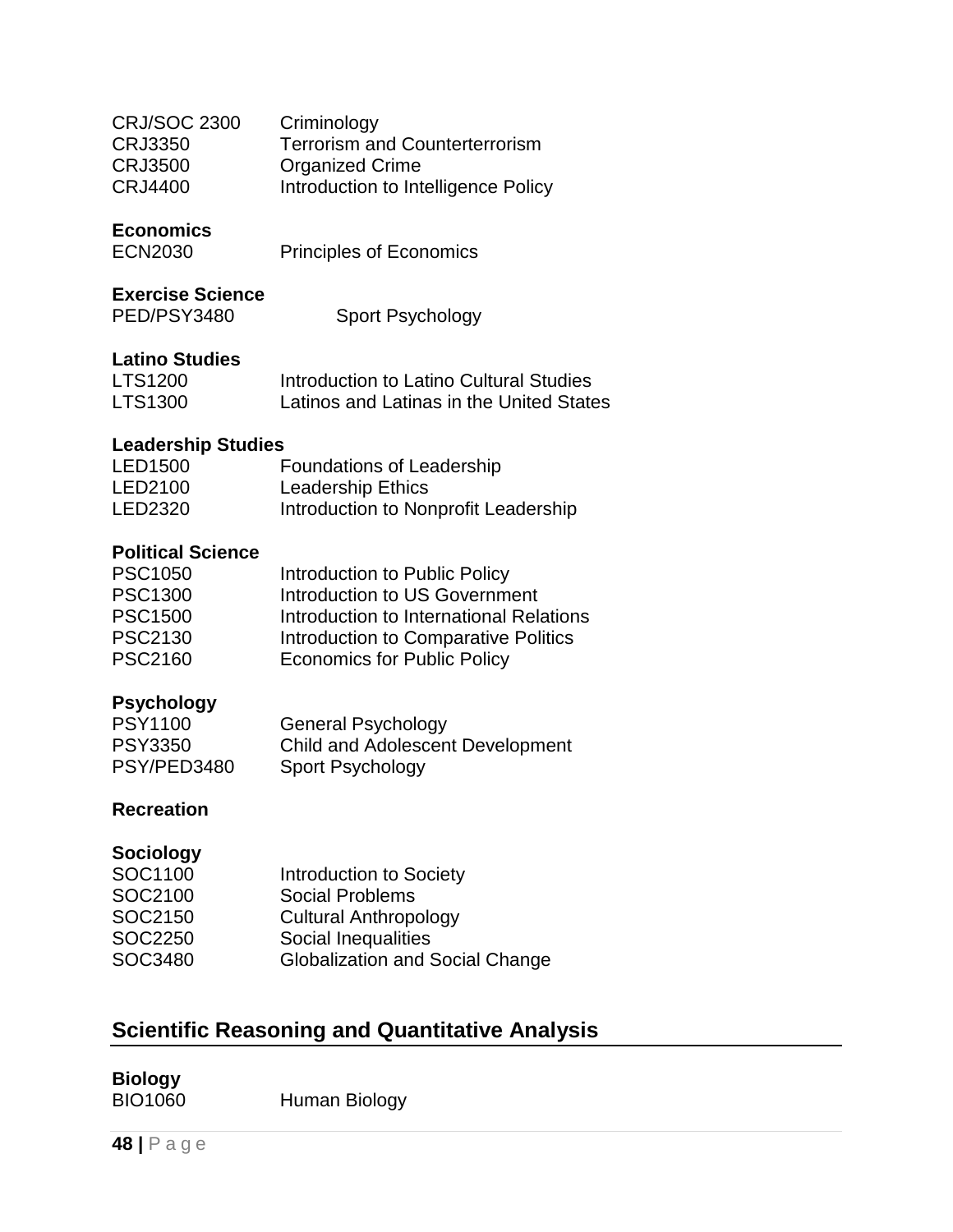| <b>BIO2080</b> | <b>Nutrition and Health Promotion</b> |
|----------------|---------------------------------------|
| <b>BIO2200</b> | Humans and the Environment            |

#### **Chemistry**

| CHM1200/Z | Principles of Chemistry (with lab) |
|-----------|------------------------------------|
| CHM1310/Z | General Chemistry I (with lab)     |

#### **Computer Science**

| CSC1010 | Introduction to Computer Science     |
|---------|--------------------------------------|
| CSC1700 | Introduction to Computer Programming |
| CSC1810 | <b>Special Topics</b>                |

#### **Engineering**

EGR1500/2500 Introduction to Engineering Design I & II (2 2-credit-hour courses)

#### **Human Animal Studies**

| <b>HAS1200</b> | <b>Animal Science</b>     |
|----------------|---------------------------|
| <b>HAS2210</b> | <b>Animals in Society</b> |

#### **Natural Science**

| <b>NSM1150</b> | <b>Science Foundations</b>     |
|----------------|--------------------------------|
| <b>NSM1400</b> | <b>Earth and Space Science</b> |

**Physics** Physics I: Mechanics and Waves with Lab (3/1)\*

#### **Ways to Satisfy the Mathematical Competency Requirement**

As part of the General Education program, students will demonstrate math competency by coursework, or by performance on a university mathematical examination, or based on their ACT or SAT mathematics subscore. The General Education requirement may therefore be satisfied by any of the following:

- 1. ACT mathematics subscore of 25 or higher, SAT mathematics subscore of 580 or higher (for tests taken prior to March 2016), or SAT mathematics subscore of 600 or higher (for tests taken after March 2016)
- 2. A grade of "C" or better or transcribed credit in MTH1030 Quantitative Reasoning or above.
- 3. Elementary Education and Special Education majors meet math competency via MTH1210 and MTH1220.
- 4. Demonstrated competency via an AU mathematical examination (students may earn a maximum of four credit hours total through this process)

#### **Additional General Education Course Planning Considerations**

1. A new first-year student is expected to take IDS1200 or GWC1000, and IDS1150 (Aurora Students only) in the first semester at Aurora University. GWC students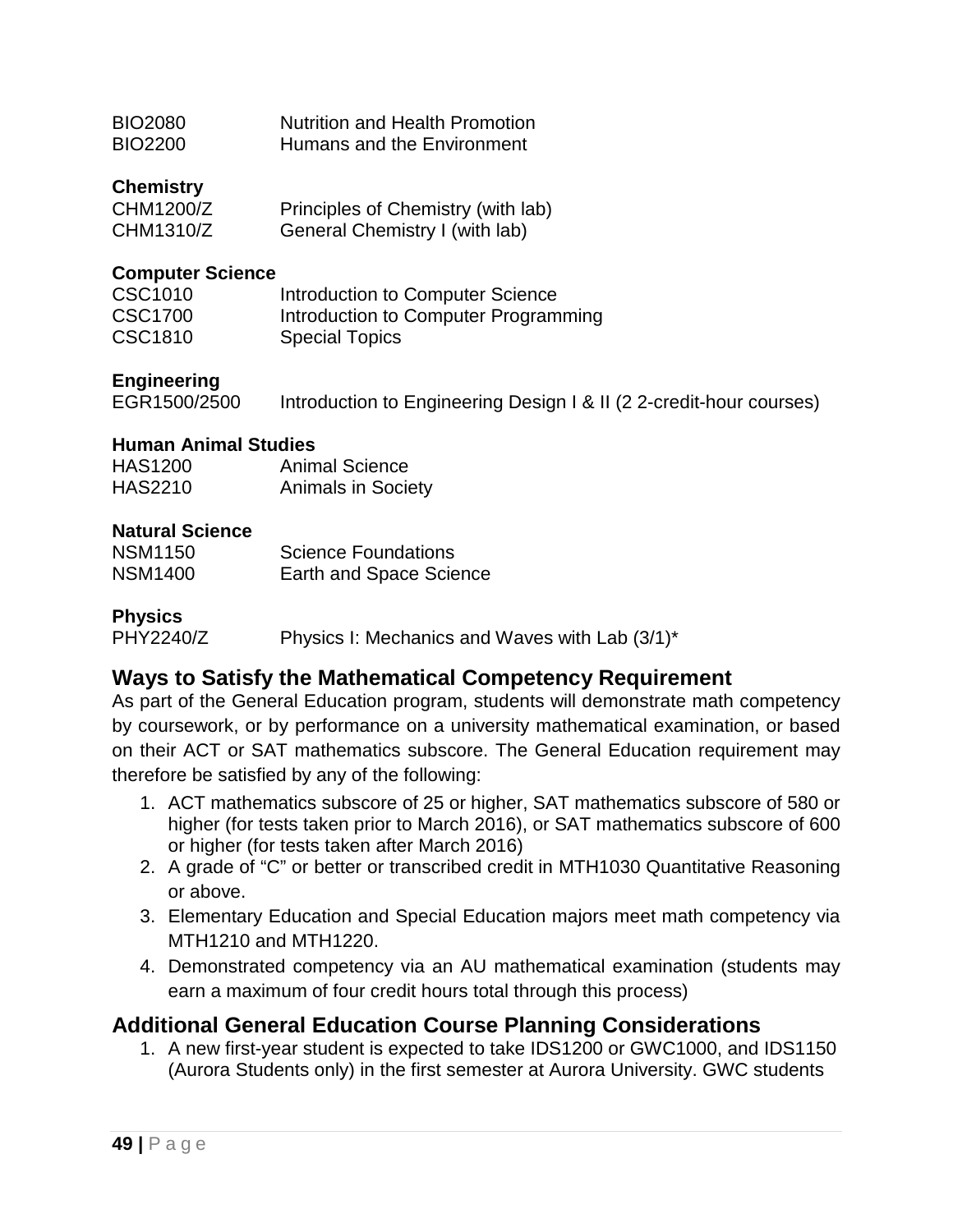will take GWC4000 in their senior year. All students should take IDS3500/3550 during their third year at Aurora University.

- 2. First-year students wishing to meet the ENG1000 requirement via CLEP or AP credit must have official score results submitted to the Registrar's Office prior to the beginning of their first term of attendance, or registration in ENG1000 will be required during the first year of study.
- 3. A single course may be used to satisfy a major requirement and a General Education requirement.
- 4. No single course may be used to satisfy more than one General Education requirement.
- 5. New transfer students will be advised as to the best timing to take any required IDS courses (see "General Education Requirements for Transfer Students"). They will otherwise follow the progression outlined above.
- 6. Transfer students entering without having completed an English Composition course equivalent to ENG1000 must complete the requirement as early in their Aurora University career as possible. Transfer students who have transferred in the equivalent of ENG2010 need not take ENG1000. (No credit will be given for ENG1000.) Under no circumstances should a transfer student earn more than nine semester hours at Aurora University or accumulate a total of 84 semester hours toward graduation without enrolling in ENG1000 if this General Education requirement has not already been met by transfer credit, CLEP credit, or AP credit. Transfer students wishing to meet the ENG1000 requirement via CLEP are required to take the examination during their first term of attendance. Once a transfer student has enrolled at Aurora University, the ENG1000 requirement must be met via CLEP and/or appropriate Aurora University coursework.

# **General Education Requirements for Transfer Students**

- 1. General Education requirements for students who hold an associate's (AA/AS) degree from a regionally accredited college or who have completed the IAI core or who have 60 or more hours of transfer credit accepted by Aurora University:
	- a. Participation in the junior-year mentoring, and assessment process IDS3500 and IDS3550)
	- b. Completion of the ENG1000 and mathematics competency requirements through appropriate transfer credit or at Aurora University
	- c. Completion of IDS3040 (online General Studies students only)
- 2. General Education requirements for students who have at least 30 but fewer than 60 semester hours of transfer credit accepted by Aurora University (without having completed an associate's degree or the IAI core):
	- a. Participation in the junior-year mentoring, and assessment process (IDS3500 and IDS3550)
	- b. Completion of the ENG1000 and mathematics competency requirements through appropriate transfer credit or at Aurora University
	- c. Must demonstrate that the distribution requirements have been met through appropriate transfer credit or at Aurora University (a transfer course equating to at least 2.50 semester hours will satisfy a category)
	- d. Completion of IDS3040 (online General Studies students only)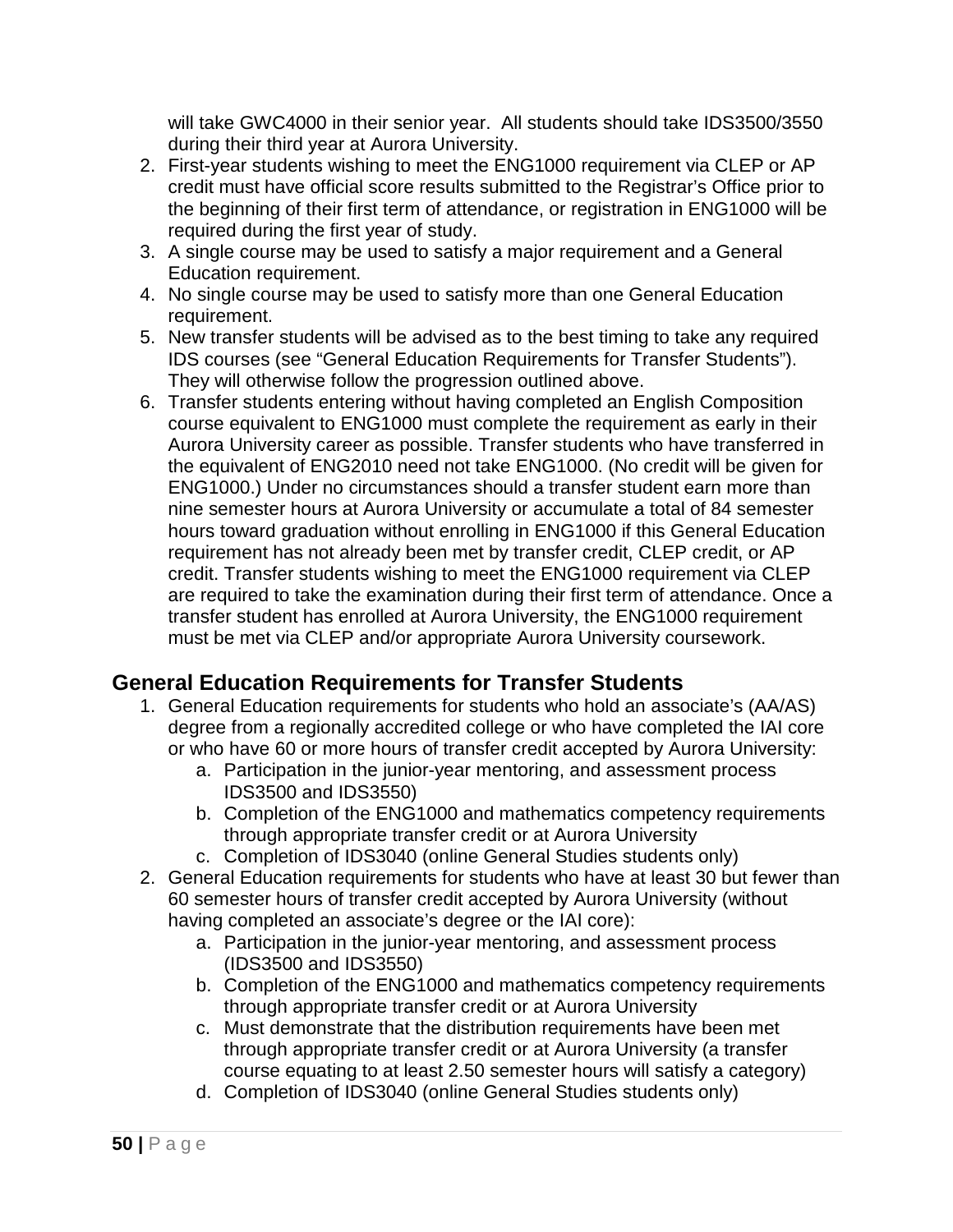- 3. Requirements for students who have fewer than 30 semester hours of transfer credit accepted by Aurora University:
	- a. All General Education requirements apply
- 4. Requirements for students who hold a baccalaureate degree from a regionally accredited college:
	- a. There are no General Education requirements for a student holding a baccalaureate degree.
- 5. Any student transferring in credit but deemed by Admissions as a "First Time Freshman" is required to take IDS-1150 (does not apply to online students).

#### **Graduate Degree Requirements**

- 1. Completion of all coursework specified by the graduate program.
- 2. Cumulative GPA of at least 3.0 on a 4.0 scale, or higher if specified by the graduate program.
- 3. Submission of all pre-graduation materials required by the graduate program.
- 4. Acceptance of thesis or other required final project by the graduate program.
- 5. Submission of two copies of approved thesis or project in a specified form together with payment of binding fee where applicable.
- 6. Submission of Application for Graduation and payment of any graduation fees assessed by the university.
- 7. In the case of certification programs, submission of all governmental forms.
- 8. Residency Requirement: A minimum of 25% percent of the total credits required for the completion of the graduate degree or post-baccalaureate certificate or credential must be earned at Aurora University. Individual programs may establish more extensive residency requirements, including requirements that specific coursework be completed at Aurora University.

#### **Simultaneous Undergraduate Multiple Degrees and Multiple Majors**

- 1. "Multiple degrees" are defined as two or more degrees bearing different general titles as printed on the diploma. Four undergraduate degrees are currently offered by Aurora University: BA, BS, BSN and BSW.
- 2. Multiple degrees may be awarded upon completion of all requirements relevant to both degrees, provided that at least 24 semester hours in each degree are not present in the other. Separate diplomas are provided for each degree; at commencement the student will process during the ceremony based on what the student considers to be the primary degree.
- 3. "Multiple majors" are defined as two or more major disciplinary areas within the same general degree title (e.g., BA in English vs. BA in History). When seeking more than one major, students must declare a primary and secondary major. Students pursing the BA in General Studies may not double major.
- 4. Multiple majors may be earned by completion of all requirements for both majors, provided that at least 18 semester hours included in each major are not present in the other. A single diploma is issued showing the general degree title. Multiple majors are shown on the transcript.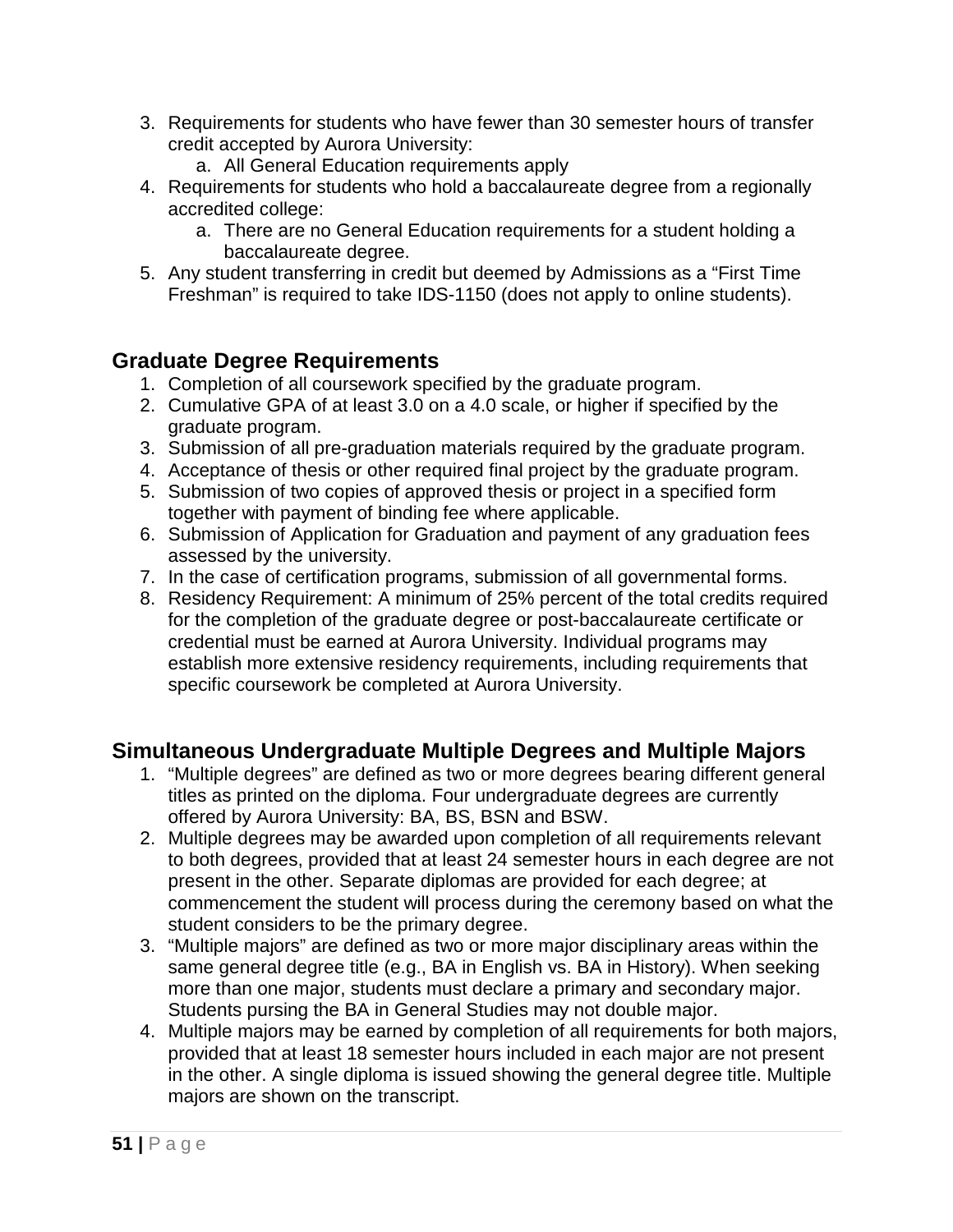5. A BA and BS degree in the same major may not be awarded simultaneously. In those disciplines where both degrees are offered, a graduate holding one degree may earn the second degree for award at a later graduation date by completing all additional requirements for the second degree, provided that at least 24 semester hours in each degree are not present in the other.

#### **Second Baccalaureate Degrees and Majors – Graduates of Other Schools and**

#### **Alumni of Aurora University not Continuously Enrolled**

- 1. Holders of an Aurora University baccalaureate degree may complete a second degree or major by completion of the balance of the coursework required for the second credential, subject to the multiple degree/multiple major provisions above. All General Education requirements are deemed to have been met by virtue of completion of the first degree.
- 2. Holders of baccalaureate degrees from other regionally accredited schools may earn a second degree from Aurora University in a field considered by Aurora University to be distinct from that of the first degree by completing the major requirements for the new field and fulfilling the Aurora University residency requirement.
- 3. In all cases, coursework from the student's first degree or major may only be applied toward the new major or the major of the new degree upon approval of the major department or program faculty.

#### **Bachelor of Arts and Bachelor of Science Distinction**

The Bachelor of Arts degree at Aurora University is typically awarded upon the completion of a program in the liberal arts or the social sciences. The primary goal of the BA is to provide a well-rounded education to prepare students for graduate work, career paths and continuous learning.

The Bachelor of Science degree at Aurora University is typically awarded upon the completion of a program that places emphasis on mathematics and science or that requires coursework relevant to the discipline beyond what is expected for a BA degree. The BS focuses on courses required for professional or pre-professional programs.

# **Code of Academic Integrity**

# **Policy Statement F1: Code of Academic Integrity**

Aurora University's core values include integrity and ethical behavior. A community of learners, Aurora University students and faculty share responsibility for academic honesty and integrity. The university expects students to do their own academic work. In addition, it expects active participation and equitable contributions of students involved in group assignments.

Registration at Aurora University requires adherence to the following Code of Academic Integrity (henceforth, the Code). Academic programs, colleges and departments within the university may have additional guidelines regarding academic integrity violations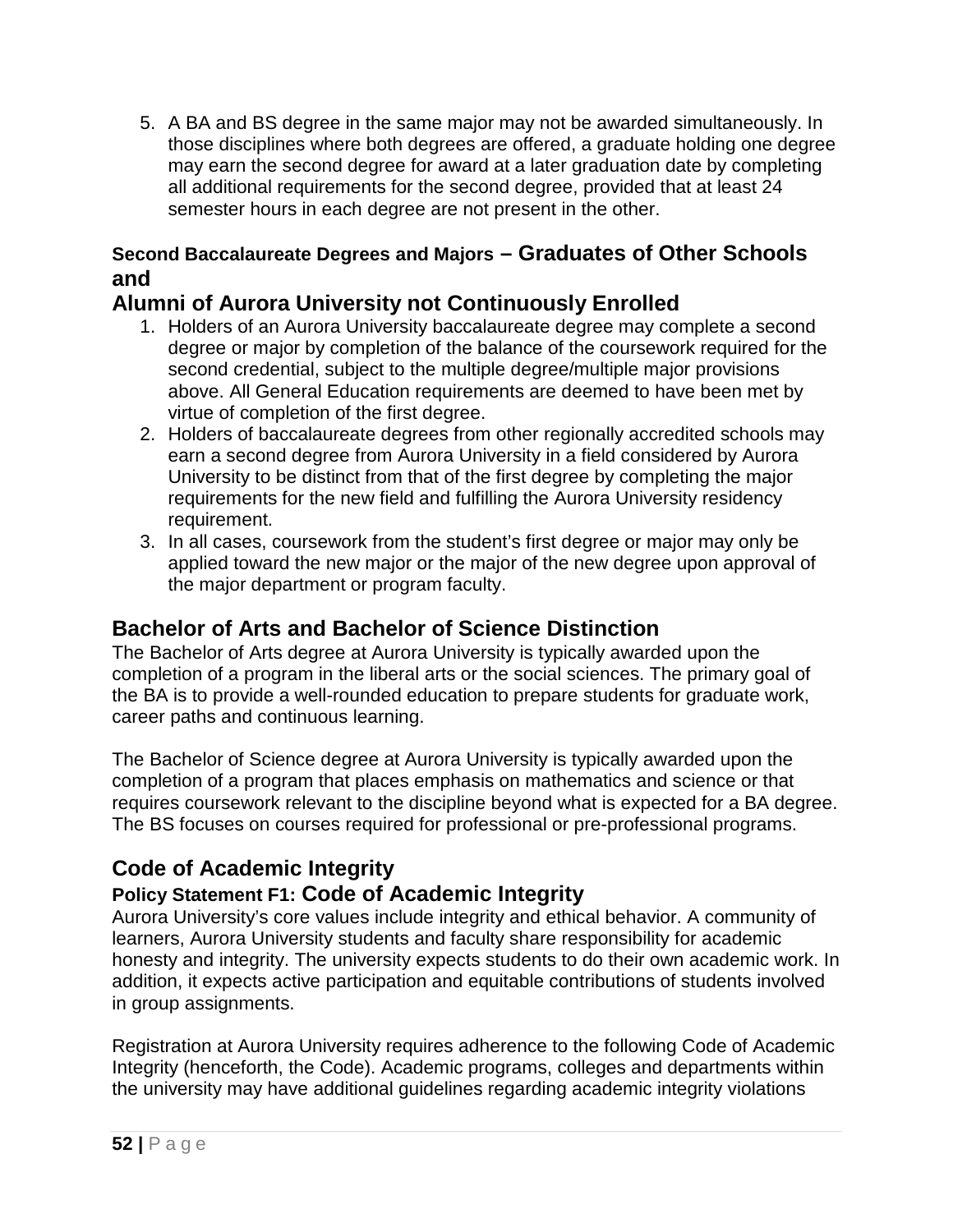that supplement this Code.

In essence, this Code and any internal standards supplementing it prohibit dishonest and unethical behavior in the context of academic pursuit, regardless of intent.

Unacceptable conduct includes, without limitation:

**Cheating.** Cheating is obtaining, using or attempting to use unauthorized materials or information (e.g., notes, texts, or study aids) or help from another person (e.g., looking at another student's test paper, or communicating with others during an exam via talking, notes, texts, electronic devices or other study aids, unauthorized use of a cell phone or the internet), in any work submitted for evaluation for academic credit. This includes exams, quizzes, laboratory assignments, papers, presentations, and/or other assignments. Other examples include altering a graded work after it has been returned, then submitting the work for re-grading; unauthorized collaboration on an academic assignment; or submitting identical or highly similar papers for credit in more than one course without prior permission from the course instructors.

**Fabrication.** Fabrication is falsification or invention of data; falsification of information, citations, or bibliographic references in any academic work (e.g., falsifying references in a paper); or altering, forging, or falsifying any academic record or other university document.

**Plagiarism.** Plagiarism is representing someone else's work (including words and ideas) as one's own or providing materials for such a representation. Examples include submitting a paper or other work that is in whole or part the work of another; failing to cite references; presenting paraphrased material that is not acknowledged and cited; or failing to use quotation marks where material is used verbatim. (See under "Cheating" submitting identical or highly similar papers for credit in more than one course without prior permission from the course instructors is a violation.)

**Obtaining an Unfair Advantage.** This is (a) stealing, reproducing, circulating or otherwise gaining access to examination materials before the time authorized by the instructor; (b) retaining, possessing, or using previously given examination materials where those materials clearly indicate that they were intended to be returned to the instructor at the conclusion of the examination; (c) stealing, destroying, defacing, or concealing library materials with the purpose of depriving others of their use; (d) intentionally obstructing or interfering with another student's academic work; or (e) otherwise undertaking activity with the purpose of creating or obtaining an unfair academic advantage over other students' academic work.

**Unauthorized Access to Computerized Records or Systems.** This is unauthorized review of computerized academic or administrative records or systems; viewing or altering computer records; modifying computer programs or systems; releasing or dispensing information gained via unauthorized access; or interfering with the use or availability of computer systems or information.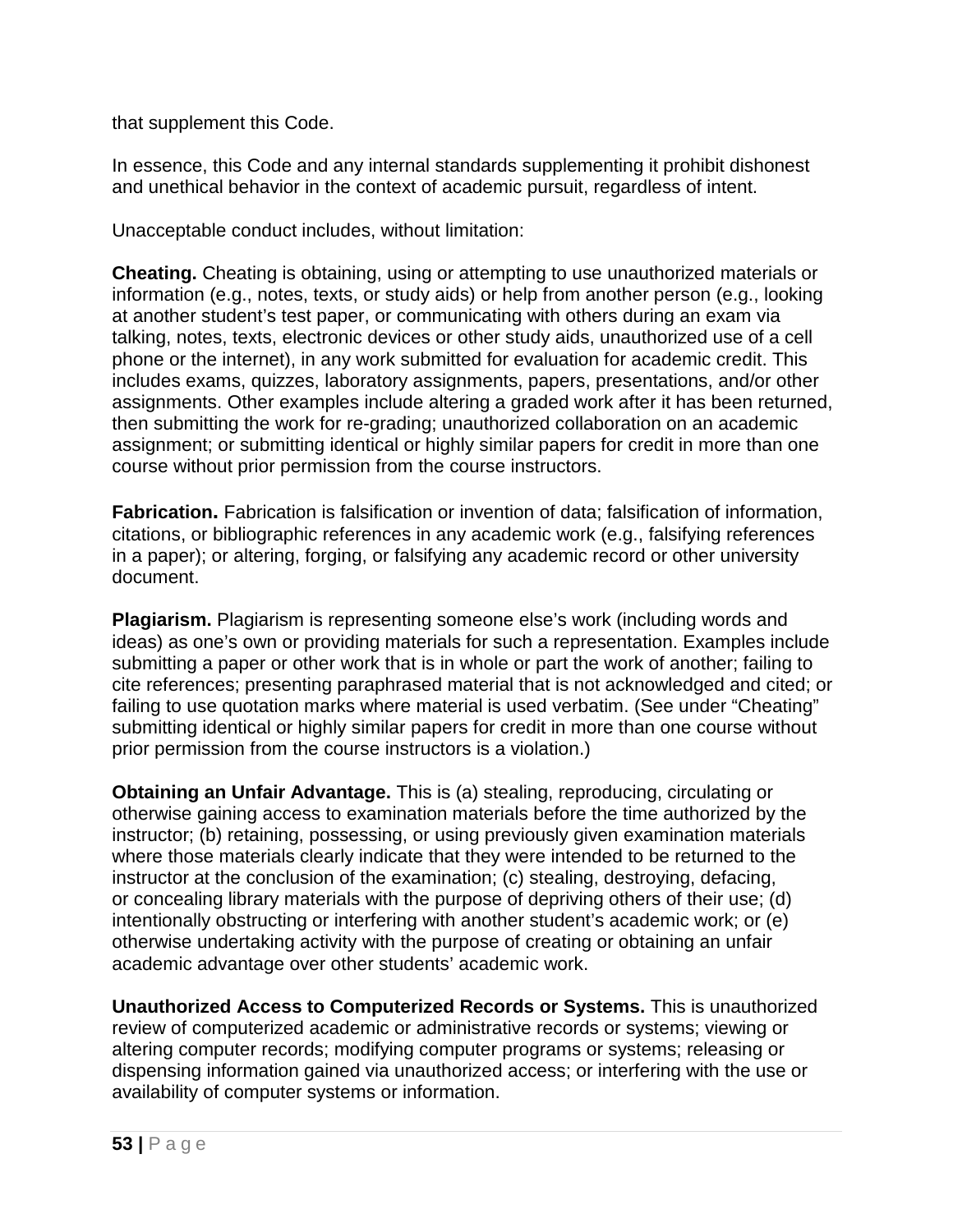**Facilitating Violations of Academic Integrity.** This is (a) helping or attempting to assist another in violating the Code (for example, allowing another to copy from one's test or allowing others to use one's work as their own); or (b) providing false information in connection with any inquiry regarding academic integrity.

*Note:* Examples provided are illustrative only and are not inclusive. Other behaviors, not exemplified, may constitute violations of the Code. The above is in part adapted from "Issues and Perspectives on Academic Integrity," a pamphlet distributed by the National Association of Student Personnel Administrators.

# **Policy Statement F2: Procedures to Follow When a Violation of Academic Integrity is Identified**

Suspected cases of academic integrity violation should be reported to the course instructor, the administration of the school or department under whose jurisdiction the suspected offense took place, or to the Academic Affairs office (and will be addressed using the procedures set forth in this Policy Statement and Policy Statement F3 below). Students notified by the faculty member, Dean of Academic Administration, or Registrar of a suspected academic integrity violation **may not change their registration in a course in which the charge is pending or in which a finding of violation has been made**. Students who voluntarily withdraw from the university while an academic integrity violation is pending are not deemed to be in good standing and may not return to the university until a pending violation is resolved.

**First Violation:** A faculty member who identifies a violation of the Academic Integrity Code shall follow these procedural steps. In most cases, internal proceedings regarding a first violation will conclude with the procedural steps that follow:

- 1. The faculty member will report the violation to the Dean of Academic Administration or Registrar via the official electronic reporting system. This report will include a written summary of the violation; **the consequences and sanctions resulting from the violation consistent with the policies stated within the course syllabus**; and any interactions with the student regarding the violation. The faculty member will also provide to the Dean of Academic Administration or Registrar any material evidence of the violation, if such evidence exists. This material is placed in an academic violation file identified to the particular student and maintained with confidentiality by the Dean of Academic Administration or Registrar.
- 2. Within five business days of receipt of the violation, the Dean of Academic Administration or Registrar will confirm the violation to be a first violation and eligible for appeal under Policy Statement F3 (below). If, in the judgment of the Dean of Academic Administration, in consultation with the reporting faculty, the violation is deemed to have been egregious, or if the violation is a second violation, the hearing procedure set forth below in the section entitled "Second or Referred Violation" shall be used. The faculty member shall be so notified.
- 3. The Dean of Academic Administration or Registrar will then send the student an electronic notification and a certified letter, informing the student that a violation has been reported and advising the student of future sanctions on the part of the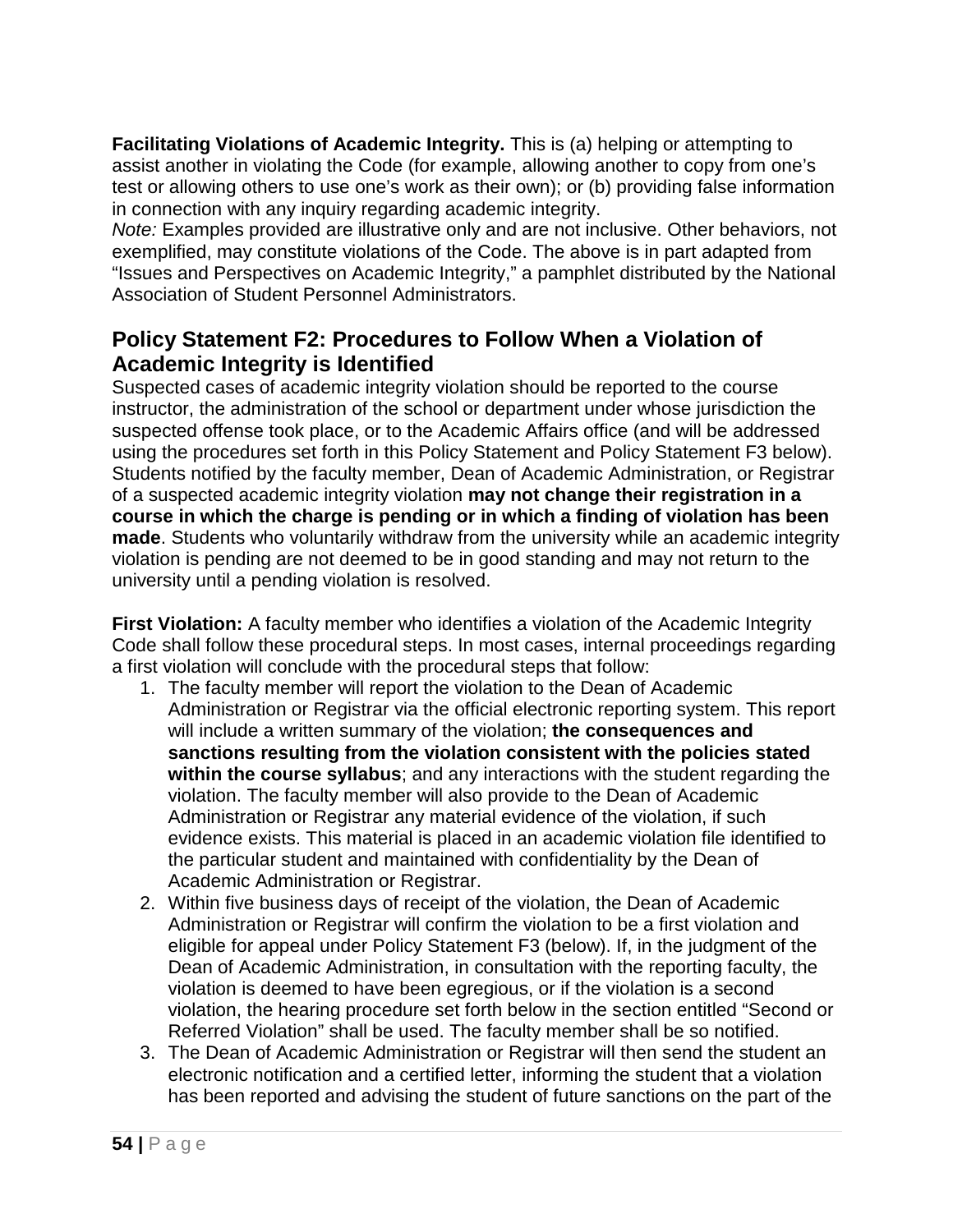university in the event of subsequent violation. The letter also shall inform the student of the appeals process for academic integrity violations (see Policy Statement F3). In the event that the student appeals successfully under Policy Statement F3, the faculty member's allegation shall be removed from the academic integrity violation file.

4. The contents of the academic integrity violation file will not be shared with faculty members and staff, with the exception of members of the Academic Conduct and Integrity Committee in the event that the student appears before that body or faculty and administrators participating in an appeals process. The academic integrity violation file shall be destroyed upon the completion of the degree by the student.

**Second, Egregious, or Referred Violation:** In the event that a second violation is reported to the Dean of Academic Administration or Registrar (or a violation is referred for hearing as set forth above), the Dean of Academic Administration or Registrar shall inform the student of the allegation via electronic notification and certified letter. This letter shall inform the student that contact must be made with the Dean of Academic Administration or Registrar within 10 business days from the date of the letter to arrange a hearing before the Academic Conduct and Integrity Committee. Failure to do so shall be taken as acknowledgement that a violation has occurred and shall result in disciplinary action up to and/or including dismissal from the university (as determined by the Dean of Academic Administration). The student shall be permitted to attend class and other university-sponsored activities during the 10 business days following the electronic notification and the certified letter sent by the Dean of Academic Administration or Registrar to the student or while a hearing is pending, unless such permission is revoked due to unusual circumstances, as determined by the Vice President of Academic Affairs. The university reserves the discretion, however, to withhold degrees or honors or postpone student graduation pending resolution of an ongoing violation.

The Committee shall determine whether the violation occurred. The jurisdictional dean or executive director shall not participate in the hearing. If the committee finds that a violation occurred, the student shall be immediately disciplined or dismissed from the university. If the committee finds that the violation did not occur, the allegation shall not be reflected on the student's record and documentation regarding the hearing process shall be maintained confidentially in the Office of Academic Affairs.

*Note:* As set forth above, the committee hearing procedure normally initiated by the second academic integrity violation may be triggered in the event of a first violation at the discretion of the Dean of Academic Administration. This would generally occur only in cases that are particularly egregious. The term "egregious" typically means that the act is both premeditated and, by itself, potentially damaging to the academic culture of the university if not immediately redressed. Examples of egregious academic integrity violations include, but are not limited to, misrepresenting a degree-completion work like a doctoral dissertation, master's thesis, or senior capstone project as one's own; committing an academic integrity violation intended to cause harm to another person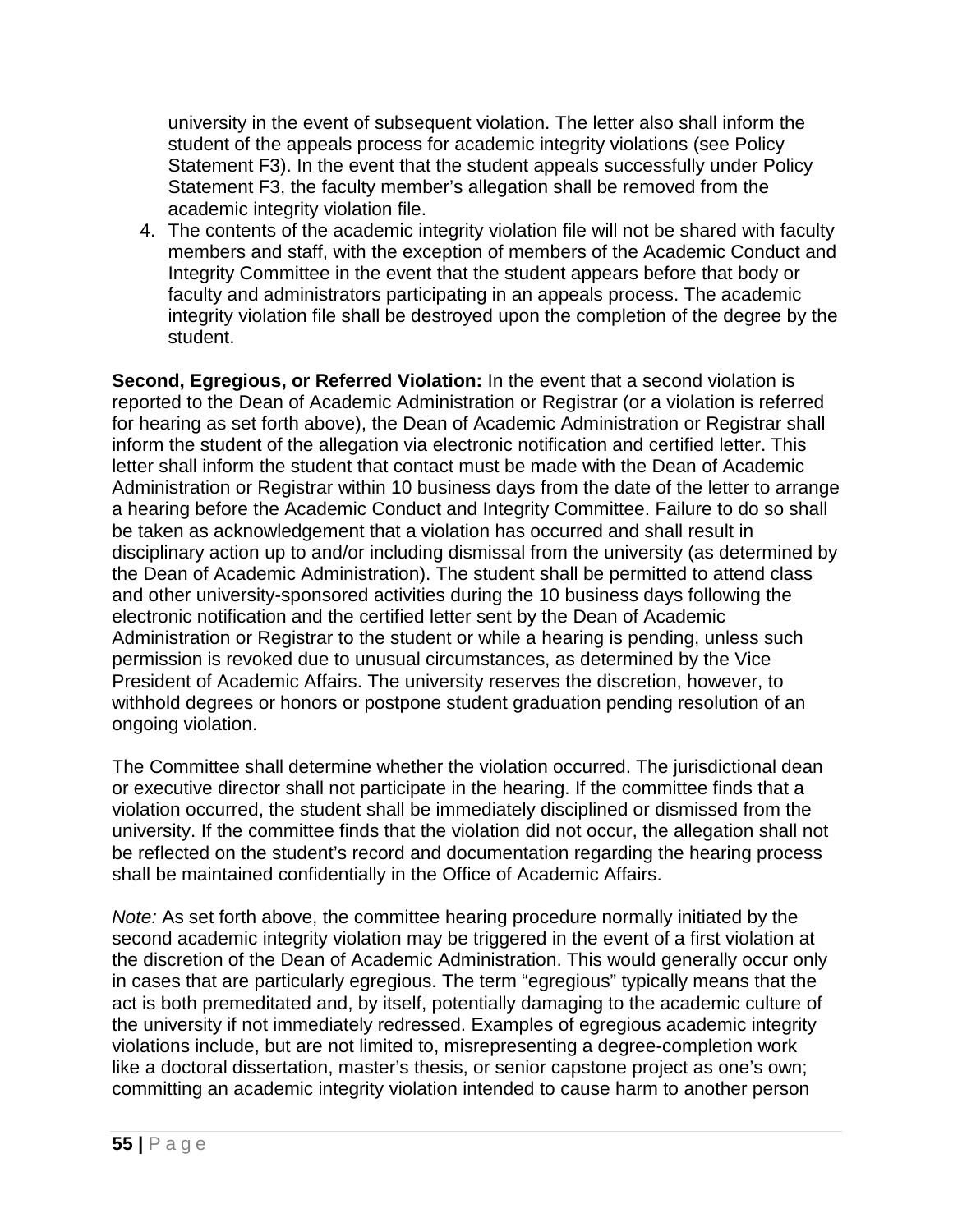or group; committing a crime while violating the academic integrity code, with material gain as the intended result; and others. Egregious behavior may also occur when a student commits academic integrity violations in multiple courses. This list of potentially egregious violations is illustrative and not exhaustive. Other behaviors may also apply, and the discretion to determine whether violations should be addressed using this hearing procedure (rather than the First Violation procedure set forth above) resides with the Dean of Academic Administration and the faculty member.

#### **Policy Statement F3: Appeals Process for Academic Integrity Code Violations**

**First Violation:** A student who believes that a violation of the Academic Integrity Code has not in fact occurred may appeal any such finding to the Academic Conduct and Integrity Committee. The student has one week from the date indicated on the electronic notification of Finding and Sanction (and accompanying certified letter) to inform the Registrar in writing of the appeal.

The Academic Conduct and Integrity Committee will review all relevant materials. The committee will meet with the student who will present his/her response to the academic integrity violation charge(s). The committee may also question the faculty member who reported the integrity violation.

The Academic Conduct and Integrity Committee shall make one of two decisions:

- violation of the Code took place and the report remains in the academic integrity violation file;
- violation of the Code is not substantiated and the faculty member's allegation shall be removed from the academic integrity violation file.

The decision of the Academic Conduct and Integrity Committee shall be final. Imposed sanctions will be reviewed, and communicated to the student by the Dean of Academic Administration or DAA Designee.

#### **Appeal procedure for committee decisions resulting in dismissal from university**

A student who has already had a hearing before the Academic Conduct and Integrity Committee and been dismissed from the university may appeal the decision to the Vice President of Academic Affairs. This step must be completed in the form of a written request to the Vice President of Academic Affairs within one calendar week after the Academic Conduct and Integrity Committee has informed the student of its decision. The Vice President of Academic Affairs will appoint two faculty members to serve with the Vice President of Academic Affairs on an ad hoc committee working to review the student's appeal. This committee and the Vice President of Academic Affairs will review all relevant materials and meet with the student and others, as the ad hoc committee deems necessary. The decision of this committee either to uphold or overturn the decision of the Academic Conduct and Integrity Committee shall be final. The ad hoc committee will then report back to the Academic Conduct and Integrity Committee on the final decision and its reasoning.

#### **Re-admission to the University**

A student who has been dismissed for violation of the Code of Academic Integrity shall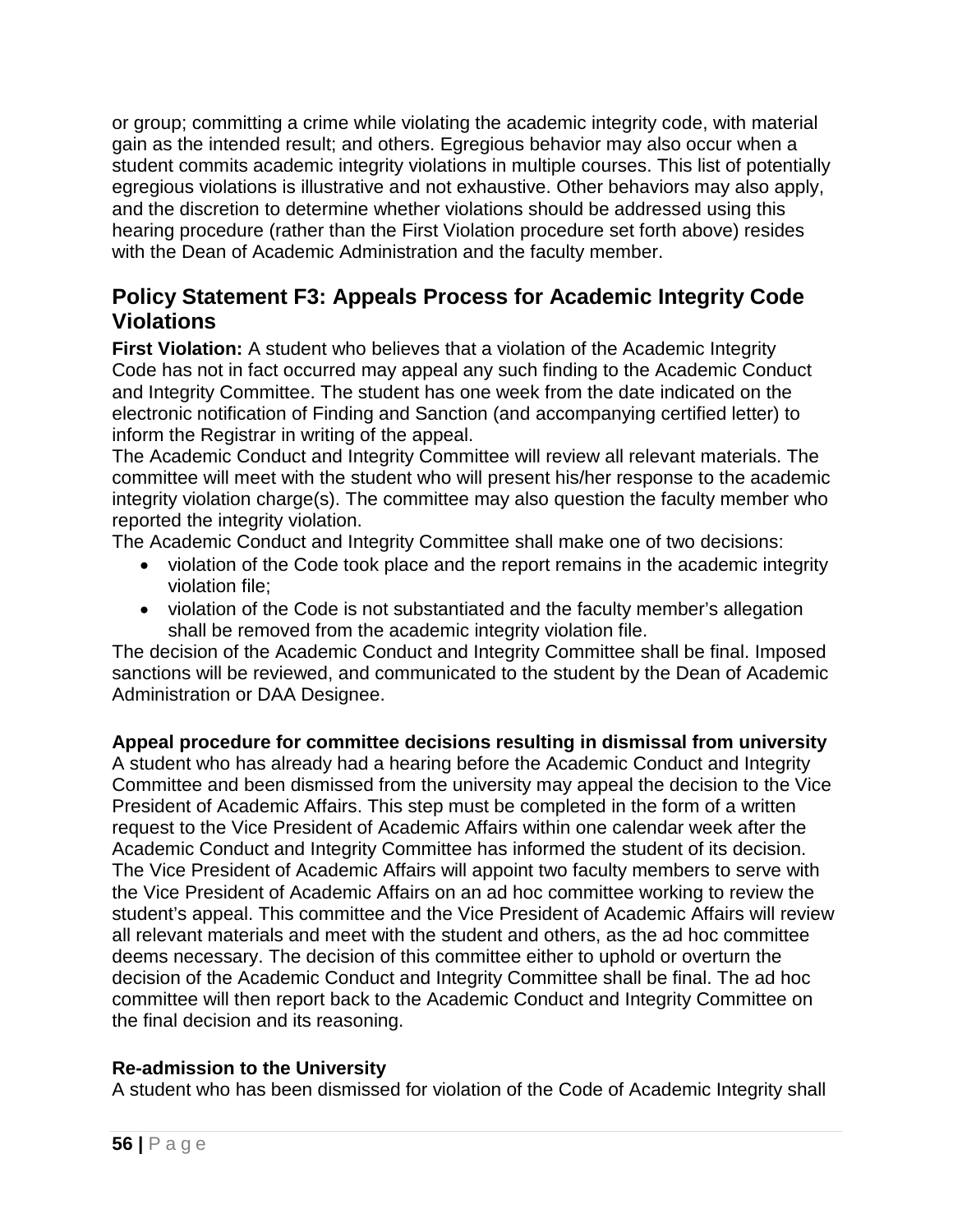not be re-admitted to the university. The student's transcript shall indicate that the student was "dismissed with cause."

# **Classroom Conduct Policy**

Students enrolled in Aurora University courses have the right to learn in an environment where all individuals are treated equitably and with respect. Behaviors in class that interfere with the learning experience are not permitted. Disruptive or disrespectful behaviors may result in dismissal from the class by the instructor. Continued problems will be reported to the college dean and/or the Dean of Student Life for further action. Course instructors may also impose class- related sanctions on the offending student.

#### **Course Enrollment and Classroom Environment Policy**

Aurora University classroom conduct requirements are intended to establish and promote the best possible learning environment for all Aurora University students. To that end, students are expected to treat each other with civility and respect. Within that context, Aurora University recognizes that within an institution of higher learning, classroom or other academic discussions may delve into topics whose themes are controversial, adult-oriented, complex or otherwise inappropriate for people not versed in academic dialog, including children.

For this, and other reasons, students enrolled in a course at Aurora University may not be accompanied to class by adult guests who are not registered for the class without the advanced consent of the course instructor. Further, students may never bring minor children into the classroom during class meeting time.

#### **Undergraduate Academic Standards**

All undergraduate students must achieve a minimum term GPA of 2.0 on a 4.0 scale to remain in good standing. Those achieving a term GPA of less than 2.0 are placed on Last Term Warning. Following a second term (not necessarily consecutive) below 2.0, a student may be dismissed from the university by action of the Academic Conduct and Integrity Committee. The committee may also impose conditions on a student's continued enrollment. If dismissed for poor scholarship, a student may not be readmitted to the university until at least one calendar year later, after filing for readmission to the Academic Conduct and Integrity Committee.

Individual majors and programs may have additional or more stringent academic standards for retention of students in the major or program. These standards are available to students through the office of each respective program.

#### **Undergraduate Academic Warning and Dismissal**

- 1. When a student's work falls below acceptable standards, the instructor should send an electronic alert notice to the student. The student's academic advisor, as well as other invested parties, will be notified. Students are encouraged to meet with their advisor regularly to discuss academic progress.
- 2. A student is placed on academic warning when her/his Term GPA is below 2.0. A student will be academically dismissed if her/his Term GPA is 0.00 in any given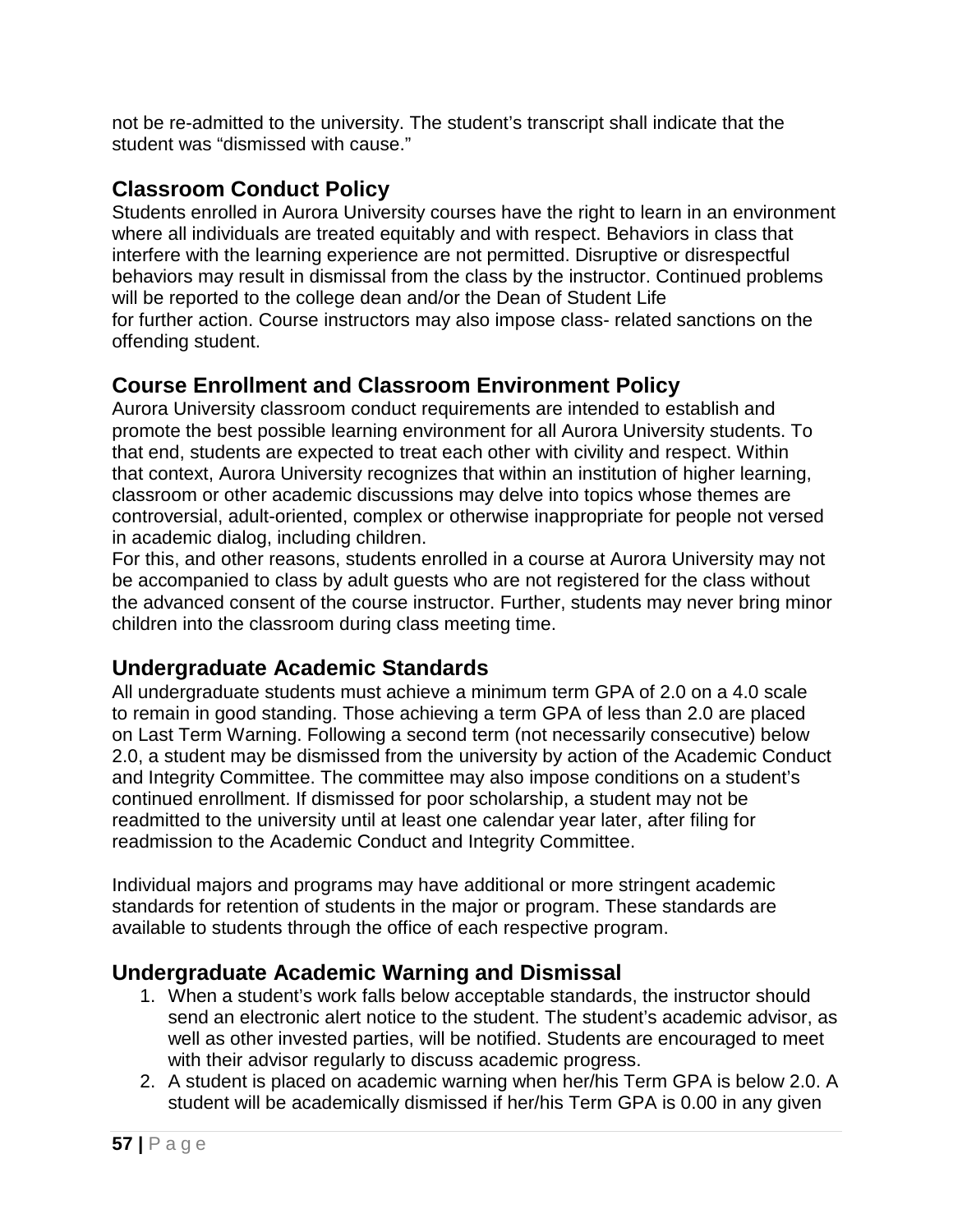term. Fully approved students placed on academic warning for a second time (not necessarily consecutive) may be dismissed for poor scholarship. Freshmen admitted conditionally under the guidelines of the Admissions Review Committee may be dismissed at the conclusion of their first year if their Term GPA is below 2.0. Transfer students admitted on academic warning will be reviewed and may be dismissed for poor scholarship whenever their Term GPA is below a 2.0.

- 3. Last Term Warning Status: A student may be placed on last term warning if his or her Term GPA is 1.0 or below but above 0.00. A student who encounters repeated academic difficulties may also be placed on last term warning. Once a student is placed on this status, he or she remains on last term warning until the student has completed three consecutive terms (excluding Summer Session) with a term GPA of at least 2.0 and Aurora University GPA of at least 2.30, or upon graduation or until the term GPA drops below 2.0, in which case the student is dismissed from the university
- 4. Students dismissed for poor scholarship may immediately appeal for a full hearing before the Academic Conduct and Integrity Committee. At such a hearing the student may appear in person to make a statement and answer questions. A letter requesting an appeal and briefly outlining the basis for the appeal must be sent to the Registrar. Should the appeal be granted, the student will be readmitted on Last Term Warning.
- 5. A student who is dismissed from Aurora University for poor scholarship may apply for readmission after one calendar year. The application is filed with the Academic Conduct and Integrity Committee during the term preceding the term when the student wishes to return to the university.

# **Graduate Academic Standards**

Under general university standards, all graduate students must maintain a minimum cumulative program/major GPA of at least 3.0 on a 4.0 scale to remain in good standing. When a student initially fails to meet these minimum academic standards s/he will be placed on academic warning. Following a second semester (not necessarily consecutive) where the cumulative program/major GPA does not meet minimum standards (3.0 or higher), or if at any time more than two grades below "B" are earned while enrolled in a graduate program, a student will be dismissed from the university by action of the Academic Conduct and Integrity Committee. The committee may also impose conditions on a student's continued enrollment. If dismissed for poor scholarship, the student may not be readmitted to the university for at least one full semester following the academic dismissal. A successful petitioning for readmission to the university is required, as well as the filing of a new application for admission. The petition for readmission and application for admission must be submitted by the student to the university for consideration and review, no later than 30 days prior to the start of semester for which readmission is sought. Individual programs may have additional or more stringent academic standards for retention and/or graduation of students in the program. These standards are available to students through the office of each respective program.

# **Graduate Academic Warning and Dismissal**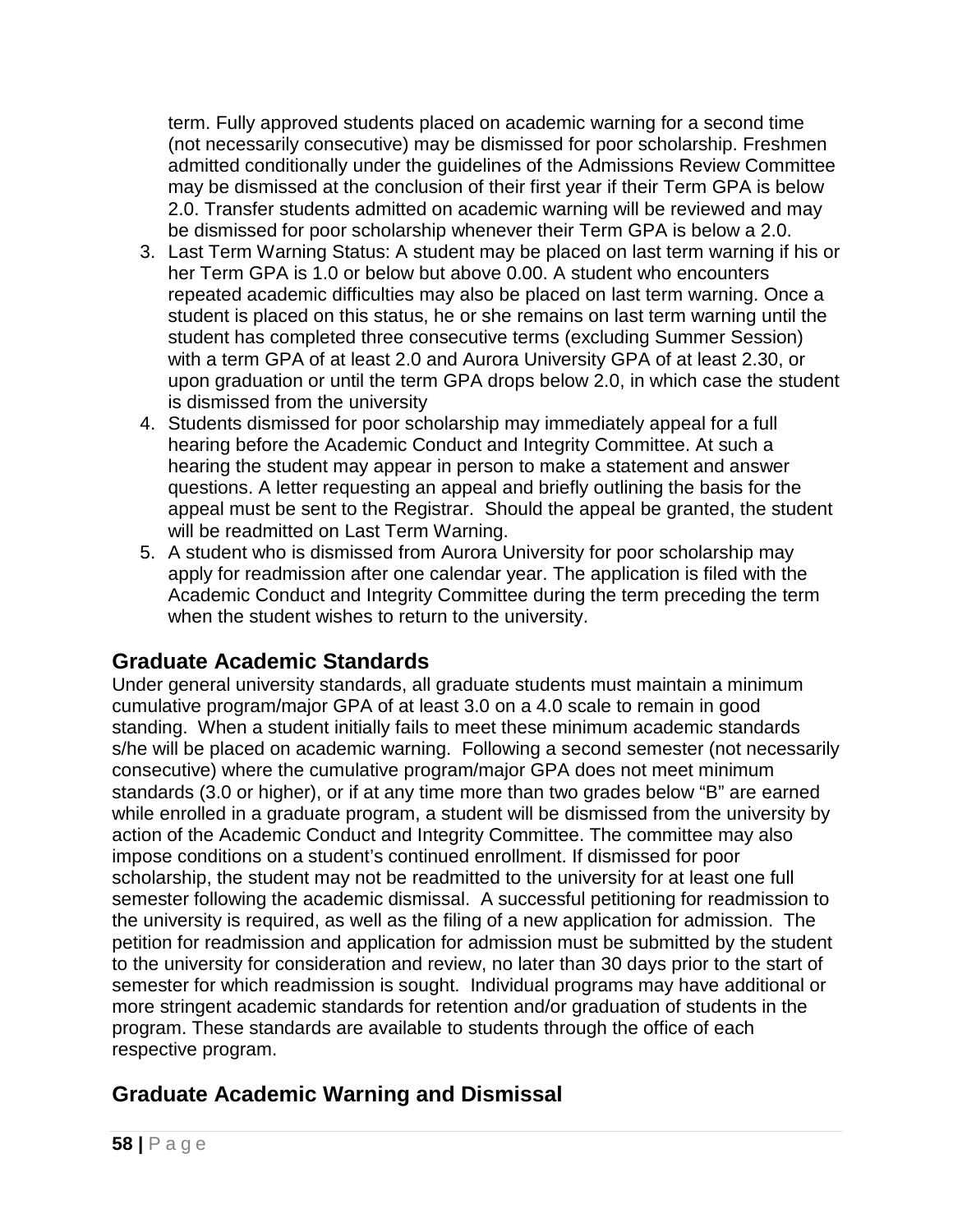- 1. When a student's academic performance does not meet minimum standards, the instructor should send an academic alert to the student.
- 2. A student is placed on academic warning at the end of any semester when their cumulative program/major GPA is less than 3.0.
- 3. A student placed on academic warning for a second time (not necessarily consecutive terms) will be academically dismissed for poor scholarship.
- 4. A student who at any time while enrolled in a graduate program, earns more than two grades below "B" will be academically dismissed for poor scholarship.
- 5. A student will be academically dismissed if their Term GPA is 0.00 in any given semester.
- 6. A graduate student who is dismissed from Aurora University for poor scholarship may apply for readmission after one full semester away.
- 7. To be considered for readmission, a new application for admission and a petition for readmission are both required to be filed no less than 30 days prior to the requested semester of return, with the Office of Admissions.
- 8. The petition will be reviewed by an academic program committee, comprised of the academic program director/chair and two faculty designated by the jurisdictional Dean. The academic program committee may require an in person meeting with the student as deemed necessary.
- 9. Should readmission be granted, the student will be readmitted on Academic Warning. Should the cumulative program/major GPA fall below 3.0 in a subsequent semester, the student will be dismissed from the university.
- 10.A student who has already had their petition for readmission denied by the academic program may appeal the decision to the jurisdictional Dean over the program. This step must be completed in the form of a written request to the Dean within one calendar week after the student has been informed of the program committee decision. The Dean will appoint two faculty members to serve with on an ad hoc committee working to review the student's appeal. The ad hoc appeal committee will review all relevant materials and meet with the student and others, as deemed necessary. The decision of this ad hoc appeal committee is final. The ad hoc appeal committee will then report back to the program and Registrar's Office regarding the final decision and its reasoning.

# **Application for Admission**

Students are encouraged to apply for admission well in advance of the term they wish to begin attending Aurora University. This is especially important if a student will be attending full time as a residential student, since residence hall space is limited. In the case of transfer students, all academic transcripts must be received by the university before admission can be processed. Transcripts of courses in progress may be submitted at the conclusion of the courses.

Application files must be completed no later than 10 working days prior to the first day of the term. Otherwise, admission to the university may be delayed until the next term, at the discretion of the Vice President for Enrollment. Admission to specific professional programs may be limited; therefore, early application is recommended.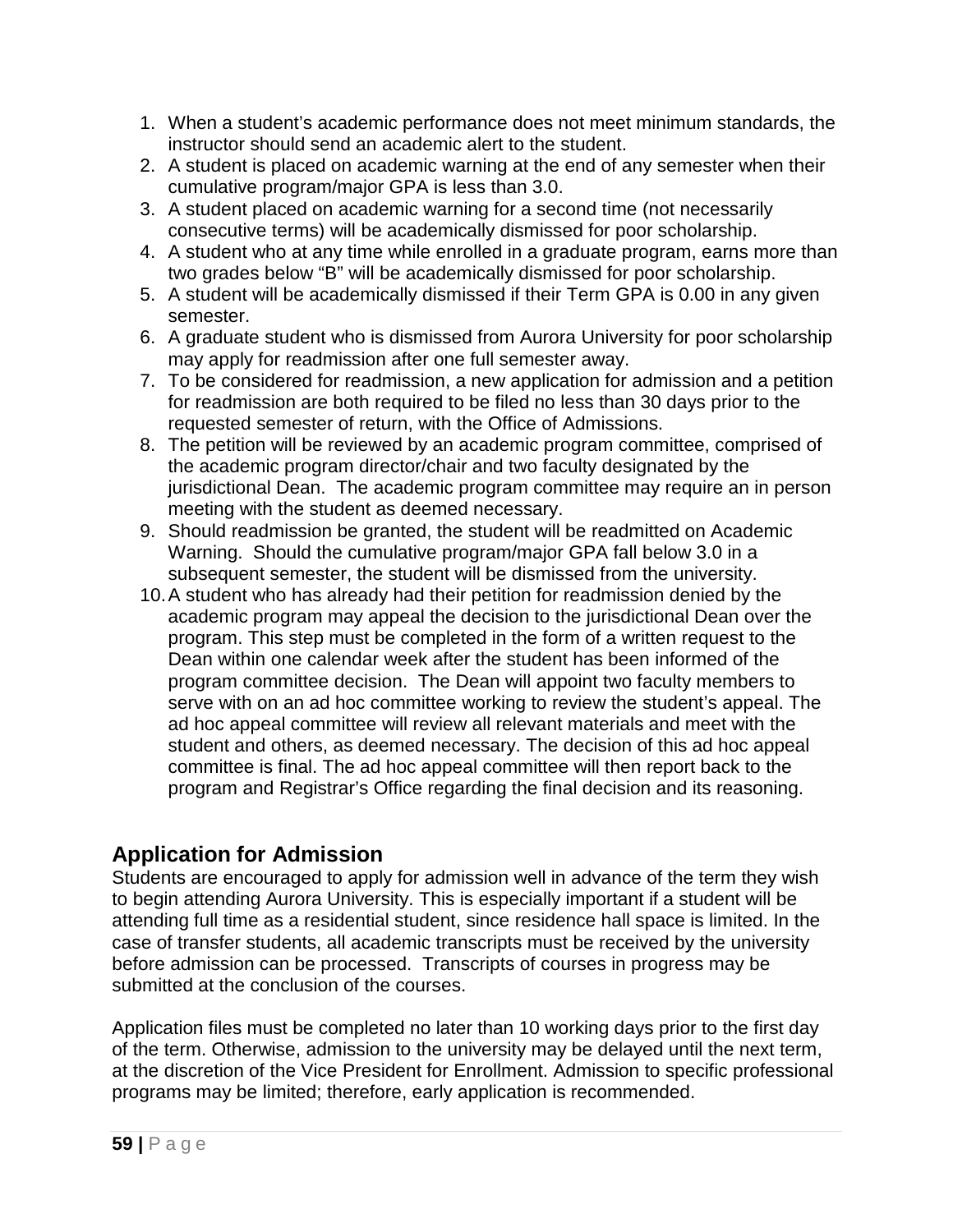# **Application of Academic Regulations**

Aurora University has traditionally allowed students to graduate under the degree requirements in effect when they entered the university if course offerings allow and if enrollment is continuous from point of entry to graduation. The university does retain the right, however, to modify the academic policies, procedures and regulations for all students. Modifications in policies, procedures and regulations normally become effective at the beginning of the term following their enactment or as specified in the approved form of the regulation. Academic policies, procedures and regulations encompass such things as grading systems, transfer of credit policies, academic fees and guidelines for applying courses toward the degree requirements.

Only those persons specified in an academic regulation may authorize exceptions or waivers pertaining to that policy. No exceptions to academic regulations or waivers of academic requirements are recognized by the university except in those cases where a student has followed the university's procedures for obtaining such waiver or exception as published in the university's Academic Regulations. Individual advisors or faculty members are not authorized to grant waivers or exceptions. All waivers and exceptions granted by authorized university officials must be provided in writing. All exceptions and waivers must be made in writing, with copies provided to the student, and to all university offices and units having an interest or responsibility related to the regulation in question.

#### **Term of Entry**

The official terms of entry shall be summer, fall and spring. Certain programs may further limit terms of entry. A degree-seeking undergraduate student whose first enrollment at Aurora University is in summer is governed by the catalog and regulations in effect for the fall term immediately following the Summer Session in which the student was first enrolled.

Students-at-large are not considered matriculated until the first term in which they are enrolled as a fully or conditionally accepted student. Provisionally or conditionally accepted students are considered to have entered in the first term of enrollment, regardless of provisional or conditional status.

#### **Registration**

# **Undergraduate Registration Policy and Procedures**

As soon as an application for admission has been approved, traditional Aurora campus undergraduate students may contact the Crouse Center for Student Success to make an initial appointment with an advisor to register for courses. GWC undergraduate students can contact the Academic Services Office to make an appointment with an advisor to register for courses. Registration and orientation days for Aurora and GWC campus students are provided in May and June as a convenience to first-year students planning to enter in the fall semester. New transfer students complete the advisement process and register during assigned advisement periods and prior to the start of the new term. General program advising with a professional advisor is available by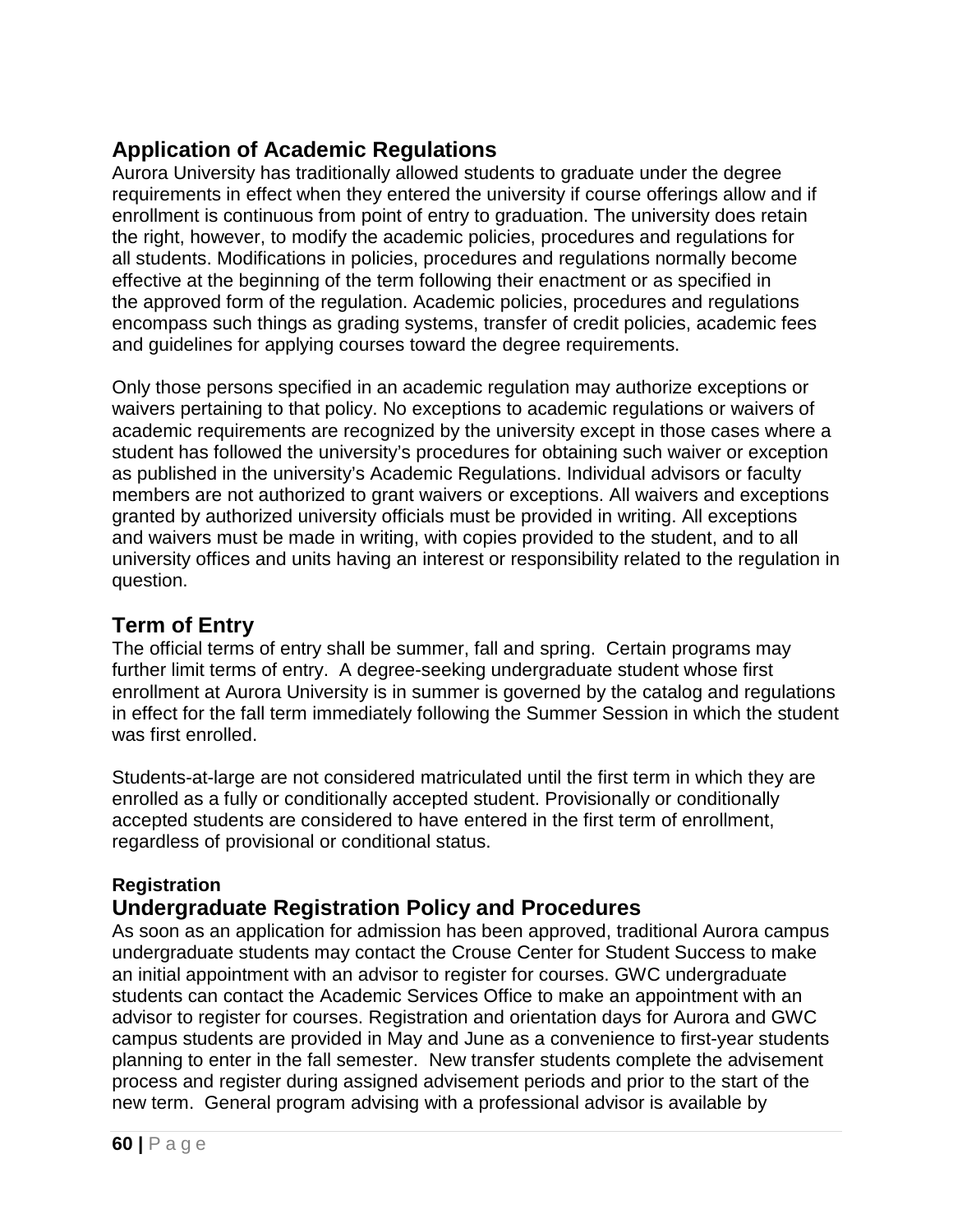appointment to all Aurora campus traditional students through the Crouse Center for Student Success and all GWC traditional students through the Academic Services Office. Adult Degree Completion students are advised through the Center for Adult and Graduate Studies, Woodstock Center, George Williams College or AU Online accordingly.

All registration forms must bear the signature of an academic advisor to indicate that the student's proposed registration has been reviewed. Forms must also bear the signature of the student to indicate that the student accepts responsibility for the consequences of the registration and agrees to be bound by all relevant university regulations.

All accounts with the Student Accounts Office must be up to date. Students must be in compliance with the State of Illinois immunization requirements.

Students may register for and be admitted to classes in any term only up to and during the first week of the term for courses that meet more than once a week. Courses that meet only once a week may be added prior to the second class meeting. For classes scheduled outside of regular terms, the Registrar will calculate late registration deadlines and include this information with registration materials for such classes. Registration procedures and deadlines for learning experiences co-sponsored with other educational institutions or organizations are governed by the contractual agreements for co-sponsorship when duly approved by Aurora University. Only those students who appear on the current class list in WebAdvisor may be admitted to class by faculty. Faculty who knowingly admit unregistered students to class are subject to disciplinary action by the university.

# **Graduate Registration Policy and Procedures**

As soon as an application for admission has been approved, students are notified and asked to contact their graduate program office to make an initial appointment with a graduate advisor. All degree-seeking graduate students are required to consult with an academic advisor before registering for classes. As soon as the advisement appointment is completed, a student may register online. Students must be in compliance with the State of Illinois immunization requirements. Prior to registering online, the student must accept the responsibility for the programmatic consequences of the registration and agrees to be bound by all relevant university regulations. Studentsat-large may register in person with the Office of the Registrar.

# **Student I.D. Cards**

Students are issued an Aurora University photo identification card after registration. The card is valid while enrolled as a student at Aurora University. The I.D. card is required for the use of university facilities and services and for free or reduced-price admission to paid events on campus. There is a fee for replacement of lost or damaged I.D. cards.

# **Billing/Registration Policy**

Students who have unpaid balances from prior terms that are not covered by duly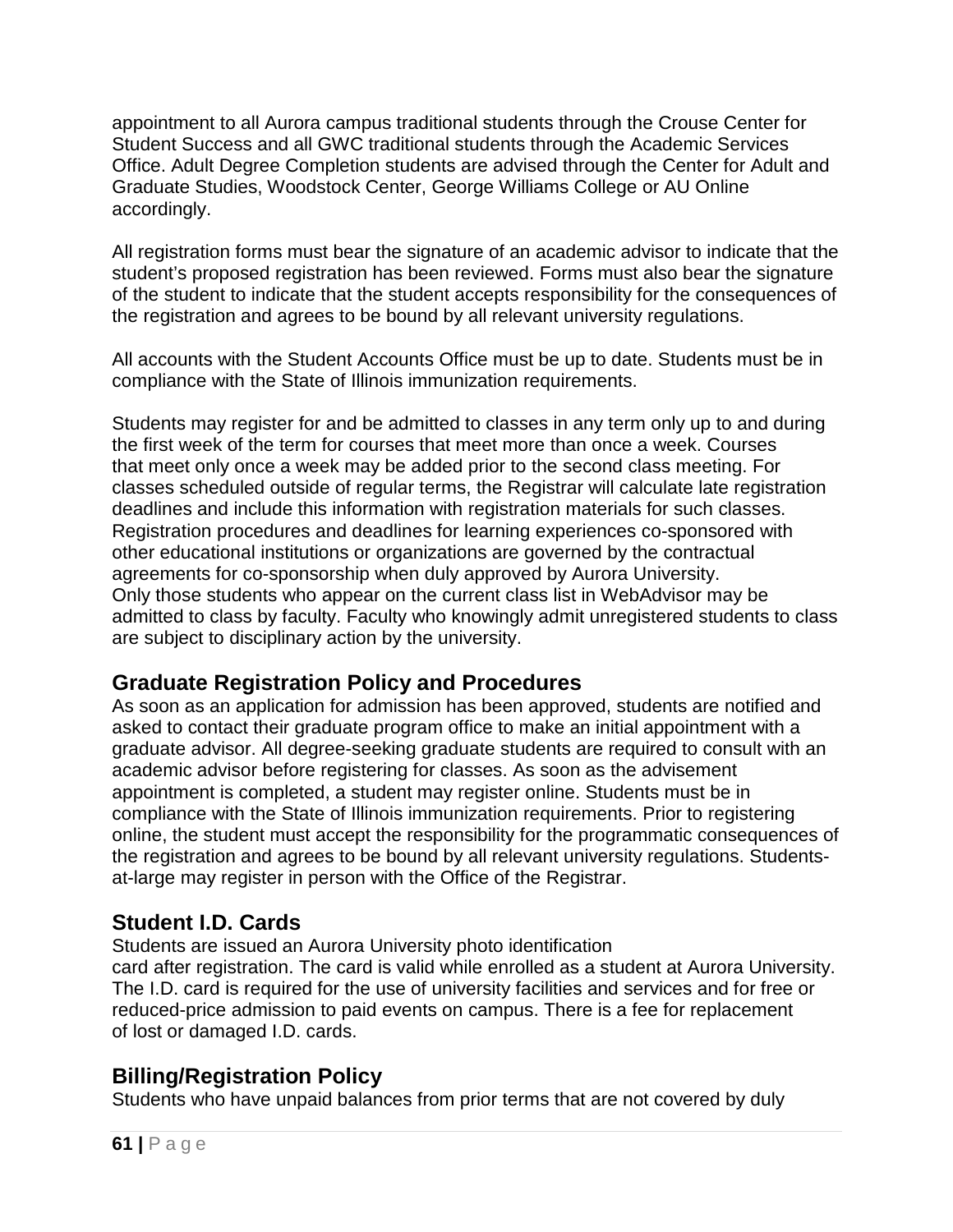approved and current installment payment plans with the university, by duly approved and current deferred payment plans, or by duly approved corporate billing agreements, or who have failed to meet any other statutory or university requirement for registration will be designated as being on hold status.

No student on hold status will be registered for any class until the hold status is removed by the appropriate university authority. Students who have resolved their hold status will be registered and admitted to classes only during the time period permitted under the university regulations concerning late registration. No grades will be recorded for students who are not duly registered. In the event that a student duly registered for a class is subsequently placed on hold status, no grade (s) will be recorded and no credit for the class(es) will be transcripted until the student's hold status is removed by the appropriate university authority.

# **Payment of Tuition and Fees**

Tuition and fees are assessed in accordance with approved policies. Please refer to the Payment Agreement Form signed at the time of registration for specific payment information. Students who have been approved to participate in a university-approved installment or deferred payment plan must adhere to the terms of these plans in order to remain eligible for participation. Details of these plans are available in the Student Accounts Office. Grades and transcripts are issued to students in good financial standing.

# **Refunds**

During the regular semester, a 100% refund of tuition is provided through the first week of the semester, 90% during the second week and 50% during the third week; no refund is issued thereafter. Refunds for Summer Session classes and for classes that do not meet in accordance with the regular semester calendar are provided in accordance with refund schedules provided by the Student Accounts Office. Specific information is provided on the Payment Agreement Form signed at the time of registration. Refunds are, in all cases, governed by the actual date of filing of a written drop notice (signed letter or signed Change of Course Petition) in the Registrar's Office.

# **Undergraduate Late Registration**

The normal registration period ends with the closing of the Registrar's Office on the last university business day preceding the first day of the term or the first day of a class that officially begins at some point other than the beginning of a term. Students may register late for courses that meet more than once a week only during the first week of the semester. Courses that meet only once a week may be added prior to the second class meeting. Specific deadlines may be obtained from the Registrar's Office.

Students are responsible for making up or completing all class work and assignments missed due to late registration for a class and late registering students enter any class with the understanding that missed work may affect their grades in the class. Faculty members are expected to make reasonable accommodation for students entering class after the first session (e.g., making available to the student copies of syllabi or other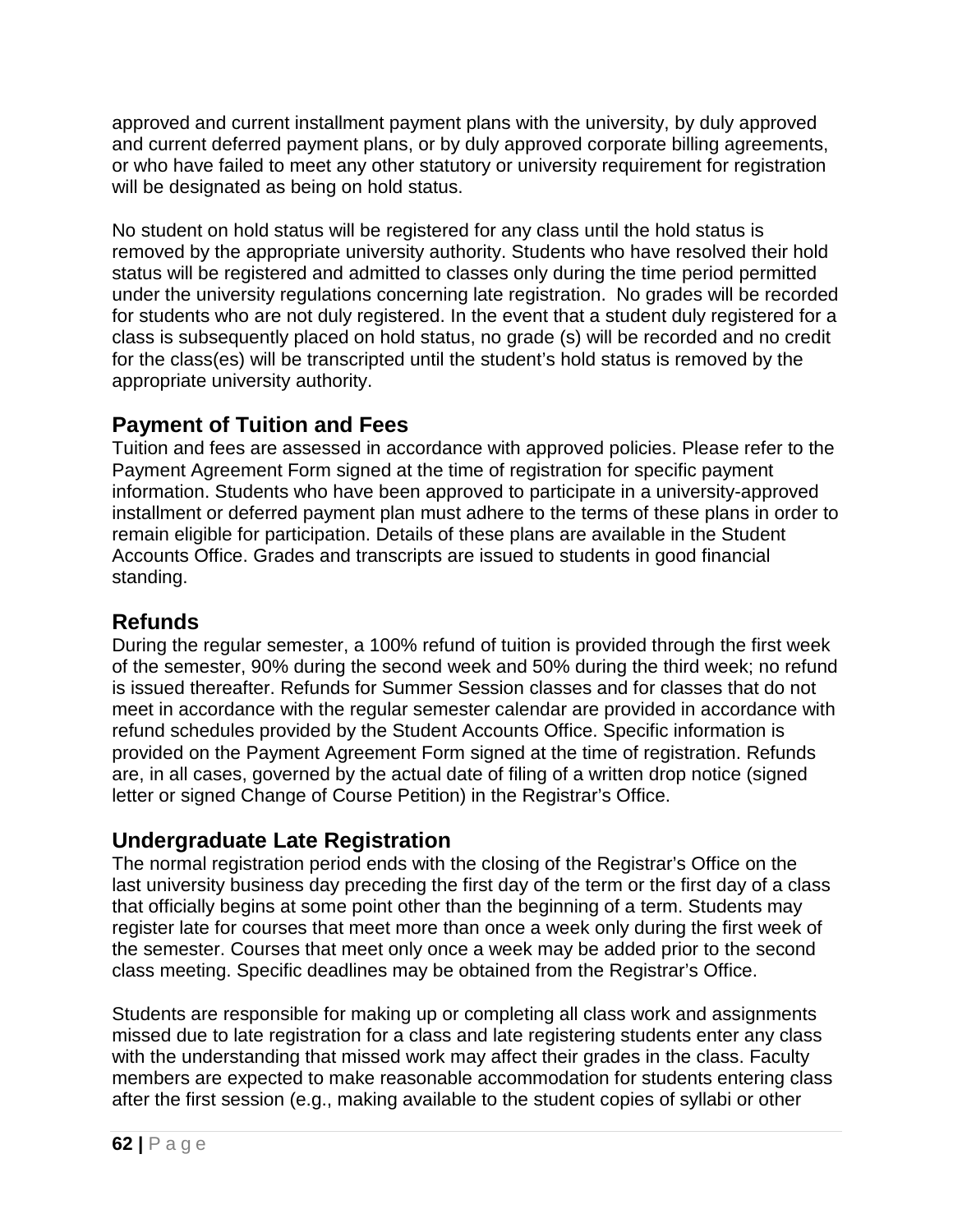written materials previously provided to other students), but are under no obligation to provide late-registering students with access to learning experiences included in the missed classes that cannot reasonably and conveniently be repeated (e.g., group exercises, in-class quizzes or writing exercises).

# **Graduate Late Registration**

The normal registration period ends with the closing of the Registrar's Office on the last university business day preceding the first day of the term or the first day of a class that officially begins at some point other than the beginning of a term. Students may late register only during the first 10% of the term and before the class has met for 10% of the published contact time. Specific deadlines are published in the course bulletin or may be obtained from the Registrar's Office. It is the responsibility of a late-registering student to make up missed class work, and students are permitted to late register only with the understanding that their grades may be affected by work that cannot be made up.

#### **Adding and Dropping Courses - Changing Courses**

Once a student has registered for courses, he/she may make changes to his/her schedule up through the add/drop period, online via WebAdvisor. If the student is unable to make the changes in WebAdvisor, the student should complete a Registration Form with the appropriate changes and, after signing the form, turn it in to their academic advisor or the Registrar's Office. The Registration Forms are available from any advisor, in the Registrar's Office, and online. Registration Forms for changes requested by the student must be initiated by the student.

Courses may be added only before and during the official late registration period. No course may be dropped after the end of the 10th week of classes in a 16-week semester or the sixth week in an eight-week term or module. For courses scheduled outside of the regular semesters, see the Academic Calendar for Add/Drop/Withdrawal deadlines. Once a student has registered for courses, he/she can change the grading system from letter grade to Credit/No Credit or vice-versa in writing with the Registrar's Office prior to the second week of the term.

It is the responsibility of the student to make certain that any schedule changes are completed by the specific deadlines for late registration, change of grading system, or withdrawal from courses. Aurora University reserves the right to administratively drop/withdraw those students who are not actively attending or pursuing course objectives as established by their instructors, who are enrolled in courses not consistent with placement testing and/or course prerequisities, who fail to pay their tuition and fees, or who receive sanctions resulting in dismissal from course(s) or the university. Changes initiated by the university are handled administratively by academic advisors, the Dean of Academic Administration, or the Registrar as appropriate.

# **Grades for Dropped Courses**

Courses dropped with 100% refund do not appear on the student's permanent academic record. A grade of "W' (withdrawal) will be recorded on the student's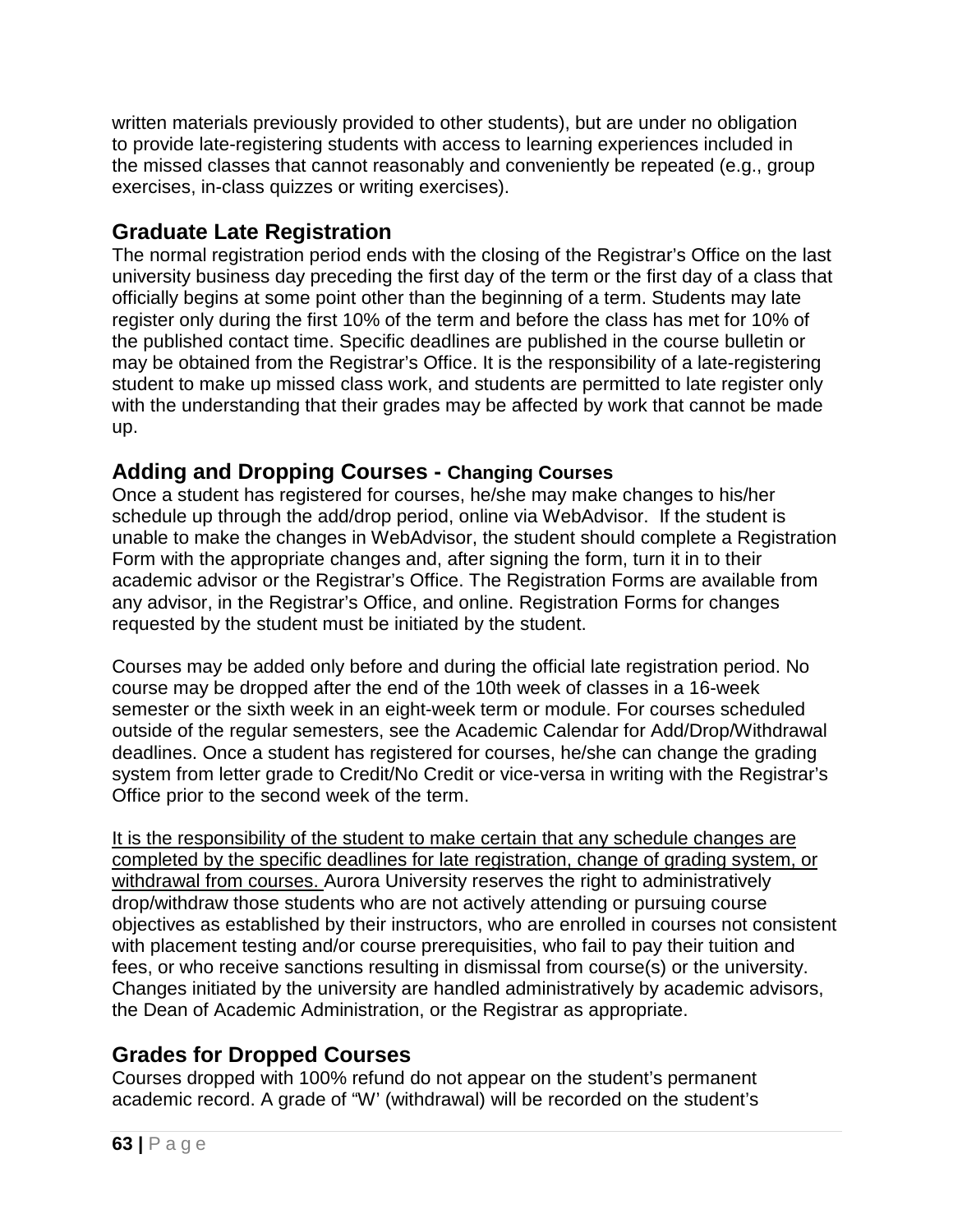permanent academic record for courses dropped during the remainder of the available partial refund period noted on the academic and/or registrar calendar. Consult the Academic and/or Registrar Calendar for specifics.

For courses scheduled outside of the regular semesters (i.e. Summer), the Registrar will calculate late registration and withdrawal deadlines and provide this information on the website.

# **Undergraduate Accelerated Load (Overload)**

Students desiring to register for an accelerated load of more than 17 semester hours in any term must have the approval of an academic advisor or Registrar. General criteria to be applied are a cumulative GPA of 3.0 for returning and transfer students, and an SAT composite of 1100 or ACT composite of 26 for entering freshmen. Advisors may approve an accelerated load of more than 17 semester hours in any term if the student has a cumulative GPA at Aurora University of at least 3.40. Each case will be considered individually against the general guidelines, taking into account other factors such as recent performance patterns. Students may not exceed 21 semester hours in a semester.

# **Graduate Credit Load**

Full-time status for graduate study is 6 to 17 semester hours in any term. Graduate students may not take more than 17 semester hours per term.

# **Waiting List**

Once a course has been closed, a student is encouraged to select and register for an alternative course. If a student wishes to be placed on the waiting list for the original course, the student can choose to waitlist the course in WebAdvisor or with the assistance of an Academic Advisor. Students are admitted from the waiting list on the basis of need as determined by the Dean of Academic Administration in consultation with program chairs/directors and other academic officials when appropriate. The waiting list does not operate on a first-come, first-served basis, nor do instructors have influence on the decision. The Dean of Academic Administration makes determinations prior to the start of the term. Students authorized to add the class are contacted by email when they have permission to register for the course. It is the responsibility of the student to register for the course during the 24 hour window of authorization. Failure to register within the allotted timeframe results in forfeiture of the seat in the course. Aurora University reserves the right to register students actively on a waitlist into the corresponding course. It is the responsibility of the student to remove himself/herself via WebAdvisor or with the assistance of an Academic Advisor, from any waiting list for which he/she no longer wishes to be considered.

# **Auditor Status**

Aurora University has an auditor (AU) status for those individuals who do not wish to earn college credit for either an undergraduate or graduate course. Auditing privileges may include full participation in class sessions, with the exception that instructors are not required to evaluate and grade an auditor's performance in a course. Instructors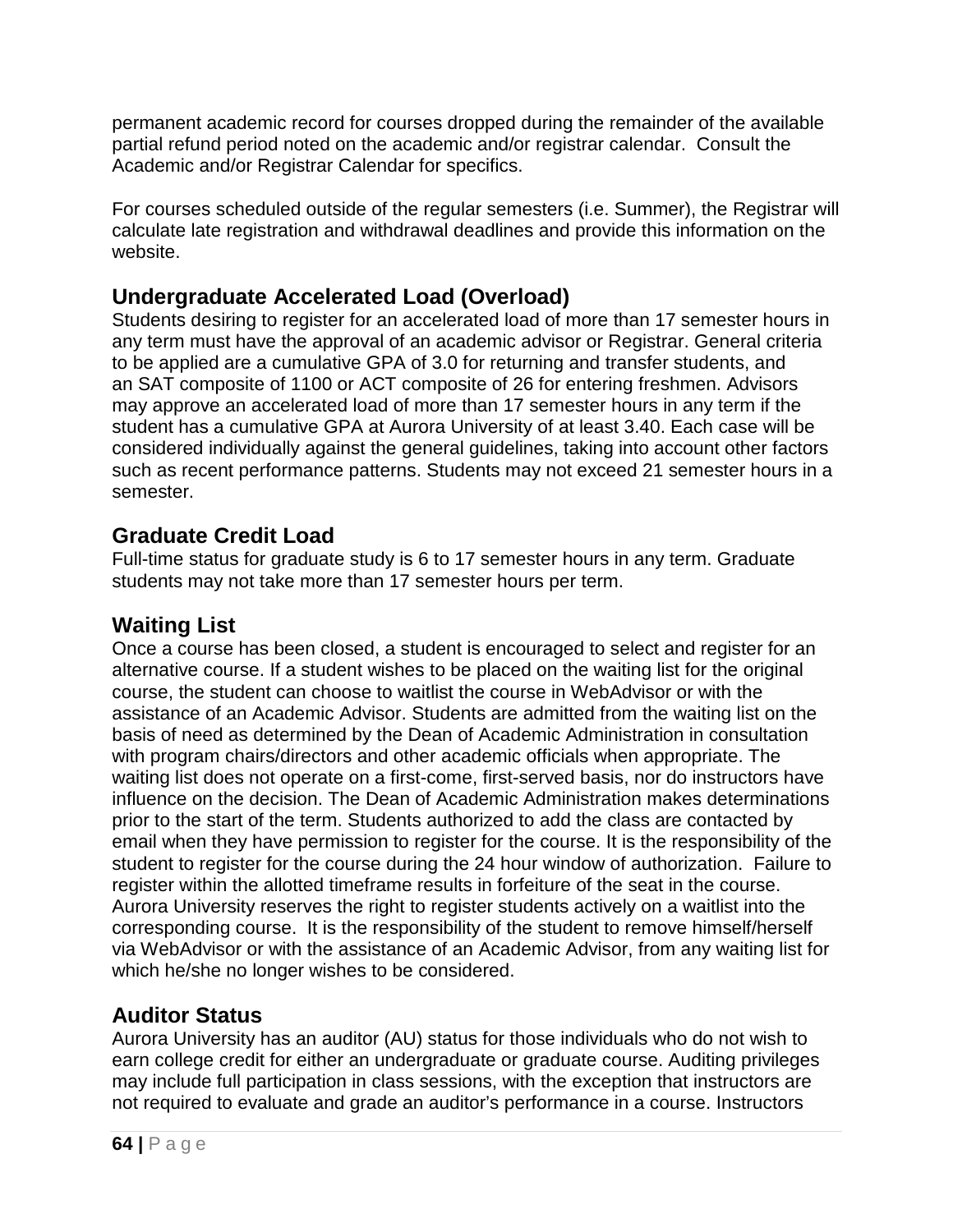may determine the character of participation and requirements of auditors. The tuition fee for auditing has been established at 50% of the regular tuition rate. Any additional class fees will be at the expense of the auditor.

Auditors must register for classes on a standby basis, with the understanding that students registering for credit have priority in the class. A decision as to whether auditors may enter classes will be made prior to the beginning of the first class session. Audited courses will be posted on a student's permanent academic record as an audit (AU). No academic credit will be granted for audited classes at any time. Auditors may not participate in clinical experiences, field placements and practica courses.

# **Full-Time and Part-Time Enrollment**

Students may enroll either full- or part-time at Aurora University; in some graduate programs, a student must declare his/her intention in order to be placed in the correct sequence of courses to complete the program on a full- or part-time basis. Full-time undergraduate enrollment is defined as a minimum of 12 credit hours per semester (24 credit hours per academic year). Full-time graduate enrollment is defined as a minimum of six credit hours per semester (12 credit hours per academic year).

# **Visitors**

An individual who wishes to visit a class session may not do so without the prior approval of the university.

# **Council of West Suburban Colleges Consortium (CWSC) Cross-Registration**

# **Program**

Courses taken at other schools in CWSC (North Central College and Benedictine University) may be applied to Aurora University programs without violating the AU residence requirement. Cross-registration is permitted with permission of the other school and in accordance with terms of an agreement among all member schools. Prior approval of the student's AU advisor and the Registrar is required on the crossregistration form before registering at one of the other institutions. Cross-registration is available during the regular academic year (fall and spring terms). Tuition is paid to the home school and grades are recorded at the home school without the necessity of applying for a transcript. Through this program, degree-seeking students at each of the member schools have access to a broad selection of academic offerings and scheduling options. Contact the Registrar's Office for eligibility information and special registration forms.

#### **Miscellaneous Petitions**

**Prior Approval Petition** — When a student wishes to register for coursework at another institution, or to take a correspondence course or a CLEP examination, he/ she must file a Petition for Prior Approval seeking approval from the Registrar to make sure that the work he/she plans to do will be transferable and applicable toward his/her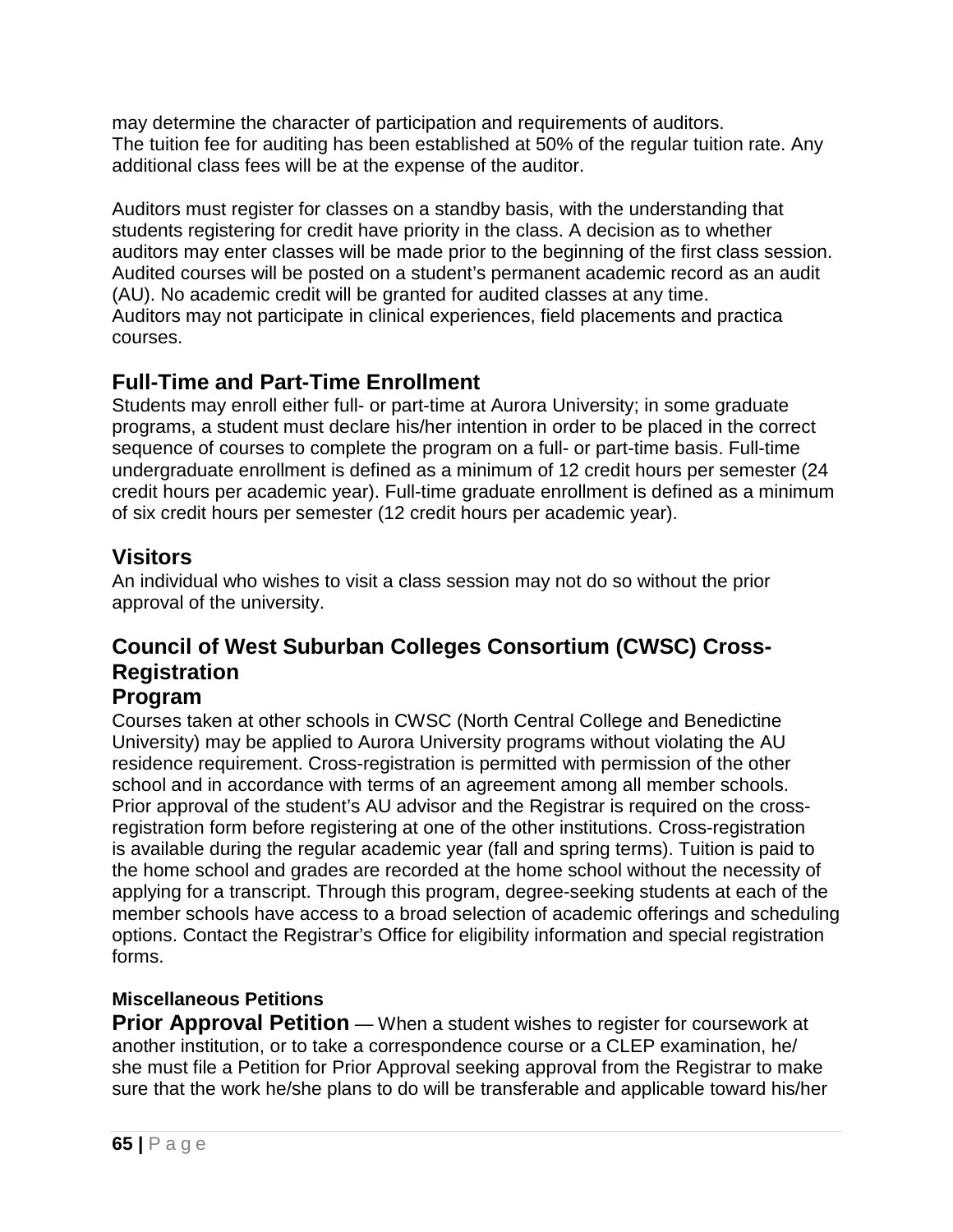degree. This petition must be submitted for review prior to registering for coursework at other institutions.

It is generally expected that, once enrolled at Aurora University, a student will complete all coursework at AU, particularly in the student's major. All Petitions for Prior Approval concerning major courses are reviewed in light of the policies of the department(s) involved.

After completing a previously approved course for transfer, the student must have an official transcript sent to the Registrar of Aurora University. The transcript must arrive within 30 days of the completion of the course.

**General Petition** — When a student wishes to request an exemption from any part of the General Degree requirements, he/she must fill out a General Petition stating his/her request and file it with the Registrar. The student should seek approval from the academic chair and dean/executive director or designate of the program in which the student is declared as a major, and/or of the subject area of the course in question, before submitting the petition to the Registrar. The Registrar approves general petitions in accordance with guidelines issued by the General Education Committee and in consultation with the program chair and academic dean. Contact the Crouse Center for Student Success or the Registrar's Office for additional information.

**Petition for Acceptance of a "D" on a Major** — Students who wish to have a "D" applied to their major must complete a general petition and file it in the Registrar's Office. The student should seek a recommendation and supporting statement from the academic dean or designate of the program in which the student is declared as a major, and supporting information from the unit in which the course was offered (if different from the major program) before submitting the petition to the Registrar. A determination will be made by the Registrar or Dean of Academic Administration as appropriate.

# **Special Educational Experiences and Credit**

**Individual Study Petitions** — Special petitions must be completed for Directed Study, Independent Study and Courses by Special Arrangement. These petitions must be completed with the instructor of record and approved by the program chair and academic dean prior to processing the registration for the individualized study course. Regular tuition applies and in the case of courses by special arrangement, an additional fee may be assessed.

The purpose of an Independent Study is to allow the competent and prepared student to pursue study of a topic of special interest or need in depth and to develop the student's ability to work on his/her own by pursuing a reading/ research project to successful completion. Prior to registration, students must file the Independent Study Petition. This petition requires the signature/approval of the instructor, program chair and academic dean. Regular tuition is charged.

In most cases, Independent Study should be within the field of the student's major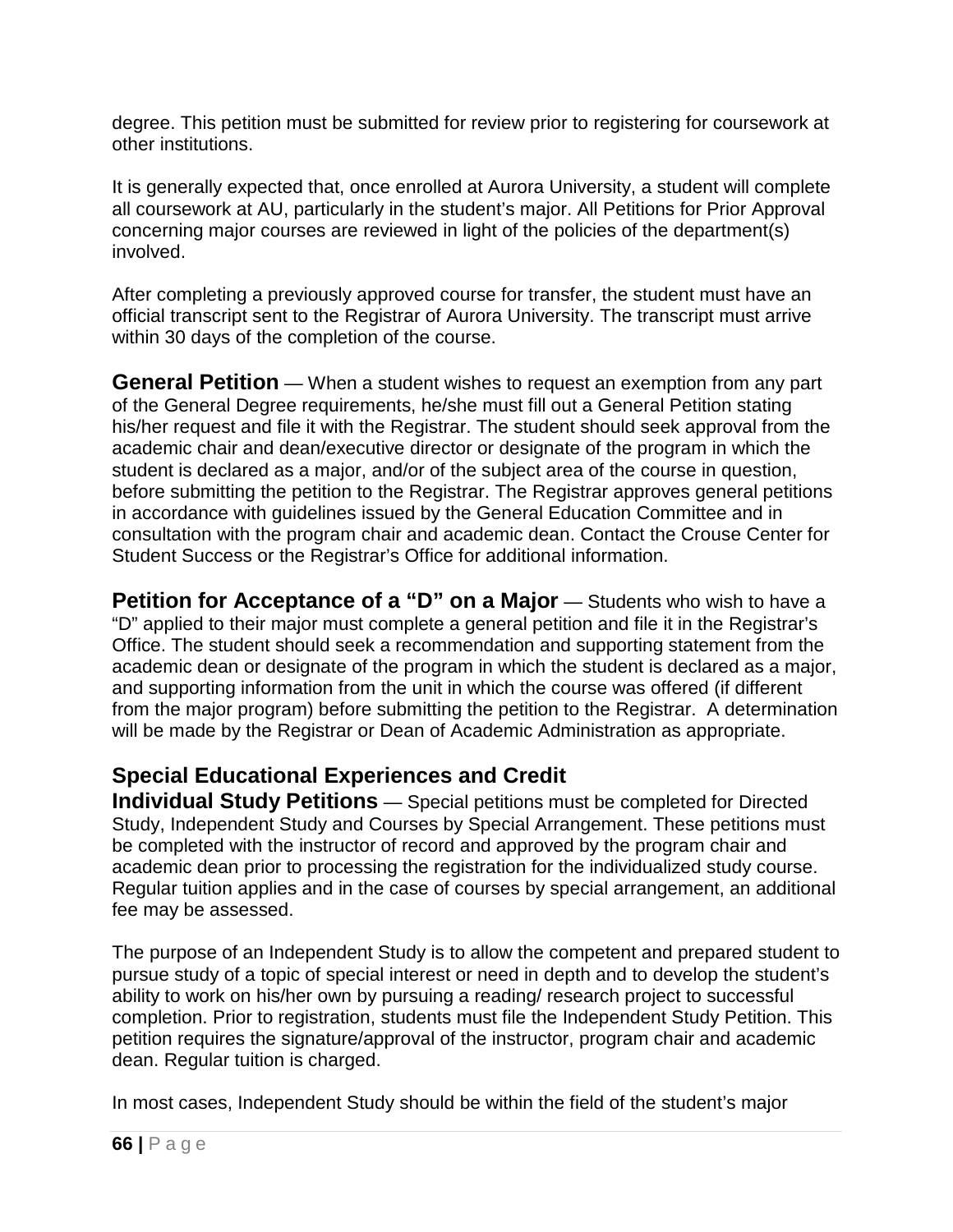and should be something that cannot be pursued through established courses. These are pursued on campus under the direct supervision of an Aurora University faculty member.

While most Independent Studies last one full term, occasionally they will run over several terms or less than one term. Students should register for Independent Studies along with other classes. After the first week of classes, the Registrar must approve registration for Independent Studies on a case-by-case basis in consultation with the instructor and the academic dean. No Independent Studies will be approved after the second week of the term.

**Course by Special Arrangement (CBSA)** — This is a course that is part of the approved curriculum program but is being offered to a student during a term when it is not scheduled. It should be employed only in cases of extreme scheduling conflict when no substitution is appropriate. Prior to registration, students must file the Course By Special Arrangement Petition. This petition requires the signature/approval of the instructor, program chair and academic dean. An additional \$130 per semester hour fee is assessed in addition to regular tuition.

**Directed Study** — This is a course in which a student or students study on campus under the close supervision of an Aurora University faculty member. This is not "field experience," does not cover material in the regular curriculum, and is not as research and/ or independently oriented in its instructional methodology as an independent study. Students should file the Directed Study Petition prior to registration. This petition must be signed/approved by the instructor, program chair and academic dean. Regular tuition is charged.

**Internships and Practica** — All students are encouraged to explore and participate in an internship experience. Aurora University recognizes the validity of field experiences and experiential learning conducted under the direction of the faculty and encourages the integration of such learning into the university's academic programs where appropriate. Students pay normal tuition for internship and practica credit. Students are also responsible for other expenses associated with placements (e.g., travel, texts or reference materials, special clothing, insurance required by the site, etc.).

In order for the student to receive credit for an academic internship/practica experience, the student must complete the minimum required number of clock hours per semester hours.

Credit Hours attempted = Minimum required clock hours

- 1 semester hours = 49 hours
- 2 semester hours = 97 hours
- 3 semester hours = 145 hours
- 4 semester hours = 193 hours
- 5 semester hours = 242 hours
- 6 semester hours = 290 hours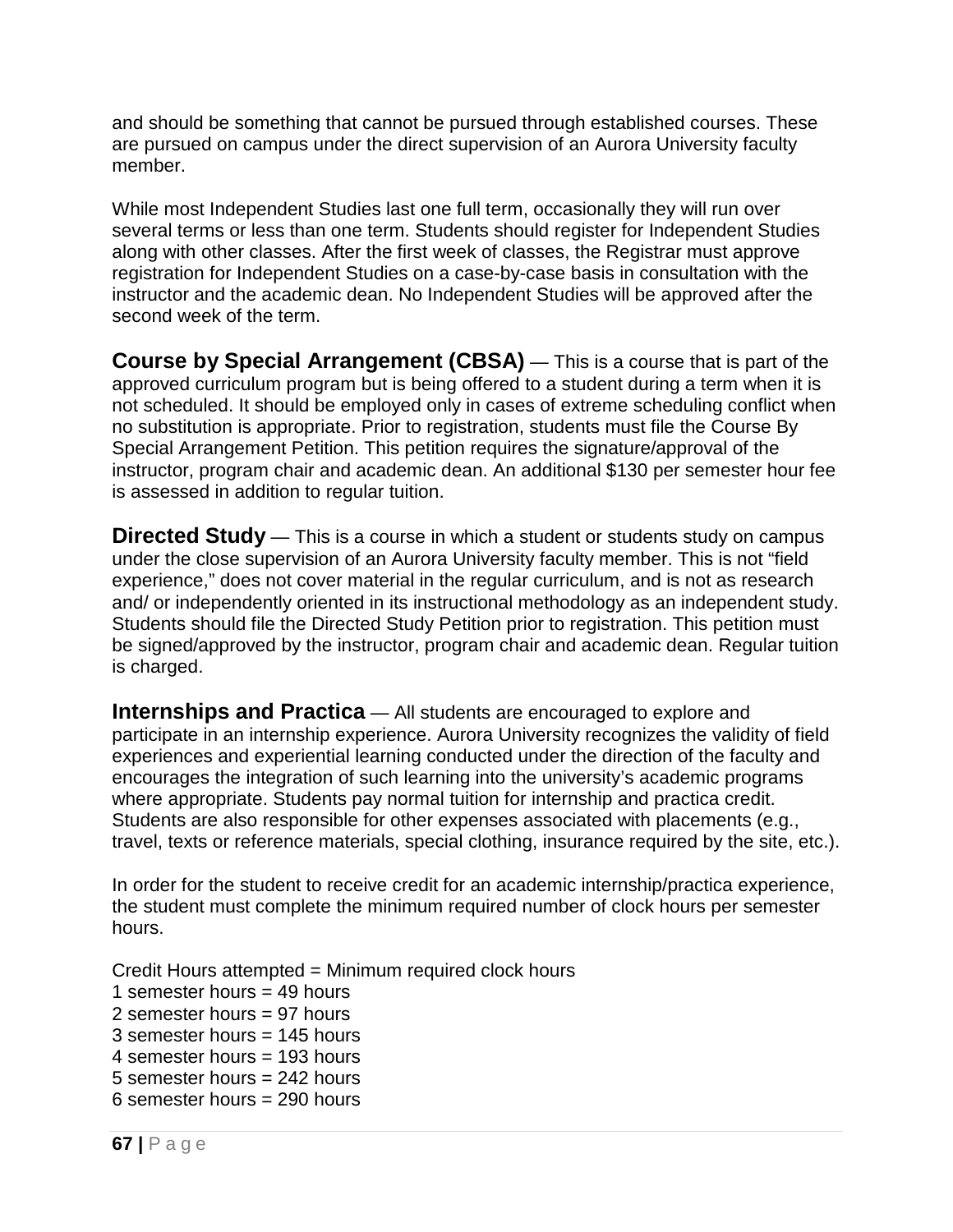- 7 semester hours = 338 hours
- 8 semester hours  $=$  387 hours
- 9 semester hours = 435 hours
- 10 semester hours = 483 hours
- 11 semester hours  $=$  531 hours
- 12 semester hours = 579 hours
- 13 semester hours  $= 627$  hours
- 14 semester hours = 676 hours

#### **Internship Policies:**

- The Internship Information Packet is located online. Additional guidance can be sought at the Career Services Office. GWC students can find this information in the Academic Services Office. Students must meet with their faculty sponsor and/or the internship advisor prior to starting an internship experience. Students can choose to participate in either an academic internship experience for credit or a non-credit volunteer internship experience. All internship experiences are beneficial.
- Students participating in an academic internship experience for credit may arrange the internship experience in conjunction with any credit-bearing program of the university with the consent and sponsorship of the program faculty. Internships carry common course numbers throughout the university, together with the departmental prefix of the sponsoring program. Internship experiences may carry a departmental prefix reflecting the discipline of the faculty sponsor and the contact of the learning experience, even though the credit may not be applicable to a specific major.
- Aurora University offers two forms of internship experiences:
	- o An academic internship experience for credit requires the student to be at least a sophomore in standing. The academic internship experience requires a faculty sponsor, educational criteria, and a current executed affiliation agreement and Schedule A on file. Internships can be designated as either credit/no credit or letter grade depending on the school or program. An academic internship experience will have the appropriate departmental prefix (i.e., CRJ, BUS, BIO, etc.) and 2940/3940/4940.
	- o A non-credit volunteer internship experience enables a student to either explore a professional area of interest or perform a documented community service. The non-credit internship experience does not require a faculty sponsor and the student will not receive credit or a letter grade for the experience. Non-credit internships may never be converted for retroactive credit or recorded on the academic transcript.
- All students participating in an internship experience must have a cumulative GPA of at least 2.0. This policy does not apply to students who are majoring in social work, education, physical education, athletic training and nursing. Schools and programs have the right to apply a higher GPA standard that may supersede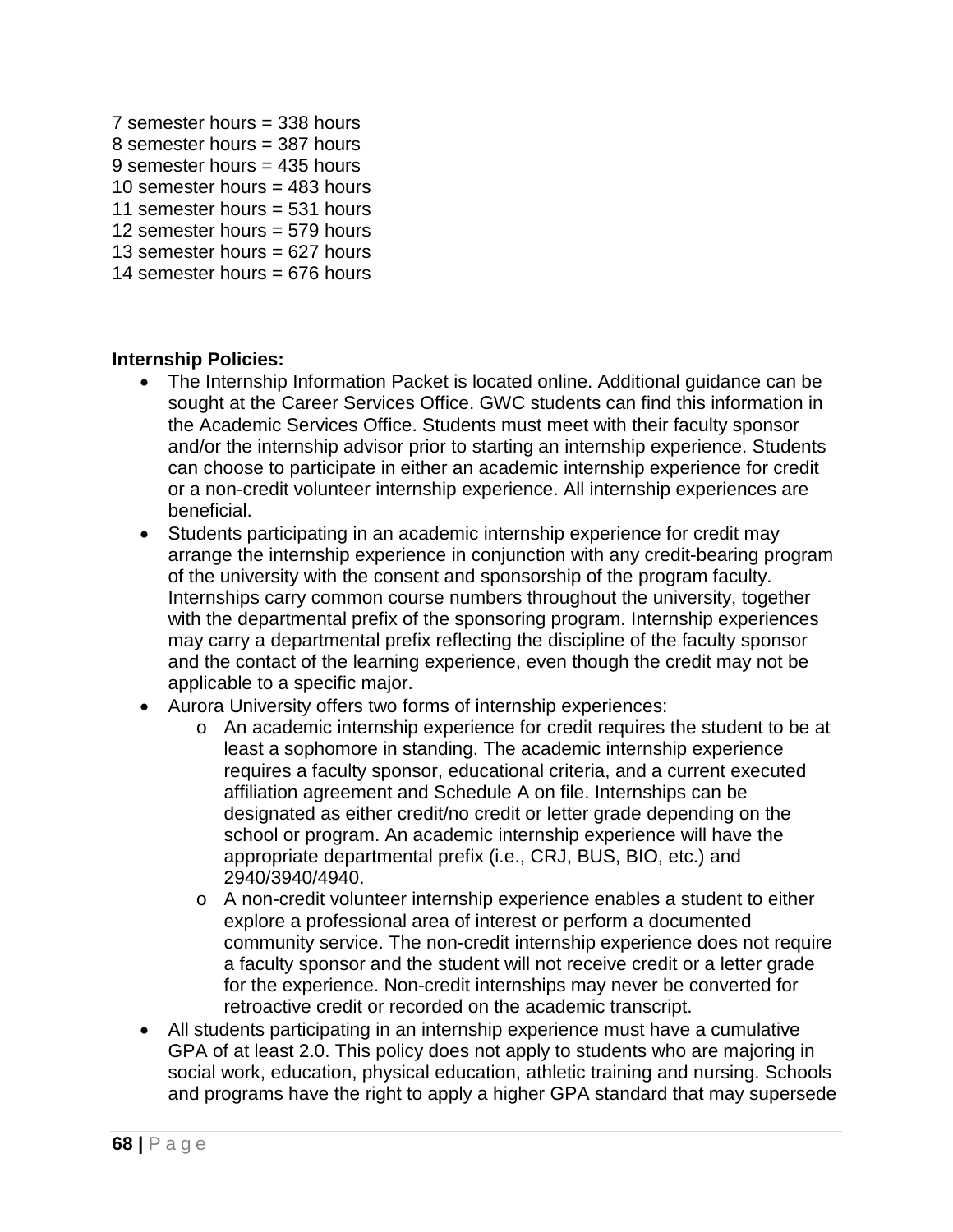this policy. Students must not have been on academic warning at the end of the preceding term when the internship experience is to begin. Students must also have completed at least 12 semester hours at AU by the time the internship experience begins. The program faculty of the approving/sponsoring unit may impose additional or more stringent requirements for eligibility.

- Students must meet all eligibility requirements imposed by the internship site, including but not limited to, GPA requirements, or prior completion of specific coursework, background/security checks, citizenship/residency requirements, health and fitness, insurance coverage, prior work experience and demonstrated competence in specific skills.
- Other completion requirements (including, but not limited to, outside reading, journals and logs, written assignments, progress and exit interviews) may be imposed at the discretion of the faculty sponsor or the program faculty. In all cases, the completion requirements of the learning experience shall include documentation, readings or other assignments adequate to support evaluation or credit by the faculty.
- A maximum of 14 semester hours of academic internship experience credit may be presented for graduation as part of general degree requirements.
- Contracts for an academic internship experience for inclusion in a major must bear the signatures of the student, the site supervisor, the faculty sponsor, dean or designate and the internship advisor. The deadline for submitting completed contracts for an internship experience are:
	- o Fall semester August 1
	- o Spring semester December 15
	- o Summer semester May 1
- No approvals required in this section may be granted retroactively. Students may not begin their internship experience prior to official registration for the course.
- Faculty sponsors must secure the prior approval of the academic dean/executive director unless sponsorship duties have been arranged in the faculty member's contractual load or otherwise delegated by the dean/executive director. The internship advisor or faculty sponsor will determine the appropriateness of a particular site or placement and then either arrange the initial contact between the student and the site or provide contact information for the student to arrange an interview. Students who have learned of potential sites through other channels must review the site with the internship coordinator or program chair before initiating contact with the site.
- All internship sites must have a current executed affiliation agreement and Schedule A on file before a student can start their internship at the site.
- An approved internship application must be completed online as an authorization to register for an internship experience.
- Students should consult and secure a faculty sponsor during the first five weeks of the term preceding the term in which an internship experience is to begin.
- Final evaluation for the issuance of credit/no-credit or letter grade is the sole responsibility of the faculty sponsor as the faculty member of record for the learning experience, who will consult with and consider the evaluations of the student and the site supervisor.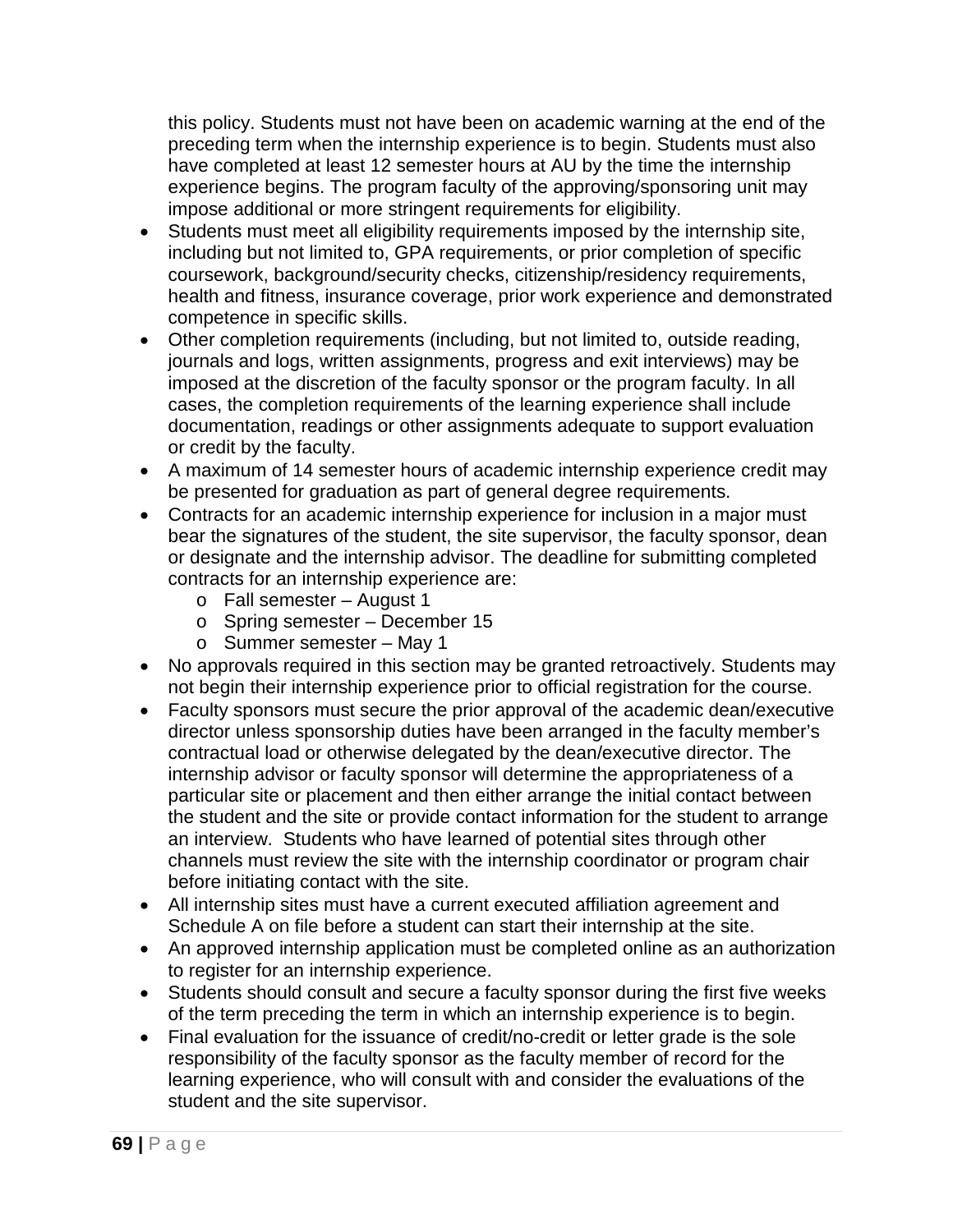#### **Practica Policies:**

- Practica courses may be developed and offered by any credit-bearing program of the university as a required or selected course offering included in a major, certificate, or credential program.
- Practica bear the departmental prefix of the program and are assigned course numbers in accordance with the numbering scheme employed by the program. Titles and catalog descriptions of these courses shall include terms such as "practicum," or "field" to indicate clearly that the course is conducted through this type of experiential instructional model.
- Practicum credit is included in maximums established under the general academic regulations for total credit from given departments or divisions that may be presented for graduation. Within such limits, all requirements, minimums and maximums for practicum credit within a program are established by the program faculty.
- Prerequisites for enrollment in practica including but not limited to GPA, prior coursework, declaration of major, and special skills or fitness are determined by the controlling program and summarized in the catalog description, which shall also reference the source of the full program regulations pertaining to the practicum offering.
- All practica are under the academic supervision of program faculty assigned by the program chair and approved through the normal mechanism for approval of faculty teaching assignments in the academic unit. The supervising faculty determines completion requirements and instructional design, monitor student progress, serve as the liaison between the university and the site, and are responsible for summary evaluation and grading of students enrolled in practica.
- Contact hours and duration shall be determined by the program faculty but shall adhere to the minimum clock hour conversions above.
- Grading systems for practica are determined by the program faculty. Completion requirements and evaluation methods must support the grading system chosen for a practicum.
- Students register for practica as part of the normal registration process for other coursework. Controlling programs are responsible for handling pre-practicum application procedures, if any. The signature of a program advisor or designee on the student's registration form or change of course petition is required for registration. Programs incorporating practica in their offerings are responsible for establishing faculty committees or other mechanisms that may be required to meet internal or external monitoring, screening, certification, or reporting requirements.

#### **Course Descriptions**

Catalog course descriptions are included in published catalogs. Descriptions of independent studies, directed studies and internships are contained in the petition by which the learning experience was approved. Course descriptions and outlines of selected topics courses are provided by the sponsoring department at the time the course is submitted for the course schedule and are permanently available in the SIS.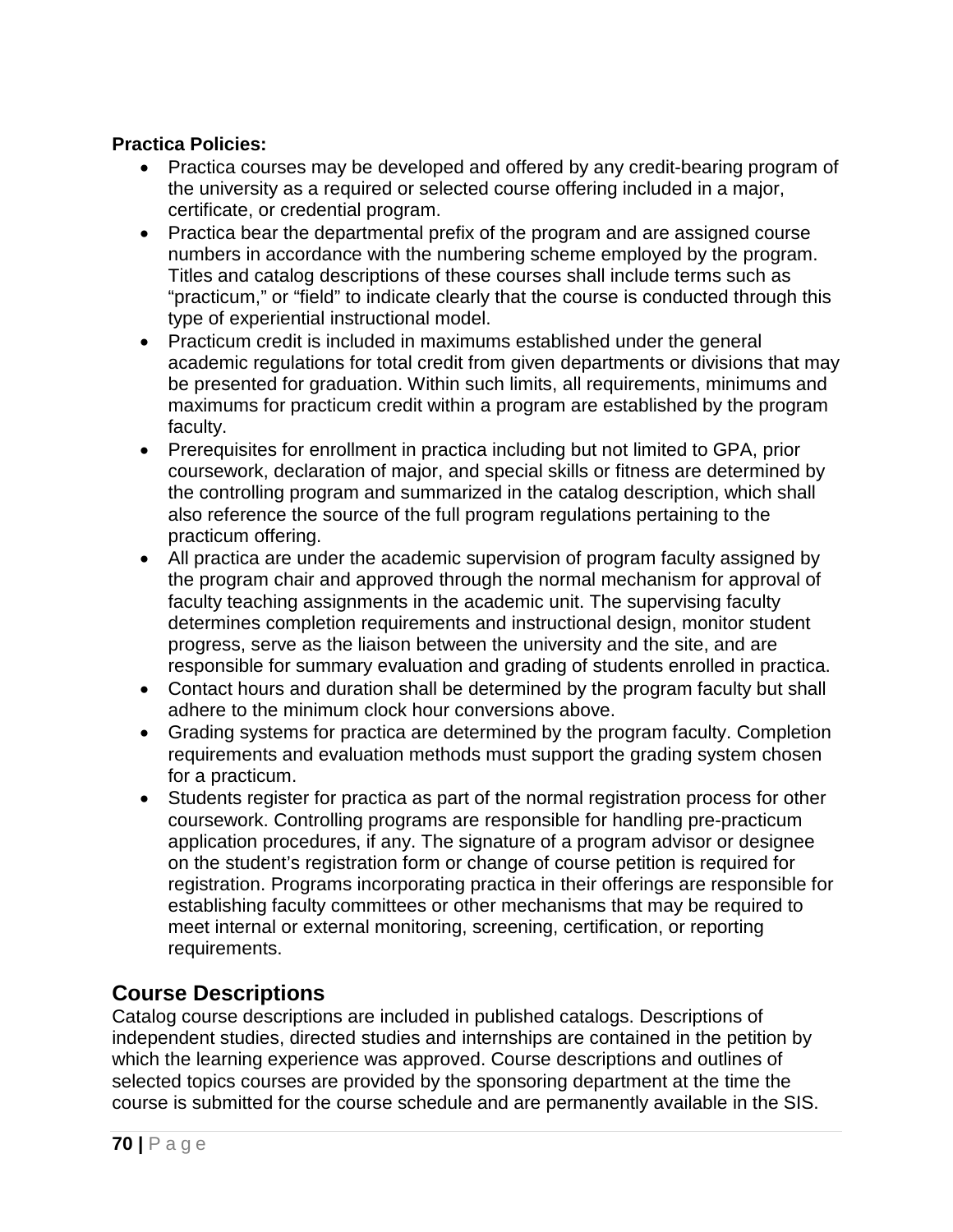Descriptions of courses by special arrangement do not differ from published catalog descriptions.

#### **Attendance Attendance Policy**

Regular class attendance is expected of all students. Aurora University has no permissible cut policy. Because of the wide diversity that exists among the various courses within the university and the manner in which they are conducted, it is the responsibility of each instructor to establish and maintain his/her own policy in each of his/her classes. Each instructor is required to maintain attendance records. Students must comply with attendance requirements established by financial aid sources such as the VA, regardless of the attendance policy established by the instructor.

# **Authorized Absences from Class Policy**

A student representing the university at university-sponsored events may be granted authorized absences from class provided that the student has complied with approved procedures. Note that it is the responsibility of the student to attempt to schedule courses so as to minimize potential class absences. It is generally unacceptable for authorized absences to exceed 20% of the class meetings. In such cases, alternative arrangements, such as a Course by Special Arrangement, may be considered at the discretion of the instructor.

#### **Definitions and Academic and Procedural Considerations Regarding Attendance**

- 1. "A student representing the university": The student must be duly recognized by the manager or advisor of the event. A list of student participants should be forwarded to the Office of Academic Affairs.
- 2. "University-sponsored events": The manager or advisor of the event or activity shall submit to the CAO a list of events and have them approved as eligible for inclusion under this policy. This definition normally includes intercollegiateathletic, student government, student development and fine arts events, as well as events required for the completion of another academic course.
- 3. "Event" means the actual event at which the student represents the university together with necessary travel time to and from the event site, where applicable. It does not apply to rehearsals, practices or meetings preparatory to the event.
- 4. Students are required to make up all work missed due to an authorized absence and, except when conditions are prohibitive, are responsible for making arrangements with faculty at least 48 hours in advance of the anticipated absence.
- 5. Faculty will make reasonable accommodations for completion of work by students who are granted authorized absences through established university procedures. It is expected that students would be able to complete makeup exams and assignments within 72 hours of the return to campus.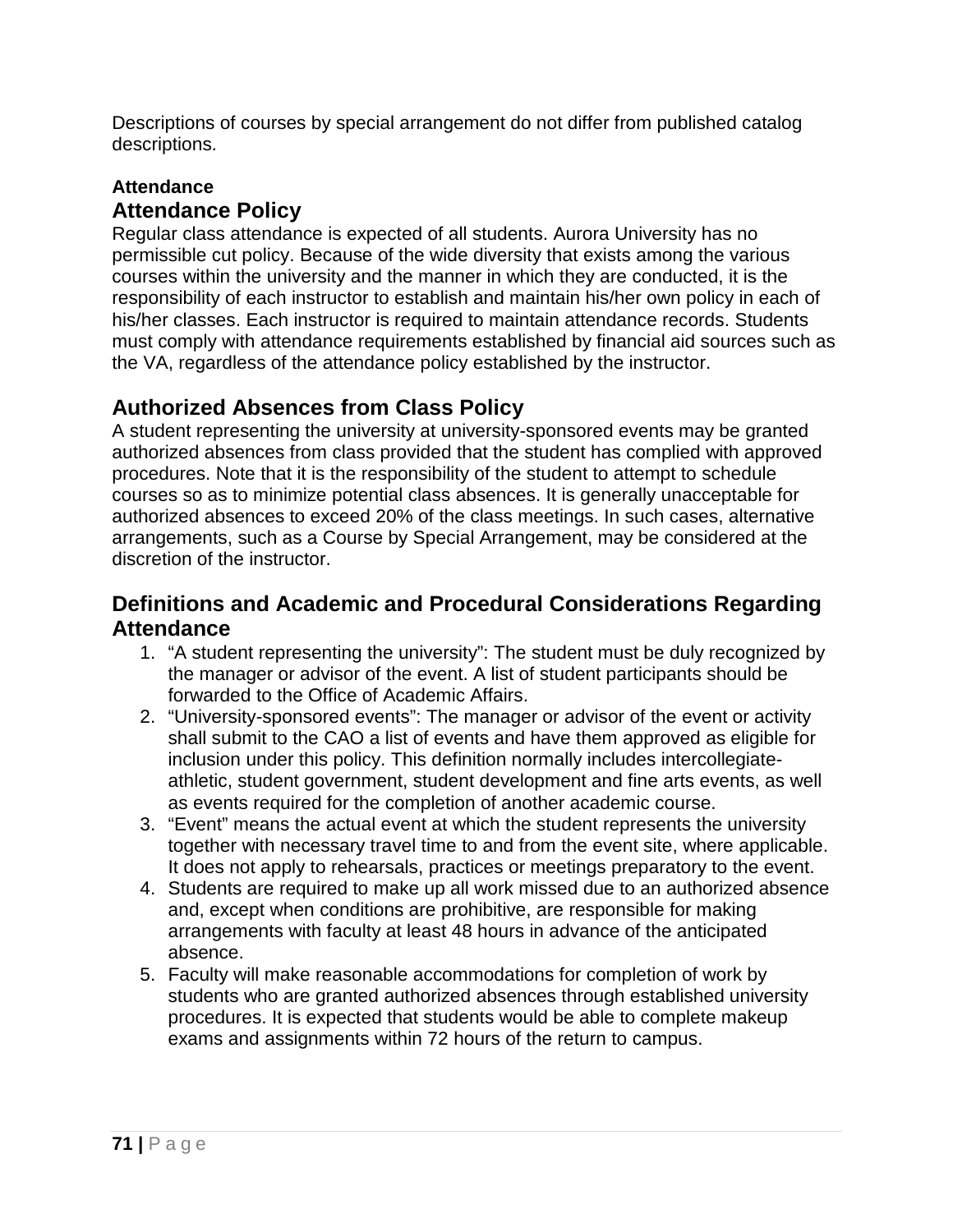#### **Procedures: Requesting and Granting Authorized Absences from Class**

- 1. Registering University-Sponsored Events and Participants: At least one week prior to the start of each academic term, the managers or advisors of all university-sponsored events provide to the Office of Academic Affairs a schedule of those events during that term for which a student may be granted an authorized absence. Rosters of those students duly registered to participate in each event should be forwarded to the Office of Academic Affairs 48 hours before the scheduled event. The Office of Academic Affairs will maintain a record of all approved events and registered participants. The manager or advisor will provide all participating students with a schedule of the days and times of all events during that term for which the student may need to request an authorized absence.
- 2. Student Requests for Authorized Absence: At least 48 hours before the class from which an authorized absence is requested, the student must contact the faculty member privately, provide the schedule of approved events, and obtain from the faculty member a written confirmation of the request, together with a statement of the work to be made up by the student. At the discretion of the faculty member, the confirmation and statement of work may be in written format. In the case of events occurring in the first two days of the term, students will need to contact instructors in advance of the term to make arrangements for an authorized absence.
- 3. Procedure for Faculty: When a student requests an authorized absence, the faculty member provides the student with any necessary information concerning assignments to be completed. If the authorized absence will cause the student to miss in-class assignments or learning experiences that are part of the grading of the course, the faculty member may require alternative assignments of the student, as required by the outcomes of the course. Faculty members may establish in the class syllabus reasonable rules and procedures for the manner in which they wish to have students make requests for authorized absences (e.g., during office hours, by phone, by written request, before or after class, etc.).
- 4. Advisement Procedures: Whenever possible, managers or advisors of university sponsored events will provide to participating students a tentative schedule of events for the following term prior to the beginning of the advisement period for that term. Participating students will submit, in writing, their planned participation to their academic advisors in order to anticipate, minimize and plan for any potential conflicts with classes.

# **Leave of Absence and Re-admission**

Students who have begun their coursework at Aurora University and must interrupt their course of study for one term (excluding summer) will be able to return the following semester with no additional action needed.

Students who have begun their coursework at Aurora University and must interrupt their course of study for more than one term (excluding summer) must file a Leave of Absence (LOA) form with the registrar in order to be able to resume studies according to the conditions described below.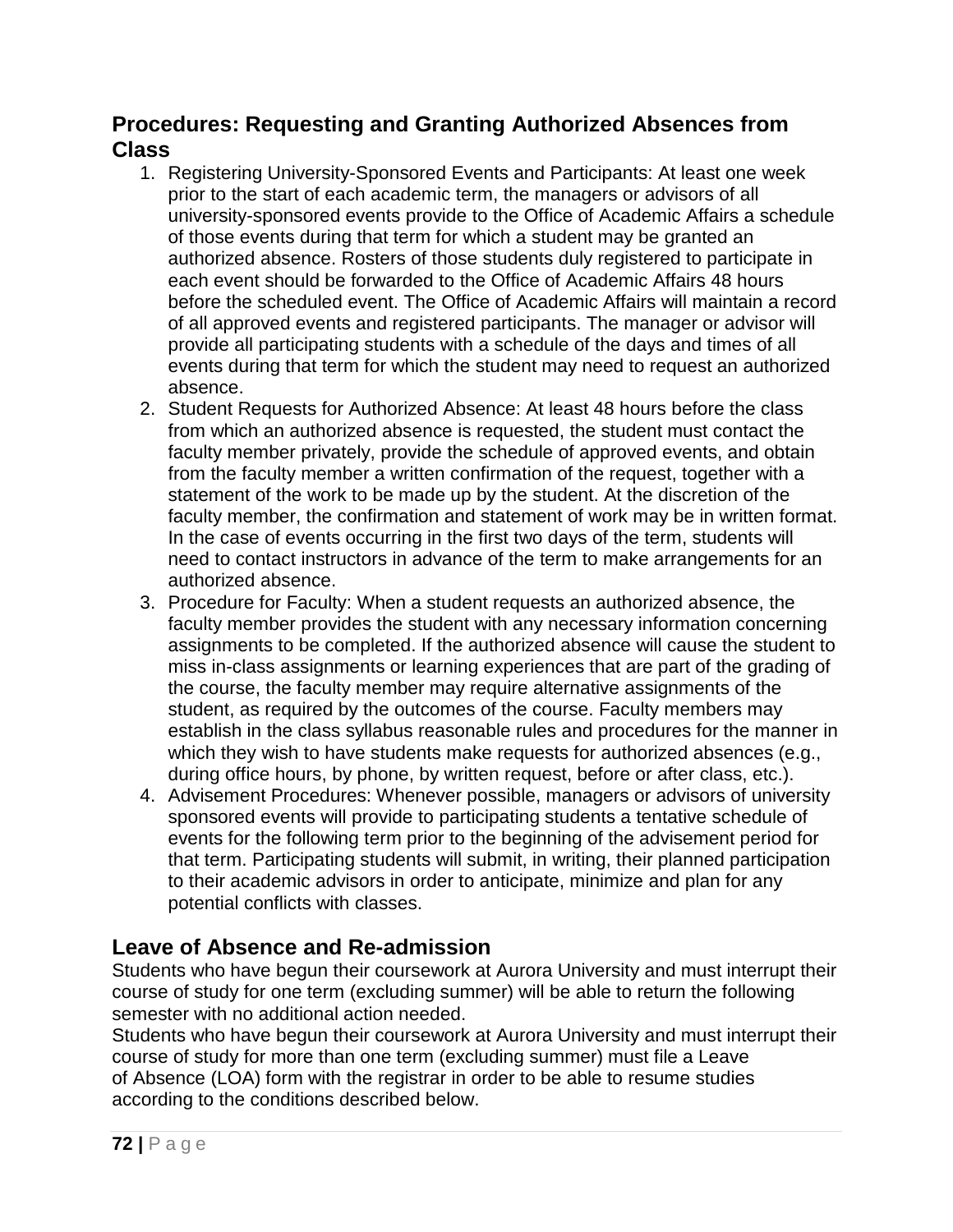- 1. Leaves may be granted for up to two academic years (four terms excluding summer).
	- a. Students on an approved institutional LOA for no more than two consecutive terms (excluding summer) will generally be allowed to return under the catalog that was in effect when they were last enrolled as long as this does not result in an obligation on the part of the University to provide coursework or programs that have been altered or discontinued in the interim.
	- b. Students on an approved institutional LOA for three to four consecutive terms (excluding summer) will be required to return under the catalog in effect at the time of their return.
	- c. Students on an approved institutional Leave of Absence that has expired after four consecutive terms (excluding summer) must apply for readmission through the Office of Admission.
	- d. Students who interrupt their studies for one academic term (excluding summer) without an approved institutional LOA and need to extend their leave for additional terms must submit a LOA prior to the end of the second week of the second term of absence.
	- e. For students who begin an approved institutional LOA before the end of the second week of the term, the counting of consecutive terms will begin with the current semester. For students who begin an approved institutional LOA after the end of the second week of the term, the counting of consecutive terms will begin with the next semester (excluding summer).
- 2. Students who are on an active institutional LOA and are ready to return must contact the Registrar's Office prior to the beginning of the desired term to return. Students whose institutional LOA has expired must contact the Office of Admission.
- 3. Students who plan to attend another institution during a LOA must submit a Petition for Prior Approval. Without the Petition for Prior Approval on file, enrollment at any other institution of post-secondary education during a leave of absence from Aurora University automatically cancels all provisions of the leave of absence.
- 4. Submission of a completed Leave of Absence/Withdrawal form will result in the cancelation of all future course registrations. When applicable, if a student indicates they do not intend to complete the current semester, the student will be withdrawn from all current semester coursework in accordance with University regulations.

## **Student Leaves of Absence Policy Voluntary Medical Leave Of Absence (MLOA)**

The purpose of a voluntary medical leave of absence (MLOA) is to provide a student with time away from Aurora University for treatment of a physical or mental health condition that impairs a student's ability to function successfully or safely as a member of the university community. The authority to grant an MLOA and permission to return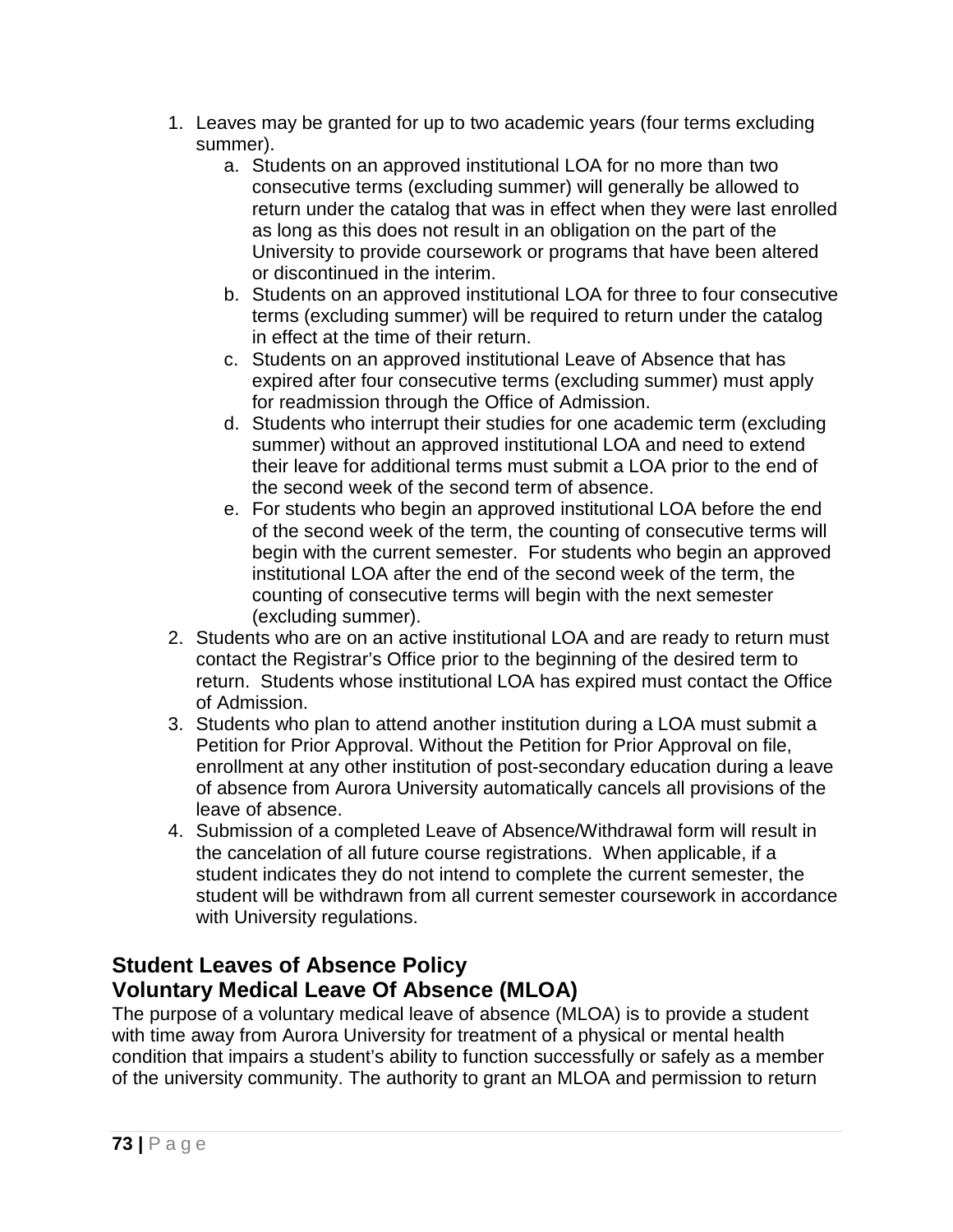from an MLOA resides with the Dean of Student Life. This policy applies to all undergraduate and graduate students.

Aurora University has designed this policy to ensure that students are given the individualized consideration and support necessary to address their particular circumstances. This policy is designed to provide for a flexible and individualized process to facilitate student requests for MLOA, with the goal of having students return to the university and successfully complete their studies.

This policy is intended for the benefit of students who experience unanticipated medical situations during an academic semester. Students who wish to Withdraw or take a nonmedical Leave of Absence can do so by completing a Leave of Absence/Withdrawal Form, available in the Registrar's Office and the Crouse Center for Student Success.

#### **MLOA Approval Process**

A student who is experiencing physical or mental health issues that are interfering with his or her academic course work and/or ability to participate in campus life may request MLOA by following the process outlined below.

- 1. **Initial Discussion of Potential Accommodations or Leave.** A student experiencing physical or mental health issues that are interfering with his or her academic course work and/or ability to participate in campus life should feel free to contact Health Services or Counseling and Psychological Services, if desired, the Disability Support Services Office, or the Dean of Student Life to explore whether an MLOA is available. Depending upon the circumstances, the university and student may discuss whether reasonable accommodations, modifications, or academic adjustments are available that may permit the student to continue his or her studies without the need to take MLOA.
- 2. **Request for Medical Leave of Absence.** If, after completing the preliminary process above, the student is interested in pursuing a Medical Leave of Absence, the student should fill out and submit to the office of the Dean of Student Life a Request for Medical Leave of Absence Form, with appropriate documentation from a licensed physician or mental health professional regarding the student's need to take leave. At the student's request, the University will assist the student in obtaining the necessary MLOA Request form, completing it and contacting different university representatives and offices (such as the Directors of Health Services or Counseling and Psychological Services) who may have useful information or be able to provide documentation that assists in preparation of the Request.
- 3. **Dean of Student Life's Determination.** As soon as possible after receiving the Request and documentation, the Dean of Student Life will notify the student in writing of the Dean of Student Life's determination. Upon approving a request for withdrawal, the Dean of Student Life will also inform the student of the status of the student's current coursework and withdrawal from classes. If the student begins such a leave during a semester, the student will generally be assigned "withdrawal" grades without academic penalty for all pending classes (even if the normal deadline for withdrawal has passed). Where a student has made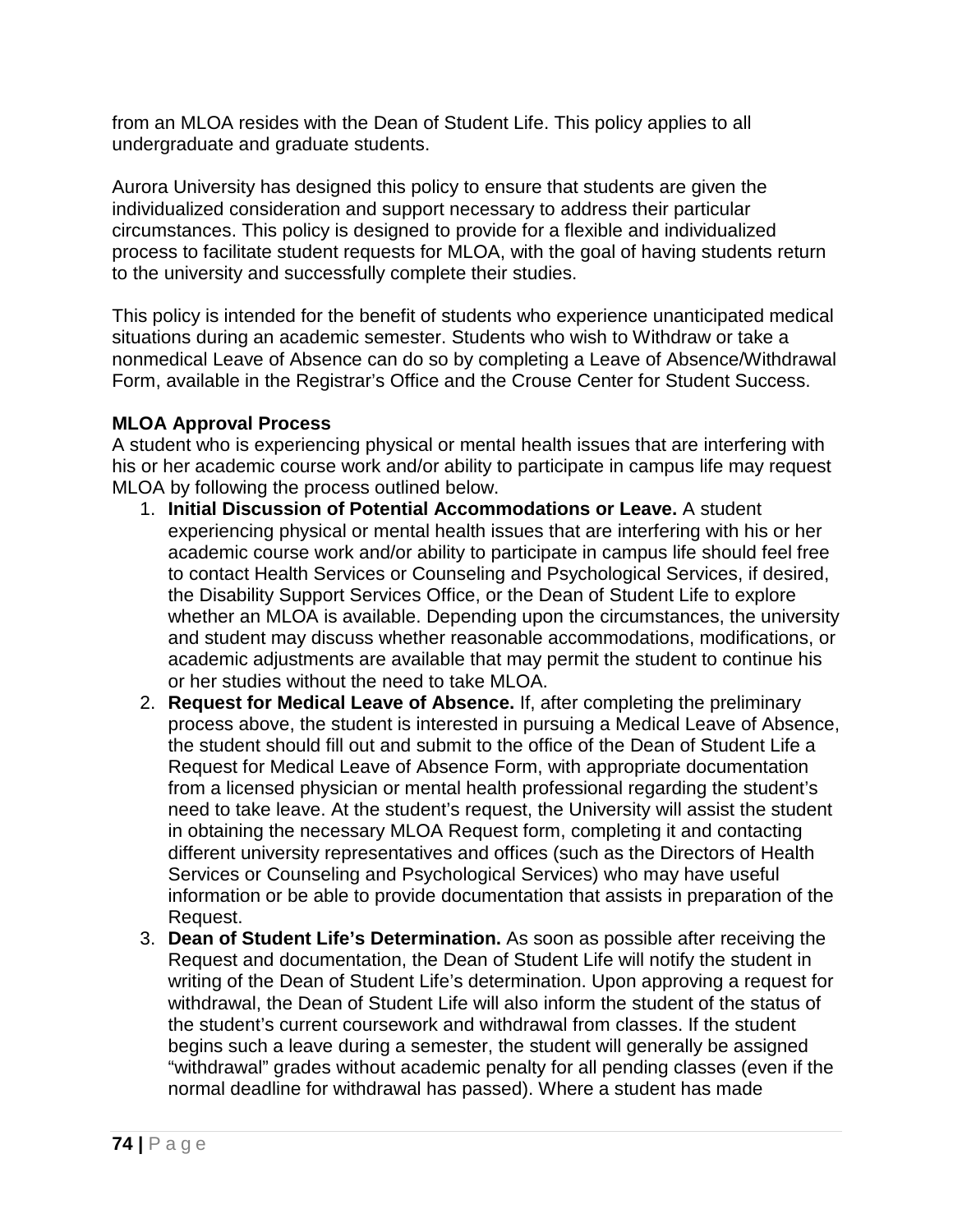significant academic progress in an enrolled course or courses, however, the student may have the option of requesting an "incomplete" in lieu of withdrawal. The determination whether to allow an "incomplete" in these circumstances will be made by the Vice President for Student Life in consultation with the VPAA. On-campus residents beginning MLOAs will normally be expected to vacate the residence hall within 48 hours of the granting of a request for MLOA; the university will assist the student in making such arrangements. Tuition and room charges for a student taking MLOA will be reviewed by the Dean of Student Life and adjustments will be made to the student's account to provide the student with the greatest benefit financially.

- 4. **Timing of Determination.** The Dean of Student Life will act as quickly as possible in deciding whether to grant a Request for MLOA, so that any student experiencing difficulties due to a medical or mental health condition may promptly begin his or her requested leave and obtain the support he or she needs.
- 5. **Timing of Request for MLOA.** To obtain an MLOA for the current semester, students are encouraged to request an MLOA and complete a Request for Medical Leave of Absence Form on or before the final day of classes. However, the university may, in its discretion, grant a retroactive MLOA.

# **Involuntary Student Leaves of Absence**

#### **Purpose and Scope of Policy**

It is the policy of Aurora University to foster a campus environment that is conducive to learning, promotes the university's educational purposes, maintains reasonable order and protects the rights and safety of all members of the university community. In extraordinary circumstances the university may place a student on an involuntary leave of absence or take other appropriate action, including but not limited to disciplinary action, for reasons of personal or community safety, subject to the procedure outlined below.

This policy applies to all students of the university – including both undergraduate and graduate — and to all university locations, programs, and activities. In addition to utilizing this policy, the university also reserves the right to take action under the university's disciplinary procedures. This policy does not preclude the university from exercising its discretion to remove or dismiss a student from the university, its programs or activities, or university-owned facilities as a result of the violation of other Aurora University policies, procedures, rules, or regulations. Students with medical or mental health conditions are subject to the same conduct requirements applicable to all Aurora University students and may be subject to appropriate discipline, including removal from the university.

### **Policy**

A student may be required to take an involuntary leave of absence from Aurora University and/or be involuntarily removed from the University's programs, activities, or facilities if the university determines that, for any reason, (a) the student presents a danger to the fulfillment of the mission of the university or to the life, health, welfare, safety, or property of any member of the university community or other person; or (b)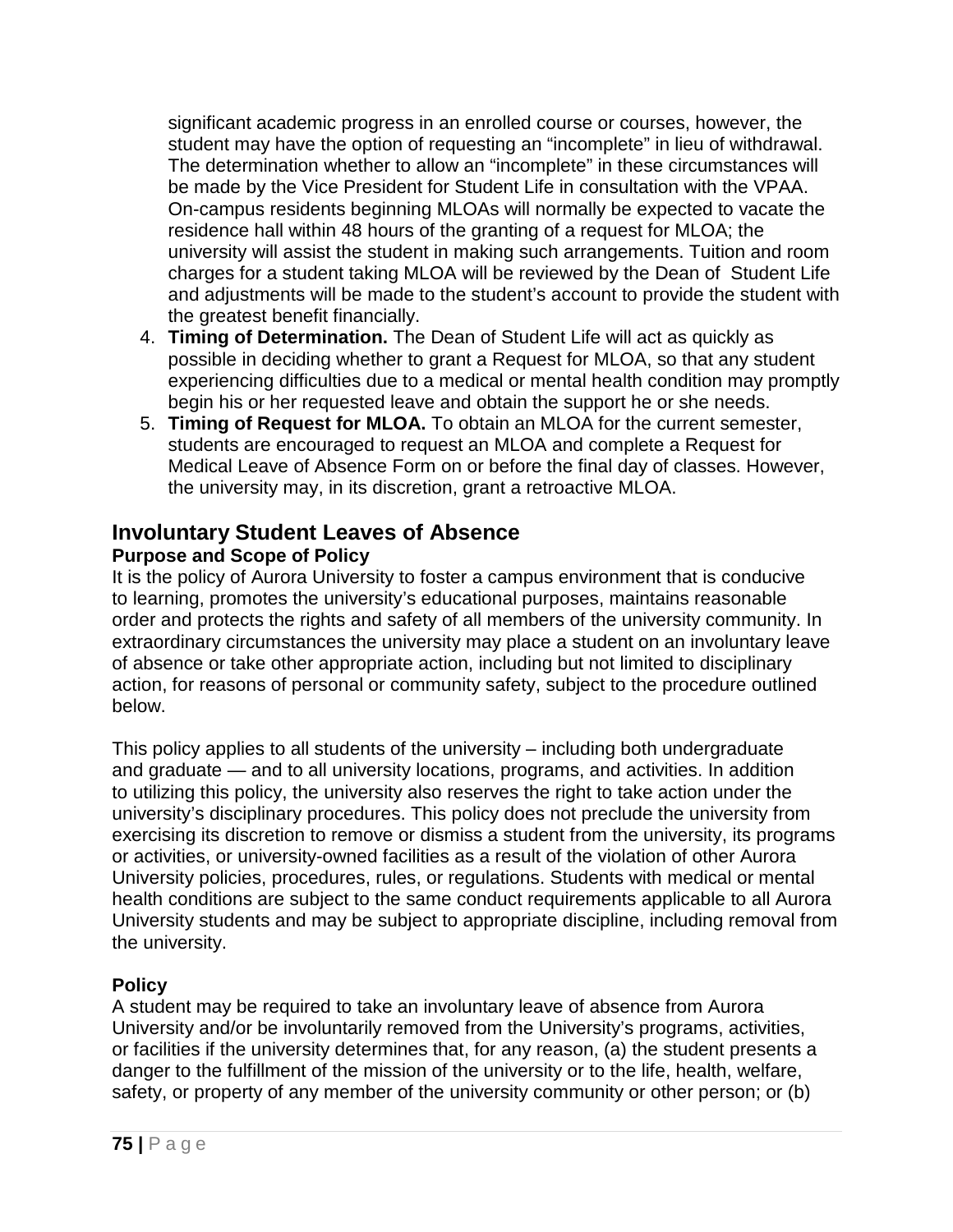the student's conduct renders him or her unable to function safely or effectively in the university's programs, activities, or facilities without harming himself or herself, harming one or more other individuals, or disrupting the experiences of others Such circumstances may include, but are not necessarily limited to, engaging in physical or sexual violence, activity involving illegal drugs or other controlled substances, disruptive conduct, conduct that threatens the safety of others, or conduct that demonstrates an inability to care for oneself or safely participate in the University's programs or activities. The procedure outlined below will be initiated (i) only after reasonable attempts to secure a student's voluntary cooperation for a leave of absence have been pursued; or (ii) if a student refuses to agree to, or does not adhere to reasonable conditions established for, the student's return or reinstatement to the university, continued presence on campus, or continued presence in university housing or other university program or activity.

#### **Procedure**

The Dean of Student Life or designee may be alerted to a student's concerning or troubling conduct from a variety of sources on campus and may take action accordingly. If the Dean of Student Life deems it appropriate, this procedure may be initiated, subject to any modifications that the university deems appropriate in its discretion. Any pending disciplinary proceedings will usually be suspended pending a meeting with the student and evaluation of the student under this procedure, but this is a matter reserved to the university's discretion.

- 1. **Information gathering.** Upon initiation of this procedure, the Dean of Student Life will consult on a confidential basis with others in the campus community who have knowledge regarding the student's conduct and circumstances and other appropriate persons with knowledge about the student's condition and circumstances (e.g., parents, healthcare providers) to determine whether the student is able to comply with this policy.
- 2. **Initial meeting with student/possible voluntary leave.** If practicable under the circumstances, the Dean of Student Life will schedule a meeting with the student as part of the information gathering process. The student may be accompanied by a non-attorney advisor. At any time, the Dean of Student Life may discuss with the student whether the student wishes to take a voluntary leave and may also attach appropriate reinstatement conditions to the granting of any such leave, to the extent such conditions are deemed necessary or appropriate for purposes of adhering to the conduct standards set forth in this policy.
- 3. **Individualized assessment.** Any determination that a student's conduct is inconsistent with the standards set forth in this policy shall be based on an individualized assessment. This assessment shall be based upon the best available objective evidence, which may include available medical information.
- 4. **Possible interim suspension/withdrawal.** If the university concludes that a student presents an immediate danger (a) to the fulfillment of the mission of the university or to the life, health, welfare, safety, or property of any member of the university community or other person, or (b) demonstrates a serious inability to function safely or effectively in the university's programs, activities, or facilities without an immediate risk of harming himself or herself or others, the Dean of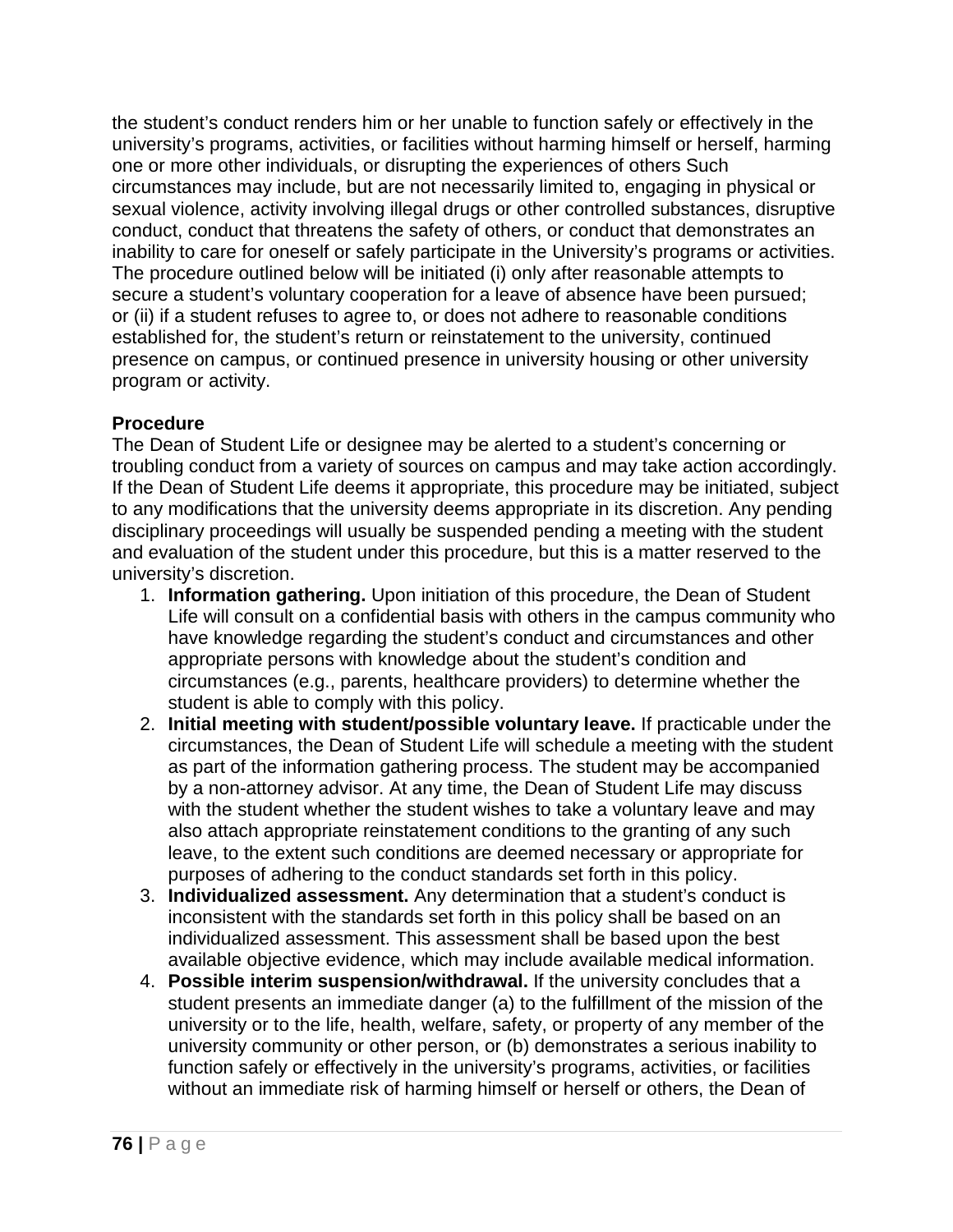Student Life may withdraw the student or restrict the student's access to campus for an interim period before a final determination is made.

- 5. **Considering an involuntary leave (or other involuntary action).** If the review process outlined above does not result in the student's decision to take a voluntary leave or the Dean of Student Life's determination that no further proceedings are warranted, the Dean of Student Life shall then determine whether, under all of the individual circumstances of the case, the university wishes to consider an involuntary leave of absence (or other involuntary action). If the Dean of Student Life determines that the matter should be handled as an involuntary leave of absence (or other involuntary action), the Dean of Student Life shall proceed to make a final determination as follows.
- 6. **Final determination.** In making a final determination, the Dean of Student Life will consider any information obtained during the preliminary review, as well as any other information that the student submits or that the Dean of Student Life deems relevant. The Dean of Student Life will also afford the student, who may be accompanied by a non-attorney advisor, an opportunity to be heard in person or through other means. The Dean of Student Life may also consult with other university representatives and appropriate health care providers on a confidential basis in making an individualized judgment based upon all of the facts and circumstances.
- 7. **Possible evaluation.** As part of this final determination, the Dean of Student Life may require the student to schedule an evaluation by a qualified, licensed medical and/or mental health professional within and/or outside the university, with the student responsible for any costs of such evaluation and with the results if that evaluation to be shared with the Dean of Student Life, the student, as well as with the Director of Health Services and/or the Director of Counseling and Psychological Services, as applicable. The university maintains a list of local treatment providers with experience in conducting these evaluations and will provide the list to the student as a resource. The Dean of Student Life shall consider the results of this evaluation and other information collected in making a final determination.
- 8. **Communicating the final decision.** Any decision by the Dean of Student Life to require an involuntary leave of absence (or other involuntary action) shall be communicated to the student in writing as soon as possible after the decision is rendered. The student has a right to be informed of the pertinent information upon which the decision is based, as well as the contemplated length of the leave, which will be determined on a case-by-case basis. The conditions under which a student may return to or seek readmission at the university will also be determined on a case-by-case basis and be specified in writing at or near the **time that the decision is issued, with the understanding that those conditions may** be subject to change over time depending upon the circumstances .
- 9. **Appeal.** Students have the right to appeal the Dean of Student Life's decision in an involuntary leave situation. Any student appeal should be made in writing to the Vice President for Student Life within seven (7) days of the student's receipt of the written decision from the Dean of Student Life. The grounds for appeal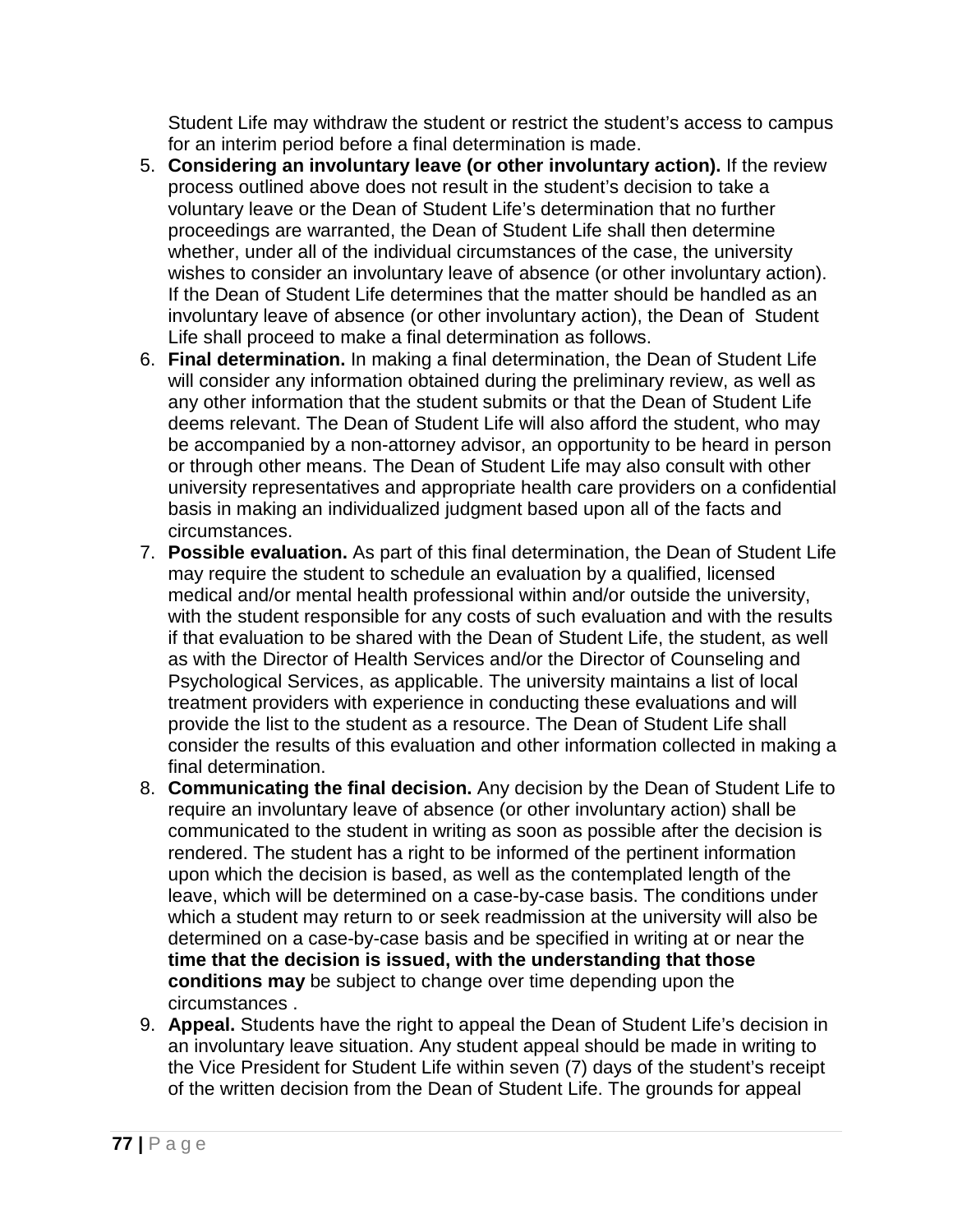should be set forth in writing. The student may submit supporting documentation or other information in support of the appeal. The Vice President for Student Life will decide the appeal as soon as is practicable and will issue a written decision regarding the appeal. That decision shall be final.

### **Reinstatement after a Medical or Involuntary Leave of Absence**

A student retains his or her student status with the university during an approved MLOA or Involuntary Leave of Absence. However, while application for readmission to the university is not required, a student who has taken a leave of absence must be reinstated by the Dean of Student Life before the student may then register for classes. When a student is interested in returning to the university following a voluntary or involuntary leave of absence, the student should take the following steps to initiate the reinstatement process.

- 1. **Contact Assistant Dean of Student Life.** The student should first contact the Dean of Student Life to communicate the student's interest in returning to the university, as far in advance of the desired return date as is reasonably possible. The student must complete and submit to the Dean of Student Life a Reinstatement Form (and housing application, if applicable). The university requests that students submit any request for reinstatement and any supporting materials by July 15 for consideration for the Fall Semester and by December 1 for the Spring Semester. Reinstatement is generally not available for the summer session. This schedule will help ensure that the Dean of Student Life (and other university offices that the Dean of Student Life chooses to involve, such as Health Services or Counseling and Psychological Services) will have adequate time to review the student's request for reinstatement and make a determination. If materials are received shortly after the applicable deadline, if information is missing, or if the university needs additional time to process the student's request, the university may elect to treat the request as one to return for the following semester rather than the semester originally identified by the student. However, the university will make every effort to be flexible and attempt to honor a student's request to return for the desired semester.
- 2. **Information Requested by Health Services or Counseling and Psychological Services.** Depending upon the circumstances underlying the student's original MLOA or Involuntary Leave of Absence, and at the Dean of Student Life's discretion, the Dean of Student Life will consult with Health Services and/or Counseling and Psychological Services in evaluating a request to return. The university will determine on a case-by-case basis what information, if any, Health Services or Counseling and Psychological Services may require to assess a student's readiness to return following a leave of absence. Depending upon the nature and individual circumstances surrounding a particular student's leave of absence, the university may require information demonstrating that the student has the capability to handle day-to-day functioning in the university academic and living environment safely, with or without reasonable accommodations. Any decision whether to require this information will be made on an individualized basis and will be conveyed to the student, to the greatest extent possible, at the time the student is placed on Leave. There are many ways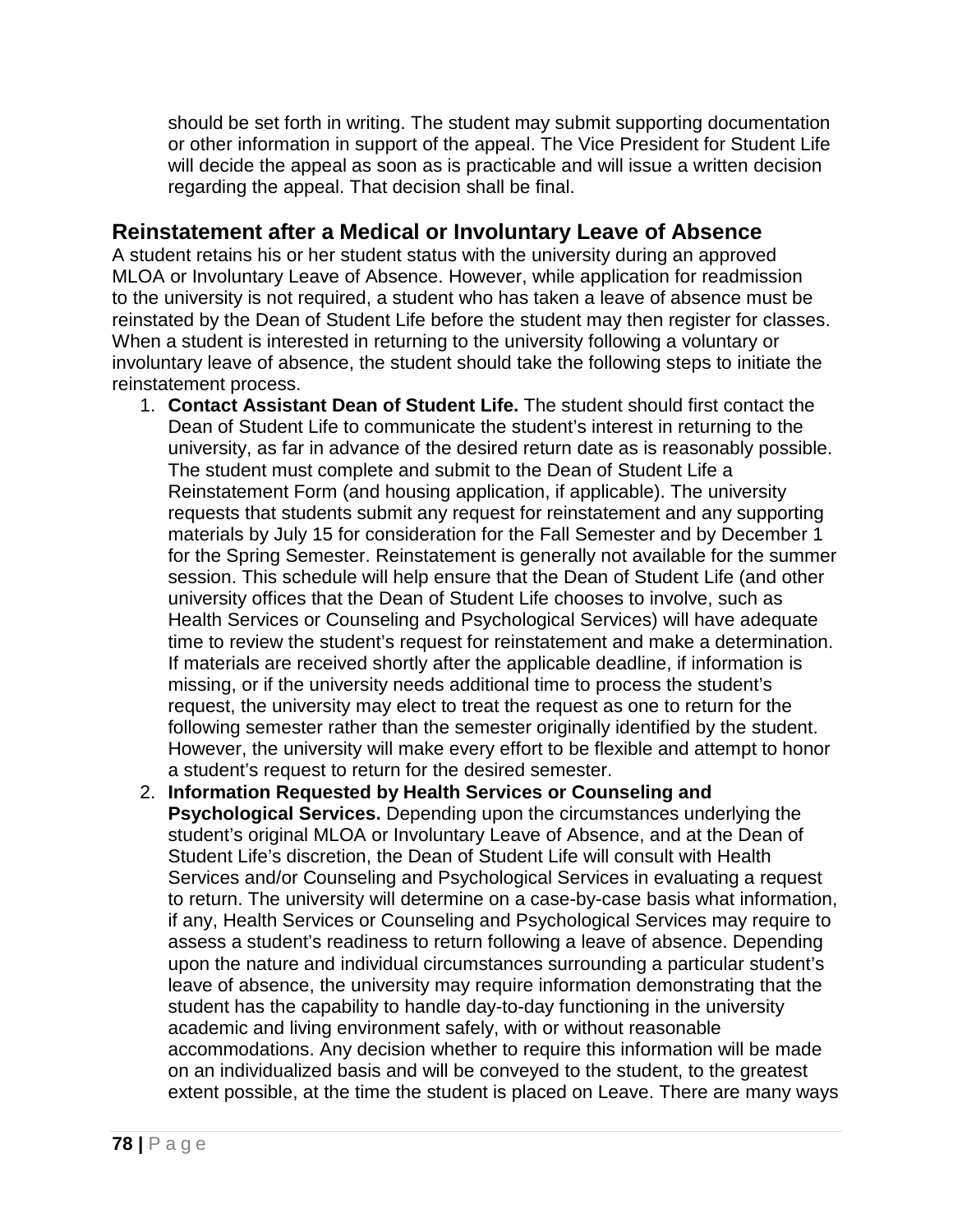in which a student might be able to demonstrate his or her readiness to handle day-to-day functioning, including but not limited to information from medical providers or documentation from a reliable adult (non-family member) who has had significant interaction with the student during the leave of absence. Such information, if required,

- (a) should include an assessment of the student's ability to successfully complete coursework, internships, or other academic requirements and to participate safely in university programs and activities; and
- (b) the basis for any recommendation that the student is ready to return to university.
- 3. **Dean of Student Life's Determination.** The Dean of Student Life will evaluate the information provided by Health Services and/ or Counseling and Psychological Services, as well as the request provided by the student, and make a determination whether the student may return to the university. Reinstatement is based on the student's readiness to manage a full-time course load (minimum of 12 credits for undergraduates; minimum of 9 credits for graduate students) or a comparable course load to the load that the student managed prior to his or her leave. In such circumstances, the University will also remain open to discuss potential reasonable accommodations that may assist the student in transitioning back to full-time status. The Dean of Student Life will notify the student in writing of the determination. Factors the Dean of Student Life will typically consider include but are not necessarily limited to any or all of the following:
	- (a) Evaluation and recommendation by Health Services and/or Counseling and Psychological Services;
	- (b) The student's demonstrated ability to engage in productive and realistic academic planning;
	- (c) The student's ability to participate safely and independently in the university's programs and activities;
	- (d) The student's personal statement included on the Reinstatement Form;
	- (e) Any coursework completed or employment during the MLOA; and
	- (f) Any other factors that the Dean of Student Life deems relevant under the student's particular circumstances.

# **Negative Recommendation**

If, upon review, Health Services and/or Counseling and Psychological Services submits a recommendation to the Dean of Student Life that a student is not ready for return, or if the Dean of Student Life otherwise concludes that the student is not ready to return, the student will be advised of this negative determination in writing, at which time the university will also explain the concerns underlying the negative determination and, as appropriate, set forth recommendations that will enhance the student's chance of a positive determination the next time the student's request is considered. The University will also, upon request, discuss with the student whether a reasonable accommodation is available to enable the student to resume studies in some capacity. A student may appeal a negative recommendation to the university by submitting an appeal letter in writing to the Vice President for Student Life within 10 calendar days of receiving notice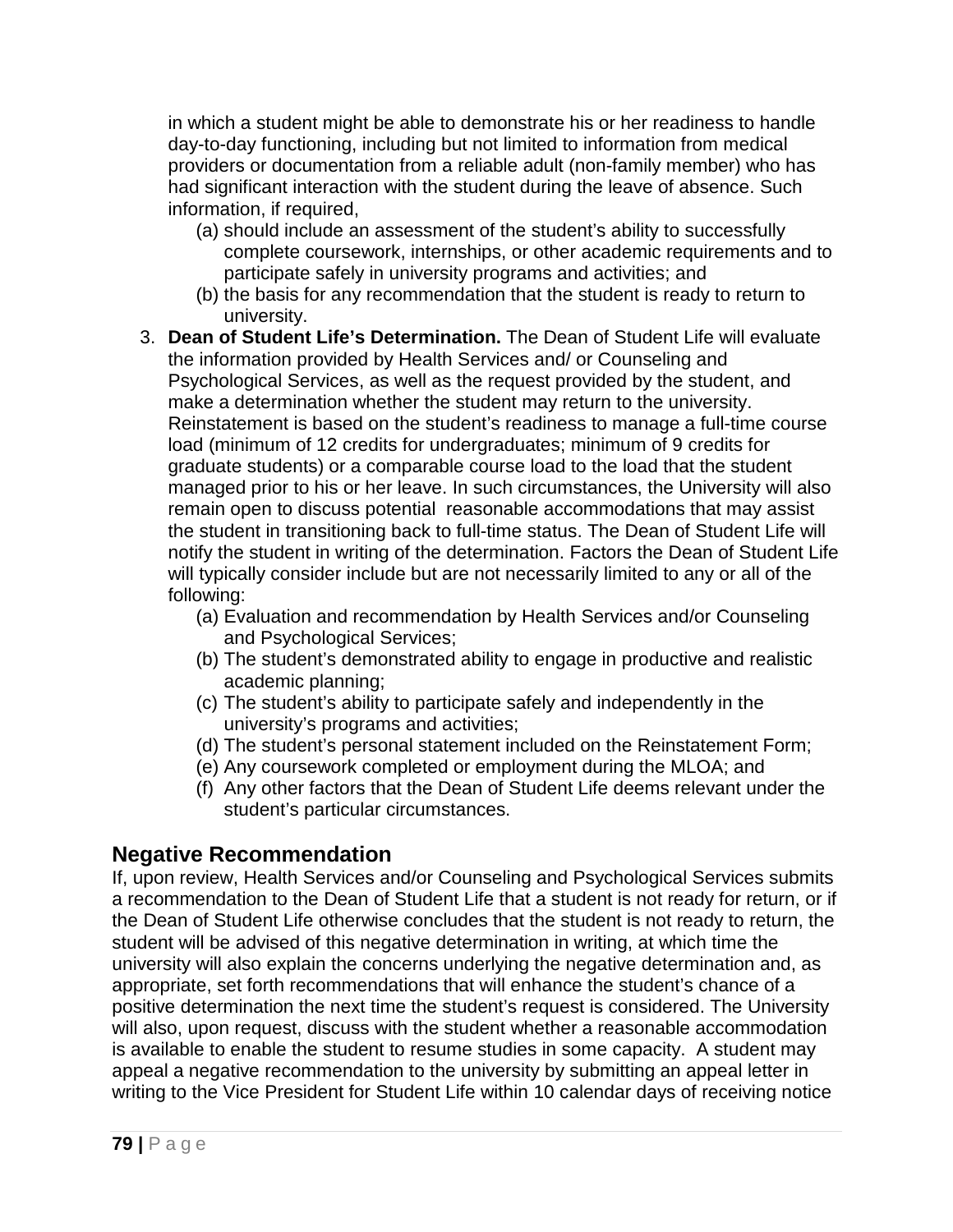of the negative recommendation. The student may also submit any information he or she believes to be relevant to the appeal. The Vice President for Student Life will review the student's submission and notify the student in writing of the university's final determination as to whether the student will be permitted to return as requested.

### **Returning Students**

Upon reinstatement, the Dean of Student Life will notify appropriate campus offices of the student's return to classes and campus. A student who returns after being on medical or involuntary leave after more than two consecutive semesters (excluding summer) will return under the most current University catalog.

## **Military Activation Policy (Military Leave of Absence)**

Students who are in the military, military reserves, or the National Guard of the United States and who are called to active duty and are ordered to relocate\*, have **three options available** that they may consider with their advisor in determining their enrollment status with the University:

- 1. Applicants to the University who have accepted an offer of admission but who have not yet registered in a degree program will be permitted to enroll for the next appropriate semester following their discharge from active duty, provided the University receives adequate notice of the applicant's intent to re-enroll. It will not be necessary for the applicant to reapply for admission nor to pay an additional application fee. Any prepaid admission deposits, tuition, room or board charges will be refunded.
- 2. Students may withdraw from all courses in which they are enrolled as of the effective date of the order to report to active duty. If this option is chosen, a full credit of all tuition and fees will be made to the student's account. Students will receive a pro-rated credit of dining service and of housing contract charges. Financial aid awards that were credited to students' accounts will be recovered by the University in the amount of tuition and fees, dining or housing credit, as financial aid regulations require that if the student withdraws prior to completing 60% of a payment period or term and the student has federal financial aid a recalculation of aid must take place.
- *3.* Students may take a grade of Incomplete in all courses if the student receives the official order past the point of 60% of total course engagement time. The remaining course work to be completed will be noted on the Petition for Incomplete Grade form and affirmed by the student and the appropriate faculty member, for each course in which the student is enrolled. Students will receive a pro-rated credit of dining service and housing contract charges.

*\*Although this policy pertains primarily to the reserves and National Guard, the same options will be offered to active duty personnel who are transferred unexpectedly out of*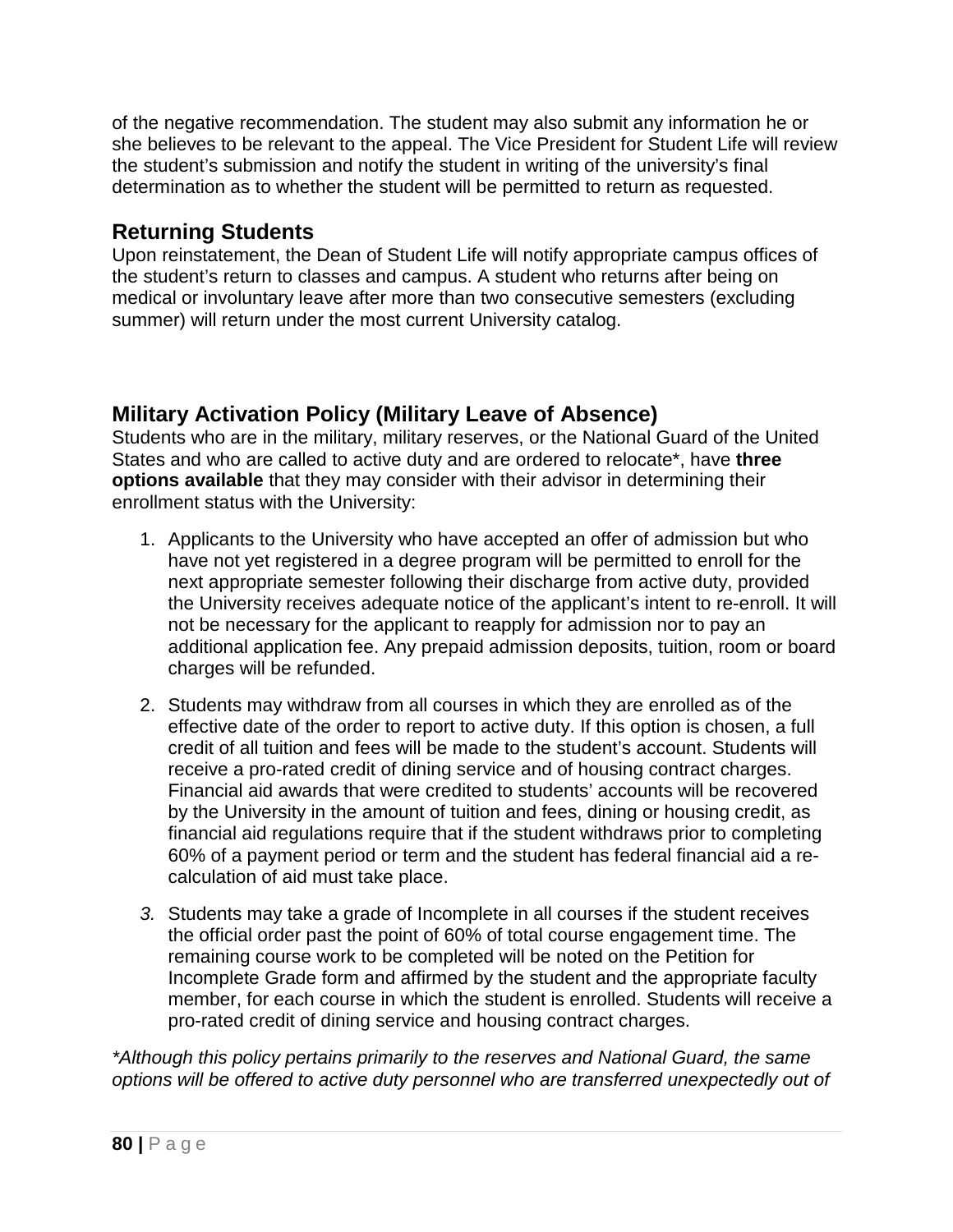#### *the area as a result of the President of the United States activating reserve or National Guard units.*

Should the student fail to pursue any of the three options, they will be subject to standard registrar and financial aid policies and processes that guide the handling of students who cease academic engagement mid-term.

To initiate any of the options above, and **request a Military Leave of Absence**, students must:

- a) Provide a copy of their active duty orders to the Registrar, in the form of a formal correspondence on unit letterhead signed by the commander. The formal correspondence must include unit commander contact information, and verification of duration and location of pending assignment. The orders will be kept in the student's permanent file in the Registrar's Office along with the withdrawal form and any petitions for incompletes.
- b) File a Military Leave of Absence Form with the Registrar.
- c) File Petitions for Incomplete Grades if that option is chosen.
- d) A copy of a duly executed power of attorney will be required by the University before processing the withdrawal or incomplete form for a student, when that process is initiated by any person other than the student. It is recommended that a power of attorney be filed for any activated student to address any unanticipated situation.
- e) The student's advisor should be notified of the activation.
- f) The maximum length of time for a Military Leave of Absence is 180 days during any 12 month period. It will not be necessary for the applicant to reapply for admission nor to pay an additional application fee, provided the student returns from active duty within 180 days of deployment, and notifies the University of their intent to re-enroll within 30 days of separation from active duty.

#### To initiate the **process to return following separation from active duty**, the student must:

- a) Upon separation from active duty, and within 30 days of such, the student should notify the University of their intent to re-enroll.
- b) A student who opted for a full withdrawal from courses at the point of their activation/deployment, may register for the next available term following the notification of their intent to re-enroll. If a notification of intent occurs less than 14 days prior to the start of the next available term, registration in that term will be subject to administrative approval from the office of Academic Affairs.
- c) A student who opted to receive "I" grades in their course work at the point of their activation/deployment, must complete any pending course work related to Incomplete grades, thus allowing for the conversion of the "I" grade to a regular grade, by no later than the end of the eighth week of the semester after their return, and before the student will be allowed to register for additional course work.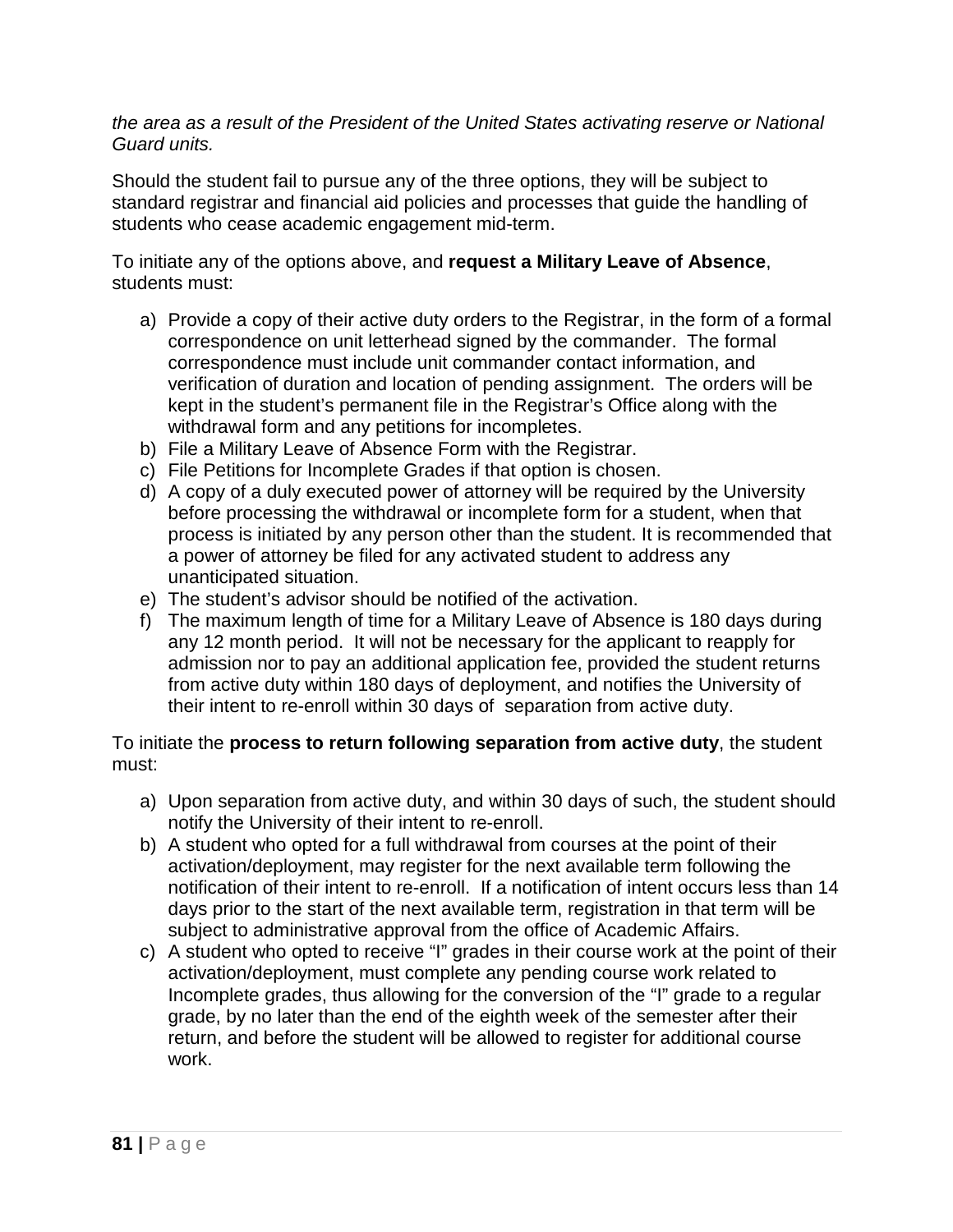### **Withdrawal**

Students wishing to discontinue their studies at Aurora University are expected to file a Withdrawal form with the Registrar's Office. Students who subsequently wish to resume their studies at the University must apply for readmission through the Office of Admission and are subject to the catalog and regulations prevailing at the time of readmission.

#### **Time Limit for Completion of Graduate Degrees**

- 1. Students must complete all requirements for the master's degree on or before five years from the official acceptance date into the program (six years for the EdD program).
- 2. Any student not completing all degree requirements on or before the deadline in #1 will be administratively dropped from the program unless a petition for extension has been filed with the program chair no later than the completion deadline.
- 3. Petitions for extension are reviewed by the program chair in consultation with the program faculty.
- 4. Approved petitions for extension may include provisions for repeating coursework, additional coursework, or other requirements for completion of the master's degree after the original deadline, at the option of the program faculty.
- 5. An extension of deadline may be granted only once and then for a maximum of two years.
- 6. Individual programs may establish more restrictive limits for initial and extended time deadlines for completion.

# **Transfer Credit**

## **A. General Criteria and Process**

- 1. Official evaluation of acceptability for transfer An official evaluation of all previously completed college credit is prepared by the Registrar's Office after a transfer student has been approved for general admission to the university. The Registrar makes the final determination for the university with respect to the transferability of credit.
- 2. Acceptability for transfer At the time of admission to the university, previously earned college credit is evaluated by the Registrar's Office in accordance with university regulations regarding the acceptability for transfer and a summary of all previous college work and all transferable work is prepared by the Registrar for use in advisement of the student. Such evaluation does not constitute an agreement to accept any specific credit in lieu of any specific requirement for graduation from Aurora University. The following general criteria are used by the Registrar in determining acceptability for transfer:
	- a. Credit is accepted from regionally accredited post-secondary institutions and from institutions accredited by bodies recognized by the Council for Higher Education Accreditation (CHEA). Credit from U.S. institutions not accredited by CHEA may only be accepted through the process for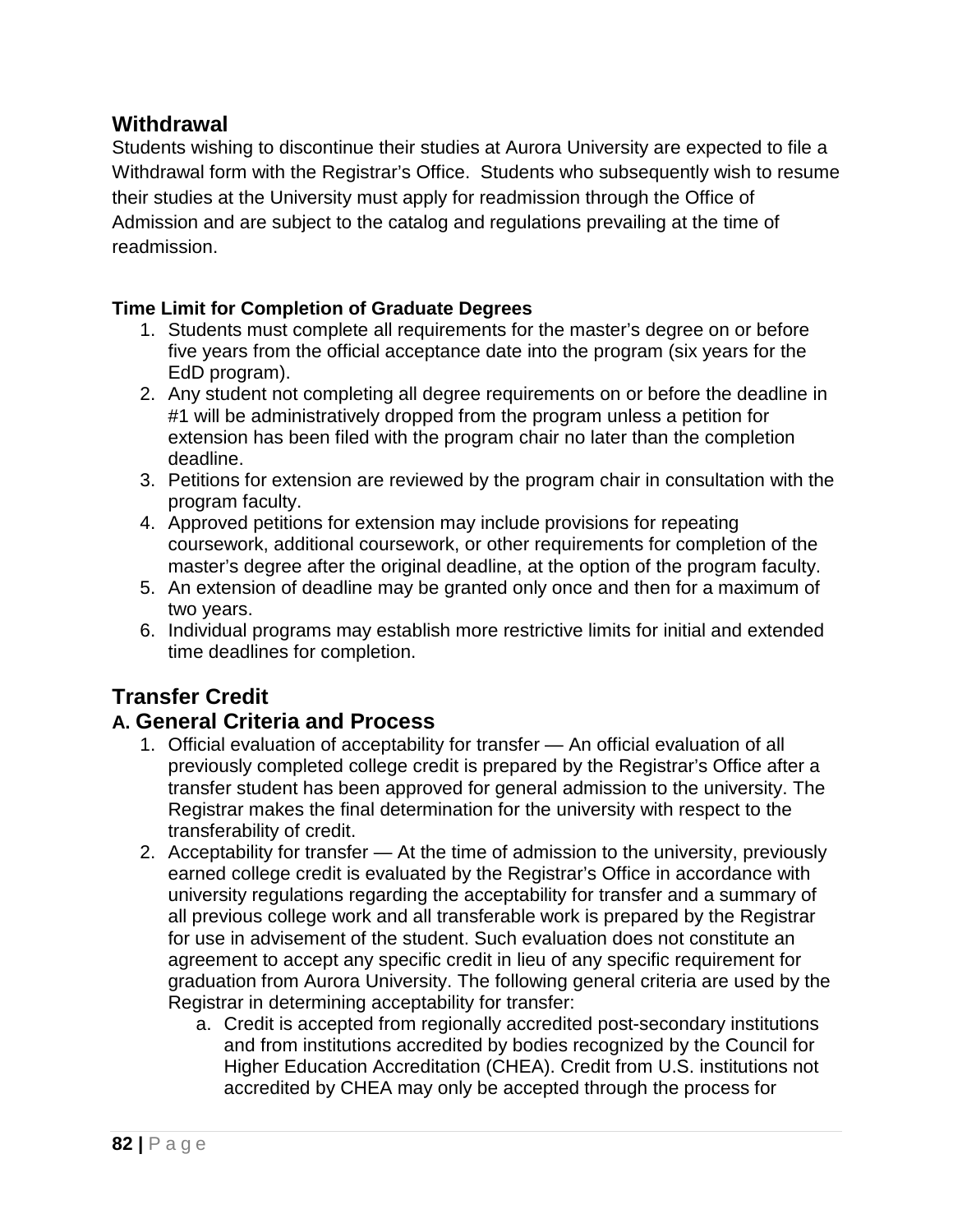assessment of prior learning and is subject to the same limitations as other assessed prior learning.

- b. Guidelines presented in the AACRAO "World Education Series" are applied to foreign institutions. Where credit and content determination cannot be made from foreign transcripts, a course-by-course evaluation in English from a member of the National Association of Credential Evaluation Services (NACES) is required at the student's expense before transfer of credit will be considered. The Registrar reserves the right to determine whether or not foreign transcripts meet the university's requirements for acceptance as official records.
- c. In most cases, only courses bearing grades of C minus (C-) or higher may be transferred. The exception is that a "D" for an IAI course will be accepted if the IAI core requirements are met before entering Aurora University. Courses bearing grades such as "pass" or "credit" may be transferred provided the regulations of the sending institution indicate that such credit represents work at the level of "C-" or higher. The cutoff for numerical grades shall be determined by the Registrar so that such grades are accepted on a basis consistent with the "C-" criterion. Coursework bearing "pass" or "credit" grades may only be accepted for inclusion in a specific program upon review and approval of the program faculty.
- d. In the case of credit that is to be included in a program, time limits on applicability to the program may be established by the program faculty. Time limits are determined with respect to the date of the student's first attendance at Aurora University.
- e. Credit is ordinarily considered acceptable for transfer if it is comparable to coursework offered by Aurora University or generally considered to be part of a liberal arts based curriculum.
- f. Post-secondary technical credit may be accepted in transfer for inclusion in an approved student-initiated major; as general elective credit if certified by a program faculty as relevant to the student's major area of study; or for inclusion in an established major upon approval of the program faculty.
- g. Credit deemed by the sending institution, or by Aurora University, to be remedial or pre-college in level may not be accepted in transfer. However, such credit may be considered by an academic unit as a basis for waiving course prerequisites.
- 3. AA and AS General Education transfer articulation Students holding an AA or AS degree from a regionally accredited college are deemed to have met all lower division General Education IDS requirements for graduation from Aurora University (see "General Education Requirements for Transfer Students"). These students still must complete IDS3040 with a grade of "C" or better and participate in a junior-year mentoring, and assessment process.
- 4. Transfer of credit by students matriculated at Aurora University In general, it is expected that, once enrolled at Aurora University, a student will earn all subsequent credit toward the degree at the university.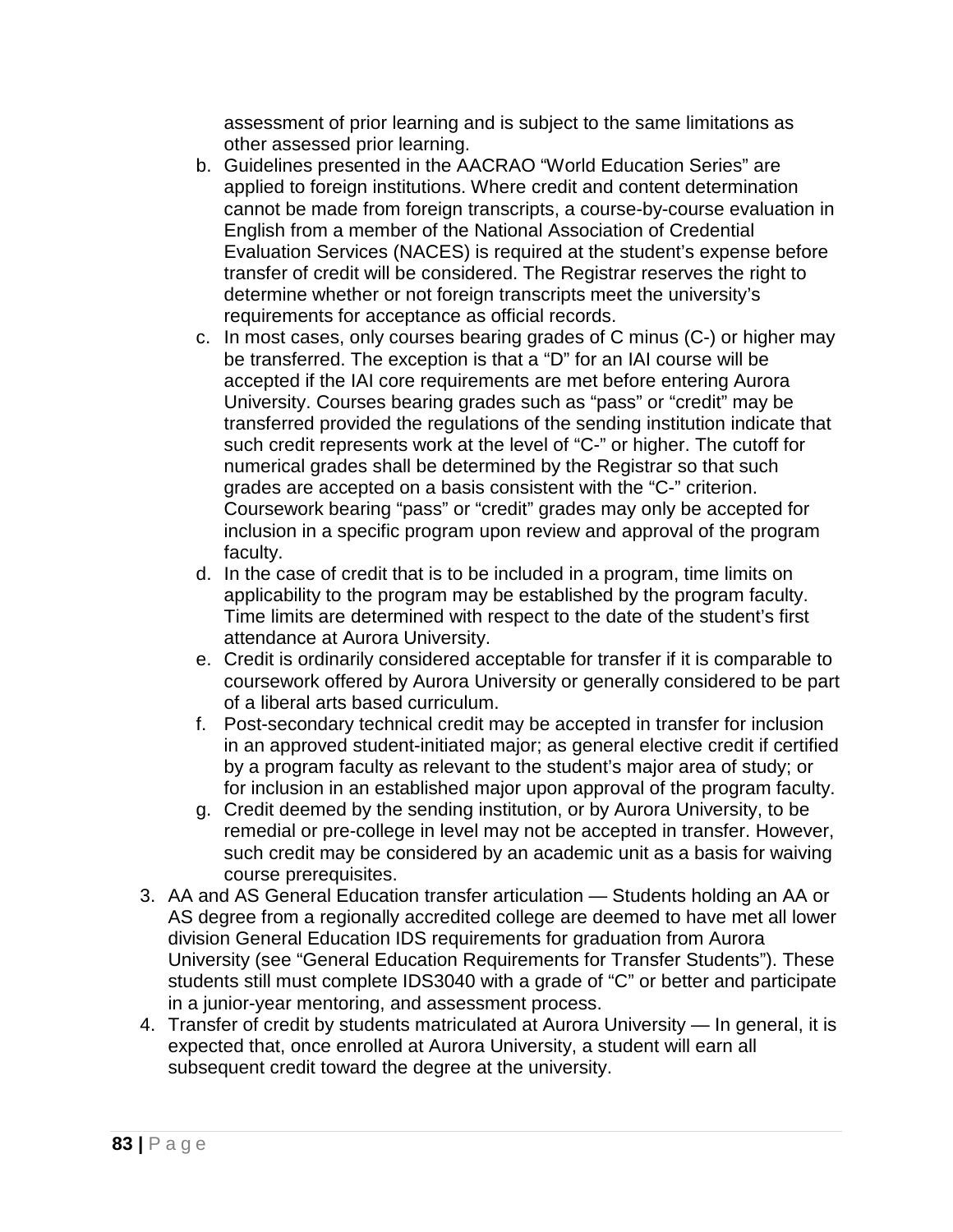- a. Credit earned by approved cross-registration at other schools that are members of the Council of West Suburban Colleges (North Central College, Benedictine University) is treated as though it were earned at Aurora University.
- b. No credit from other institutions earned while a student is matriculated at Aurora University may be accepted in transfer except upon prior, written approval of the Registrar.

 \* Exception: Transfer credits earned during the last term immediately preceding the initial term of full-time enrollment at AU, will also be evaluated and counted as accumulated transfer credit referenced for the evaluation of required AU general education courses. This *transfer grace period* is be available to students who are registered - during the single semester immediately preceding their initial full-time enrollment at AU, for no more than four credit hours at AU during the grace term, and at another institution concurrently. This policy will not apply to students pursuing their degree on a part-time basis.

- c. No credit may be transferred within the last 24 semester hours of the student's degree except upon the prior, written approval of the registrar.
- d. The applicability of transferred credits to the completion of major requirements is decided by the registrar or Dean of Academic Administration.
- e. Aurora University does not accept credit for college-level GED examinations in transfer.
- f. Aurora University will accept credit from an accredited graduate school toward a bachelor's degree at Aurora University. The student is not required to have received a graduate degree prior to submitting a transcript for credit.
- g. The application of courses transferred toward meeting general degree requirements will be determined by the Registrar or Dean of Academic Administration. Professionally oriented courses, e.g., pastoral counseling or Sunday School administration, will not apply toward general degree requirements.

# **B. Credit Equivalency and Transfer of Credit for Registered Nurses**

- 1. RNs entering the BSN program are subject to the transfer of credit practices outlined above and the additional policies outlined in this section. These policies are more specifically defined as they relate to the BSN program and thus take precedence over the general statements made above.
- 2. For RNs entering the BSN program, 40 semester hours of prior nursing education is transferred as block credit as part of the transfer evaluation process. The block credit will be listed on the transfer portion of the student's transcripts as "Prior Nursing Credit."
- 3. A maximum of 85 semester hours of prior nursing credit and community college credit can be applied towards a BSN, The block credit for prior nursing credit is not considered as part the minimum 30 semester hour residency requirements including 18 semester hours in the major established by the university.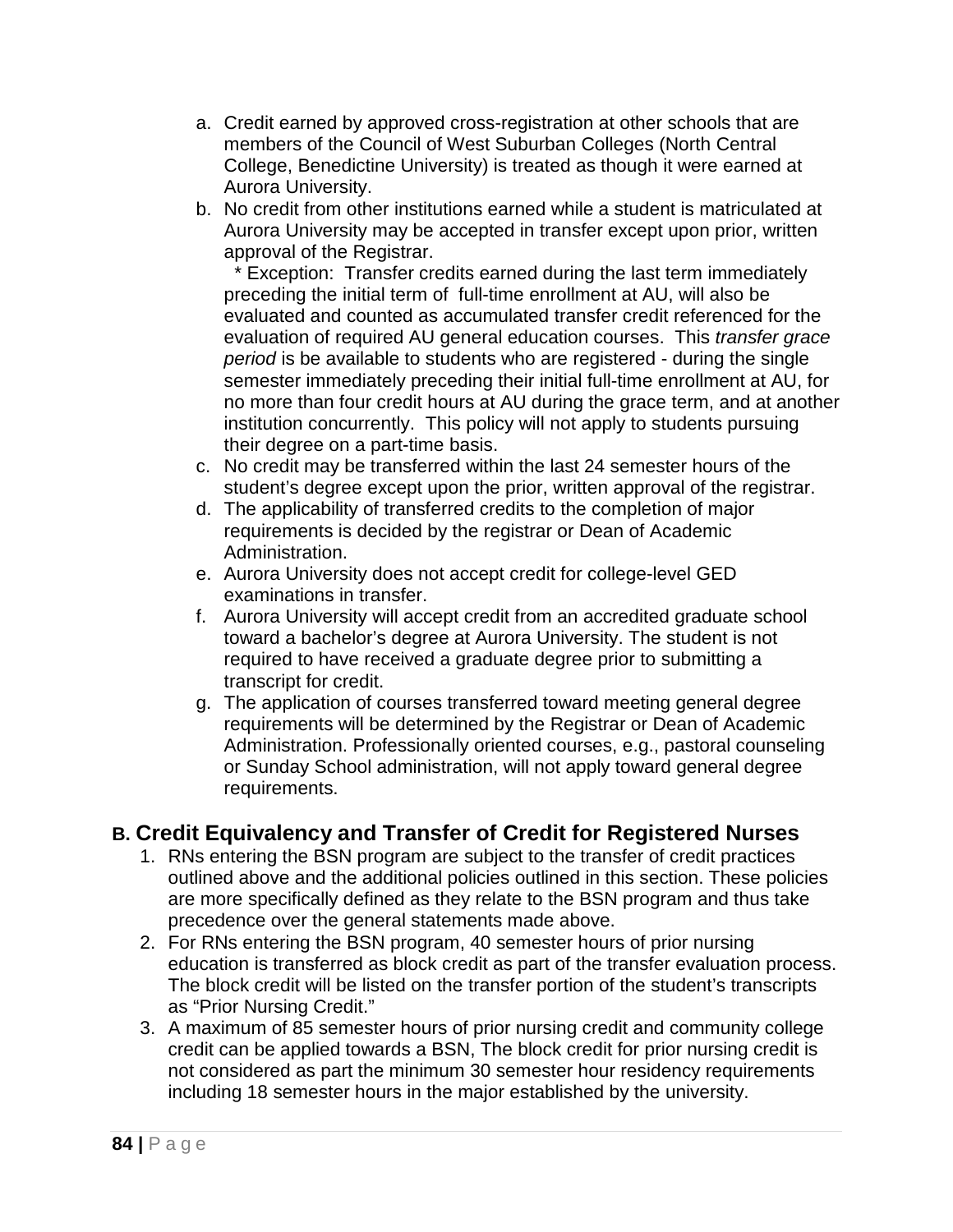- 4. Some coursework for nursing majors earned at accredited post-secondary institutions and recorded on the transcripts of such institutions will not transfer.
	- a. Courses that are designated "for nurses" (i.e., Sociology for Nurses) cannot be accepted in transfer.
	- a. Nursing courses, to be considered for transfer credit, must have been completed within the last four years. Proficiency tests may be required to demonstrate equivalency to and currency with Aurora University nursing courses.
	- b. Science courses must have been completed within the last ten years. Current licensed RNs are exempt.

# **Non-Traditional Sources of Credit**

Aurora University recognizes the validity of college-level learning achieved in settings other than accredited institutions of higher education, provided that this nontraditional learning is validated in accordance with generally recognized standards of good practice and awarded through the processes provided in the university's academic regulations.

## **Portfolio Process for Awarding Credit for Life and Vocational Experience (LVE)**

- 1. A portfolio assessment program is available to students who have significant prior learning through career achievements, individual study, or volunteer work.
- 2. LVE portfolios may present documentation supporting the awarding of credit for the following categories of prior learning:
	- a. Military training evaluated by ACE
	- b. Non-collegiate training and education programs evaluated by ACE or under the PONSI program
	- c. College-level learning achieved through organized training and education programs not included in (a) or (b) above
	- d. Educational experiences achieved through non-CHEA-accredited institutions of higher education
	- e. College-level learning achieved through on-the-job experience, individual study, or other life experiences
- 3. Students seeking credit only for programs in categories 2(a) and/or (b) may petition directly to the registrar for recording of such credit. It is the student's responsibility to provide all necessary background documentation to support the recording of ACE, military, and PONSI credit.
	- a. A maximum of 12 semester hours of ACE, military, and/or PONSI credit will only be recorded under this regulation by the Registrar when such credit is clearly applicable to the student's baccalaureate program at Aurora University.
	- b. Students seeking the transfer of technical credit or other credit that is not evidently suitable for inclusion in AU baccalaureate programs must complete a general petition and submit a portfolio that includes appropriate rationales for the transfer of such credit.
	- c. A maximum of four semester hours providing an experiential prerequisite to completion of a major program may be awarded upon submission of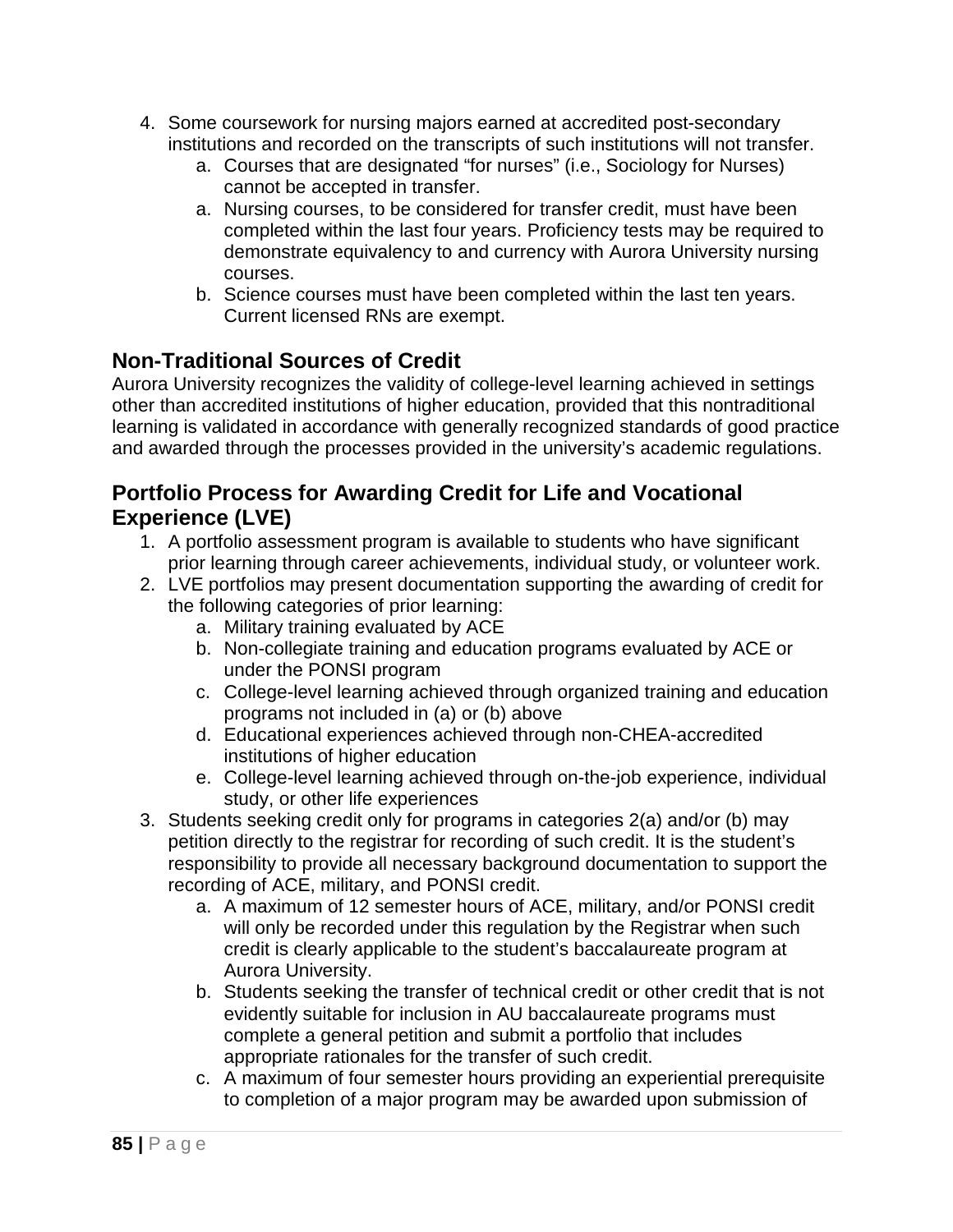documentation specified by the program faculty accompanied by a petition evaluated by a designated program faculty member and approved by the academic dean. An evaluation and recording fee is charged, as established by the Vice President for Finance. Such experiential prerequisite credit may only be presented for graduation in fulfillment of a specific major requirement.

- 4. In addition to awarding credit in response to specific student requests stated in terms of experiential prerequisites, the evaluation process may award to any student assessed at least eight semester hours, an additional award of eight semester hours of CIFE credit, based on submission of a satisfactory reflective essay (typically 10–15 pages in length) providing evidence of career-relevant learning achieved through the student's work experience, including appropriate documentation such as performance evaluation materials and supervisors' statements.
- 5. Following general evaluation of the student's credit, a copy of the portfolio and a summary of the evaluation shall be forwarded to the Registrar, who shall route the materials to major academic departments.
- 6. Non-traditional credit assessed through portfolios is subject to the following limitations and conditions:
	- a. A maximum total of 12 semester hours may be awarded through the portfolio process. If ACE/military credit and/or PONSI credit has previously been awarded by direct petition, such credit will count toward the 12 semester hour maximum for portfolio credit.
	- b. Credit awarded through the portfolio process will be recorded on the student's permanent academic record in the form and amount determined by the program evaluator, with indications of applicability to the requirements of the major as approved by the major department.
	- c. Credit not approved for application in the major may be applied as general elective credit toward graduation.
	- d. Portfolio credit considered by the Registrar to duplicate prior or subsequent transferable coursework or test credit will be removed from the student's historical record in favor of such coursework or test credit.
	- e. Portfolio credit is evaluated as either lower or upper division in nature and will be applied toward the limits for lower and upper division transfer credit and to meet other graduation requirements in the same manner as transferred credit.
	- f. Portfolio and examination credit are not included in official audits of student progress or degree completion until recorded in the student's permanent academic record by the Registrar.
	- g. Credit awarded through the portfolio process, by examination or as an experiential prerequisite for a major may not be counted toward either the general residency requirement for graduation nor toward the required number of semester hours included in either a major or a minor. However, such credit may be awarded within the final 30 semester hours of the student's undergraduate program, provided that the evaluated portfolio or official test results are submitted to the Registrar for recording no later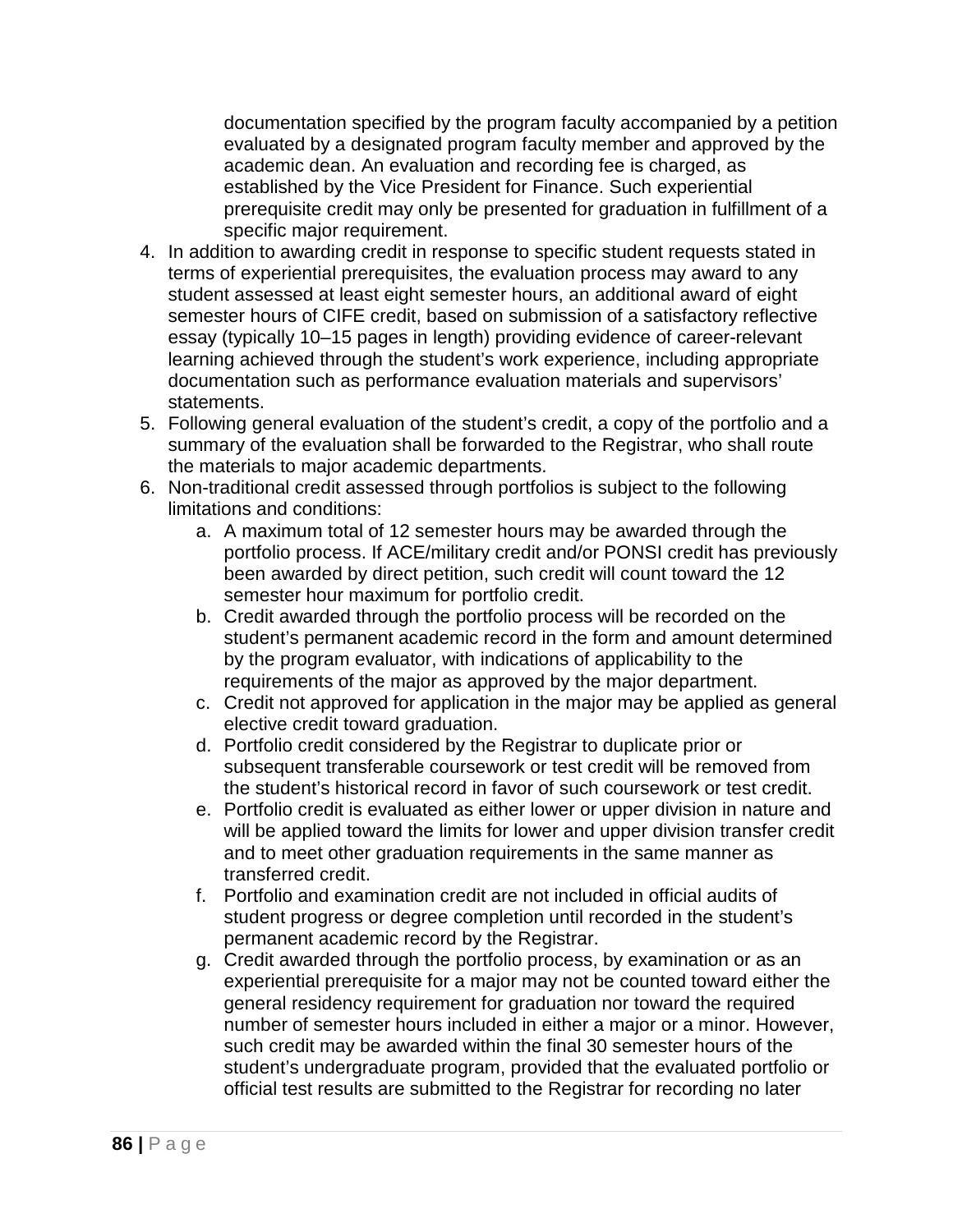than the last day of the term preceding the term in which the student will complete all requirements for graduation.

# **Credit by Examination**

- 1. **CLEP/AP/DANTES/STAMP** Examination credit through the College Level Examination Program (CLEP), the Advanced Placement Program (APP), the Defense Activities for Non-Traditional Educational Support program (DANTES), and the Standards-Based Measurement of Proficiency (STAMP), is granted by Aurora University as outlined in this catalog, to provide a means of measuring the academic achievement of those students who, through extensive reading and experience, may be able to meet the standards set as a basis for granting college credit.
- 2. Prior approval of the Registrar must be secured by filing a Petition for Prior Approval before current students take examinations for credit.
- 3. Limitations on Use:
	- a. No more than one-fourth of the courses presented for the major shall be by examination.
	- b. No more than 4 semester hours of examination credit may be used to meet the General English Composition requirement.
- 4. Fees
	- a. Students are expected to pay all fees required by testing agencies.
	- a. CLEP, APP, PEP or NLN test credit earned while attending another institution and prior to attendance at Aurora University will not be assessed a recording fee.
- 5. **Seal of Biliteracy** --- AU accepts the State Seal of Biliteracy. Incoming students receive 8 hours of credit in the relevant language. Students who receive credit for the seal are not eligible for AP credit in the associated language. The student will be subject to the AU course placement policy for foreign language. A student must request credit for the seal at the point of enrollment at AU. Seal credit will only be granted within three years of the student's high school graduation.
- 6. College Level Examination Program (CLEP) General Examinations The General Examinations are designed to be taken before college work is begun. Students who have any college credits must seek prior approval. If courses have been taken prior to the test date, appropriate reductions in the amount of credit usually awarded will be made by the Registrar.

Students will be awarded six semester hours of credit in the following CLEP General examinations if they have achieved a minimum score of 50: English, Natural Sciences, Mathematics, Humanities and Social Science-History.

A student who has received CLEP credit in English cannot also receive college credit for ENG1000 Introduction to Academic Writing. A student who has received four semester hours of CLEP credit in mathematics may not take MTH1100 College Algebra or MTH1110 Contemporary Mathematics for college credit.\* A student who has received six semester hours of CLEP credit in mathematics may not take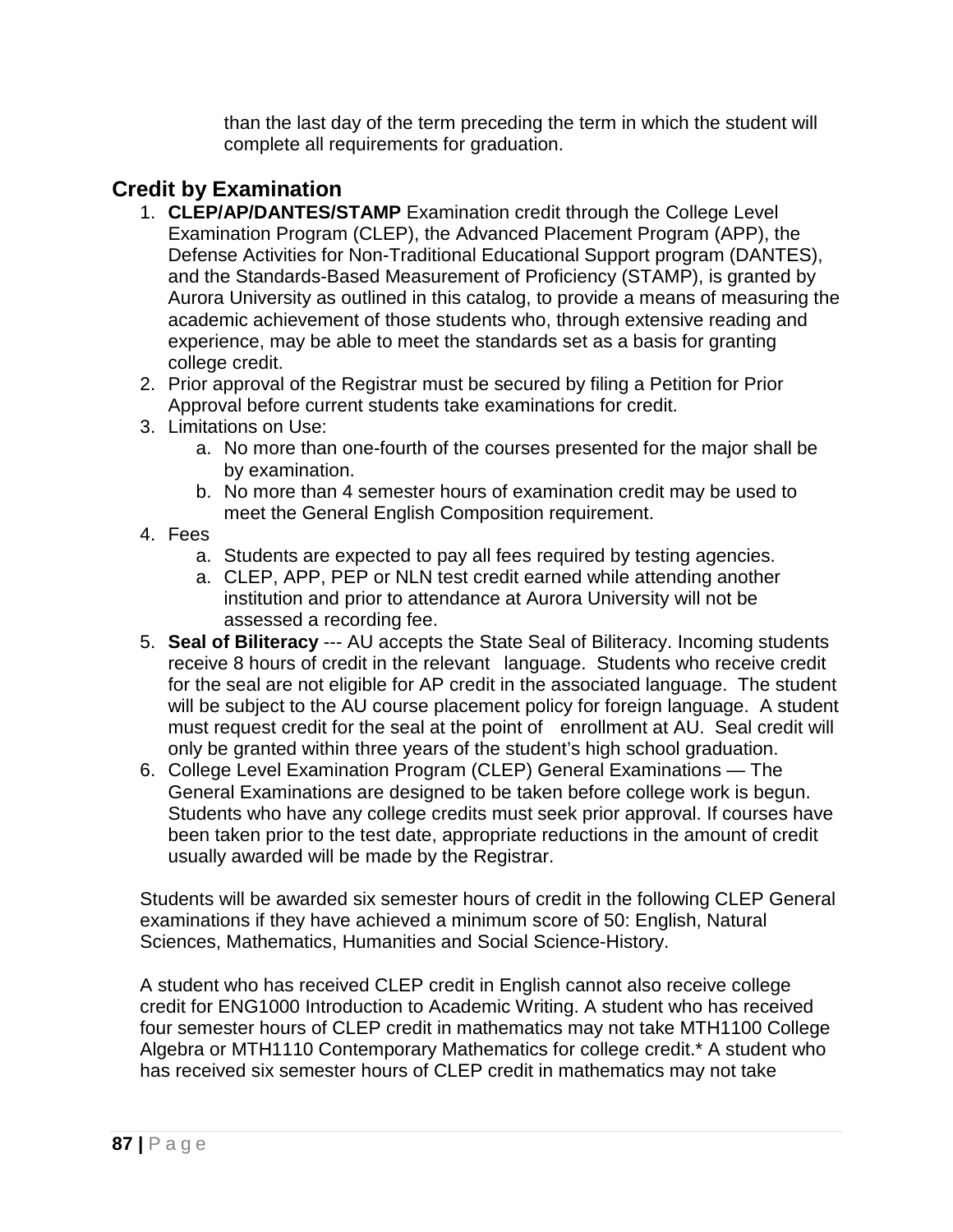MTH1100 College Algebra, MTH1110 Contemporary Mathematics or MTH1310 Precalculus for college credit.\*

\*NOTE TO CLEP RECIPIENTS WHO INTEND TO TAKE ADDITIONAL MATHEMATICS COURSES: In some instances the results of the Aurora University Mathematics Competency Examination may suggest that a student needs to take one of the courses prohibited above. In that instance, a student should decide whether to take the course as an auditor, take the course for college credit and accept a reduction in CLEP credit or proceed to the next level of mathematics with the understanding that he/she may have some difficulty.

5. CLEP Subject Examinations — Credit cannot be awarded if a student has had classroom credit in the subject area. Students who have any college credits must seek prior approval. The following options are available:

| <b>Subject Examinations</b>                    | 4 Semester        | <b>6 Semester</b> |
|------------------------------------------------|-------------------|-------------------|
|                                                | <b>Hours</b>      | <b>Hours</b>      |
|                                                | <b>Mean Score</b> | <b>Mean Score</b> |
| Accounting, Introductory                       |                   | 50                |
| Accounting, Financial                          | 50                |                   |
| <b>American Government</b>                     | 50                |                   |
| American History I: Early Colonization to 1877 | 50                |                   |
| American History II: 1865 to Present           |                   | 50                |
| <b>American Literature</b>                     |                   | 50                |
| Biology, General                               |                   | 50                |
| <b>Business Law, Introductory</b>              | 50                |                   |
| Calculus                                       | 50                |                   |
| Chemistry, General                             |                   | 50                |
| College Algebra                                | 50                |                   |
| College Algebra- Trigonometry                  | 50                |                   |
| Educational Psychology, Introduction to        |                   | 50                |
| <b>Freshman College Composition</b>            |                   | 50                |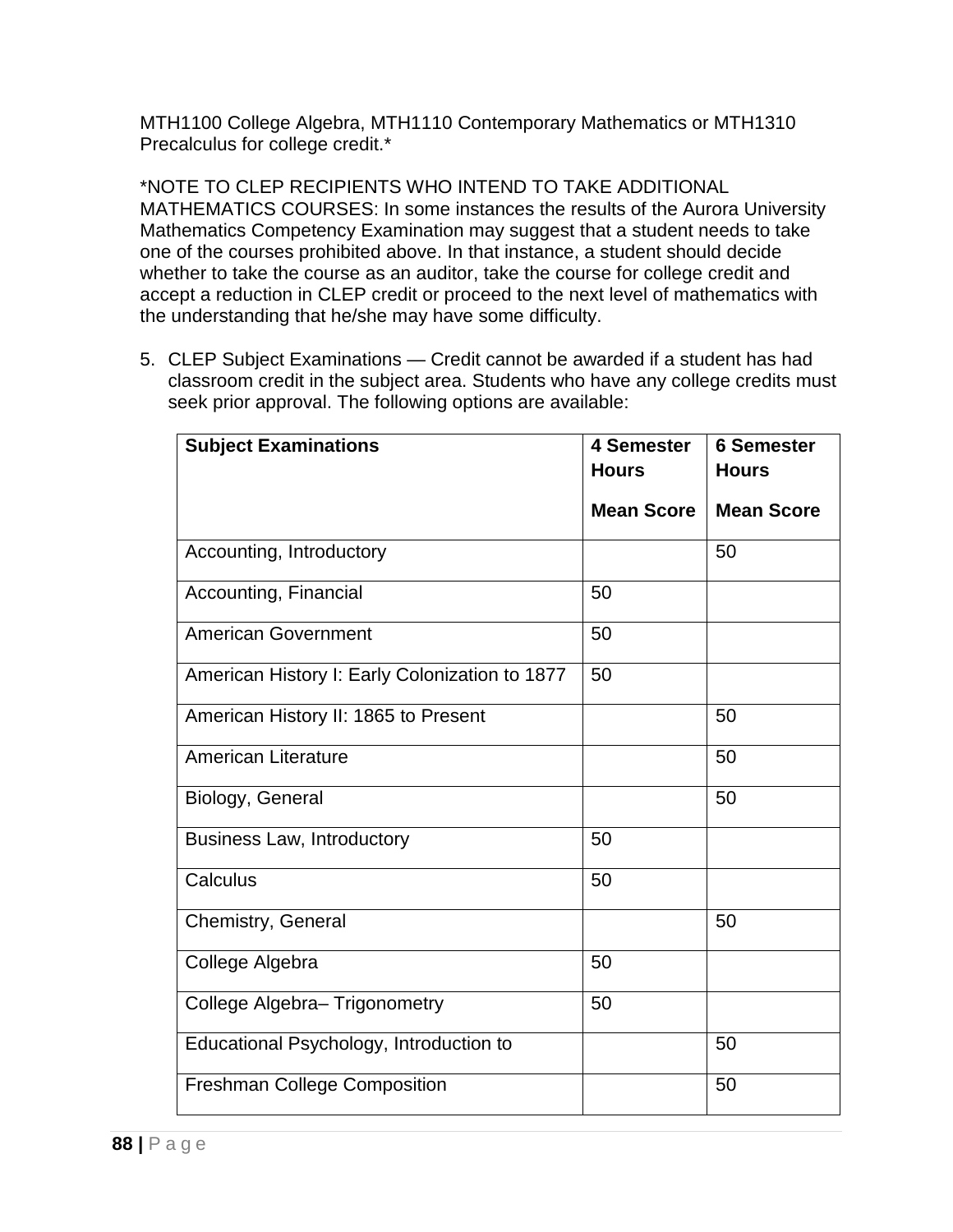| College French, Levels 1 & 2 Second                     |    | 50 |
|---------------------------------------------------------|----|----|
| Semester                                                |    |    |
| College French, Levels 1 & 2 Fourth Semester            |    | 52 |
| College German, Levels 1 & 2 Second                     |    | 50 |
| Semester                                                |    |    |
| College German, Levels 1 & 2 Fourth<br>Semester         |    | 63 |
| College Spanish, Levels 1 & 2 Second<br>Semester        |    | 50 |
| College Spanish, Levels 1 & 2 Fourth<br>Semester        |    | 54 |
| <b>Information Systems and Computer</b><br>Applications | 50 |    |
| <b>English Literature</b>                               |    | 50 |
| Human Growth and Development                            | 50 |    |
| Literature, Analysis and Interpretation of              |    | 50 |
| <b>College Mathematics</b>                              | 50 |    |
| Principles of Macroeconomics                            | 50 |    |
| Principles of Management                                | 50 |    |
| <b>Principles of Marketing</b>                          | 50 |    |
| Principles of Microeconomics                            | 50 |    |
| Psychology, Introductory                                | 50 |    |
| Social Science & History                                | 50 |    |
| Sociology, Introductory                                 | 50 |    |
| Trigonometry                                            | 50 |    |
| Western Civilization I: Ancient Near East to<br>1648    | 50 |    |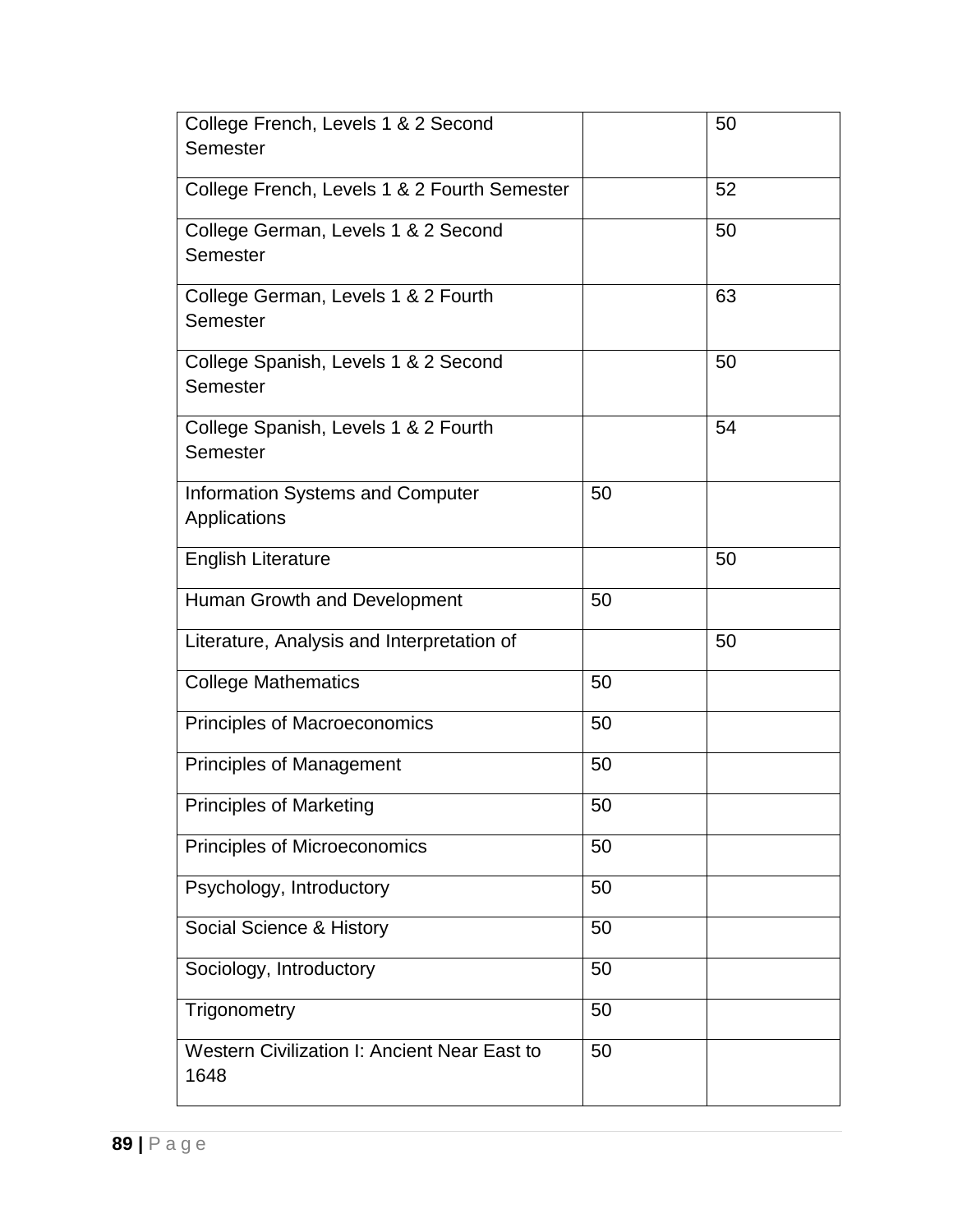| Western Civilization II: 1648 to Present |  |
|------------------------------------------|--|
|                                          |  |

- 6. DANTES test credit Aurora University accepts appropriate credit from the DANTES testing program. Subject areas are accepted if they meet the general requirements for acceptance of other forms of credit (i.e., are nontechnical in nature, or are in technical fields otherwise deemed appropriate for inclusion in the student's degree, or meet other guidelines for transfer of technical credit).
- 7. Advanced Placement Program (AP) Four semester hours of credit will be awarded for scores of 3 or above in the following AP Examinations, unless noted otherwise:

American History **German Literature** Biology Government, Comparative Calculus BC (Mathematics)\* Government and Politics Chemistry **Example 20** Human Geography Classics. Catullus/Horace Macroeconomics Classics: Virgil Microeconomics Calculus AB (Mathematics) Physics B Computer Science **Physics C** – Mech English, Language Composition Physics  $C - E \& M$ English, Literature **Psychology** Environmental Science Spanish Language European History **Spanish Literature** Spanish Literature **French Language Statistics** French Literature World History

\*A score of 4+ on the Calculus BC exam awards 8 semester hours of credit \*\*A score of 4+ on the Spanish Language or Literature exam awards 8 semester hours of credit.

8. **Credit for Departmental Challenge** Examinations — In those cases where no nationally-normed examination is available or appropriate to support the awarding of credit in a subject area required in a major, the program faculty may establish a departmental challenge examination for the awarding of a maximum of four (4) semester hours to be used in lieu of a specific major course. Such examinations are subject to the same approval process as that prevailing for new courses. A testing fee for such examinations will be established by the Vice President for Finance. Students may present for graduation a maximum of eight (8) semester hours by departmental challenge examinations; such credit may be applied only toward major requirements and does not meet other general degree requirements. Departmental challenge credit shall be designated as lower or upper division by the program faculty.

#### **Declaration of Major**

Students who have been accepted under the general admission standards of the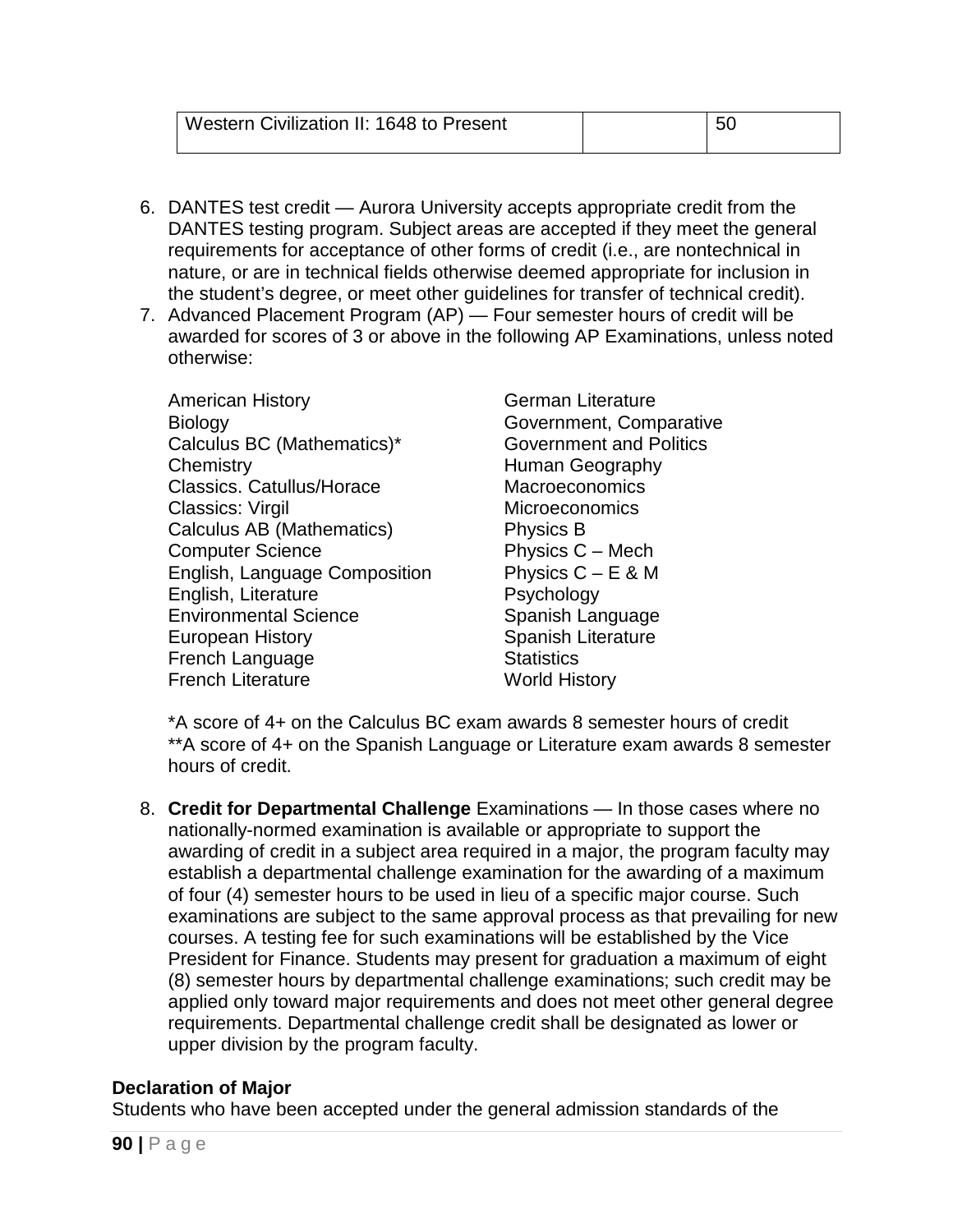university may apply for acceptance into a program of the university. Acceptance of any student into any program of the university is determined by the faculty of that program and is conditional upon the student's meeting any program requirements that have received the approval of the program faculty and the university.

Students applying for admission to the university, or who have been admitted and are attending as undeclared students, may state their intent to major in a program of the university. This statement of intent is used for purposes of evaluating transfer credit and providing appropriate advising services, but does not constitute admission to the program.

Matriculated students seeking to enter a program must file a Request to Declare or Change a Major form with the Crouse Center for Student Success. Requirements for admission to or retention in a program are determined by the program faculty, the academic dean, and the Chief Academic Officer.

Matriculated students currently entered as students in one program may seek to declare another major by filing a Request to Declare or Change a Major form showing both the old and new program. A student denied admission to a program may appeal the denial to the academic dean or, in the case of a program directly headed by the dean, to the CAO.

A student may be dismissed from a program in accordance with duly approved requirements for retention in the program by action of the program faculty. Students so dismissed may appeal to the academic dean or to the Chief Academic Officer, in the case of a program directly headed by the academic dean. Copies of the action for dismissal from a program shall be forwarded to the Registrar and the Crouse Center for Students Success, and the student will then be removed from the program and entered as undeclared.

#### **Regulations Governing Majors A. Established Majors**

- 1. Majors require a minimum of 30 semester hours.
- 2. Each major must be developed and monitored by an approved program committee of the faculty; new or substantially revised majors require the approval of the Board of Trustees based on recommendations from the program committee, the appropriate school/college governance bodies, the academic dean, appropriate university governance bodies, the Chief Academic Officer, and the President.
- 3. Beyond the minimum coursework requirement, the content, structure, and extent of a major are prerogatives of the individual program committees within the schools and colleges of the university, except as otherwise defined or restricted by the academic regulations.
- 4. No "D" grade may apply to an academic major, either on the required or selected list. Secondary Education licensure candidates must earn a "C" or better in all education courses (with an EDU prefix) required by the State of Illinois.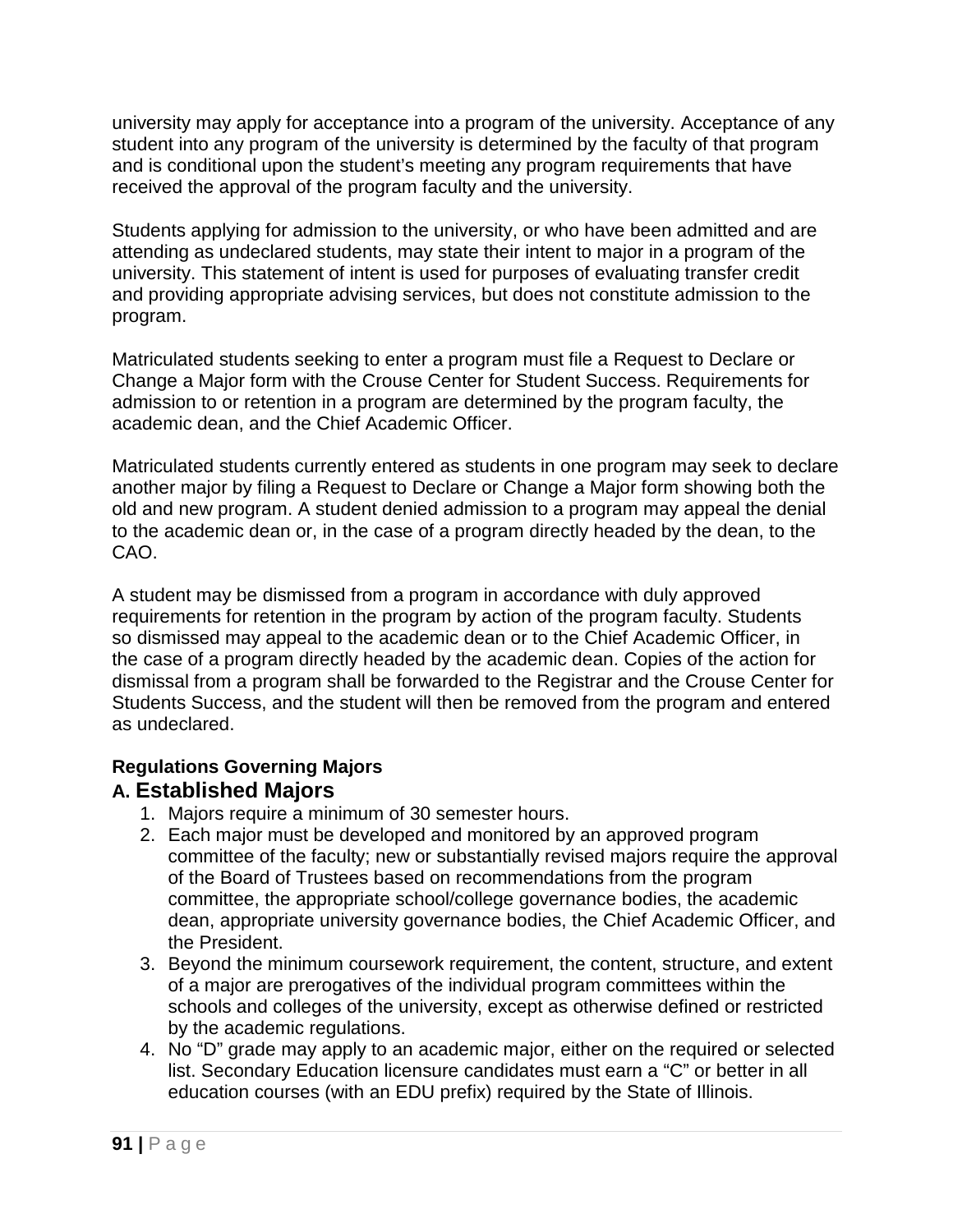## **B. Student-Initiated Major**

- 1. Divisional: This major is prepared jointly between the student and the program chair. Said concentration is reviewed and approved by the program chair and academic dean. An initial conference should be held with the appropriate program chair at which time the general plan for the student-initiated major will be reviewed. Subsequent conferences with the program chair or his/her designate (s) will be concerned with developing the specific program. When completed, the program chair will present the concentration to the academic dean for approval and filed in the student's permanent academic record.
- 2. Interdivisional: This major is developed by the student and program chair with appropriate consultation from the academic dean and Registrar. An initial conference with the program chair should be held at which time the general plan for the student-initiated major will be discussed. Subsequent conferences with the program chair, academic dean, and Registrar will be concerned with developing the specific program. When completed, the program will be presented for approval by the program chair, academic dean, and Registrar whereupon it will be filed in the student's permanent academic record.
- 3. At least half the courses in a student-initiated major must remain to be earned at the time the concentration is presented for approval.

### **C. Minors**

- 1. Minors at Aurora University are optional. They are not required for graduation.
- 2. A minor shall comprise a minimum of 18 semester hours.
- 3. At least nine semester hours applied to a minor must be earned at AU.
- 4. Each minor must be developed and monitored by an approved program committee of the faculty; new or substantially revised minors require the approval of the Board of Trustees based on recommendations from the program committee, the appropriate school/college governance bodies, the academic dean, appropriate university governance bodies, the Chief Academic Officer, and the President.
- 5. Beyond the minimum coursework requirement, the content, structure, and extent of a minor are prerogatives of the individual program committees within the schools and colleges of the university, except as otherwise defined or restricted by the academic regulations.
- 6. No "Ds" will apply toward minors.
- 7. A maximum of 4 semester hours of credit/no credit coursework will apply toward a minor.
- 8. Courses used on a minor may also be used to meet BS core requirements.

## **Academic Measurement and Evaluation**

No fractional amount of credit is given for less than completion of any course or academic experience.

### **Grades Undergraduate Grading System**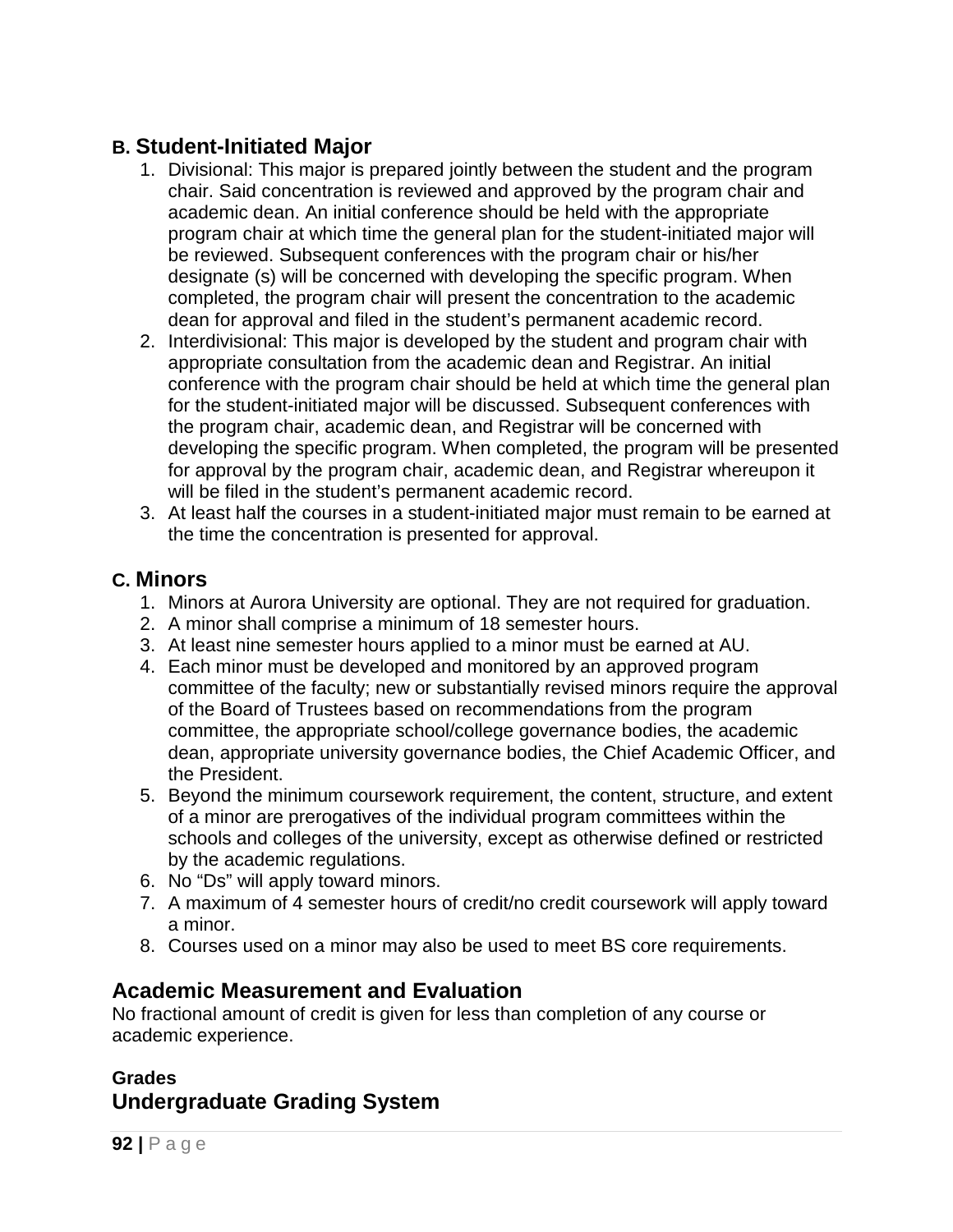• Types and Definitions - Letter Evaluation: A, B, C, D, F.

At the end of the course, letter grades are awarded as defined:

- a. Letter Grades
	- **A** (4 quality points per semester hour) Denotes performance that consistently exceeds expectations and demonstrates comprehensive understanding of the subject.
	- **B** (3 quality points per semester hour) Denotes performance that meets and at times exceeds expectations and indicates good preparation in the subject.
	- **C** (2 quality points per semester hour) Denotes performance that meets expectations and demonstrates adequate preparation in the subject.
	- **D** (1 quality point per semester hour) Denotes performance that is inadequate or inconsistently meets expectations and makes it inadvisable to proceed further in the subject without additional work.
	- **F** (0 quality points per semester hour) Failure. Denotes performance that consistently fails to meet expectations.
- b. Credit/No Credit: CR/NCR.
	- **CR** (quality points not calculated in grade point average) Pass. Denotes pass with credit at least at the level of "C" work, in courses that are graded CR/NCR.
	- **NCR** (0 quality points per semester hour) No credit. Denotes work that fails to meet college or university standards for academic performance at least at the level of "C" work.

Students are reminded that, with the exception of courses that are offered only on a CR/NCR basis, no courses in the major may be completed under this grading system. Only one selected course in a minor may be taken under this system. Students are also urged to consider any regulations concerning academic honors, scholarship eligibility, or tuition refund plans which may be affected by use of this grading system. Certain courses (for example, University Chorale) are available only under the CR/NCR grading system. Students may enroll for no more than one course per term, up to a total of eight courses, on a CR/NCR basis. This is in addition to any courses that are offered only on a CR/NCR basis.

### **Graduate Grading System**

At the end of the course, letter grades are awarded as defined:

- **A** (4 quality points per semester hour) Excellent. Denotes work that is consistently at the highest level of achievement in a graduate college or university course.
- **B** (3 quality points per semester hour) Good. Denotes work that consistently meets the high level of college or university standards for academic performance in a graduate college or university course.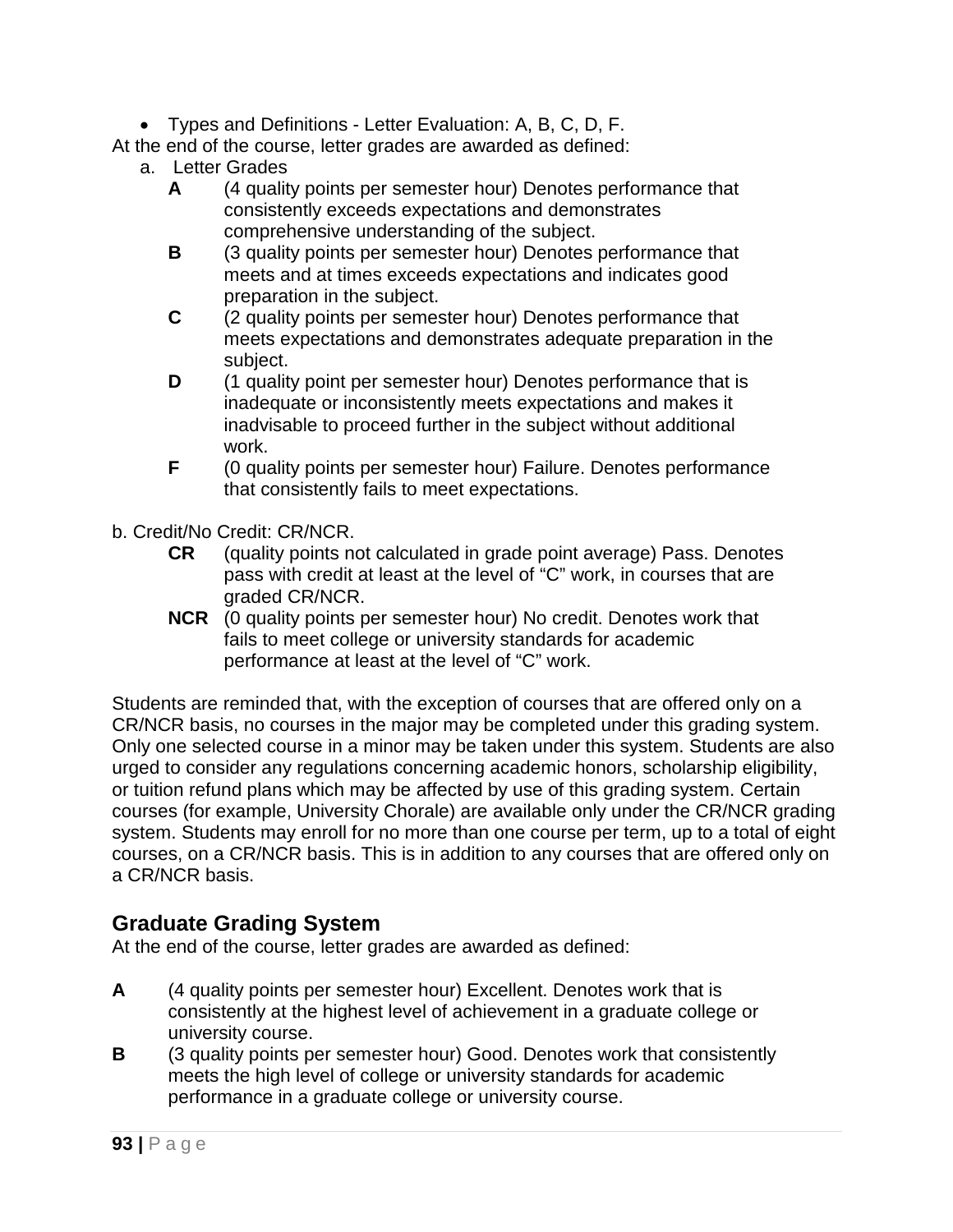- **C** (2 quality points per semester hour) The lowest passing grade. Denotes work that does not meet in all respects college or university standards for academic performance in a graduate college or university course.
- **F** (0 quality points per semester hour) Failure. Denotes work that fails to meet graduate college or university standards for academic performance in a course.
- **CR** (Quality points are not calculated in grade point average) Pass. Denotes pass with credit at least at the level of "C" work, in graduate courses that are graded CR/NCR.
- **NCR** (0 quality points per semester hour) No credit. Denotes work that fails to meet graduate college or university standards for academic performance at least at the level of "C" work.

Students are reminded that, with the exception of courses that are offered only on a CR/ NCR basis, no graduate courses may be completed under this grading system.

# **Change of Grading System**

Students may change between the letter grade system and credit/no credit grading system by filing a change of grading petition in the Registrar's Office at any time up until the end of the first calendar week of the term. No changes will be authorized beyond that date.

## **Incomplete Grades — Regulations and Procedures**

Aurora University permits the assignment of a grade of "I" (Incomplete) under limited circumstances upon petition by the student.

- a) A grade of Incomplete (I) may be assigned by the instructor only if the student has filed a Petition for Incomplete Grade. This petition form, which is available in the Registrar's Office as well as online, must be completed and signed by the student, the instructor, jurisdictional Dean, and Dean of Academic Administration.
- b) The petition must specify the reason the student has been unable to complete the work, the work to be completed, a timetable for completion, and the date by which all work must be turned in to the instructor.
- c) Petitions for Incomplete grades must be filed by the deadline specified by the Registrar's Office for submission of final grades.
- d) Completion dates for "I" grades must be on or before the last day of the eighth week of classes of the term following the term in which the grade is assigned, excluding the Summer Session. In the event that a final grade is not reported to the Registrar's Office on or before noon on the Tuesday following the completion deadline, the grade will revert to an "F" or "NCR". Instructors report grades to replace "I" grades in writing to the Registrar's Office using the Change of Grade form.
- e) In extraordinary circumstances, the instructor may, upon receiving written documentation from the student, petition for an extension beyond the deadline established in section d. Such petitions must be filed with the Dean of Academic Administration on or before the deadline for completion originally specified in the petition for an "I" grade. Petitions approved by the Dean of Academic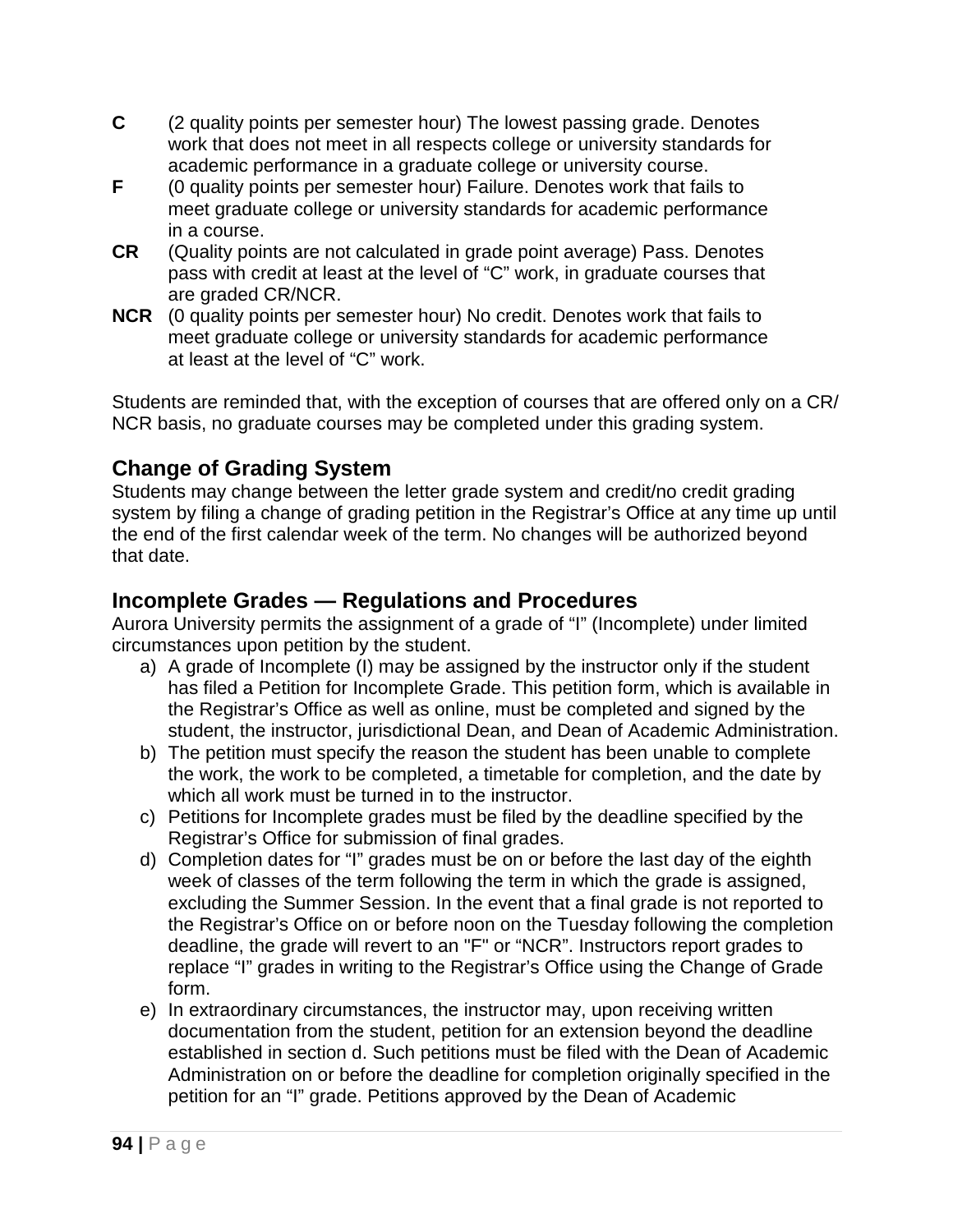Administration must be received by the Registrar on or before the original deadline for filing of the grade.

- f) A grade of "I" may be assigned only in cases of illness, accident, or other catastrophic occurrence beyond the student's control. In order for an "I" grade to be considered, the student must be in satisfactory academic standing in the specific course. In cases of emergency, the petition may be filed on the student's behalf by the course instructor. At the earliest possible time, the course instructor will take responsibility for confirming the petition with the student and securing the student's signature. If the student does not accept the conditions of the petition, the instructor will assign a permanent grade to be entered by the Registrar.
- g) A student's Academic Warning status in a given term will be determined by the term GPA resulting from the work completed in that term. If a subsequently completed "I" grade causes the student's GPA to rise above or fall below 2.0, the student's warning status, and the permanent record thereof, will be changed accordingly.

# **Deferred Grade Policy — Regulations and Procedures**

A deferred grade (X) is for use in certain courses in which it is anticipated that the student's learning experience will continue beyond a regular academic term. The deferred grade is available for use in the cases of travel study, field experiences, clinical experiences, practica, internships, student teaching, independent study, application or research projects, and sequential courses for which a deferred grading situation has been contracted at the initiation of the experience.

- a) A grade of "X" may be assigned by the instructor only if the student has filed a Request for Deferred Grade. This petition form, which is available in the Registrar's Office, must be completed and signed by the student, the instructor, jurisdictional Executive Director or Dean, and Dean of Academic Administration.
- b) The petition must specify the reason the Deferred grade is needed, the work to be completed, a timetable for completion, and the date by which all work must be turned in to the instructor.
- c) Petitions for Deferred grades must be filed by the deadline specified by the Registrar's Office for submission of final grades.
- d) In the event that a course or other learning experience is planned to extend beyond the academic term, the student(s) enrolled will be given a deferred grade (X) at the end of the term. The permanent grade will be posted when received from the instructor, and by the expiration of the "X" grade petition.
- e) Completion dates for "X" grades must be on or before the last day of classes of the term following the term in which the grade is assigned, excluding the Summer Session. In the event that a final grade is not reported to the Registrar's Office on or before noon on the Tuesday following the completion deadline, the grade will revert to an "F" or "NCR". Instructors report grades to replace "X" grades in writing to the Registrar's Office using the Change of Grade form.
- f) In extraordinary circumstances, the instructor may, upon receiving written documentation from the student, petition for an extension beyond the deadline established in section f. Such petitions must be filed with the Dean of Academic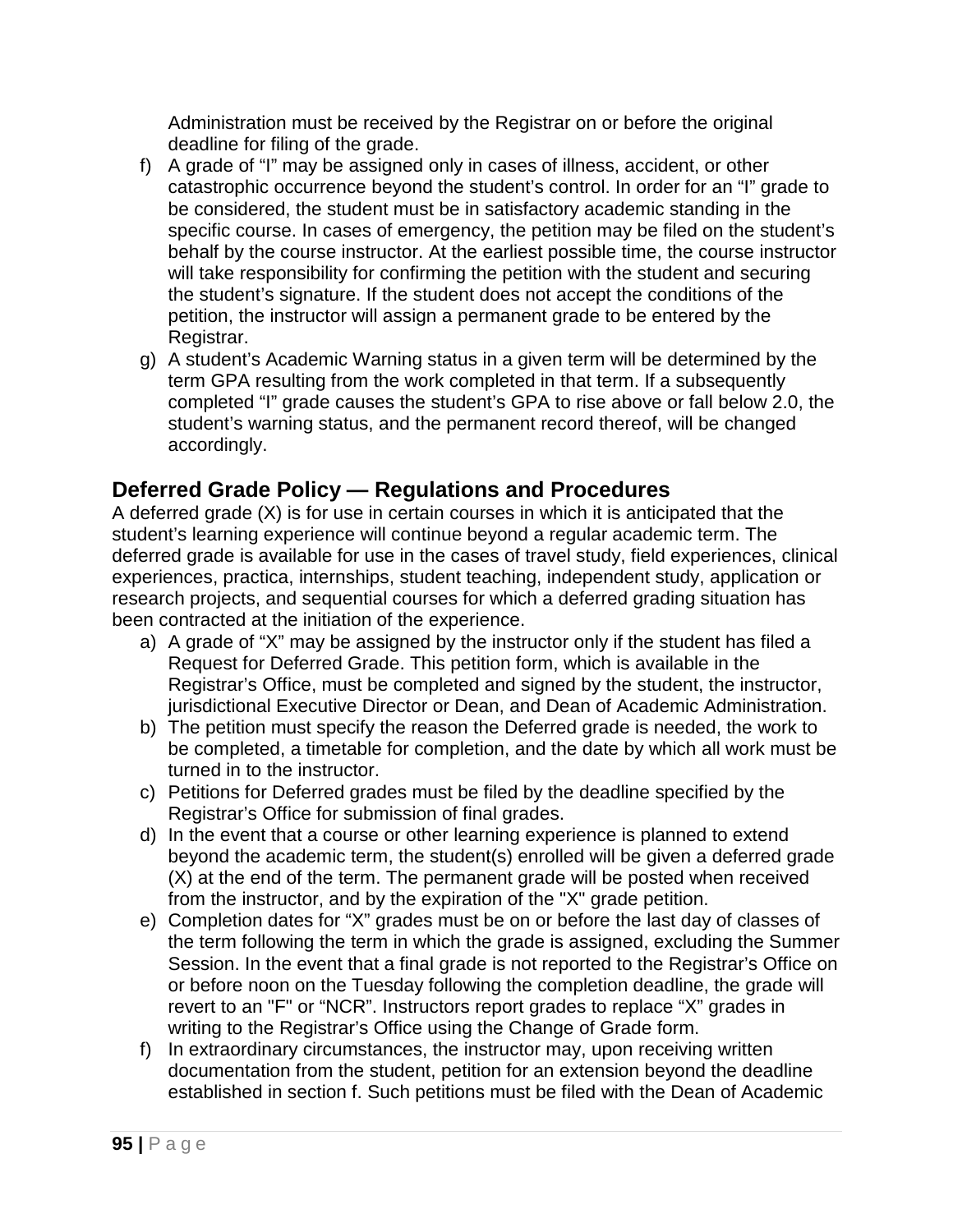Administration on or before the deadline for completion originally specified in the petition for an "X" grade. Petitions approved by the Dean of Academic Administration must be received by the Registrar on or before the original deadline for filing of the grade.

- g) Tuition for multi-term courses or other learning experiences is billed and payable with respect to the first term of registration, and the course counts in the student's load only in the first term of registration. No additional registration process is required during subsequent terms while the course is being completed.
- h) A deferred grade (X) has no effect on the student's GPA and is not considered by the Academic Standards Committee or other university bodies in the review of student progress. When the permanent grade is posted, the effect of this grade will be assessed by university review bodies as though the grade were part of the work completed in the term when the grade is posted.

# **The "D" Grade**

A "D" cannot be applied to an undergraduate major without the approval of the Registrar in consultation with the Jurisdictional Dean and Dean of Academic Administration. Aurora University reserves the right to require a student to repeat a course in which he/she has received a "D" grade if he/she proposes to apply that course toward a major or continue on in a truly sequential course of study. Students who receive a "D" grade in a prerequisite course are encouraged to repeat the course prior to matriculation into the sequential course.

## **Change of Permanent Grades**

- a) Permanent grades (A, B, C, D, F) may be changed by the instructor who originally issued the grade to correct computational or clerical errors.
- b) Changes of permanent grades must be approved by the academic dean before they are forwarded to the Registrar, and must include an explanation for the change.
- c) Changes in permanent grades arising from clerical or computational errors must be received by the registrar no later than 30 days following the date when the original permanent grade was filed with the Registrar.
- d) In cases where it is necessary to correct a grading error on the part of an instructor who has left the university or who cannot otherwise be contacted in a timely fashion, or in cases where an instructor fails to correct an evident error in a timely fashion, the academic dean may assign another faculty member to review the relevant materials and correct the error.
- e) Changes may be made in grades to reflect coursework completed after the deadline for grade submission only in instances in which the student received a grade of "I" or "X" for the course.
- f) All changes in permanent grades other than those arising from clerical or computational errors are addressed under the university regulations for appeal of alleged capricious grading.

# **Grade Point Average**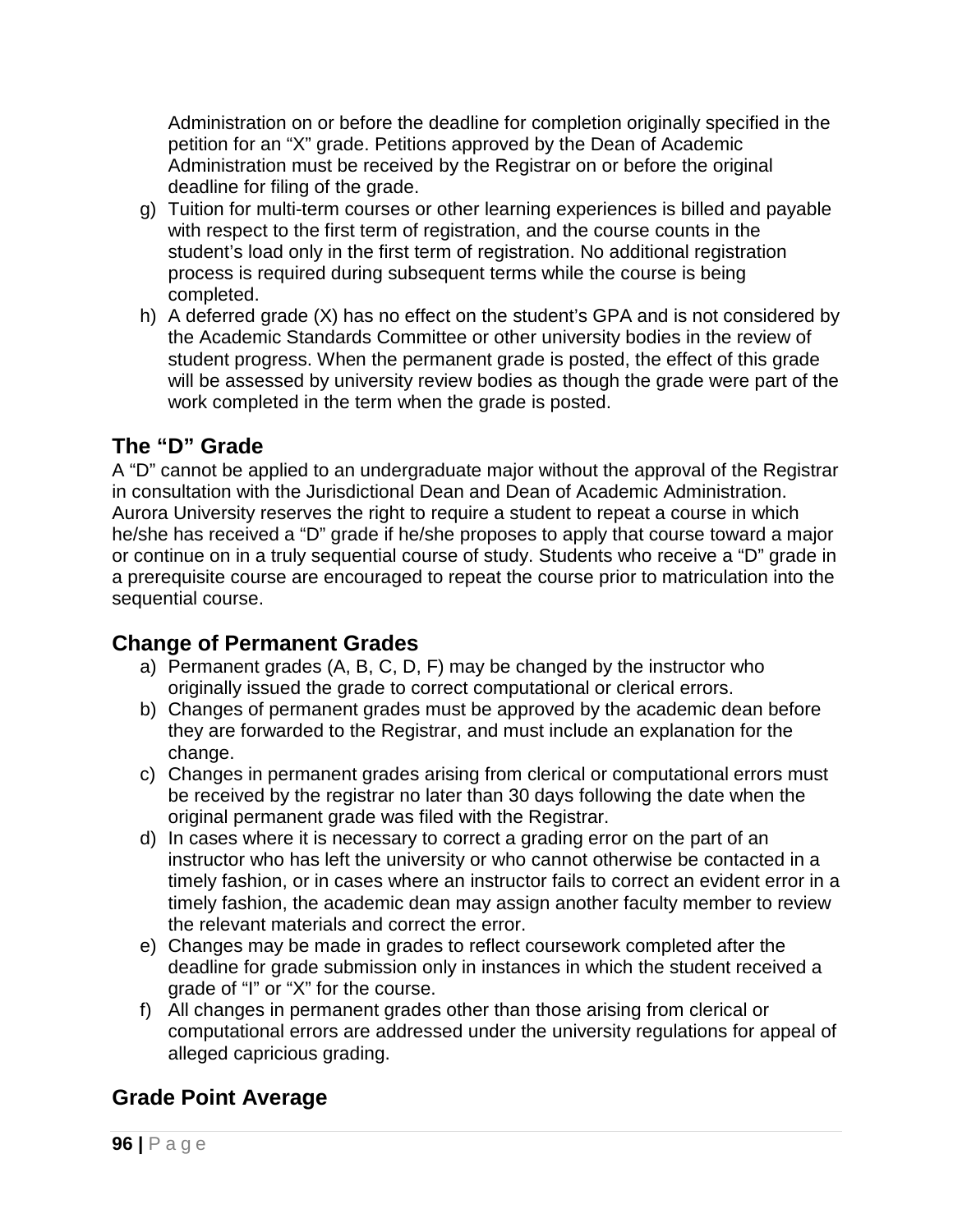Two Grade Point Averages (GPA) are calculated by the Registrar's Office:

**Type 1: Term GPA** A=4, B=3, C=2, D=1, F=0, NCR=0, CR=Not Calculated into GPA. Based only on courses taken in a given term at Aurora University, the unit of credit is multiplied by the quality points assigned to the grade earned. The sums are then added and the total quality points divided by the calculable credit units producing the Term GPA. (If a course is repeated only the higher grade is calculated into the GPA and only academic credit from one can be counted toward graduation.)

**Type 2: Cumulative GPA of courses at Aurora University.** Calculated in the same way as the Term GPA but is based upon all work taken at Aurora University over all terms of attendance. Since fall 1990, only work completed at Aurora University has been included in the cumulative GPA of Aurora University students. Calculations of GPA for work at previous colleges are carried out by the Office of Admission for purposes of determining admission and by the Registrar for purposes of student classification and to provide data for the financial aid process. No calculation of GPA including work at previous colleges is maintained as part of the student's official academic record.

# **Undergraduate Academic Honors**

Academic Honors at Graduation

- 1. To be eligible for Academic Honors at Graduation, students must have:
	- a. A minimum of 90 semester hours of credit for a letter grade, of which 30 semester hours must have been earned at Aurora University.
	- b. A cumulative GPA at Aurora University of:
		- i. 3.50–3.749 to receive the degree Cum Laude
		- ii. 3.75–3.899 to receive the degree Magna Cum Laude
		- iii. 3.90–4.0 to receive the degree Summa Cum Laude
	- c. In addition, a student who has a minimum of 90 semester hours for a letter grade at Aurora University and a cumulative GPA at Aurora University of 3.75 or above will receive the Gold Ivy Leaf Award (pin and certificate).
- 2. Term Dean's List
	- a. Students will be placed on the published Dean's List and receive a letter from the Chief Academic Officer at the end of each term that these conditions are met:
		- i. A minimum of 12 semester hours for a letter grade.
		- ii. A term GPA of 3.60 or higher.
		- iii. Students with a term GPA of 4.0 will be cited for High Honors in a special section of the Dean's List.

# **Procedures for Use in the Student Initiated Appeal of a Course Grade**

A student has the right to appeal a course grade if she or he feels that the grade was assigned capriciously. Capricious grading is the only rationale for a grade appeal. A student may not appeal a grade based on a disagreement about grading criteria or concerns about the judgment of the faculty member.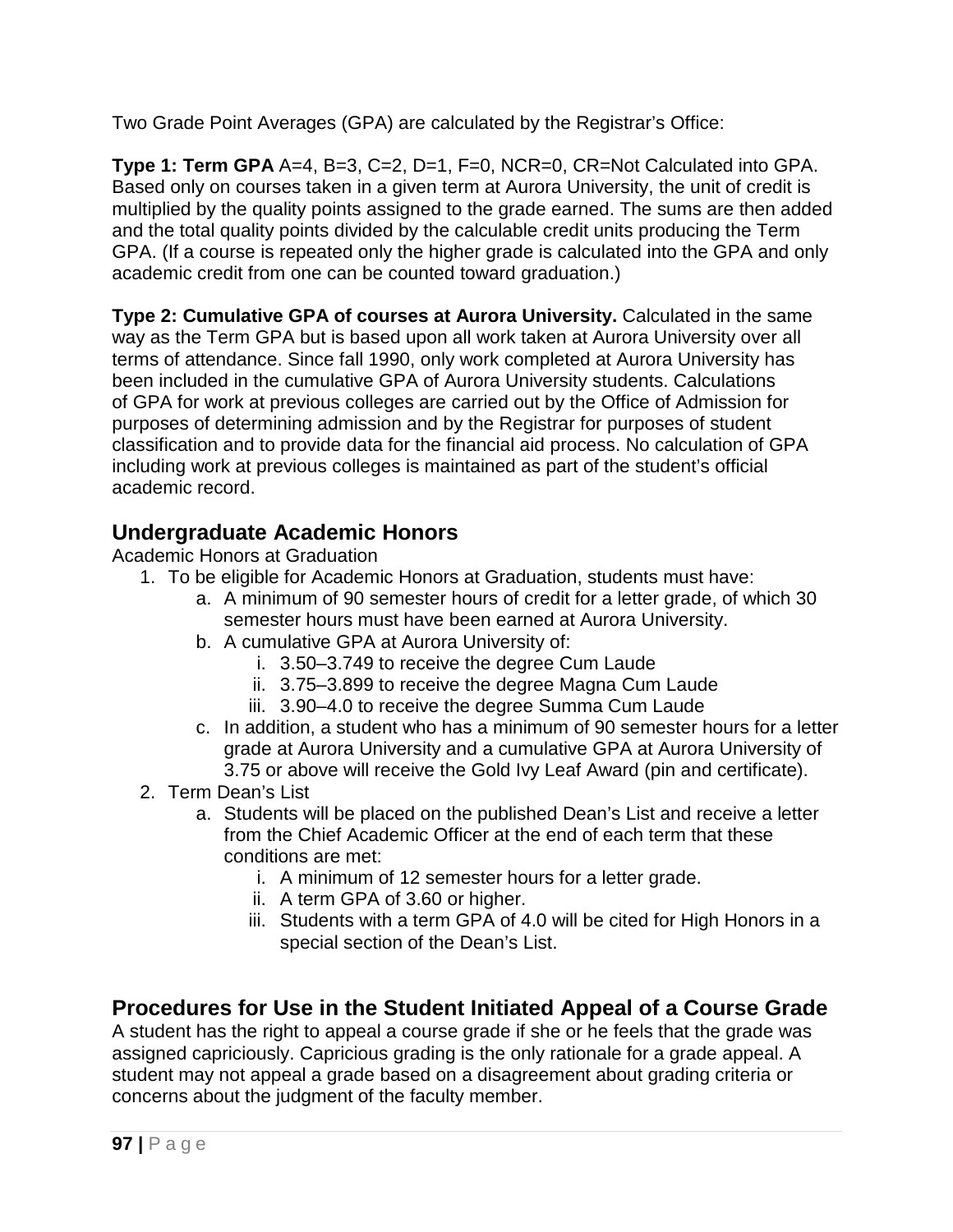Capricious grading, as that term is used herein, is limited to one or more of the following:

- 1. the assignment of a grade on some basis other than performance in the course;
- 2. the assignment of a grade to a particular student by different standards than were applied to other students in that course;
- 3. the assignment of a grade using standards other than those that the students had been led to reasonably expect would be used to judge their work.

The evaluation of the quality of a student's academic performance in participation in class and on assignments that the student turns in is one of the primary professional responsibilities of university faculty members; it is solely and properly their responsibility. It is essential for the standards of the academic programs at Aurora University and the integrity of the degrees conferred by this university that the professional judgments of faculty members not be subject to inappropriate pressures or other interference.

It is necessary, however, that any course grade be based on evidence of the student's performance in that course, that the student have access to the evidence, that the instructor be willing to explain and interpret the evidence to the student, and that a grade be determined in accordance with announced standards. These standards must be announced and put in writing for each class at the beginning of each term. While the standards for evaluation used in a course may change during a course as the faculty member judges to be appropriate based on the performance of the students, changes to guidelines for evaluation during a course should be as minimal as is possible and must be announced to the students in advance of the application of the new standards. It is never appropriate for a faculty member to retroactively alter the standards that have been applied to work that has already been turned in.

#### **Appeal Procedures:**

A student who believes his/her term grade is capricious may seek clarification and, where appropriate, redress, as follows:

- a. The student shall confer with the instructor, informing the instructor of questions concerning the grade, and seeking to understand fully the grounds and procedures the instructor has used in determining the grade. The aim of such a conference is to reach mutual understanding about the grade, the process by which it was assigned, and to correct errors, if any, in the grade. The student should do this within two weeks of receiving his/her final grade.
- b. If after consultation with the instructor, the student believes that a grade was assigned capriciously, the student shall confer with the jurisdictional chair, who shall consult and advise with both the instructor and student separately or together, in an effort to reach an understanding and resolution of the matter.
- c. If Steps 1. or 2. do not resolve the problem, the student may submit a petition in writing to the jurisdictional dean. This petition must be submitted to the dean not later than the end of the fourth week of the term following that for which the grade is being appealed, excluding the summer term.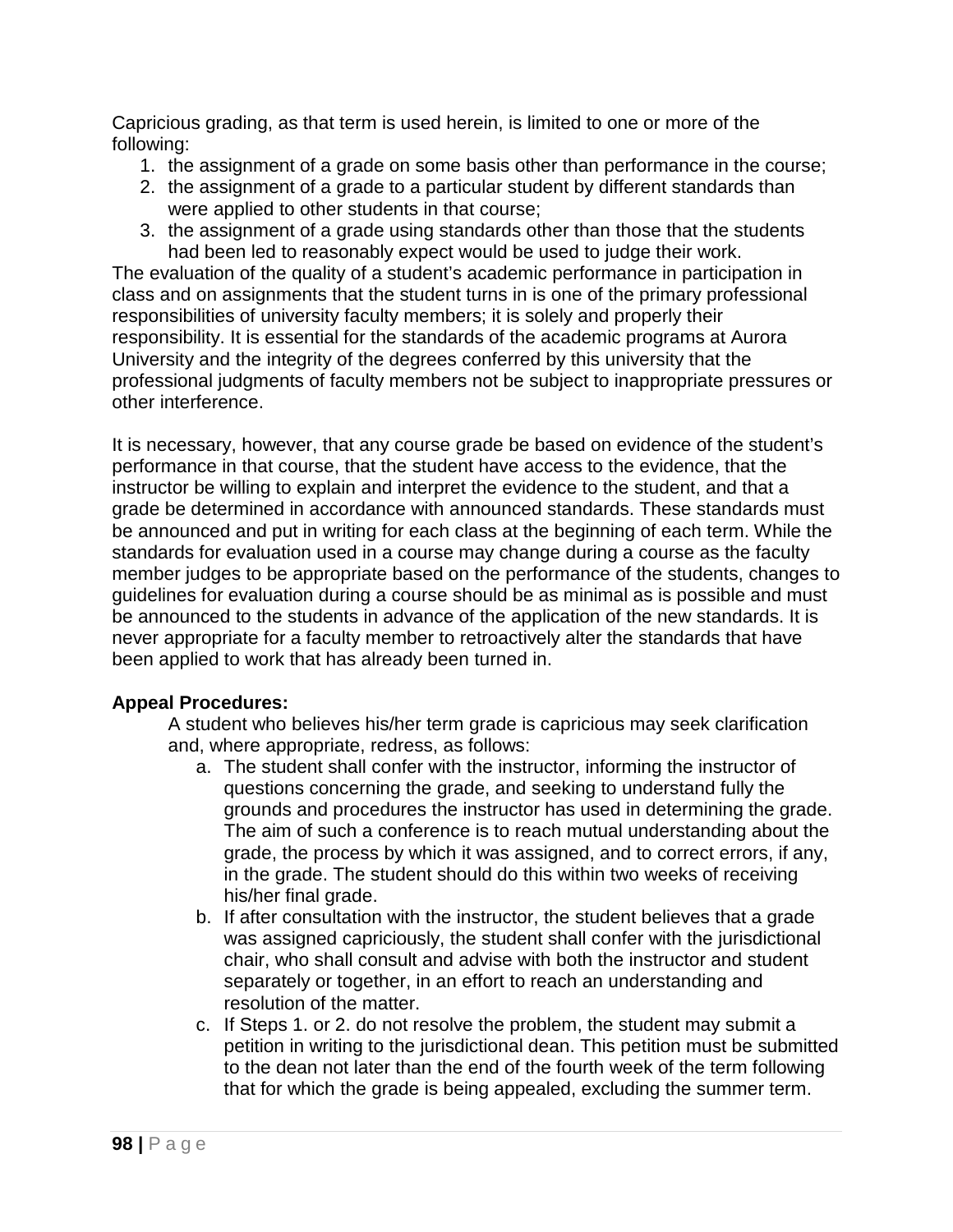The petition shall request a meeting with the dean and shall present evidence that the grade is capricious as defined above, and shall present the student's arguments that substantiate his/her conclusions. The dean shall refer the petition to the instructor and secure from the instructor a response in writing, setting forth the instructor's position on the matter.

On the basis of a consideration of the student's petition and the instructor's response, the dean shall conduct an inquiry, which shall include a meeting with the student and the instructor separately or together and ascertain and consider relevant facts.

#### **Decision:**

The dean shall make one of these decisions:

- a. That the grade was not assigned capriciously and shall stand as assigned.
- d. That the grade was assigned capriciously and should be changed. The dean shall then assign a new grade. The dean may involve another faculty member with appropriate professional qualifications to review the work of the student and recommend a new grade The dean shall authorize the registrar to make the grade change.

The result of 3.a. or 3.b. shall be final.

### **Transcripts: Regulations Governing Issuance**

- 1. Official transcripts bearing the signature of the Registrar and seal of the university for purposes of transfer of credit, certification or employment reference are issued by direct mail or electronically to educational institutions, certification agents and employers. Students may supply application forms or other supportive documents to be enclosed with official transcripts.
- 2. All official transcripts that are placed into a student's hands or sent directly to students are stamped "Issued to Student."
- 3. A student's academic record is considered confidential. Therefore, transcripts will be issued only at the written and signed request of an individual student, or appropriate institutions or officials.
- 4. Each transcript is issued as a complete and accurate copy of the student's academic record as of the date of issue. It contains a record of all work attempted at Aurora University, together with a notation as to final grades earned, or drop status achieved, in each course. It shows total number of credits accepted in transfer from other colleges or universities. High school credits and test scores are not transmitted. Grade point averages are computed and reported with appropriate explanation as to the means of calculation.
- 5. Aurora University has no authority to copy or release transcripts furnished to it from other institutions for admission or evaluation of credit. Transcripts from other institutions or testing agencies must always be obtained from the issuing institution or agency.
- 6. Transcripts will be withheld until the student's financial record with the university is clear. Until such time as this occurs, transcripts will only be issued to potential employers.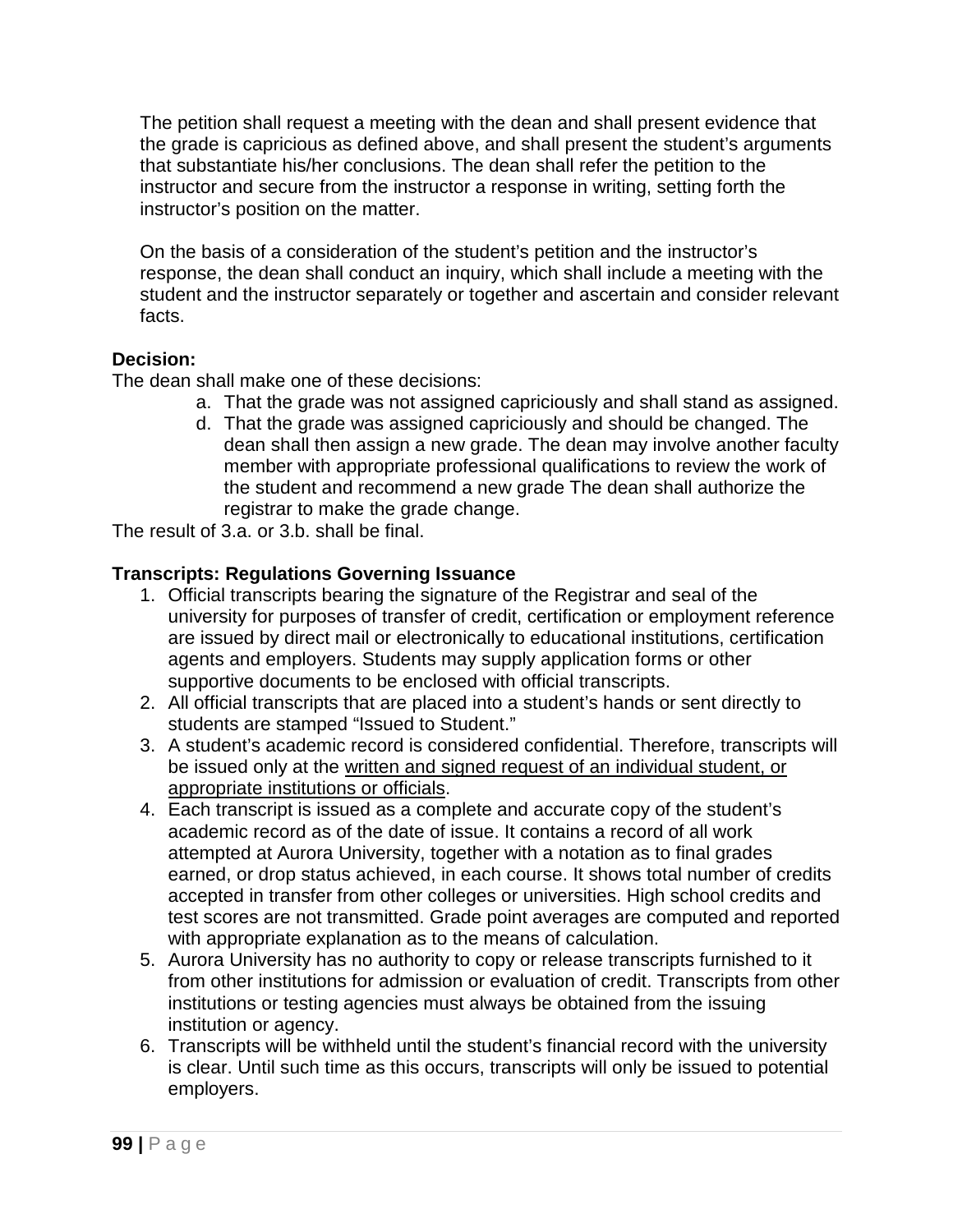- 7. In cases of suspension, dismissal, and expulsion (or the equivalent), the transcript will be noted with the following: a) The general type of infraction (academic or behavioral); b) The department initiating the students separation from the institution; and c) The effective dates or date/term ranges of students separation from the institution, if applicable.
- 8. Transcript transmittal information is listed on the reverse side of each transcript.

#### **Undergraduate Student Classification and Definition**

Each student who registers for a course at Aurora University will be classified. Classification will be made at the time of entry to the university and reclassification will be made each successive fall semester, or if a student shifts from a non- degree classification to a degree or certificate classification.

| FR Freshman           | Admitted with less than 30 semester hours             |
|-----------------------|-------------------------------------------------------|
| SO Sophomore          | Admitted and 30+ semester hours                       |
| JR Junior             | Admitted and 60+ semester hours                       |
| <b>SR Senior</b>      | Admitted and 90+ semester hours                       |
| PU Post-Undergraduate | With Bachelor's Degree seeking second Degree or       |
|                       | Certificate                                           |
| AL Student-at-Large   | Not Admitted and Not Seeking Degree (may earn no more |
|                       | than 15 semester hours)                               |
| <b>AU Auditor</b>     | Not Admitted and Taking Courses Without Credit        |
| <b>PR Provisional</b> | Attending classes but admission procedures incomplete |

### **Graduation Policies and Procedures Application for Graduation Status**

- 1. Each candidate must file an Application for Graduation with the Registrar's Office. This application can be found online for students who have an anticipated completion date within the current academic year. Submitting this application does not in any way mean that we expect or guarantee your graduation that year.
- 2. Applications must be submitted by the deadline indicated on the application together with the graduation fee. Graduation fees are specified on the application.
- 3. There are annual commencement ceremonies following both the fall and spring semesters. Students with a summer completion date should consult the registrar regarding commencement options. Different locations may be subject to different commencement schedules as well. The application deadlines and schedules can be confirmed by the registrar's office.

### **Transcripts, Examination Credit, Life and Vocational Credit, Portfolio Assessment Credit, Incompletes, Deferred Grades**

All candidates for graduation must have all transcripts from other institutions; results of examination scores; Life and Vocational Experience credit; portfolio credit; removal of temporary grades (incompletes or deferred grades) submitted to the Registrar by the fifth week of the term prior to the end of the term in which they plan to graduate. The exception will be for summer candidates for graduation. Official transcripts must be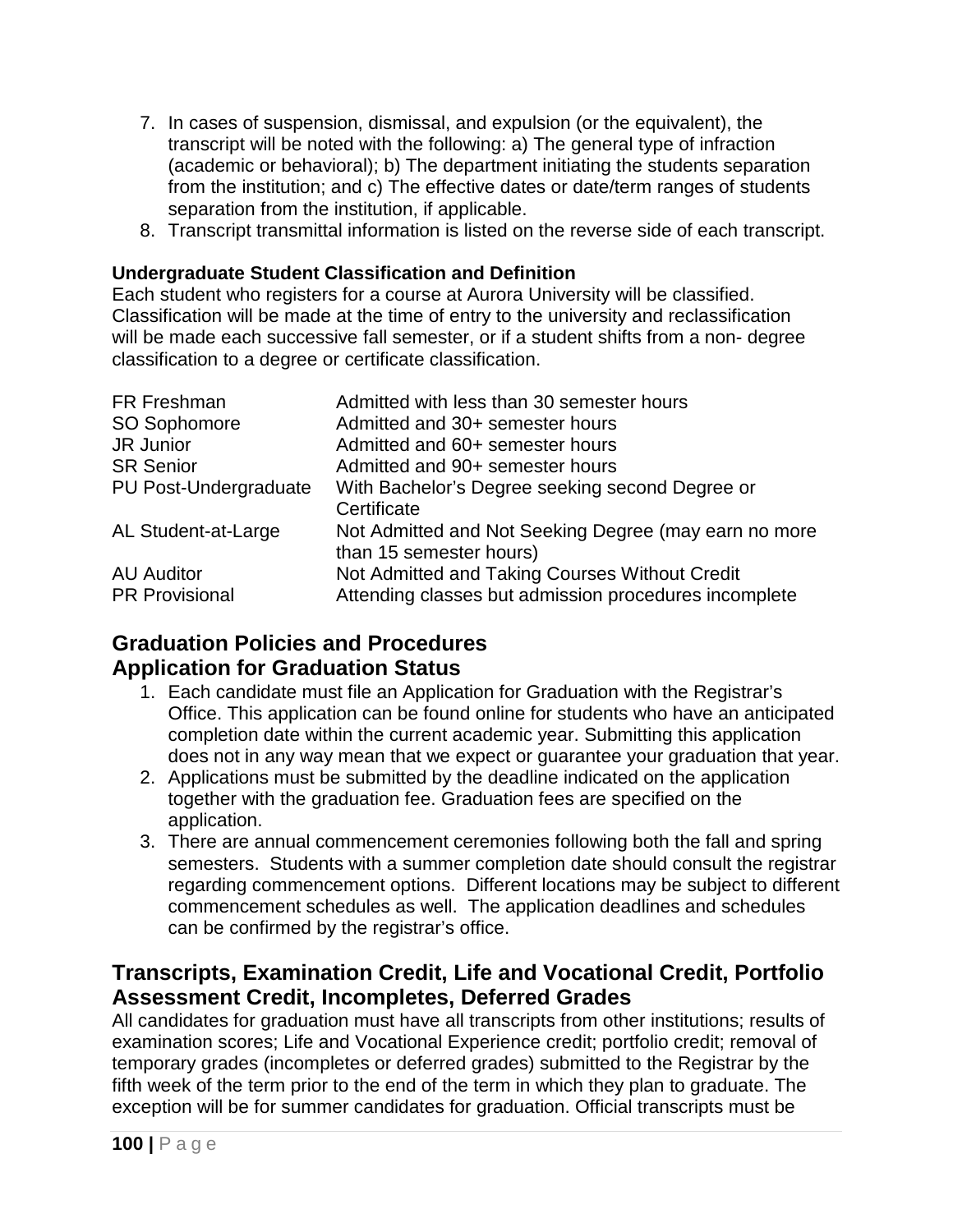received by Aurora University on or before the last day of the term in which a student plans to graduate. Failure to receive these transcripts by that date will mean that the student's graduation status will be deferred to the next term, even though the student may have already participated in the ceremony.

## **Completion of Degree Requirements**

Whenever degree requirements are completed, the student's official transcript (which is the official document; the printed diploma is unofficial) is marked Degree Requirements Met, the date requirements were met, and the degree to be awarded. Not having the printed diploma does not prevent the student from entering graduate school, seeking licensure or applying for a job.

## **Participation in Commencement Ceremonies**

Students must comply with all of the above regulations in order to receive a printed diploma and to participate in the spring commencement ceremonies. Students planning to graduate in spring should give special attention to their progress in spring semester courses.

It should further be noted that it is the responsibility of the student to make satisfactory arrangements with the Student Accounts Office for all outstanding debts prior to the commencement ceremony. Those students who have not completed such arrangements to the satisfaction of the Student Accounts Office will not be mailed a printed diploma or official transcripts.

## **Graduating in Absentia**

Participation in the commencement ceremony is voluntary (although we do need to know the student's decision beforehand for planning purposes). Those who choose not to participate in person will graduate in absentia.

## **To Receive Diplomas**

In order to receive a diploma, students must: (1) apply for graduation as noted above; (2) complete all degree requirements satisfactorily; and (3) be current in all financial obligations to the university.

## **Financial Aid Rights and Responsibilities**

*This information is accurate at all Aurora University locations and subject to change without prior notice.*

- 1. A student has the right to know the criteria used to determine his/her financial need and the aid he/she has been awarded. A student also has the right to decline any or all of the awarded aid.
- 2. Students must apply for financial aid every year. Aurora University highly recommends completing the Free Application for Federal Student Aid (FAFSA) as soon as possible beginning October 1. Students turning in financial aid paperwork and completing their 2019–2020 financial aid file after May 1, 2019, may incur late fees and/or penalties.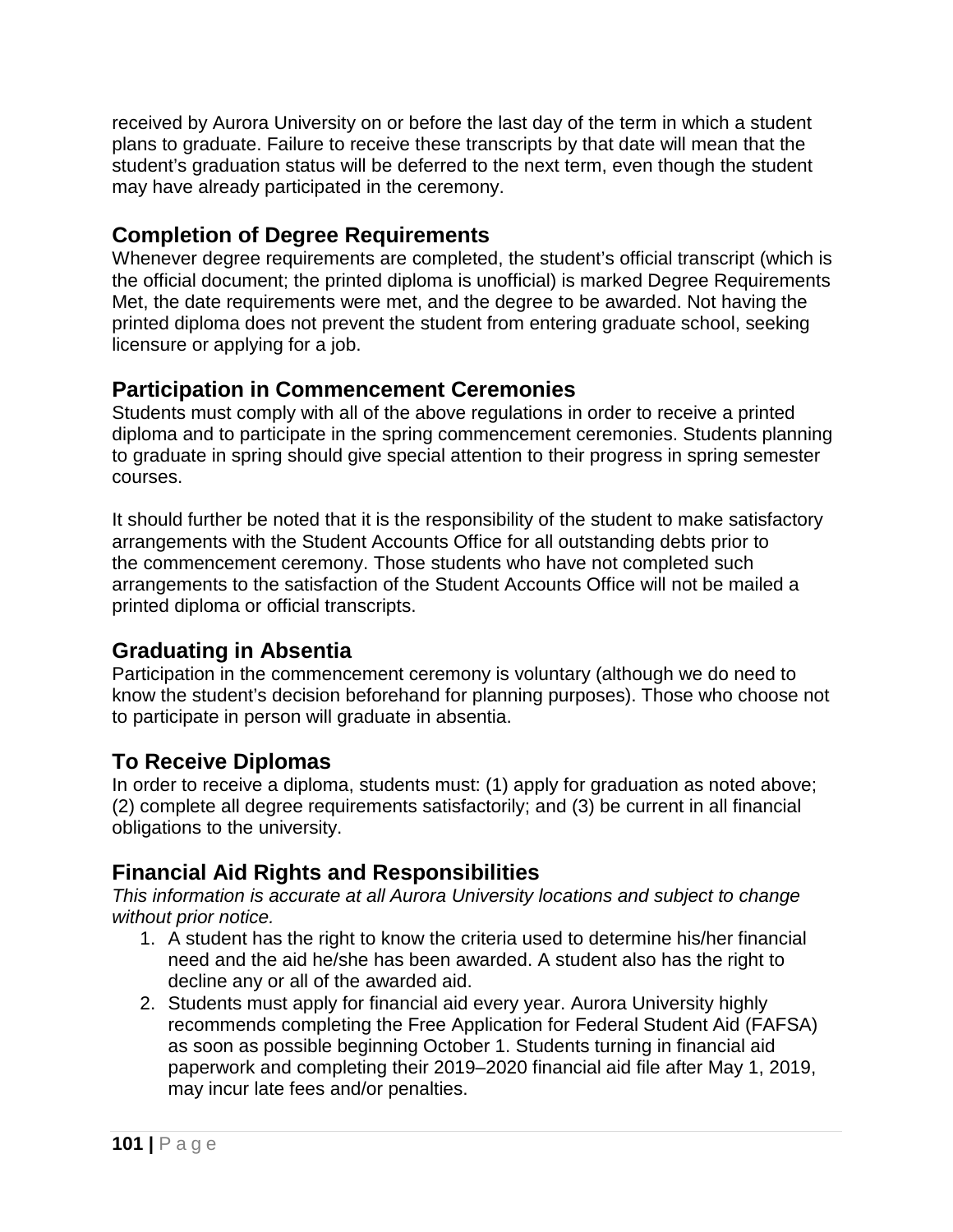- 3. If a student has been selected for verification, he/she must submit requested items to the Office of Financial Aid. Verification must be completed before any financial aid, including loans, can be credited to your account. Please Note: The verification process may take longer if FAFSA corrections are required. Corrections to FAFSA information may result in changes to a student's financial aid eligibility, which a student would be notified of via a revised financial aid award letter.
- 4. Special Circumstance and Dependency Override Requests: There are times when a student may encounter a situation that is not reflected in the information requested on his/her FAFSA. If he/she has extenuating circumstances, he/she may complete a Special Circumstance or Dependency Override Request. The Office of Financial Aid reviews completed requests weekly. These forms are available at aurora.edu/forms2019.
- 5. A student must be enrolled at least halftime and maintain Satisfactory Academic Progress (SAP) in order to receive federal, state and institutional financial aid. For additional information, refer to the Satisfactory Academic Progress Procedures form at aurora.edu/forms2019.
- 6. Definitions of Enrollment per Semester:

|                    | Undergraduate      | <b>Graduate/Doctoral</b> |
|--------------------|--------------------|--------------------------|
| Full-time          | 12 or more credits | 6 or more credits        |
| Three-quarter time | 9–11 credits       | 5 credits                |
| Half-time          | 6–8 credits        | 3 - 4 credits            |

7. Definitions of Academic Level: A student's academic level is a factor in determining their Federal Direct Stafford Loan eligibility.

| <b>Academic Level</b> | <b>Credit Hours</b> |
|-----------------------|---------------------|
| Freshman              | 0-29 hours          |
| Sophomore             | 30-59 hours         |
| Junior                | 60-89 hours         |
| Senior                | $90+$ hours         |

8. The student's financial aid cost of attendance is based off of tuition and fees as well as estimates for room and board, books and supplies, transportation, and personal and miscellaneous expenses. For full-time (12-17 hours) traditional undergraduate students, the cost of attendance is displayed below. A similar formula is used with adjusted numbers that reflect costs for different student scenarios (ex: part-time, graduate, online, George Williams College, etc.). Specific charges can be found at [aurora.edu/student-accounts/cost.html.](file://au-fs01.aurora.edu/data/Registrar/Melody/catalog%202018.19/most%20current%20only/aurora.edu/student-accounts/cost.html.)

|                     | On            | <b>Off</b>    |
|---------------------|---------------|---------------|
|                     | <b>Campus</b> | <b>Campus</b> |
| <b>Tuition/Fees</b> | \$25,060      | \$25,060      |
| <b>Books</b>        | \$1,000       | \$1,000       |
| Room                | \$6,066       | \$2,416       |
| <b>Board</b>        | \$3,800       | \$1,442       |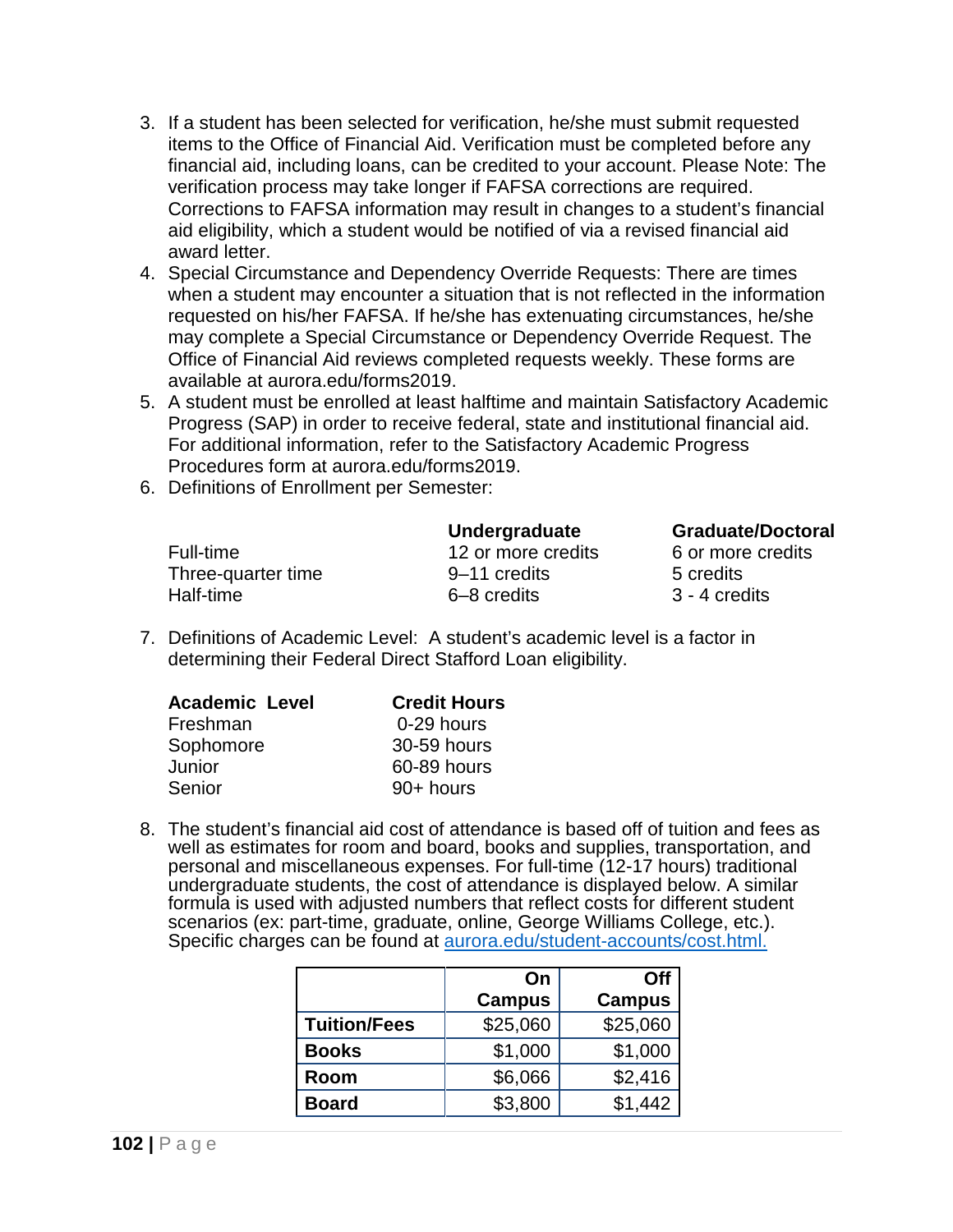| Transportation | \$1,288  | \$1,934  |
|----------------|----------|----------|
| Living         | \$1,584  | \$1,586  |
| <b>Total</b>   | \$38,798 | \$33,438 |

- 9. No federal or state aid will be awarded to a student who owes a refund or repayment on a Federal Pell Grant or Federal Supplemental Educational Opportunity Grant (SEOG) or who is in default on a Federal Direct Stafford Student Loan, Federal Direct PLUS Loan, or Federal Perkins Loan.
- 10.Student's must comply with all federal regulations regarding Selective Service registration and use of funds.
- 11.All financial aid received in excess of a student's need and/or cost of attendance must be returned/repaid. The total of any financial aid programs designated as applicable toward tuition only cannot exceed the direct cost of tuition.
- 12.If a student or other individual misreports information or alters documents to fraudulently obtain federal funds, this will result in the cancellation of aid and referral to the U.S. Department of Education's Office of Inspector General.
- 13.The Student Accounts Office will apply federal and state financial aid to allowable charges such as tuition, fees, room, and board as well as authorized miscellaneous charges per the Tuition/Fees Payment Agreement form. Excess funds, if applicable, will be refunded to the student and/or parent within 14 calendar days from when the credit balance becomes available. **If a student receives a refund of credit and then has a reduction in financial aid, incurs additional charges, or withdraws from all courses, he/she is responsible for paying the outstanding balance.** If the student prefers to have any credit balance held on his/her student account during the academic year, he/she can arrange this with the Student Accounts Office.
- 14.A student's enrollment in a program of study abroad approved for credit by AU may be considered enrollment at AU for the purpose of applying for assistance under the FSA programs. The student must complete the Study Abroad Consortium Agreement Application and Contract.
- 15.Students are responsible for reporting any of the following to the Office of Financial Aid:
	- Change in enrollment
	- Change in living arrangements
	- Change in academic level
	- Receipt of tuition benefits/reimbursement from outside source
	- Receipt of an outside scholarship
- 16.Summer financial aid requires a separate institutional application in addition to the FAFSA for the applicable academic year. Applications will be available beginning in February at aurora.edu/forms2019. If eligible for summer aid, he/she will receive an award letter. He/She will also be notified if he/she is not eligible for aid during the summer term. Additional items may need to be submitted if requested.
- 17.If borrowing a Federal Direct Stafford Student Loan for the first time, a student must complete an Entrance Counseling session. He/She must complete an Exit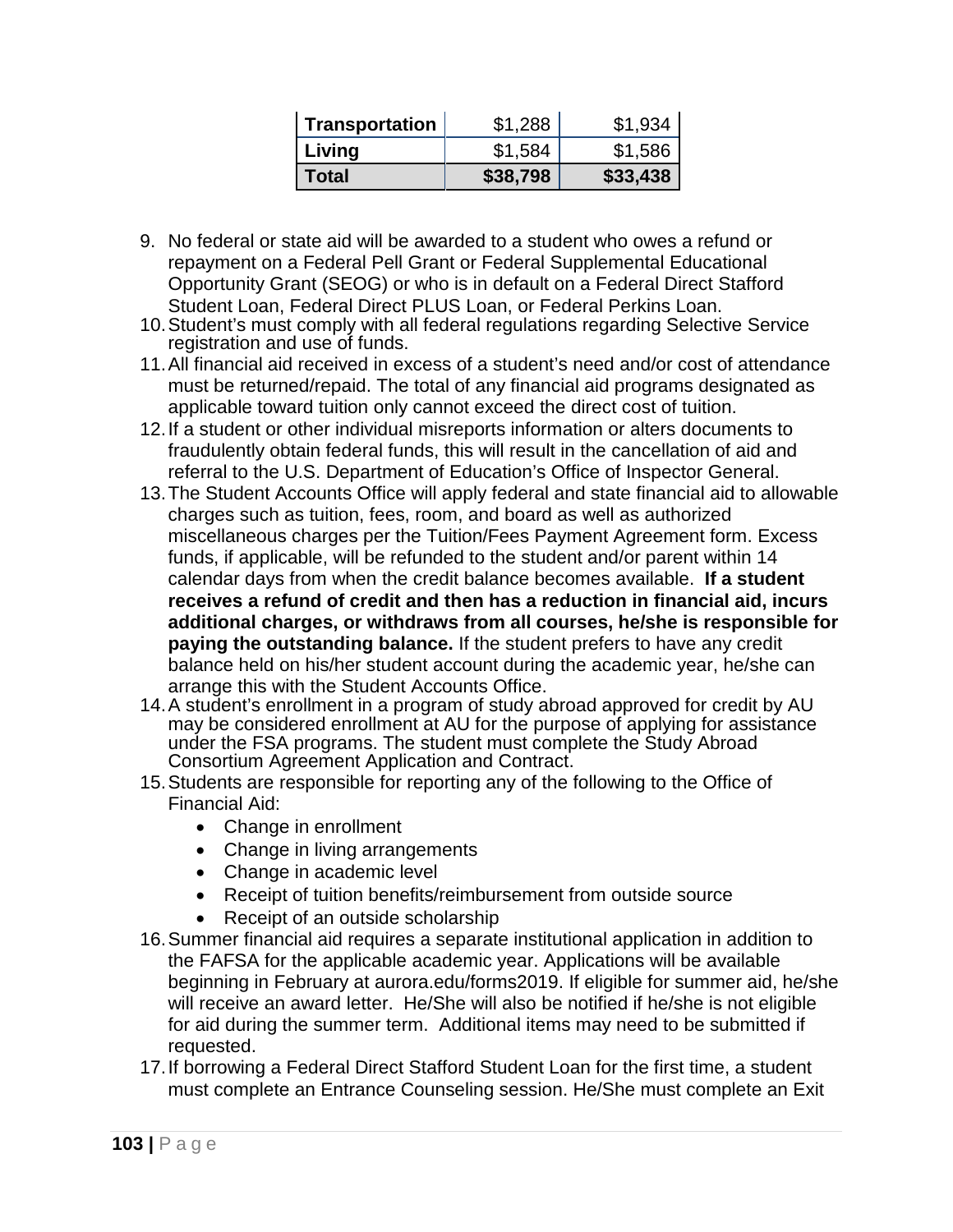Counseling session if his/her enrollment falls below half time, prior to graduation, or upon leaving the university. At that time, he/she may contact the U.S. Department of Education to inquire about repayment and/or deferment of his/her federal loans. It is important for the student to recognize their obligation to repay loans.

- 18.A student's loan disbursement dates have been predetermined by AU. Students enrolled in a semester or a modular program will have one scheduled loan disbursement each semester of attendance. Summer semester loan disbursements are based on summer course dates. The student's loan disclosure statement from the U.S. Department of Education will indicate his/her anticipated disbursement dates and amounts. Students will be notified by the Student Accounts Office via their AU email accounts upon arrival of their loan disbursement(s). Students can manage their federal loans through the National Student Loan Data System (NSLDS) at nslds.ed.gov.
- 19.Tuition Refund Policy: Refer to the Withdrawal and Refund Policies Section of the Tuition/Fees Payment Agreement form for additional information. **Withdrawing from courses may reduce or eliminate financial aid based on a student's final enrollment**.
- 20.Room and meal plan charges are subject to a different refund policy, which is determined by the Office of Residence Life.
- 21.A student's eligibility for financial aid may be affected if he/she withdraws from any or all of his/her classes. Check with the Office of Financial Aid before withdrawing from any classes. If a student makes the decision to withdraw from Aurora University at any time, please initiate his/her official withdrawal paperwork with the Crouse Center for Student Success or the Registrar's Office. Students can also find the form on the AU website under the Registrar's webpage.
- 22.Return of Federal Funds Policy: A student who receives Title IV funds and withdraws from classes up through the 60% point in a period of enrollment may no longer be eligible for the full amount of federal aid. Title IV (federal aid) includes: Direct Stafford Loans, Direct PLUS Loans, Pell Grant, Supplemental Educational Opportunity Grant (SEOG), and Iraq and Afghanistan Service Grant. A percentage is used to determine the amount of federal funds the student has earned, and which may be disbursed, at the time of withdrawal. For an official withdrawal, the withdrawal date is the date the student begins the university's withdrawal process. For an Unofficial withdrawal, the withdrawal date is the last date the student participated in an "academically related activity" (e.g., attending a class or lab, taking an exam, submitting an assignment) which can be confirmed by a faculty or staff member. If it is impossible to establish a date that the student last participated in an "academically related activity," the midpoint of the semester will be considered the official last date of attendance for the purpose of returning unearned Title IV funds. Any unearned funds must be returned by the school and/or student. This must be done no later than 45 days from the date the Office of Financial Aid is notified of the total withdrawal. This federal calculation must also be done after semester grades are submitted in the event that a student receives all F's (a 0.0 semester GPA) and the F's are due to lack of attendance. Funds that are returned to the federal government are used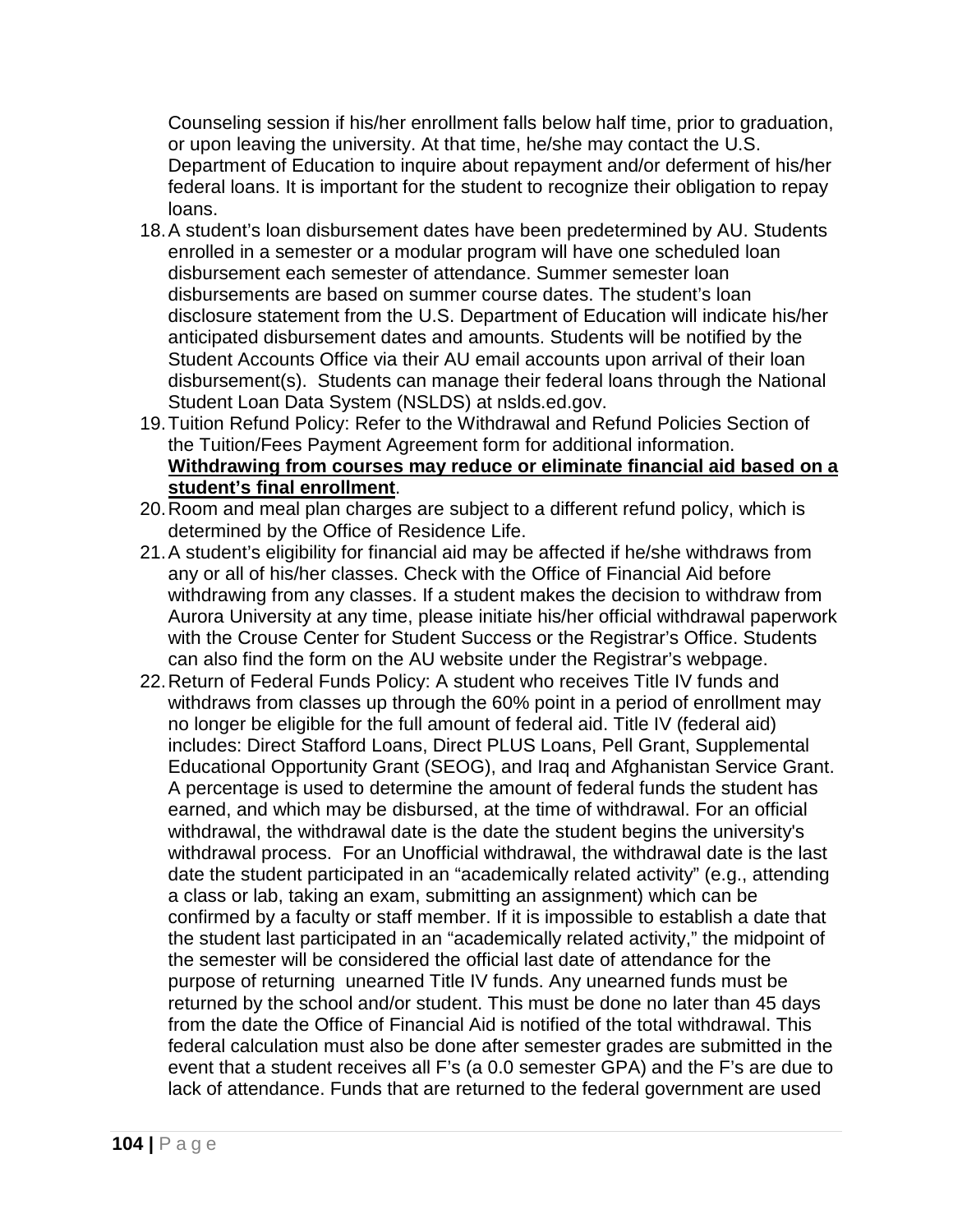to reduce the outstanding balances in individual federal programs. Financial aid returned must be allocated in the following order:

- 1. Federal Direct Unsubsidized Loan
- 2. Federal Direct Subsidized Loan
- 3. Federal Direct Parent Loan (PLUS)
- 4. Federal Direct Graduate PLUS Loan
- 5. Federal Pell Grant
- 6. Federal Supplemental Educational Opportunity Grant (SEOG)
- 7. Iraq and Afghanistan Service Grant

A student may be eligible for a post-withdrawal disbursement if, prior to withdrawing, the student earned more federal financial aid than was disbursed. If a student is eligible for a post-withdrawal disbursement for Title IV funds, it will be processed for the student and a refund will be issued within 14 days of the credit balance.

If the post-withdrawal disbursement includes loan funds, Aurora University must get the student's permission before it can disburse the loan. Students may choose to decline some or all of the loan funds so that s/he does not incur additional debt. A notice will be sent out to the student, and a signed, response or email from their AU email account must be returned to the university within 14 days.

Aurora University may automatically use all or a portion of the post-withdrawal disbursement of grant funds for tuition and fees. However, the university needs the student's permission to use the post-withdrawal grant disbursement for all other university charges. If the student does not give his/her permission, the student will be offered the funds. It may be in the student's best interest to allow the university to keep the funds to reduce the student's debt at the university.

It is also important to understand that accepting a post-withdrawal disbursement of student loan funds will increase a student's overall student loan debt that must be repaid under the terms of the Master Promissory Note. Additionally, accepting the disbursement of grant funds will reduce the remaining amount of grant funds available to the student should the student continue his/her education at a later time.

Further details regarding the federal returns calculation are available in the Office of Financial Aid.

### **Satisfactory Academic Progress Procedures**

A student is required to maintain Satisfactory Academic Progress (SAP) in the course of study that he/she is pursuing, according to the standards and practices regulated by federal and state governments for the institution.

Schools are required to monitor the SAP of students at least once annually. Aurora University reviews SAP after the spring semester for all programs. Once the Registrar notifies the Office of Financial Aid that all grades are in the system financial aid staff will identify students whose academic records do not meet SAP. These students will be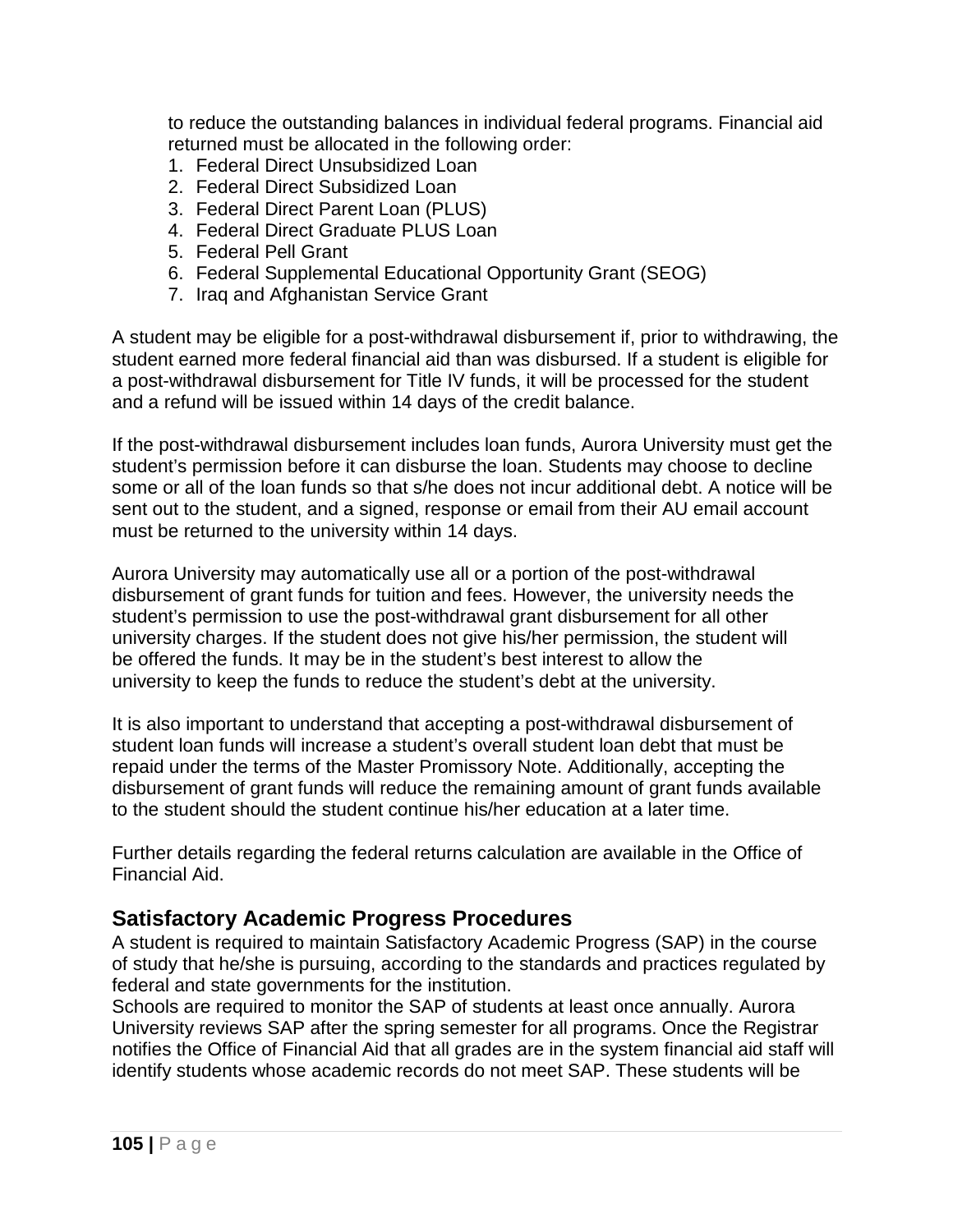notified by a letter and email to their AU email account. A student has the right to appeal this decision. The appeal form is available at aurora.edu/financialaidforms. All periods of enrollment count toward SAP (Fall, Spring, and Summer), including when a student does not receive Title IV aid.

The following guidelines are now in effect. These SAP policies and procedures are subject to change without prior notice.

### 1. **Qualitative** Regulations – GPA

Undergraduate Students: Undergraduate students must achieve a minimum total cumulative GPA of 2.0 by the end of the spring semester to be eligible for financial aid for any subsequent semesters.

Graduate Students: Graduate students must achieve a minimum total cumulative GPA of 3.0 by the end of the spring semester to be eligible for financial aid for any subsequent semesters.

2. **Quantitative Regulations** - Pace of Completion Students must complete at least two-thirds (66.67%) of all courses attempted to maintain quantitative eligibility for aid.

*Example: A student was enrolled in 12 semester hours but completes only 7 semester hours. This student completed 58.33% of the courses and is therefore NOT maintaining SAP.*

## **3.** Academic **Program Completion**

Maximum Timeframe: To earn a bachelor's degree at Aurora University, students must complete a minimum of 120 semester hours. Students may receive financial aid for up to 150% of the hours required to complete their programs. This includes hours earned at another institution and transferred to Aurora University, as well as any hours that may have been completed even if financial aid was not received. If at any time a student chooses to change majors, courses previously completed may be included in the 150% completion rate.

Timely Completion of Degree: Students enrolled in a graduate or aid-eligible nondegree program must complete the requirements for the program in the specified timeframe. Students who exceed the timeframe may not be eligible for aid and can appeal with the SAP Appeals Committee to develop a plan for degree completion. Degree Completion Requirement: Federal and state financial aid is limited to a student's degree requirements. Once degree requirements have been met, students can no longer receive federal or state aid with restrictions on institutional funds. This is accurate even if a student has not applied for graduation or the degree has not been officially conferred. Undergraduate students who are pursuing a double major or minor cannot receive aid once all degree requirements have been met for one undergraduate degree.

## **Transfer programs**

All courses accepted for transfer from another institution are counted toward the 150% maximum time frame eligibility. The transfer credits received will not be included in the calculation of the student's GPA.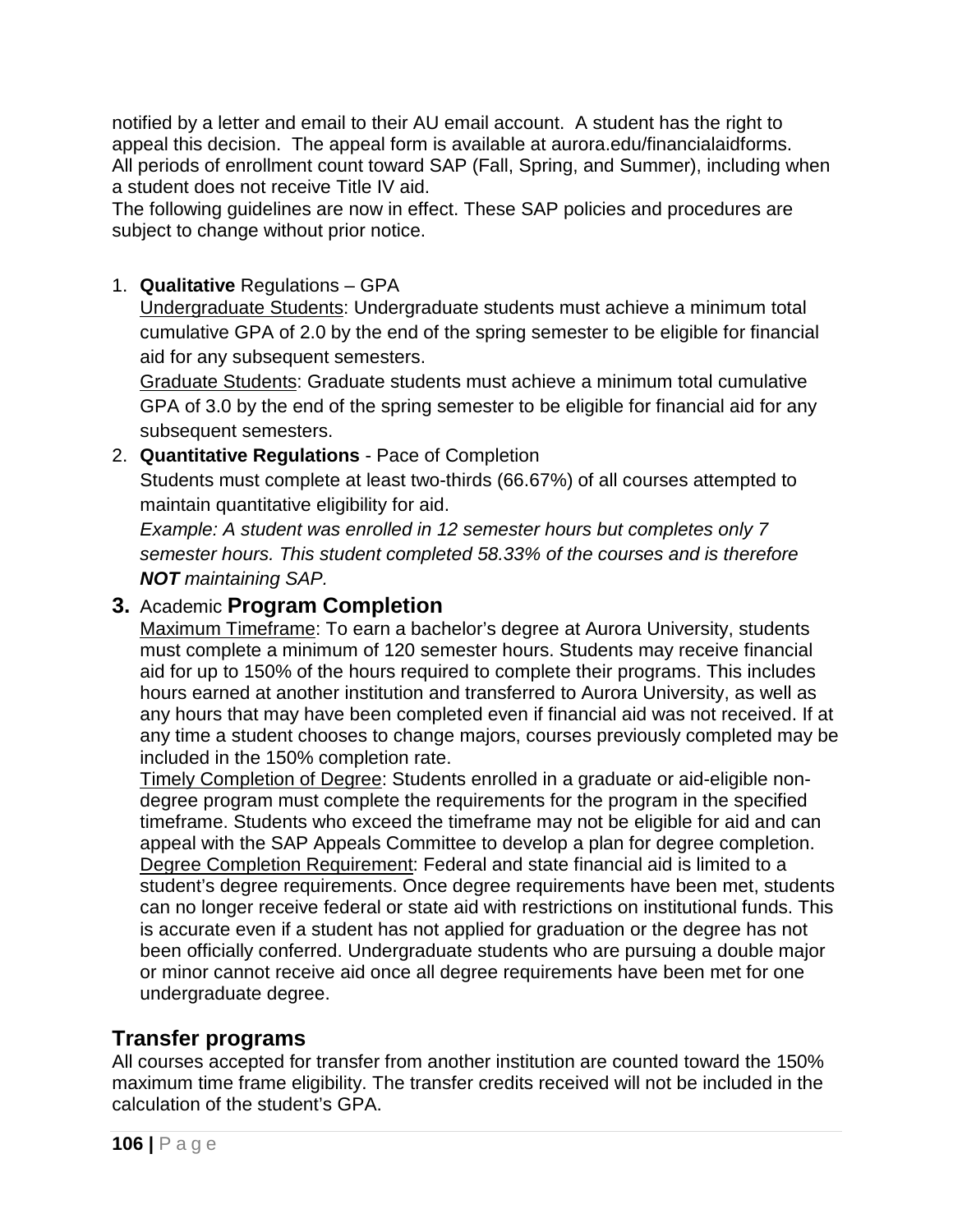## **Policy on Incompletes, Audits, Non-Credit Remedials, and Withdrawals**

Aurora University will not allow incompletes, audits, non-credit remedial, and withdrawal courses to be considered as credits successfully completed, but will consider them as courses attempted and therefore are counted in the maximum timeframe.

Students who receive an Incomplete or Deferred Grade for a course while on SAP probation will be reviewed on an individual basis. Students in this situation are monitored in conjunction with the Registrar's Office for final grades and then the files are evaluated as to progress. If needed any required adjustment to their financial aid is made upon notification of the final grade.

Non-credit remedial courses are counted toward the minimum amount of courses required for financial aid eligibility.

Aurora University does not offer withdrawal pass and withdrawal fail courses.

## **Changing Programs of Study**

As outlined in the academic catalog, students wishing to change programs of study (majors) need to complete a Declaration of Major form. The student is encouraged to meet with an academic advisor and a financial aid counselor. The student is expected to complete their program within the maximum timeframe. In limited circumstances appeals will be considered.

## **Double Majors**

As outlined in the academic catalog, students may pursue multiple majors. The student would need to complete the Declaration of Major form for both programs and if approved, the student is encouraged to meet with an academic advisor and a financial aid counselor. The student is expected to complete the multiple majors within the maximum timeframe.

A student's financial aid eligibility ends once all requirements for a first undergraduate degree are met, even if the requirements for the second or additional program/degree/major, at the student's current academic level, have not been met.

### **Second Undergraduate Degree**

Students pursuing a second undergraduate degree are eligible only for federal student loans at the undergraduate level. Students seeking a second undergraduate degree are subject to the maximum timeframe limit for undergraduate study.

### **Retaking Coursework**

Students are eligible to repeat courses, but only the higher grade will be calculated in the GPA and credit towards graduation.

If a student completes and passes a course, he/she may only receive Federal Title IV And State aid for one repeated course should he/she decide to retake the same course to earn a higher grade. If a student withdraws from or fails a course, he/she may receive Federal Title IV aid if he/she retakes the course.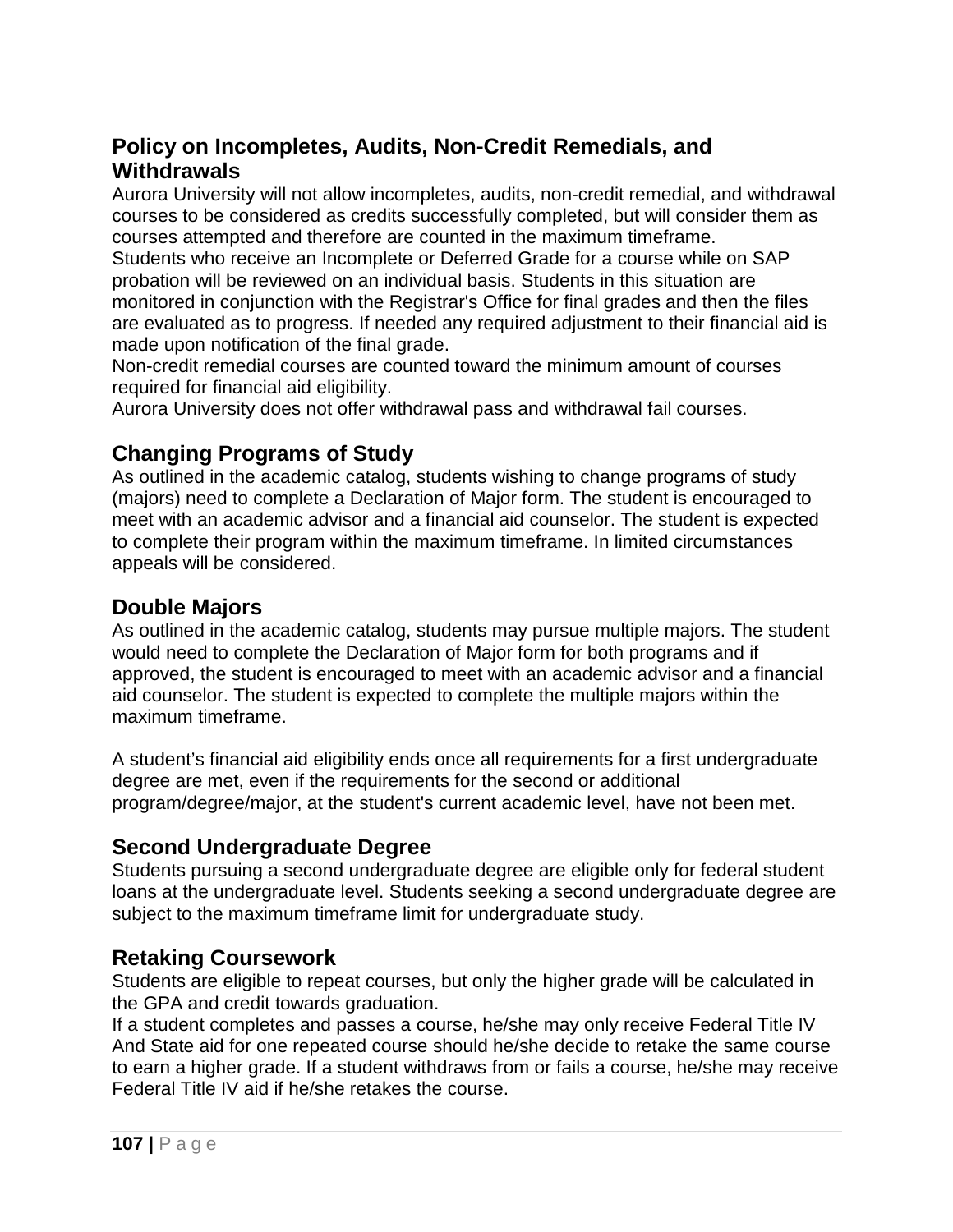# **Impact of Dropping/Failing Courses**

Though a student may receive Federal Title IV aid for retaking a course that had previously been dropped or failed, both the first and second attempts are counted toward the quantitative (Pace of Completion) requirement. This means that repeatedly withdrawing from and/or failing courses may negatively impact a student's quantitative progress over the long term and result in the student failing to meet SAP requirements.

### **Financial Aid Appeal Process**

If a student does not meet the SAP requirements, resulting in a loss of federal and state financial aid eligibility, he/she may appeal this determination in writing by completing and submitting the necessary documentation to the Office of Financial Aid within the designated deadline. The student will be provided with detailed instructions regarding the appeal process at that time. This process requires submitting the Appeal for All Aid form located at aurora.edu/financialaidforms. The appeal process takes into consideration special circumstances.

The SAP Appeals Committee will meet to review the appeal and supporting documentation and will be responsible for the final decision regarding financial aid eligibility for the next semester/academic year. The student will be notified in writing of the committee's decision. If approved, the student will be placed on financial aid probation and an academic plan will be prescribed for continued financial aid eligibility. All specifications for the academic plan will be provided to the student in writing and will be monitored on a semester-by-semester basis to determine continued financial aid eligibility.

If a student enrolls in a course(s) over the summer at Aurora University or at another school, he/she must notify the Office of Financial Aid, in writing, upon successful completion of the coursework in order for it to be considered as part of the appeal. To transfer coursework from another institution, a Prior Approval Form must be completed, submitted, and approved by the Registrar prior to enrolling in the course. An official transcript must be received in the Registrar's Office documenting successful completion of the coursework.

# **Conditions for Aurora University Scholarship Renewal**

By the end of the spring semester, students must attain a minimum cumulative GPA determined by each scholarship program, as noted in the initial university acceptance letter, to renew the scholarship for the next academic year for a maximum of four years. The financial aid staff will monitor the student's academic progress throughout the academic year.

| Renewable  | 3.0 | フド   |     |
|------------|-----|------|-----|
| <b>GPA</b> |     | 2.IJ | L.J |
|            |     |      |     |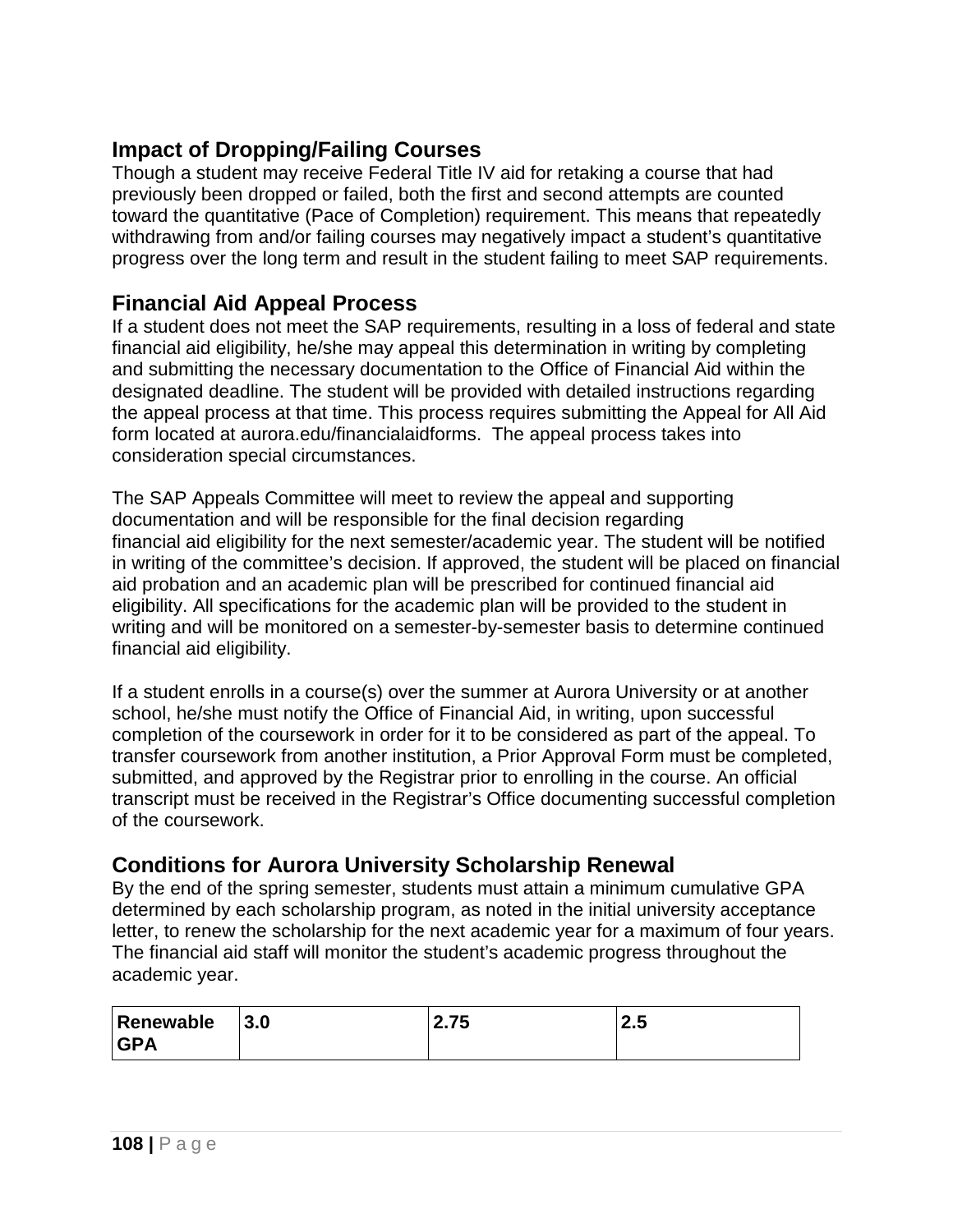|  | <b>Scholarships Board of Trustees</b><br><b>Presidential Transfer</b><br>Phi Theta Kappa<br>Alpha Beta Gamma<br>Psi Beta<br><b>EdRising (Beginning</b><br>$17-18$ | Crimi<br>Deans' Transfer<br><b>Williams</b><br>EdRising (Before 17-   Faculty Transfer<br>18) | Deans'<br>Spartan Transfer<br>Cratty |
|--|-------------------------------------------------------------------------------------------------------------------------------------------------------------------|-----------------------------------------------------------------------------------------------|--------------------------------------|
|--|-------------------------------------------------------------------------------------------------------------------------------------------------------------------|-----------------------------------------------------------------------------------------------|--------------------------------------|

If the student falls below the cumulative GPA required at the end of the spring semester, he/she will automatically receive a reduced scholarship level for the upcoming academic year. The student may appeal and will be provided with detailed instructions regarding the scholarship appeal process at that time. This process requires submitting the Scholarship Appeal form located at aurora.edu/financialaidforms.

The SAP Appeals Committee will meet to review the appeal and supporting documentation, if applicable, and will be responsible for the final decision regarding scholarship eligibility for the next academic year. The student will be notified in writing of the committee's decision. If approved, the student will be placed on scholarship probation and a Scholarship Probation Contract will be prescribed for continued scholarship eligibility.

If the student chooses not to appeal or if his/her appeal is denied, the change in scholarship eligibility will remain in effect. Students may receive federal and/or state aid, provided they apply for financial aid by filing the Free Application for Federal Student Aid (FAFSA) by all applicable deadlines and satisfy the appropriate SAP requirements previously described.

This information is accurate at all Aurora University locations and subject to change without prior notice.

### **Family Educational Rights and Privacy Act of 1974 as Amended**

The Family Educational Rights and Privacy Act of 1974 is a federal statute, that took effect on November 19, 1974. Specifically, this statute governs (1) student access to records maintained by educational institutions, and (2) release of such records. The Family Educational Rights and Privacy Act (FERPA) affords eligible students certain rights with respect to their education records. These rights include:

- 1. The right to inspect and review the student's education records within 45 days after the day Aurora University receives a request for access. Under the first heading, student access to records, the law requires all educational institutions to allow attending students and former students access to their personal records.
	- a. At Aurora University the records of attending students include the general file in the Crouse Center for Student Success or graduate program office, the permanent academic record in the Registrar's Office, financial records in the Student Accounts Office, the financial aid files in the Office of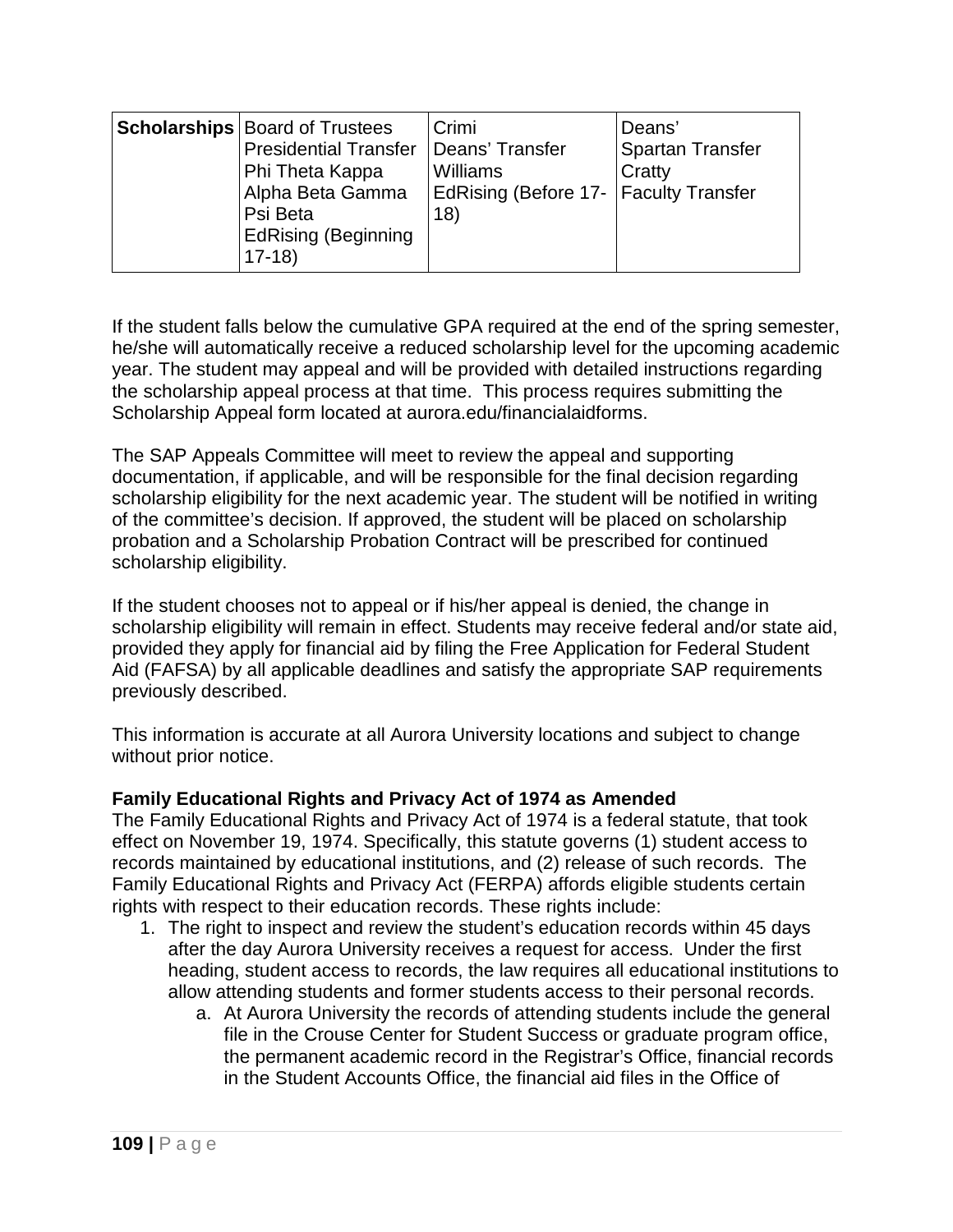Financial Aid, and where appropriate, the files in the School of Education and Career Services.

- b. The files of former students are found in the Office of Alumni Relations, Registrar's Office, and, where appropriate, in the School of Education and Career Services.
- c. Specifically exempted from viewing by the student are the financial records of students' parents and the confidential recommendations and statements written for and placed in the file prior to January 1, 1975. A student may or may not sign a waiver of his/her right to access to recommendations and statements written for and about him/ her after January 1, 1975.
- d. Copies of student records will be furnished upon written request of the student. Official transcripts of a student's college academic record are available. Student records for which copies are requested will be issued at a charge of \$.25 per page with a minimum charge of \$2.00.
- 2. The right to request the amendment of the student's education records that the student believes is inaccurate, misleading, or otherwise in violation of the student's privacy rights under FERPA. The law requires educational institutions to provide hearings for students to challenge any record that they consider inaccurate or misleading. Aurora University, in complying with this law, has established the following procedures for implementing it.
	- a. A student must present a written request to see the contents of his/her files to the appropriate office. An appointment will then be made for him/her to read his/her file in the presence of a member of the university staff. Identification will be required at the time of the appointment. A student may read the contents of these files, but may not remove or destroy any of the contents.
	- b. A University Judicial Board hearing may be requested by a student for the purpose of challenging any record he/she considers inaccurate or misleading, under the terms of General Campus Regulation Number 16. The decision of the University Judicial Board will be appropriately implemented in all such cases. If the decision is not to amend the record, the student will be allowed to place a written comment or explanation in his/her file. If the contested portion of the file is disclosed to anybody, the student's statement will also be disclosed.
- 3. The right to provide written consent before Aurora University discloses personally identifiable information (PII) from the student's education records, except to the extent that FERPA authorizes disclosure without consent. Under the second heading, the release of student records, the law requires prior written consent of the student before releasing personally identifiable data about him/ her from the records to other than a specified list of exceptions that includes school officials, whom the university has determined to have legitimate educational interests, officials of other schools in which a student seeks to enroll, parents of "income tax dependent" students, appropriate government officials, accrediting organizations, in response to a legal subpoena and to certain others if the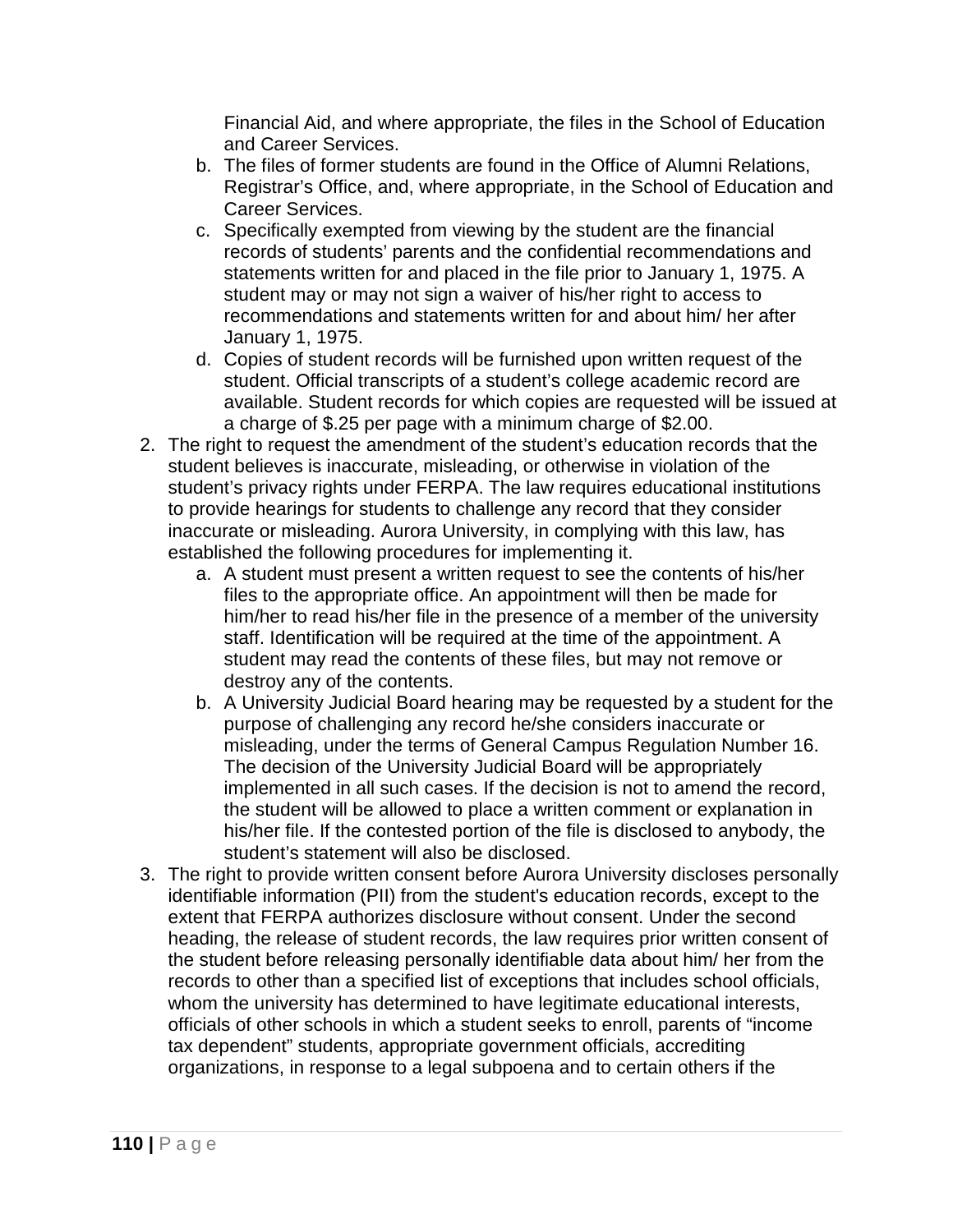knowledge of such information is necessary to protect the health or safety of the student or other persons.

- a. Excepted from this requirement is "directory information," including the student's name, address, telephone number, email address, photograph, date and place of birth, major field of study, grade level, participation in officially recognized activities and sports, weight and height of members of athletic teams, dates of attendance, enrollment status, degrees, honors, and awards received, photograph/electronic image, and the most recent previous educational institution attended by the student.
- b. Such information may be made public once the institution gives notice of the categories of information that it has designated as such "directory information" and allows a reasonable period of time after such notice has been given for a student to inform the institution that some or all of the information designated should not be released without his/her prior written consent. This announcement constitutes such public notice.
- c. "School officials" include (a) persons employed by Aurora University in an administrative, supervisory, academic, research, or support staff position (including but not limited to law enforcement unit personnel, attorneys, counselors, and health staff); (b) persons serving on the board of trustees; or (c) persons (including students) serving on an official university committee, such as a disciplinary or grievance committee. A school official also may include a volunteer, contractor, consultant or other party outside of Aurora University (i) who performs an institutional service or function for which the university would otherwise use its own employees, (ii) who is under the direct control of the university with respect to the use and maintenance of education records, such as an attorney, auditor, or collection agent or a student volunteering to assist another university official in performing his or her tasks, and (iii) who is subject to the obligation not to disclose PII from any education record without the prior written consent of the student.
- d. "Legitimate educational interests" include performing a task or engaging in an activity related to (i) one's regular duties or professional responsibilities, (ii) a student's education, (iii) the discipline of a student, (iv) a service to or benefit for a student, (v) measures to support student success, and (vi) the safety and security of the campus.
- 4. The right to file a complaint with the U.S. Department of Education concerning alleged failures by the Aurora University to comply with the requirements of FERPA. The name and address of the office that administers FERPA is:

Family Policy Compliance Office U.S. Department of Education 400 Maryland Avenue, SW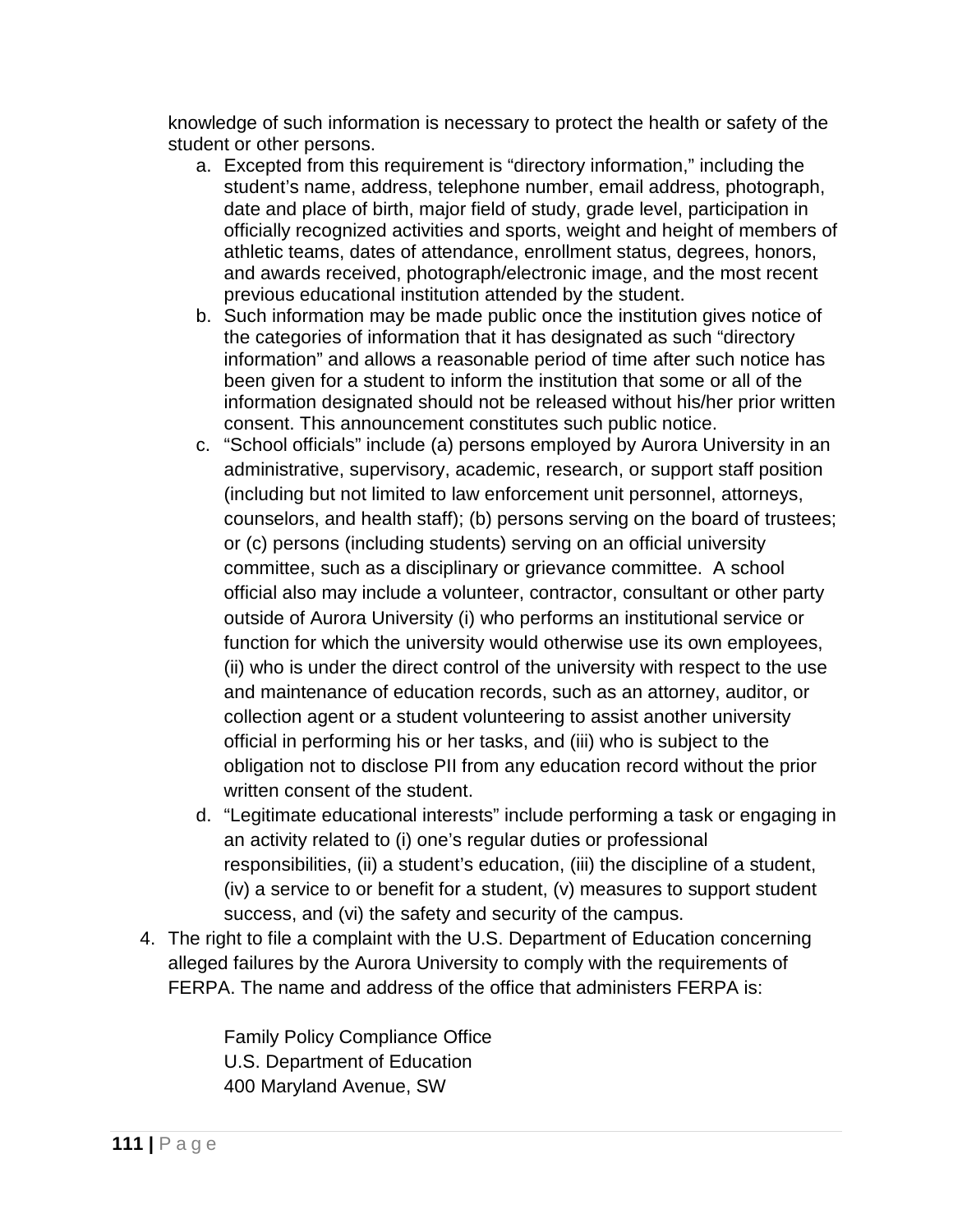Washington, DC 20202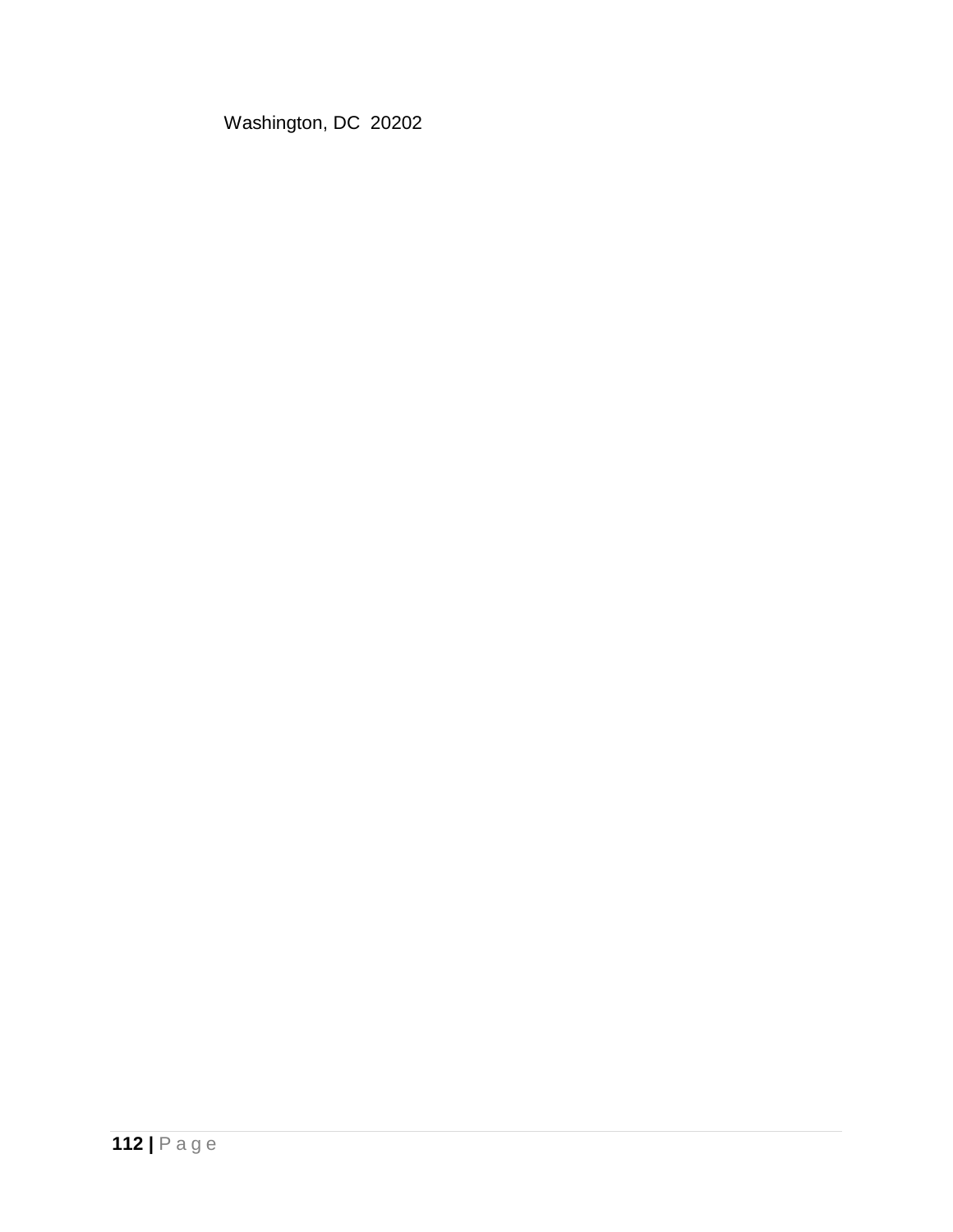# **DIRECTORIES BOARD OF TRUSTEES 2019–2020**

### **BOARD OFFICERS:**

**HILARY K. BRENNAN (AU '83), Chair** Community Volunteer Aurora, Illinois **CHRISS JOHNS, Vice-Chair Owner** MBS Investments, LP Sugar Grove, Illinois **JOHN D. AMMONS (AU '83), Vice-Chair** President Wheatland Title Guaranty Company Yorkville, Illinois **DOUGLAS J. CRAFT (AU '75), Vice-Chair** Executive Vice President (Retired) Fiserv, Inc. Brookfield, Wisconsin

### **BOARD MEMBERS:**

### **MATTHEW CANNON (AU '94)**

**Attorney** Greenberg Traurig, LLP Chicago, Illinois **CHAD A. DE KING (AU '83)** Business Development/Managing Partner DeKing & Associates Aurora, Illinois **AUSTIN DEMPSEY** Vice President Batavia Enterprises, Inc. Batavia, Illinois **CHARLES B. DOSS President** The Prudential Doss Real Estate Oswego, Illinois **JIM FUENTES Entrepreneur** South Barrington, Illinois **RONALD M. HEM** Attorney Alschuler, Simantz & Hem, LLC Aurora, Illinois

**SHAWN E. JEFFERS (AU '75)**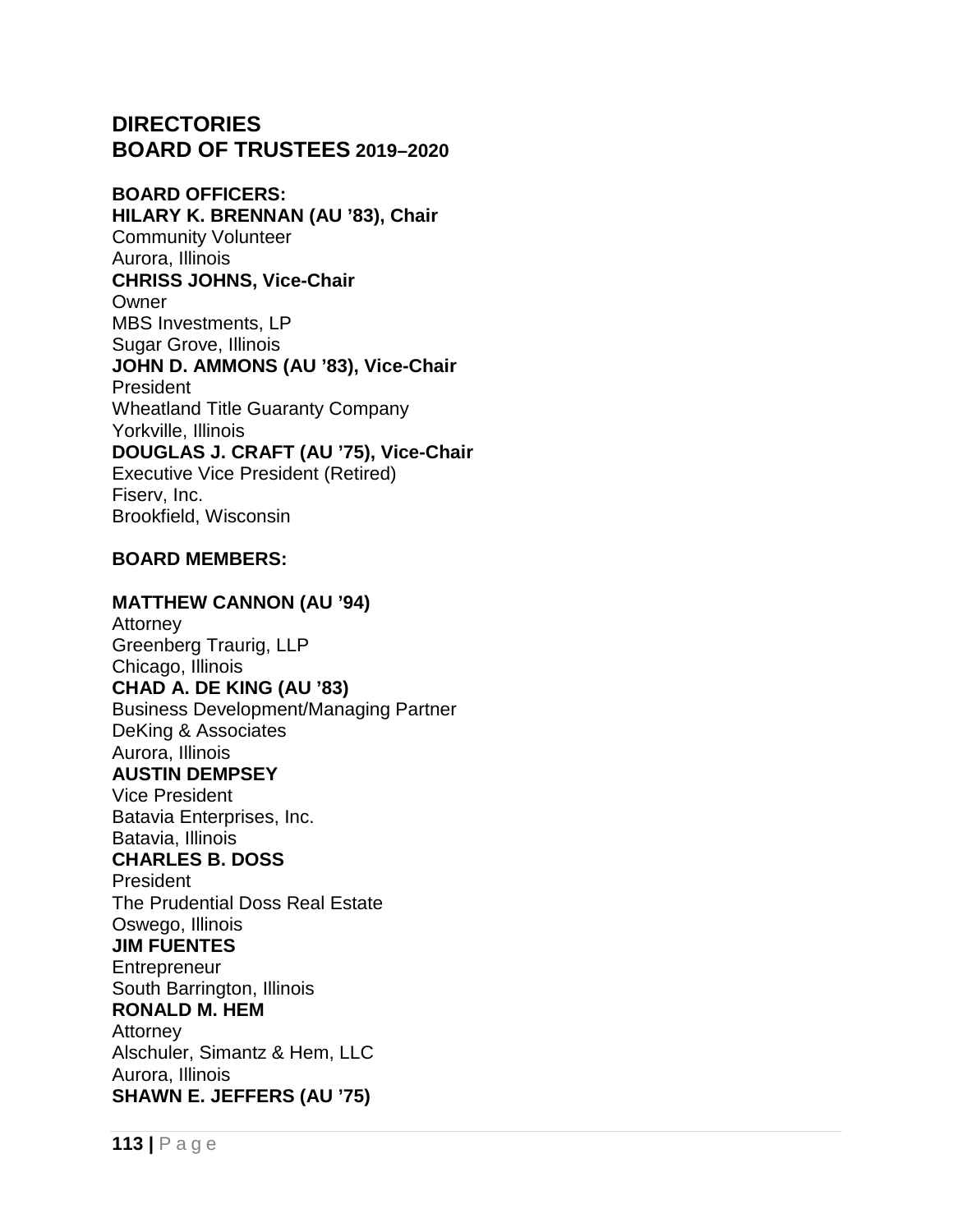CEO/Executive Director Little City Foundation Palatine, Illinois **BRIAN KONEN** Vice President Konen Insurance Agency, Inc. Aurora, Illinois **DR. CALVIN R. MYERS (AU '64)** President (Retired) Merchants Bancorp, Inc. Aurora, Illinois **GERALD PALMER** Vice President (Retired) Caterpillar Inc. Aurora, Illinois **SCOTT PALMER (AU '72, Hon. '02)** (Retired) Chief of Staff to Speaker J. Dennis Hastert Aurora, Illinois **MYRON J. RESNICK** Senior Vice President/Chief Investment Officer (Retired) AllState Insurance Company Northbrook, Illinois **ANN SHEETS (GWC '77)** President and CEO Camp Fire First Texas Ft. Worth, Texas **JOHN D. SIMMS, JR.** Vice President (Retired) Merkle Korff Industries Lake Geneva, Wisconsin **MICHELLE P. SIMMS** Operating Room Nurse (Retired) Lake Geneva, Wisconsin **DAVID K. STONE (AU '68)** Regional Inspector General for Auditing (Retired) U. S. General Services Administration Office of Inspector General North Aurora, Illinois **THOMAS T. STUHLEY** Chairman of the Board/CEO (Retired) Mid America Bank Williams Bay, Wisconsin **ODIE WASHINGTON (AU '72)** Criminal Justice Professional (Retired) St. Charles, Illinois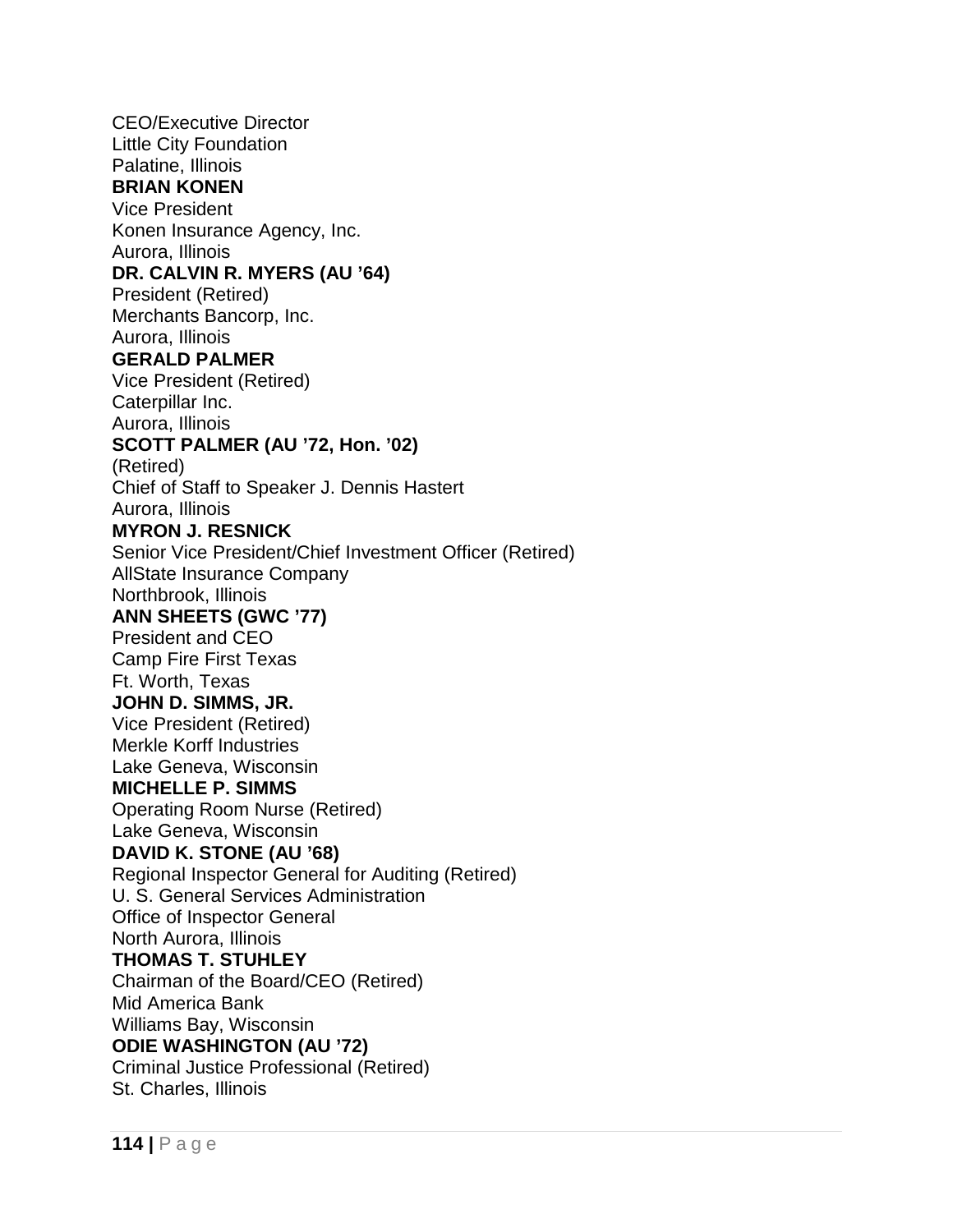**LINNEA WINDEL (AU '96)** President/CEO VNA Health Care Aurora, Illinois **DR. REBECCA L. SHERRICK** President Aurora University Aurora, Illinois **2017 LINCOLN LAUREATE AWARD RECIPEINT**  Laura Dierking Naperville, Illinois **BOARD MEMBERS, EMERITI JAMES E. BENSON** Chairman (Retired) Old Second National Bank Aurora, Illinois **DAVID R. BERGMAN** Former President Processed Plastics Aurora, Illinois **DONALD A. CHURCHILL (AU '68, '85)**  (Retired) Aurora, Illinois

**TELL. COFFEY (AU '53)** President (Retired) Coffey Construction Aurora, Illinois **FARRELL FRENTRESS (GWC '64, '71)** Executive Vice President - Development (Retired) WTTW Channel 11 Chicago, Illinois **JOANNE HANSEN President** Hansen-Furnas Foundation Batavia, Illinois **FLORENCE S. HART** Northbrook, Illinois **MICHAEL K. KEEFE**  CEO Keefe and Associates, Inc. Lake Geneva, Wisconsin **DR. DONALD E. KIESO (AU '58, Hon. '03)** Professor of Accountancy, Emeritus Northern Illinois University DeKalb, Illinois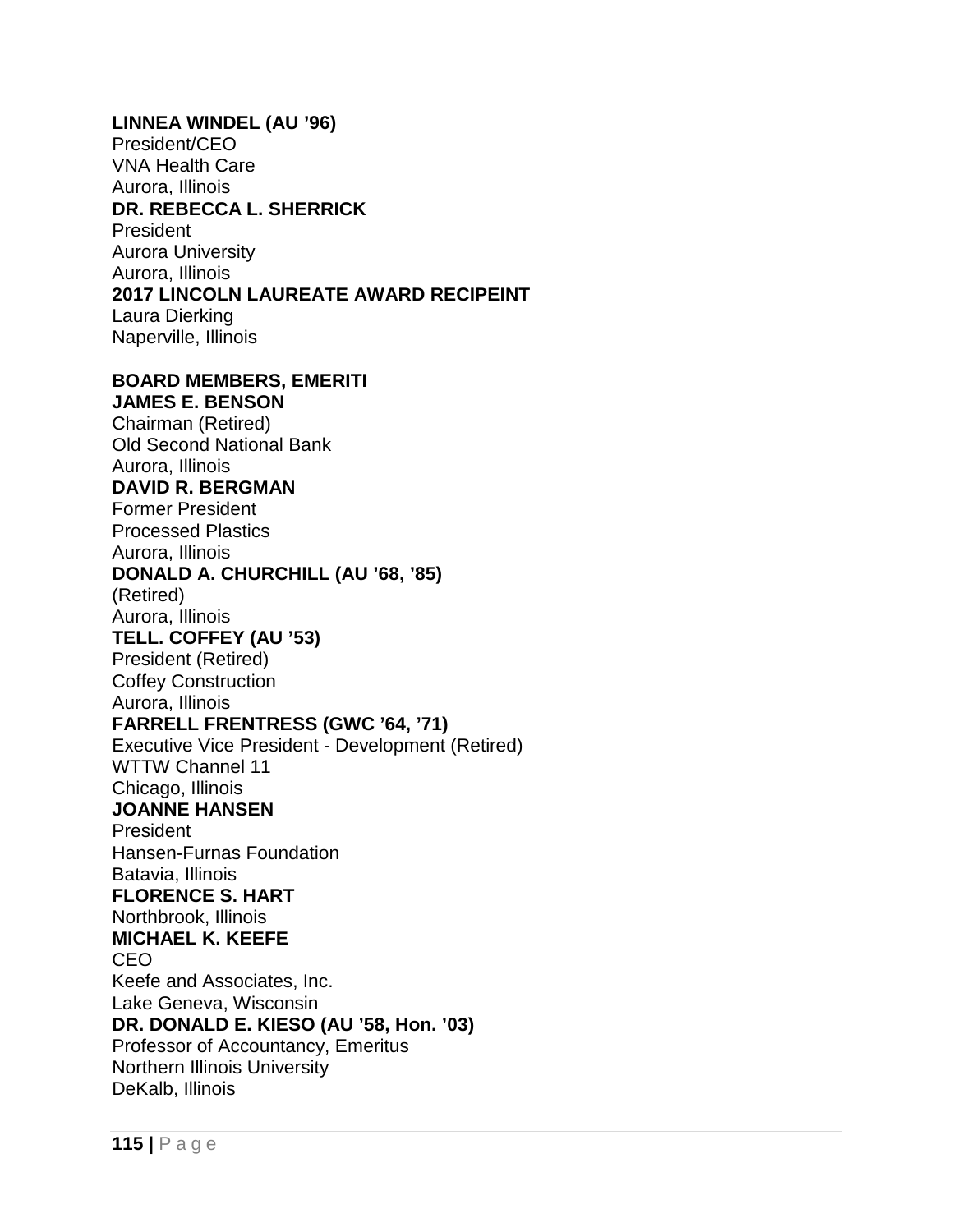### **JOHN F. MCKEE**

Sales/Service Rep. (Retired) Door Systems Itasca, Illinois **RUTH MENDIUS (AU '67)** 

Travel Counselor (Retired) Oak Brook, Illinois

### **F. R. MILLER (AU '61)**

Community Relations Manager (Retired)

Illinois Bell Telephone Co.

### Aurora, Illinois **DONALD A. SCHINDLBECK**

Division Vice President (Retired) Commonwealth Edison Aurora, Illinois

### **THOMAS R. SCOTT (GWC '61, '63)**

**Realtor** Coldwell Banker Real Estate Glen Ellyn, Illinois **CALVIN B. THELIN** Attorney of Counsel Goldsmith, Thelin, Dickson & Brown Aurora, Illinois **FRANK K. VORIS** Executive Vice President/COO (Retired) Merchants National Bank Aurora, Illinois

# **ADMINISTRATION**

Rebecca L. Sherrick, PhD President Becca Flaminio Executive Assistant to the President **ACADEMIC AFFAIRS** Christina Bruhn, PhD Co-Director of Assessment Valerie Flynn, PhD Co-Director of Assessment Melody Nabors Registrar

Frank Buscher, PhD Vice President for Academic Affairs Mary Tarling, PhD Dean of Academic Administration Rebecca Ruffin Associate Registrar Alex Hinton Assistant Registrar Katie Thielk **Assistant Registrar** Kathy Clark, PhD Director of University Library Alicia Cosky, EdD Dean of Faculty Development Terri Schroth, PhD Director of International Programs Matthew Kneller, PhD Director of General Education

### **ACADEMIC AFFAIRS, Educational Units**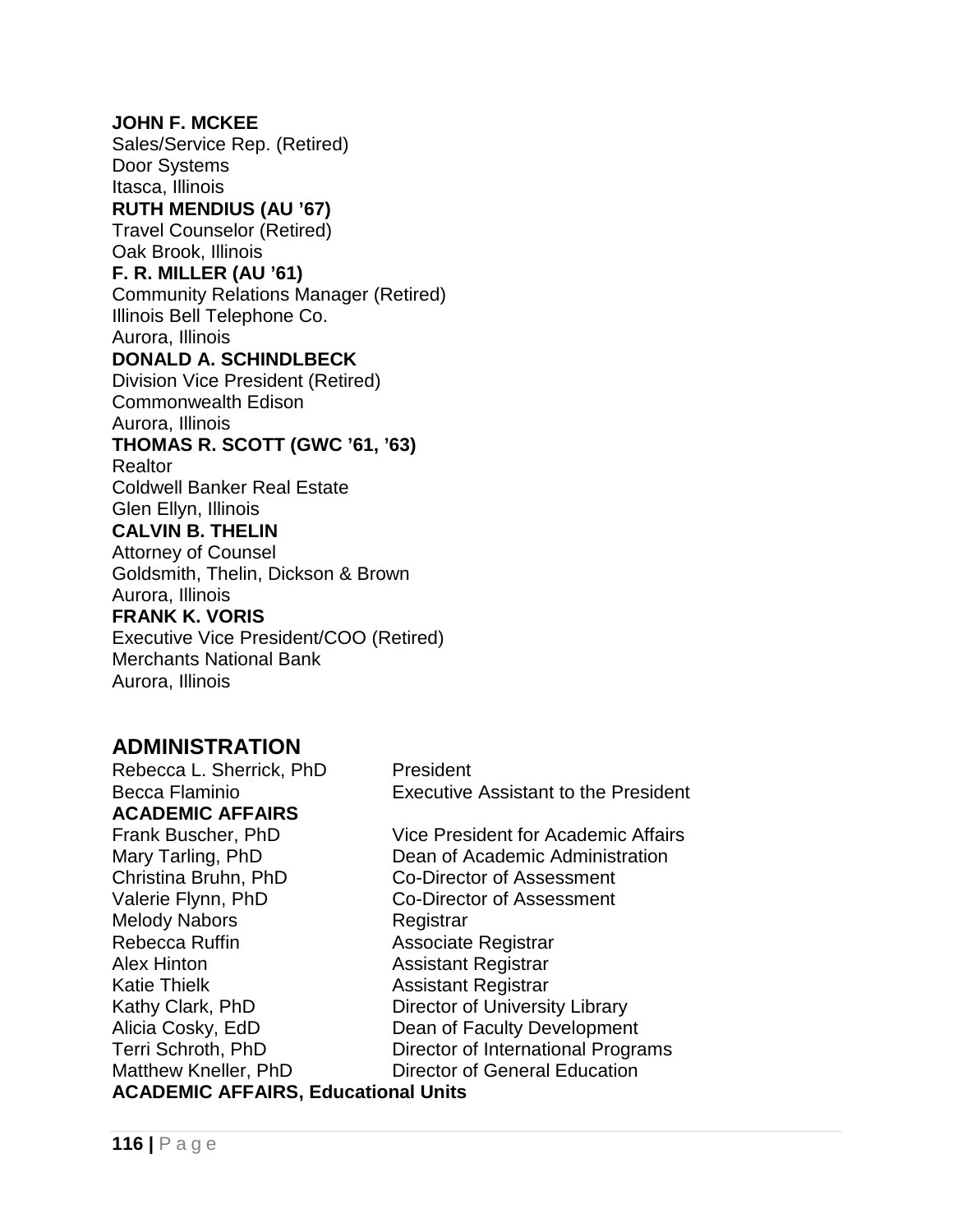Donna Liljegren, EdD Dean, AU Online Kate Male **Associate Dean,AU Online** Development **ENROLLMENT MANAGEMENT** Lancaster, James Vice President for Enrollment Tasha Campbell Director of Financial Aid RosaAna Nunez Financial Aid Assistant Andrew Mullins **Athletic Recruiting Liaison** Kidada Robinson **Adult Advising Manager** 

Toby Arquette, PhD Dean, School of Business & Public Policy Brenda Barnwell, DSW Dean, School of Social Work<br>Jennifer Buckley, EdD Dean, School of Education ar Dean, School of Education and Human Performance Frank Buscher, PhD Acting Dean of College of Arts and Sciences Kate Herrick, PhD Vice President, Academic and Student Life-GWC Kimberly Harrison, EdD Assistant Dean, Online Faculty Recruitment and

Jan Strom, PhD Dean, School of Nursing and Allied Health

Emily Morales **All Engles** Associate Vice President for Enrollment Patrick Peyer Vice President for Enrollment, GWC & Woodstock Heather Granart Dean of Student Financial Services Jenny Becker Student Financial Services Counselor Kirsten Day **Assistant Director of Financial Aid** Jennifer Hernandez Student Financial Services Counselor Lindsay Janssen **Associate Director Financial Aid** Katie O'Connor Student Financial Services Counselor David Rabadan Student Financial Services Counselor Greg Sundstrom Financial Aid Loan Processor Dianne Zmolek Financial Aid Student Compliance Counselor Erin Halley Enrollment Operations Manager Melody Ulin Enrollment Assistant & Visit Coordinator Dean of Adult and Graduate Studies Liz Botica Graduate Education Recruiter Ashley Hueber Senior Director of Transfer Enrollment Kelly Kirschner. Transfer Admission Representative Barb McCarthy Transfer Admission Representative Emily Skupien Transfer Admission Representative Stacy Galanis Assistant Director of Freshman Admission Luke Kerber Director of Graduate Recruitment Allison Klotz Freshman Admission Counselor Joel Ortega Director of Freshman Enrollment Taylor Bradford Freshman Admission Counselor Jennifer Everhart Manager of Online Enrollment Processes Shawna Armstrong Senior Athletic Recruiting Liaison Tracy Phillippe Senior Director of Enrollment Services Cathy Mooney Coordinator of Recruitment Services Rosabel Navar Enrollment Systems Manager Catherine Peterson Dean of Woodstock Center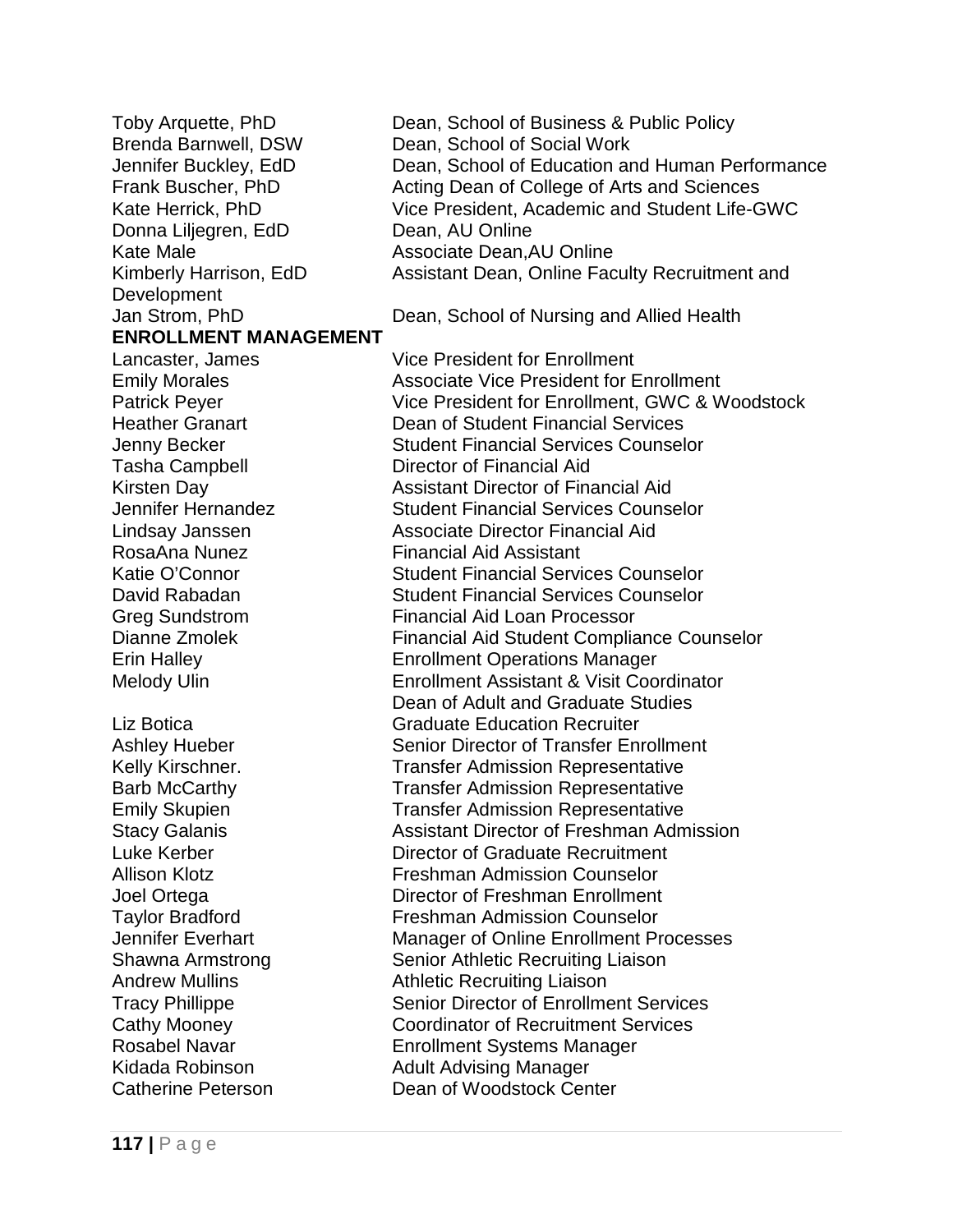### **STUDENT LIFE**

Brian Campus Bookstore Manager

### **FINANCE**

Sharon Maxwell, CPA Vice President for Finance Candice Byars, CPA University Controller

Amy Carzoli **Director of Enrollment for Woodstock Center** Amy Neff **Recruiter and Advisor, Woodstock Center** Amy Neff Enrollment Assistant, Woodstock Center Gary Elkins Director of Admissions for GWC Stephanie Galica **Senior Admissions Counselor, GWC** Kim Porter **Enrollment Visit Coordinator, GWC** Justin Booker Freshman Admissions Counselor, GWC Kimberly Palsgrove Freshman Admission Counselor, GWC Taylor Skates Freshman Admissions Counselor, GWC

Lora de Lacey, PhD Senior Vice President for Student Life Amy Gray, EdD Vice President for Student Success Cheryl Block Director of Health Services Julie Hall Director of Academic Support Center/Disability Resource Officer Brynn Speh Director of Academic Advising Victoria Nair Director of Career Services Marcie Wiseman, PhD Director of Counseling and Psychological Services Shaun Neitzel, EdD Dean of Student Life/Title IX Coordinator Ann Almasi **Assistant Dean of Student Life** Christian de Kok Director of Student Activities Yvonne Meyer Senior Director of Campus Public Safety Sarah Mays General Manager -- Dining Services Brandie Jevtic General Manager -- Dining Services Jim Hamad Assistant Vice President for Student Life/Athletics **Director** Kylor Berkman **Assistant Athletic Director for Student Programming**<br>Nicole Pieart **Alletic Athletic Director for Student Athlete** Associate Athletic Director for Student Athlete Wellbeing/Senior Women's Administrator Heather Reinke **Associate Athletic Director for Compliance and** Student Development Jennifer Herrick Assistant Dean of Students, GWC Kailley Harmon **Director of Academic Services, GWC** Jennell Juhnke Office Manager for Academic Services, GWC Julie Beyers, PhD Director of Academic Support/Library Services, GWC Carolyn Papa-Schold **Assistant Director of Academic Support/Disability** Services, GWC Jenna Nimmer Director of Student Life, GWC Makenzie Marsell **Residence Hall Director / Housing Coordinator**, GWC

Marilyn Campbell, CPA, ARM Assistant Vice President for Student Accounts and Financial Resources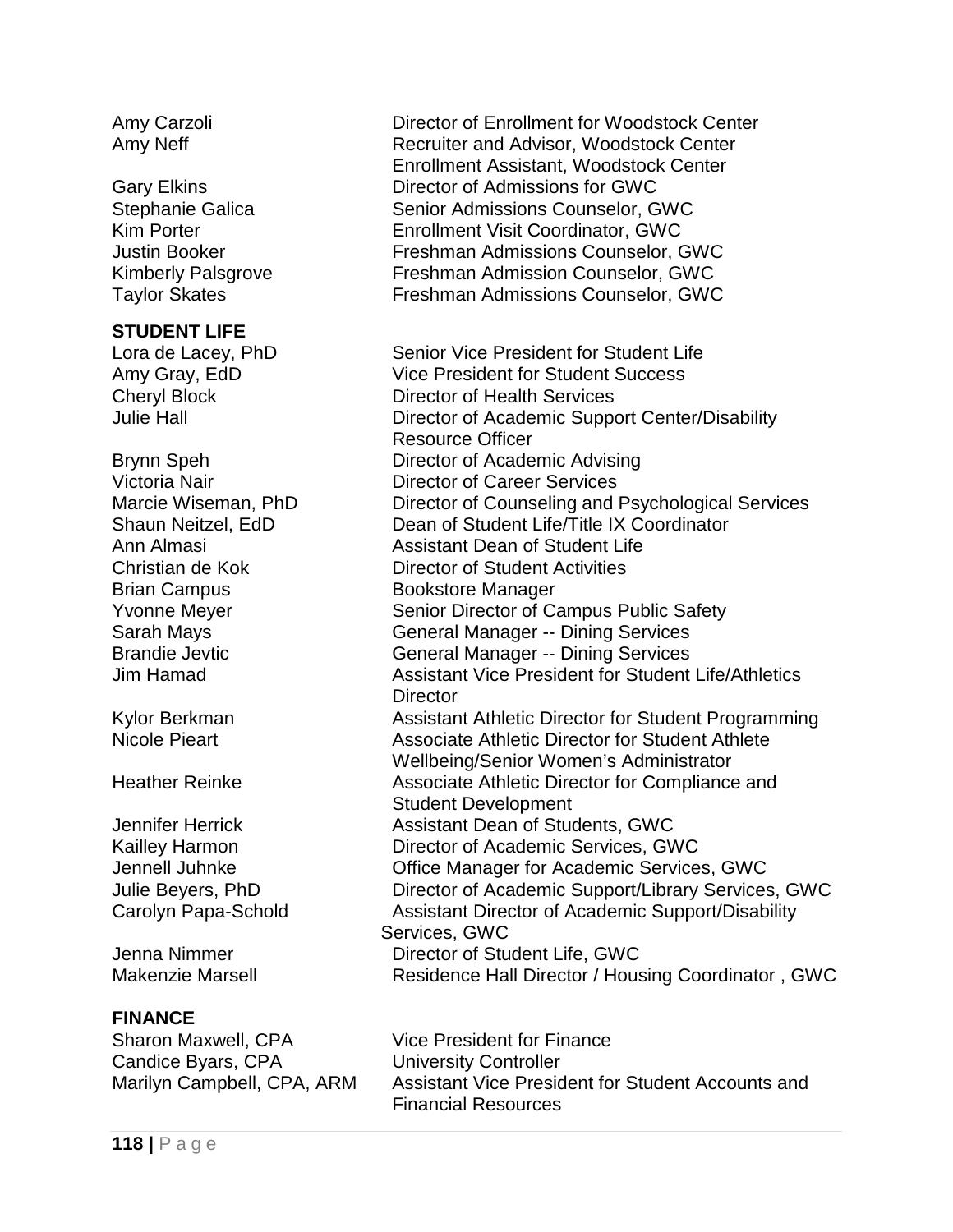**ADVANCEMENT**<br>Theodore Parge, CFRE **COMMUNITY RELATIONS**

# **UNIVERSITY COMMUNICATIONS**

Jeremy Pittenger Writer/Editor Jessi Scurte Creative Director **ADMINISTRATION**

### **HUMAN RESOURCES**

Nicole Schrader **Director of Student Accounts** 

Executive Vice President for Advancement Teri Tomaszkiewicz Vice President for Development and Alumni Relations Meg Howes Vice President for Development Ashley Hacker **Advanced Digital Communications Coordinator** Advanced Digital Communications Coordinator Nancy Euler **Development Operations Specialist** Emily Telford **Assistant Vice President for Advancement Operations** 

Sarah Russe Vice President for Community Relations Jessica Ciupka Special Events Coordinator Daisy Gomez Special Events Coordinator Nick Heinz **Assistant Director of Events Technical Support** Tony Kubicek Director of Events Technical Support Tracy Lief **Director of University Events** Suzy McGary Director of Special Projects Amy Nelson University Events Specialist Yvette Somerville Vice President for Operations - GWC Melissa Thomas University Events Coordinator Lisa Waters **Assistant Vice President for Community Relations** 

Vice President for Marketing and Communications Steven McFarland Academic Content Strategist Stevie Beatty **Special Projects Coordinator** Mary Crylen Senior Director of Communications Teresa Drier Senior Graphic Designer John Kocsis **Senior Director of Digital Communications** Sara Meers **Senior Communications Director** Senior Communications Director Shruti Sargam Digital Communications Manager Amy Schrage Senior Communications Director Sylvia Springer **Director of Multimedia Productions** 

Carmella Moran Vice President for Administration Karl Albillar **Director of Operations** Clint Rhodes **Facilities & Events Manager, Spartan Athletic Park** 

Mary Weis **Mary Weis** Vice President for Human Resources Alyson Beck Director of Human Resources Sherryl Frank **Human Resources Coordinator** 

### **INFORMATION TECHNOLOGY SERVICES**

David Diehl Vice President for Technology Kimberli Day Manager, Application Development and Project **Management** Hurstel Howard Chief Information Officer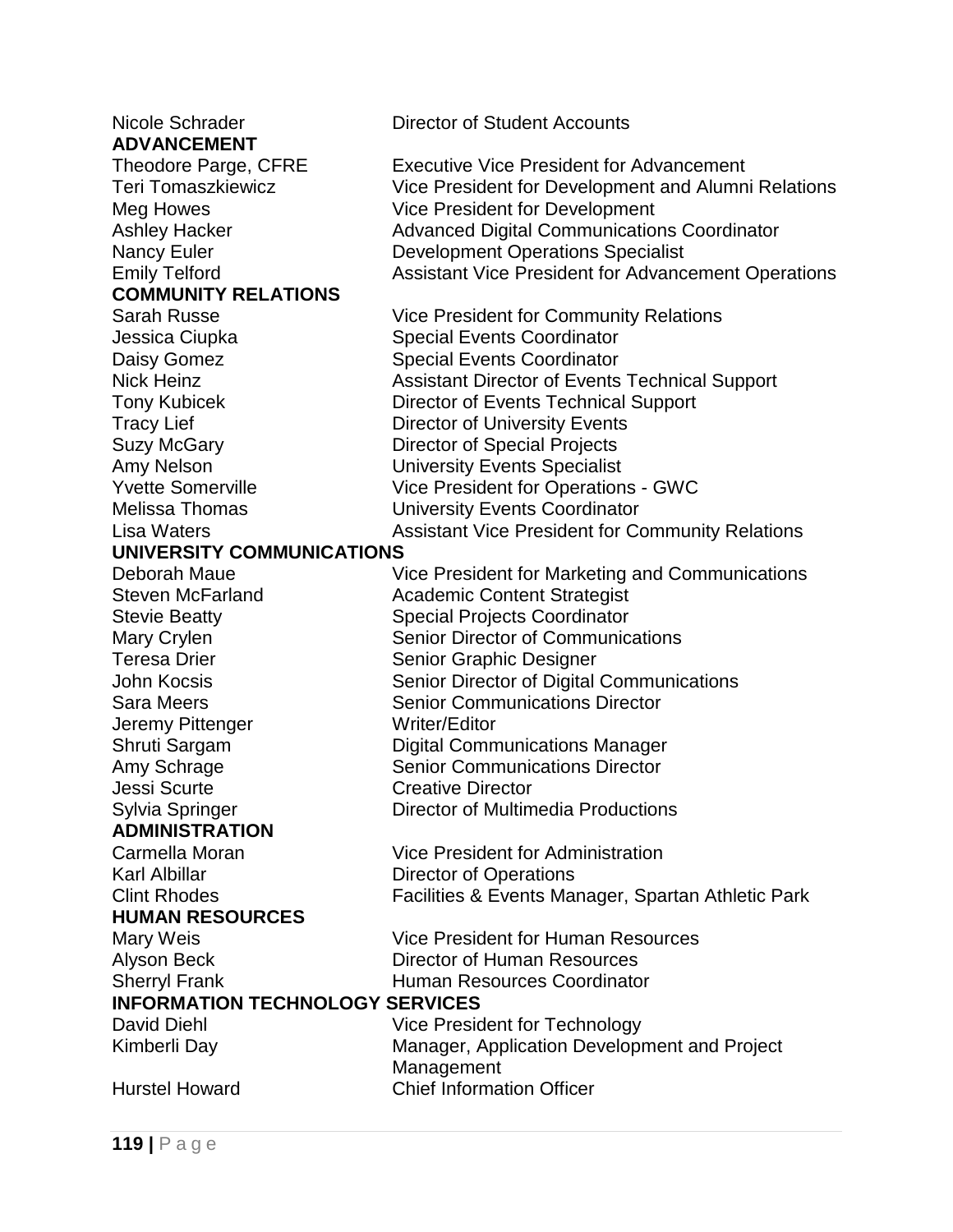| Kyle Kayzar            | <b>Technical Support Lead</b>                                      |  |
|------------------------|--------------------------------------------------------------------|--|
| <b>Allyse McKinley</b> | <b>Network Administrator</b>                                       |  |
| Jerald Obotta          | Senior Programmer/Analyst                                          |  |
| John Pratt             | Programmer/Analyst                                                 |  |
| David Vogel            | Director, Campus Technologies, GWC<br><b>Systems Administrator</b> |  |
| Dawn Xiao              | Programmer/Analyst                                                 |  |
| <b>Stuart Hacker</b>   | Process Improvement Advocate                                       |  |

# **FULL-TIME FACULTY 2018–2019**

ADAMS, JULIE, Associate Professor of Biology, 2010 -- BS, 1999, University of Illinois at Urbana-Champaign; PhD, 2003, Bowling Green State University AGOSTINONE-WILSON, FAITH, Professor of Education, 2002 -- BA, 1992, University

of Tulsa; MA, 1994, University of Tulsa; EdD, 1998, Oklahoma State University ARENDT, ALISON, Assistant Professor of Social Work; Chair Undergraduate Social Work, 2014 -- BA, 1996, Northern Illinois University; MSW, 2000, Aurora University BABB, JACQUELINE, Assistant Professor of Digital Marketing, 2017 -- BS, 2000, University of Illinois; MS, 2009, Northwestern University, IL

BARCLAY, BRIDGITTE, Assistant Professor of English; Chair English, 2011 -- BA, 2000, Evangel University; MA, 2002, Southern Connecticut State University; PhD, 2009, University of Texas at Arlington

BARSHINGER, JACK, University Professor, 2014 -- BS, 1974, Northern Illinois University; MS, 1978, Northern Illinois University; EdD, 1995, Northern Illinois University BELCHER, ELISSA, Assistant Professor of Nursing, 2018 -- BSN, 1997, Aurora University; MSN, 2008, University of Phoenix

BONIAK, RICHARD, Associate Professor of Environmental and General Science; Assistant Chair Biology, 2010 -- BS, 1998, Northern Illinois University; MS, 2000, Southern Illinois University Carbondale; PhD, 2007, Southern Illinois University **Carbondale** 

BRADLEY, KATHLEEN, Associate Professor of Education; Chair Special Education, 2006 -- BA, 1975, Princeton University; MA, 1978, Roosevelt University; PhD, 2004, Northwestern University

BRENDEL, KRISTEN, Assistant Professor of Social Work, 2011 -- BA, 1995, Benedictine University; MSW, 1998, Aurora University; PhD, 2011, Loyola University **Chicago** 

BROWN, DENISE, Assistant Professor of Nursing, 2017 -- BSN, 2011, University of Texas; MSN, 2014, University of Texas

BRUHN, CHRISTINA, Associate Professor of Social Work; Co-Director of Assessment, 2009 -- BA, 1989, Kenyon College; MSW, 1996, University of Illinois at Chicago; PhD, 2003, University of Illinois at Chicago

BUTTERS, GERALD, Professor of History, 1999 -- BA, 1983, Washburn University; MA, 1989, University of Missouri; PhD, 1998, University of Kansas

CAIN, JAMES, Assistant Professor of Biology, 2014 -- BS, 2007, University of Illinois at Urbana-Champaign; MSEd, 2010, Southern Illinois University Carbondale; PhD, 2014, Southern Illinois University Carbondale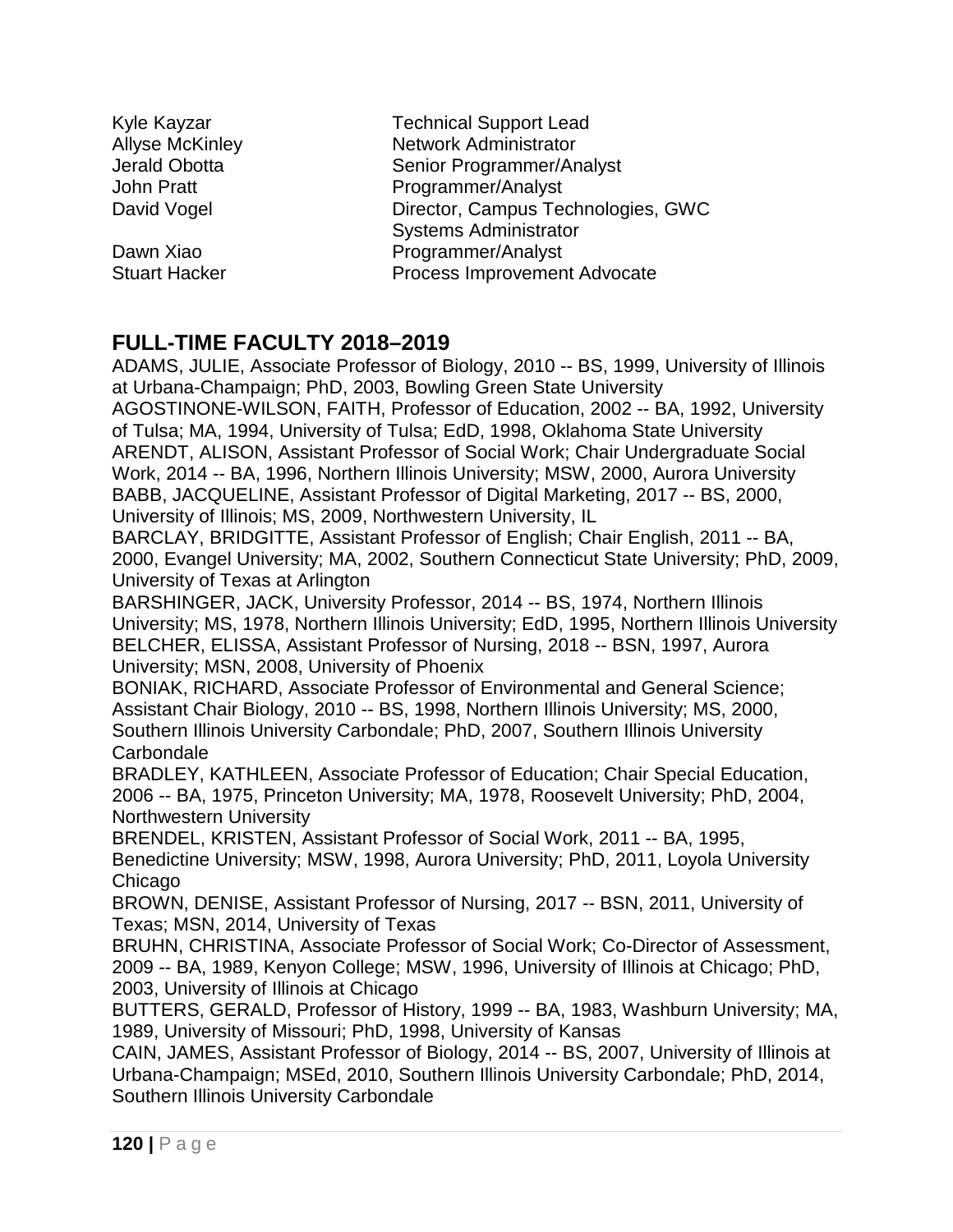CAMPBELL, ROBERT, Assistant Professor of Social Work, 2012 -- BS, 1999, Illinois State University; MSW, 2007, Aurora University

CARR, ANDREW, Assistant Professor of Business and Finance; Chair Undergraduate Business, Accounting and Finance; Graduate Business Director, 2016 -- BA, 1982, Western Illinois University; MA, 1985, Sangamon State University; MBA, 1990, University of Chicago

CHEN, CHIH-CHIUN, Assistant Professor of Biology, 2016 -- BS, 1988, Fujen Catholic University; MS, 1991, National Yangming University; PhD, 2001, University of Illinois at Chicago

COLÓN SANTANA, JUAN, Assistant Professor of Physics, 2016 -- BSc, 2007, University of Puerto Rico; PhD, 2012, University of Nebraska

COOK, EUGENIE, Assistant Professor of Nursing, George Williams College, 2018 -- BS, 1985, University of Illinois; BSN, 2010, Olivet Nazarene University; MSN, 2015, Olivet Nazarene University

CURRAN, JOHN, Associate Professor of Theatre, 2006 -- BA, 1988, Glenville State College; MFA, 1997, Ohio University

DABROS, MATTHEW, Assistant Professor of Political Science; Chair Public Policy and Administration; Director of the MPA Program, 2016 -- BA, 2006, Aurora University; MA, 2008, Purdue University; MS, 2011, Purdue University; PhD, 2012, Purdue University DAHLEH, MARIE DILLON, Professor of Engineering; Chair Engineering, Mathematics and Computer Science, 2017 -- BA, 1985, Mount Holyoke College; MA, 1987, Princeton University; PhD, 1990, Princeton University

DANNER, DONALD, Assistant Professor of Accounting, 2013 -- BS, 1970, Saint Louis University; MBA, 1979, University of Missouri

DAVIS, JANE, Professor of Biology; Chair Human Animal Studies, 2006 -- BS, 1981, University of Illinois at Urbana-Champaign DVM, 1984, University of Illinois at Urbana-Champaign; MS, 1986, University of Illinois at Urbana-Champaign

DAVIS, JENNIFER, Assistant Professor of Nursing, 2017 -- BSN, 1990, Bradley University, Peoria, IL; MSN, 2017, Northern Illinois University

DIAL, DAVID, Assistant Professor of Criminal Justice; Chair Criminal Justice, 2012 -- BA,1967, San Jose State College; MPA, 1980, University of Colorado; MA, 2006, United States Naval Postgraduate School

DONAT, JESSICA, Assistant Professor of Nursing, 2016 -- BSN, 2006, Our Lady of the Lake College; MSN, 2011, Rush University

DONAVON, LAURA, Visiting Assistant Professor of Graduate Social Work; Coordinator of Addictions and Forensics Specializations, 2011 -- BSW, 1998, Aurora University; MSW, 1999, Aurora University

DUNN, PATRICK, Associate Professor of English, 2006 -- BA, 1998, University of Dubuque; MA, 2000, Northern Illinois University; PhD, 2005, Northern Illinois University DURBALA, PEGGY, Visiting Assistant Professor of Spanish/Teacher Licensure, 2016 -- BA, 1983; MA, 2001, Northern Illinois University

ELLIOTT, SARA, Associate Professor of English, 2002 -- BA, 1989, Wheaton College; MA, 1992, Northern Illinois University; PhD, 1998, Northern Illinois University ELLIS, JULIE, Assistant Professor of Nursing, 2018 -- BSN, 2003, Northern Illinois University; MSN, 2012, Benedictine University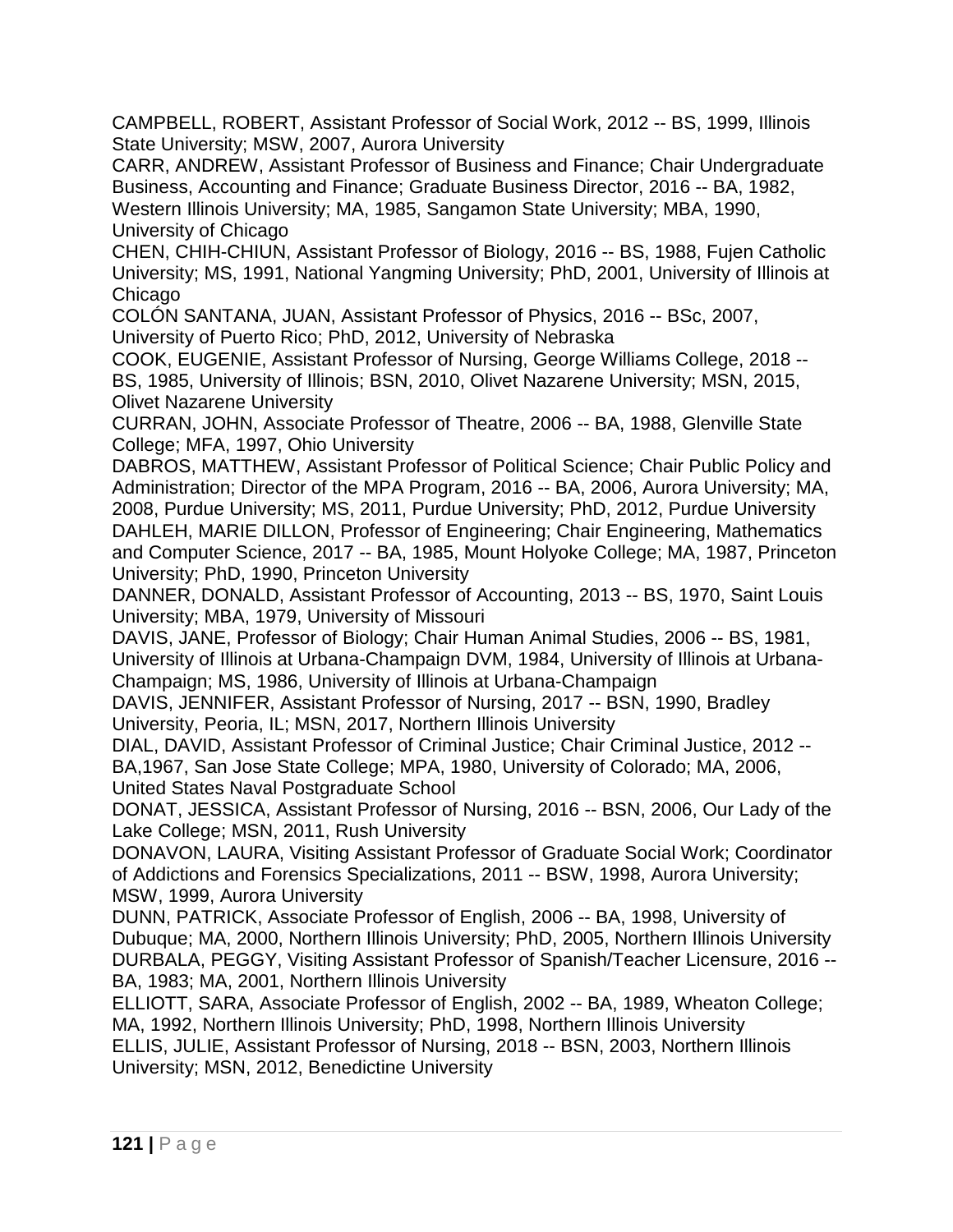ESCOBEDO, LIBBY KARLINGER, Associate Professor of Art History, 2007 -- BA, 1994,University of California-Los Angeles; MA, 1997, Bryn Mawr College; PhD, 2001, Bryn Mawr College

FEDOTA, JOAN, Assistant Professor of Social Work; Chair Graduate Studies Social Work-George Williams College, 2014 -- BA, 1977, Northern Illinois University; MSW, 1980, Loyola University Chicago; EdD, 2000, National Louis University

FENNE, KARA, Assistant Professor of Nursing, 2016 -- BSN, 1992, University of Iowa; MSN, 2013, Clarke University

FERNAND, JONATHAN, Assistant Professor of Applied Behavior Analysis, 2018 -- BA, 2008, California State University; MA, 2012, California State University; PhD, 2017, University of Florida

FLYNN, VALERIE, Professor of Psychology; Co-Director of Assessment, 1989 -- BA, 1979, University of Colorado; MA,1984, Columbia University Teachers College; PhD, 1998, Northern Illinois University

FOLGERT, APRIL, Assistant Professor of Nursing-George Williams College; Chair Nursing-George Williams College, 2016 -- BSN, 1996, Alverno College; MSN, 2002, University of Wisconsin-Oshkosh; PhD, 2013, Capella University

FORWARD, MARTIN, Professor of History, 2001 -- BA, 1973, University of Manchester; BA, 1975, University of Cambridge; MLit, 1982, University of Lancaster; PhD, 1995, University of Bristol

FOWLER, KIMBERLY, Assistant Professor of Nursing, 2017 -- BSN, 2015, Olivet Nazarene University; MSN, 2017, Olivet Nazarene University

FRANIUK, RENAE, Professor of Psychology, 2005 -- BS, 1996, University of Illinois at Urbana-Champaign; MA, 1998, University of Illinois at Urbana-Champaign; PhD, 2002, University of Illinois at Urbana-Champaign

FREDENBURGH, LISA, Associate Professor of Music; Director of Choral Activities and Chair Music, 2010 -- BA, 1986, Luther College; MM, 1992, University of Arizona; MM, 1995, University of Arizona; DMA, 1996, University of Arizona

GARRIOTT, PAMELA, Visiting Assistant Professor of Special Education, 2016 -- BS, 1970, Indiana State University; MS, 1987, Indiana State University; PhD, 1992, Indiana **University** 

GEREND, SARA, Associate Professor of English, 2008 -- BA, 1996, University of Wisconsin-Milwaukee; MA, 1998, University of California-Santa Barbara; PhD, 2004, University of California-Santa Barbara

GIESE, BRIANNE, Visiting Assistant Professor of Communication; Director of Forensics, 2015 -- BA, 2012, Texas State University; MA, 2014, Texas State University GOALWIN, GREGORY, Assistant Professor of Sociology, 2018 -- BA, 2008, University of California-Riverside; MA History, 2010, University of California-Santa Barbara; MA Sociology, 2012, University of California-Santa Barbara; PhD, 2017, University of California-Santa Barbara

GORMAN, III, CORNELIUS F., Assistant Professor of Social Work; Coordinator Advanced Clinical Social Work Specialization, 2016 -- BA, 2003, Northern Illinois University; MSW, 2010, Aurora University; DSW, 2016, Aurora University GRAHAM, KENDRA PEPPER, Visiting Assistant Professor of Undergraduate Social Work, 2015 -- BSW, 1990, Lewis University; MSW, 1993, Aurora University GREEN, SHAWN, Professor of Marketing; Vernon Haase Professor of Business and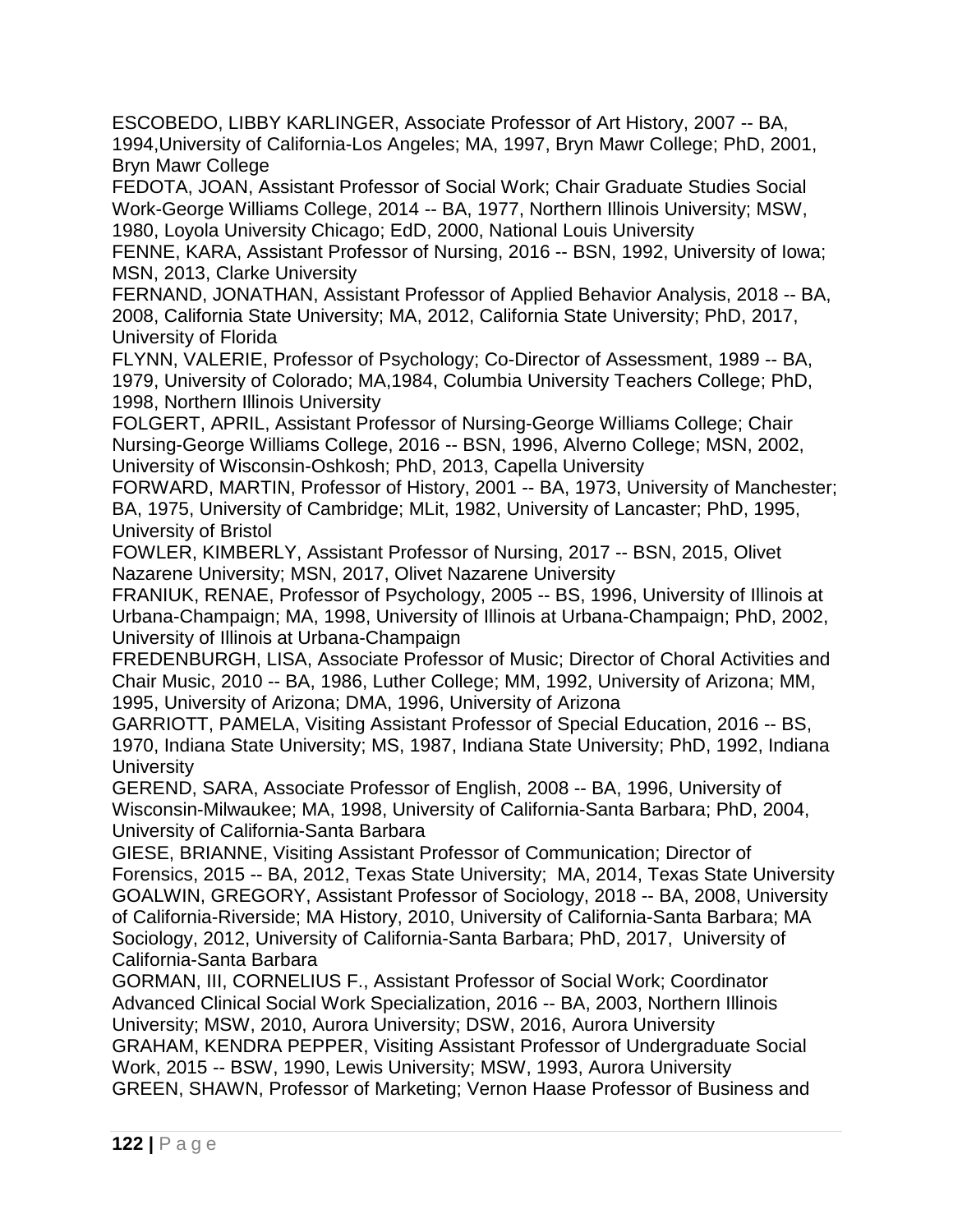Economics, 1991 -- BS, 1981, Bemidji State University; MBA, 1982, Mankato State University; MS, 1990, University of Arizona; PhD, 1998, Union Institute GRIES, JANICE, Associate Professor of Nursing; Director MSN Program, 2013 --

BSN, 1978, Loyola University Chicago; MSN, 1980, Northern Illinois University; DNP, 2011, University of Illinois at Chicago

GWINNER, DONOVAN, Associate Professor of English, 2004 -- BA, 1991, University of Oregon; MA, 1994, University of Arizona; PhD, 2001, University of Arizona

HAPP, MARISSA, Assistant Professor of Social Work; Coordinator MSW Health Care Specializations, 2013 -- BS, 1975, Northern Illinois University; MSW, 2000, Aurora **University** 

HARRIS, ASHLEY, Assistant Professor/Clinical Education Coordinator of Athletic Training, 2017 -- BS, 2007, University of Wisconsin; MEd, 2009, Boston University; PhD, 2017, Oklahoma State University

HARVEY, MEREDITH, Associate Professor of English - George Williams College, 2010 -- BA, 2000, Cal Polytechnic University; MA, 2003, Chapman University; PhD, 2010, Idaho State University

HATCHER, DENISE L., Professor of Spanish; Chair Foreign Languages, 2002 -- BA, 1989, Northern Illinois University; MA, 1994, Northern Illinois University; EdD, 2003, Northern Illinois University

HAYDEN, JENNIFER, Assistant Professor of Nursing, 2018 – BSN, 2010, Aurora University; MSN, 2016, Aurora University

HEARON, ELBERT, Assistant Professor of Business Analytics, 2018 – BA, 1982, Indiana University; MBA, 1991, University of Chicago; MS, 2010, DePaul University HEIM, ANGELA, Assistant Professor of Nursing-George Williams College, 2018 – BSN, 2000, University of Wisconsin; MSN, 2016, Alverno College

HERRMANN, KEITH, Visiting Assistant Professor of Physical Education, 2005 -- BS, 1995, Illinois State University; MAT, 2007, Aurora University

HEYBACH, JESSICA, Associate Professor of Education; Chair, EdD, 2008 -- BA, 1997, DePaul University; MSEd, 2001, Northern Illinois University; MSEd, 2008, Northern Illinois University; EdD, 2012, Northern Illinois University

HIPP, DANIEL, Professor of English, 1999 -- BA, 1990, University of Illinois at Urbana-Champaign; MA, 1993, Villanova University; MA, 1995, Vanderbilt University; PhD, 1998, Vanderbilt University

HIPP, JULIE, Associate Professor of English, 2011 -- BA, 1994, University of Notre Dame; MA, 1996, University of Notre Dame; MA, 1998, Vanderbilt University; PhD, 2001, Vanderbilt University

HOBBS, DENISE, Visiting Assistant Professor of Education, 2015 -- BS, 1977, Northern Illinois University; MEd, 1984, National Louis University; EdD, 1999, Loyola University Chicago

HOWERTON, EDWARD, Associate Professor of Education, 2015 -- BA, 1988, University of Illinois at Chicago; MS, 1995, Northern Illinois University; EdD, 2004, Aurora University

HUTCHES, MARY BETH, Assistant Professor of Nursing; Chair Undergraduate Nursing (Pre-Licensure), 2016 -- BSN, 1987, Northern Illinois University; MSN, 1993, Saint Xavier University; DNP, 2012, Rush University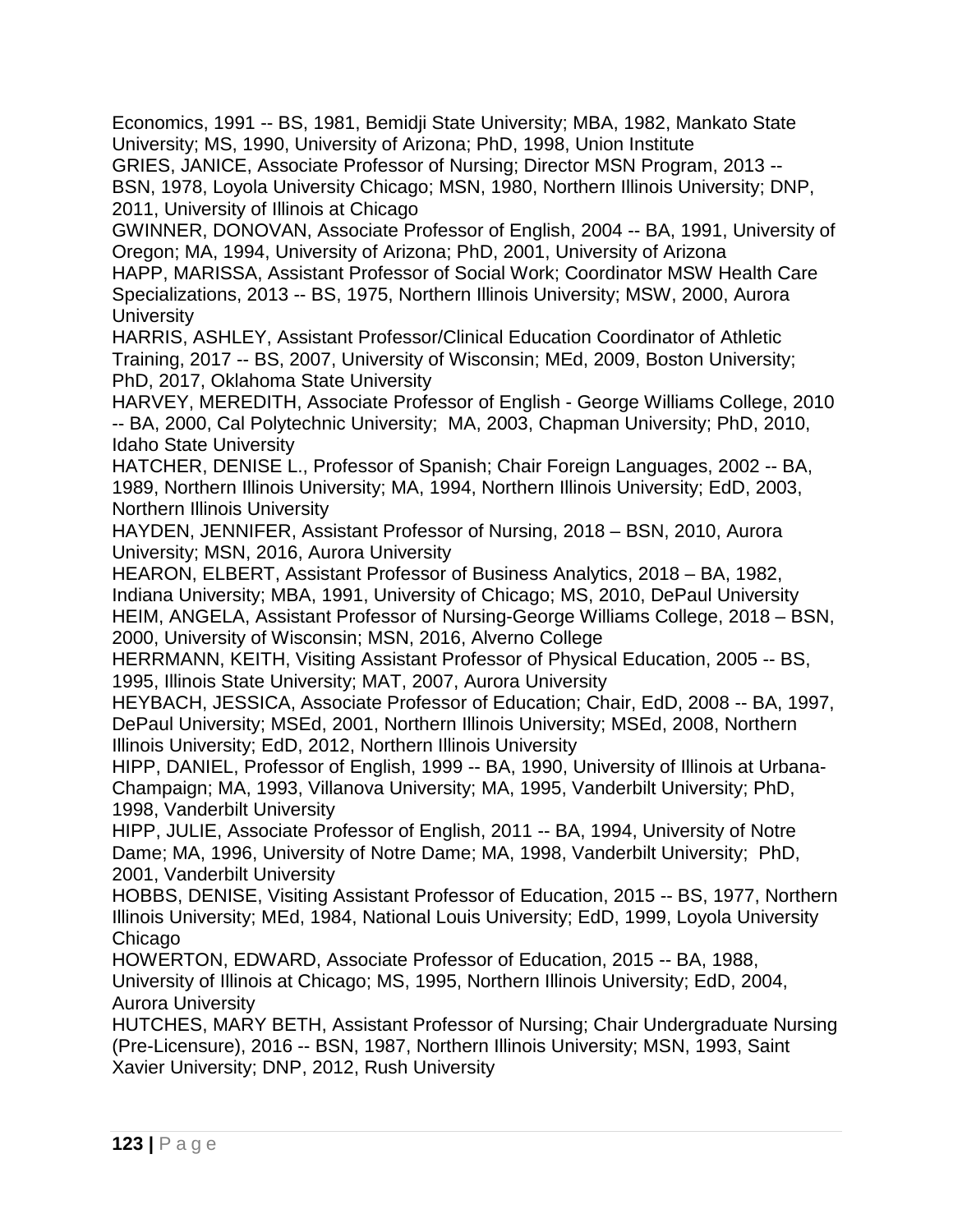JOHANSON, AMI, Assistant Professor of Chemistry, 2018 – BS, 2003, University of North Carolina at Chapel Hill; PhD, 2009, Northwestern University

JOHNSON, KRISTEN, Assistant Professor of Therapeutic Recreation, 2017 -- BS, 1986, University of Iowa; MS, 1996, Aurora University

JOHNSON, SARA, Assistant Professor of Psychology-George Williams College; Assistant Chair Psychology, 2013 -- BS, 2003, University of Wisconsin-Stevens Point; MA, 2008, Northern Illinois University; PhD, 2011, Northern Illinois University

JOYCE, STACY PARKER, Associate Professor of Theatre, 2014 -- BS, Illinois State University; MFA, 2005, Columbia University

KAO, JAMES, Assistant Professor of Art, 2013 -- BA, 1997, University of Chicago; BFA, 2004, School of the Art Institute of Chicago; MFA, 2006, School of the Art Institute of **Chicago** 

KENNEDY, JENNIFER, Assistant Professor of Nursing-George Williams College, 2017 – BSN, 2005, Northern Illinois University; MSN, 2011, Northern Illinois University KIESO, DOUGLAS, Professor of Criminal Justice, 2001 -- BS, 1984, Northern Illinois University; MS, 1986, Northern Illinois University; JD, 1991, University of Illinois at Urbana-Champaign; PhD, 2003, University of California-Irvine

KNELLER, MATTHEW, Associate Professor of Communication; Director General Education; 2003 -- BA, 2000, Aurora University; MA, 2003, Northern Illinois University; EdD, 2009, Northern Illinois University

KOBER, RALPH, Assistant Professor of Education; Director of MA Programs: MAELPEP, MARI, MACI MAET, 2016 – BA, 1982, University of Illinois at Chicago; MS, 1983, University of Illinois at Chicago; MS, 1992, Northern Illinois University; EdD, 2000, Northern Illinois University

KOHNKE, JENNIFER L, Associate Professor of Education, 2008 -- BA, 1994, Roosevelt University; MA, 1997, Roosevelt University; EdD, 2006, Roosevelt University KOOI, BRANDON, Associate Professor of Criminal Justice, 2006 -- BS, 1995, Illlinois State University; MS, 1997, Illinois State University; PhD, 2004, Michigan State **University** 

KOSMACH, JAMES, Assistant Professor of Computer Science, 2018 – BS, 1988, Louisiana Tech University; MS, 1990, Georgia Institute of Technology; PhD, 1998, Georgia Institute of Technology

LASH, DAVID, Assistant Professor of Computer Science, 2017 -- BS, 1981, Southern Illinois University; MS, 1983, University of Waterloo, Ontario, Canada; PhD, 1992, Illinois Institute of Technology

LEWIS, CALEB, Assistant Professor of Economics, 2018 – BA, 2006, Northern Illinois University; MA, 2009, Northern Illinois University; PhD, 2013, Northern Illinois University LIVORSI, DAWN, Assistant Professor of Social Work, 2016 – BA, 2000, University of Illinois at Chicago; MSW, 2004, Aurora University; DSW, 2016, Aurora University LLOYD, JOHNNY K., Professor of Biology, 1999 -- BS, 1975, Kentucky State University; MS, 1980, Wright State University; PhD, 1997, Northern Illinois University MAISCH, GEORGINE, Assistant Professor of Nursing; Simulation Lab Coordinator, 2015 -- BSN, 1987, Widener University; MSN, 2012, Kaplan University

MARTIN, WILLIAM, Assistant Professor of Biology; Chair Biology, 2016 -- BA, 1997, St. Norbert College; MS, 2000, University of Wisconsin-Madison; PhD, 2002, University of Wisconsin-Madison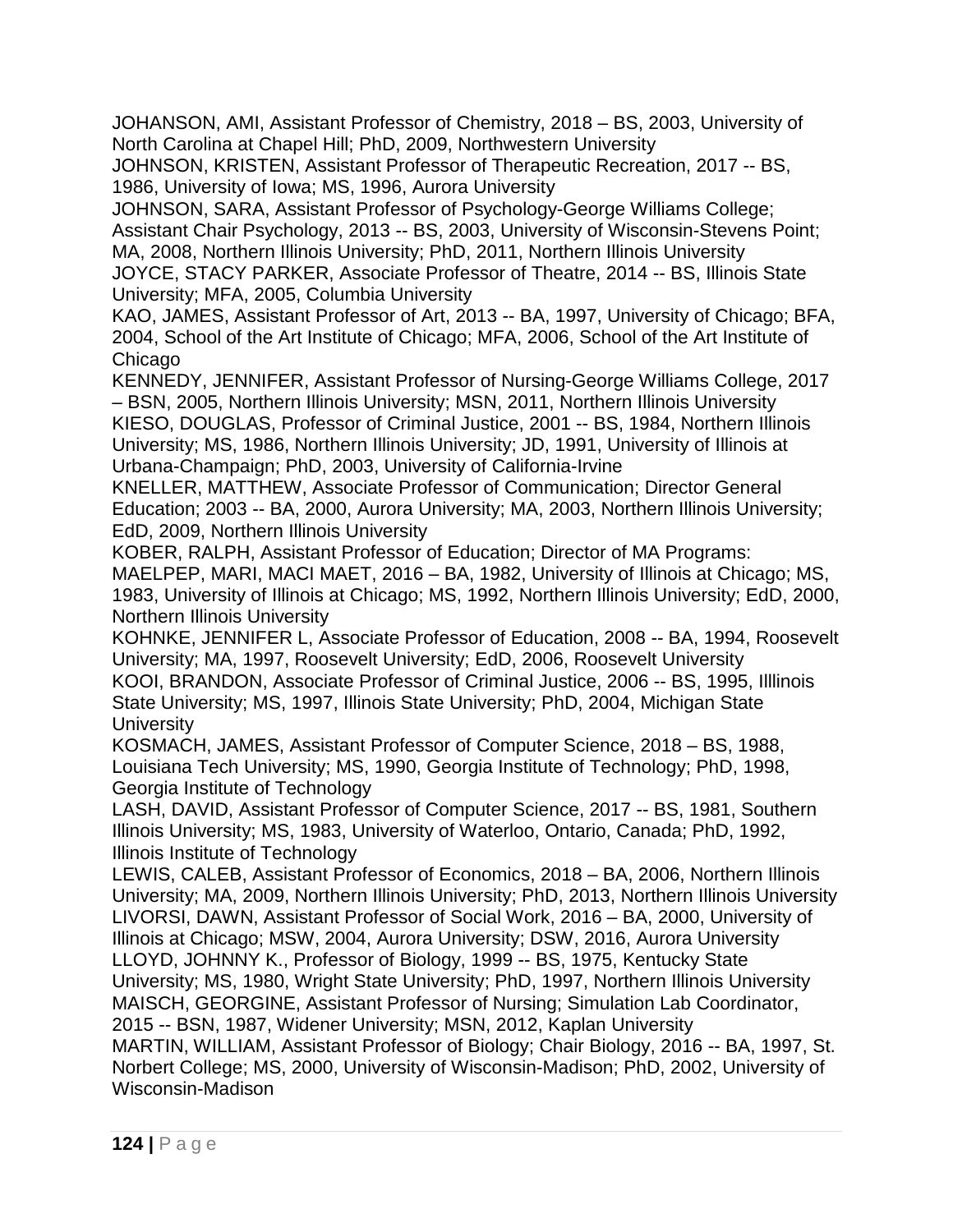MC CORMACK, JOHN, Assistant Professor of Religion, 2016 -- BA, 2004, Yale University; MA, 2006, Yale University; MA, 2009, University of Notre Dame; PhD, 2016, University of Notre Dame

MC ELHONEY, KYLE, Assistant Professor of Chemistry, 2014 -- BS, 2008, Siena College; PhD, 2013, Tufts University

MEAD, SARAH, Assistant Professor of Applied Behavior Analysis, 2018 – BA, 2005, Dartmouth College; MA, 2009, Harvard University; MA, 2010, Northeastern University; PhD, 2017, University of Florida

METZ, JENNIFER, Assistant Professor of Sport Management; Chair Sport Management, 2018 – BA, 1996, Loyola University Chicago; MA, 1998, Northern Illinois University; PhD, 2005, University of Illinois at Urbana-Champaign

MILNE-ZELMAN, CARRIE, Associate Professor of Biology, 2006 -- BS, 1996, Alma College; PhD, 2002, Iowa State University

MORAN, TIMOTHY, Professor of Accounting, 2003 -- BA, 1980, Loyola University Chicago; MBA, 1999, University of St. Francis; EdD, 2013, Northern Illinois University MYERS, JOHN, Assistant Professor of Biology, George Williams College, 2017 -- BA, 1987, Morehead State University; BS, 1991, National College of Chiropractic; DC, 1994, National College of Chiropractic

NIESEN, JESSICA SKY, Assistant Professor of Social Work – MSW Program, 2018 – BSW, 2001, University of Illinois at Chicago; MSW, 2007, Aurora University NOVAK, SUZANNE, Associate Professor of Nursing, 2004 -- BSN, 2001, Lewis University; MSN, 2003, Lewis University

OIJ, GREGORY A., Assistant Professor of Computer Science, 2012 -- BS, 1980, DeVry University; MS, 1982, DePaul University

PASTORELLO, CRISTIAN, Associate Professor of Music/Keyboard Theory, 2011 -- BM, 2002, The Conservatory of Padua; MM, 2004, The Boston Conservatory; DMA, 2010, The University of Connecticut

PATEL, CHETNA, Professor of Chemistry; Chair Physical Sciences; Faculty Liaison to John C. Dunham STEM Partnership School, 1996 -- BS/BA, 1986, University of Illinois at Chicago; PhD, 1991, University of Illinois at Chicago

PERKINS, DAVID, Assistant Professor of Accounting, 2016 -- BS, 2004, University of Illinois at Urbana-Champaign; MS, 2005, University of Illinois at Urbana-Champaign; Licensed, CPA, State of Illinois

PERTL, MELISSA, Assistant Professor of Nursing, 2015 -- ADN, 1986, Elgin Community College; BSN, 2003, Lewis University; MSN, 2009, Lewis University PETKUS, JAMES, Visiting Assistant Professor of Mathematics, 2016 – BS , 2012, Aurora University; MS,2014, Northern Illinois University

PETERSEN, MARK, Assistant Professor of Public Policy and Administration, 2017 -- BA, 2005, Fresno Pacific University; MA, 2008, Purdue University; PhD, 2012 Purdue **University** 

PHELPS, DONALD W., Professor of Social Work, 2001 -- BS, 1985, Northern Illinois University; MSW, 1990, Aurora University; PhD, 1997, University of Illinois at Chicago PICKUP, AUSTIN, Assistant Professor of Education, 2014 -- BA, 2008, Western Kentucky University; MA, 2010, The University of Alabama; PhD, 2014, The University of Alabama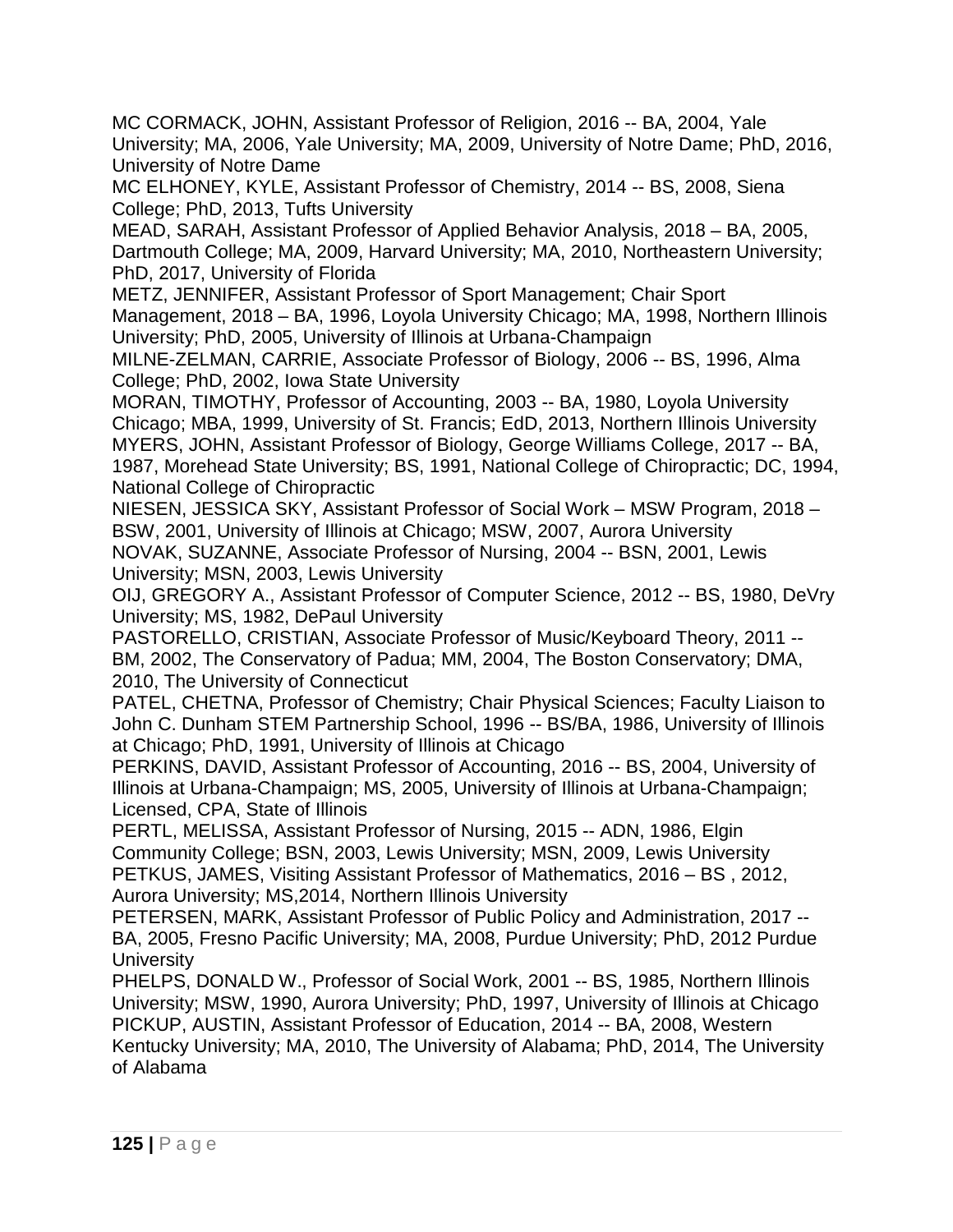PITSIKOULIS, CHRIS, Assistant Professor of Exercise Science, 2016 -- BA, 1999, Queens College, CUNY; MEd, 2002, Queens College, CUNY; EdD, 2007, Columbia University; MBA, 2009, University of Illinois at Urbana-Champaign; MS, 2015, Kennesaw State University

PLUMMER, MARK, Associate Professor of Music, 2009 -- BM, 1993, South Dakota State University; MM, 1998, Roosevelt University; DA, 2003, University of Northern Colorado

RADTKE, SARAH, Professor of Athletic Training; Chair Athletic Training, 2001 -- BS, 1998, University of Wisconsin-Stevens Point; MS, 2001, Northern Illinois University; EdD, 2008, Northern Illinois University

RAHN, REGINA, Associate Professor of Mathematics; Director of the Borealis Center; 2011 -- BS, 1988, University of Illinois at Urbana-Champaign; MS, 1991, University of Illinois at Urbana-Champaign; PhD, 1995, University of Illinois at Urbana-Champaign RESSL, WILLIAM, Assistant Professor of Social Work, 2014 -- BA, 1985, Lewis University; MDiv, 2003, Chicago Theological Seminary; MSW, 2004, Dominican University; PhD, 2013, Chicago Theological Seminary

ROACH, TODD, Visiting Assistant Professor of Biology, 2017 -- BS, 1999, Purdue University; BS, 2002, National University of Health Sciences; DC, 2004, National University of Health Sciences

ROACHE', DAVID, Assistant Professor of Communication, 2018 – BA, 2009, Aurora University; MA, 2013, University of Illinois at Urbana-Champaign; PhD, 2018 University of Illinois at Urbana-Champaign

RODRIGUEZ ESTRADA, ALMA, Associate Professor of Biology, 2013 -- BS, 2002, University of Veracruz; MS, 2005, Pennsylvania State University; PhD, 2008, Pennsylvania State University

ROWE-JOHNSON, MEAGHAN, Assistant Professor of Psychology, 2018 – BS, 2009, University of Wisconsin-La Crosse; MA, 2012, Loyola University Chicago; PhD, 2018, University of Iowa

RUDEK, DAVID, Professor of Psychology; Chair Psychology, 2007 -- BA, 1998, Saint Louis University; MA, 2001, Loyola University Chicago; PhD, 2004, Loyola University Chicago

SCHROTH, TERRI, Associate Professor of Foreign Languages; Director International Programs, 2011 -- BA, 1999, St. Norbert College; MA, 2002, Arizona State University; EdS, 2007, Louisiana State University; PhD, 2010, Louisiana State University

SCURTE, JESSICA, Assistant Professor of Graphic Design, 2018 – BFA, 2007, Iowa State University; MA, 2011, University of Phoenix

SEARLE-GULLI, STACY, Associate Professor of Theatre, 2014 -- BA, 2003, Northern Kentucky University; MFA, 2006, The University of Alabama

SEERUP, WENDY, Visiting Assistant Professor of Social Work, George Williams College, 2017 -- BS, 1987, University of Illinois at Urbana-Champaign; MSW, 2000, University of Illinois at Urbana-Champaign

SHAPIRO, TERRY, Associate Professor of Psychology, 2009 -- BS, 1970, University of Illinois at Urbana-Champaign; PhD, 1977, University of Iowa

SILLITTI, SHARON, Assistant Professor of Nursing, 2017 -- BSN, 2008, Aurora University; MSN, 2013, Aurora University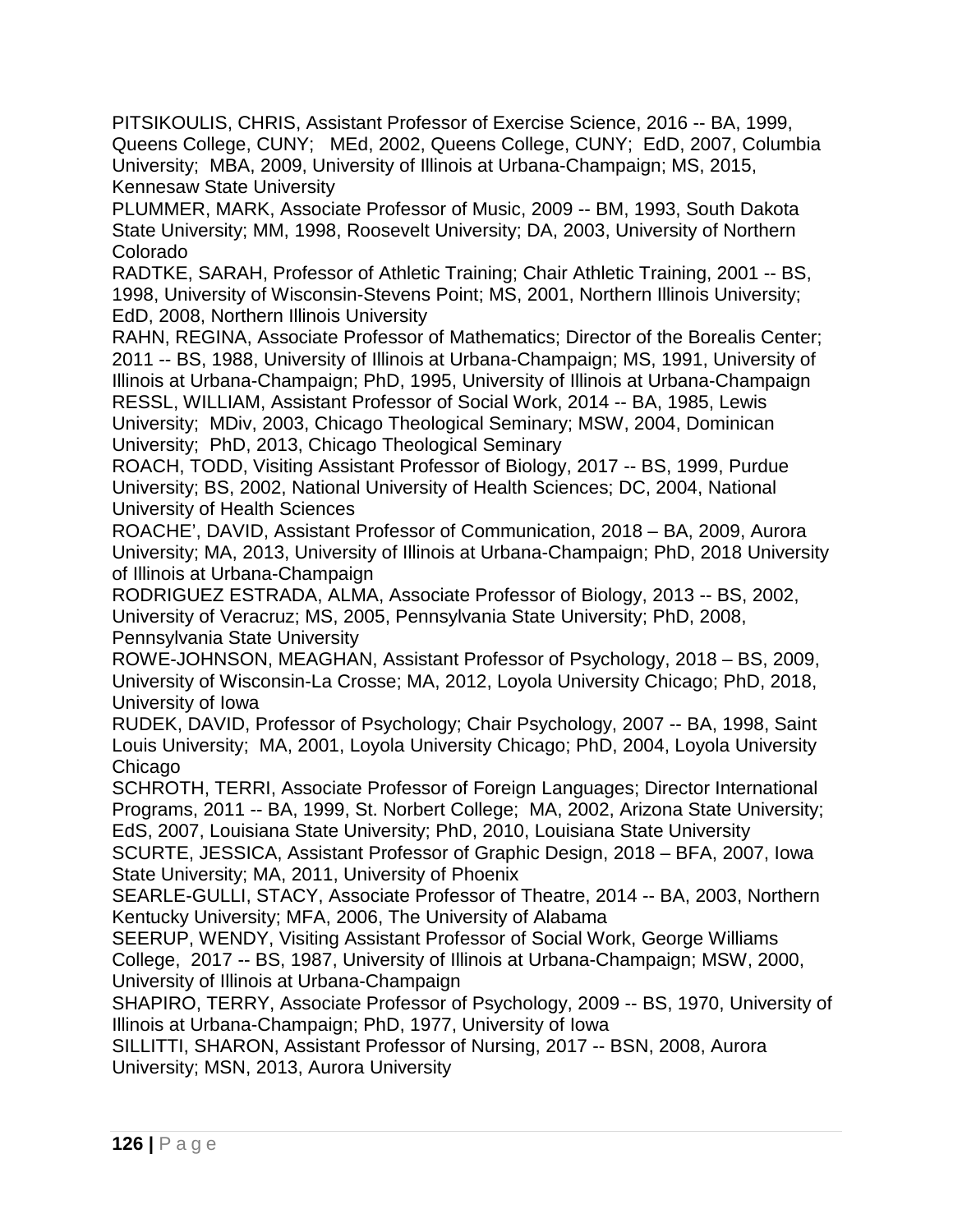SODERSTROM, MARK, Assistant Professor of History; Chair History, 2011 -- BA, 2004Central Michigan University; MA, 2005, Central Michigan University; PhD, 2011, Ohio State University

SOUTHALL, AUBREY B., Assistant Professor of Education; Chair Secondary Education, 2016 -- BS/BA, 2009, University of Georgia; MEd, 2010, University of Georgia; EdS, 2012, Georgia State University; PhD, 2016, Georgia State University STEVENS, DEBORAH, Professor of Education; Chair Initial Licensure, Early Childhood, and UG ESL/Bilingual programs, 2001 -- BA, 1980, Marquette University; MA, 1981, Governors State University; PhD, 1992, Loyola University Chicago STRASSBERG, BARBARA, University Professor of Sociology; Chair, Sociology, 1991 -- MA, 1970, Jagiellonian University, Krakow, Poland; PhD, 1975, Jagiellonian University, Krakow, Poland

STRONG, DAYSI, Assistant Professor of Social Work, 2018 – BA, 2002, National-Louis University; MA, 2005, Northeastern Illinois University; MSW, 2014, University of **Chicago** 

TAYLOR, DAVID B., Visiting Assistant Professor of Education-Principal Endorsement, 2016 -- BS, 1981, Illinois State University; MEL, 2003, Aurora University

TEDROW, TODD, Assistant Professor of Social Work-George Williams College; Assistant Chair of Social Work, George Williams College and Woodstock, 2016 -- BA, 1991, University of Iowa; MA, 1997, University of Chicago; DSW, 2016, Aurora **University** 

THOMAS, JERALD, Professor of Education, 2003 -- BA, 1987, Aurora University; MSEd,1998, Northern Illinois University; EdD, 2004, Northern Illinois University VANDER SCHEE, BRIAN, Professor of Marketing, 2007 -- BS, 1993, University of Toronto; MA, 1995, Liberty University; MBA, 2003, Northcentral University; PhD, 1998, University of Connecticut

VARNEY, JAMES, Associate Professor of Education; Chair Elementary Education, 2006 -- BS, 1973, Illinois State University; MA, 1976, Northern Illinois University; EdD, 2003, Aurora University

WALKER, STEPHEN, Assistant Professor of Applied Behavioral Analysis; Director Applied Behavioral Analysis, 2013 -- BS, 2005, University of North Texas; MS, 2009, University of North Texas; PhD, 2013, University of Florida

WALSH, MARK, Associate Professor of Physical Education, 1986 -- BA, 1976, Aurora College; MAT,1986, Aurora University

WALTER, MARK, Associate Professor of Philosophy; Chair Religion and Philosophy, 2006 -- BA, 1990, University of Pittsburgh; MA, 2000, DePaul University; PhD, 2003, DePaul University

WELLS, CHRISTOPHER, Associate Professor of Parks and Recreation; Chair Parks and Recreation Leadership, 2008 -- BA, 2005, Judson College: MS, 2007, Aurora **University** 

WHEELER, DARIUS, Assistant Professor of Mathematics, 2017 -- BS, 2008, Delaware State University; MS, 2010, Delaware State University; MS, 2011, Northwestern University; PhD, 2017, Northwestern University

WHITE, LYNN, Professor of Accounting, 2018 – BS, 1980, University of Illinois at Urbana-Champaign; MAS, 1984, University of Illinois at Urbana-Champaign; PhD, 1996, University of Illinois, Chicago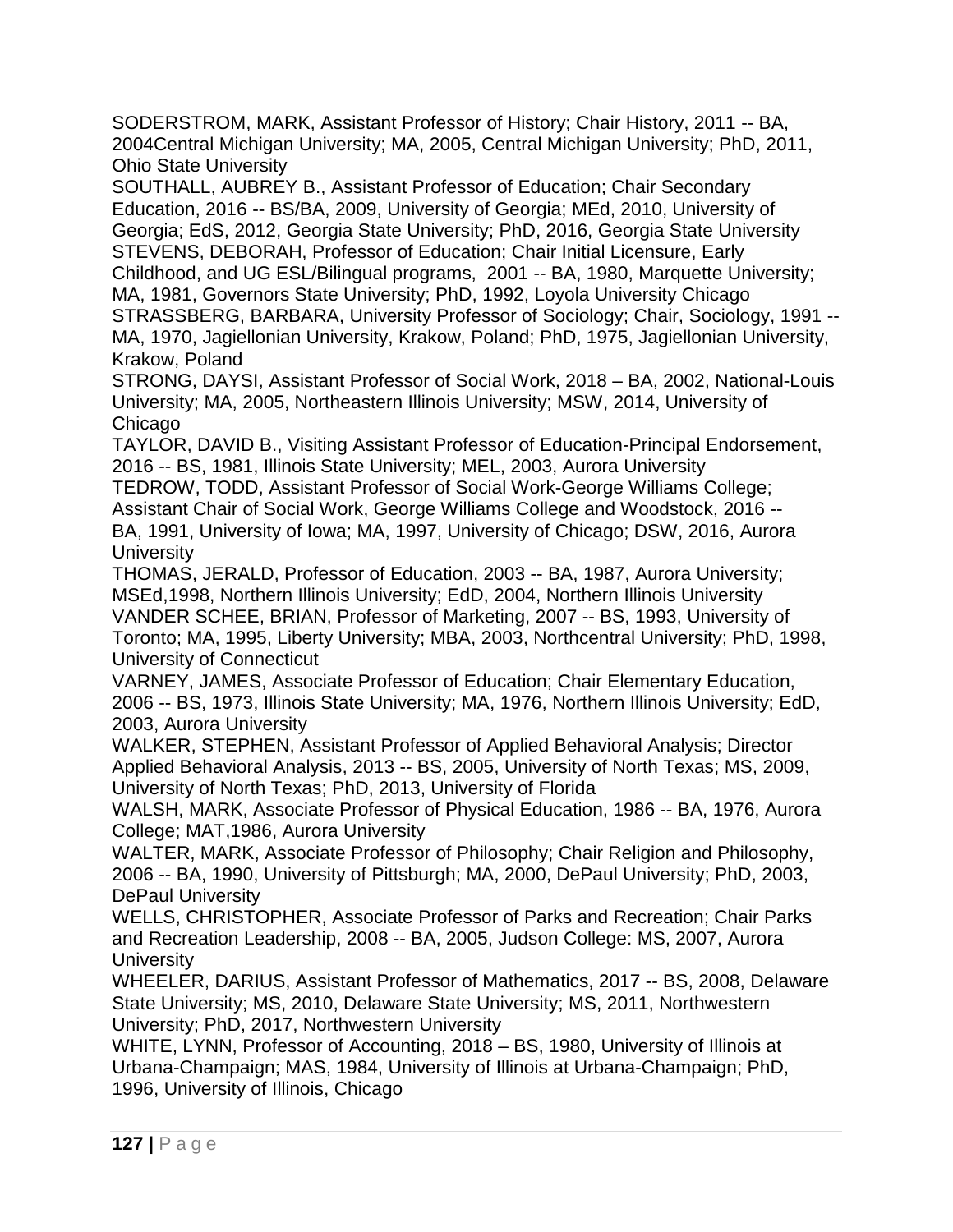WHITUS, STEPHANIE, Professor of Criminal Justice, 2007 -- BS, 1993, University of Texas, Tyler; MPA, 1996, University of Texas, Tyler; PhD, 2006, Sam Houston State **University** 

WICKS, PAMELA, Associate Professor of Communication; Chair Communication, Marketing and Graphic Design, 2011 -- BA, 1997, Aurora University; MA, 2005, Northern Illinois University; EdD, 2010, Northern Illinois University

WYMAN, SEBASTIAN, Assistant Professor of Mathematics, 2013 -- BS, 2007, Case Western Reserve University; MS, 2010, University of Florida; PhD, 2013, University of Florida

ZINZER, SCOTT, Assistant Professor of Mathematics, 2017 -- BS, 2009, Aurora University; MA, 2011, Arizona State University; PhD, 2015, Arizona State University

# **FACULTY/DEAN EMERITI**

ALCORN, SANDRA, Dean of the School of Social Work and Professor of Social Work, 1986-2003; Dean Emeritus, George Williams College of Aurora University, 2003 -- BA, 1962, Wheaton College; MSW, 1965, University of Pittsburgh; PhD, 1984, University of Illinois at Chicago

ARTEBERRY, JOAN K., Professor of Nursing and Communication, 1979-2002; Professor Emeritus of Nursing and Communication, 2002 -- BSN, 1961, University of Wisconsin-Madison; MSN, 1966, University of Illinois Medical Center; PhD, 1974, University of Illinois at Urbana-Champaign

BABEL, RAYONIA A., Reference Librarian, Phillips Library, (Associate Professor), 1971-2000; Associate Professor Emeritus, Phillips Library, 2001 -- BA, 1970, Northern Illinois University; MA, 1971,Northern Illinois University

BANASZAK, RONALD, Professor of Education, 2000-2013; Professor Emeritus of Education, 2013 -- BA, 1966, Roosevelt University; MA, 1972, Northeastern Illinois University; PhD, 1980, Indiana University

BENSON, RONALD G., Dean, John and Judy Dunham School of Business and Professional Studies; Professor of Management, 1999-2001; Dean Emeritus, John and Judy Dunham School of Business and Professional Studies, 2001 -- BSIE, 1965, University of Iowa; MA, 1969, University of Iowa; PhD, 1975, University of Iowa

BERG, ROALD O., Associate Professor of Mathematics and Education, 1967-1999; Associate Professor Emeritus, 1999 -- BA, 1956, Aurora College, MEd, 1967, University of Florida

BOER, HENRY, Professor of Education, 2001-2016; Professor Emeritus of Education, 2016 -- BS, 1966, Illinois State University; MS, 1968, Northern Illinois University; PhD, 1978, Southern Illinois University

BONKOWSKI, SARA E., Professor of Social Work, 1986-2001; Professor Emeritus of Social Work, 2001 -- BS, 1960, University of Illinois at Urbana-Champaign; MS, 1973, Northern Illinois University; MSW, 1975, University of Illinois at Chicago; PhD, 1981, University of Illinois at Chicago

BROTCKE, DEBORAH, Professor of Education, 1992-2016; Professor Emeritus of Education, 2016 -- BA, 1971; MSEd, 1985, Northern Illinois University; EdD, 1991, Northern Illinois University

CHRISTIANSEN, RAYMOND S., Head of Media Services, Phillips Library; Associate Professor, 1977-2003; Associate Professor Emeritus, University Library, 2003 -- BA,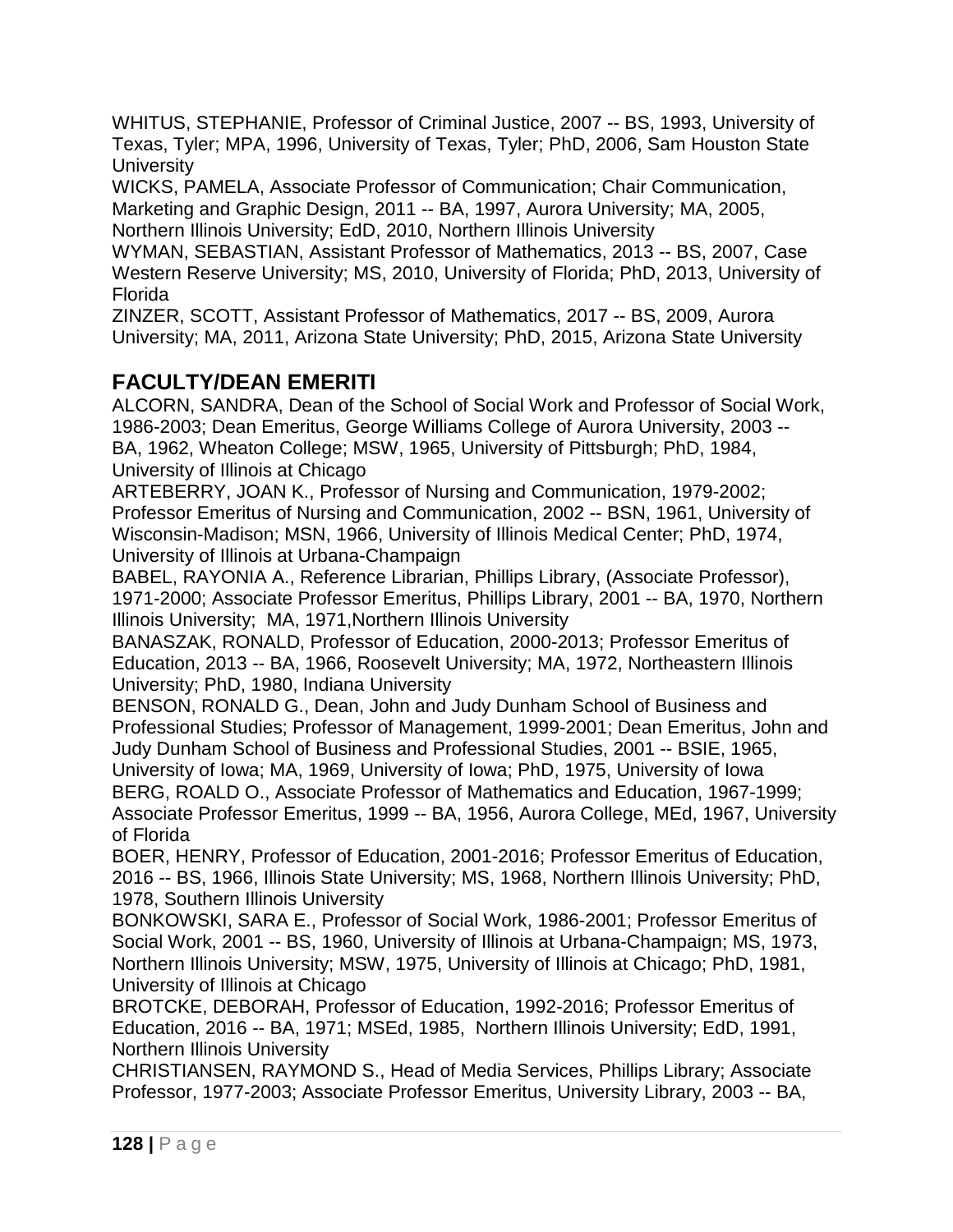1971, Elmhurst College; MSEd, 1974, Northern Illinois University

CHURCH, LAUREL, Poetry Artist in Residence, Professor of Communication, 1985-2003; Professor Emeritus of Communication, 2001 -- BA, 1966, University of Illinois at Urbana-Champaign; MA, 1968, University of Illinois at Urbana-Champaign; PhD, 1975, University of Illinois at Urbana-Champaign

CRANE, CAROL D., Associate Professor of Biology, 1968-1971; 1978-2006; Professor Emeritus of Biology, 2006 -- BS, 1965, Aurora College; MA, 1968, University of North **Carolina** 

DILLON, ROBERT A., Associate Professor of Mathematics, 1977-2006; Professor Emeritus of Mathematics, 2006 -- AB, 1963, Wheaton College; MA, 1968, University of Illinois at Urbana-Champaign; MA, 1978, Ball State University

DUNCAN, WILLAM B., Vice President and Chief Academic Officer, George Williams College Campus; Assistant Professor of Recreation Administration, 1970-2011; Senior Vice President Emeritus, George Williams College, 2011 -- BA, 1966, University of California; MS, 1968, George Williams College; EdD, 1980, Northern Illinois University DUNHAM, JOE L., Professor of Philosophy/Religious Studies, 1964-2010; Senior Wackerlin Fellow, 2006-2010; Professor Emeritus, 2010 -- AB, 1961, Oklahoma Baptist University; MA, 1963, University of Oklahoma

DUNN, CAROL R., Vice President for Enrollment, 2000-2009; Director of Adult and Continuing Education, 1982-1985; Vice President for Enrollment Emeritus, 2009 -- BA, 1963, Oberlin College; MAT, 1964, Harvard University, EdD, 1984, Northern Illinois **University** 

EDWARDS, MARVIN, Professor of Education ,2002-2017; Professor Emeritus of Education, 2017 -- BS, 1967, Eastern Illinois University; MS, 1969, Chicago State University; CAS, 1973, Northern Illinois University; EdD, 1974, Northern Illinois **University** 

FEE, JOAN, Professor of Education; Chair EdD Program, 2003-2016; Professor Emeritus of Education, 2016 -- BA, 1969, College of William and Mary; MA, 1974, University of Chicago; PhD, 1979, University of Chicago

FROST, DAVID, Associate Professor of Business, 2006-2016; Professor Emeritus of Business, 2016-BA, 1972, Pomona College; MBA, 1976, Harvard University FULLER, DONALD A., Professor of English, 1963-1999; Professor Emeritus of English, 1999 -- BA, 1960, Aurora College; MAT, 1961, Yale University; MA, 1963, University of Michigan; PhD, 1983, Northern Illinois University

GLENN, MARY, Associate Professor of Nursing, 1984-2004; Associate Professor Emeritus, School of Nursing, 2004 -- BSN, 1959, St. Ambrose College; MS, 1966, University of Illinois at Chicago; PhD,1987, University of Illinois at Chicago GUDENAS, JOHN, Professor of Computer Science, 1991-2010; Professor Emeritus of Computer Science, 2010 -- BS, 1968, Illinois Benedictine College; MS, 1971, Illinois

Institute of Technology; PhD, 1995, Illinois Institute of Technology

JANASKIE, CRYSTAL R., Assistant Dean, Director of Academic Advisement and Associate Professor of Economics and Business, 1959-1977; Professor Emerita of Economics and Business, 1977 -- BS, 1955, Aurora College; MBA, 1960, University of **Chicago** 

JEWEL, GARY D., Director, Graduate Programs, 1994-1996; Dean, College of Education 1996-2003; Executive Director, Institute for Collaboration, 2003-2005; Part-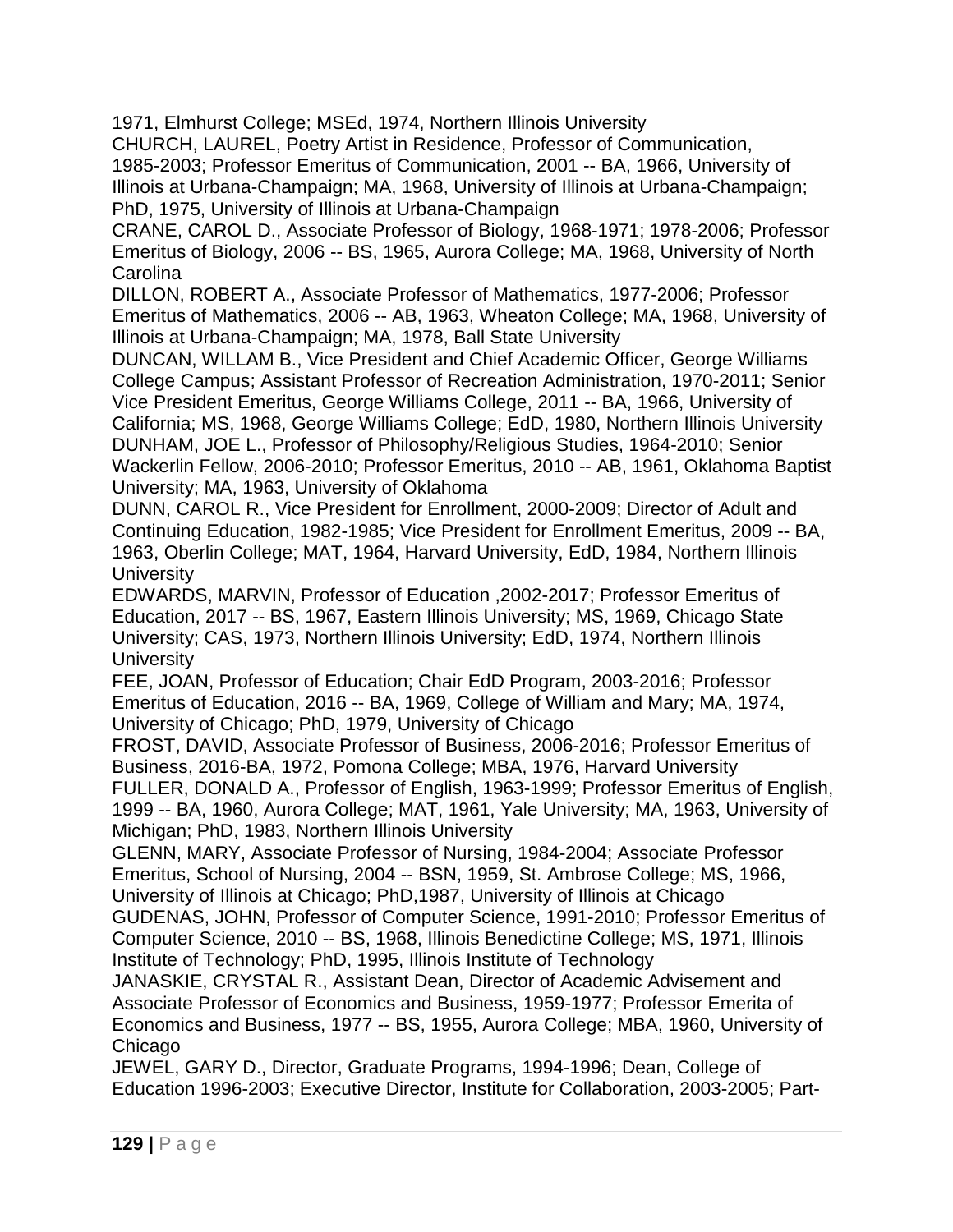Time Instructor 2005-2012; Dean Emeritus, College of Education, 2012 -- BS, 1961, Illinois State University; MS,1965, Illinois State University KRAUSE, CHRISTINA, Associate Professor of Psychology, 1996-2016; Associate Professor Emeritus of Psychology, 2016 -- BA, 1989, Aurora University; MA, 1992, Northern Illinois University; PhD, 1996, Northern Illinois University LAY, STEVEN R., Professor of Mathematics, 1971-1990; Professor Emeritus of Mathematics, 1990 -- BA, 1966, Aurora College; MA, 1968, University of California-Los Angeles; PhD, 1971, University of California-Los Angeles LEASK, J. KENNETH, Professor of Psychology, 1966-2001; Professor Emeritus of Psychology, 2001 -- BA, 1962, Michigan State University; MA, 1967, Northern Illinois University; EdD, 1989, Northern Illinois University LOCKLIN, MARYANNE, Director, School of Nursing; Associate Professor of Nursing, 1995-2006; Associate Professor and Director Emeritus, School of Nursing, 2006 -- BS, 1979, Elmhurst College; MS, 1983, Rush University; DNS, 1994, Rush University LOCKWOOD, BARBARA, Associate Professor of Nursing, 2003-2016; Associate Professor Emeritus of Nursing, 2016 -- BSN, 1970, University of Colorado; MSN, 1973, University of Colorado; PhD, 2009, University of Illinois at Chicago LOWERY, STEPHEN P., Professor of Art, 1986-2013; Professor Emeritus of Art, 2013 - - BFA, 1966, Herron School of Art; MFA, 1971, Tulane University MELLES, JOHN J., Professor of Physics and Engineering Science, 1974-2006; Professor Emeritus of Physics, 2006 -- BS, 1965, South Dakota State University; MS, 1968, University of Nebraska; PhD, 1973, University of Missouri MILLER, MARY A. HARPER, Dean, School of Nursing; Professor of Nursing, 1996-2001; Dean Emeritus, School of Nursing, 2001 -- BSN, 1963, Union College; MS, 1964, Loma Linda University; PhD, 1987, University of Colorado MORRISON, JOHN, Professor of Social Work, 1987-2008; Professor Emeritus of Social Work, 2008 -- BA, 1960, Roberts Wesleyan College; MSW, 1966, Adelphi University; DSW, 1978, Hunter College, City University of New York MULL, CAROLYN, Professor of Nursing, 1987-2003; Professor Emeritus of Nursing, 2003 -- BA, 1969, Bethel College; BSN, 1983, Aurora College; MS, 1985, University of Illinois at Chicago; PhD, 1988, University of Illinois at Chicago NELSON, KAY, Associate Professor of English and Communication, 1991-2003; Associate Professor Emeritus of English, 2003 -- BA, 1964, Elmira College; MA, 1969, University of Chicago; PhD, 1978, University of Chicago OLBINSKI, LINDA, Dean, School of Professional Studies, George Williams Campus, 2002-2010; Director of Continuing Education, 2010-2012; Dean Emeritus, George Williams College, 2012 -- BA, 1973, Western Illinois University; MS, 1987, University of Wisconsin-Milwaukee; PhD, 1998, Marquette University OLENIK, KENNETH A., Associate Professor of Sociology, 1966-1996; Professor Emeritus of Sociology, 1996 -- BA, 1955, University of Nebraska; MDiv, 1958, Trinity Evangelical Divinity School PALMER, SUSAN L., Professor of History; Curator of Jenks Collection, 1973-2010; Professor Emeritus of History, 2010 -- BA, 1971, Aurora College; MA, 1973, Northern Illinois University; PhD, 1987, Northern Illinois University

PEICHL, CHARLOTTE G., Associate Professor of Music, 1974-1994; Associate Professor Emeritus of Music, 1994 -- BM, 1951, North Central College; MM, 1952,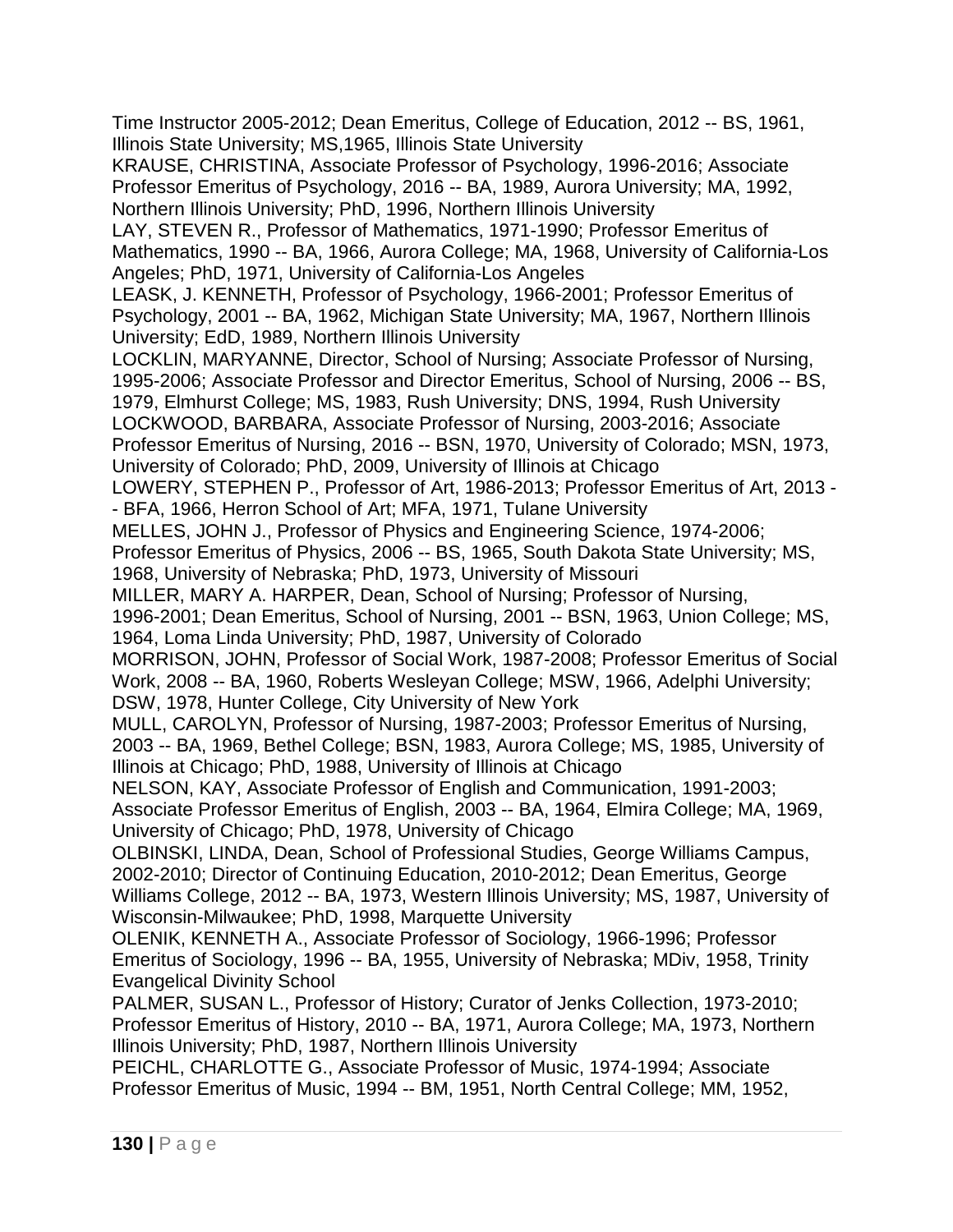Northwestern University

PIET, MARIANNE, Associate Professor of Social Work, 1996-2006; Associate Professor Emeritus of Social Work, 2007-BA, 1984; MSW, 1986, University of Illinois at Chicago; DSW, 1998, Loyola University Chicago

RAMER, RONALD, Associate Professor of Philosophy/Interdisciplinary Studies, 1991-2010; Associate Professor Emeritus, 2010 -- BA, 1963, City University of New York; MA, 1965, City University of New York; MA, 1967, Michigan State University; PhD, 1973, Syracuse University

ROSS, SUSAN, Professor of Social Work, 1995-2010; Professor Emeritus of Social Work, 2010 -- BS, 1968, Iowa State University; MSW, 1974, George Williams College; EdD, 1985, Northern Illinois University

SAWDEY, MICHAEL, Professor of Fine Arts, 1985-2011; Professor Emeritus of Fine Arts, 2011 -- BA, 1966, University of Michigan; MA, 1968, University of Illinios at Urbana-Champaign; PhD, 1974, University of Illinois at Urbana-Champaign

SCARSETH, SONJA, Catalog Librarian, Phillips Library, (Associate Professor), 1964-1998; Associate Professor Emeritus, University Library, 1998 -- AB, 1953, Luther College; MLS, 1954, University of Michigan

SCHRAGE, HAROLD, BSW Program Director 1987-1991; Field Coordinator of Field Placement 1991-1992; Professor Emeritus of Social Work, 1994 -- BS, 1951, University of Wisconsin; MSSW, 1952, University of Wisconsin; PhD, 1971, University of Minnesota

SOMMERS, DEANNA, Associate Professor of Nursing, 2006-2016; Associate Professor Emeritus of Nursing, 2016 -- AS, 1989, University of New York State-Albany; BSN, 1994, Wayne State University; MSN, 1998, Wayne State University

TAYLOR, HANNI U., Professor of English, 1978-2006; Professor Emeritus of English, 2006 -- 5 eme, 1967, Alliance Francaise, Paris; MA, 1967, Phillipps Universitat, Germany; PhD, 1986, Northern Illinois University

VANKO, JOHN G., Associate Professor of Education, 1996-2008; Associate Professor Emeritus of Education, 2008 -- BS, 1959, Western Illinois University; MS, 1960, Western Illinois University; EdD,1973, Loyola University Chicago

WESTPHAL, RICHARD F., Professor of English, 1971-2010; Professor Emeritus of English, 2010 -- AB, 1967, Boston College; MPhil, 1970, Yale University; DA, 1995, Illinois State University

YERKES, RITA, Dean, School of Experiential Leadership; Professor of Leisure Studies, 1987-2008; Dean Emeritus, School of Experiential Leadership, 2008 - -BA, 1970, University of Kentucky; MA, 1973, University of Missouri; EdD, 1980, Northern Illinois **University** 

ZIMMERMAN, CRAIG A., Professor of Biology, 1975-2000; Professor Emeritus of Biology, 2000 -- BS, 1960, Baldwin-Wallace College; MS, 1962, University of Michigan; MS, 1964, University of Michigan; PhD, 1969, University of Michigan

# **PART-TIME FACULTY**

(Listing includes those part-time faculty who taught for the University as of the 2017– 2018 academic year)

ABBOTT, MARY, Social Work, 2016 - BSW, 1993, Aurora University; MSW, 1997, Aurora University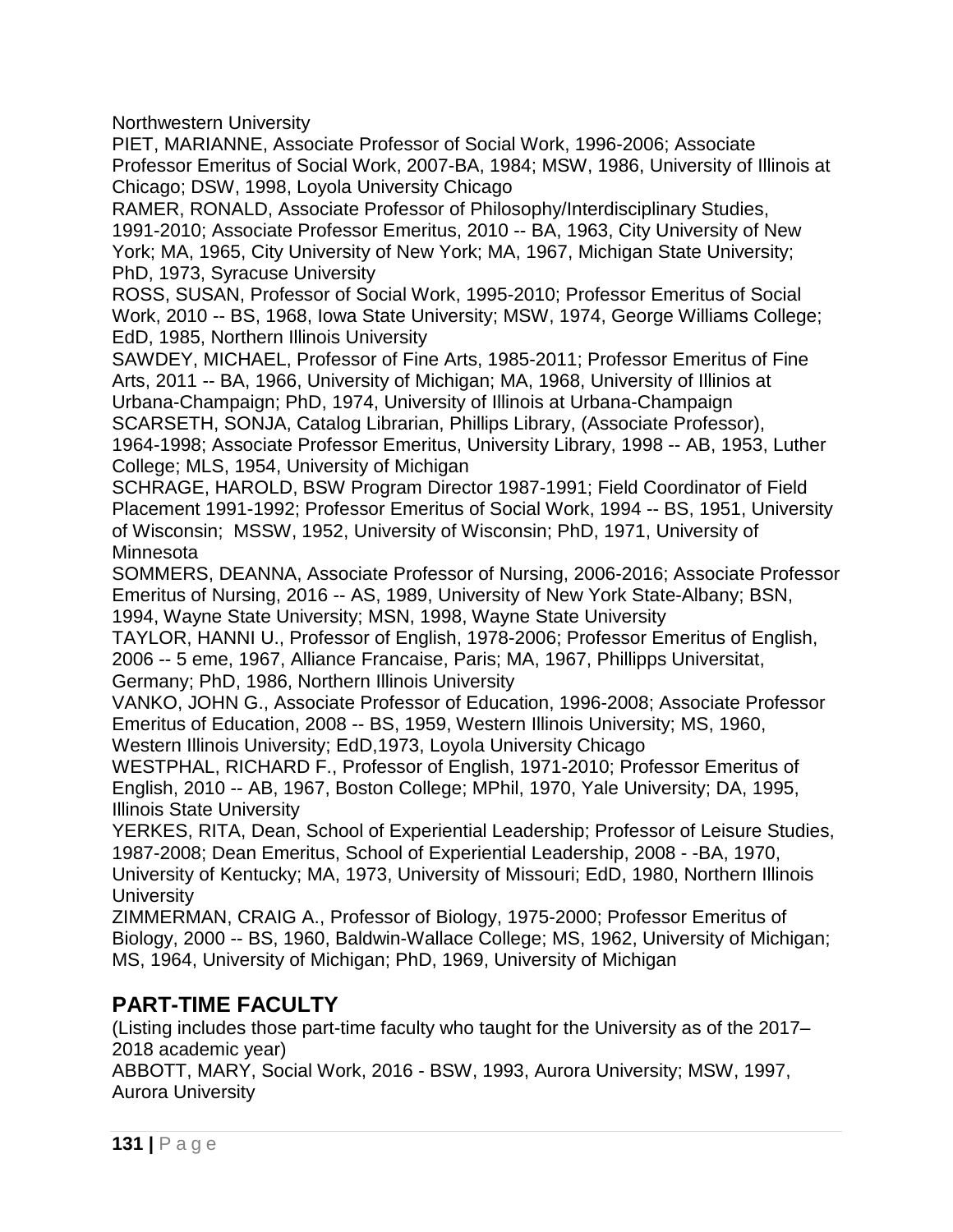ABDEL KIREEM, AMR, Psychology, 2016 - BA, 2010, Columbia College; MA, 2013 Adler School of Professional Psychology; PhD, 2017, California Southern University ACEVEDO, ISABEL, Psychology, 2017 - BA, 2011, University of North Texas; MA, 2015, Roosevelt University

AGUILAR, JOHN, Business, 2004 - BA, 1990, Columbia College; MBA, 2000, Aurora **University** 

AHLBERG, RONALD, Social Work, 2007 - BSW, 1996, Aurora University; MSW, 2001, Aurora University

AKHOBADZE, KETEVAN, Mathematics, 2008 - BS/MS, 1987, Ivane Javakhishvili State **University** 

ALTMAN, JOHN, Business, 2012 - BBA, 1971, University of Wisconsin-Eau Claire; MBA, 2002, Webster University

ANDERSON, BRENT, Education, 2016 - BA, 1996, Winona State University; MEd, 2003, DePaul University; EdS, 2012, Northern Illinois University; EdD, 2015, Northern Illinois University

ANDERSON, CHRISTINE, Mathematics, 2017 - BS, 2000, Carroll University; MA, 2004, St. Mary's College; EdD, 2016, Nova Southeastern University

ANDERSON, DENISE, Social Work, 2017 - BSW, 1988, Shippensburg University; MSW, 1989, Temple University; MA, 2013, Northwest Nazarene University; PhD, 1995, University of Maryland

ANDERSON, JENNIFER, Social Work, 2016 - BA, 1994, St. Joseph's College; MSW, 1997, Southern Illinois University; PhD, 2015, Indiana University

ANDERSON, LINDA, Education, 2018 - BA, 1987, National College of Education; MEd, 2000, National Louis University; EdD, 2012, Northern Illinois University

ANJUR, SOWMYA, Science, 2007 - BS, 1982, Bharathiar University; MS, 1984, Bharathiar University; PhD, 1992, Iowa State University

AREYZAGA, MICHELLE, Music, 2010 - BA, 1999, Chicago Musical College of Roosevelt University

ARONSON, PATRICIA, Nursing, 2018 – BSN, 2009, Lewis University; MSN, 2016, Olivet Nazarene University

ASHRAF, ASA, Computer Sciences, 2018 - BS, 2006, South Dakota State University; MS, 2011, South Dakota State University

AVERION-PUTTRICH, ROXANNE, Nursing, 2015 - BSN, 1987, Trinity Christian College; MSN, 1993, Rush University

BAELE, LOREN, Education, 2015 - BS, 1996, Illinois State University; MAT, 2000, Webster University

BAIMA, RAMONA, Mathematics, 2013 - BS, 1997, West University of Timisoara; MS, 2010, Northern Illinois University

BALL, ALEXIS E., Education, 2015 - BFA, 1992, Northern Illinois University; MSEd, 2007, Northern Illinois University; EdD, 2014, Northern Illinois University; MVA, 1999, Universidad Nacional Autónoma de México

BARNES, CHRISTINE, Social Work, 2017 - BS, 1994, Cornell University; MS, 2007, Case Western Reserve University

BARNES, LAURIE, Business, 2017 - BS, 1991, Virginia Polytechnic Institute and State University; MS, 1995, Old Dominican; MBA, 2003, Saint Leo University; PhD, 2011, Capella University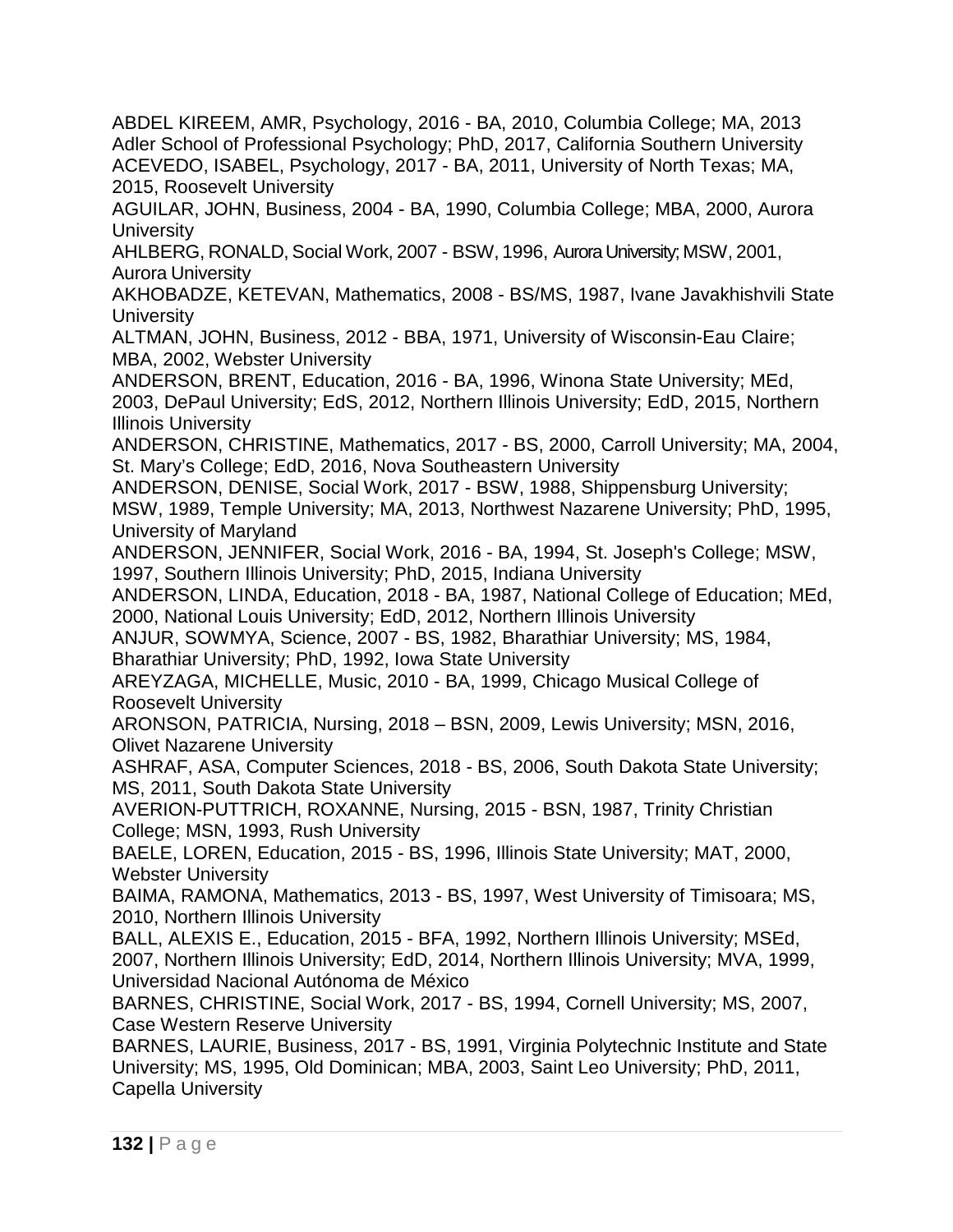BARRERO-FARFAN, IVAN, Biology, 2016 - BS, 2007, Universidad Industrial de Santander; MS, 2010, Purdue University; PhD, 2013 Texas A&M

BASU, ANINDA, Biology, 2016 - BS, 1996, University of Calcutta; MS, 1998, University of Calcutta; PhD, 2005, University of Calcutta

BATEH, JUSTIN, Business, 2018 – BBA, 2006, University of North Florida; MBA, 2008, Nova Southeastern University; MS, 2015, University of Arkansas; DBA, 2013, Walden **University** 

BAUTISTA, WILLIAM, Social Work, 2015 - BA, 2001, Judson College; MSW, 2006, Aurora University

BAXA, KATHLEEN, Social Work, 2016 - BS, 1993, National-Louis University; MS, 2010, National-Louis University

BAXTER, JENNIFER, Nursing, 2017 - BSN, 1996, Aurora University; MSN, 2004 Frontier Nursing University

BEASLEY, CHERYL, Education, 2017 - BS, 2003, Illinois State University; MA, 2007, St. Xavier University

BEATTY, ANNE, Education, 2005 - BA, 1972, Illinois State University; MAT, 1997, Aurora University

BECK, ANDREW, Social Work, 2007 - BA, 1988, Aurora University; MSW, 1993, Aurora **University** 

BELLOMO, MARY, Social Work, 2016 - BA, 2011, American Military University; MSW, 2013, Aurora University

BENDER, ROBERT, Social Work, 2011 - BA, 1991, Illinois Benedictine College; MSW, 1998, Aurora University

BENFORD, ALYSSIA, Accounting, 2015 - BS, 1992, Florida A&M University; MS, 2014, Rutgers University

BENNETT, MARIE MICOL, Music, 2014 - BM, 1995, Northwestern University; MM, 2002, DePaul University

BERGART, ANN, Social Work, 2018 - BA, 1967, University of Rochester; MA, 1969; PhD, 1997, University of Chicago

BERGQUIST, VICKI, Nursing, 2009 - BS, 1979, Eastern Illinois University; BSN, 2003, Lewis University; MSN, 2009, Lewis University

BERMAN, NORMA, Biology, 2012 - BS, 1976, University of New Hampshire; BS, 1988, National College of Chiropractic; DC, 1991, National College of Chiropractic

BLASINSKI, DOUGLAS, Social Work, 2016 - BA, 2012, Columbia College; MSW, 2015, George Williams College

BLIXT, JANICE, Theater, 2018 - BS, 1993; Bradley University; MFA, 1996, Wayne State University

BLOCH, JAMES, Physical Education, 2012 - BS, 1974, Northern Illinois University; MA, 1981, Roosevelt University

BOGNER, FRANK, Education, 2011 - BS, 1980, Illinois State University; MS, 1993, Western Illinois University; EdD, 2006, University of Illinois at Urbana-Champaign BOWMAN, PATRICA, Nursing, 2018 - BSN, 1978, Olivet Nazarene University; MSN, 2009, Northern Illinois University

BOWMAN, RODRIC, Criminal Justice, 2017 - BS, 1999, Western Connecticut State University; MS, 2010, Fairleigh Dickinson University; DS, 2017, New Jersey City **University**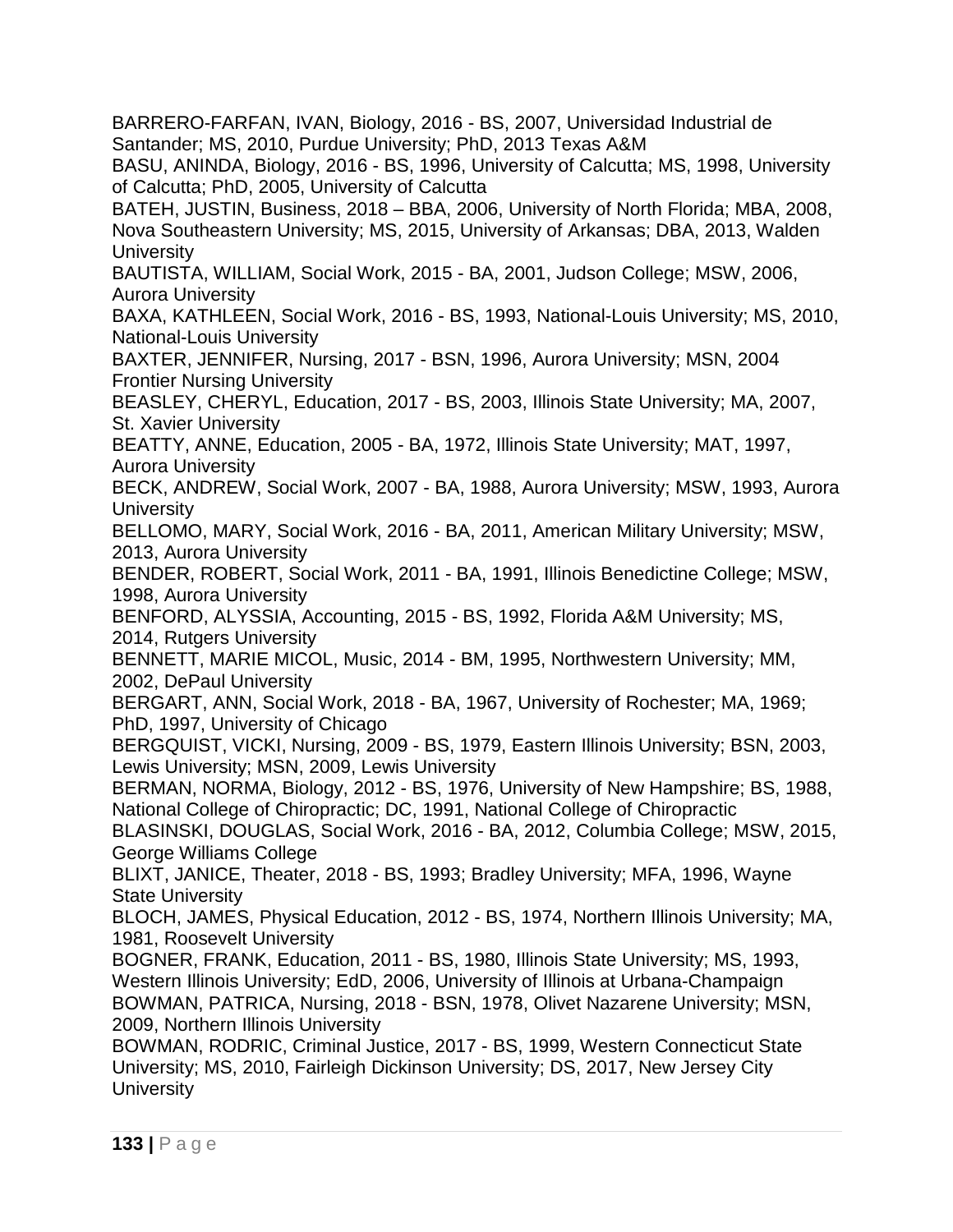BRECKENFELDER, JOHN, Mathematics, 2011 - BS, 1978, Iowa State University; MS, 1981, University of Wisconsin-Madison; MS, 2011, Aurora University

BREDRUP, DONNA, Social Work, 2016 - BS, 1979, University of Toledo; MS, 2001, Benedictine University

BRICKMAN, JAY, Education, 2016 - BA, 1983, University of Illinois; JD, 1987, IIT/Chicago-Kent College of Law; MEd, 2000, DePaul University

BRODY, KRISTA, Nursing, 2017 - BS, 2002, Loyola University, Chicago, IL; MSN, 2010, Rush University College of Nursing

BROSKOW, TAMI, Social Work, 2011 - BSW/BA, 1991, University of Wisconsin-Madison; MSW, 1997, University of Illinois at Chicago

BROUMAN, DEBORAH, Education, 2012 - BA, 1975, Marquette University; MEd, 1976, Duke University

BROWN, JULIE, Mathematics, 2017 - BS, 1995, Xavier University of Louisiana; MA, 1997, Auburn University

BROWN, VICTORIA, Social Work, 2018 - BSW, 1991, Aurora University; MSW, 1992, Aurora University; PhD, 2016, Institute for Clinical Social Work

BRUNK, JACLYN, Social Work, 2016 - BSW, 1989, Illinois State University; MSW, 1995, California State University

BUCK, BRYAN, Education, 2016 - BS, 1993, Valparaiso University; MS, 1999, Lewis University; EdS, 2014, Northern Illinois University

BUCKBERG, PATRICIA, Nursing, 2010 - BA, 1992, National Louis University; DNP, 1999, Rush University

BUDZYNSKI, CHRIS, Education, 2014 - BS, 2003, University of Illinois at Urbana-Champaign; MBA, 2005, Aurora University; EdD, 2014, Argosy University

BUGGS, CYNTHIA, Social Work, 2014 - BA, Columbia College; MA, 1996, Roosevelt **University** 

BULT, PAMELA, Social Work, 2016 - BSW, 1991, Calvin College; MSW, 2011, Aurora **University** 

BURKEY, JOHN, Education, 2012 - BA, 1990, University of Illinois at Urbana-

Champaign; MS, 1994, University of Illinois at Urbana-Champaign; EdD, 2004, University of Illinois at Urbana-Champaign

BURNS, CHARLOTTE, Social Work, 2013 - BA, 1993, Lenior-Rhyne College; MSW, 2010, Dominican University

BURTON, BRETT, Education, 2014 - BA, 1994, Aurora University; MATC, 1996, Aurora University; MSEd, 2001, Northern Illinois University; EdS, 2009, Northern Illinois University; EdD, 2014, Northern Illinois University

BURTON, SHANNON, Science, 2017 – BBA, 1999, Berkley College; MSEd, 2008, Drury University; MSEd, 2002, Lehman College; MBA, 2017, Columbia Southern University; MSEd, 2010, Drury University; MBA, 2007, Capella University; PhD, 2006, Capella University

BUSS-YINGLING, SAMANTHA, Social Work, 2017 – BS, 2006, Kaplan University; MSW, 2011, Aurora University; MSEd, 2018, Western Illinois University; 2009 - BA, 1990, LaSalle University; MAT, 2008, National Louis University

BYRD, ROBYN, Philosophy, 2013 - BA, 2010, Aurora University; MA, 2013, Northern Illinois University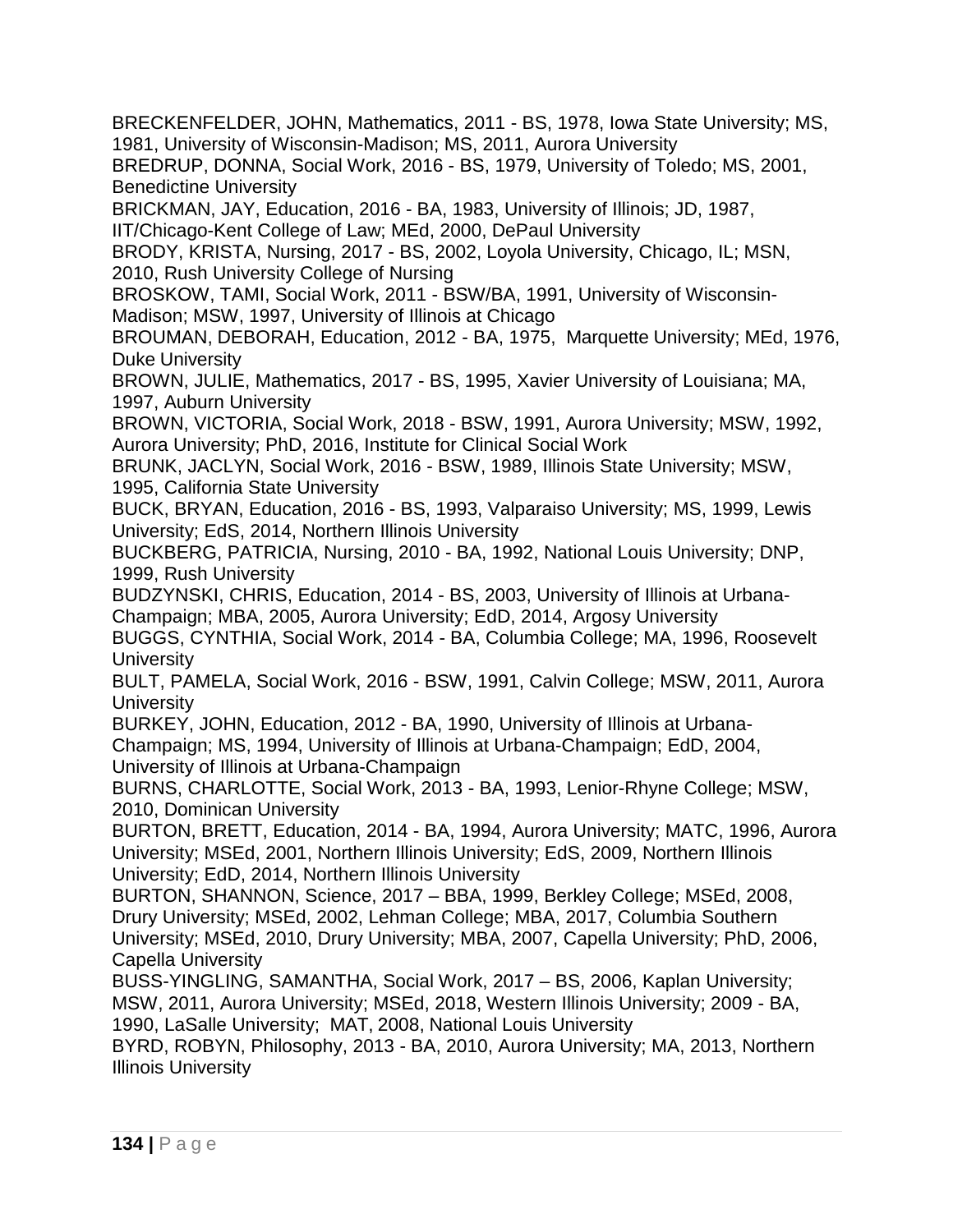BYRNE, MELISSA, Education, 2015 - BA, 2006, Aurora University; MA, 2010, Aurora University; EdD, 2015, Aurora University

BYRNE, WENDY, Social Work, 2009 - BS, 1989, National Louis University; MSW, 1992, University of Illinois at Chicago

CALHOUN, LATONIA, Mathematics, 2018 – BS, 2003, Kennesaw State University; MEd, 2011, Georgia State University

CAMIC, DAVID, Criminal Justice, 2014 - BA, 1980, Aurora College; JD, 1987, The John Marshall Law School

CAMPBELL, LAURA, Social Work, 2016 - BS, 1991, University of Guelph; MSW, 2002, Loyola University; MA, 2012, Concordia University

CAMPBELL, TARA, Criminal Justice, 2014 - BS, 1996, DePaul University; MS, 2002, Lewis University

CARLSON, ARIANA, Social Work, 2015 - BSW, 2013, Aurora University; MSW, 2014, Aurora University

CARLSON, JILL, Education, 2017 – BSEd, 1972, Illinois State University; MSEd, 1980, University of Wisconsin; MAEd, 2000, Olivet Nazarene University

CARLSON, MARTHA, Social Work, 2014 - BA, 2003, Loras College; MSW, 2006, Aurora University

CARLSON, RICHARD, Education, 2009 - BS, 1968, Miami University-Ohio; MSEd, 1969, Northern Illinois University; EdD, 1973, Northern Illinois University

CARMICHAEL, WILLIAM, Economics, 2010 - AB, 1963, Muhlenberg College; AM, 1965, Washington University in St. Louis

CARR, DEBORAH, Social Work, 2006 - BA, 1974, Eureka College; MSW, 1977, University of Illinois at Urbana-Champaign

CATUARA, KATHRYN, Nursing, 2018 – BSN, 2009, Chamberlain College of Nursing; MSN, 2015, Chamberlain College of Nursing; MBA, 2017, Capella University

CEH BECVAR, COLLEEN, Social Work, 2014 - BS, 1992, Quincy University; MS, 2009, University of Indianapolis

CESHKER, AMY, Social Work, 2014 - BSW, 1993, Indiana State University; MSW, 2011, Aurora University

CHRISTIANSEN, JEFFREY, Criminal Justice, 2004 - BA, 1995, Lewis University; MS, 1998, Lewis University

CIESLA, REBECCA, Social Work, 2016 - BSW, 2003, Saginaw Valley State University; MSW, 2006, Eastern Washington University

CISZEWSKI, ISABELL, Social Work, 2016 - BSW, 2013, Northeastern Illinois University; MSW, 2014, Aurora University

CLOSEN, JOHN, Education, 2014 - BS, 1975; MS, 1979; PhD, 1989, Illinois State **University** 

COATES, CANDACE, Social Work, 2016 - BA, 2003, Marquette University; MSW, 2008, Loyola University; MS Ed, 2015, University of Wisconsin

COJANU, KEVIN, Business, 2017 – BS, 2001, National Louis University; MS, 2002, National Louis University; PhD, 2007, Capella University

COLEMAN, E. ANNETTE, Education, 2015 - BS, 1992, Bradley University; MA, 1998, Bradley University; EdS, 2016, Western Illinois University

COLLETTE, TERRY, Special Education, 2009 - BS, 1999, Northern Illinois University;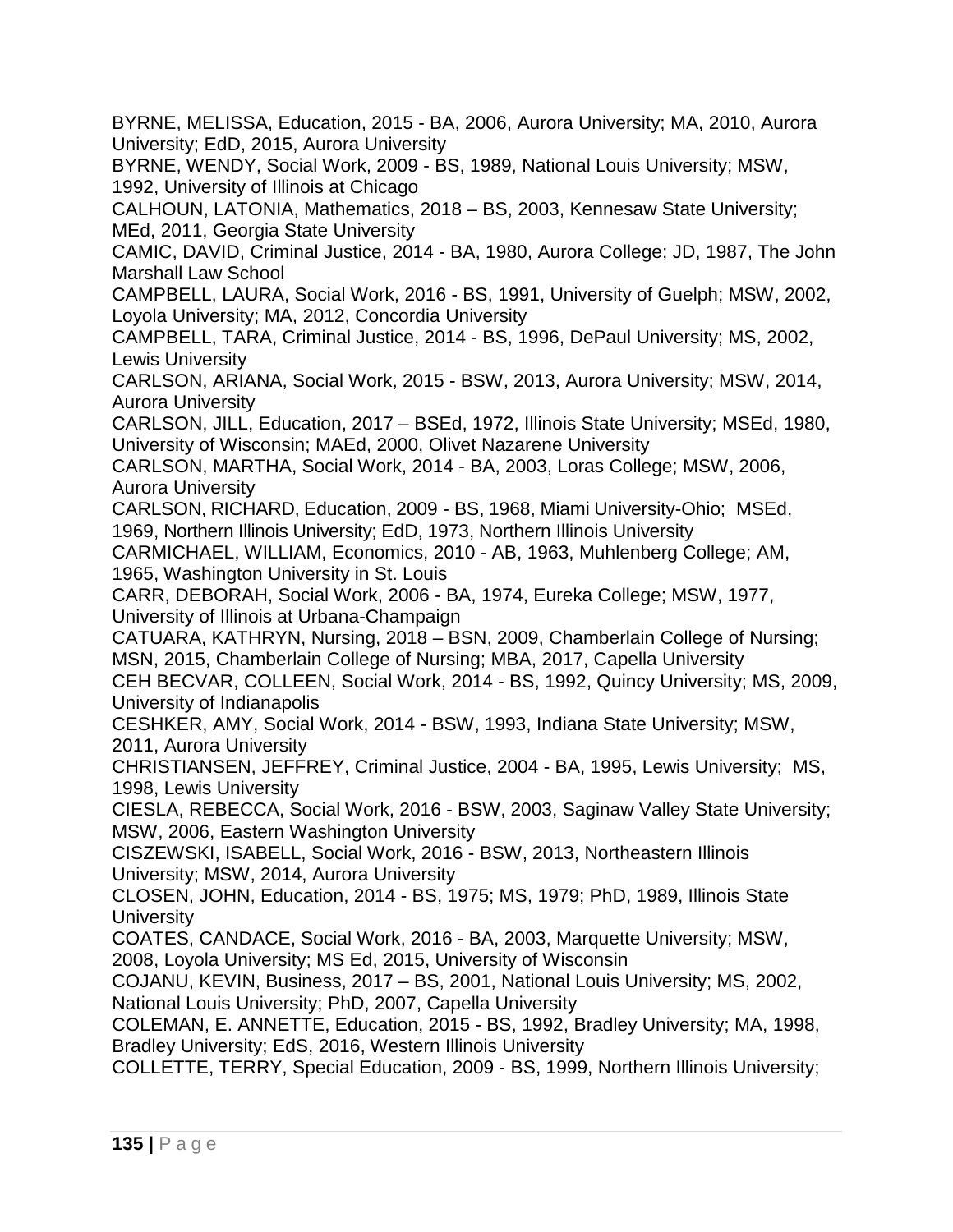MAEL, 2002, Aurora University; EdD, 2014, Aurora University COLLINS, BERNADETTE, Psychology, 2010 - BS, 1994, Northern Illinois University; MS, 2001, Northern Illinois University COLLINS-DYKE, ERIC, Social Work, 2018 – BA, 2011, University of Wisconsin – Milwaukee; MSW, 2014, Loyola University Chicago at Carthage CONNELL, SHANNON, Business, 2014 - BA, 1992, University of Cincinnati; MBA, 2009, North Central College; PhD, 2013, Benedictine University CONNERS, CHERYL, Social Work, 2006 - BS, 1993, Illinois State University; MSW, 2000, Aurora University CONSIDINE, DONETTE, Social Work, 2018 – BA, 1993, Western Illinois University; MSW, 1997, George Williams College; PhD, 2006, Capella University CORDOBA, MARIA, Education, 2011 - BS, 1980, Universidad Santiago de Cali; MEd, 1993, National Louis University; EdD, 2006, Loyola University Chicago CORREA, ALEXANDRA, Education, 2018 – BA, 2004, Northern Illinois University; MSEd, 2007, Northern Illinois University; EdS, 2015, National Louis University CORRIGAN-HALPERN, PAULA, Social Work, 2017 – BS, 1988, Northwestern University; MA, 1995, University of Chicago CORUJO-COLLADO, FRACHESKA MARÍ, Business, 2012 - BA, 2002, Facultad de Derecho Eugenio Maria de Hostos; JD, 2007, Facultad de Derecho Eugenio Maria de Hostos; PhD, 2012, Interamerican University of Puerto Rico COUTTS, TRUDI, Natural Sciences, 2011 - BA, 1974, Bradley University; MA, 1985, Northeastern Illinois University; EdD, 2013, Aurora University COX, LAURIE, Social Work, 2018 – BS, 1992, Illinois State University; MS, 1998, Illinois State University; MS, 2000, Illinois State University; PhD, 2016, Walden **University** COYLE, GAIL, Nursing, 2016 - BSN, 2014, Western Governor's University; MSN, 2016, Western Governor's University CRAIG, ANNIE, Physical Education, 2011 - BS, 1982, East Carolina University CRAINFIELD, ADANA, Social Work, 2017 – BS, 2003, University of Illinois; MSW, 2009, Aurora University CRISMAN, JEFFREY, Art, 2012 - BA, 1979, Columbia College; MFA, 1982, University of Illinois at Chicago CROSS, MARK, Education, 2011 – BSEd, 1992, Illinois State University; MSEd, 1996, Illinois State University CRUZ, PATRICIA, Nursing, 2017 – BSN, 2013, Benedictine University; MSN, 2016, Grand Canyon University CUNNALLY, TIFFANY, Social Work, 2018 – BSW, 2014, Aurora University; MSW, 2015, Aurora University CURRY, TAMARA, Social Work, 2016 - BA, 2007, Aurora University; MSW, 2012, Aurora University CWIDAK, GARY, Recreation Administration, 2012 - BA, 1976, Indiana University at South Bend; MS, 2007, University of Wisconsin-Whitewater CWIK, LAWRENCE, Biology, 2011 - BA, 1972, Northeastern Illinois University; MA, 1978, Northeastern Illinois University DAGENAIS, RAYMOND, Education, 2008 - BS, 1969, University of Illinois at Chicago; MS, 1974, Purdue University; EdD, 1990, Northern Illinois University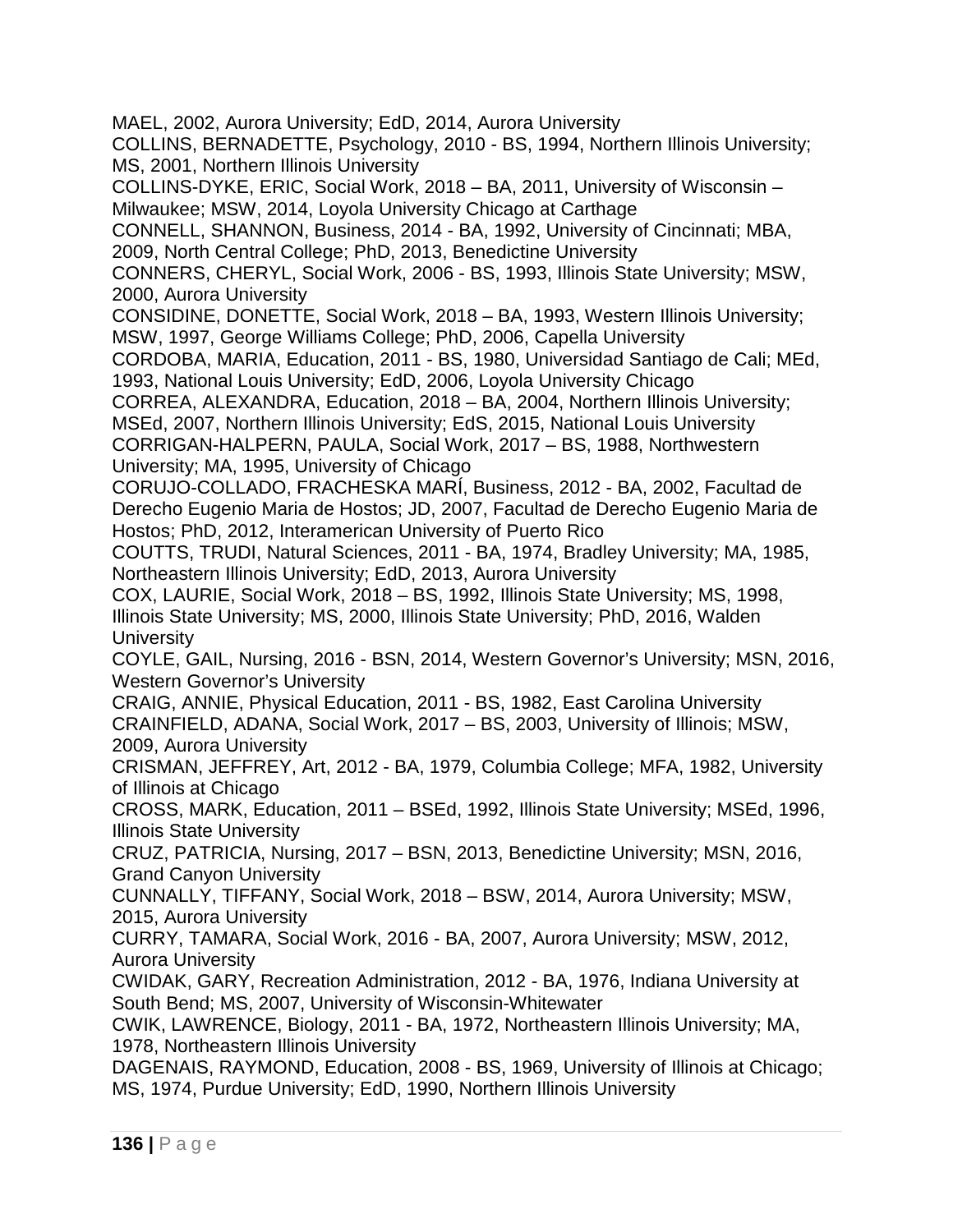DALING, JAMIE, Social Work, 2015 - BS, 2000, Wesleyan University; MSW, 2012, Aurora University

D'AMORE, ROSSANA, Social Work, 2016 - BA, 2004, Northern Illinois University; MSW, 2008, Aurora University

DANGERFIELD, HOWARD, Business, 2017 - BS, 1987, DeVry Institute of Technology; MS, 2000, Keller School of Management; DBA, 2011, University of Phoenix

DANIEL, AMY, Nursing, 2014 - BSN, 2004, University of Iowa; MSN, 2010, Loyola University at Chicago

DE VALK, SCOTT, Social Work, 2006 - BA, 1977, Saint Xavier University; MSW, 1981, George Williams College; Syd, 2005, Adler School of Professional Psychology

DEACON, SHANNON, Nursing, 2013 - BSN, 1996, Concordia University; MSN, 2005, University of Phoenix

DECARLO, BARBARA, Nursing, 2017 – BSN, 1992, Northern Illinois University; MSN, 2009, Northern Illinois University

DELLICARPINI, MICHAEL, Education, 2017 - MEd, 2009, Loyola University Chicago DENT, AALIYAH, Social Work, 2018 – BA, 2000, Bloomfield College; MSW, 2008, Monmouth University; DSW, 2015, Capella University

DENTON, TAMARA, Social Work, 2013 - BS, 2000, Eastern Illinois University; MS, 2002, Eastern Illinois University; EdD, 2012, Argosy University

DERSHEM, MELINDA, Physical Education, 2017 – BS, 1994, the Pennsylvania State University; MS, 1998, Wake Forest University

DETHMERS, DAVID, Social Work, 2013 - BA, 2010, Hope College; MA, 2012, University of Chicago

DIBITETTO, STACEY, Education, 2016 - BS, 1996, Eastern Illinois University; MS, 1999, Lesley University; EdD, 2015, Aurora University

DIGIOVANNI, NICHOLAS, Biology, 2017 – BS, 1982, University of Illinois Urbana-Champaign; MS, 1985, Northeastern Illinois University

DI SANTO, ANTHONY, English, 2006 - BA, 1990, Aurora University; MA, 2006,

Northern Illinois University; PhD, 2013, Northern Illinois University DOBRA, CHARLES, Criminal Justice, 2017 – BA, 1967, DePaul University; MS, 1969,

Iowa State University

DOHERTY, RAYMOND, Business, 2012 - BS, 1990, Bentley University; MBA, 2005, Regis University

DONALD, MICHELLE, Nursing, 2018 – BFA, 2007, The Illinois Institute of Art; MSN, 2017, Chamberlain College of Nursing

DOWD, RYAN, Social Work, 2010 - BA, 2000, North Central College; MPA/JD, 2003, Northern Illinois University

DREWRY, DONALD, Criminal Justice, 2018 – BBA, 1979, University of Memphis; MBA, 1988, University of Memphis; MPA, 2009, Park University

DRUMGOOLE, MARGARITA, Social Work, 2017 – BA, 2008, University of Minnesota-Twin Cities; MSW, 2016, George Williams College

DUDEK, SHANNON, Education, 2015 - BS, 2000, Western Illinois University; MS, 2007, Eastern Illinois University; EdS, 2013, Eastern Illinois University

DURUOHA, ADDANAH, Mathematics, 2018 – BS, 2013, Bemidji State University; MS, 2017, Northern Illinois University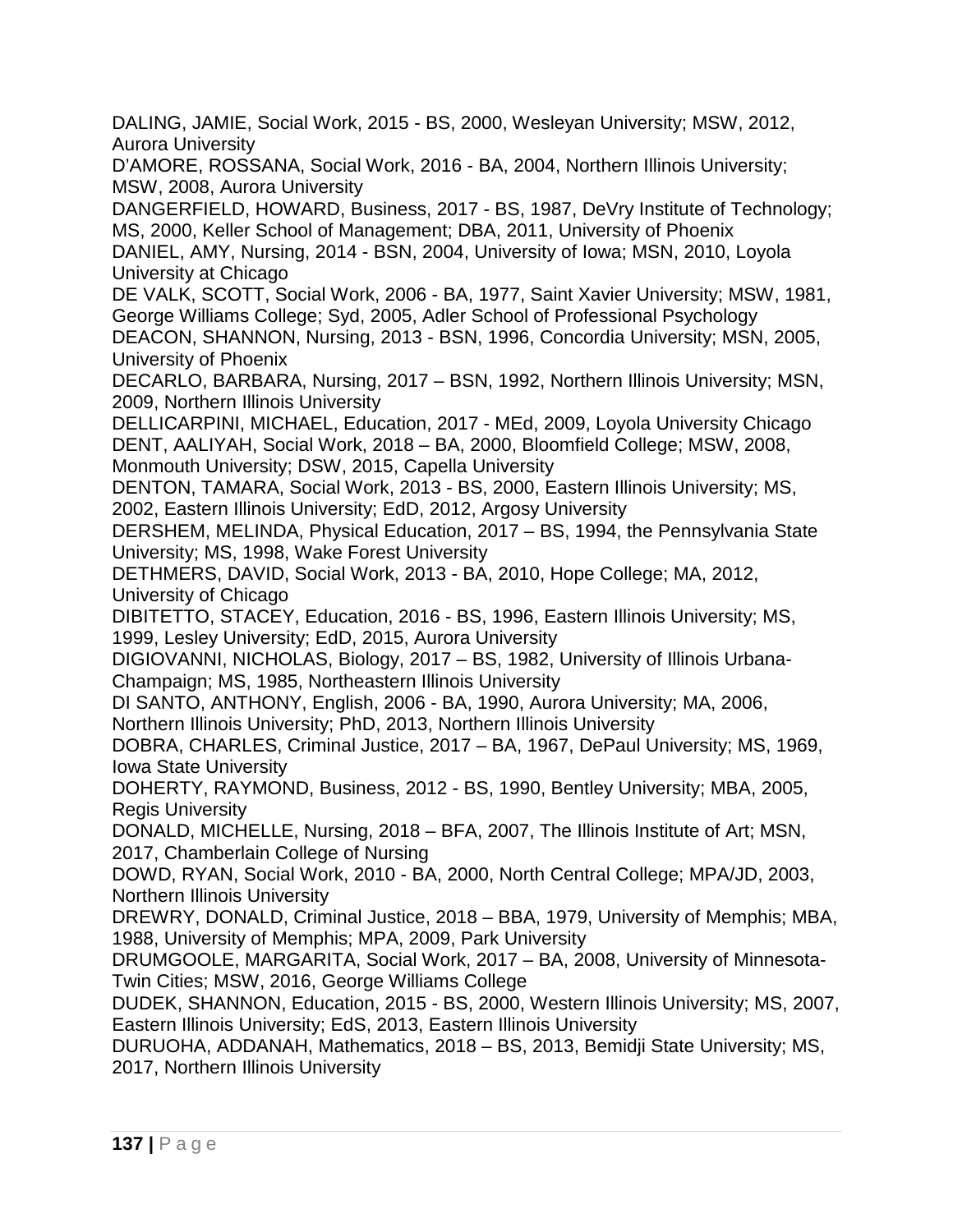DYE, AMY, Communication Sciences and Disorders, 2014 - BS, 2003, Northern Illinois University; MA, 20007, Concordia University Chicago

DYSARD, MEGAN, Social Work, 2017 - BS, 1995, Indiana University; MSW, 2001, Tulane University

EDMONDSON, MERRY, Education, 2008 - BA, 1972, Elmhurst College; MEL, 1999, Aurora University; EdD, 2007, Aurora University

EDWARDS, GEOFFREY, Music, 1994 - BA, 1986, Northwestern University; PhD, 1991, Northwestern University

EKONG, ANIEMA, Nursing, 2014 - BSN, 2009, Benedictine University; MSN, 2013, Saint Xavier University

ELY, PAMELA, Criminal Justice, 2012 - BS, 1988, Northern Illinois University; MS, 1996, National Louis University

ERICKSON, JAMES, Biology, 2015 - MS, 1959, Loyola University Maryland; MD, 1965, University of Colorado; MPH, 1975, University of Minnesota

ERICKSON, JESSICA, Education, 2007 - BA, 1997, National Louis University; MA, 2006, National Louis University

ERNST, CHRISTY, Education, 2016 - BS, 1978, University of Illinois; MA, 2007, Aurora **University** 

ESTES, TREVOR SCOTT, Education, 2012 – BS, 1991, Bradley University; MSEd, 2000, Illinois State University; EdS, 2012, Eastern Illinois University; EdD, 2016, Aurora **University** 

EVANS, MICHELLE, Social Work, 2010 - BA, 2001, North Central College; MSW, 2004, Aurora University; DSW, 2016, Aurora University

EVANS, SUSAN, Art, 2012 - BFA, 1996, Drake University; MEd, 1998, National Louis **University** 

FAGEL, MICHAEL, Criminal Justice, 2014 - BS, 1975, University of Nebraska at Omaha; MS, 1995, Columbia Southern University; PhD, 1996, Columbia Southern **University** 

FATINA, BARBARA, Accounting, 2015 - BS, Illinois State University; MBA, 2012, DePaul University

FEVOLD, ELIZABETH ROSSI, Nursing, 2016 - BSN, 2005, Elmhurst College; MSN, 2009, Rush University College of Nursing

FILLIMAN, TIMOTHY, Music, 2015 - BA, 1986, Illinois State University; MA, 1987, Northwestern University

FISCHER, DONNA, Social Work, 2016 - BS, 1996, Rockford College; MSW, 2001, Loyola University Chicago

FLYNN, JEANNE, Social Work, 2007 - BSW, 1975, University of Illinois at Urbana-Champaign; MSW, 1982, University of Illinois at Chicago

FOGLE, KYLE, Physical Education, 2018 – BS, 2011, Eastern Illinois University; MS, 2014, Eastern Illinois University

FOOR, CAROLYN, Communication, 2014 - BA, 1988, University of Illinois at Urbana-Champaign; MA, 2014, Northern Illinois University

FORD, LESLIE, Social Work, 2018 – BSW, 1992, Clark Atlanta University; MSW, 1993, University of Georgia; PhD, 2007, University of Illinois at Chicago

FOSTER, JAYNE, Social Work, 2015 - BA, 1986, University of Wisconsin-Platteville;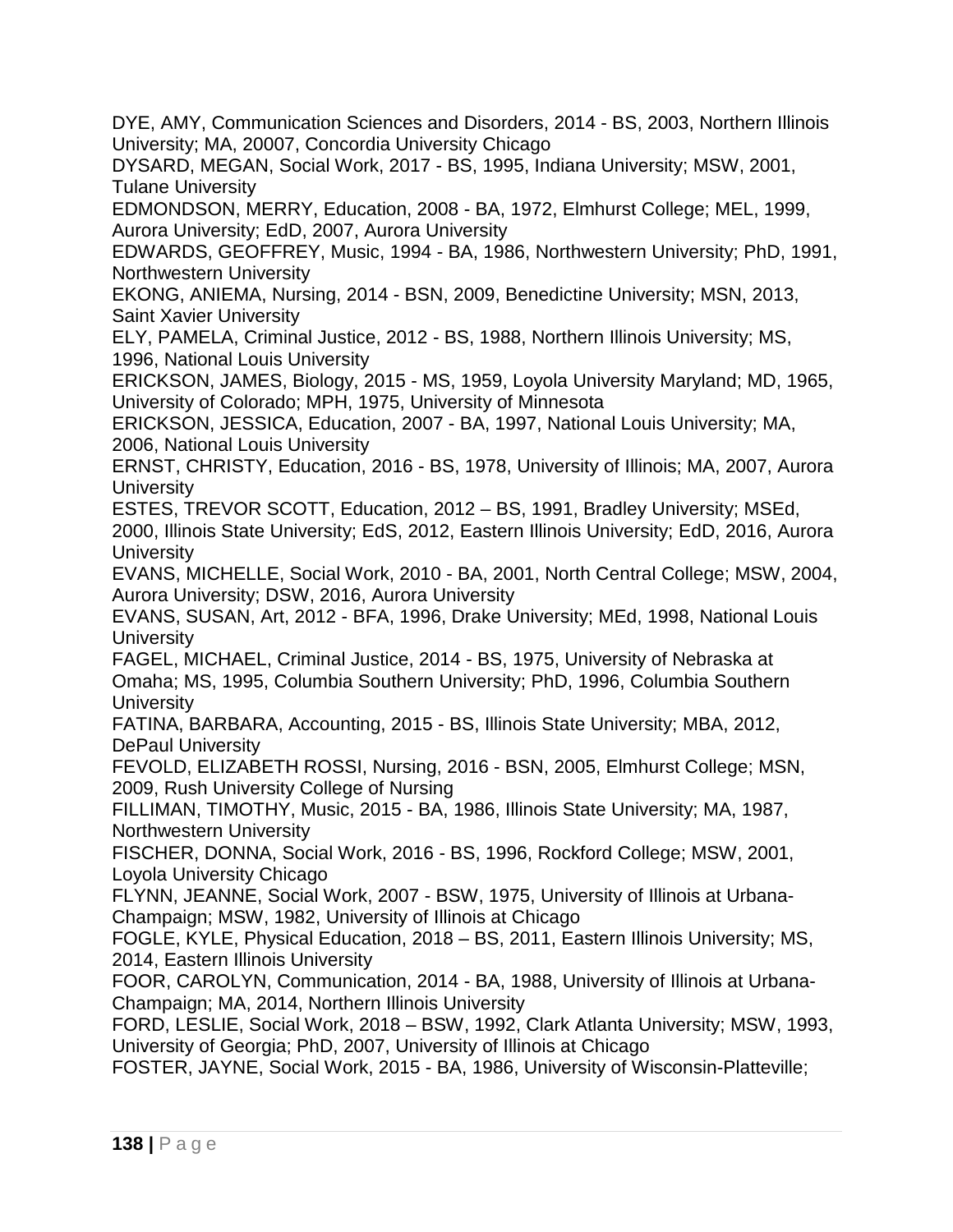MSW, 1988, University of Wisconsin-Madison

FOTOVAT, ROXANNA, Chemistry, 2014 - BS, 1989, Ferdowsi University; PhD, 2013, Northern Illinois University

FOX, DAN, Education, 2006 - BA, 1969, Southern Illinois University; MA, 1979, Northeastern Illinois University

FOX, KATHRYN, Education, 2017 – BS, 1989, Northern Illinois University; MS, 2008, Capella University

FRANK, REBECCA, Social Work, 2014 - BSW, 2009, University of Wisconsin-Whitewater; MSW, 2013, Loyola University Chicago

FRANKLIN, ASHLEY, Education, 2016 - BA, 2006, Albright College; MA, 2008, University of Delaware

FRYDRYCH, EMILY, Sociology, 2017 – BA, 2000, University of Michigan; MA, 2001, University of Chicago

FUCHS, JULIE-ANN, Education, 2017 – BS, 1988, Illinois State University; MS, 1992, Northern Illinois University; MS, 1996, Northern Illinois University; EdD, 2004, Northern Illinois University

FULLER, CONNIE, Business, 2016 - BA, National Louis University; MBA, 1987, Fontbonne College; PhD, 2009, Benedictine University

GALVAN, MARIE, Marketing, 2018 – BA, 2010, North Central College; MBA, 2011, North Central College, MLS, 2012, North Central College

GARRITY, KATHLEEN, Special Education, 2009 - BS, 1973, Eastern Illinois University; MS, 1978, Governors State University; MA, 2004, Aurora University

GEISTKEMPER, KRISTIN, Psychology, 2015 - BA, 1989, University of Iowa; MS, 1994, University of Indianapolis

GILL, MICHELE, Business, 2012 - BA, 2010, Columbia College of Missouri; MBA, 2012, Aurora University

GLEASON, CHRISTOPHER, Social Work, 2010 - BA, 2005, Judson University; MA, 2009, Argosy University

GLEICH, LISA, Social Work, 2012 - BA, 1998, Northern Illinois University; MA, 2002, Roosevelt University

GLOSSON, FRANCES, Business, 2012 - BS, 1982, University of St. Francis; MA, 1995, Webster University; EdD, 2002, Cardinal Stritch University

GLOVER, PAUL, Accounting, 2005 - BA, 1971, DePaul University; JD, 1975, DePaul University; MLL, 1985, Illinois Institute of Technology - Chicago Kent University

GOIER, RENEE, Education, 2015 - BS, 1969, University of Illinois at Urbana-

Champaign; MSEd, 1971, Northern Illinois University; EdD, 1996, Northern Illinois **University** 

GOY, BARBARA, Social Work, 2009 - BSW, 1995 Aurora University; MSW, 1999, Aurora University

GRAHAM, KELLY, Social Work, 2016 - BS, 1998, University of Illinois at Urbana-Champaign; MSW, 2001, University of South Carolina

GREEN, ROKESHA, Marketing, 2017 – BBA, 2003, Savannah State University; MBA, 2005, Walden University; DBA, 2012, Argosy University

GREGAIT, LISA, Social Work, 2016 – BA, 2003, Columbia College Chicago; MA, 2009, DePaul University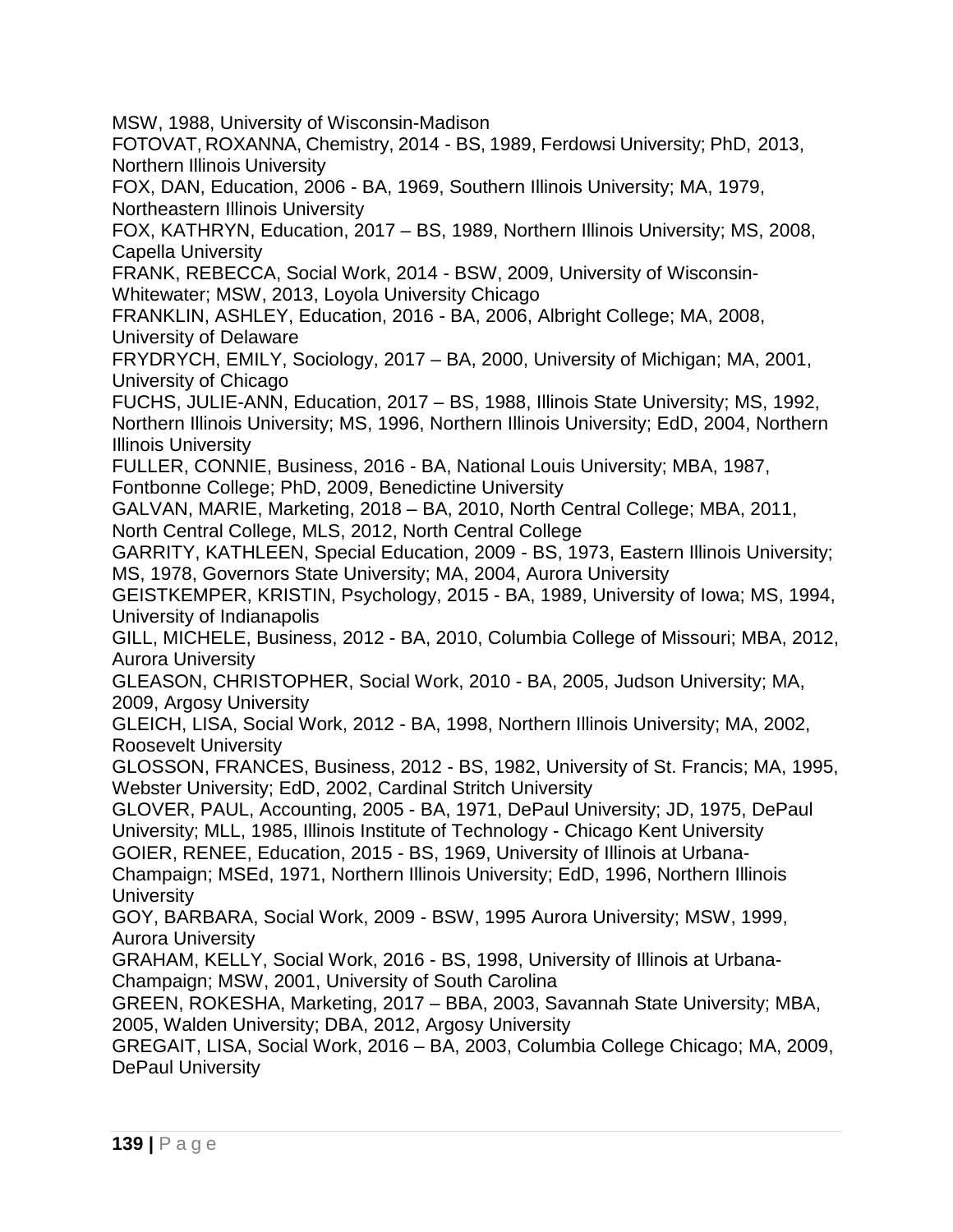GREGAIT, LUCINDA, Education, 2007 - BS, 1975, Southern Illinois University; MA, 1997, Saint Xavier University; MA, 2000, Aurora University

GUERRA-BAUMAN, FRANCIS, Nursing, 2015 - MD, 2001, University of Panama; GULLICKSON, BRENDA, Social Work, 2011 - BS, 1984, Western Illinois University; MSW, 1990, Aurora University

GUPTA, JESSICA, Social Work, 2018 – BA, 2005, Cleveland State University; MS, 2007, Case Western Reserve University

GURBAL, SHERIDAN, Education, 2016 - BA, 2002, Loras College; MA, 2015, Concordia University

HACKL, MEGAN, Nursing, 2015 - BA, 2005, Northern Illinois University; BSN, 2008, Loyola University Chicago, IL; MSN, 2014, Northern Illinois University

HAHN, SEAN, Physical Education, 2017 – BA, 1995, Augustana College; MPT, 1998, Drexel University

HALEY, JAYNE, Nursing, 2014 - RN, 1983, St. Vincent's School of Nursing; BSN, 1990, College of Staten Island; MSN, 1993, Wagner College

HAMILTON, MELISSA, Social Work, 2017 – BS, 2008, University of Illinois; MSW, 2012, Loyola University Chicago

HAMMACK, SUSAN, Education, 2010 – BA, 1981, Concordia University; MEd, 1986, University of Toledo; EdD, 2009, Aurora University

HAMMOND, KAREN, Social Work, 2015 - BFA, University of Houston; MSW, 2014, Aurora University

HANSON, SUSAN, Social Work, 2013 - BA, 1994, North Central College; MS, 1999, Benedictine University

HARIJITH, UMA, Mathematics, 2011 - BSc, 1992, University of Kerala; MSc, 1994, University of Kerala; MA, 2011, The City College of New York

HARRIS, ANN, Science, 2018 – BS, 2007, Eastern Kentucky University; MS, 2009, Eastern Kentucky University

HARRIS, GALE, Social Work, 2017 – BS, 1962, Oklahoma State University; MA, 1975, Columbia College; MSW, 1988, Jane Addams College of Social Work

HART, SHANNON, Social Work, 2015 – BA, 1990, National Louis University; MEd,

1993, University of Illinois at Chicago; PhD, 2004, University of Illinois at Chicago HART-FLYNN, WILMA, Nursing, 2011 - BSN, 2006, University of Phoenix; MSN, 2008, University of Phoenix

HARTLEY, JACQUELINE, Sociology, 2018 – BA, 1999, Juniata College; MA, University of Chicago; MS, 2012, University of Wisconsin-Madison

HEARON, ELBERT, Mathematics, 2015 - BA, 1982, Indiana University; MBA, 1991, University of Chicago; MS, 2010, DePaul University

HEIM, ANGELA, Nursing, 2017 – BSN, 2000, University of Wisconsin-Milwaukee; MSN, 2016, Alverno College

HENDRICKS, HEIDI, Music, 2009 - BM, 1999, Wheaton College; MM, 2002, DePaul **University** 

HENNING, CHRISTINA, Social Work, 2016 - BSW, 2007, Wichita State University; MSW, 2008, Wichita State University

HENRY, MOLLY, Social Work, 2018 – BA, 1990, DePaul University; MSW, 1994, University of Pennsylvania

HENSLEY, MICHAEL, Business, 2006 - BA, DePaul University; MBA, 2006, Aurora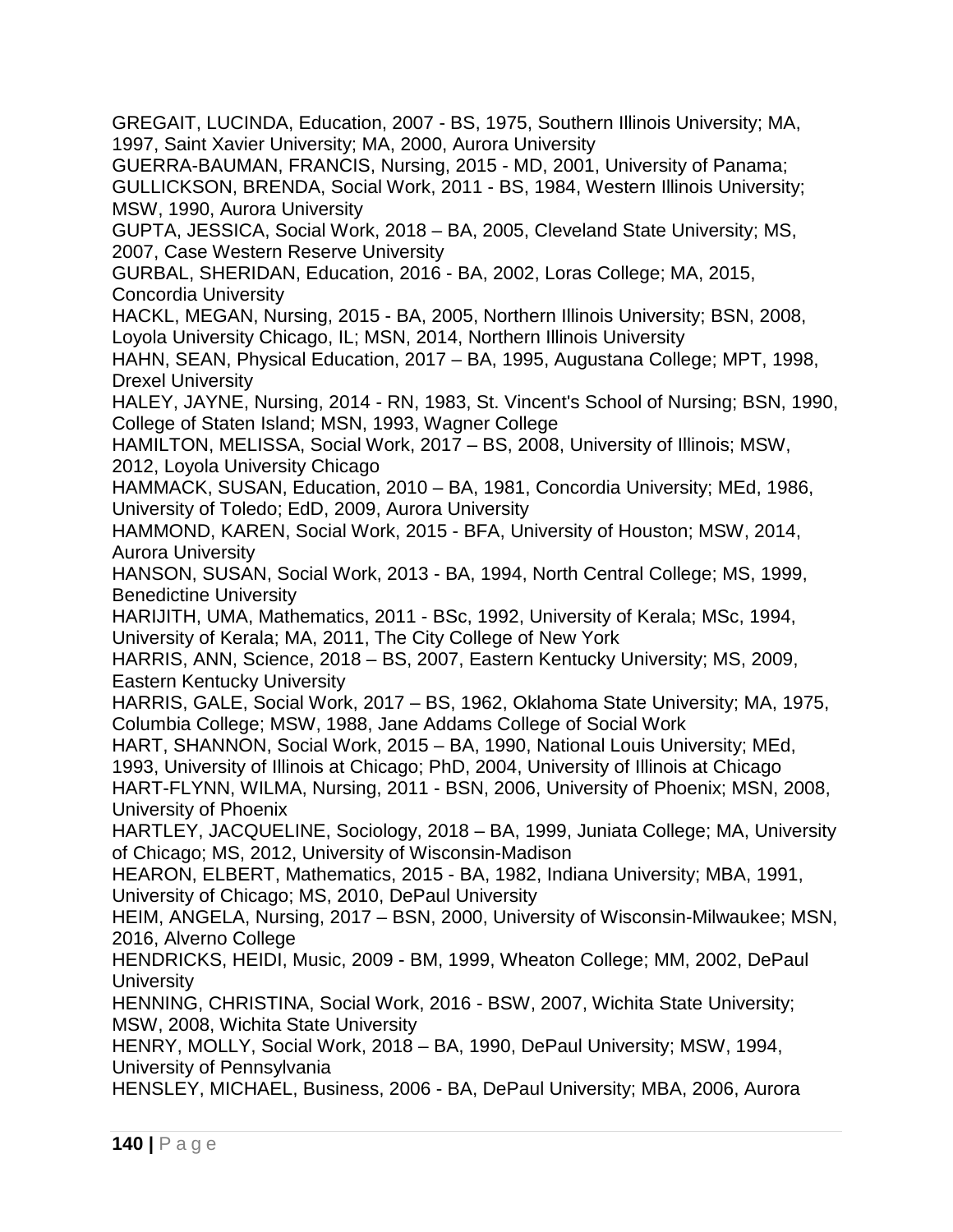**University** 

HERNANDEZ, ROBERT, Education, 2014 - BS, 1984, Northern Illinois University; EdD, 2005, Northern Illinois University; MS, 1993, Northern Arizona University

HERSTAND, MARC, Social Work, 2008 - BA, 1974, Tufts University; MSW, 1980, University of California-Berkeley

HICKMAN, SAMANTHA, Psychology, 2010 - BA, 2003, Roosevelt University; PsyD, 2005, Argosy University

HILGERS, MARC, Education, 2016 - MD, 2001, Heinrich-Heine University

HILL, SHANNON, Social Work, 2015 - BSW, 1997, University of Illinois at Chicago; MSW, 1999, Aurora University

HILT, MELISSA, Nursing, 2015 - BSN, 2013, Aurora University; MSN, 2015, Olivet Nazarene University

HILTROP, JEFFREY, Nursing, 2018 – BSN, 2011, St. Xavier University; MSN, 2017, Olivet Nazarene University

HIRSCH, JANE, Psychology, 2012 - BES, 2003, Lewis University; MA, 2010, Lewis **University** 

HISCOCK, CHARLES, Education – 2017 – BFA, 1992, University of Illinois at Chicago; MA, 1996, Governor's State University; MA, 1999, Governor's State University; EdS, 2008, Northern Illinois University; EdD, 2013, Northern Illinois University

HOBBS, ELIZABETH L., Education, 2016 - BA, 2002, University of Iowa; MA, 2006; EdD, 2015, Aurora University

HOFFMAN, WREN, Education, 2015 - BBA, 1995, University of Iowa; MEd, 2001, DePaul University; MA, 2011, Concordia University; MEL, 2013, Aurora University HOLLENBACK, SCOTT, Psychology, 2013 - BA, 1988, Marquette University; MA, 1991, Forest Institute of Professional Psychology

HOLMBERG, JOHN, Business, 2006 - BA, 1989, Wheaton College; MBA, 1993, Eastern University

HOPKIN, PAUL, Art, 2015 - BFA, Brigham Young University; MFA, 1997, School of the Art Institute of Chicago

HORAN, JILL, Social Work, 2017 – BA, 2009, Northern Illinois University; MSW, 2011, Aurora University

HORNER, JAMIE, Social Work, 2017 – BS, 2011, University of Illinois Urbana-Champaign; MSW, 2013, Loyola University

HOSS, KATHERINE, Interdisciplinary Studies , 2017 – BA, 2011, Bridgewater State University; MA, 2013, Northern Illinois University; PhD, 2017, Northern Illinois University HOUSTON, TIM, Communication, 2012 - BGS, 1984, University of Michigan; MA, 1992, Northwestern University

HOWARD, BERNADINE, Social Work, 2015 - BSW, 1996, Illinois State University; MSW, 2000, University of Illinois at Chicago

HOWARD, JENNIFER, Business, 2015 - BA, 2010, Northern Illinois University; MS, 2014, Northern Illinois University

HOY, COLZETTE, Business, 2017 – BBA, 1995, Robert Morris University; MBA, 2001, North Park University; EdD, 2014, Argosy University

HUBER, DAVID, Mathematics, 2010 - BS, 1981, Northern Illinois University; MSEd, 1989, Northern Illinois University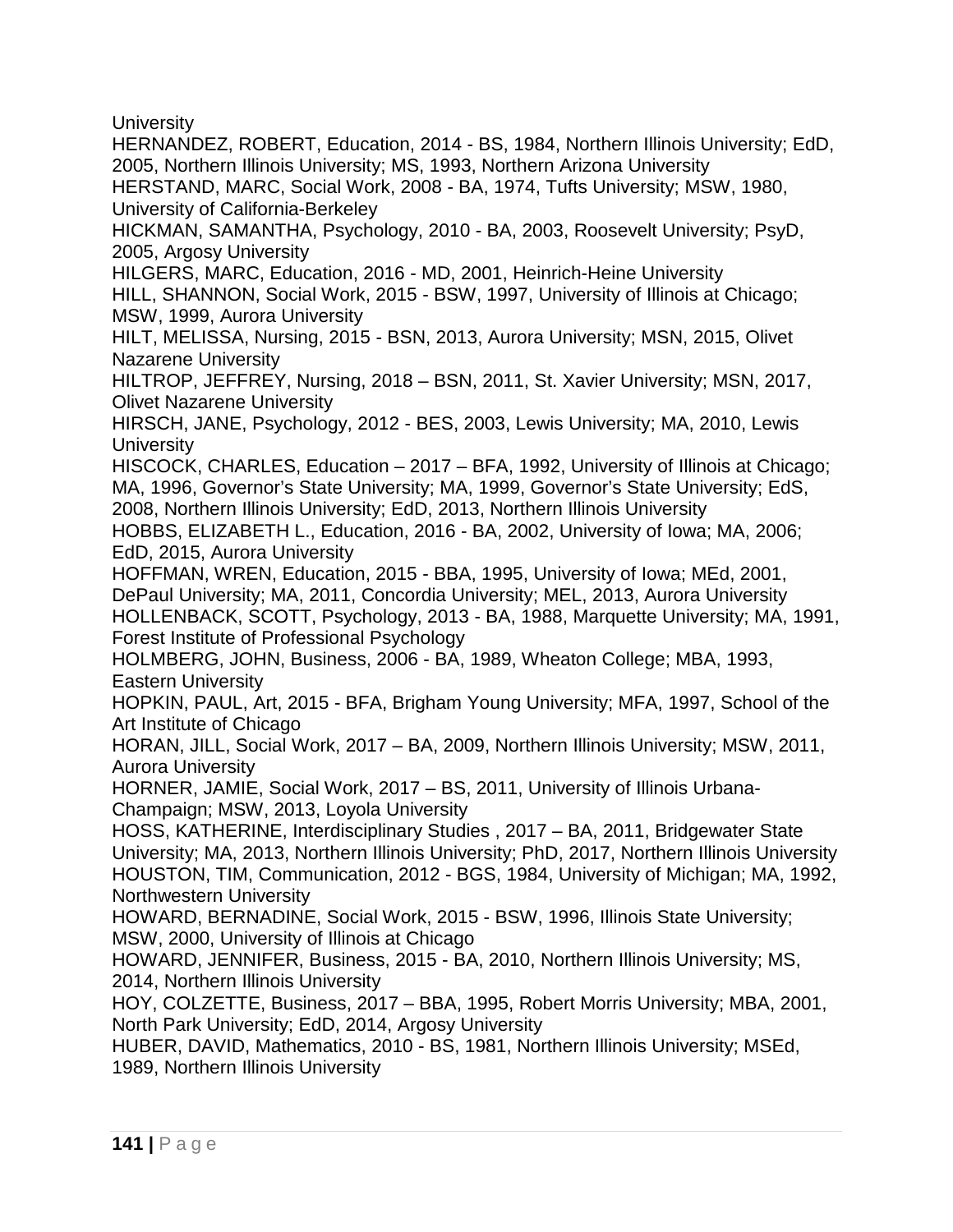HUDETZ, ERIN, Business, 2018 – BS, 2006, Purdue University; MA, 2013, Washington University-St. Louis

HUFF, KASEY, Social Work, 2017 – BA, 2007, University of Evansville; MSW, 2016, Aurora University

HUGHES, SANDRA, Nursing, 2015 - BSN, 1980, Lewis University; MSN, 1987, Saint Xavier University; PhD, 2007, Capella University

HUGHES-ISLEY, SUSAN, Marketing, 2018 – BS, 1985, Indiana State University; MA, 2001, Syracuse University; MA, 2006, University of Nebraska; PhD, 2015, Colorado State University

IAQUINTO, KEVIN, Business, 2015 - BA, 2002, Augustana College: MBA, 2006, DePaul University

IBE, MARK, Nursing, 2016 - BSN, 2002, Lewis University College of Nursing; MSN, 2011, Lewis University College of Nursing

IGNOFFO, BRANDI, Social Work, 2014 - BA, 2001, Lake Forest College; MS, 2006, The Erikson Institute; MSW, 2007, Loyola University Chicago

IHNENFELD, MARY, Social Work, 2012 - BSW, 1995, Aurora University; MSW, 1996, Aurora University

IMAM, TANYA, Social Work, 2016 – BSW, 2012, Aurora University; MSW, 2014, Aurora **University** 

INGLESE, ANTON, Education, 2015 - BS, 2002, Michigan Technological University; MSEd, 2010, Northern Illinois University

ISLAM, MOHAMMAD SHAHIDUL, Chemistry, 2018 – BS, 1998, University of Chittagong; MS, 2001, University of Chittagong; PhD, 2008, Memorial University of Newfoundland

JABRA, KHADER, Computer Sciences, 2017 – BS, 1990, Winthrop University; MS, 2001, Capitol College; MBA, 2006, Keller Graduate School of Management

JACKS, STEVEN, Computer Science, 2013 - BS, 1979, DeVry Institute of Technology; MS, 1984, DePaul University

JACKSON, WILLIE, Social Work, 2016 - BA, 2002, Aurora University, MSW, 2007, Aurora University

JACOBSEN, CAROLYN, Nursing, 2012 – BSN, 2006, Lewis University; MSN, 2009, Lewis University

JAMES, DENISE, Mathematics, 2018 – BS, 1984, University of Illinois-Chicago; MS, 1994, Wayne State University

JANCZAK, ELIZABETH, Social Work, 2017 – BA, 2002, University of Northern Iowa; MSW, 2006, University of Northern Iowa; MA, 2007, University of Northern Iowa

JARBOE, STACEY, Education, 2017 – BS, 2001, Illinois State University; MA, 2005, Concordia University

JOHNS, KATHRYN, Social Work, 2013 - BS, 2006, Illinois State University; MSW, 2009, Aurora University

JOHNSEN, KAREN, Early Childhood Special Education, 2018 – BS, 1974, Illinois State University; MEL, 2003, Aurora University

JOHNSON, SUSAN, Social Work, 2013 - BA, Illinois State University; MSW, 1992, Loyola University Chicago

JOHNSTON, JANIE, Science, 2011 – BS, 1980, University of Miami; MS, 1986, University of Georgia; EdS, 1991, University of Georgia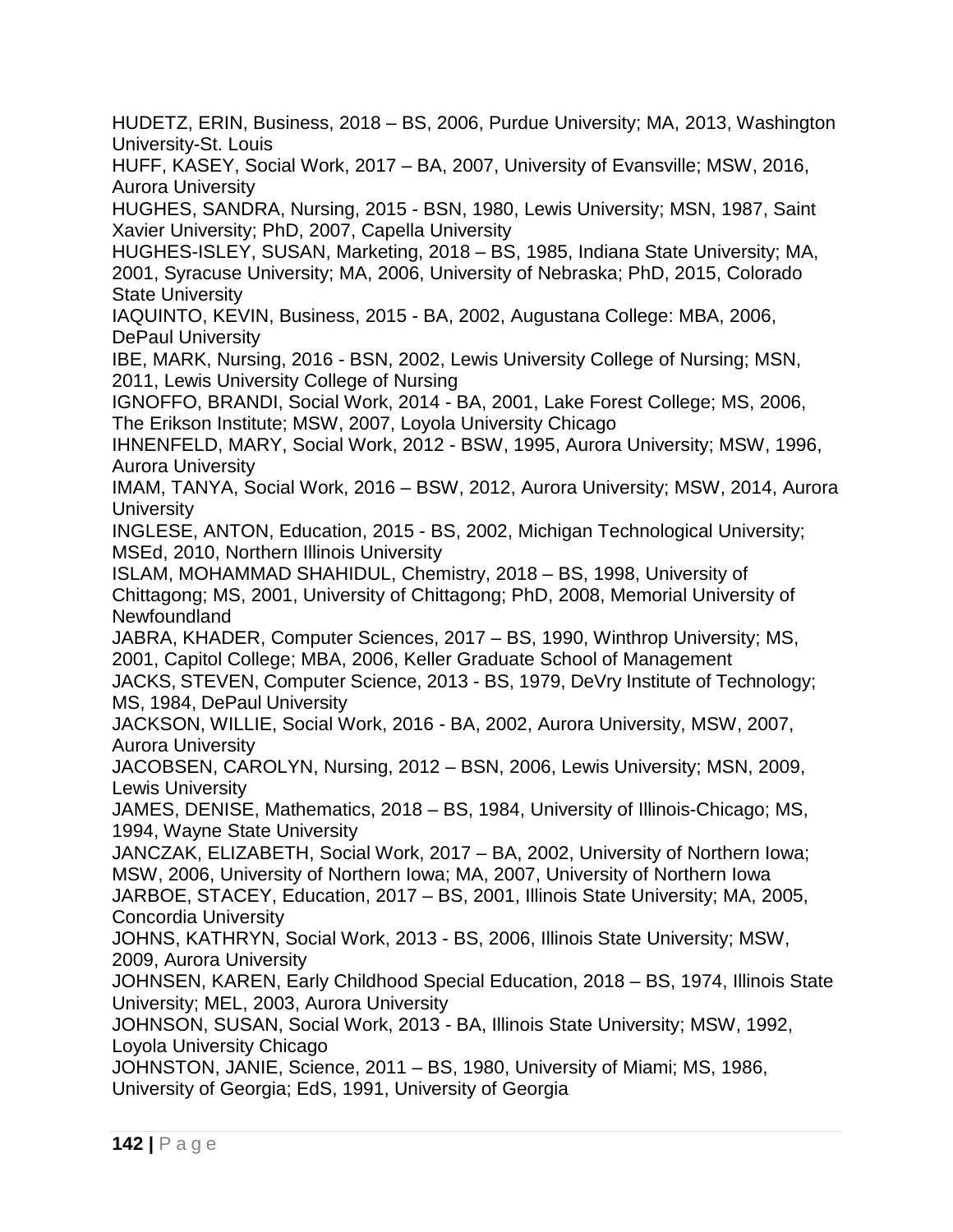JOHNSTON, ROGER, Physics/Mathematics, 2017 – BA, 1997, Carleton College; MS, 1983, University of Colorado; PhD, 1983, University of Colorado

JOHNSTONE, CARIE, Social Work, 2017 - BA, 1998, Lewis University; MSW, 2001, University of Illinois

JONATHAN, BRIANNE, Education, 2018 – BA, 2011, Aurora University; MA, 2015, Aurora University

JULKOWSKI, MEGAN, Education, 2018 – BA, 2003, Trinity Christian College; MEd, 2007, Judson University

KACZOROWSKI, DAVID, Business, 2017 – BBA, 1988, University of Notre Dame; MBA, 2003, DePaul University

KARNICK, KELLEY, Education, 2017 – BS, 1995, University of South Florida; MEL, 2009, Aurora University; EdD, 2013, Aurora University

KASTEN, MARTHA, Music, 2015 - BA, 1985, University of Illinois at Urbana-Champaign; MA, 1988, University of Illinois at Urbana-Champaign

KATULA, DEBORAH, Business, 201 7- BA, 1989, Augustana College; MA, 1988, Harvard University; MBA, 1994, University of Chicago Graduate School of Business KICMAL, EILEEN, Communication, 2012 - BA, 1992, Eastern Illinois University; MSEd, 1998, Northern Illinois University

KING, JEFFREY, Education, 2017 - BA, 1985, Eastern Illinois University; MBA, 1986, Eastern Illinois University; EdD, 2016, Aurora University

KING, MARY, Accounting, 2017 – BS, (year unknown), Northern Illinois University; MBA, 1991, Dominican University; MS, 1995, Dominican University

KLAISNER, MARK, Education, 2013 - BA, 1983, Purdue University; MS, 1988, Northern Illinois University; EdD, 2011, National Louis University

KLASSY, RYAN, Communication, 2013 - BS, 1997, University of Wisconsin-Madison; MBA, 2004, Lynn University

KLOVENS, DEAN, Interdisciplinary Studies, 2017 – BA, 1980, University of Illinois-Chicago; MS, 1985, DePaul University

KNAPP, DANIEL, Social Work, 2014 - BS, 2006, Loyola University Chicago; MSW, 2010, Aurora University; PhD, 2016, Capella University

KNIGGE, SARA, Education, 2007 - BS, 1994, Northern Illinois University; MA, 2000, Concordia University

KOEPPEN, CHRISTOPHER, Mathematics, 2018 – BS, 2005, University of Illinois Urbana-Champaign; MA, 2008, DePaul University

KOMM, ADAM, Business, 2017 – BS, 1998, Washburn University; MA, 2000, Webster **University** 

KONICEK, ANGELA, Nursing, 2018 – BSN, 2010, Aurora University; MSN, 2015, Aurora University

KOOISTRA, SCOTT, Nursing, 2017 - BS, 2008, Saint Xavier University; MS, 2014, DePaul University

KOPLEWITZ, LAURA, Philosophy, 2018 – BA, 1979, Hampshire College; MA, 1987, New York University; PhD, 2015, Union Institute and University

KORBLY SHEPARD, MARYANN, Social Work, 2015 - AB, 1972, Indiana University-Purdue; MSW, 1981, Indiana University

KOSAN, BRIAN, Education, 2014 - BS, 2008, Ball State University; MS, 2016, Colorado State University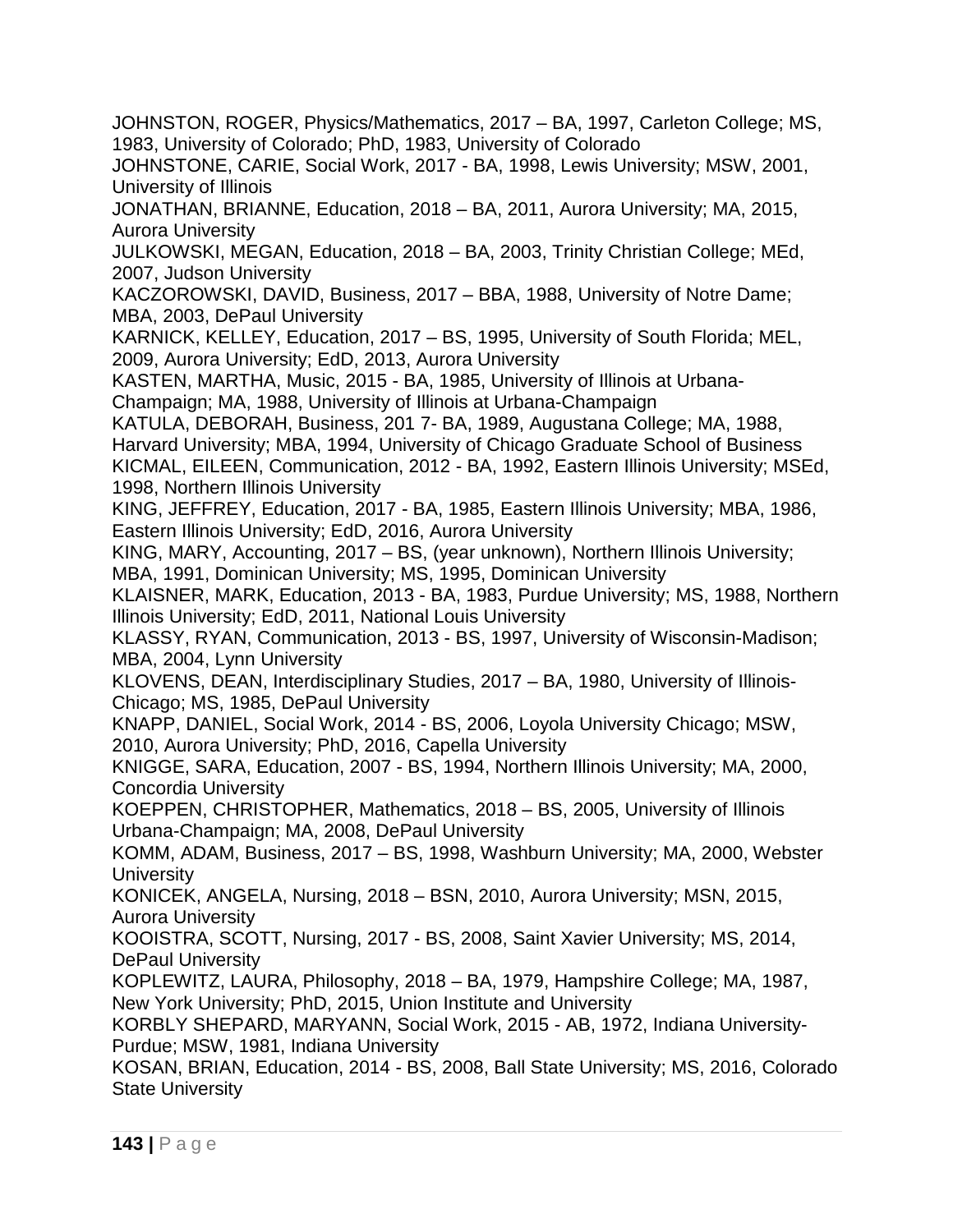KOSSLER, HELEN, Special Education, 2013 - BA, 1972, Temple University; MS, 1979; MEd, 1979, University of Illinois at Urbana-Champaign; MA, 2008, Concordia University KOUDELKA, CINDI, Education, 2012 – BS, 1987, Northern Illinois University; MSEd, 1999, Illinois State University; MA, 2010, Aurora University

KOWALSKI, KEITH, Physical Education, 2017 – BS, 2008, Western Illinois University; MS, 2015, University of Illinois-Chicago

KOZAK, SHANNON, Education, 2007 - BA, 1997, Illinois State University; MEd, 2002, National Louis University

KRALINA, LISA, Business, 2017 - BS, 1996, Truman State University; MBA, 1999, Purdue University

KUNASH, EMILY, Psychology, 2015 - BS, 2006, Carroll College; MA, 2010, Florida Gulf Coast University

KUNKEL, RICHARD, Business, 2011 - BA, 1989, Eastern Illinois University; MBA, 2005, Benedictine University

LAMONICA, MICHAEL, Business, 2016 - BA, 2002, Aurora University; MPA, 2006, Northern Illinois University

LANTON, ALICE, Business, 2017 – BS, 1997, National Louis University; MBA, 2000, National Louis University

LARSEN, ASTRID, Business, 2014 - BS, 1994, Eastern Illinois University; MS, 2006, Benedictine University; MBA, 2012, Aurora University

LARSEN, RICHARD, Music, 2009 - BA, 2005, Minnesota State University; MA, 2008, Elmhurst College

LARSON, KERRY, Social Work, 2014 - BSW, 2012, Aurora University; MSW, 2013, Aurora University

LARSON, KRISTA, Criminal Justice, 2010 - BA, 2005, Lewis University; MA, 2007, The Chicago School of Professional Psychology

LAS, MARK, Business, 2012 - BS, 2003, DeVry University; MS, 2006, Loyola University Chicago; MS, 2008, Lewis University

LE BLANC, DEBRA, Education, 2012 - BS, 1978, Quincy College; MS,

1981, Northern Illinois University; EdD, 1999, Northern Illinois University

LEE, EUNBAE, Music, 2014 - BM, 2001, Ewha Women's University; MM, 2003, University of Michigan

LEMBERG, JASON, Interdisciplinary Studies, 2017 – BA, 2005, Aurora University; MEd, 2011, Loyola University-Chicago

LEONAS, JOSEPH, Criminal Justice, 2005 - BA, 1995, DePaul University; 2004,

Northwestern University School of Police Staff & Command; MA, 2000, Western Illinois **University** 

LESURE, LARRY, Social Work, 2016 - BS, 2004, Eastern Illinois University; MSW, 2015, Aurora University

LETZTER, DONNA, English, 2008 - BS, 1973, Southern Illinois University Carbondale; MA, 1976, Northern Illinois University

LEYBA, ERIN, Social Work, 2018 – BA, 1997, Washington University-St. Louis; MSW, 1998, Washington University-St. Louis; PhD, 2008, University of Illinois at Chicago

LI, JASMINE, Business, 2017 – BA, 1998, Beijing Second Foreign Language Institute; MBA, 2003, University of Utah

LITTLE, REED, Criminal Justice, 2017 – BS, 1994, University of Central Oklahoma; MA,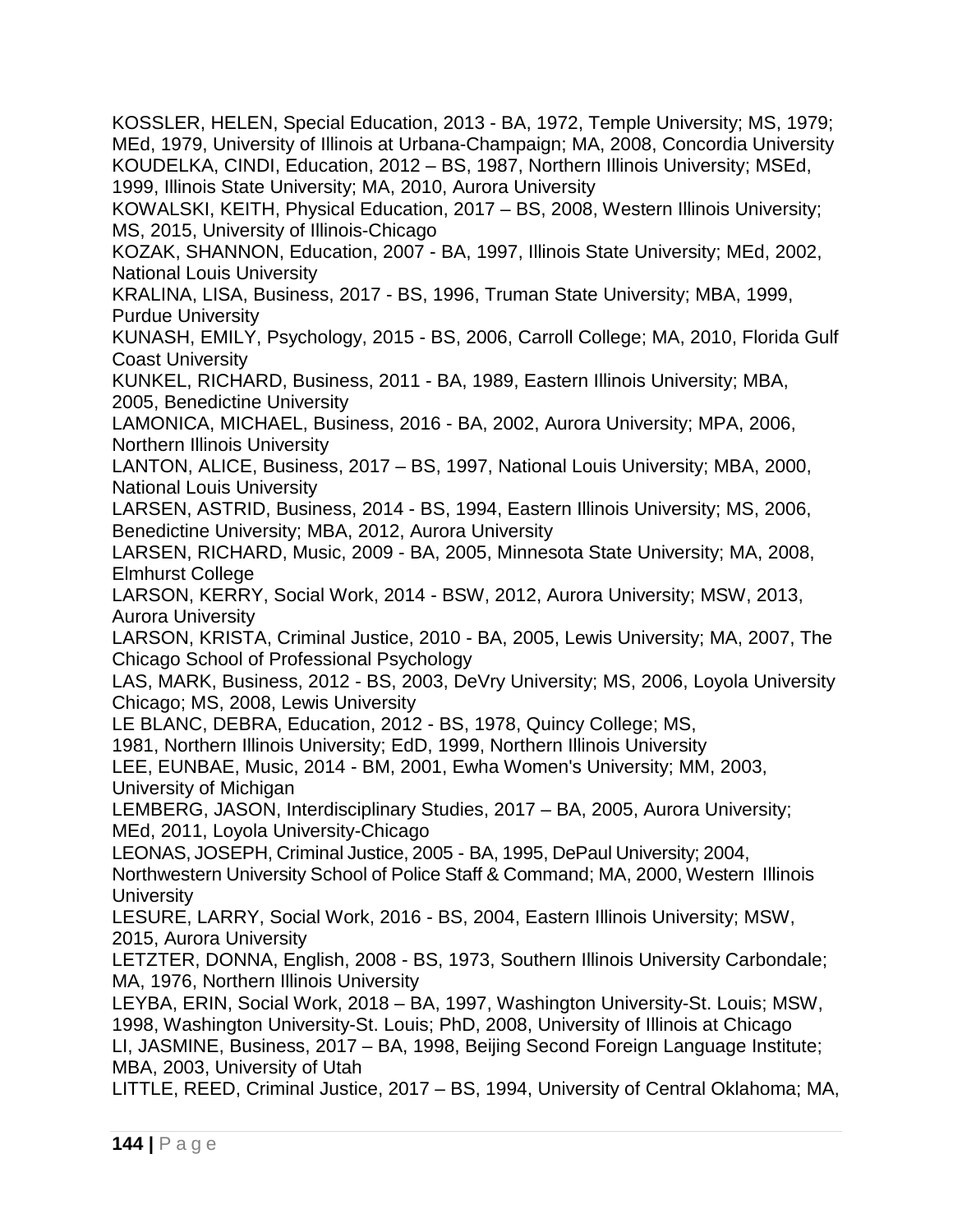2016, US Naval Postgraduate School

LITTLEJOHN, COURTNEY, Business, 2018 – BS, 1998, California State University-San Bernardino; MBA, 2001, North Park University

LLOYD, DONALD, Finance, 2003 - BBA, 1980, The University of Mississippi; MBA, 1987, The University of North Carolina

LOCHNER, RICK, Business, 2011 - BS, 1979, United States Military Academy at West Point; MS, 1986, The University of Southern Mississippi; MBA, 2003, DeVry University Keller Graduate School of Management

LOCKLIN, MARYANNE, Nursing, 1996 - BSN, 1979, Elmhurst College; MS, 1983, Rush University College of Nursing - Chicago; PhD, 1994, Rush University College of Nursing- Chicago

LOGSDON, CATHLEEN, Nursing, 2010 - BSN, 1985, Ball State University; MSN, 2009, Lewis University

LONGRENN, SUZANNE, Nursing, 2017 – BSN, 2010, Lewis University; MSN, 2014, Lewis University

LOWDER, DANIEL, Physical Education, 2018 – BS, 2014, Aurora University

LUCKEY, KIMBERLY, Nursing, 2017 - BSN, 2010, University of Wisconsin- Green Bay; MS, 2016, Northern Illinois University

LUND, ALISON, Nursing, 2015 - BSN, 2009, Aurora University; MSN, 2015, Aurora **University** 

LUNDGREN, DENNIS, Education, 2010 - BM, 1975, Western Michigan University; MM, 1979, Andrews University; PhD, 2013, Andrews University

LUSTER, KATHERINE, Social Work, 2014 - BA, 1995, University of Notre Dame; MA, 1997, University of Chicago

MACAIONE, LISA, English, 2005 - BA, 2002, Aurora University; MA, 2004, Leiden **University** 

MACLENNAN, JACK, Business, 2015 - BA, 2009, St. Thomas University; MA, 2011, University of Windsor

MADDEN-KLICKER, ELIZABETH, Social Work, 2017 – BA, 1992, Purdue University; MA, 1995, The University of Chicago; MS, 2017, The University of Kansas (adjunct has requested official transcripts, on the way)

MADDOX, MARVIN, Business, 2017 – BS, 1980, Purdue University; MIM, 1984, Thunderbird School of Global Management

MADRIGAL CESAR, Social Work, 2017 - MSW, 1988, Aurora University; MBA, 2003, California Southern University; DBA, 2004, California Southern University; MPA, 2009, Andrew Jackson

MAKOVEC, BARBARA, Biology, 2016 - BS, 1974, Dominican College of Racine; MS, 2005, Viterbo University

MALNAR, JENNIFER, Social Work, 2010 - BSW, 2004, Aurora University; MSW, 2005, Aurora University

MALONE, KEVIN, Social Work, 2018 – BA, 2007, Northern Illinois University; MA, 2013, University of Denver

MALONEY, JENNIFER, Psychology, 2017 – BA, 1988, University of Urbana-

Champaign; MA, 1997, Loyola University of Chicago; MS, 2001, Northern Illinois **University** 

MANDOLI, GREGORY, Criminal Justice, 2018 – BA, 1991, University of California-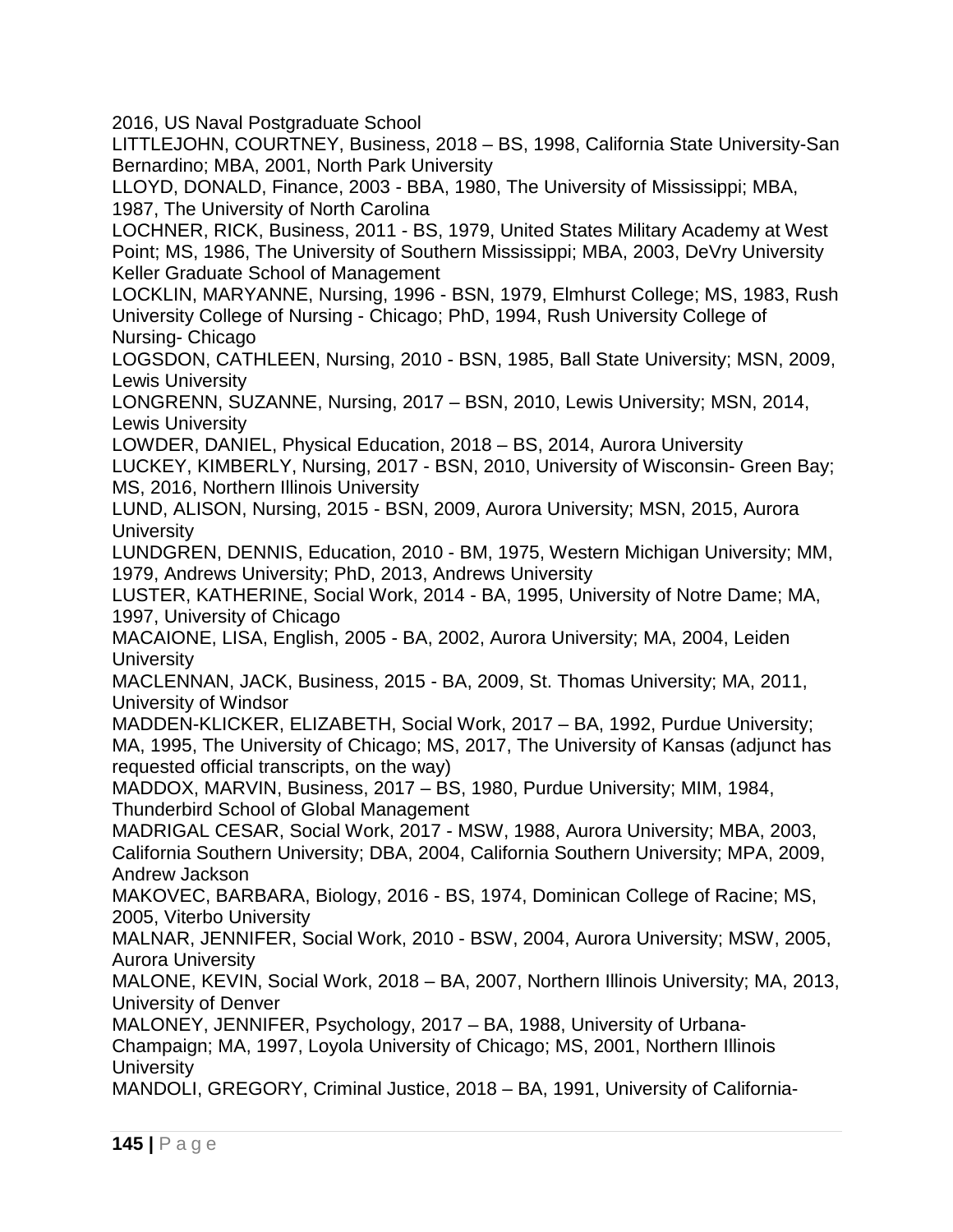Santa Barbara; JD, 1994, Golden State University; MA, 2006, Naval Postgraduate **School** 

MANDRELLE, RAJNISH, Biology, 1993 - MBBS, 1985, University of Madras; MPH, 1994, Northern Illinois University; MBA, 2003, Benedictine University

MARSHALL, BYRON, Finance, 2018 – BBA, 1997, The University of Georgia; MBA, 2002, Rice University

MARTIN, BRITTANY, Communications Sciences & Disorders, 2017 – BS, 2007, Illinois State University; MA, 2009, Hampton University

MARTIN, HEATHER, Education, 2017 – BA, 2005, University of Illinois at Urbana-Champaign; MA, 2010, Concordia University – Chicago

MARZANO, WILLIAM, Business, 2016 – BA, 1969, Morton College; BA, 1971, Northern Illinois University; MA, 1973, University of Illinois at Urbana-Champaign; EdD, 1984, Illinois State University

MATSON, CATHERINE, Interdisciplinary Studies, 2017 – BA, 2005, Trinity Christian College; MS, 2007, National Louis University

MATSON, SUSANNA, Business, 2017 – BA, 2000, Lakeland College; MBA, 2011, Lakeland College

MAULE, MARY MARGARET, Business, 2017 – BA, 1991, Old Dominion University; MBA, 2002, The College of William & Mary

MAXSON, ROBERT A., Social Work, 2015 - BA, 1977, Elmhurst College; MSW, 1986, University of Illinois at Chicago

MCCAFFERTY, BRITTANY, Nursing, 2018 – BSN, 2010, Northern Illinois University; MSN, 2017, Aurora University

MC CARTHY, DENISE, Education, 2016 - BA, 1976, Governor's State University; MA, 2004, Aurora University

MC CARTHY, LEAELLYN, Nursing, 2016 - BSN, 1989, Samford University; MS, 2001, Southern Illinois University; DNP, 2013, Concordia University - Wisconsin

MC CLOUD, ALAN, Education, 2011 - BA, 1974, North Central College; MS, 1980; EdD, 2012, Northern Illinois University

MC CORMACK, RUSSELL, Psychology, 2014 - BA, 1987; University of San Diego; PsyD, 1995; Illinois School of Professional Psychology

MC DAID, MICHAELA, Education, 2016 - BA, 1987, The Queen's University of Belfast; MA, 2010, Northern Illinois University

MC DONALD, KIMBERLY, Special Education, 2014 - BS, 1991, Western Illinois University; MEd, 1997, National Louis University; MA, 2000, Roosevelt University MC GOWAN, MARCUS, Physical Education, 2005 - BS/BA, 2001, Aurora University; MSW, 2005, Aurora University

MC NAMARA, KATHLEEN, Social Work, 2016 - BA, 1992, Barnard College of Columbia University-New York; MSW, 1997, University of Illinois at Chicago; MPA, 2014, Northern Illinois University

MC PHERSON, BRETT, Education, 2011 - BA, 1997, Cornell College; MA, 2004, Aurora University

MEBOE, MELISSA, Social Work, 2016 - BA, 2002, University of Wisconsin-Madison; MSW, 2005, University of Wisconsin-Madison

MECAGNI ALLEN, ANGELA, Social Work, 2015 - BA, 2006, University of Illinois at Urbana-Champaign; MSW, 2011, Aurora University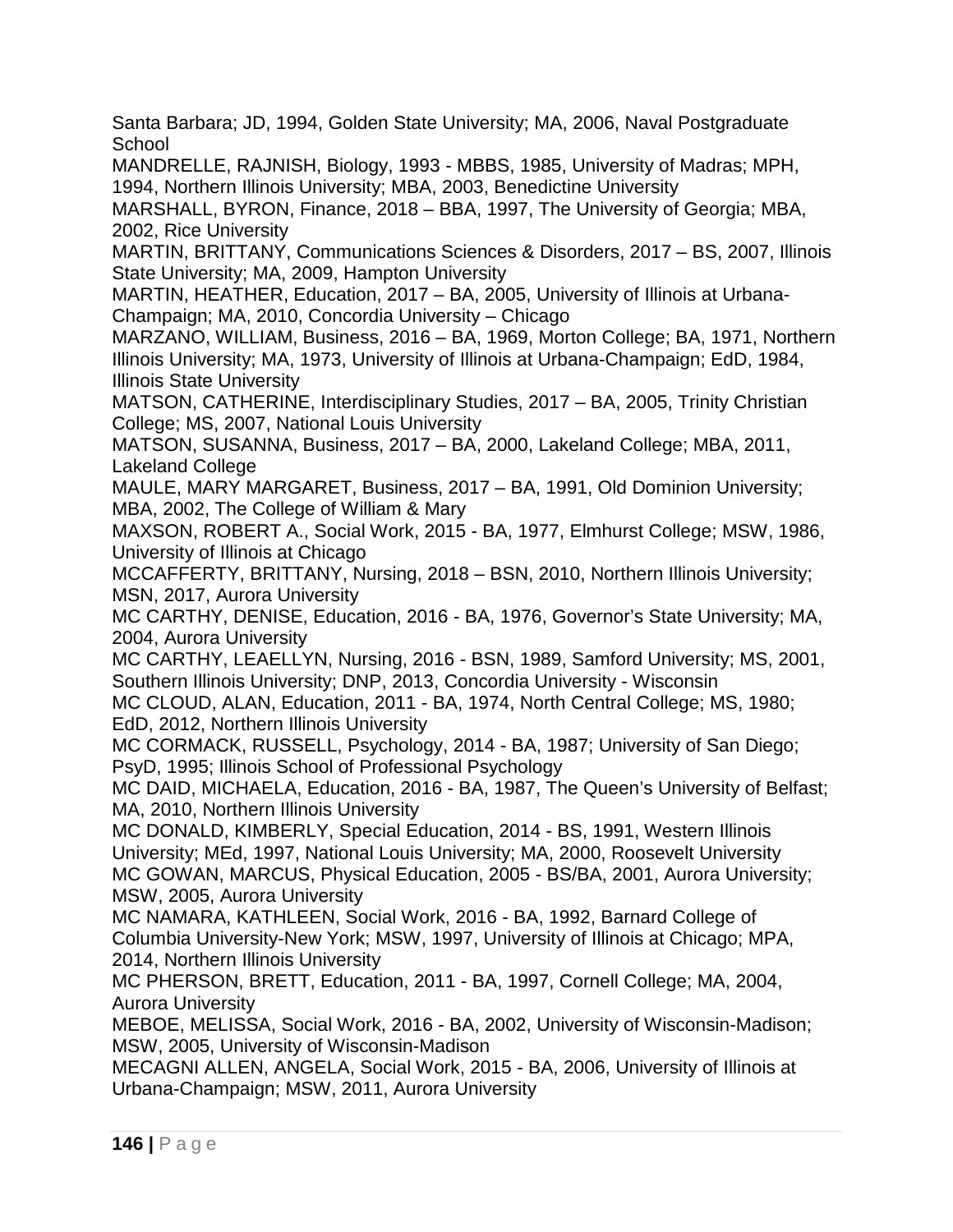MEDBOURN, MATTHEW, Special Education, 2017 – BFA, 1992, Columbia College Chicago; MEd, 2005, University of Illinois at Chicago

MEDINA-GONZALEZ, FELIX, Education, 2004 - BA, 1982, University of Puerto Rico; MA, 1988, Webster University; MEd, 1996, Turbo University

MEEKS, ANDRE, Philosophy, 2009 - BA, 2004, Aurora University; MA, 2009, Lake Forest College

MELHART, LORI, Social Work, 2011 - BS, 1995, Elmhurst College; MSW, 1998, Aurora **University** 

MELLEN, HEIDI, Nursing, 2016 - BSN, 1981, Loyola University; MSN, 2013, Walden **University** 

MELTON, KATHLEEN, Education, 2016 - BA, 1998, University of St. Francis; MS, 2003, Northern Illinois University; EdS, 2012, Northern Illinois University; EdD, 2015, Northern Illinois University

MERGEN, JILLIAN, Biology, 2015 - BS, 2010, University of Wisconsin-Madison; DC, 2014, National University of Health Sciences

MEYERS, JODIE, Social Work, 2017 - BSW, 2013, Valparaiso University; MSW, 2014, University of Illinois at Urbana-Champaign

MICHLING, PETER, Business, 2013 - BS, 1976, South Dakota State University; MA, 1979, Western State College of Colorado; JD, 1982, John Marshall Law School

MILLER, MARY, Nursing, 2014 - BSN, 2010, Chamberlain College of Nursing; MSN, 2012, Chamberlain College of Nursing

MILLER, SHANNON, Education, 2009 - BA, 1999, North Central College; MEd, 2006, Benedictine University

MILLS, JENNIFER, Music, 2011 – BA, 2003, Eastern Illinois University; MM, 2015, Kent State University

MISRA, SABRINA, Social Work, 2017 – BA, 2003, Northern Illinois University; MSW, 2009, Barry University

MISRARAJ, RACHANA, Psychology, 2017 – BS, 1985, Devi Ahilya University; MA, 1987, Devi Ahilya University; PhD, 1993, Indian Institute of Technology

MOCK, DENICE, Social Work, 2012 - BS, 2001, Northern Illinois University; MSW, 2006, Aurora University

MOHAN, SINDHU, Nursing, 2016 – MSN, Grand Canyon University

MOLLA, ANILA, Business, 2018 – BA, 2005, University of Tirana; MBA, 2011, Aurora **University** 

MONGAN, ESTHER, Education, 2014 - BS, 1997, Rockford College; MA, 2001, Saint Xavier University; MA, 2003, Aurora University

MONN, KRISTOPHER P., Education, 2014 - BM, 1999, Elmhurst College; MSEd, 2003; Northern Illinois University; EdS, 2010, Northern Illinois University; EdD, 2012, Northern Illinois University

MOORE, ALEXA, Nursing, 2016 - BS, 2010, DePaul University; MSN, 2012, DePaul University College of Science and Health School of Nursing

MOORE, JOEL, Music, 2010 - BS, 1996, Western Illinois University; MM, 2000, The Boston Conservatory

MOORE, LISA, Education, 2017 – BA, 1989, Eastern Illinois University; MEd, 1996, National-Louis University; MARI, 2009, Aurora University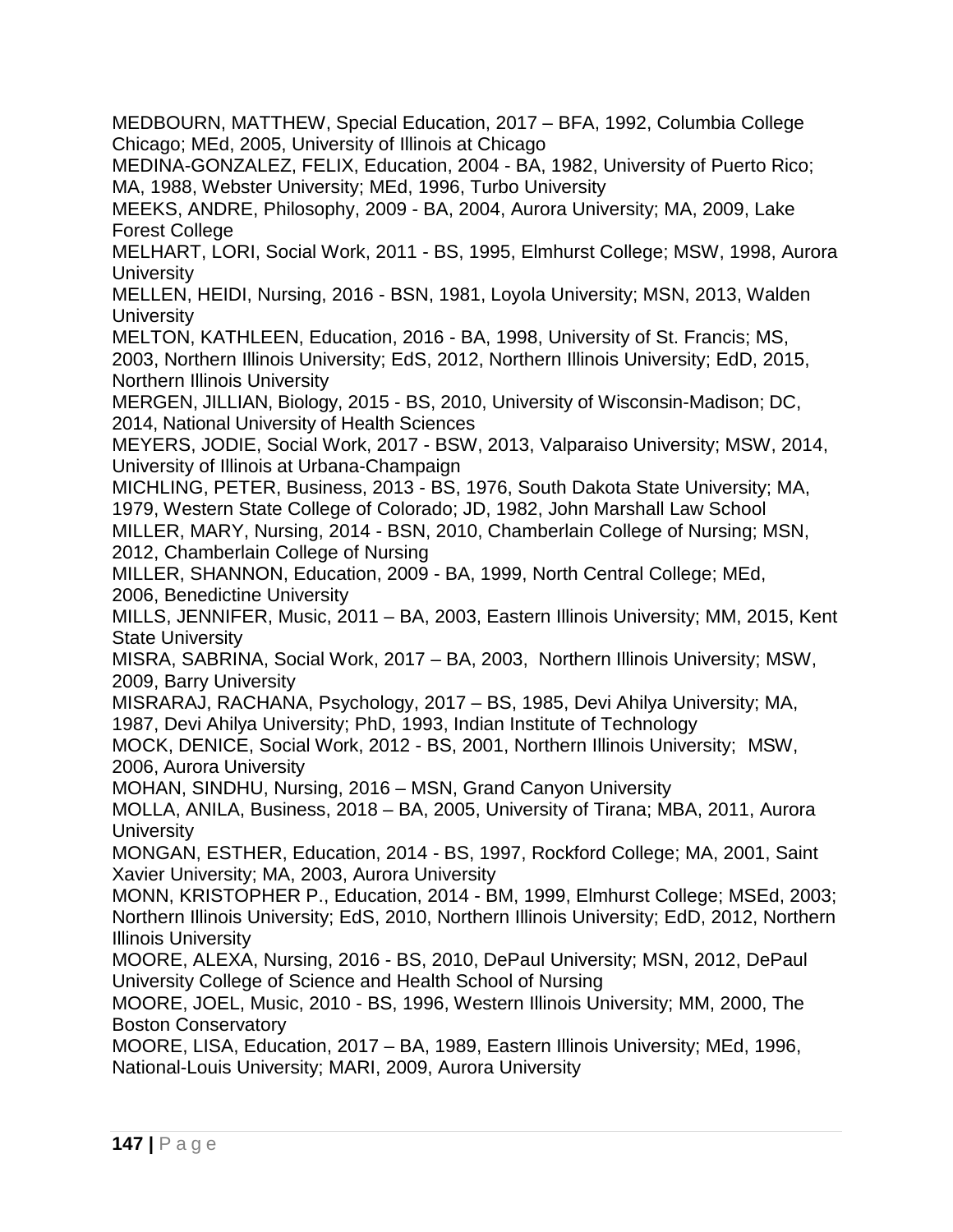MORAN, JOSEPH, Criminal Justice, 2014 - BA, 2010, Monmouth College; JD, 2013, DePaul University

MORRIS, PHILLIP, Education, 1996 - BS, 1993, Northern Illinois University; MAT, 2002, Aurora University

MOURS, SUSAN, Nursing, 2016 - BSN, 1993, Marian College; MSN, 1997, Marquette University; DNP, 2012, University of Wisconsin-Madison

MOYER, DAVID, Education, 2005 - BS, 1988, University of Wisconsin-Madison; MS, 1991, Eastern Kentucky University; MS, 2000, Northern Illinois University; EdD, 2004, Northern Illinois University

MUMM, SARAH, Education, 2013 - BS, 1996, Illinois State University; MS, 2000, Western Illinois University; EdD, 2006, Northern Illinois University

MUNDY-HEMMERICH, ELIZABETH, Social Work, 2015 - BA, 2005, Rockford College; MSW, 2007, University of Illinois at Chicago

MURAUSKI, JACQUELINE, Nursing, 2016 - BSN, 1980, DePaul University; MSN, 1987, Northern Illinois University

MUTERSBAUGH, MICHAEL, Mathematics, 2017 – BS, 2011, Benedictine University; MS, 2014, Northern Illinois University

MYERS, MARK, Social Work, 2015 - BA, 1983, Northeastern Illinois University; MSW, 1987, Loyola University Chicago

MYLES, EILEEN, Social Work, 2011 - BA, 1992, Loras College; MSW, 2004, Aurora **University** 

NEAL, CRYSTAL, Psychology, 2017 – BA, 1995, Grambling State University; MA, 1998, Argosy University; MS, 2016, Capella University; PhD, 2003, Walden University NEELY, R. KRESWELL, Mathematics, 2018 – BS, 2001, Haverford College; MS, 2007, University of Florida; PhD, 2017, University of Kentucky

NEELY, ROBERT, Business, 2018 – BS, 1996, Southern Illinois University; MBA, 2006, Saint Leo University

NELSON, TIFFANY, Social Work, 2016 - BSW, 2005, Western Illinois University; MSW, 2011, University of Central Florida

NEWKIRK, BRAD, Education, 2014 - BA, 1995, Marquette University; MA, 2003,

Northern Illinois University; MA, 2007, Concordia University Chicago; EdD, 2013, Aurora University

NOLL, SARAH, Social Work, 2016 - BSW, 1995, Illinois State University; MSW, 2000, Aurora University

NOONE, JANIS, Nursing, 2018 – BA, 1980, University of Illinois – Springfield; MSN, 1983, Northern Illinois University

NOVAK, CHRISTOPHER, Social Work, 2016 - BA, 1996, Illinois Wesleyan University; MSW, 2014, Aurora University

OBORDO, CATHERINE, Social Work, 2015 - BS, 1993, Northern Illinois University; MBA, 2000, DeVry University; MSW, 2014, Aurora University

O'BRIEN, F. JEAN, Education, 2006 - BS, 1966, Illinois State University; MS, 1990, Northern Illinois University

O'KEEFE, COLLEEN, Education, 2017 – BBA, 2000, University of Notre Dame; JD, 2003, Loyola University of Chicago School of Law

OCKRASSA, FREDERICK, Art, 2016 - BFA, 2012, Texas State University; MFA, 2015, University of Houston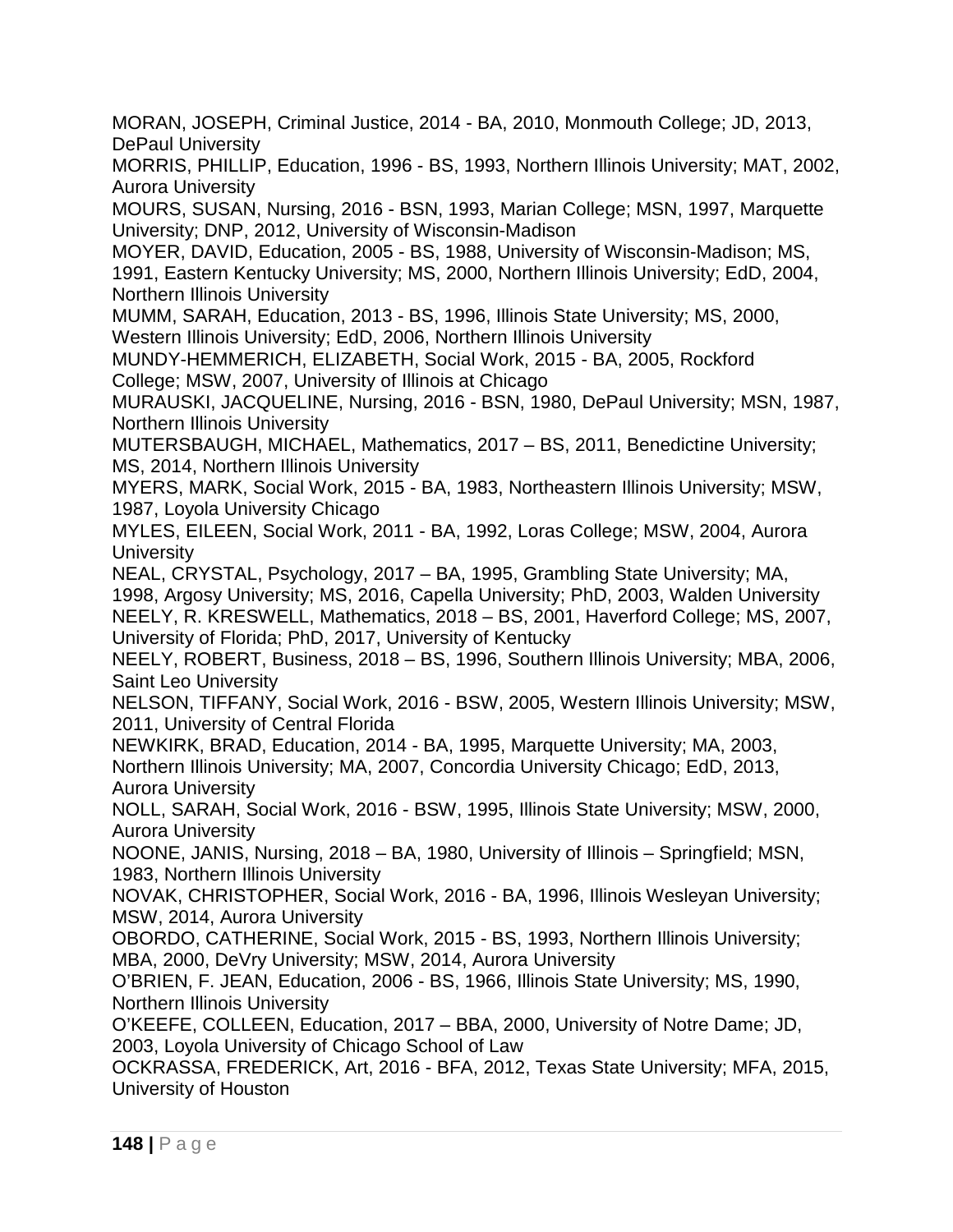O'DONNELL, ELIZABETH, Spanish, 2005 - BA, 1979, Saint Mary's College; MS, 1986, Northern Illinois University

OLAKOWSKI, LINDA, Nursing, 2015 - BSN, 1982, Andrews University; MSN, 2013, Western Governors University

OLATUNJI, FRANCIS, Business, 2017 - BS, 1975, University of Nigeria; MS, 1982, Pittsburg State University; PhD, 1988, University of Minnesota-Saint Paul

ORAZIO, PATTIANN, Mathematics, 2017 – MS, 1985, Iona College; EdD, 1999, St. John's University

OROS, KERRI, Social Work, 2010 - BSW, 2005, Aurora University; MSW, 2006, Aurora **University** 

OROZCO, JACQUELINE, Social Work, 2012 - BSW, 2006, Aurora University; MSW, 2007, Aurora University

OWEN, DENNIS, Education, 2013 - BS, 1980, Northern Illinois University; MAT, 1992, Aurora University

OWENS, JORDAN, Communications Sciences & Disorders, 2017 – BS, 2007, Northwestern University; MA, 2009, Northwestern University

PAGONE, JENNIFER, Psychology, 2015 - BS, 2005, Roosevelt University; MA, 2009, Roosevelt University

PALAZZOLO, CHRISTINE, Mathematics, 2014 - BA, 1993, University of Illinois at Chicago; MS, 1998, Illinois Institute of Technology

PALESE, LISA, Education, 2016 - BA, Illinois State University; MA, 1998, Benedictine **University** 

PANDYA, KATIN, Mathematics, 2018 – BS, 2002, Illinois Institute of Technology; MS, 2008, DePaul University

PARKER, JACQUELYN, Mathematics, 2018 – BA, 1984, Paine College; MA, 2007, Nova Southeastern University

PARSAI, MONICA, Social Work, 2018 – BA, 2002, Arizona State University; MSW, 2004, Arizona State University; PhD, 2008, Arizona State University

PASKOWSKI, JENNIFER, Nursing, 2017 - BS, 1995, Illinois Benedictine College; BSN, 2008, Lewis University; MSN, 2013, Lewis University

PATON, MARY, Nursing, 2015 - BSN, 2005, Aurora University; MSN, 2012, Lewis **University** 

PATTERSON, KEVIN, Education, 2007 - BS, 1974, Indiana University; MS, 1986, Illinois State University

PATTERSON-KANE, EMILY, Psychology, 2017 - BS, 1993, University of Waikato; MS, 1996, University of Waikato; PhD, 1998, Victoria University of Wellington

PAXTON, SUZAN, Nursing, 2012 - BSN, 1977, Emory University; MSN, 2010, North Georgia College and State University

PAYNE, WENDY, Social Work, 2018 – BSW, 1992, Bethel College; MSW, 1997, University of Illinois - Chicago

PELLETTIERE, VINCENT, Social Work, 2011 - BBA, 1976, Loyola University Chicago; MS, 1978, Loyola University Chicago; MBA, 1991, Lake Forest Graduate School of Management; PhD, 2005, Benedictine University

PETERS, BECKY, Nursing, 2018 – BSN, 2008, Northern Illinois University; MPH, 2011, Northern Illinois University; MSN, 2016, Robert Morris University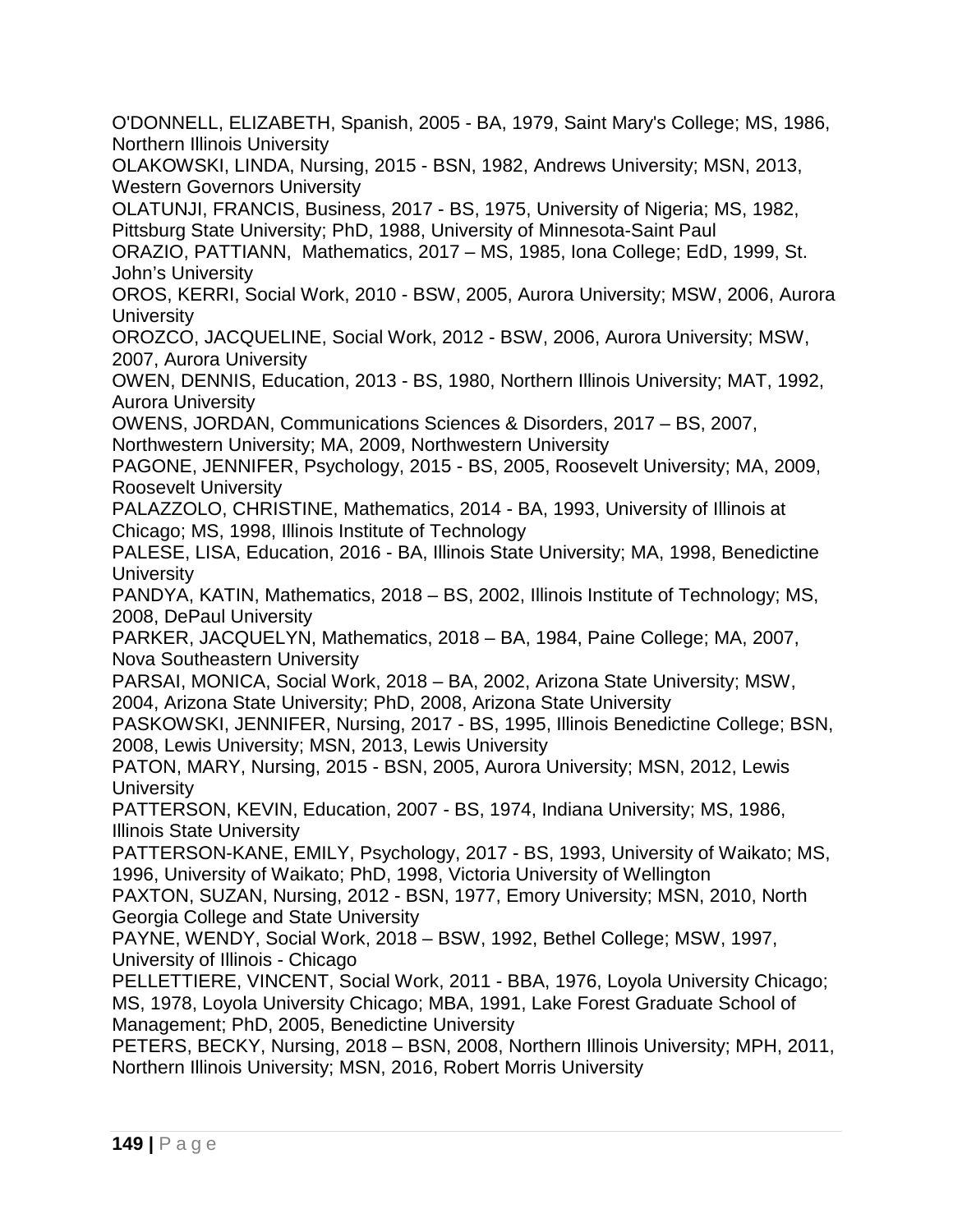PETERSON, JUDITH, Social Work, 2014 - BS, 1973, Illinois State University; MS, 1982, University of Wisconsin-Madison

PFEIFFER, KAREN, Nursing, 2015 - BS, 1999, Illinois State University PHELPS, JAMES, Criminal Justice, 2017 – BA, 2003, University of Southern Colorado; MA, 2005, Sam Houston State University; PhD, 2008, Sam Houston State University PIKET, KEVIN, Business, 2015 - BA, 1997, Eastern Illinois University; MBA, 2015, Aurora University

PINGO, JOHN, Applied Behavioral Analysis, 2015 - BS, 1997, Beloit College; MS, 2004, Southern Illinois University-Carbondale; PhD, 2010, Southern Illinois University-**Carbondale** 

PIOTROWSKI, MICHELLE, Social Work, 2016 - BSW, 1996, Illinois State University; MSW, 2002, University of Illinois at Chicago; PhD, 2015, The Institute for Clinical Social Work

PIRAINO, DANA, Education, 2017 – BS, 1989, Centenary College of Louisiana; MA, 2002, Baker University

PITTMAN, ERIN M., Special Education, 2015 - BA, 1998, University of Wisconsin-Milwaukee; MS, 2001, national Louis University; EdS, 2003, National Louis University PLACHETKA, BETH, Social Work, 2004 - BS, 1976 Aurora University; MSW, 1997,

Aurora University; MEL, 1999, Aurora University; EdD, 2014, Aurora University POLACHECK, STEFANIE, Social Work, 2017 – BS, 2001, Wright State University;

MSW, 2006, University of Cincinnati; MPP, 2016, DePaul University

PONZO, MARK, Music, 2011 - BM, 1979, Crane School of Music; MM, 1981, Syracuse University; DMA, 1990, University of Rochester

POOCHIGIAN, ERNEST, Education, 1997 - BA, 1963, Blackburn College; MS, 1970, Northern Illinois University

PORTILLO, NANCY, Biology, 2016 – BS, 2007, Aurora University; DC, 2011, National University of Health Science

POTTER, KORRINE, Nursing, 2018 – BSN, 2000, Mount Mercy University; MSN, 2017, Chamberlain College of Nursing

PRAHL, SHANNON, Social Work, 2008 - BA, 1998, North Central College; MSW, 2000, Loyola University Chicago

PRENDERGAST, ERIN, Social Work, 2015 - BSW, 2012, Aurora University; MSW, 2013, Aurora University

PRUESS, RACHEL, Social Work, 2018 – BA, 2003, Iowa State University; MSW, 2009, Loyola University - Chicago

PSARAS, GEORGE, Business, 2011 - BS, 1973, Roosevelt; MS, 1975, Roosevelt University; MBA, 1988, University of Chicago

PUGH, MARCIA, Nursing, 2015 - BSN, 1973, Tuskegee Institute; MSN, 2006, University of Phoenix; MBA, 2006, University of Phoenix; MBA-HCM, 2006, University of Phoenix; DNP, 2010, The University of Alabama

QUINNE, SIMONE, Interdisciplinary Studies, 2015 – BA, 2013, Aurora University; MLA, 2015, University of Chicago

RAGUSA, MARIA, Nursing, 2017 - BSN, 2007, Elmhurst College; MSN, 2013, Rush University Chicago

RAKAS, ERIKA, Communication, 2010 - BA, 2007, Eastern Illinois University; MA, 2008, Eastern Illinois University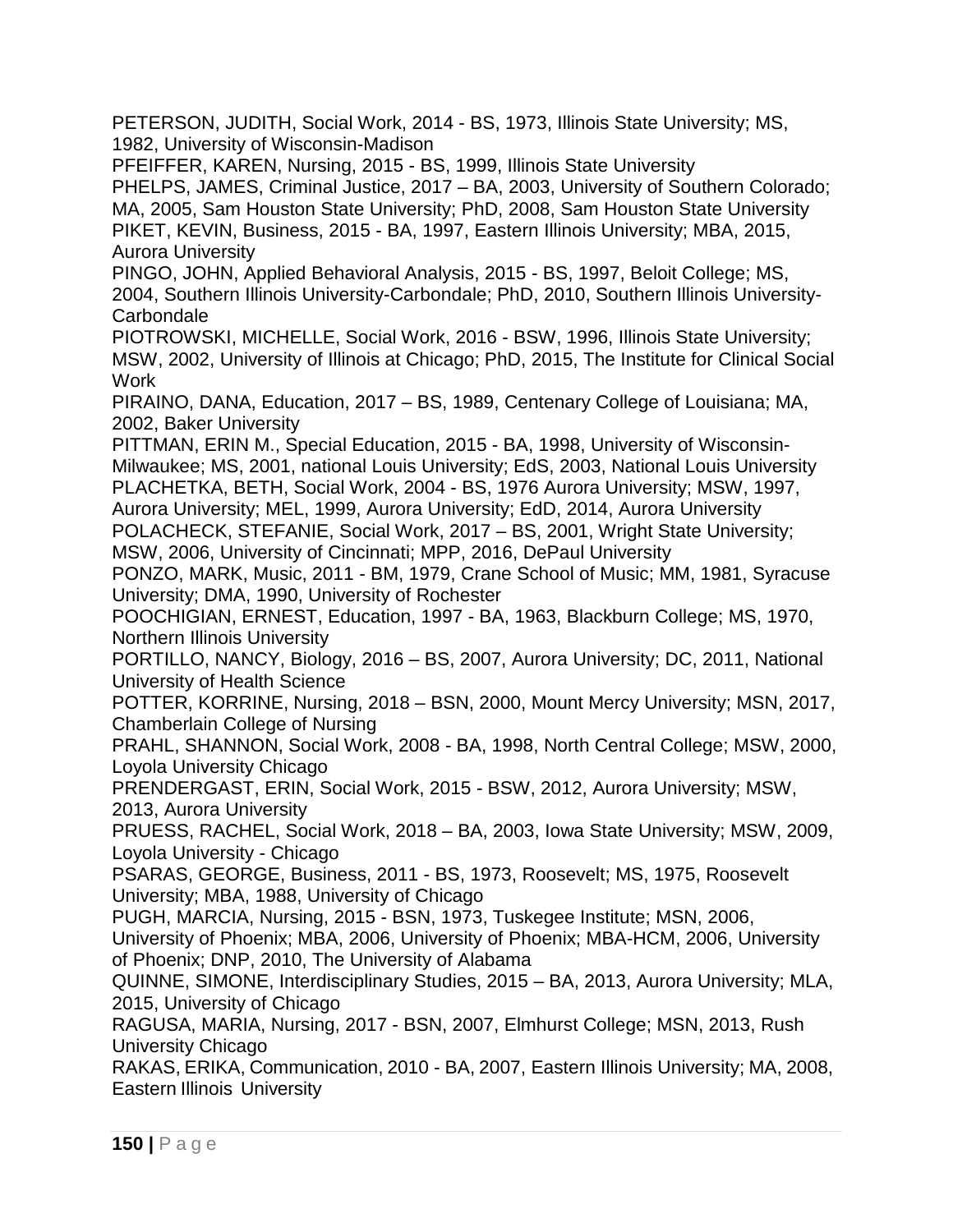RAKOCZY, AMBER, Social Work, 2014 - BSW, 2005, Valparaiso University; MSW, 2006, Columbia University

RAZZAQ, NOOR, Criminal Justice, 2017 – BS, 2007, Colorado Technical University; MS, 2010, University of Cincinnati; DSS, 2014, Henley-Putnam University; DMgt, 2016, Colorado Technical University

REHBERG, RAY, Education, 2012 - BA, 1973, Aurora University; MS, 1980, Northern Illinois University

REINGLASS, MOLLIE, Nursing, 2018 – BS, 2012, University of Illinois Urbana-Champaign; MSN, 2014, Rush University

RENDON, ELIZABETH, Social Work, 2017 - BS, 1999, Judson University; MSW, 2003, Aurora University

REYES, HEATHER, Mathematics, 2011 - BA, 2004, North Central College; MATL, 2011, Aurora University

RICCA, ASHLEY, Education, 2017 – BA, 2006, Illinois Wesleyan University; MA, 2012, Bradley University

RIDDELL, ERIN, Nursing, 2015 - BSN, 1997, Valparaiso University; MBA, 2004, Lewis University; MSN, 2004, Lewis University

RIDINGS, JOHN, Social Work, 2017- BA, 1998, Western Illinois University; MA, 2001, University of Chicago; PhD, 2008, University of Illinois at Chicago

RIVERA, FRANKLIN, Business, 2017 - BS, 1987, United States Military Academy at West Point; MBA, 2011, Benedictine University

RODRIGUEZ, CAMI, Psychology, 2017- BS, (year unknown), Illinois State University; MA, 2008, Elmhurst College

ROGERS, MICHELLE, Social Work, 2018 – BA, (year unknown), DePaul University; MSW, 2014, Aurora University

ROHDIN KILLIAN, ROBERTA, Social Work, 2018 – BSW, 1989, Adelphi University; MSW, 2003, Adelphi University

ROHRSEN, CHRISTINE, Nursing, 2015 - BSN, 2008, Aurora University; MSN, 2013, Elmhurst College

ROSS, DELIA, Special Education, 2007- BA, 1974, Northern Illinois University; MAEL, 2001, Aurora University; EdD, 2006, Aurora University

ROSS, SUSAN, Social Work, 1996 - BS, 1968, Iowa State University; MSW, 1974, George Williams College; EdD, 1985, Northern Illinois University

ROSSMAN, TERI, Education, 2014 - BS, 1997, Illinois State University; MA, 2004, University of Illinois at Springfield

ROSSOW, MICHAEL, Interdisciplinary Studies, 2010 - BS, 2004, Northern Illinois University; MA, 2006, Northern Illinois University; PhD, 2013, Northern Illinois University ROTTMANN, MELISSA, Education, 2006 - BA, 1997, Elmhurst College; MEd, 2002, DePaul University

ROWLEY, NAOMI, Music, 2017 - BA, 1965, Valparaiso University; MA, 1966, Stanford University; DMA, 1969, Stanford University

RUCKS, LAURA, Social Work, 2017 – BA, 2001, University of Wisconsin-Oshkosh; MSW, 2015, George Williams College

RUDNICKI, MARY, Nursing, 2017 – BSN, 1977, Lewis University; MS, 1986, Northern Illinois University

RUEFFER, LORI, Social Work, 2012 - BA, 1974, University of Illinois at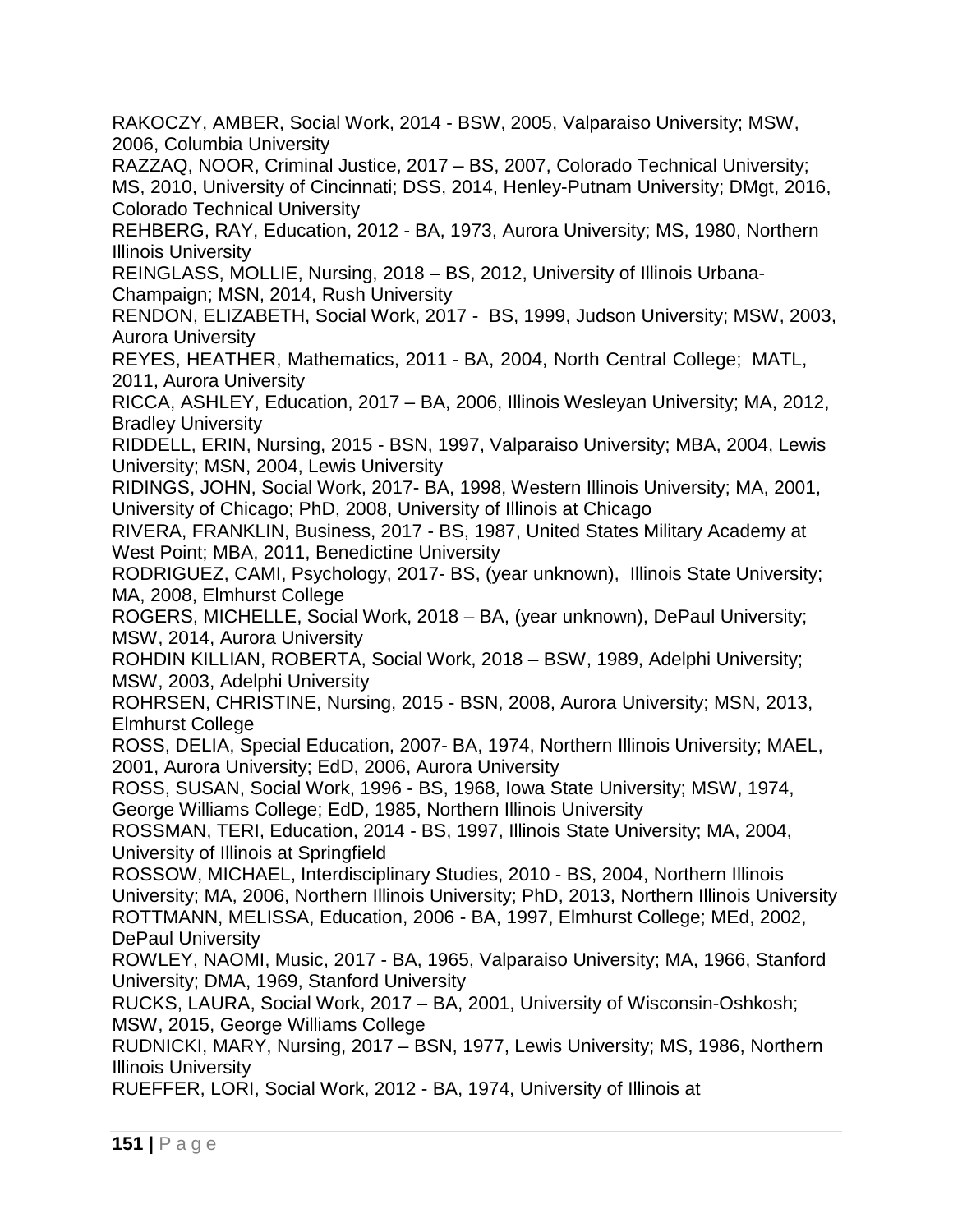Urbana-Champaign; MSW, 1976, University of Illinois at Urbana-Champaign RUSH, KAI, Education, 2014 - BA, University of North Florida; MS, 2011, Northern Illinois University

RUSNAK, ELIZABETH, Psychology, 2017 – BA, 2008, Northern Illinois University; MA, 2014, Northern Illinois University

RUSSMAN, LAURA, Museum Studies, 2017 – BA, 2014, Aurora University; MA, 2015, Eastern Illinois University

RUSSO-ZEITHAMMEL, ANGELA, Education, 2013 - BS, 2002, Northern Illinois University; MS, 2007, Dominican University

SAFIUDDIN, SHENAZ, Marketing, 2017 – BS, 1986, State University of New York-Buffalo; MBA, 1988, University of Chicago

SALERNO, GEORGIA, Education, 2017 - BS, 1984, The Ohio State University; MEd, 1990, University of Illinois

SAMODJEDNY, EVELYNN, Education, 2016 - BS, Brenau University; MS, 2006, Northern Illinois University; EdD, 2016, Aurora University

SARKAR, SUPRITI, Physical Sciences, 2004 - BS, 1986, Calcutta University; MS, 1989; MS, 1991, Indian Institute of Technology

SAYLES, ELIZABETH, Social Work, 2018 – BA, 2006, University of Minnesota; MSW, 2011, Columbia University

SCALESE, ELLEN, Interdisciplinary Studies, 2017 – BA, 1975, University of Massachusetts; MA, 1998, Bridgewater College; EdS, 2002, Nova Southeastern University; PhD, 2004, Nova Southeastern University

SCALZITTI, JOANNE, Biology, 2014 - BA, 1983l, West Virginia University; PhD, 1994, West Virginia University

SCHACHTNER, LAURIE, Business, 2014 - BA, 1992, National Louis University; MBA, 1997, DeVry University- Keller Graduate School of Management; PhD, 2013, Walden **University** 

SCHALLER, KAREN, Nursing, 2017 - BS, 2005, University of Illinois at Urbana-Champaign; MSN, 2007, DePaul University

SCHAU, NATHAN, Nursing, 2015 - BS, 2001, North Park University; PhD, 2006, Rush University-Chicago

SCHEFFEL, KIMBERLY, Nursing, 2014 - BSN, 2006; MSN, 2012, Lewis University SCHERF, KARLA, Social Work, 2014 - BA, Aurora University; MSW, 2007, Loyola University Chicago

SCHILSKY, MEREDITH, Social Work, 2015 - BA, 2005, North Central College; MSW, 2011, Loyola University Chicago

SCHMIDT, LINDA, Social Work, 2016 - BA, 1989, Eastern Illinois University; MSW, 1995, University of Illinois at Urbana-Champaign

SCHOENECKER, AMY, Interdisciplinary Studies, 2017 – BA, 2005, University of Wisconsin-Milwaukee; MA, 2011, The University of Illinois at Chicago

SCHUTH, DANIEL, Education, 2017 – BA, 1996, Concordia University; MEL, Aurora University; EdD, 2017, Aurora University

SCHUTTE, MARY, Physical Education, 2008 - BS, 1969, Iowa State University; MS, 1973, Purdue University

SCHWARTZ, WILLIAM, Political Science, 2007 - BA, 1965, Loras College; STB, 1967, Pontifical Gregorian University; STL, 1969, Pontifical Gregorian University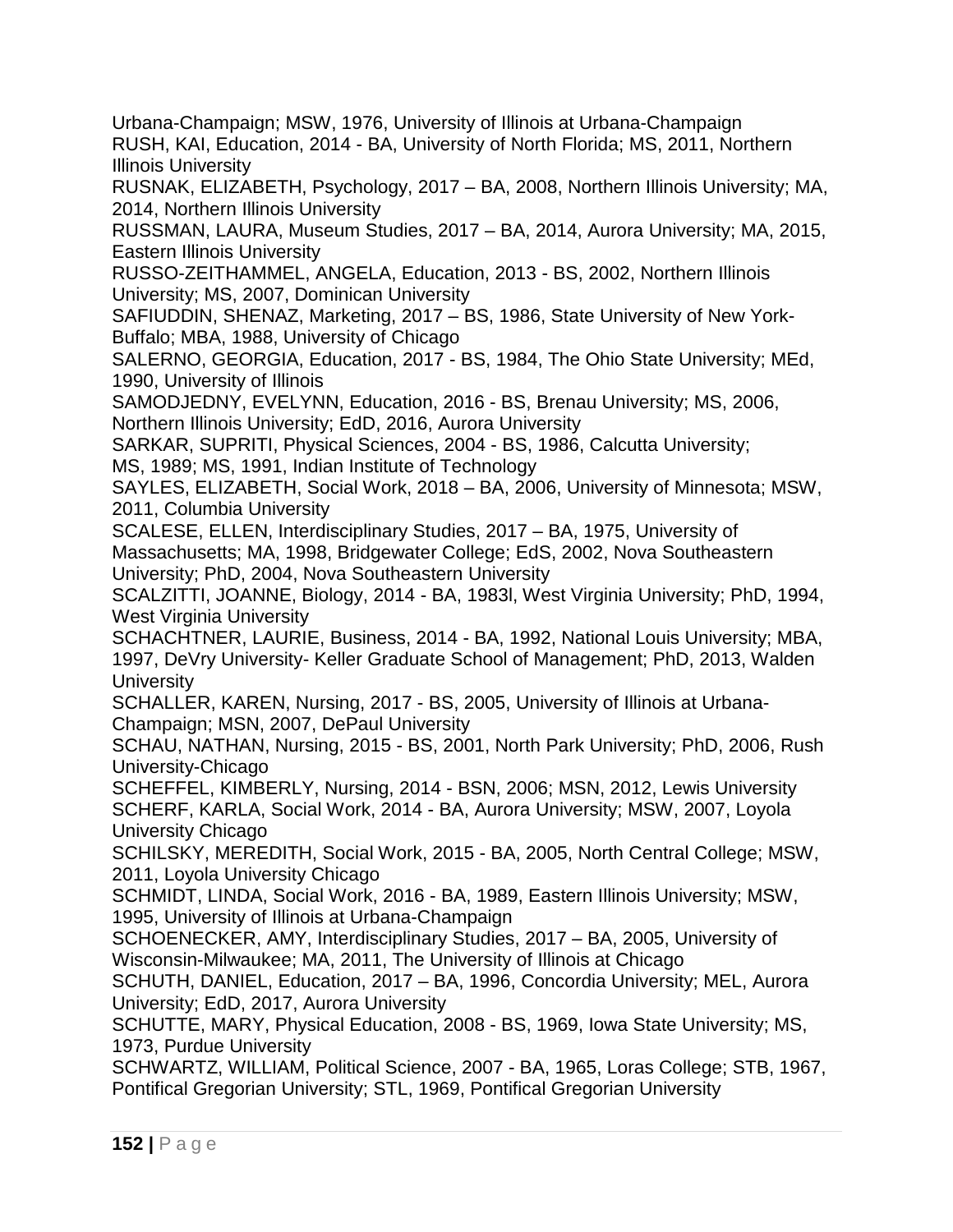SCHWEIGHARDT, BARBARA, Nursing, 2017 - BSN, 1997, Aurora University; MS, 2007, University of St. Francis; MSN, 2014, University of St. Francis

SCHWEITZER, JOHN, Social Work, 2016 - BS, 1985, Wheaton College; MSW, 1996, University of Illinois at Chicago-Jane Addams College of Social Work

SEARCY, BERNADETTE, Social Work, 2014 - BSW, 1999, Northeastern Illinois University; MSW, 2000, University of Illinois at Chicago

SEIPLE, WILLIAM, Physical Education, 2018 – BA, 1975, Monmouth College; MA, 1979, Northern Illinois University

SHAH, PAREENA, Mathematics, 2015 – BS, 1994, Northwestern University; MS, 1996, Northwestern University; MS, 2003, New York University

SHAMSUDDIN, HUSSEIN, Mathematics, 2018 – BS, 1986, American University of Beirut; MS, 1989, Iowa State University; MPM, 2000, Keller Graduate School of Business; MS, 2010, University of Wisconsin-Platteville

SHANE, AMY, Social Work, 2018 – BS, 2006, Northern Illinois University; MSW, 2015, Aurora University

SHILVOCK-CINEFRO, KAREN, Social Work, 2017 - BA, 1980, North Park University; MA, 1982, Roosevelt University

SHOOK, CARL, Sociology, 2017 – BA, 2004, Western Washington University; MA, 2009, University of Chicago

SHORT, KAREN, Social Work, 2016 - BSW, 1995, Illinois State University; MSW, 2000, Aurora University

SIDA, PATRICIA, Business, 2011 - BS, 2001, Northern Illinois University; MBA, 2008, DePaul University

SIMMONS, TERRIE, Business, 2012 - BS, 2003, Aurora University; MBA, 2008, Aurora **University** 

SIMON, NOAH, Theatre, 2017 - BA, 1995, Butler University; MFA, 2013, DePaul **University** 

SINKULE, MARIA, Social Work, 2017 - BA, 2006, University of Illinois at Urbana-Champaign; MSW, 2008, University of Illinois at Urbana-Champaign

SIPLA, GREGORY, Business, 2011 - BS, 1990, University of Wisconsin-Madison; MBA, 1993, Marquette University; MA, 1999, Washington University

SKOGSBERG, DIRK E., Education, 2011 - BS, 1996, Eastern Illinois University; MEd, 2002; EdD, 2011, Aurora University

SKOMER, KEVIN, Education, 2015 - BS, 1991, University of Illinois at Urbana-

Champaign; MEd, 1995, University of Illinois at Urbana-Champaign; EdD, 2014, Aurora **University** 

SMILEY, MONICA, Social Work, 2018 – BS, 2003, University of Illinois Urbana-Champaign; MSW, 2005, University of Illinois Urbana Champaign; MS, 2016, Aurora **University** 

SMITH, MICHELE, Social Work, 2018 – BA, 2011, University of Missouri-Kansas City; MSW, 2014, University of Missouri-Kansas City

SMITH, TINICKA, Social Work, 2018 - BS, 2009, University of Maryland University College; MSW, 2014, University of Maryland-Baltimore

SNELL, MICHAEL, Business, 2017 - BA, 1982, Washington State University; MBA, 2005; DBA, 2009, University of Phoenix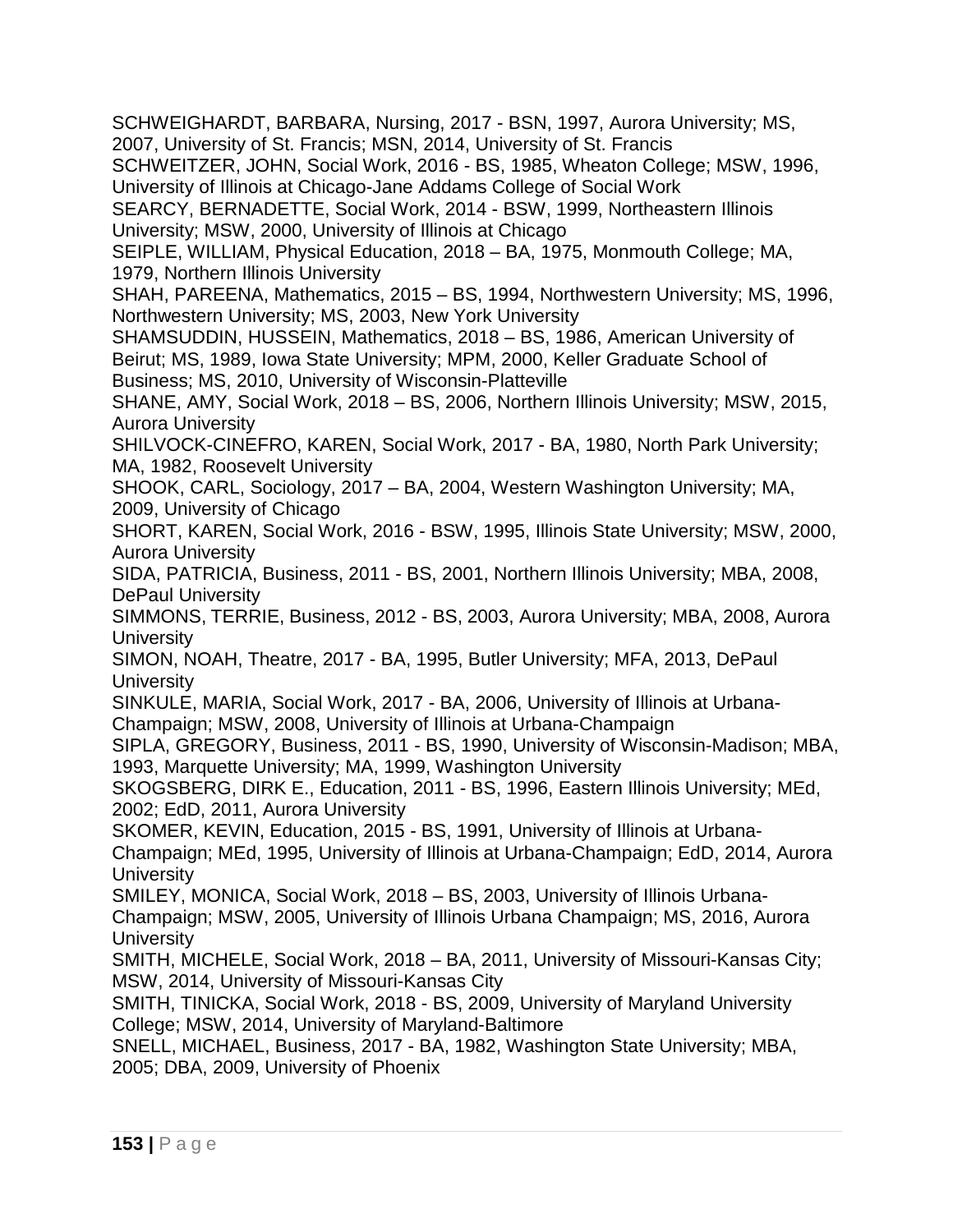SODERSTROM, KATHERINE, Social Work, 2016 - BSW, 2011, Aurora University; MSW, 2013, Aurora University

SONDGEROTH, ALLAN, Computer Science, 2012 - BS, 1984, Aurora University; MS, 2004, Indiana University

SORENSEN, BRIANNA, Social Work, 2014 - BSW, 2011, Ohio State University; MSW, 2012, University of Illinois at Chicago

SPERLING, MARC, Mathematics, 2004 - BA, 1973, University of Illinois at Urbana-Champaign; MS, 1976, University of Illinois at Urbana-Champaign

ST. CLAIR, AMIR, Business, 2011 - BA, 2008, St. Norbert College; MS, 2011, North Central College

ST. JULES, MARY, Education, 2015 - BS, 1980, Eastern Illinois University; MEd, 1989, National Louis University; MEd, American College of Education

STAR, JANET, Education, 2005 - BA, 1993, DePaul University; MA, 1996, Northern Illinois University; EdD, 2003, Northern Illinois University

STEFENEL, MARIA JO, Communication, 2013 - BA, 2008 Northern Illinois University; MA, 2012, Northern Illinois University

STEIN, EMMA, Biology, 2009 - BS, 2001, University of Pittsburgh; PhD, 2009, Northwestern University

STEINHEIMER, DEBORAH, Education, 1996 - BS, 1979, Eastern Illinois University; MAT, 1988, Aurora University; MA, 2011, Aurora University

STEINHEIMER, RANDAL, Education, 1995 - BA, 1979, National Louis University; MA, 1988, University of Illinois at Urbana-Champaign; MA, 2011, Aurora University

STENWALL, HEATHER, Business, 2015 - BS, 2008, Southern Illinois University-Carbondale; MBA, 2010, Kaplan University

STEPHENSON, AMANDA, Social Work, 2017 - BA, 2004, Olivet Nazarene University; MSW, 2006, University of Illinois-Chicago

STEWART, TIFFANY, Nursing, 2015 - BSN, 2011, Chicago State University; MSN, 2013, Governors State University

STIRN, TODD, Education, 2006 - BA, 1986, Concordia University; MA, 1999, Concordia University; EdD, 2005, Aurora University

STONER, GYDA ANN OTTEN, Mathematics, 2005 - BS, 1964, Purdue University; MS, 1967, Temple University; MA, 1971, University of South Florida

STOUT, BRIAN J., Mathematics, 2015 - BS, 2008, United States Merchant Marine Academy; MA, 2011, City University of New York; PhD, 2013, City University of New York

STRICKLAND, LEESA, Nursing, 2017 - BSN, 1994, Loyola University; MSN, 2016, Lewis University

STUCKEY, GARNADETTE, Social Work, 2016 - BA, 2003, National Louis University; MSW, 2006, Loyola University-Chicago

STUDEBAKER, DENISE, Nursing, 2017 - BSN, 2010, University of Phoenix; MSN, 2016, Benedictine University

TANNOR, DAVID, Mathematics, 2017 - BS, 2006, Calvin College; MA, 2010, Western Michigan University; EdD, 2017, Northeastern University

TAPAK, ALEXANDRA, Physical Education, 2018 - BS, 2013, Carnegie Mellon University; MA, 2015, Adler School of Professional Psychology

TAYLOR, PENNY , Social Work, 2015 - BS, 1983, Ferris State University; MDiv, 2003;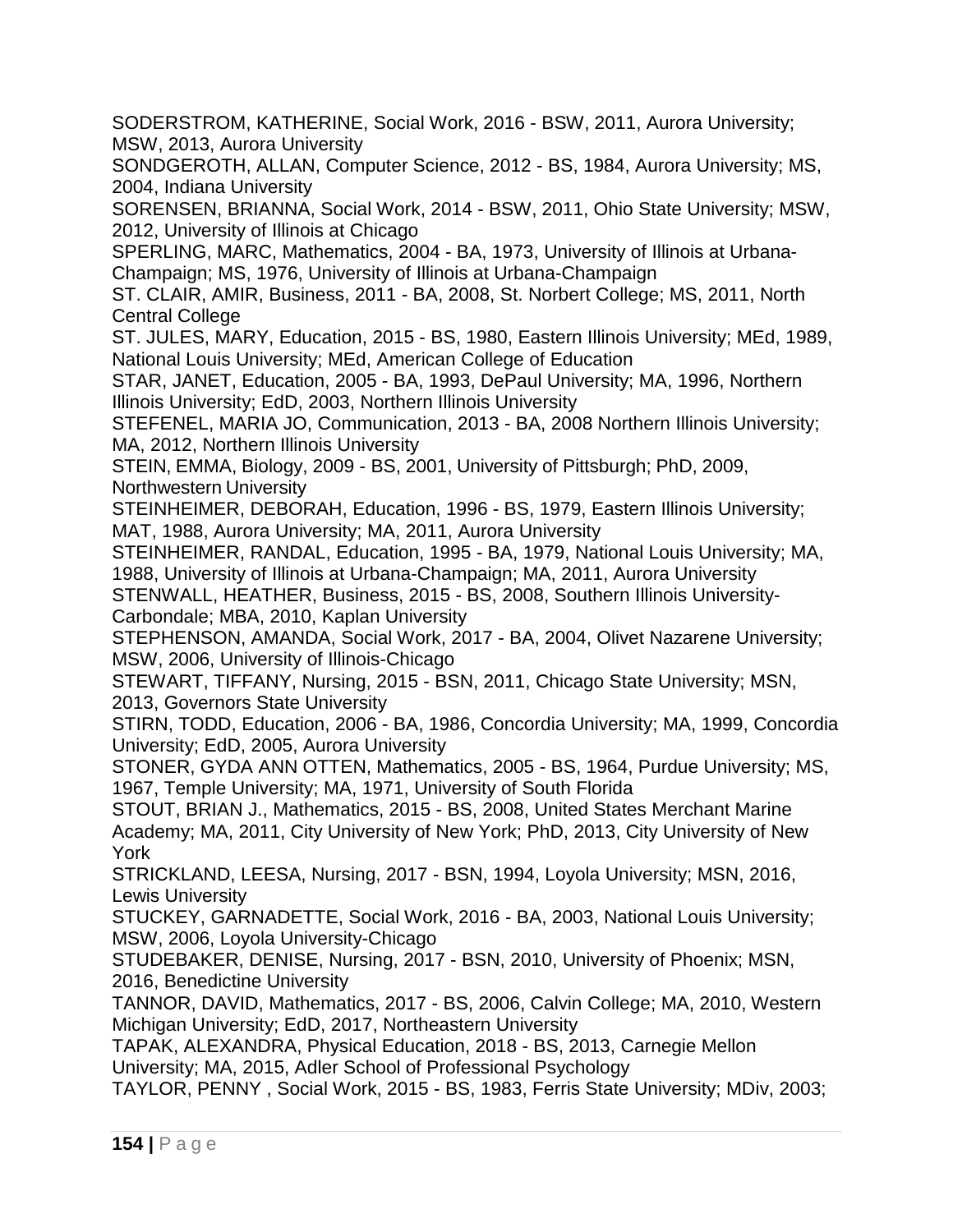PhD, 2015, Chicago Theological Seminary; MSW, 2004, Dominican University TERRELL, SHAVON, Business, 2018 - BS, 2007, University of Illinois Urbana-Champaign; MA, 2008, University of Illinois Urbana-Champaign

THOMAS, JOHN, Mathematics, 2010 - BS, 1998, Illinois State University; MAT, 2002, Aurora University; MEL, 2005, Aurora University; MS, 2009, Aurora University THOMPSON, CHERYL, Social Work, 2018 - BSW, 1987, University of Illinois Champaign-Urbana; MSW, 1989, University of Illinois Champaign-Urbana

THORNLEY, MICHAEL, Criminal Justice, 2012 - BS, 1995, Western Illinois University; MA, 2011, University of Illinois at Springfield

THREADGILL, CLEVE, Education, 2013 - BA, 1989, Northern Illinois University; MS, 2003, Illinois State University

TODD, DONNA, Marketing, 2017 - BS, 1985, King's College; MBA, 1989, Wilkes **University** 

TONIONI, RENEE, Education, 2017 - BA, (year unknown), Illinois State University; MA, 1993, Governor's State University; EdD, 2015, Aurora University

TOSAW, KRISTEN, Nursing, 2018 - BSN, 1997, Aurora University; MSN, 2015, Olivet Nazarene University

TOUHEY, DEBRA, Accounting, 2017 - BBA, 1987, Florida International University; MS, 2010, University of Phoenix; MA, 2013, Liberty University; DBA, 2015, Northcentral **University** 

TRAN, VINCENT, Computer Science, 2016 - BS, 2002, Florida Atlantic University; MS, 2002, Florida Atlantic University

TRAVERS-PUCCI, LEAH, Social Work, 2015 - BSW, 1997, Aurora University; MSW, 1998, Aurora University

TREMBACKI, DEBRA, Education, 2010 - BS, 1980, University of Illinois at Urbana-Champaign; MS, 1981, University of Illinois at Urbana-Champaign

TRUDO, CHAD, Physical Education, 2011 - BS, 2009, Aurora University; MEd, 2011, University of Dayton

TSIOLES, DENISE, Social Work, 2009 – BA, 1994, Ohio State University; MSW, 1997, University of Illinois-Chicago; PhD, 2007, Institute for Clinical Social Work

TUGMAN, BECKY, Physical Education, 2004 - BS, 1995, University of Wyoming; MS, 1998, University of Utah

TURRIFF, PAMELA, Education, 2015 - BS, 1974, Butler University; MSEd, 1978, Butler **University** 

VACCARO, GUY, Business, 2014 - BA, 1974, Quincy College; MA, 1976, The St. Thomas Theological Seminary; PhD, 2007, Benedictine University

VACCO-GUIDICE, REBECCA, Social Work, 2015 - BSW, 2005, Loyola University Chicago; MSW, 2007, Loyola University Chicago

VAIRAGANTHAN, NIRMALA, Computer Science, 2018 - BS, 2004, Barathiar University; MS, 2011, Anna University-Coimbatore

VARGAS, LAURA, Social Work, 2015 - BS, Illinois State University; MSW, 1996, University of Illinois at Urbana-Champaign

VEGA, ROBERT, Business, 2017 – BS, 1982, Loma Linda University; MA, 1988, University of Redlands; MBA, 1993, Chaminade University of Honolulu; DM, 2004, University of Phoenix

VEHRS, EDWARD, Accounting, 2018 – BS, 2002, University of Illinois Urbana-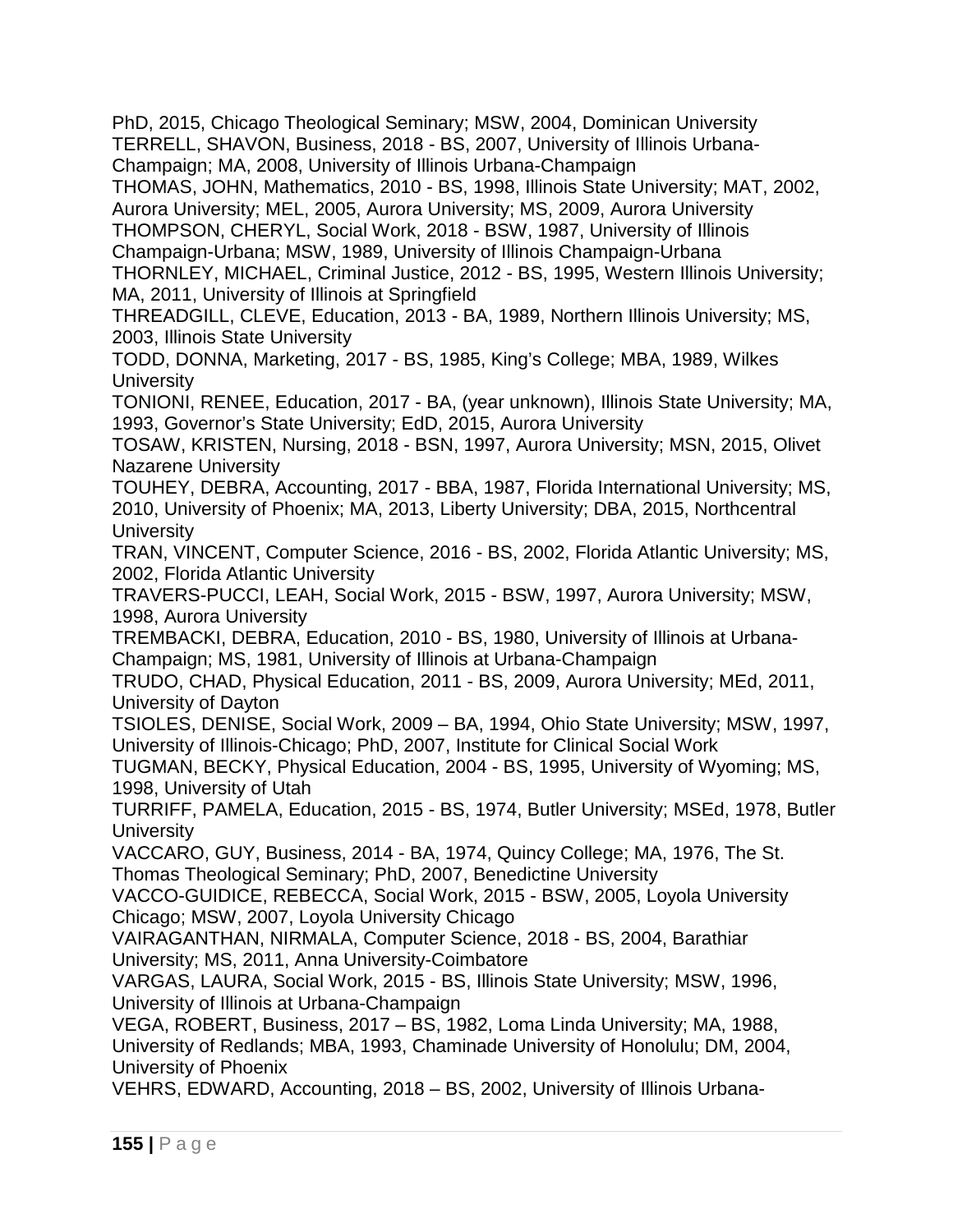Champaign; MBA, 2015, Northern Illinois University

VERDECCHIA, MELISSA, Nursing, 2017 – BS, 1997, University of Illinoi Urbana-Champaign; BSN, 2000, Aurora University; MSN, 2016, Northern Illinois University VERMAATEN, MEGAN, Nursing, 2018 – BS, 1999, The Ohio State University; BSN, 2014, Lewis University; MSN, 2017, Benedictine University

VESTER, MICHAEL, Communications, 2015 – BA, 1993, Aurora University; MA, 2004, Jones International University

VEVERKA, LAURA, Physical Education, 2018 - BA, 2010, University of Northern Iowa VLOSAK, DAVID, Philosophy/History, 2010 - BA, 1988, Andrews University; MDiv,

1993, Andrews University; MA, 1996, Andrews University; MS, 2004; Andrews University; MA, 1996, Western Michigan University

VOIGTS, JESSICA, Social Work, 2017 - BA, 2004, Eastern Illinois University; MSW, 2008, University of Illinois

WAGREICH, PETER, Communications Sciences & Disorders, 2016 - BA, 2007, University of California; MA, 2011, Northwestern University

WALBAUM, LEIGH ANN, Social Work, 2013 - BSW, 1989, Illinois State University; MSW, 1992, University of Illinois at Chicago

WALDIE, ANDREA, Nursing, 2017 - BSN, 1987, Mennonite College of Nursing; MS, 2015, Northern Illinois University

WALKER, NICOLE, Education, 2017 - BS, 1996, Louisiana State University; MBA, 2000, University of Illinois; MSEd, 2012, Quincy University

WALKER, THOMAS, Mathematics, 2014 - BS, 2011, North Central College; MS, 2014, DePaul University

WALKER-KULZICK, RACHEL, Political Science, 2017 - BA, 2008, Christopher Newport University; MA, 2011, Northern Illinois University; PhD, 2017, Purdue University WALSCHOT, MICHAEL, Accountancy, 2014 - BS, 1990, Northern Illinois University;

MBA, 1999, North Central College

WARDEN, CHRISTINA MARIE, Social Work, 2013 - BS, 2003, Rockford College; MSW, 2005, University of Illinois at Urbana-Champaign

WARREN, GEORGE, Social Work, 2016 - BS, 2011, University of Wisconsin-Whitewater, Whitewater, Wisconsin; MSW, 2014, George Williams College of Aurora **University** 

WARREN, KERRY, Education, 2013 - BS, 1999, Saint Mary's College; MA, 2003, Rockford **College** 

WATTS, ROBERT, Criminal Justice, 2017 - BS, 1985, U.S. Coast Guard Academy; MA, 1993, Old Dominican University; MA, 1998, American Military University; PhD, 2012, Royal Military College of Canada

WEBER, STEPHANIE, Social Work, 2007 - BS, 1969, Northern Illinois University; MS, 1983, Indiana State University

WEISNER, MARILYN, Business, 2017 - BA, 1974, Northern Illinois University; MSEd, 1979, Northern Illinois University

WELLS, MARIAH, Nursing, 2018 - BS, 2003, Purdue University; MSN, 2009, DePaul **University** 

WEST, JENNIFER, Social Work, 2016 - BSW, 1994, Brigham Young University; MSW, 1995, Boston University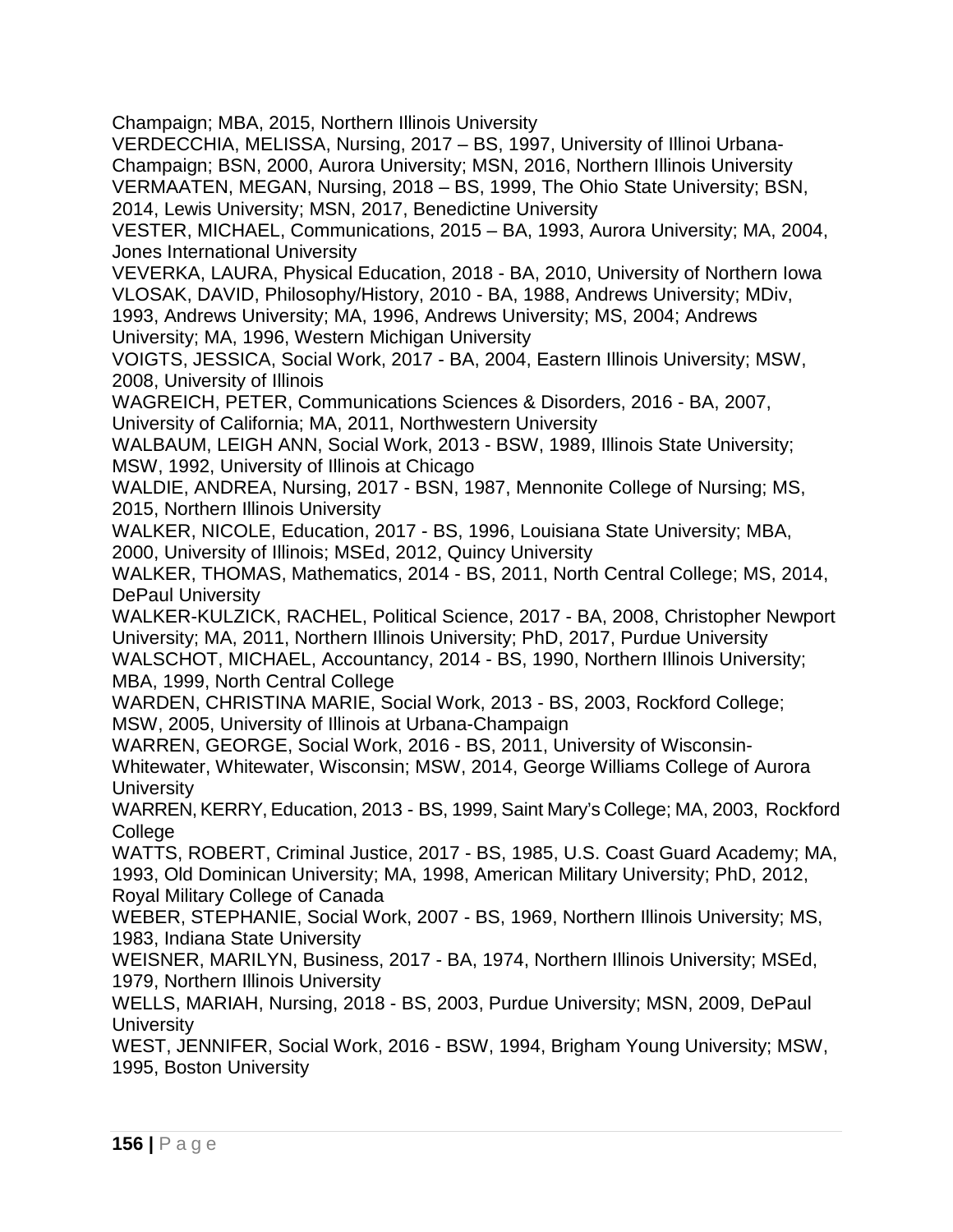WESTLUND, MARIBETH, Education, 2017 - BS, 1983, Illinois State University; MEd, 1993, DePaul University

WETTERS, BRIAN, Business, 2017 - BS, 1980, Indiana University; MBA, 1986, Valdosta State University

WHITAKER, ANDREW, Finance, 2014 - BA, 1983, Michigan State University; MS, 1985; PhD, 1988, University of Illinois at Urbana-Champaign

WHITE, TERESA, Nursing, 2015 - BSN, 2008, Chamberlain College of Nursing; MS, 2010, Walden University; DNP, 2014, Walden University

WICKS, LESLY, Social Work, 2010 - BSW, 1994, George Williams College; MSW, 1995, George Williams College

WIEGERT, CHRISTINE, Education, 2014 - BA, Eastern University; MEd, 2011, American College of Education

WILKINSON, ASHLEY, Social Work, 2017 - BA, 2004, Eastern Illinois University; MSW, 2015, Aurora University

WILLIAMS, JULIANNE, Education, 2012 - BS, 1988, Western Illinois University; MEd, 1992, National Louis University

WILLIAMS, KELLY, Psychology, 2017 - BA, 1995, Alverno College; MS, 1998, Medical College of Wisconsin; PsyD, 2002, James Madison University

WILLIAMS, KIM, Biology, 2007 - BS, 1983, Drexel University; MBA, 1990, Widener **University** 

WILLIAMS, RHONDA, English, 2010 - BA, 1996, Grambling State University; MA, 1998, Louisiana Tech University

WILLIAMSON, SUZANNE, Nursing, 2017 - BSN, 1990, University of Wisconsin-Milwaukee; MSN, 2015, Grand Canyon University

WILROY, MARCY, Social Work, 2014 - BSW, University of Mississippi; MSW, 2011, Aurora University

WILSON, CRAIG, Education, 2005 - BS, 1992, Oklahoma State University; MS, 1994, Oklahoma State University; PhD, 1998, Oklahoma State University

WINDSOR, LORA, Social Work, 2005 - BA, 1969, Purdue University; MSW, 1994, Indiana University

WINKLER, GREGORY, Social Work, 2009 - BA, 1984, University of

Wisconsin-Madison; MSW, 1990, University of Wisconsin-Madison

WIRTH, AUDREY, Nursing, 2011 - BSN, 2007, Aurora University; MSN, 2010, Lewis **University** 

WOLF, KRISTEN, History, 2017- BA, 2005, Denison University; JD, 2008, Chicago-Kent College of Law; PhD, 2014, University of New Hampshire

WOLFLICK, RONALD, Criminal Justice, 2015 - BS, 1979, Western Illinois University WOOD, ROSE MARIE, Music, 1973 - BSME, 1956, University of Illinois at Urbana-Champaign; MM, 1976, Northwestern University

WRZESKI, ELLYN, Education, 2018 - MA, 1976; PhD (ABD), 1998, University of Iowa YARGER, JANET, Education, 2004 - BS, 1965, Miami University-Ohio; MS, 1981, University of Akron; MS, 2000, National Louis University

YARUSSO, JON, Business, 2015 - BBA, 1996, University of Notre Dame

YELTON, STEPHANIE, Nursing, 2017 - BSN, 2008, Aurora University; MSN, 2017, Benedictine University